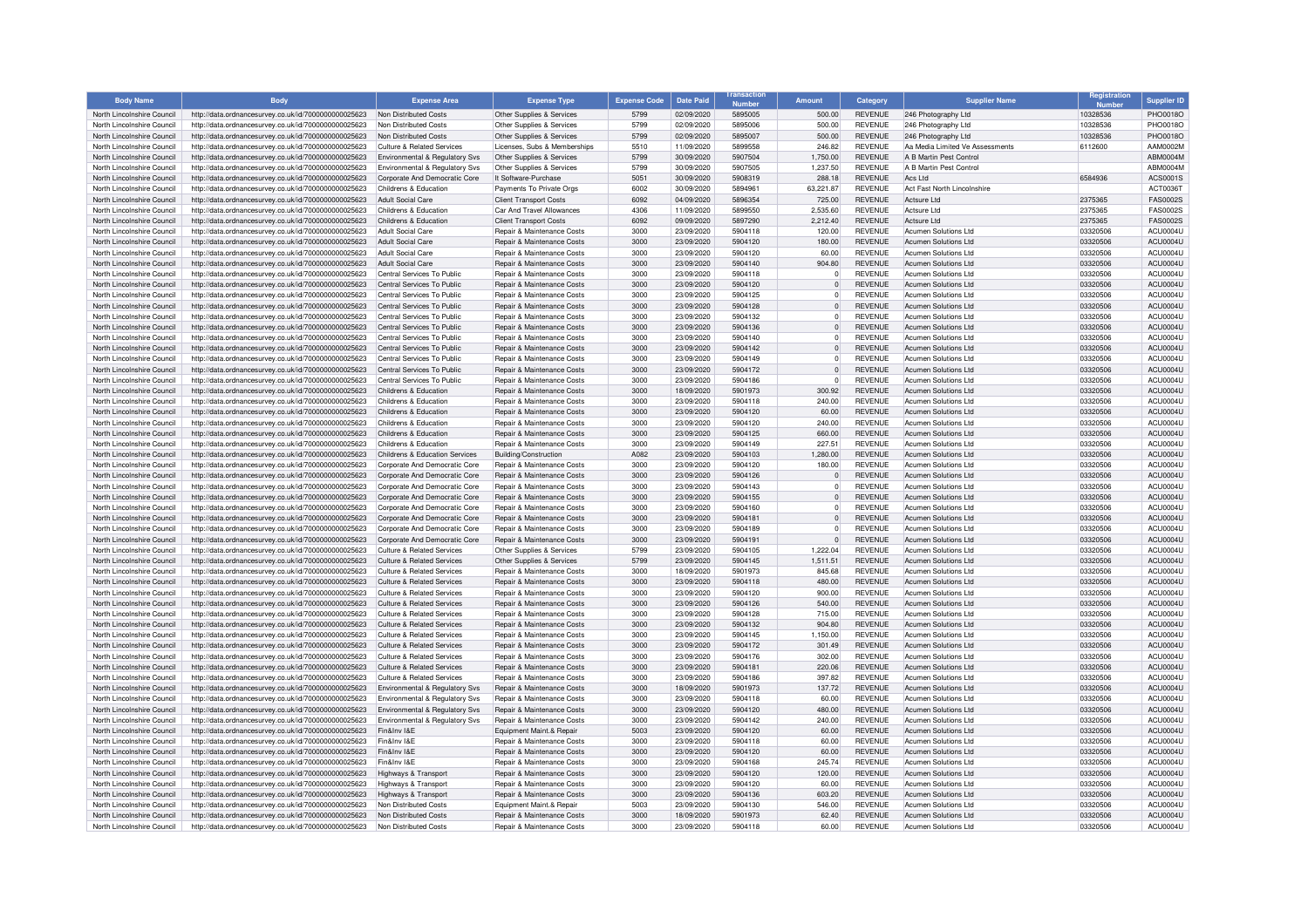| North Lincolnshire Council | http://data.ordnancesurvey.co.uk/id/7000000000025623 | Non Distributed Costs                 | Repair & Maintenance Costs            | 3000          | 23/09/2020 | 5904120 | 120.00      | <b>REVENUE</b> | Acumen Solutions Ltd               | 03320506 | ACU0004U        |
|----------------------------|------------------------------------------------------|---------------------------------------|---------------------------------------|---------------|------------|---------|-------------|----------------|------------------------------------|----------|-----------------|
|                            |                                                      |                                       |                                       | 3000          |            |         |             |                |                                    |          |                 |
| North Lincolnshire Council | http://data.ordnancesurvey.co.uk/id/7000000000025623 | <b>Planning Services</b>              | Repair & Maintenance Costs            |               | 23/09/2020 | 5904120 | 60.00       | <b>REVENUE</b> | <b>Acumen Solutions Ltd</b>        | 03320506 | ACU0004U        |
| North Lincolnshire Council | http://data.ordnancesurvey.co.uk/id/7000000000025623 | Central Services To Public            | <b>Business Support Grants</b>        | 6090          | 18/09/2020 | 5903466 | 4,500.00    | <b>REVENUE</b> | Adams O'Reilly Limited             |          | CD030120        |
| North Lincolnshire Council | http://data.ordnancesurvey.co.uk/id/7000000000025623 | Corporate And Democratic Core         | Licenses, Subs & Memberships          | 5510          | 04/09/2020 | 5896309 | 2.080.00    | <b>REVENUE</b> | Adass                              | 229915   | ADA0600A        |
| North Lincolnshire Council | http://data.ordnancesurvey.co.uk/id/7000000000025623 | Public Health                         | Payments To Health Providers          | 6019          | 11/09/2020 | 5899080 | 14,474.42   | <b>REVENUE</b> |                                    | 3448042  | AGE0032E        |
|                            |                                                      |                                       |                                       |               |            |         |             |                | Agencia Consulting Ltd             |          |                 |
| North Lincolnshire Council | http://data.ordnancesurvey.co.uk/id/7000000000025623 | Public Health                         | Materials                             | 5004          | 09/09/2020 | 5896864 | 660.00      | <b>REVENUE</b> | Aidant Bathrooms I to              |          | AID0003D        |
| North Lincolnshire Council | http://data.ordnancesurvey.co.uk/id/7000000000025623 | Fin&Inv I&F                           | Repair & Maintenance Costs            | 3000          | 23/09/2020 | 5903493 | 210.00      | <b>REVENUE</b> | Aiet Drain Services Ltd            |          | AJE0002E        |
| North Lincolnshire Council | http://data.ordnancesurvey.co.uk/id/7000000000025623 | <b>Culture &amp; Related Services</b> | Other Supplies & Services             | 5799          | 11/09/2020 | 5899150 | 4.081.00    | <b>REVENUE</b> | Alkborough & Walcot Parish Council |          | <b>ALK0002K</b> |
|                            |                                                      |                                       |                                       |               |            |         |             |                |                                    |          |                 |
| North Lincolnshire Council | http://data.ordnancesurvey.co.uk/id/7000000000025623 | Highways & Transport                  | Other Supplies & Services             | 5799          | 11/09/2020 | 5899151 | 3,781.00    | <b>REVENUE</b> | Alkborough & Walcot Parish Council |          | <b>ALK0002K</b> |
| North Lincolnshire Council | http://data.ordnancesurvey.co.uk/id/7000000000025623 | Adult Social Care                     | Payments To Private Orgs              | 6002          | 25/09/2020 | 5905633 | $-4,638.72$ | <b>REVENUE</b> | Amara Care                         | 4459044  | AMA0002A        |
| North Lincolnshire Council | http://data.ordnancesurvey.co.uk/id/7000000000025623 | Adult Social Care                     | Payments To Private Orgs              | 6002          | 25/09/2020 | 5905634 | 7.509.96    | <b>REVENUE</b> | Amara Care                         | 4459044  | AMA0002A        |
| North Lincolnshire Council |                                                      | Adult Social Care                     |                                       | 6002          | 25/09/2020 | 5905634 |             | <b>REVENUE</b> | Amara Care                         |          | AMA0002A        |
|                            | http://data.ordnancesurvey.co.uk/id/7000000000025623 |                                       | Payments To Private Orgs              |               |            |         | 39,697.08   |                |                                    | 4459044  |                 |
| North Lincolnshire Council | http://data.ordnancesurvey.co.uk/id/7000000000025623 | Childrens & Education                 | Payments To Private Orgs              | 6002          | 23/09/2020 | 5904928 | 412.80      | <b>REVENUE</b> | Amara Care                         | 4459044  | AMA0002A        |
| North Lincolnshire Council | http://data.ordnancesurvey.co.uk/id/7000000000025623 | Culture & Related Services            | Other Supplies & Services             | 5799          | 30/09/2020 | 5907499 | 600.00      | <b>REVENUE</b> | Amber Tree Care                    |          | <b>AMB0017B</b> |
| North Lincolnshire Council | http://data.ordnancesurvey.co.uk/id/7000000000025623 | Adult Social Care Capital             | Other Costs                           | A085          | 09/09/2020 | 5897341 | 346.00      | CAPITAL        | Ambre-Stone Ltd                    | 11108770 | <b>AMB0080B</b> |
|                            |                                                      |                                       |                                       |               |            |         |             |                |                                    |          |                 |
| North Lincolnshire Council | http://data.ordnancesurvey.co.uk/id/7000000000025623 | Culture & Related Services            | Other Supplies & Services             | 5799          | 11/09/2020 | 5899152 | 1.168.00    | <b>REVENUE</b> | Amcotts Parish Council             |          | AMC0001C        |
| North Lincolnshire Council | http://data.ordnancesurvey.co.uk/id/7000000000025623 | Childrens & Education                 | <b>Heating Fuels</b>                  | 3104          | 30/09/2020 | 5907581 | 859.77      | <b>REVENUE</b> | Amp Biomass Fuels Ltd              | 5735950  | AMP0041P        |
| North Lincolnshire Council | http://data.ordnancesurvey.co.uk/id/7000000000025623 | Culture & Related Services            | <b>Heating Fuels</b>                  | 3104          | 18/09/2020 | 5902953 | 2.016.00    | <b>REVENUE</b> | Amp Biomass Fuels Ltd              | 5735950  | <b>AMP0041P</b> |
|                            |                                                      |                                       |                                       |               |            |         |             |                |                                    |          |                 |
| North Lincolnshire Council | http://data.ordnancesurvey.co.uk/id/7000000000025623 | Culture & Related Services            | <b>Heating Fuels</b>                  | 3104          | 23/09/2020 | 5902956 | 3,476.34    | <b>REVENUE</b> | Amp Biomass Fuels Ltd              | 5735950  | AMP0041P        |
| North Lincolnshire Council | http://data.ordnancesurvey.co.uk/id/7000000000025623 | Culture & Related Services            | <b>Heating Fuels</b>                  | 3104          | 30/09/2020 | 5907580 | 3.045.46    | REVENUE        | Amp Biomass Fuels Ltd              | 5735950  | AMP0041P        |
| North Lincolnshire Council | http://data.ordnancesurvey.co.uk/id/7000000000025623 | Culture & Related Services            | <b>Heating Fuels</b>                  | 3104          | 30/09/2020 | 5907582 | 2,289.28    | <b>REVENUE</b> | Amp Biomass Fuels Ltd              | 5735950  | AMP0041P        |
| North Lincolnshire Council |                                                      |                                       | <b>Heating Fuels</b>                  | 3104          | 30/09/2020 | 5907584 |             | <b>REVENUE</b> | Amn Biomass Fuels Ltd              | 5735950  | AMP0041P        |
|                            | http://data.ordnancesurvey.co.uk/id/7000000000025623 | Highways & Transport                  |                                       |               |            |         | 923.22      |                |                                    |          |                 |
| North Lincolnshire Council | http://data.ordnancesurvey.co.uk/id/7000000000025623 | Adult Social Care                     | Payments To Private Orgs              | 6002          | 25/09/2020 | 5905637 | 256.37      | <b>REVENUE</b> | Amphion Home Care Services Ltd     | 03480829 | AMP0002P        |
| North Lincolnshire Council | http://data.ordnancesurvey.co.uk/id/7000000000025623 | <b>Adult Social Care</b>              | Payments To Private Orgs              | 6002          | 25/09/2020 | 5905639 | 117,798.17  | <b>REVENUE</b> | Amphion Home Care Services Ltd     | 03480829 | AMP0002P        |
| North Lincolnshire Council | http://data.ordnancesurvey.co.uk/id/7000000000025623 | <b>Adult Social Care</b>              | Payments To Private Orgs              | 6002          | 25/09/2020 | 5905639 | 463.12      | <b>REVENUE</b> | Amphion Home Care Services Ltd     | 03480829 | AMP0002P        |
|                            |                                                      |                                       |                                       |               |            |         |             |                |                                    |          |                 |
| North Lincolnshire Council | http://data.ordnancesurvey.co.uk/id/7000000000025623 | Childrens & Education                 | Home To School Transport              | $420^{\circ}$ | 18/09/2020 | 5902869 | 412.50      | <b>REVENUE</b> | Amvale Medical Transport Ltd       |          | AMV0003V        |
| North Lincolnshire Council | http://data.ordnancesurvey.co.uk/id/7000000000025623 | <b>Adult Social Care</b>              | Payments To Health Providers          | 6019          | 11/09/2020 | 5899072 | 1.641.13    | <b>REVENUE</b> | Ancora Medical Practice            |          | <b>KEN0064N</b> |
| North Lincolnshire Council | http://data.ordnancesurvey.co.uk/id/7000000000025623 | Public Health                         | Payments To Health Providers          | 6019          | 11/09/2020 | 5899072 | 240.00      | <b>REVENUE</b> | Ancora Medical Practice            |          | <b>KEN0064N</b> |
|                            |                                                      |                                       |                                       |               |            |         |             |                |                                    |          |                 |
| North Lincolnshire Council | http://data.ordnancesurvey.co.uk/id/7000000000025623 | Culture & Related Services            | Exhibitions/Events                    | 5709          | 04/09/2020 | 5896769 | 293.20      | <b>REVENUE</b> | Andy Cropper                       |          | AND0171D        |
| North Lincolnshire Council | http://data.ordnancesurvey.co.uk/id/7000000000025623 | Childrens & Education                 | Payments To Private Orgs              | 6002          | 30/09/2020 | 5907570 | 3.000.00    | <b>REVENUE</b> | Anne-Marie Stead                   |          | <b>STE0462E</b> |
| North Lincolnshire Council | http://data.ordnancesurvey.co.uk/id/7000000000025623 | Childrens & Education                 | Payments To Other La'S                | 6003          | 11/09/2020 | 5899579 | 7,705.00    | <b>REVENUE</b> | Anshika Badam                      |          | PAW0011W        |
|                            |                                                      |                                       |                                       |               |            | 5899580 |             |                | Anshika Radam                      |          |                 |
| North Lincolnshire Council | http://data.ordnancesurvey.co.uk/id/7000000000025623 | Childrens & Education                 | Payments To Other La'S                | 6003          | 11/09/2020 |         | 2,375.00    | <b>REVENUE</b> |                                    |          | PAW0011W        |
| North Lincolnshire Council | http://data.ordnancesurvey.co.uk/id/7000000000025623 | Culture & Related Services            | Other Supplies & Services             | 5799          | 11/09/2020 | 5899154 | 1,687.00    | <b>REVENUE</b> | Appleby Parish Council             |          | APP0006F        |
| North Lincolnshire Council | http://data.ordnancesurvey.co.uk/id/7000000000025623 | Highways & Transport                  | Other Supplies & Services             | 5799          | 11/09/2020 | 5899155 | 304.00      | <b>REVENUE</b> | Appleby Parish Council             |          | APP0006F        |
| North Lincolnshire Council | http://data.ordnancesurvey.co.uk/id/7000000000025623 | <b>Housing Services</b>               | Other Supplies & Services             | 5799          | 02/09/2020 | 5894995 | 700.00      | <b>REVENUE</b> | Arnold Parks Ltd                   |          | <b>ARN0007N</b> |
|                            |                                                      |                                       |                                       |               |            |         |             |                |                                    |          |                 |
| North Lincolnshire Council | http://data.ordnancesurvey.co.uk/id/7000000000025623 | <b>Housing Services</b>               | Other Supplies & Services             | 5799          | 02/09/2020 | 5894996 | 700.00      | <b>REVENUE</b> | Arnold Parks Ltd                   |          | <b>ARN0007N</b> |
| North Lincolnshire Council | http://data.ordnancesurvey.co.uk/id/7000000000025623 | <b>Housing Services</b>               | Other Supplies & Services             | 5799          | 04/09/2020 | 5896310 | 3.071.76    | <b>REVENUE</b> | <b>Arties Mil</b>                  |          | ART0028T        |
| North Lincolnshire Council | http://data.ordnancesurvey.co.uk/id/7000000000025623 | <b>Housing Services</b>               | Other Supplies & Services             | 5799          | 11/09/2020 | 589898  | 2,528.84    | <b>REVENUE</b> | <b>Arties Mil</b>                  |          | ART00281        |
|                            |                                                      |                                       |                                       |               |            |         |             |                |                                    |          |                 |
| North Lincolnshire Council | http://data.ordnancesurvey.co.uk/id/7000000000025623 | <b>Housing Services</b>               | Other Supplies & Services             | 5799          | 23/09/2020 | 5904922 | 2,624.12    | <b>REVENUE</b> | <b>Arties Mill</b>                 |          | ART0028T        |
| North Lincolnshire Council | http://data.ordnancesurvey.co.uk/id/7000000000025623 | <b>Housing Services</b>               | Other Supplies & Services             | 5799          | 30/09/2020 | 5907617 | 2,576.46    | <b>REVENUE</b> | <b>Arties Mill</b>                 |          | ART00281        |
| North Lincolnshire Council | http://data.ordnancesurvey.co.uk/id/7000000000025623 | Childrens & Education                 | Rents                                 | 3201          | 11/09/2020 | 5899555 | 408.00      | <b>REVENUE</b> | Ashby Community Association        |          | <b>ASH0114H</b> |
| North Lincolnshire Council |                                                      | Adult Social Care                     |                                       |               |            | 5905171 |             | <b>REVENUE</b> |                                    |          | <b>ISF0033F</b> |
|                            | http://data.ordnancesurvey.co.uk/id/7000000000025623 |                                       | Payments To Private Orgs (Inv)        | 6026          | 29/07/2020 |         | $-6,352.12$ |                | Ashby Meadows (Hica)               |          |                 |
| North Lincolnshire Council | http://data.ordnancesurvey.co.uk/id/7000000000025623 | Childrens & Education                 | Rents                                 | 3201          | 02/09/2020 | 5895079 | 550.00      | <b>REVENUE</b> | Ashby Wesley Methodist Church      |          | <b>ASH0012H</b> |
| North Lincolnshire Council | http://data.ordnancesurvey.co.uk/id/7000000000025623 | <b>Highways &amp; Transpor</b>        | Licenses, Subs & Memberships          | 5510          | 25/09/2020 | 5906088 | 350.00      | <b>REVENUE</b> | Atco                               |          | ATC0001C        |
| North Lincolnshire Council | http://data.ordnancesurvey.co.uk/id/7000000000025623 | <b>Adult Social Care</b>              | Payments To Private Orgs              | 6002          | 25/09/2020 | 590564  | 13,023.12   | <b>REVENUE</b> | A.T.C.S. Ltd                       | 05057212 | ATC0006C        |
|                            |                                                      |                                       |                                       |               |            |         |             |                |                                    |          |                 |
| North Lincolnshire Council | http://data.ordnancesurvey.co.uk/id/7000000000025623 | <b>Adult Social Care</b>              | Payments To Private Orgs              | 6002          | 25/09/2020 | 590564  | 43.664.48   | <b>REVENUE</b> | A.T.C.S. Ltd                       | 05057212 | ATC0006C        |
| North Lincolnshire Council | http://data.ordnancesurvey.co.uk/id/7000000000025623 | <b>Adult Social Care</b>              | Payments To Private Orgs              | 6002          | 25/09/2020 | 5905643 | 4,353.72    | <b>REVENUE</b> | <b>Autism Plus Accounts</b>        |          | <b>AUT0004T</b> |
| North Lincolnshire Council | http://data.ordnancesurvey.co.uk/id/7000000000025623 | Corporate And Democratic Core         | It Software-Maintenance               | 5053          | 09/09/2020 | 5898525 | 855.00      | <b>REVENUE</b> | Avery Weigh-Tronix                 |          | AVE0002E        |
|                            |                                                      |                                       |                                       |               |            |         |             |                |                                    |          |                 |
| North Lincolnshire Council | http://data.ordnancesurvey.co.uk/id/7000000000025623 | <b>Culture &amp; Related Services</b> | It Software-Maintenance               | 5053          | 16/09/2020 | 5899526 | 800.00      | <b>REVENUE</b> | ht I lleixA                        |          | CAR0323R        |
| North Lincolnshire Council | http://data.ordnancesurvey.co.uk/id/7000000000025623 | Environmental & Regulatory Svs        | Other Vehicle Costs                   | 4005          | 11/09/2020 | 5899340 | 368.55      | <b>REVENUE</b> | B A Bush & Sons Ltd                |          | <b>BUS0283S</b> |
| North Lincolnshire Council | http://data.ordnancesurvey.co.uk/id/7000000000025623 | Environmental & Regulatory Sys        | Other Vehicle Costs                   | 4005          | 11/09/2020 | 5899347 | 273.66      | <b>REVENUE</b> | B A Bush & Sons Ltd                |          | <b>BUS0283S</b> |
|                            |                                                      |                                       | Other Vehicle Costs                   | 4005          |            | 589935  |             | <b>REVENUE</b> | B A Bush & Sons Ltd                |          |                 |
| North Lincolnshire Council | http://data.ordnancesurvey.co.uk/id/7000000000025623 | Environmental & Regulatory Svs        |                                       |               | 11/09/2020 |         | 216.15      |                |                                    |          | <b>BUS0283S</b> |
| North Lincolnshire Council | http://data.ordnancesurvey.co.uk/id/7000000000025623 | Environmental & Regulatory Svs        | Other Vehicle Costs                   | 4005          | 11/09/2020 | 5899353 | 454.00      | <b>REVENUE</b> | B A Bush & Sons Ltd                |          | <b>BUS0283S</b> |
| North Lincolnshire Council | http://data.ordnancesurvey.co.uk/id/7000000000025623 | Environmental & Regulatory Svs        | Other Vehicle Costs                   | 4005          | 16/09/2020 | 5901757 | 257.80      | <b>REVENUE</b> | B A Bush & Sons Ltd                |          | <b>BUS0283S</b> |
| North Lincolnshire Council | http://data.ordnancesurvey.co.uk/id/7000000000025623 | Environmental & Regulatory Svs        | Other Vehicle Costs                   | 4005          | 30/09/2020 | 5908144 | 416.48      | <b>REVENUE</b> | B A Bush & Sons Ltd                |          | BUS02835        |
|                            |                                                      |                                       |                                       |               |            |         |             |                |                                    |          |                 |
| North Lincolnshire Council | http://data.ordnancesurvey.co.uk/id/7000000000025623 | Environmental & Regulatory Svs        | Other Vehicle Costs                   | 4005          | 30/09/2020 | 5908145 | 699.06      | <b>REVENUE</b> | B A Bush & Sons Ltd                |          | <b>BUS0283S</b> |
| North Lincolnshire Council | http://data.ordnancesurvey.co.uk/id/7000000000025623 | Environmental & Regulatory Svs        | Other Vehicle Costs                   | 4005          | 30/09/2020 | 5908147 | 426.00      | <b>REVENUE</b> | <b>B.A. Bush &amp; Sons Ltd</b>    |          | <b>BUS0283S</b> |
| North Lincolnshire Council | http://data.ordnancesurvey.co.uk/id/7000000000025623 | Environmental & Regulatory Svs        | Other Vehicle Costs                   | 4005          | 30/09/2020 | 5908152 | 274.66      | <b>REVENUE</b> | B A Bush & Sons Ltd                |          | <b>BUS0283S</b> |
|                            |                                                      |                                       |                                       |               |            |         |             |                |                                    |          |                 |
| North Lincolnshire Council | http://data.ordnancesurvey.co.uk/id/7000000000025623 | Environmental & Regulatory Svs        | Other Vehicle Costs                   | 4005          | 30/09/2020 | 5908160 | 454.00      | <b>REVENUE</b> | B A Bush & Sons Ltd                |          | <b>BUS0283S</b> |
| North Lincolnshire Council | http://data.ordnancesurvey.co.uk/id/7000000000025623 | <b>Highways &amp; Transport</b>       | Other Vehicle Costs                   | 4005          | 11/09/2020 | 5899348 | 340.30      | <b>REVENUE</b> | B A Bush & Sons Ltd                |          | <b>BUS0283S</b> |
| North Lincolnshire Council | http://data.ordnancesurvey.co.uk/id/7000000000025623 | Highways & Transport                  | Stock Purchases & Adjustments         | 5030          | 02/10/2020 | 5896806 | 291.00      | <b>REVENUE</b> | Barenbrug Uk Ltd                   | 1692116  | <b>BAR0078R</b> |
| North Lincolnshire Council | http://data.ordnancesurvey.co.uk/id/7000000000025623 | Childrens & Education                 | Licenses, Subs & Memberships          | 5510          | 04/09/2020 | 5896356 | 4.083.00    | <b>REVENUE</b> | Barnardo Services I td             |          | <b>BAR0182R</b> |
|                            |                                                      |                                       |                                       |               |            |         |             |                |                                    |          |                 |
| North Lincolnshire Council | http://data.ordnancesurvey.co.uk/id/7000000000025623 | <b>Culture &amp; Related Services</b> | Other Supplies & Services             | 5799          | 11/09/2020 | 5899157 | 2.407.00    | <b>REVENUE</b> | Barnetby-Le-Wold Parish Council    |          | <b>BAR0023R</b> |
| North Lincolnshire Council | http://data.ordnancesurvey.co.uk/id/7000000000025623 | Highways & Transport                  | Other Supplies & Services             | 5799          | 11/09/2020 | 5899156 | 998.00      | <b>REVENUE</b> | Barnetby-Le-Wold Parish Counci     |          | <b>BAR0023R</b> |
| North Lincolnshire Council | http://data.ordnancesurvey.co.uk/id/7000000000025623 | Childrens & Education                 | Payments To Private Oras              | 6002          | 25/09/2020 | 5905619 | 1.831.20    | <b>REVENUE</b> | Barnetby Under Fives Playgroup     |          | <b>BAR0021R</b> |
|                            |                                                      |                                       |                                       |               |            |         |             |                |                                    |          |                 |
| North Lincolnshire Council | http://data.ordnancesurvey.co.uk/id/7000000000025623 | Adult Social Care                     | Repair & Maintenance Costs            | 3000          | 23/09/2020 | 5904205 | 455.00      | <b>REVENUE</b> | <b>Barrier Security</b>            |          | <b>BAR0421R</b> |
| North Lincolnshire Council | http://data.ordnancesurvey.co.uk/id/7000000000025623 | Adult Social Care                     | Repair & Maintenance Costs            | 3000          | 23/09/2020 | 5904949 | 1 197 50    | <b>REVENUE</b> | <b>Barrier Security</b>            |          | <b>BAR0421R</b> |
| North Lincolnshire Council | http://data.ordnancesurvey.co.uk/id/7000000000025623 | Central Services To Public            | Repair & Maintenance Costs            | 3000          | 23/09/2020 | 5904205 | $\mathbf 0$ | <b>REVENUE</b> | <b>Barrier Security</b>            |          | <b>BAR0421R</b> |
| North Lincolnshire Council | http://data.ordnancesurvey.co.uk/id/7000000000025623 | Central Services To Public            | <b>Benair &amp; Maintenance Costs</b> | 3000          | 23/09/2020 | 5904207 | $\Omega$    | <b>REVENUE</b> | <b>Barrier Security</b>            |          | <b>BAR0421R</b> |
|                            |                                                      |                                       |                                       |               |            |         |             |                |                                    |          |                 |
| North Lincolnshire Council | http://data.ordnancesurvey.co.uk/id/7000000000025623 | Central Services To Public            | Repair & Maintenance Costs            | 3000          | 23/09/2020 | 5904209 | $\circ$     | <b>REVENUE</b> | <b>Barrier Security</b>            |          | <b>BAR0421R</b> |
| North Lincolnshire Council | http://data.ordnancesurvey.co.uk/id/7000000000025623 | Corporate And Democratic Core         | Repair & Maintenance Costs            | 3000          | 23/09/2020 | 5904207 | 671.50      | <b>REVENUE</b> | <b>Barrier Security</b>            |          | <b>BAR0421R</b> |
|                            |                                                      |                                       |                                       |               |            |         |             |                |                                    |          |                 |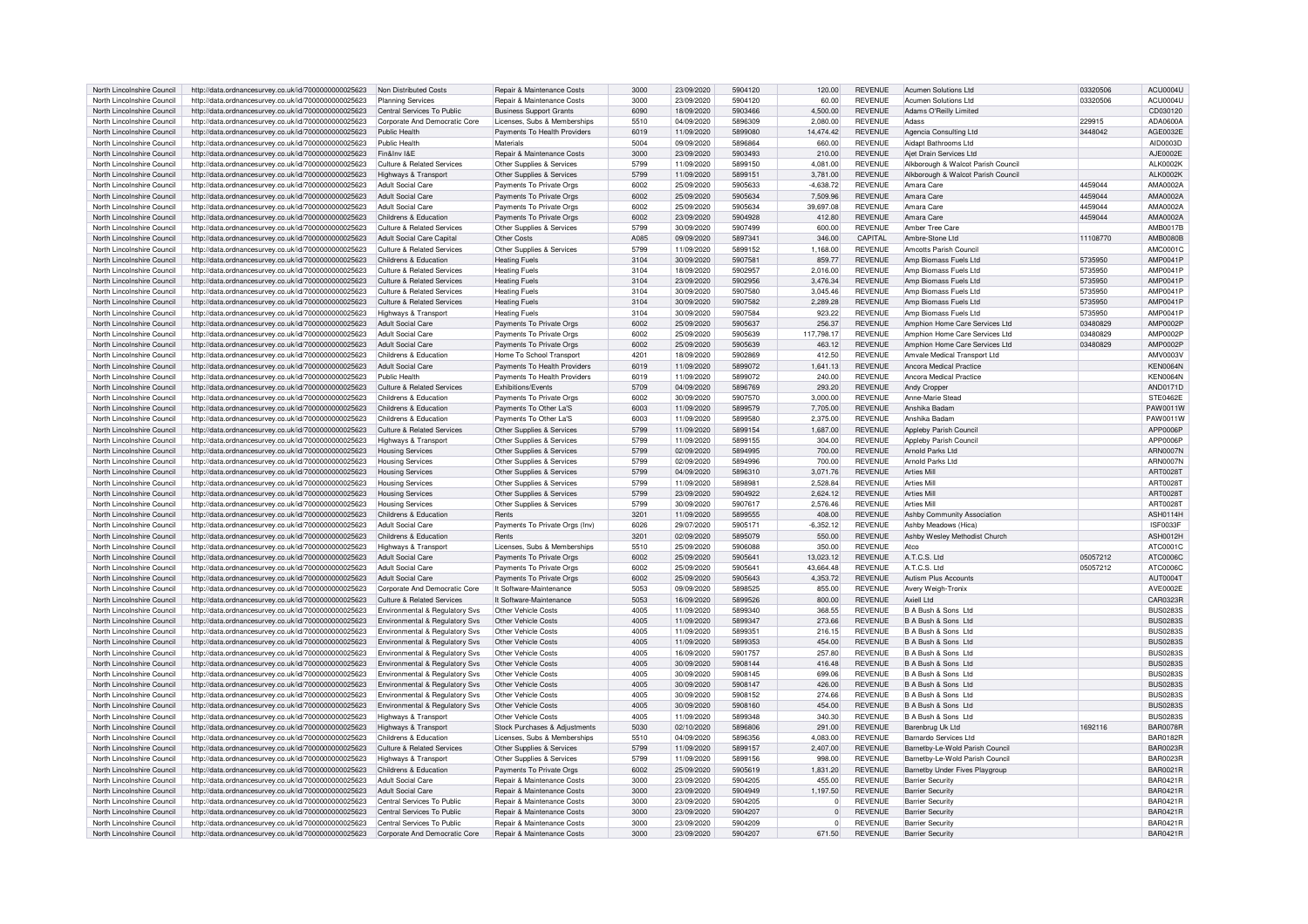| North Lincolnshire Council |                                                                                                              | Corporate And Democratic Core         | <b>Repair &amp; Maintenance Costs</b>                 | 3000             | 23/09/2020 | 5904209 | 258.73       | <b>REVENUE</b> | <b>Barrier Security</b>                               |          | <b>BAR0421R</b>  |
|----------------------------|--------------------------------------------------------------------------------------------------------------|---------------------------------------|-------------------------------------------------------|------------------|------------|---------|--------------|----------------|-------------------------------------------------------|----------|------------------|
|                            | http://data.ordnancesurvey.co.uk/id/7000000000025623                                                         |                                       |                                                       |                  |            |         |              |                |                                                       |          |                  |
| North Lincolnshire Council | http://data.ordnancesurvey.co.uk/id/7000000000025623                                                         | Corporate And Democratic Core         | Renair & Maintenance Costs                            | 3000             | 23/09/2020 | 5904910 | $\Omega$     | <b>REVENUE</b> | <b>Barrier Security</b>                               |          | <b>BAR0421R</b>  |
| North Lincolnshire Council | http://data.ordnancesurvey.co.uk/id/7000000000025623                                                         | Corporate And Democratic Core         | Repair & Maintenance Costs                            | 3000             | 23/09/2020 | 5904925 | $\mathbf{0}$ | <b>REVENUE</b> | <b>Barrier Security</b>                               |          | BAR0421F         |
|                            |                                                                                                              |                                       |                                                       |                  |            |         |              |                |                                                       |          |                  |
| North Lincolnshire Council | http://data.ordnancesurvey.co.uk/id/7000000000025623                                                         | <b>Culture &amp; Related Services</b> | Repair & Maintenance Costs                            | 3000             | 23/09/2020 | 5904945 | 4,550.00     | <b>REVENUE</b> | <b>Barrier Security</b>                               |          | <b>BAR0421F</b>  |
| North Lincolnshire Council | http://data.ordnancesurvey.co.uk/id/7000000000025623                                                         | Culture & Related Services            | <b>Benair &amp; Maintenance Costs</b>                 | 3000             | 23/09/2020 | 5904946 | 1.495.00     | <b>REVENUE</b> | <b>Barrier Security</b>                               |          | BAR0421F         |
| North Lincolnshire Council | http://data.ordnancesurvey.co.uk/id/7000000000025623                                                         | Fin&Inv I&F                           | Repair & Maintenance Costs                            | 3000             | 23/09/2020 | 5904925 | 229.00       | <b>REVENUE</b> | <b>Barrier Security</b>                               |          | <b>BAR0421R</b>  |
|                            |                                                                                                              |                                       |                                                       |                  |            |         |              |                |                                                       |          |                  |
| North Lincolnshire Council | http://data.ordnancesurvey.co.uk/id/7000000000025623                                                         | Culture & Related Services            | Other Supplies & Services                             | 5799             | 11/09/2020 | 589916  | 4.938.00     | <b>REVENUE</b> | Barrow On Humber Parish Council                       |          | <b>BAR0034R</b>  |
| North Lincolnshire Council | http://data.ordnancesurvey.co.uk/id/7000000000025623                                                         | Highways & Transport                  | Other Supplies & Services                             | 5799             | 11/09/2020 | 5899160 | 528.00       | <b>REVENUE</b> | Barrow On Humber Parish Counci                        |          | <b>BAR0034R</b>  |
|                            |                                                                                                              |                                       |                                                       |                  |            |         |              |                |                                                       |          |                  |
| North Lincolnshire Council | http://data.ordnancesurvey.co.uk/id/7000000000025623                                                         | Culture & Related Services            | Other Supplies & Services                             | 5799             | 11/09/2020 | 5899158 | 10,800.00    | <b>REVENUE</b> | Barton On Humber Town Council                         |          | <b>BAR0032R</b>  |
| North Lincolnshire Council | http://data.ordnancesurvey.co.uk/id/7000000000025623                                                         | Highways & Transport                  | Other Supplies & Services                             | 5799             | 11/09/2020 | 5899159 | 2.400.00     | <b>REVENUE</b> | Barton On Humber Town Council                         |          | <b>BAR0032R</b>  |
|                            |                                                                                                              |                                       |                                                       |                  |            |         |              |                |                                                       |          |                  |
| North Lincolnshire Council | http://data.ordnancesurvey.co.uk/id/7000000000025623                                                         | Central Services To Public            | <b>Business Support Grants</b>                        | 6090             | 10/09/2020 | 589951  | 10.000.00    | <b>REVENUE</b> | <b>Barton Tyres Limited</b>                           |          | CD030100         |
| North Lincolnshire Council | http://data.ordnancesurvey.co.uk/id/7000000000025623                                                         | Childrens & Education                 | Licenses, Subs & Memberships                          | 5510             | 16/09/2020 | 5900052 | 500.00       | <b>REVENUE</b> | Bcs Learning & Development Ltd                        | 1005485  | <b>BRIOSS4</b>   |
| North Lincolnshire Council | http://data.ordnancesurvey.co.uk/id/7000000000025623                                                         | <b>Housing Services</b>               | Fees & Charges Income                                 | 9002             | 09/09/2020 | 5896934 | $-2,806.95$  | <b>REVENUE</b> | <b>Belton Construction</b>                            | 08003557 | <b>BEL0219L</b>  |
|                            |                                                                                                              |                                       |                                                       |                  |            |         |              |                |                                                       |          |                  |
| North Lincolnshire Council | http://data.ordnancesurvey.co.uk/id/7000000000025623                                                         | <b>Housing Services</b>               | Fees & Charges Income                                 | 9002             | 30/09/2020 | 5907518 | $-1,456.04$  | <b>REVENUE</b> | <b>Belton Construction</b>                            | 08003557 | BFI 0219L        |
| North Lincolnshire Council | http://data.ordnancesurvey.co.uk/id/7000000000025623                                                         | <b>Culture &amp; Related Services</b> | Other Supplies & Services                             | 5799             | 11/09/2020 | 5899162 | 10,608.00    | <b>REVENUE</b> | <b>Belton Parish Council</b>                          |          | <b>BEL0029L</b>  |
|                            |                                                                                                              |                                       |                                                       |                  |            |         |              |                |                                                       |          |                  |
| North Lincolnshire Council | http://data.ordnancesurvey.co.uk/id/7000000000025623                                                         | Highways & Transport                  | Other Supplies & Services                             | 5799             | 11/09/2020 | 5899163 | 1.235.00     | <b>REVENUE</b> | <b>Belton Parish Council</b>                          |          | <b>BEL0029L</b>  |
| North Lincolnshire Council | http://data.ordnancesurvey.co.uk/id/7000000000025623                                                         | Culture & Related Services            | It Hardware - Purchase                                | 5050             | 23/09/2020 | 5899542 | 225.00       | <b>REVENUE</b> | <b>Bibliotheca Ltd</b>                                |          | <b>INT0169T</b>  |
| North Lincolnshire Council |                                                                                                              |                                       | Other Professional Fees                               | 5829             | 30/09/2020 | 5906757 | 1,174.28     | <b>REVENUE</b> | <b>Rinwise Ltd</b>                                    | 04305295 | <b>BIO0014O</b>  |
|                            | http://data.ordnancesurvey.co.uk/id/7000000000025623                                                         | Environmental & Regulatory Svs        |                                                       |                  |            |         |              |                |                                                       |          |                  |
| North Lincolnshire Council | http://data.ordnancesurvey.co.uk/id/7000000000025623                                                         | Environmental & Regulatory Svs        | Other Professional Fees                               | 5829             | 30/09/2020 | 5907563 | 7,374.64     | <b>REVENUE</b> | <b>Biowise I td</b>                                   | 04305295 | <b>BIO0014O</b>  |
| North Lincolnshire Council | http://data.ordnancesurvey.co.uk/id/7000000000025623                                                         | Environmental & Regulatory Svs        | Other Professional Fees                               | 5829             | 30/09/2020 | 5907565 | 92.63        | <b>REVENUE</b> | Biowise Ltd                                           | 04305295 | <b>BIO0014O</b>  |
|                            |                                                                                                              |                                       |                                                       |                  |            |         |              |                |                                                       |          |                  |
| North Lincolnshire Council | http://data.ordnancesurvey.co.uk/id/7000000000025623                                                         | Environmental & Regulatory Svs        | Other Professional Fees                               | 5829             | 30/09/2020 | 5907566 | 2.331.71     | REVENUE        | Biowise Ltd                                           | 04305295 | <b>BIO0014C</b>  |
| North Lincolnshire Council | http://data.ordnancesurvey.co.uk/id/7000000000025623                                                         | Environmental & Regulatory Svs        | Payments To Private Orgs                              | 6002             | 09/09/2020 | 5897323 | 59.401.75    | <b>REVENUE</b> | <b>Biowise Ltd</b>                                    | 04305295 | <b>BIO0014O</b>  |
|                            |                                                                                                              |                                       |                                                       |                  |            |         |              |                |                                                       |          |                  |
| North Lincolnshire Council | http://data.ordnancesurvey.co.uk/id/7000000000025623                                                         | Environmental & Regulatory Svs        | Payments To Private Orgs                              | 6002             | 30/09/2020 | 5906310 | 8,578.30     | <b>REVENUE</b> | Biowise I to                                          | 04305295 | BIO0014O         |
| North Lincolnshire Council | http://data.ordnancesurvey.co.uk/id/7000000000025623                                                         | Environmental & Regulatory Svs        | Payments To Private Orgs                              | 6002             | 30/09/2020 | 5907563 | 4,777.61     | <b>REVENUE</b> | Biowise I td                                          | 04305295 | <b>BIO0014O</b>  |
| North Lincolnshire Council | http://data.ordnancesurvey.co.uk/id/7000000000025623                                                         |                                       | Payments To Private Orgs                              | 6002             | 30/09/2020 | 5907565 | 138.84       | <b>REVENUE</b> | <b>Biowise Ltd</b>                                    | 04305295 | <b>BIO0014O</b>  |
|                            |                                                                                                              | Environmental & Regulatory Svs        |                                                       |                  |            |         |              |                |                                                       |          |                  |
| North Lincolnshire Council | http://data.ordnancesurvey.co.uk/id/7000000000025623                                                         | Environmental & Regulatory Svs        | Payments To Private Orgs                              | 6002             | 30/09/2020 | 5907566 | 3.494.64     | REVENUE        | Biowise Ltd                                           | 04305295 | BIO0014C         |
| North Lincolnshire Council | http://data.ordnancesurvey.co.uk/id/7000000000025623                                                         | Environmental & Regulatory Svs        | Payments To Private Orgs                              | 6002             | 30/09/2020 | 590830  | 342.45       | <b>REVENUE</b> | <b>Biowise Ltd</b>                                    | 04305295 | <b>BIO0014O</b>  |
|                            |                                                                                                              |                                       |                                                       |                  |            |         |              |                |                                                       |          |                  |
| North Lincolnshire Council | http://data.ordnancesurvey.co.uk/id/7000000000025623                                                         | Environmental & Regulatory Svs        | Payments To Private Orgs                              | 6002             | 30/09/2020 | 5908302 | 39,897.73    | <b>REVENUE</b> | <b>Rinwise Ltd</b>                                    | 04305295 | <b>BIO0014O</b>  |
| North Lincolnshire Council | http://data.ordnancesurvey.co.uk/id/7000000000025623                                                         | Childrens & Education                 | Licenses, Subs & Memberships                          | 5510             | 23/09/2020 | 5904917 | 262.00       | <b>REVENUE</b> | Rksh I td                                             |          | <b>BSK0032K</b>  |
|                            |                                                                                                              |                                       |                                                       |                  |            |         |              |                |                                                       |          |                  |
| North Lincolnshire Council | http://data.ordnancesurvey.co.uk/id/7000000000025623                                                         | Highways & Transport                  | Passenger Transport                                   | 6011             | 04/09/2020 | 5896585 | 469.57       | <b>REVENUE</b> | <b>Black &amp; White Coaches</b>                      |          | <b>BLA0209A</b>  |
| North Lincolnshire Council | http://data.ordnancesurvey.co.uk/id/7000000000025623                                                         | Highways & Transport                  | Passenger Transport                                   | 6011             | 18/09/2020 | 5902939 | 3.996.00     | <b>REVENUE</b> | <b>Black &amp; White Coaches</b>                      |          | <b>BLA0209A</b>  |
| North Lincolnshire Council | http://data.ordnancesurvey.co.uk/id/7000000000025623                                                         | Public Health                         | Payments To Private Orgs                              | 6002             | 11/09/2020 | 5899535 | 20.133.33    | <b>REVENUE</b> | Blue Door Support Service Cic                         | 12409042 | BLU0033U         |
|                            |                                                                                                              |                                       |                                                       |                  |            |         |              |                |                                                       |          |                  |
| North Lincolnshire Council | http://data.ordnancesurvey.co.uk/id/7000000000025623                                                         | Public Health                         | Payments To Private Orgs (Inv)                        | 6026             | 11/09/2020 | 5899536 | 14,166.66    | <b>REVENUE</b> | Blue Door Support Service Cio                         | 12409042 | <b>BLLI0033L</b> |
| North Lincolnshire Council | http://data.ordnancesurvey.co.uk/id/7000000000025623                                                         | Culture & Related Services            | Books (Libraries+Schools Only)                        | 5005             | 23/09/2020 | 589965  | 2,000.00     | <b>REVENUE</b> | Bolinda Uk I td                                       | 05086231 | <b>BOL0130L</b>  |
|                            |                                                                                                              |                                       |                                                       |                  |            |         |              |                |                                                       |          |                  |
| North Lincolnshire Council | http://data.ordnancesurvey.co.uk/id/7000000000025623                                                         | Environmental & Regulatory Svs        | <b>Equipment Purchase</b>                             | $500 -$          | 09/09/2020 | 5898508 | 235.00       | <b>REVENUE</b> | <b>Bolsons Ltd</b>                                    |          | <b>BOL0072L</b>  |
| North Lincolnshire Council | http://data.ordnancesurvey.co.uk/id/7000000000025623                                                         | <b>Culture &amp; Related Services</b> | Other Supplies & Services                             | 5799             | 11/09/2020 | 5899164 | 972.00       | REVENUE        | Bonby Parish Council                                  |          | BON0002M         |
| North Lincolnshire Council | http://data.ordnancesurvey.co.uk/id/7000000000025623                                                         | Highways & Transport                  | Other Supplies & Services                             | 5799             | 11/09/2020 | 5899165 | 338.00       | <b>REVENUE</b> | Bonby Parish Counci                                   |          | <b>BON0002N</b>  |
|                            |                                                                                                              |                                       |                                                       |                  |            |         |              |                |                                                       |          |                  |
| North Lincolnshire Council | http://data.ordnancesurvey.co.uk/id/7000000000025623                                                         | Highways & Transport                  | Stock Purchases & Adjustments                         | 5030             | 16/09/2020 | 5896882 | 398.00       | <b>REVENUE</b> | <b>Bonus Electrical Ltd</b>                           |          | <b>BON0006N</b>  |
| North Lincolnshire Council | http://data.ordnancesurvey.co.uk/id/7000000000025623                                                         | Culture & Related Services            | Materials                                             | 5004             | 25/09/2020 | 5896749 | 292.80       | <b>REVENUE</b> | <b>Roston Bulbs</b>                                   | 03758013 | <b>BOS0099S</b>  |
|                            |                                                                                                              |                                       |                                                       |                  |            |         |              |                |                                                       |          |                  |
| North Lincolnshire Council | http://data.ordnancesurvey.co.uk/id/7000000000025623                                                         | <b>Culture &amp; Related Services</b> | Materials                                             | 5004             | 25/09/2020 | 5896752 | 300.00       | <b>REVENUE</b> | <b>Boston Bulbs</b>                                   | 03758013 | <b>BOS00995</b>  |
| North Lincolnshire Council | http://data.ordnancesurvey.co.uk/id/7000000000025623                                                         | Culture & Related Services            | Materials                                             | 5004             | 25/09/2020 | 5896768 | 700.00       | REVENUE        | <b>Boston Bulbs</b>                                   | 03758013 | <b>BOS0099S</b>  |
|                            |                                                                                                              |                                       |                                                       |                  |            |         |              |                |                                                       |          |                  |
| North Lincolnshire Council | http://data.ordnancesurvey.co.uk/id/7000000000025623                                                         | Childrens & Education                 | Payments To Private Orgs                              | 6002             | 25/09/2020 | 5905625 | 1,831.20     | REVENUE        | <b>Bottesford Bunnies Ltd</b>                         |          | <b>BOT0004T</b>  |
| North Lincolnshire Council | http://data.ordnancesurvey.co.uk/id/7000000000025623                                                         | <b>Culture &amp; Related Services</b> | Other Supplies & Services                             | 5799             | 11/09/2020 | 5899166 | 23.061.00    | <b>REVENUE</b> | <b>Bottesford Town Council</b>                        |          | <b>BOT0001T</b>  |
| North Lincolnshire Council | http://data.ordnancesurvey.co.uk/id/7000000000025623                                                         | Corporate And Democratic Core         | <b>B Out Basic Allowance</b>                          | 5520             | 11/09/2020 | 5898620 | 1,000.00     | <b>REVENUE</b> |                                                       |          | BRA0143A         |
|                            |                                                                                                              |                                       |                                                       |                  |            |         |              |                | Bracknell Forest Borough Council                      |          |                  |
| North Lincolnshire Council | http://data.ordnancesurvey.co.uk/id/7000000000025623                                                         | <b>Culture &amp; Related Services</b> | Other Supplies & Services                             | 5799             | 11/09/2020 | 5899168 | 24,963.00    | <b>REVENUE</b> | <b>Brigg Town Council</b>                             |          | BRI0036          |
| North Lincolnshire Council | http://data.ordnancesurvey.co.uk/id/7000000000025623                                                         | <b>Highways &amp; Transpor</b>        | Other Supplies & Services                             | 5799             | 11/09/2020 | 5899169 | 2,273.00     | <b>REVENUE</b> | <b>Brigg Town Council</b>                             |          | <b>BRI00361</b>  |
|                            |                                                                                                              |                                       |                                                       |                  |            |         |              | REVENUE        |                                                       |          |                  |
| North Lincolnshire Council | http://data.ordnancesurvey.co.uk/id/7000000000025623                                                         | <b>Planning Services</b>              | Payments To Private Orgs                              | 6002             | 16/09/2020 | 5900014 |              |                | Britcon (Scunthorpe) Ltd                              |          | BRI0032          |
| North Lincolnshire Council | http://data.ordnancesurvey.co.uk/id/7000000000025623                                                         | Childrens & Education                 | Repair & Maintenance Costs                            |                  |            |         | 35,868.00    |                |                                                       |          |                  |
| North Lincolnshire Council |                                                                                                              |                                       |                                                       | 3000             | 18/09/2020 | 5902942 | 341.94       | <b>REVENUE</b> |                                                       | 4625674  |                  |
|                            |                                                                                                              |                                       |                                                       |                  |            |         |              |                | Brook & Mayo Ltd                                      |          | <b>BRO0686C</b>  |
|                            | http://data.ordnancesurvey.co.uk/id/7000000000025623                                                         | Culture & Related Services            | <b>Equipment Purchase</b>                             | 5001             | 23/09/2020 | 590495  | 387.46       | <b>REVENUE</b> | Brook & Mayo Ltd                                      | 4625674  | BRO0686C         |
| North Lincolnshire Council | http://data.ordnancesurvey.co.uk/id/7000000000025623                                                         | <b>Culture &amp; Related Services</b> | Repair & Maintenance Costs                            | 3000             | 18/09/2020 | 5902942 | 373.95       | <b>REVENUE</b> | Brook & Mayo Ltd                                      | 4625674  | <b>BRO0686O</b>  |
|                            |                                                                                                              |                                       |                                                       | 5001             |            | 5903494 |              |                |                                                       |          |                  |
| North Lincolnshire Council | http://data.ordnancesurvey.co.uk/id/7000000000025623                                                         | Environmental & Regulatory Svs        | <b>Equipment Purchase</b>                             |                  | 23/09/2020 |         | 266.94       | <b>REVENUE</b> | Brook & Mayo Ltd                                      | 4625674  | <b>BRO0686O</b>  |
| North Lincolnshire Council | http://data.ordnancesurvey.co.uk/id/7000000000025623                                                         | Environmental & Regulatory Svs        | Repair & Maintenance Costs                            | 3000             | 18/09/2020 | 5902942 | 181.48       | <b>REVENUE</b> | Brook & Mayo Ltd                                      | 4625674  | <b>BRO0686O</b>  |
| North Lincolnshire Council | http://data.ordnancesurvev.co.uk/id/7000000000025623                                                         | Culture & Related Services            | Other Supplies & Services                             | 5799             | 11/09/2020 | 5899170 | 5.595.00     | <b>REVENUE</b> | <b>Broughton Town Council</b>                         |          | BRO0451O         |
|                            |                                                                                                              |                                       |                                                       |                  |            |         |              |                |                                                       |          |                  |
| North Lincolnshire Council | http://data.ordnancesurvey.co.uk/id/7000000000025623                                                         | <b>Planning Services</b>              | Payments To Voluntary Orgs                            | 6001             | 25/09/2020 | 5906172 | 396.16       | <b>REVENUE</b> | <b>Broughton Town Council</b>                         |          | BRO0451O         |
| North Lincolnshire Council | http://data.ordnancesurvey.co.uk/id/7000000000025623                                                         | Environmental & Regulatory Sys        | Equipment Purchase                                    | 5001             | 02/10/2020 | 5896888 | 297.95       | <b>REVENUE</b> | Broxap Ltd                                            |          | <b>BRO0359C</b>  |
|                            |                                                                                                              |                                       |                                                       |                  |            |         |              |                |                                                       | 1800000  |                  |
| North Lincolnshire Council | http://data.ordnancesurvey.co.uk/id/7000000000025623                                                         | Fin&Inv I&F                           | Telephone Rent/Calls                                  | 5403             | 16/09/2020 | 5901718 | 215.20       | <b>REVENUE</b> | <b>Bt Payment Services Ltd</b>                        |          | BRI0210I         |
| North Lincolnshire Council | http://data.ordnancesurvey.co.uk/id/7000000000025623                                                         | Environmental & Regulatory Svs        | Telephone Rent/Calls                                  | 5403             | 18/09/2020 | 5901932 | 2.102.19     | REVENUE        | <b>Bt Redcare-Remote Vision</b>                       | 1800000  | BTR0004F         |
| North Lincolnshire Council | http://data.ordnancesurvey.co.uk/id/7000000000025623                                                         | <b>Culture &amp; Related Services</b> | <b>Vehicle Repairs</b>                                | 4004             | 02/09/2020 | 5894966 | 1,831.09     | <b>REVENUE</b> | <b>Burdens Group Ltd</b>                              |          | <b>BUR0253F</b>  |
|                            |                                                                                                              |                                       |                                                       |                  |            |         |              |                |                                                       |          |                  |
| North Lincolnshire Council | http://data.ordnancesurvey.co.uk/id/7000000000025623                                                         | <b>Planning Services</b>              | Payments To Voluntary Orgs                            | 6001             | 30/09/2020 | 5903150 | 2.096.63     | <b>REVENUE</b> | Burringham In Bloom                                   |          | LOU0021U         |
| North Lincolnshire Council | http://data.ordnancesurvey.co.uk/id/7000000000025623                                                         | Culture & Related Services            | Other Supplies & Services                             | 5799             | 11/09/2020 | 5899171 | 823.00       | <b>REVENUE</b> | Burringham Parish Council                             |          | <b>BUR0003R</b>  |
|                            |                                                                                                              |                                       |                                                       |                  |            |         |              |                |                                                       |          |                  |
| North Lincolnshire Council | http://data.ordnancesurvey.co.uk/id/7000000000025623                                                         | Culture & Related Services            | Other Supplies & Services                             | 5799             | 11/09/2020 | 5899173 | 9,812.00     | <b>REVENUE</b> | Burton Upon Stather Parish Council                    |          | <b>BUR0011F</b>  |
| North Lincolnshire Council | http://data.ordnancesurvey.co.uk/id/7000000000025623                                                         | Cornorate And Democratic Core         | Gen Office Exp (Incl Postage                          | 5603             | 11/09/2020 | 5899149 | 360.00       | <b>REVENUE</b> | <b>Business Link Magazine Group</b>                   |          | <b>BUS0002S</b>  |
|                            |                                                                                                              | Central Services To Public            |                                                       | 6090             |            | 5903465 |              | REVENUE        |                                                       |          |                  |
| North Lincolnshire Council | http://data.ordnancesurvey.co.uk/id/7000000000025623                                                         |                                       | <b>Business Support Grants</b>                        |                  | 18/09/2020 |         | 3,000.00     |                | Cadney Cum Howsham Parochial Church Council           |          | CD030110         |
| North Lincolnshire Council | http://data.ordnancesurvey.co.uk/id/7000000000025623                                                         | Adult Social Care                     | Payments To Health Providers                          | 6019             | 11/09/2020 | 5899057 | 1.099.60     | <b>REVENUE</b> | Cambridge Avenue Medical Centre                       |          | <b>CAM0007N</b>  |
| North Lincolnshire Council | http://data.ordnancesurvey.co.uk/id/7000000000025623                                                         | Culture & Related Services            | Licenses, Subs & Memberships                          | 5510             | 11/09/2020 | 5896767 | 514.00       | <b>REVENUE</b> | <b>Cambridge University Press</b>                     |          | CAM0012M         |
|                            |                                                                                                              |                                       |                                                       |                  |            |         |              |                |                                                       |          |                  |
| North Lincolnshire Council | http://data.ordnancesurvey.co.uk/id/7000000000025623                                                         | Corporate And Democratic Core         | Gen Office Exp (Incl Postage                          | 5603             | 04/09/2020 | 5895864 | 5.258.50     | <b>REVENUE</b> | Capita Business Services Ltd                          | 2299747  | CAP0021E         |
| North Lincolnshire Council | http://data.ordnancesurvey.co.uk/id/7000000000025623                                                         | Corporate And Democratic Core         | Gen Office Exp (Incl Postage)                         | 5603             | 16/09/2020 | 5901738 | 4,788.09     | <b>REVENUE</b> | Capita Business Services Ltd                          | 2299747  | CAP0021F         |
| North Lincolnshire Council |                                                                                                              |                                       |                                                       | 013 <sup>1</sup> | 16/09/2020 | 5901736 |              | REVENUE        | Capita Business Services Ltd                          |          |                  |
|                            | http://data.ordnancesurvey.co.uk/id/7000000000025623                                                         | <b>Planning Services</b>              | Pav - Agency                                          |                  |            |         | 25.552.00    |                |                                                       | 2299747  | CAP0021F         |
| North Lincolnshire Council | http://data.ordnancesurvey.co.uk/id/7000000000025623                                                         | <b>Planning Services</b>              | Pay - Agency                                          | 013              | 16/09/2020 | 5901737 | 2.405.04     | <b>REVENUE</b> | Capita Business Services Ltd                          | 2299747  | CAP0021F         |
| North Lincolnshire Council |                                                                                                              | Culture & Related Services            |                                                       | 5001             | 09/09/2020 | 5898040 | 310.00       | <b>REVENUE</b> |                                                       | 04768341 | CAR0491B         |
| North Lincolnshire Council | http://data.ordnancesurvey.co.uk/id/7000000000025623<br>http://data.ordnancesurvey.co.uk/id/7000000000025623 | Adult Social Care                     | <b>Equipment Purchase</b><br>Payments To Private Orgs | 6002             | 25/09/2020 | 5905645 | 1,307.88     | <b>REVENUE</b> | Cardiac Science Holdings Uk Ltd<br>Care Plus Care Ltd |          | CAR0337R         |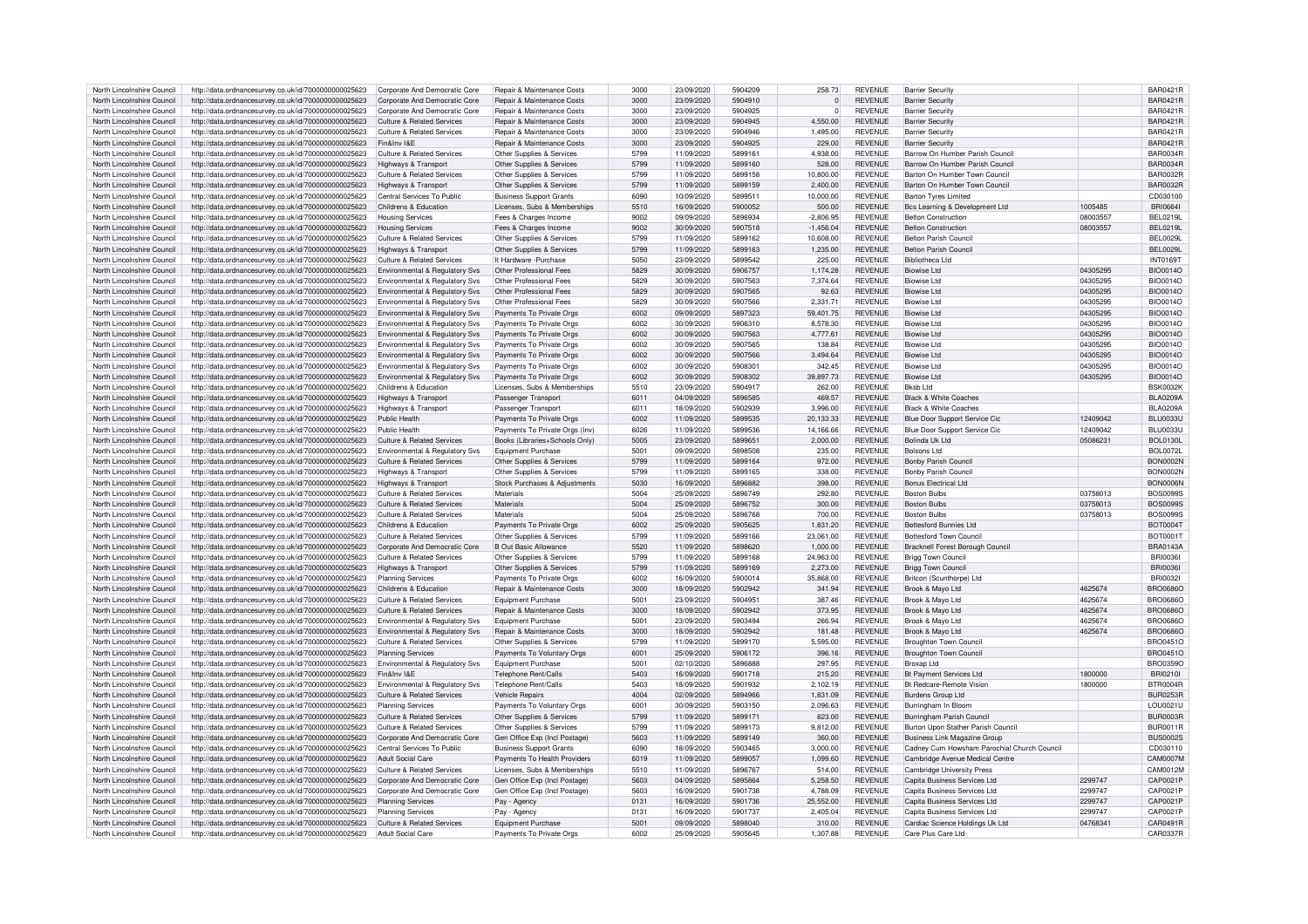| North Lincolnshire Council | http://data.ordnancesurvey.co.uk/id/7000000000025623 | Adult Social Care                         | Payments To Private Orgs       | 6002             | 23/09/2020 | 5905663 | 320.00      | <b>REVENUE</b> | Care Plus Care Uk Ltd                   |          | <b>ISF0002F</b> |
|----------------------------|------------------------------------------------------|-------------------------------------------|--------------------------------|------------------|------------|---------|-------------|----------------|-----------------------------------------|----------|-----------------|
| North Lincolnshire Council | http://data.ordnancesurvey.co.uk/id/7000000000025623 | Adult Social Care                         | Payments To Private Orgs       | 6002             | 25/09/2020 | 5905646 | 2.730.00    | <b>REVENUE</b> | Care Plus Care (Uk) I td (Isle)         |          | <b>CAR0542R</b> |
| North Lincolnshire Council | http://data.ordnancesurvey.co.uk/id/7000000000025623 | Adult Social Care                         | Payments To Private Orgs       | 6002             | 23/09/2020 | 5905664 | 836.00      | <b>REVENUE</b> | Carers' Support Centre                  |          | ISF0003F        |
| North Lincolnshire Council | http://data.ordnancesurvey.co.uk/id/7000000000025623 | <b>Adult Social Care</b>                  | Payments To Private Orgs       | 6002             | 25/09/2020 | 5905644 | 266.00      | <b>REVENUE</b> | Carers' Support Centre                  |          | CAR0131R        |
|                            |                                                      |                                           |                                |                  |            | 5894967 |             |                |                                         | 04168225 |                 |
| North Lincolnshire Council | http://data.ordnancesurvey.co.uk/id/7000000000025623 | <b>Culture &amp; Related Services</b>     | Fuel                           | 4001             | 02/09/2020 |         | 615.71      | <b>REVENUE</b> | <b>Carlton Fuels</b>                    |          | CAR0127R        |
| North Lincolnshire Council | http://data.ordnancesurvey.co.uk/id/7000000000025623 | <b>Culture &amp; Related Services</b>     | Fuel                           | 4001             | 18/09/2020 | 5896838 | 1,271.40    | <b>REVENUE</b> | Carlton Fuels                           | 04168225 | CAR0127R        |
| North Lincolnshire Council | http://data.ordnancesurvey.co.uk/id/7000000000025623 | <b>Culture &amp; Related Services</b>     | <b>Heating Fuels</b>           | 3104             | 25/09/2020 | 5906143 | 735.00      | <b>REVENUE</b> | Carlton Fuels                           | 04168225 | CAR0127R        |
| North Lincolnshire Council | http://data.ordnancesurvey.co.uk/id/7000000000025623 | Environmental & Regulatory Svs            | Fuel                           | 4001             | 25/09/2020 | 5905927 | 1.490.88    | <b>REVENUE</b> | <b>Carlton Fuels</b>                    | 04168225 | <b>CAR0127R</b> |
| North Lincolnshire Council | http://data.ordnancesurvey.co.uk/id/7000000000025623 | Highways & Transport                      | Fuel                           | 4001             | 04/09/2020 | 5896373 | 31.017.00   | <b>REVENUE</b> | Carlton Fuels                           | 04168225 | CAR0127R        |
| North Lincolnshire Council | http://data.ordnancesurvey.co.uk/id/7000000000025623 | Highways & Transport                      | Fuel                           | $400 -$          | 11/09/2020 | 5899358 | 30,912.03   | <b>REVENUE</b> | Carlton Fuels                           | 04168225 | CAR0127R        |
| North Lincolnshire Council | http://data.ordnancesurvey.co.uk/id/7000000000025623 | Childrens & Education                     | <b>Legal Fees</b>              | 5823             | 25/09/2020 | 5905704 | 475.74      | <b>REVENUE</b> | Carter Brown The Expert Service Limited |          | CAR0564R        |
| North Lincolnshire Council | http://data.ordnancesurvey.co.uk/id/7000000000025623 | Childrens & Education                     | Payments To Private Orgs       | 6002             | 11/09/2020 | 5899545 | 6,825.00    | <b>REVENUE</b> | <b>Castles Education Llp</b>            | OC415116 | CAS0042S        |
| North Lincolnshire Council | http://data.ordnancesurvey.co.uk/id/7000000000025623 | Childrens & Education                     | Payments To Private Orgs       | 6002             | 11/09/2020 | 5899546 | 6.825.00    | <b>REVENUE</b> | Castles Education LIn                   | OC415116 | CAS0042S        |
| North Lincolnshire Council | http://data.ordnancesurvey.co.uk/id/7000000000025623 | Childrens & Education                     | Payments To Private Orgs       | 6002             | 11/09/2020 | 5899547 | 6.825.00    | <b>REVENUE</b> | Castles Education Llp                   | OC415116 | CAS0042S        |
| North Lincolnshire Council |                                                      | Childrens & Education                     |                                | 6002             | 11/09/2020 | 5899548 | 6,825.00    | <b>REVENUE</b> | <b>Castles Education Llp</b>            | OC415116 | CAS0042S        |
|                            | http://data.ordnancesurvey.co.uk/id/7000000000025623 |                                           | Payments To Private Orgs       |                  |            |         |             |                |                                         |          |                 |
| North Lincolnshire Council | http://data.ordnancesurvey.co.uk/id/7000000000025623 | <b>Adult Social Care</b>                  | Water (Meter/Rate) & Sewerage  | $322 -$          | 16/09/2020 | 5901248 | $-496.55$   | <b>REVENUE</b> | Castle Water Ltd                        | SC475583 | CAS02005        |
| North Lincolnshire Council | http://data.ordnancesurvey.co.uk/id/7000000000025623 | <b>Adult Social Care</b>                  | Water (Meter/Rate) & Sewerage  | 3221             | 16/09/2020 | 5901553 | 300.88      | <b>REVENUE</b> | Castle Water Ltd                        | SC475583 | <b>CAS0200S</b> |
| North Lincolnshire Council | http://data.ordnancesurvey.co.uk/id/7000000000025623 | <b>Adult Social Care</b>                  | Water (Meter/Rate) & Sewerage  | 3221             | 16/09/2020 | 5901570 | 2.061.58    | <b>REVENUE</b> | Castle Water Ltd                        | SC475583 | CAS0200S        |
| North Lincolnshire Council | http://data.ordnancesurvey.co.uk/id/7000000000025623 | Childrens & Education                     | Water (Meter/Rate) & Sewerage  | 3221             | 16/09/2020 | 5901282 | 1,817.85    | <b>REVENUE</b> | Castle Water Ltd                        | SC475583 | CAS0200S        |
| North Lincolnshire Council | http://data.ordnancesurvey.co.uk/id/7000000000025623 | Childrens & Education                     | Water (Meter/Rate) & Sewerage  | 3221             | 16/09/2020 | 5901384 | 2,441.68    | <b>REVENUE</b> | Castle Water Ltd                        | SC475583 | CAS0200S        |
| North Lincolnshire Council | http://data.ordnancesurvey.co.uk/id/7000000000025623 | Childrens & Education                     | Water (Meter/Rate) & Sewerage  | $322 -$          | 16/09/2020 | 5901495 | 416.72      | <b>REVENUE</b> | Castle Water Ltd                        | SC475583 | CAS0200S        |
| North Lincolnshire Council | http://data.ordnancesurvey.co.uk/id/7000000000025623 | Childrens & Education                     | Water (Meter/Rate) & Sewerage  | $322 -$          | 16/09/2020 | 5901638 | 289.50      | <b>REVENUE</b> | Castle Water Ltd                        | SC475583 | CAS02005        |
| North Lincolnshire Council | http://data.ordnancesurvey.co.uk/id/7000000000025623 | Corporate And Democratic Core             | Water (Meter/Rate) & Sewerage  | 3221             | 16/09/2020 | 5901287 | 408.86      | <b>REVENUE</b> | Castle Water Ltd                        | SC475583 | <b>CAS0200S</b> |
| North Lincolnshire Council | http://data.ordnancesurvey.co.uk/id/7000000000025623 |                                           | Water (Meter/Rate) & Sewerage  | $322 -$          | 16/09/2020 | 5901315 | 644.53      | <b>REVENUE</b> | Castle Water Ltd                        | SC475583 | CAS0200S        |
|                            |                                                      | Corporate And Democratic Core             |                                |                  |            | 5901457 |             |                | Castle Water Ltd                        |          |                 |
| North Lincolnshire Council | http://data.ordnancesurvey.co.uk/id/7000000000025623 | Corporate And Democratic Core             | Water (Meter/Rate) & Sewerage  | 3221             | 16/09/2020 |         | 625.49      | <b>REVENUE</b> |                                         | SC475583 | CAS0200S        |
| North Lincolnshire Council | http://data.ordnancesurvey.co.uk/id/7000000000025623 | Corporate And Democratic Core             | Water (Meter/Rate) & Sewerage  | $322 -$          | 16/09/2020 | 5901491 | 342.89      | <b>REVENUE</b> | Castle Water Ltd                        | SC475583 | CAS0200S        |
| North Lincolnshire Council | http://data.ordnancesurvey.co.uk/id/7000000000025623 | Corporate And Democratic Core             | Water (Meter/Rate) & Sewerage  | $322 -$          | 16/09/2020 | 5901496 | 414.13      | <b>REVENUE</b> | Castle Water Ltd                        | SC475583 | CAS02005        |
| North Lincolnshire Council | http://data.ordnancesurvey.co.uk/id/7000000000025623 | Corporate And Democratic Core             | Water (Meter/Rate) & Sewerage  | 3221             | 16/09/2020 | 5901558 | 1,272.30    | <b>REVENUE</b> | Castle Water Ltd                        | SC475583 | CAS0200S        |
| North Lincolnshire Council | http://data.ordnancesurvey.co.uk/id/7000000000025623 | <b>Culture &amp; Related Services</b>     | Water (Meter/Rate) & Sewerage  | 3221             | 16/09/2020 | 5901265 | $-2,671.06$ | <b>REVENUE</b> | Castle Water Ltd                        | SC475583 | CAS0200S        |
| North Lincolnshire Council | http://data.ordnancesurvey.co.uk/id/7000000000025623 | Culture & Related Services                | Water (Meter/Rate) & Sewerage  | $322 -$          | 16/09/2020 | 5901271 | 3,264.24    | <b>REVENUE</b> | Castle Water Ltd                        | SC475583 | CAS0200S        |
| North Lincolnshire Council | http://data.ordnancesurvey.co.uk/id/7000000000025623 | <b>Culture &amp; Related Services</b>     | Water (Meter/Rate) & Sewerage  | $322 -$          | 16/09/2020 | 5901379 | 557.51      | <b>REVENUE</b> | Castle Water Ltd                        | SC475583 | CAS0200S        |
| North Lincolnshire Council | http://data.ordnancesurvey.co.uk/id/7000000000025623 | <b>Culture &amp; Related Services</b>     | Water (Meter/Rate) & Sewerage  | 3221             | 16/09/2020 | 5901485 | 462.18      | <b>REVENUE</b> | Castle Water Ltd                        | SC475583 | CAS0200S        |
| North Lincolnshire Council | http://data.ordnancesurvey.co.uk/id/7000000000025623 | Culture & Related Services                | Water (Meter/Rate) & Sewerage  | 3221             | 16/09/2020 | 5901509 | 2,536.81    | <b>REVENUE</b> | Castle Water Ltd                        | SC475583 | CAS0200S        |
| North Lincolnshire Council |                                                      | Culture & Related Services                | Water (Meter/Rate) & Sewerage  | $322 -$          | 16/09/2020 | 5901530 | 2,321.28    | <b>REVENUE</b> | Castle Water Ltd                        | SC475583 | CAS0200S        |
|                            | http://data.ordnancesurvey.co.uk/id/7000000000025623 |                                           |                                |                  |            |         |             |                |                                         |          |                 |
| North Lincolnshire Council | http://data.ordnancesurvey.co.uk/id/7000000000025623 | <b>Culture &amp; Related Services</b>     | Water (Meter/Rate) & Sewerage  | 3221             | 16/09/2020 | 5901532 | 3.288.19    | <b>REVENUE</b> | Castle Water Ltd                        | SC475583 | CAS0200S        |
| North Lincolnshire Council | http://data.ordnancesurvey.co.uk/id/7000000000025623 | Environmental & Regulatory Svs            | Water (Meter/Rate) & Sewerage  | $322 -$          | 16/09/2020 | 5901270 | $-6,819.50$ | <b>REVENUE</b> | Castle Water Ltd                        | SC475583 | <b>CAS0200S</b> |
| North Lincolnshire Council | http://data.ordnancesurvey.co.uk/id/7000000000025623 | Environmental & Regulatory Sys            | Water (Meter/Rate) & Sewerage  | 3221             | 16/09/2020 | 5901375 | 1.391.82    | <b>REVENUE</b> | Castle Water Ltd                        | SC475583 | <b>CAS0200S</b> |
| North Lincolnshire Council | http://data.ordnancesurvey.co.uk/id/7000000000025623 | Environmental & Regulatory Svs            | Water (Meter/Rate) & Sewerage  | $322 -$          | 16/09/2020 | 5901410 | 417.5       | <b>REVENUE</b> | Castle Water Ltd                        | SC475583 | CAS0200S        |
| North Lincolnshire Council | http://data.ordnancesurvey.co.uk/id/7000000000025623 | Environmental & Regulatory Svs            | Water (Meter/Rate) & Sewerage  | 3221             | 16/09/2020 | 5901444 | 474.13      | <b>REVENUE</b> | Castle Water Ltd                        | SC475583 | CAS0200S        |
| North Lincolnshire Council | http://data.ordnancesurvev.co.uk/id/7000000000025623 | Environmental & Regulatory Svs            | Water (Meter/Rate) & Sewerage  | $322 -$          | 16/09/2020 | 5901494 | 431.17      | <b>REVENUE</b> | Castle Water Ltd                        | SC475583 | CAS0200S        |
| North Lincolnshire Council | http://data.ordnancesurvey.co.uk/id/7000000000025623 | <b>Environmental &amp; Regulatory Svs</b> | Water (Meter/Rate) & Sewerage  | $322 -$          | 16/09/2020 | 5901531 | 1,918.44    | <b>REVENUE</b> | Castle Water Ltd                        | SC475583 | <b>CAS0200S</b> |
| North Lincolnshire Council | http://data.ordnancesurvey.co.uk/id/7000000000025623 | Environmental & Regulatory Svs            | Water (Meter/Rate) & Sewerage  | 3221             | 16/09/2020 | 5901565 | 822.78      | <b>REVENUE</b> | Castle Water Ltd                        | SC475583 | CAS0200S        |
| North Lincolnshire Council | http://data.ordnancesurvey.co.uk/id/7000000000025623 | Environmental & Regulatory Svs            | Water (Meter/Rate) & Sewerage  | 3221             | 16/09/2020 | 5901670 | 474.13      | <b>REVENUE</b> | Castle Water Ltd                        | SC475583 | CAS0200S        |
|                            |                                                      |                                           |                                |                  |            |         |             | <b>REVENUE</b> |                                         |          | CAS0200S        |
| North Lincolnshire Council | http://data.ordnancesurvey.co.uk/id/7000000000025623 | <b>Highways &amp; Transport</b>           | Water (Meter/Rate) & Sewerage  | $322 -$          | 16/09/2020 | 5901267 | 311.81      |                | Castle Water Ltd                        | SC475583 |                 |
| North Lincolnshire Council | http://data.ordnancesurvey.co.uk/id/7000000000025623 | Highways & Transport                      | Water (Meter/Rate) & Sewerage  | 3221             | 16/09/2020 | 5901290 | 311.81      | <b>REVENUE</b> | Castle Water Ltd                        | SC475583 | CAS0200S        |
| North Lincolnshire Council | http://data.ordnancesurvey.co.uk/id/7000000000025623 | <b>Highways &amp; Transport</b>           | Water (Meter/Rate) & Sewerage  | $322 -$          | 16/09/2020 | 5901329 | 478.60      | <b>REVENUE</b> | Castle Water Ltd                        | SC475583 | CAS02005        |
| North Lincolnshire Council | http://data.ordnancesurvey.co.uk/id/7000000000025623 | Highways & Transport                      | Water (Meter/Rate) & Sewerage  | $322 -$          | 16/09/2020 | 5901331 | 792.34      | <b>REVENUE</b> | Castle Water Ltd                        | SC475583 | <b>CAS0200S</b> |
| North Lincolnshire Council | http://data.ordnancesurvey.co.uk/id/7000000000025623 | Highways & Transport                      | Water (Meter/Rate) & Sewerage  | $322 -$          | 16/09/2020 | 5901347 | 915.34      | <b>REVENUE</b> | Castle Water Ltd                        | SC475583 | CAS0200S        |
| North Lincolnshire Council | http://data.ordnancesurvey.co.uk/id/7000000000025623 | Highways & Transport                      | Water (Meter/Rate) & Sewerage  | $322 -$          | 16/09/2020 | 5901348 | 478.60      | <b>REVENUE</b> | Castle Water Ltd                        | SC475583 | CAS0200S        |
| North Lincolnshire Council | http://data.ordnancesurvey.co.uk/id/7000000000025623 | Highways & Transport                      | Water (Meter/Rate) & Sewerage  | $322 -$          | 16/09/2020 | 5901386 | 915.34      | <b>REVENUE</b> | Castle Water Ltd                        | SC475583 | CAS0200S        |
| North Lincolnshire Council | http://data.ordnancesurvey.co.uk/id/7000000000025623 | <b>Highways &amp; Transport</b>           | Water (Meter/Rate) & Sewerage  | $322 -$          | 16/09/2020 | 5901388 | 280.12      | <b>REVENUE</b> | Castle Water Ltd                        | SC475583 | CAS0200S        |
| North Lincolnshire Council | http://data.ordnancesurvey.co.uk/id/7000000000025623 | Highways & Transport                      | Water (Meter/Rate) & Sewerage  | $322 -$          | 16/09/2020 | 5901406 | 478.60      | <b>REVENUE</b> | Castle Water Ltd                        | SC475583 | CAS0200S        |
| North Lincolnshire Council | http://data.ordnancesurvey.co.uk/id/7000000000025623 | Highways & Transport                      | Water (Meter/Rate) & Sewerage  | $322 -$          | 16/09/2020 | 5901425 | 478.60      | <b>REVENUE</b> | Castle Water Ltd                        | SC475583 | CAS0200S        |
| North Lincolnshire Council |                                                      |                                           | Water (Meter/Rate) & Sewerage  | $322 -$          |            | 5901434 |             | <b>REVENUE</b> | Castle Water Ltd                        | SC475583 |                 |
|                            | http://data.ordnancesurvey.co.uk/id/7000000000025623 | Highways & Transport                      |                                |                  | 16/09/2020 |         | 915.34      |                | Castle Water Ltd                        |          | CAS0200S        |
| North Lincolnshire Council | http://data.ordnancesurvey.co.uk/id/7000000000025623 | Highways & Transport                      | Water (Meter/Rate) & Sewerage  | 3221             | 16/09/2020 | 5901471 | 1,625.01    | <b>REVENUE</b> |                                         | SC475583 | CAS0200S        |
| North Lincolnshire Council | http://data.ordnancesurvey.co.uk/id/7000000000025623 | Highways & Transport                      | Water (Meter/Rate) & Sewerage  | $322 -$          | 16/09/2020 | 5901489 | 311.8       | <b>REVENUE</b> | Castle Water Ltd                        | SC475583 | CAS02005        |
| North Lincolnshire Council | http://data.ordnancesurvey.co.uk/id/7000000000025623 | Highways & Transport                      | Water (Meter/Rate) & Sewerage  | 3221             | 16/09/2020 | 5901545 | 2.402.89    | <b>REVENUE</b> | Castle Water Ltd                        | SC475583 | CAS0200S        |
| North Lincolnshire Council | http://data.ordnancesurvey.co.uk/id/7000000000025623 | Highways & Transport                      | Water (Meter/Rate) & Sewerage  | $322 -$          | 16/09/2020 | 5901611 | 820.80      | <b>REVENUE</b> | Castle Water Ltd                        | SC475583 | CAS0200S        |
| North Lincolnshire Council | http://data.ordnancesurvey.co.uk/id/7000000000025623 | Highways & Transport                      | Water (Meter/Rate) & Sewerage  | $322 -$          | 16/09/2020 | 5901635 | 311.8       | <b>REVENUE</b> | Castle Water Ltd                        | SC475583 | CAS0200S        |
| North Lincolnshire Council | http://data.ordnancesurvey.co.uk/id/7000000000025623 | Non Distributed Costs                     | Water (Meter/Rate) & Sewerage  | 3221             | 16/09/2020 | 5901273 | $-2,589.25$ | <b>REVENUE</b> | Castle Water Ltd                        | SC475583 | CAS0200S        |
| North Lincolnshire Council | http://data.ordnancesurvey.co.uk/id/7000000000025623 | Non Distributed Costs                     | Water (Meter/Rate) & Sewerage  | 3221             | 16/09/2020 | 5901374 | 915.34      | <b>REVENUE</b> | Castle Water Ltd                        | SC475583 | CAS0200S        |
| North Lincolnshire Council | http://data.ordnancesurvey.co.uk/id/7000000000025623 | Non Distributed Costs                     | Water (Meter/Rate) & Sewerage  | 3221             | 16/09/2020 | 5901433 | 311.81      | <b>REVENUE</b> | Castle Water Ltd                        | SC475583 | CAS0200S        |
| North Lincolnshire Council | http://data.ordnancesurvey.co.uk/id/7000000000025623 | Non Distributed Costs                     | Water (Meter/Rate) & Sewerage  | 3221             | 16/09/2020 | 5901535 | 365.30      | <b>REVENUE</b> | Castle Water Ltd                        | SC475583 | CAS0200S        |
| North Lincolnshire Council |                                                      | Non Distributed Costs                     | Water (Meter/Rate) & Sewerage  | $322 -$          | 16/09/2020 | 5901659 | 311.81      | <b>REVENUE</b> | Castle Water Ltd                        |          | CAS0200S        |
|                            | http://data.ordnancesurvey.co.uk/id/7000000000025623 |                                           |                                |                  |            |         |             |                |                                         | SC475583 |                 |
| North Lincolnshire Council | http://data.ordnancesurvey.co.uk/id/7000000000025623 | Central Services To Public                | <b>Business Support Grants</b> | 6090             | 10/09/2020 | 5899510 | 10.000.00   | <b>REVENUE</b> | Cataloguedesignandprint.Com             |          | CD030090        |
| North Lincolnshire Council | http://data.ordnancesurvey.co.uk/id/7000000000025623 | Fin&Inv I&F                               | Cleaning Costs/ Materials      | 3301             | 16/09/2020 | 5901708 | 441.99      | <b>REVENUE</b> | Cathedral Leasing Ltd                   |          | CAT0020T        |
| North Lincolnshire Council | http://data.ordnancesurvey.co.uk/id/7000000000025623 | Planning Services                         | Payments To Voluntary Orgs     | 6001             | 11/09/2020 | 5899003 | 3.394.58    | <b>REVENUE</b> | Catzero I td                            | 6777504  | CAT00261        |
| North Lincolnshire Council | http://data.ordnancesurvey.co.uk/id/7000000000025623 | Corporate And Democratic Core             | Gen Office Exp (Incl Postage)  | 5603             | 18/09/2020 | 5898984 | 825.53      | <b>REVENUE</b> | Ccm Supplies (Nottingham) Ltd           |          | CCM0050M        |
| North Lincolnshire Council | http://data.ordnancesurvey.co.uk/id/7000000000025623 | Corporate And Democratic Core             | Gen Office Exp (Incl Postage)  | 5603             | 24/10/2020 | 5907481 | 264.52      | <b>REVENUE</b> | Ccm Supplies (Nottingham) Ltd           |          | CCM0050M        |
| North Lincolnshire Council | http://data.ordnancesurvey.co.uk/id/7000000000025623 | Adult Social Care                         | Cleaning Services & Contracts  | 331 <sup>1</sup> | 16/09/2020 | 5899666 | 513.40      | <b>REVENUE</b> | Central Laundry Ltd                     | 06765045 | <b>CEN0085N</b> |
| North Lincolnshire Council | http://data.ordnancesurvey.co.uk/id/7000000000025623 | Adult Social Care                         | Payments To Private Orgs       | 6002             | 04/09/2020 | 5896550 | 361.38      | <b>REVENUE</b> | Central Laundry Ltd                     | 06765045 | CEN0085N        |
|                            |                                                      |                                           |                                |                  |            |         |             |                |                                         |          |                 |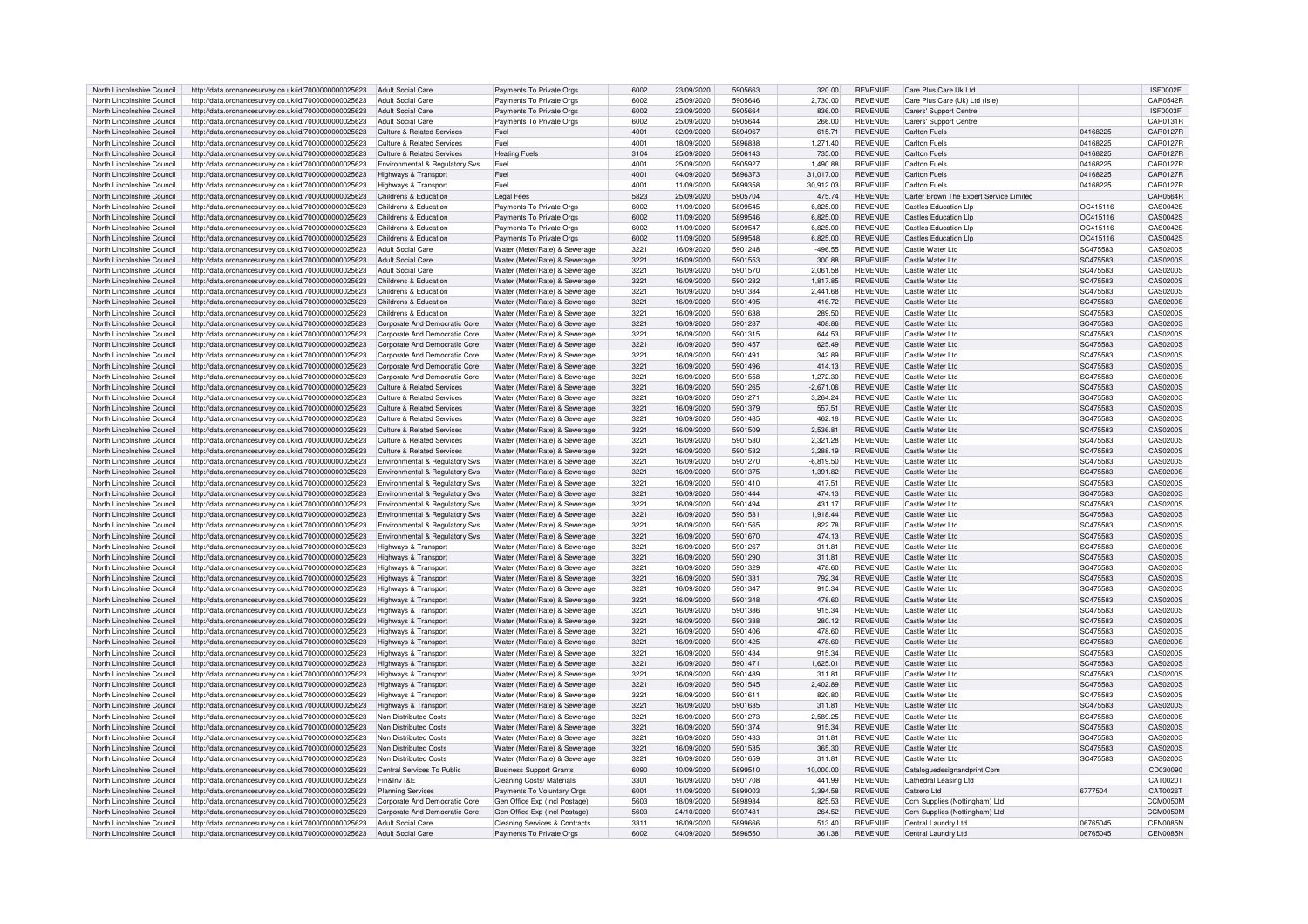| North Lincolnshire Council | http://data.ordnancesurvey.co.uk/id/7000000000025623 | Adult Social Care                          | Payments To Private Orgs       | 6002 | 04/09/2020 | 5896551 | 1.237.74  | <b>REVENUE</b> | Central Laundry Ltd                   | 06765045 | <b>CEN0085N</b> |
|----------------------------|------------------------------------------------------|--------------------------------------------|--------------------------------|------|------------|---------|-----------|----------------|---------------------------------------|----------|-----------------|
| North Lincolnshire Council | http://data.ordnancesurvey.co.uk/id/7000000000025623 | Adult Social Care                          | Payments To Health Providers   | 6019 | 11/09/2020 | 5899049 | 1,285.79  | <b>REVENUE</b> | Central Surgery                       |          | DIC0005C        |
|                            |                                                      |                                            |                                |      |            |         |           |                |                                       |          |                 |
| North Lincolnshire Council | http://data.ordnancesurvey.co.uk/id/7000000000025623 | <b>Culture &amp; Related Services</b>      | Repair & Maintenance Costs     | 3000 | 04/09/2020 | 5896978 | 1,500.00  | <b>REVENUE</b> | Champ Ltd                             |          | CHA0374A        |
| North Lincolnshire Council | http://data.ordnancesurvey.co.uk/id/7000000000025623 | Childrens & Education                      | <b>Client Related Costs</b>    | 5534 | 23/09/2020 | 5901936 | 461.00    | <b>REVENUE</b> | <b>Changing Lives</b>                 | 10624046 | CHA0547A        |
| North Lincolnshire Council | http://data.ordnancesurvey.co.uk/id/7000000000025623 | Childrens & Education                      | <b>Client Related Costs</b>    | 5534 | 23/09/2020 | 5903813 | 896.00    | <b>REVENUE</b> | <b>Changing Lives</b>                 | 10624046 | CHA0547A        |
| North Lincolnshire Council | http://data.ordnancesurvey.co.uk/id/7000000000025623 | Childrens & Education                      | <b>Client Related Costs</b>    | 5534 | 30/09/2020 | 5907610 | 350.00    | <b>REVENUE</b> | Charlton Transport & Removals         |          | CHA0362A        |
| North Lincolnshire Council | http://data.ordnancesurvey.co.uk/id/7000000000025623 | Highways & Transport                       | Materials                      | 5004 | 11/09/2020 | 589832  | 778.00    | <b>REVENUE</b> | Chemtech Waste Management Ltd         | 03244279 | CHE0152E        |
| North Lincolnshire Council | http://data.ordnancesurvey.co.uk/id/7000000000025623 | Adult Social Care                          | Payments To Private Orgs       | 6002 | 25/09/2020 | 5905647 | 4,198.48  | <b>REVENUE</b> | Chestnut Homecare I td                |          | CHF0222F        |
| North Lincolnshire Council | http://data.ordnancesurvey.co.uk/id/7000000000025623 | Adult Social Care                          | Payments To Private Orgs       | 6002 | 25/09/2020 | 5905647 | 373.44    | <b>REVENUE</b> | Chestnut Homecare Ltd                 |          | CHE0222E        |
| North Lincolnshire Council | http://data.ordnancesurvey.co.uk/id/7000000000025623 | Adult Social Care                          | Payments To Private Orgs       | 6002 | 25/09/2020 | 5905648 | 992.40    | <b>REVENUE</b> | Chestnut Homecare Ltd                 |          | CHF0222F        |
|                            |                                                      |                                            |                                |      |            |         |           |                |                                       |          |                 |
| North Lincolnshire Council | http://data.ordnancesurvey.co.uk/id/7000000000025623 | Childrens & Education                      | Other Premises Costs           | 3390 | 23/09/2020 | 5903710 | 317.00    | <b>REVENUE</b> | Chevington Finance & Leasing Ltd      |          | CHE0162E        |
| North Lincolnshire Council | http://data.ordnancesurvey.co.uk/id/7000000000025623 | Childrens & Education                      | Payments To Private Orgs       | 6002 | 23/09/2020 | 5903857 | 262.50    | <b>REVENUE</b> | Child Autism Ul                       | 03300043 | CHI0111         |
| North Lincolnshire Council | http://data.ordnancesurvey.co.uk/id/7000000000025623 | Childrens & Education                      | Payments To Private Orgs       | 6002 | 23/09/2020 | 5903860 | 579.72    | <b>REVENUE</b> | Child Autism Uk                       | 03300043 | CHI0111         |
| North Lincolnshire Council | http://data.ordnancesurvey.co.uk/id/7000000000025623 | Childrens & Education                      | It Software-Purchase           | 5051 | 11/09/2020 | 5899524 | 360.00    | <b>REVENUE</b> | Chipside Ltd                          | 04049461 | CHI01341        |
| North Lincolnshire Council | http://data.ordnancesurvey.co.uk/id/7000000000025623 | Highways & Transport                       | It Software-Maintenance        | 5053 | 30/09/2020 | 590832  | 12.543.72 | <b>REVENUE</b> | Chinside I td                         | 0404946  | CHI0134         |
| North Lincolnshire Council | http://data.ordnancesurvey.co.uk/id/7000000000025623 | Childrens & Education                      | Advertising & Publicity        | 5610 | 04/09/2020 | 5896560 | 315.00    | <b>REVENUE</b> | <b>Chronicle Publications Limited</b> |          | CHR0026R        |
| North Lincolnshire Council | http://data.ordnancesurvey.co.uk/id/7000000000025623 | Childrens & Education                      | Advertising & Publicity        | 5610 | 09/09/2020 | 5895002 | 315.00    | <b>REVENUE</b> | Chronicle Publications Limited        |          | CHR0026R        |
| North Lincolnshire Council | http://data.ordnancesurvey.co.uk/id/7000000000025623 | Childrens & Education                      | Payments To Private Orgs       | 6002 | 04/09/2020 | 5896887 | 5,314.33  | <b>REVENUE</b> | Chrysalis Consortium                  |          | CHR0024R        |
| North Lincolnshire Council | http://data.ordnancesurvey.co.uk/id/7000000000025623 | Highways & Transport                       | Leasing Charges - Controllable | 5798 | 04/09/2020 | 5896650 | 17,120.00 | <b>REVENUE</b> | Chrystal Consulting Ltd               | 3438042  | CHR0032R        |
|                            |                                                      |                                            |                                |      |            | 590749  |           |                | C.I.P.F.A                             |          |                 |
| North Lincolnshire Council | http://data.ordnancesurvey.co.uk/id/7000000000025623 | <b>Planning Services</b>                   | <b>Course Fees/Training</b>    | 2002 | 30/09/2020 |         | 880.00    | <b>REVENUE</b> |                                       |          | CIP0001P        |
| North Lincolnshire Council | http://data.ordnancesurvey.co.uk/id/7000000000025623 | <b>Planning Services</b>                   | Course Fees/Training           | 2002 | 30/09/2020 | 5907493 | 395.00    | <b>REVENUE</b> | C.I.P.F.A.                            |          | CIP0001P        |
| North Lincolnshire Council | http://data.ordnancesurvey.co.uk/id/7000000000025623 | Culture & Related Services                 | Other Premises Costs           | 3390 | 18/09/2020 | 5902972 | 402.62    | <b>REVENUE</b> | Citron Hygiene Ltd                    | 3056469  | <b>CAN0001N</b> |
| North Lincolnshire Council | http://data.ordnancesurvey.co.uk/id/7000000000025623 | Childrens & Education                      | <b>Examination Fees</b>        | 5730 | 16/09/2020 | 5900053 | 1,054.50  | <b>REVENUE</b> | City & Guilds                         | 312832   | CIT0025T        |
| North Lincolnshire Council | http://data.ordnancesurvey.co.uk/id/7000000000025623 | <b>Adult Social Care</b>                   | Payments To Health Providers   | 6019 | 11/09/2020 | 5899045 | 1,224.00  | <b>REVENUE</b> | City Health Care Partnership Cic      |          | <b>HUL0022L</b> |
| North Lincolnshire Council | http://data.ordnancesurvey.co.uk/id/7000000000025623 | Childrens & Education                      | It Software-Maintenance        | 5053 | 11/09/2020 | 5898892 | 3.500.00  | <b>REVENUE</b> | Civica Uk I td                        | 1628868  | <b>CIV0010V</b> |
| North Lincolnshire Council | http://data.ordnancesurvey.co.uk/id/7000000000025623 | <b>Housing Services</b>                    | Other Supplies & Services      | 5799 | 09/09/2020 | 5895830 | 413.00    | <b>REVENUE</b> | Clamart I td                          |          | <b>CLA0599A</b> |
| North Lincolnshire Council | http://data.ordnancesurvey.co.uk/id/7000000000025623 | <b>Housing Services</b>                    | Other Supplies & Services      | 5799 | 09/09/2020 | 5895832 | 1.504.50  | <b>REVENUE</b> | Clamart I to                          |          | <b>CLA0599A</b> |
| North Lincolnshire Council | http://data.ordnancesurvey.co.uk/id/7000000000025623 | <b>Housing Services</b>                    | Other Supplies & Services      | 5799 | 09/09/2020 | 5895833 | 442.50    | <b>REVENUE</b> | Clamart I to                          |          | <b>CLA0599A</b> |
| North Lincolnshire Council | http://data.ordnancesurvey.co.uk/id/7000000000025623 | <b>Housing Services</b>                    | Other Supplies & Services      | 5799 | 09/09/2020 | 5895834 | 413.00    | <b>REVENUE</b> | Clamart Ltd                           |          | <b>CLA0599A</b> |
|                            |                                                      |                                            |                                |      |            |         |           |                |                                       |          |                 |
| North Lincolnshire Council | http://data.ordnancesurvey.co.uk/id/7000000000025623 | Childrens & Education                      | Payments To Private Orgs       | 6002 | 04/09/2020 | 589634  | 250.00    | <b>REVENUE</b> | <b>Clare Drayton</b>                  |          | <b>CLA0636A</b> |
| North Lincolnshire Council | http://data.ordnancesurvey.co.uk/id/7000000000025623 | <b>Adult Social Care</b>                   | Payments To Private Orgs       | 6002 | 25/09/2020 | 5905651 | 17,606.52 | <b>REVENUE</b> | Clarity Homecare Ltd                  |          | <b>CLA0252A</b> |
| North Lincolnshire Council | http://data.ordnancesurvey.co.uk/id/7000000000025623 | <b>Adult Social Care</b>                   | Payments To Private Orgs       | 6002 | 25/09/2020 | 590565  | 566.63    | <b>REVENUE</b> | Clarity Homecare I td                 |          | <b>CLA0252A</b> |
| North Lincolnshire Council | http://data.ordnancesurvey.co.uk/id/7000000000025623 | Highways & Transport                       | Other Supplies & Services      | 5799 | 02/09/2020 | 5886225 | 4,630.00  | <b>REVENUE</b> | Clearway Environmental Services Ltd   |          | <b>CLE0018E</b> |
| North Lincolnshire Council | http://data.ordnancesurvey.co.uk/id/7000000000025623 | Childrens & Education                      | Other Supplies & Services      | 5799 | 04/09/2020 | 5896362 | 3,800.00  | <b>REVENUE</b> | Click Cms I td                        |          | CLI0174I        |
| North Lincolnshire Council | http://data.ordnancesurvey.co.uk/id/7000000000025623 | <b>Adult Social Care</b>                   | <b>Client Transport Costs</b>  | 6092 | 30/09/2020 | 5901739 | 166.50    | <b>REVENUE</b> | <b>Click Travel Limited</b>           | 03770815 | CI 10015        |
| North Lincolnshire Council | http://data.ordnancesurvey.co.uk/id/7000000000025623 | Childrens & Education                      | <b>Client Transport Costs</b>  | 6092 | 30/09/2020 | 5901739 | 451.35    | <b>REVENUE</b> | <b>Click Travel Limited</b>           | 03770815 | <b>CLI0015I</b> |
| North Lincolnshire Council | http://data.ordnancesurvey.co.uk/id/7000000000025623 | Corporate And Democratic Core              | Rail & Other Fares             | 4121 | 30/09/2020 | 5901739 | 11.45     | <b>REVENUE</b> | Click Travel Limited                  | 03770815 | CLI0015I        |
| North Lincolnshire Council | http://data.ordnancesurvey.co.uk/id/7000000000025623 | <b>Housing Services</b>                    | Other Supplies & Services      | 5799 | 30/09/2020 | 5901739 | 278.00    | <b>REVENUE</b> | Click Travel Limited                  | 03770815 | <b>CLI0015I</b> |
| North Lincolnshire Council | http://data.ordnancesurvey.co.uk/id/7000000000025623 | Adult Social Care                          | Payments To Private Orgs       | 6002 | 11/09/2020 | 5899538 | 12.804.77 | <b>REVENUE</b> | Cloverleaf Advocacy 2000 Ltd          |          | CLO0101O        |
|                            |                                                      |                                            |                                |      |            |         |           |                |                                       |          |                 |
| North Lincolnshire Council | http://data.ordnancesurvey.co.uk/id/7000000000025623 | <b>Adult Social Care</b>                   | Payments To Private Orgs       | 6002 | 11/09/2020 | 5899539 | 2,291.67  | <b>REVENUE</b> | Cloverleaf Advocacy 2000 Ltd          |          | CLO0101O        |
| North Lincolnshire Council | http://data.ordnancesurvey.co.uk/id/7000000000025623 | <b>Adult Social Care</b>                   | Payments To Private Oras       | 6002 | 30/09/2020 | 590763  | 336.60    | <b>REVENUE</b> | Cloverleaf Advocacy 2000 Ltd          |          | CLO0101O        |
| North Lincolnshire Council | http://data.ordnancesurvey.co.uk/id/7000000000025623 | <b>Adult Social Care</b>                   | Payments To Private Orgs       | 6002 | 30/09/2020 | 5908063 | 541.88    | <b>REVENUE</b> | Cloverleaf Advocacy 2000 Ltd          |          | CLO0101O        |
| North Lincolnshire Council | http://data.ordnancesurvey.co.uk/id/7000000000025623 | <b>Adult Social Care</b>                   | Payments To Private Orgs       | 6002 | 30/09/2020 | 5908067 | 340.00    | <b>REVENUE</b> | Cloverleaf Advocacy 2000 Ltd          |          | CLO0101O        |
| North Lincolnshire Council | http://data.ordnancesurvey.co.uk/id/7000000000025623 | <b>Adult Social Care</b>                   | Payments To Private Orgs       | 6002 | 30/09/2020 | 5908072 | 899.73    | <b>REVENUE</b> | Cloverleaf Advocacy 2000 Ltd          |          | CLO0101O        |
| North Lincolnshire Council | http://data.ordnancesurvey.co.uk/id/7000000000025623 | <b>Adult Social Care</b>                   | Payments To Private Orgs       | 6002 | 30/09/2020 | 5908075 | 382.50    | REVENUE        | Cloverleaf Advocacy 2000 Ltd          |          | CLO0101O        |
| North Lincolnshire Council | http://data.ordnancesurvey.co.uk/id/7000000000025623 | <b>Adult Social Care</b>                   | Payments To Private Orgs       | 6002 | 30/09/2020 | 5908085 | 626.88    | <b>REVENUE</b> | Cloverleaf Advocacy 2000 Ltd          |          | CLO0101O        |
| North Lincolnshire Council | http://data.ordnancesurvey.co.uk/id/7000000000025623 | Environmental & Regulatory Svs             | Materials                      | 5004 | 30/09/2020 | 5908165 | 533.00    | <b>REVENUE</b> | Clugston Distribution Services Ltd    | 5517733  | <b>CLU0013U</b> |
| North Lincolnshire Council | http://data.ordnancesurvey.co.uk/id/7000000000025623 | Environmental & Regulatory Svs             | Vehicle Hire                   | 4101 | 16/09/2020 | 5901763 | 3,150.00  | <b>REVENUE</b> | Cms Hire Ltd                          |          | COO0073O        |
|                            |                                                      |                                            |                                |      |            |         |           |                |                                       |          |                 |
| North Lincolnshire Council | http://data.ordnancesurvey.co.uk/id/7000000000025623 | Environmental & Regulatory Svs             | Vehicle Hire                   | 4101 | 16/09/2020 | 5901764 | 3,150.00  | <b>REVENUE</b> | Cms Hire Ltd                          |          | COO0073O        |
| North Lincolnshire Council | http://data.ordnancesurvey.co.uk/id/7000000000025623 | <b>Environmental &amp; Regulatory Sys.</b> | Vehicle Hire                   | 4101 | 30/09/2020 | 5908166 | 370.63    | <b>REVENUE</b> | Cms Hire I td                         |          | COO0073O        |
| North Lincolnshire Council | http://data.ordnancesurvey.co.uk/id/7000000000025623 | Adult Social Care                          | Pay - Agency                   | 0131 | 09/09/2020 | 5897328 | 17,367.36 | <b>REVENUE</b> | Comensura Ltd                         | 04085767 | COM0313M        |
| North Lincolnshire Council | http://data.ordnancesurvey.co.uk/id/7000000000025623 | Adult Social Care                          | Pay - Agency                   | 0131 | 09/09/2020 | 5897328 | 5,280.72  | <b>REVENUE</b> | Comensura Ltd                         | 04085767 | COM0313M        |
| North Lincolnshire Council | http://data.ordnancesurvey.co.uk/id/7000000000025623 | <b>Adult Social Care</b>                   | Pay - Agenc                    | 0131 | 11/09/2020 | 5899568 | 18,411.14 | <b>REVENUE</b> | Comensura Ltd                         | 04085767 | COM0313M        |
| North Lincolnshire Council | http://data.ordnancesurvey.co.uk/id/7000000000025623 | <b>Adult Social Care</b>                   | Pay - Agenc                    | 0131 | 11/09/2020 | 5899568 | 1,968.24  | <b>REVENUE</b> | Comensura I td                        | 04085767 | COM0313M        |
| North Lincolnshire Council | http://data.ordnancesurvey.co.uk/id/7000000000025623 | <b>Adult Social Care</b>                   | Pay - Agenc                    | 0131 | 18/09/2020 | 5903137 | 20,715.53 | <b>REVENUE</b> | Comensura Ltd                         | 04085767 | COM0313M        |
| North Lincolnshire Council | http://data.ordnancesurvey.co.uk/id/7000000000025623 | <b>Adult Social Care</b>                   | Pay - Agency                   | 0131 | 18/09/2020 | 5903137 | 3,258.90  | <b>REVENUE</b> | Comensura I td                        | 04085767 | COM0313M        |
| North Lincolnshire Council | http://data.ordnancesurvey.co.uk/id/7000000000025623 | Adult Social Care                          | Pay - Agency                   | 0131 | 25/09/2020 | 590561  | 6,443.67  | <b>REVENUE</b> | Comensura Ltd                         | 04085767 | COM0313M        |
| North Lincolnshire Council | http://data.ordnancesurvey.co.uk/id/7000000000025623 | Adult Social Care                          | Pay - Agency                   | 0131 | 25/09/2020 | 590561  | 16,162.15 | <b>REVENUE</b> | Comensura Ltd                         | 04085767 | COM0313M        |
| North Lincolnshire Council |                                                      | Adult Social Care                          |                                | 0131 |            | 5908973 | 307.18    | <b>REVENUE</b> | Comensura I td                        | 04085767 | COM0313M        |
|                            | http://data.ordnancesurvey.co.uk/id/7000000000025623 |                                            | Pay - Agency                   |      | 02/10/2020 |         |           |                |                                       |          |                 |
| North Lincolnshire Council | http://data.ordnancesurvey.co.uk/id/7000000000025623 | <b>Adult Social Care</b>                   | Pay - Agency                   | 0131 | 02/10/2020 | 5908974 | 17,808.96 | <b>REVENUE</b> | Comensura Ltd                         | 04085767 | COM0313M        |
| North Lincolnshire Council | http://data.ordnancesurvey.co.uk/id/7000000000025623 | Adult Social Care                          | Pay - Agency                   | 0131 | 02/10/2020 | 5908974 | 5.302.92  | <b>REVENUE</b> | Comensura I td                        | 04085767 | COM0313M        |
| North Lincolnshire Council | http://data.ordnancesurvey.co.uk/id/7000000000025623 | Childrens & Education                      | Pay - Agency                   | 0131 | 09/09/2020 | 5897328 | 1.650.40  | <b>REVENUE</b> | Comensura I td                        | 04085767 | COM0313M        |
| North Lincolnshire Council | http://data.ordnancesurvey.co.uk/id/7000000000025623 | Childrens & Education                      | Pay - Agency                   | 0131 | 11/09/2020 | 5899568 | 1.320.32  | <b>REVENUE</b> | Comensura I td                        | 04085767 | COM0313M        |
| North Lincolnshire Council | http://data.ordnancesurvey.co.uk/id/7000000000025623 | Childrens & Education                      | Pay - Agenc                    | 0131 | 18/09/2020 | 5903137 | 647.97    | <b>REVENUE</b> | Comensura Ltd                         | 04085767 | COM0313M        |
| North Lincolnshire Council | http://data.ordnancesurvey.co.uk/id/7000000000025623 | Childrens & Education                      | Pay - Agency                   | 0131 | 18/09/2020 | 5903137 | 1.056.24  | <b>REVENUE</b> | Comensura I td                        | 04085767 | COM0313M        |
| North Lincolnshire Council | http://data.ordnancesurvey.co.uk/id/7000000000025623 | Childrens & Education                      | Pay - Agency                   | 0131 | 25/09/2020 | 590561  | 366.38    | <b>REVENUE</b> | Comensura I td                        | 04085767 | COM0313M        |
| North Lincolnshire Council | http://data.ordnancesurvey.co.uk/id/7000000000025623 | Childrens & Education                      | Pay - Agency                   | 0131 | 02/10/2020 | 5908974 | 356.20    | <b>REVENUE</b> | Comensura I td                        | 04085767 | COM0313M        |
| North Lincolnshire Council | http://data.ordnancesurvey.co.uk/id/7000000000025623 | Childrens & Education                      | Pay - Agency                   | 0131 | 02/10/2020 | 5908974 | 3,300.80  | <b>REVENUE</b> | Comensura I td                        | 04085767 | COM0313M        |
| North Lincolnshire Council | http://data.ordnancesurvey.co.uk/id/7000000000025623 | Corporate And Democratic Core              | Pay - Agency                   | 0131 | 09/09/2020 | 5897328 | 2,044.74  | <b>REVENUE</b> | Comensura Ltd                         | 04085767 | COM0313M        |
| North Lincolnshire Council | http://data.ordnancesurvey.co.uk/id/7000000000025623 | Corporate And Democratic Core              | Pay - Agency                   | 0131 | 11/09/2020 | 5899568 | 2,135.86  | <b>REVENUE</b> | Comensura I td                        | 04085767 | COM0313M        |
|                            |                                                      |                                            |                                |      |            |         |           |                |                                       |          |                 |
| North Lincolnshire Council | http://data.ordnancesurvey.co.uk/id/7000000000025623 | Corporate And Democratic Core              | Pay - Agency                   | 0131 | 18/09/2020 | 5903137 | 3.393.32  | <b>REVENUE</b> | Comensura I td                        | 04085767 | COM0313M        |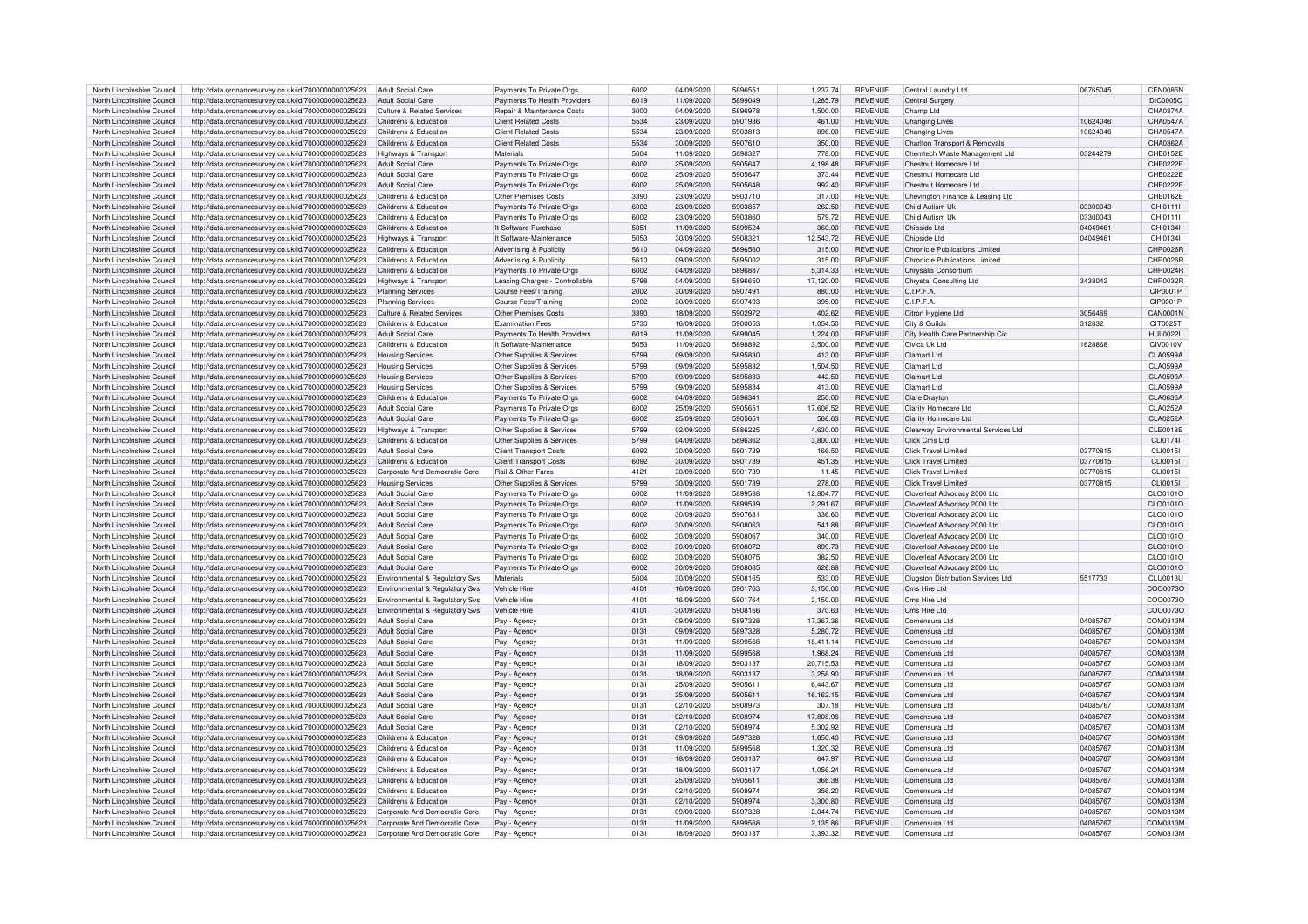| North Lincolnshire Council | http://data.ordnancesurvey.co.uk/id/7000000000025623 | Corporate And Democratic Core             | Pay - Agency                   | 0131 | 25/09/2020 | 5905611 | 6,859.13  | <b>REVENUE</b> | Comensura Ltd               | 04085767 | COM0313M        |
|----------------------------|------------------------------------------------------|-------------------------------------------|--------------------------------|------|------------|---------|-----------|----------------|-----------------------------|----------|-----------------|
| North Lincolnshire Council | http://data.ordnancesurvey.co.uk/id/7000000000025623 | Corporate And Democratic Core             | Pay - Agency                   | 0131 | 02/10/2020 | 5908974 | 4.697.67  | <b>REVENUE</b> | Comensura Ltd               | 04085767 | COM0313M        |
| North Lincolnshire Council |                                                      |                                           |                                | 0131 | 09/09/2020 | 5897328 | 4.098.06  | <b>REVENUE</b> | Comensura I td              | 04085767 | COM0313M        |
|                            | http://data.ordnancesurvey.co.uk/id/7000000000025623 | Environmental & Regulatory Svs            | Pay - Agency                   |      |            |         |           |                |                             |          |                 |
| North Lincolnshire Council | http://data.ordnancesurvey.co.uk/id/7000000000025623 | Environmental & Regulatory Sys            | Pay - Agency                   | 0131 | 09/09/2020 | 5897328 | 2.992.67  | <b>REVENUE</b> | Comensura I td              | 04085767 | COM0313M        |
| North Lincolnshire Council | http://data.ordnancesurvey.co.uk/id/7000000000025623 | Environmental & Regulatory Svs            | Pay - Agency                   | 0131 | 11/09/2020 | 5899568 | 3.790.17  | <b>REVENUE</b> | Comensura Ltd               | 04085767 | COM0313M        |
| North Lincolnshire Council | http://data.ordnancesurvey.co.uk/id/7000000000025623 | Environmental & Regulatory Svs            | Pay - Agency                   | 0131 | 11/09/2020 | 5899568 | 4,109.76  | <b>REVENUE</b> | Comensura Ltd               | 04085767 | COM0313M        |
| North Lincolnshire Council | http://data.ordnancesurvey.co.uk/id/7000000000025623 | <b>Environmental &amp; Regulatory Svs</b> | Pay - Agency                   | 0131 | 18/09/2020 | 5903137 | 3,472.80  | <b>REVENUE</b> | Comensura I td              | 04085767 | COM0313M        |
| North Lincolnshire Council |                                                      |                                           |                                | 0131 | 18/09/2020 | 5903137 | 3.472.92  | <b>REVENUE</b> | Comensura Ltd               | 04085767 | COM0313M        |
|                            | http://data.ordnancesurvey.co.uk/id/7000000000025623 | Environmental & Regulatory Svs            | Pay - Agency                   |      |            |         |           |                |                             |          |                 |
| North Lincolnshire Council | http://data.ordnancesurvey.co.uk/id/7000000000025623 | Environmental & Regulatory Svs            | Pay - Agency                   | 0131 | 25/09/2020 | 590561  | 1.385.40  | <b>REVENUE</b> | Comensura Ltd               | 04085767 | COM0313M        |
| North Lincolnshire Council | http://data.ordnancesurvey.co.uk/id/7000000000025623 | Environmental & Regulatory Svs            | Pay - Agency                   | 0131 | 25/09/2020 | 590561  | 6,168.93  | <b>REVENUE</b> | Comensura Ltd               | 04085767 | COM0313M        |
| North Lincolnshire Council | http://data.ordnancesurvey.co.uk/id/7000000000025623 | <b>Environmental &amp; Regulatory Svs</b> | Pay - Agency                   | 013  | 02/10/2020 | 5908974 | 3.647.76  | <b>REVENUE</b> | Comensura I td              | 04085767 | COM0313M        |
| North Lincolnshire Council | http://data.ordnancesurvey.co.uk/id/7000000000025623 | Environmental & Regulatory Svs            | Pay - Agency                   | 0131 | 02/10/2020 | 5908974 | 3,050.64  | <b>REVENUE</b> | Comensura Ltd               | 04085767 | COM0313M        |
|                            |                                                      |                                           |                                |      |            |         |           |                |                             |          |                 |
| North Lincolnshire Council | http://data.ordnancesurvey.co.uk/id/7000000000025623 | Highways & Transport                      | Pay - Agency                   | 0131 | 09/09/2020 | 5897328 | 1,352.50  | <b>REVENUE</b> | Comensura I td              | 04085767 | COM0313M        |
| North Lincolnshire Council | http://data.ordnancesurvey.co.uk/id/7000000000025623 | Highways & Transport                      | Pay - Agency                   | 0131 | 09/09/2020 | 5897328 | 653.07    | <b>REVENUE</b> | Comensura Ltd               | 04085767 | COM0313M        |
| North Lincolnshire Council | http://data.ordnancesurvey.co.uk/id/7000000000025623 | Highways & Transport                      | Pay - Agenc                    | 0131 | 11/09/2020 | 5899568 | 520.69    | <b>REVENUE</b> | Comensura Ltd               | 04085767 | COM0313M        |
| North Lincolnshire Council | http://data.ordnancesurvey.co.uk/id/7000000000025623 | Highways & Transport                      | Pay - Agency                   | 0131 | 11/09/2020 | 5899568 | 1.394.80  | <b>REVENUE</b> | Comensura I td              | 04085767 | COM0313M        |
|                            |                                                      |                                           |                                |      |            | 5903137 |           |                | Comensura I td              |          |                 |
| North Lincolnshire Council | http://data.ordnancesurvey.co.uk/id/7000000000025623 | Highways & Transport                      | Pay - Agency                   | 0131 | 18/09/2020 |         | 1,564.28  | <b>REVENUE</b> |                             | 04085767 | COM0313M        |
| North Lincolnshire Council | http://data.ordnancesurvey.co.uk/id/7000000000025623 | Highways & Transport                      | Pay - Agency                   | 0131 | 18/09/2020 | 5903137 | 653.07    | <b>REVENUE</b> | Comensura Ltd               | 04085767 | COM0313M        |
| North Lincolnshire Council | http://data.ordnancesurvey.co.uk/id/7000000000025623 | Highways & Transport                      | Pay - Agency                   | 0131 | 25/09/2020 | 590561  | 1,416.00  | <b>REVENUE</b> | Comensura Ltd               | 04085767 | COM0313M        |
| North Lincolnshire Council | http://data.ordnancesurvey.co.uk/id/7000000000025623 | Highways & Transport                      | Pay - Agency                   | 0131 | 02/10/2020 | 5908974 | 1,306.13  | <b>REVENUE</b> | Comensura Ltd               | 04085767 | COM0313M        |
| North Lincolnshire Council |                                                      |                                           |                                | 0131 | 02/10/2020 | 5908974 | 1.394.82  | <b>REVENUE</b> | Comensura I td              | 04085767 |                 |
|                            | http://data.ordnancesurvey.co.uk/id/7000000000025623 | Highways & Transport                      | Pay - Agency                   |      |            |         |           |                |                             |          | COM0313M        |
| North Lincolnshire Council | http://data.ordnancesurvey.co.uk/id/7000000000025623 | Non Distributed Costs                     | Pay - Agency                   | 0131 | 09/09/2020 | 5897328 | 1,352.50  | <b>REVENUE</b> | Comensura Ltd               | 04085767 | COM0313M        |
| North Lincolnshire Council | http://data.ordnancesurvey.co.uk/id/7000000000025623 | Non Distributed Costs                     | Pay - Agency                   | 0131 | 11/09/2020 | 5899568 | 1.394.78  | <b>REVENUE</b> | Comensura I td              | 04085767 | COM0313M        |
| North Lincolnshire Council | http://data.ordnancesurvey.co.uk/id/7000000000025623 | Non Distributed Costs                     | Pay - Agenc                    | 0131 | 18/09/2020 | 5903137 | 1,585.44  | <b>REVENUE</b> | Comensura Ltd               | 04085767 | COM0313M        |
| North Lincolnshire Council | http://data.ordnancesurvey.co.uk/id/7000000000025623 | Non Distributed Costs                     | Pay - Agency                   | 0131 | 25/09/2020 | 590561  | 513.72    | <b>REVENUE</b> | Comensura Ltd               | 04085767 | COM0313M        |
|                            |                                                      |                                           |                                |      |            |         |           |                |                             |          |                 |
| North Lincolnshire Council | http://data.ordnancesurvey.co.uk/id/7000000000025623 | Non Distributed Costs                     | Pay - Agency                   | 0131 | 02/10/2020 | 5908974 | 824.49    | <b>REVENUE</b> | Comensura Ltd               | 04085767 | COM0313M        |
| North Lincolnshire Council | http://data.ordnancesurvey.co.uk/id/7000000000025623 | Public Health                             | Pay - Agency                   | 0131 | 09/09/2020 | 5897328 | 717.06    | <b>REVENUE</b> | Comensura I td              | 04085767 | COM0313M        |
| North Lincolnshire Council | http://data.ordnancesurvey.co.uk/id/7000000000025623 | Public Health                             | Pay - Agency                   | 0131 | 11/09/2020 | 5899568 | 281.01    | <b>REVENUE</b> | Comensura I td              | 04085767 | COM0313M        |
| North Lincolnshire Council | http://data.ordnancesurvey.co.uk/id/7000000000025623 | Public Health                             | Pay - Agency                   | 0131 | 18/09/2020 | 5903137 | 717.06    | <b>REVENUE</b> | Comensura Ltd               | 04085767 | COM0313M        |
|                            |                                                      | Public Health                             |                                | 0131 |            | 590561  |           | <b>REVENUE</b> |                             |          |                 |
| North Lincolnshire Council | http://data.ordnancesurvey.co.uk/id/7000000000025623 |                                           | Pay - Agency                   |      | 25/09/2020 |         | 717.06    |                | Comensura Ltd               | 04085767 | COM0313M        |
| North Lincolnshire Council | http://data.ordnancesurvey.co.uk/id/7000000000025623 | Childrens & Education                     | Payments To Private Orgs       | 6002 | 09/09/2020 | 5897288 | 385.00    | <b>REVENUE</b> | <b>Community Accord</b>     |          | COM0298M        |
| North Lincolnshire Council | http://data.ordnancesurvey.co.uk/id/7000000000025623 | Childrens & Education                     | Payments To Private Orgs       | 6002 | 09/09/2020 | 5897289 | 445.00    | <b>REVENUE</b> | Community Accord            |          | COM0298M        |
| North Lincolnshire Council | http://data.ordnancesurvey.co.uk/id/7000000000025623 | Highways & Transport                      | Materials                      | 5004 | 23/09/2020 | 5902658 | 9,354.39  | <b>REVENUE</b> | Compass Minerals UI         |          | <b>SAL0055L</b> |
| North Lincolnshire Council |                                                      |                                           | Materials                      | 5004 | 23/09/2020 | 5902659 | 4,201.47  | <b>REVENUE</b> | Compass Minerals UI         |          | <b>SAL0055</b>  |
|                            | http://data.ordnancesurvey.co.uk/id/7000000000025623 | Highways & Transport                      |                                |      |            |         |           |                |                             |          |                 |
| North Lincolnshire Council | http://data.ordnancesurvey.co.uk/id/7000000000025623 | Highways & Transport                      | Materials                      | 5004 | 23/09/2020 | 5902663 | 1,049.26  | <b>REVENUE</b> | Compass Minerals Uk         |          | <b>SAL0055I</b> |
| North Lincolnshire Council | http://data.ordnancesurvey.co.uk/id/7000000000025623 | Highways & Transpor                       | Materials                      | 5004 | 23/09/2020 | 5902664 | 1,048.52  | <b>REVENUE</b> | Compass Minerals Uk         |          | <b>SAL0055L</b> |
| North Lincolnshire Council | http://data.ordnancesurvey.co.uk/id/7000000000025623 | <b>Highways &amp; Transport</b>           | Materials                      | 5004 | 23/09/2020 | 5902665 | 5.190.72  | <b>REVENUE</b> | Compass Minerals Uk         |          | <b>SAL0055L</b> |
| North Lincolnshire Council | http://data.ordnancesurvey.co.uk/id/7000000000025623 | Highways & Transport                      | Materials                      | 5004 | 23/09/2020 | 5902967 | 8,370.35  | <b>REVENUE</b> | Compass Minerals Uk         |          | <b>SAL0055L</b> |
|                            |                                                      |                                           |                                |      |            |         |           |                |                             |          |                 |
| North Lincolnshire Council | http://data.ordnancesurvey.co.uk/id/7000000000025623 | Highways & Transport                      | Materials                      | 5004 | 25/09/2020 | 5902660 | 6,217.75  | <b>REVENUE</b> | Compass Minerals UI         |          | <b>SAL0055I</b> |
| North Lincolnshire Council | http://data.ordnancesurvey.co.uk/id/7000000000025623 | Highways & Transpor                       | Materials                      | 5004 | 25/09/2020 | 590266  | 6,239.22  | <b>REVENUE</b> | Compass Minerals UI         |          | <b>SAL0055</b>  |
| North Lincolnshire Council | http://data.ordnancesurvey.co.uk/id/7000000000025623 | Highways & Transport                      | Materials                      | 5004 | 25/09/2020 | 5902662 | 5.198.12  | <b>REVENUE</b> | Compass Minerals Uk         |          | <b>SAL0055I</b> |
| North Lincolnshire Council | http://data.ordnancesurvey.co.uk/id/7000000000025623 | Highways & Transport                      | Materials                      | 5004 | 30/09/2020 | 5906006 | 981.83    | <b>REVENUE</b> | Compass Minerals Uk         |          | <b>SAL0055I</b> |
| North Lincolnshire Council |                                                      |                                           | Materials                      | 5004 | 30/09/2020 | 5906020 | 4,151.82  | <b>REVENUE</b> |                             |          |                 |
|                            | http://data.ordnancesurvey.co.uk/id/7000000000025623 | Highways & Transport                      |                                |      |            |         |           |                | Compass Minerals UK         |          | <b>SAL0055I</b> |
| North Lincolnshire Council | http://data.ordnancesurvey.co.uk/id/7000000000025623 | <b>Highways &amp; Transport</b>           | Materials                      | 5004 | 30/09/2020 | 5906029 | 9,311.42  | <b>REVENUE</b> | Compass Minerals UK         |          | <b>SAL0055I</b> |
| North Lincolnshire Council | http://data.ordnancesurvey.co.uk/id/7000000000025623 | <b>Highways &amp; Transport</b>           | Materials                      | 5004 | 02/10/2020 | 5902973 | 6,239.97  | <b>REVENUE</b> | Compass Minerals Uk         |          | <b>SAL0055I</b> |
| North Lincolnshire Council | http://data.ordnancesurvey.co.uk/id/7000000000025623 | Highways & Transport                      | Materials                      | 5004 | 02/10/2020 | 5902975 | 1.042.59  | <b>REVENUE</b> | Compass Minerals Ul         |          | SAI 00551       |
| North Lincolnshire Council | http://data.ordnancesurvey.co.uk/id/7000000000025623 | Highways & Transport                      | Materials                      | 5004 | 02/10/2020 | 5902989 | 6,228.12  | <b>REVENUE</b> | Compass Minerals Uk         |          | <b>SAL0055L</b> |
|                            |                                                      |                                           |                                |      |            |         |           |                |                             |          |                 |
| North Lincolnshire Council | http://data.ordnancesurvey.co.uk/id/7000000000025623 | Childrens & Education                     | <b>Equipment Purchase</b>      | 5001 | 23/10/2020 | 5907579 | 532.80    | <b>REVENUE</b> | Connevans Limited           |          | <b>CON0120N</b> |
| North Lincolnshire Council | http://data.ordnancesurvey.co.uk/id/7000000000025623 | Adult Social Care                         | Gas                            | 3101 | 30/09/2020 | 5904060 | 330.07    | <b>REVENUE</b> | Corona Energy Retail 4 Ltd  |          | <b>COR0300R</b> |
| North Lincolnshire Council | http://data.ordnancesurvey.co.uk/id/7000000000025623 | Adult Social Care                         | Gas                            | 3101 | 30/09/2020 | 5904067 | 271.26    | <b>REVENUE</b> | Corona Energy Retail 4 Ltd  |          | COR0300R        |
| North Lincolnshire Council | http://data.ordnancesurvey.co.uk/id/7000000000025623 | Adult Social Care                         | Gas                            | 3101 | 30/09/2020 | 5904083 | 309.45    | <b>REVENUE</b> | Corona Energy Retail 4 Ltd  |          | COR0300R        |
| North Lincolnshire Council | http://data.ordnancesurvey.co.uk/id/7000000000025623 | Childrens & Education                     | Gas                            | 3101 | 30/09/2020 | 5903999 | 253.11    | <b>REVENUE</b> | Corona Energy Retail 4 Ltd  |          | COR0300R        |
|                            |                                                      |                                           |                                |      |            |         |           |                |                             |          |                 |
| North Lincolnshire Council | http://data.ordnancesurvey.co.uk/id/7000000000025623 | Childrens & Education                     | Gas                            | 3101 | 30/09/2020 | 5904040 | 225.15    | <b>REVENUE</b> | Corona Energy Retail 4 Ltd  |          | COR0300R        |
| North Lincolnshire Council | http://data.ordnancesurvey.co.uk/id/7000000000025623 | Corporate And Democratic Core             | Gas                            | 3101 | 30/09/2020 | 5904043 | 384.05    | <b>REVENUE</b> | Corona Energy Retail 4 Ltd  |          | COR0300R        |
| North Lincolnshire Council | http://data.ordnancesurvey.co.uk/id/7000000000025623 | Corporate And Democratic Core             | Gas                            | 3101 | 30/09/2020 | 5904087 | 341.66    | <b>REVENUE</b> | Corona Energy Retail 4 Ltd  |          | COR0300R        |
| North Lincolnshire Council | http://data.ordnancesurvey.co.uk/id/7000000000025623 | Culture & Related Services                | Gas                            | 3101 | 30/09/2020 | 5904016 | 948.1     | <b>REVENUE</b> | Corona Energy Retail 4 Ltd  |          | COR0300B        |
| North Lincolnshire Council |                                                      | Culture & Related Services                | Gas                            | 3101 | 30/09/2020 | 5904035 | 1.009.38  | <b>REVENUE</b> |                             |          | COR0300R        |
|                            | http://data.ordnancesurvey.co.uk/id/7000000000025623 |                                           |                                |      |            |         |           |                | Corona Energy Retail 4 Ltd  |          |                 |
| North Lincolnshire Council | http://data.ordnancesurvey.co.uk/id/7000000000025623 | Culture & Related Services                | Gas                            | 3101 | 30/09/2020 | 5904075 | 413.88    | <b>REVENUE</b> | Corona Energy Retail 4 Ltd  |          | COR0300R        |
| North Lincolnshire Council | http://data.ordnancesurvey.co.uk/id/7000000000025623 | <b>Culture &amp; Related Services</b>     | Gas                            | 3101 | 30/09/2020 | 5904088 | 593.00    | <b>REVENUE</b> | Corona Energy Retail 4 Ltd  |          | COR0300R        |
| North Lincolnshire Council | http://data.ordnancesurvey.co.uk/id/7000000000025623 | Environmental & Regulatory Svs            | Gas                            | 3101 | 30/09/2020 | 5904091 | 1,714.01  | <b>REVENUE</b> | Corona Energy Retail 4 Ltd  |          | COR0300F        |
| North Lincolnshire Council | http://data.ordnancesurvey.co.uk/id/7000000000025623 | Non Distributed Costs                     | Gas                            | 3101 | 30/09/2020 | 5904076 | 309.41    | <b>REVENUE</b> | Corona Energy Retail 4 Ltd  |          | <b>COR0300F</b> |
|                            |                                                      |                                           |                                |      |            |         |           |                |                             |          |                 |
| North Lincolnshire Council | http://data.ordnancesurvey.co.uk/id/7000000000025623 | Childrens & Education                     | <b>Client Related Costs</b>    | 5534 | 04/09/2020 | 589657  | 975.00    | <b>REVENUE</b> | Country Kids Nursery        |          | COU0312U        |
| North Lincolnshire Council | http://data.ordnancesurvey.co.uk/id/7000000000025623 | Central Services To Public                | <b>Business Support Grants</b> | 6090 | 18/09/2020 | 5903467 | 2,000.00  | <b>REVENUE</b> | Cre8ivity Ark               |          | CD030130        |
| North Lincolnshire Council | http://data.ordnancesurvey.co.uk/id/7000000000025623 | Adult Social Care                         | Payments To Private Orgs       | 6002 | 25/09/2020 | 5905652 | 86,968.21 | <b>REVENUE</b> | <b>Creative Support</b>     |          | CRE0144E        |
| North Lincolnshire Council | http://data.ordnancesurvey.co.uk/id/7000000000025623 | <b>Adult Social Care</b>                  | Payments To Private Orgs       | 6002 | 25/09/2020 | 5905652 | 3.459.00  | <b>REVENUE</b> | <b>Creative Support</b>     |          | CRE0144E        |
| North Lincolnshire Council | http://data.ordnancesurvey.co.uk/id/7000000000025623 | <b>Adult Social Care</b>                  | Payments To Private Orgs       | 6002 | 25/09/2020 | 5905653 | 16,846.82 | <b>REVENUE</b> | <b>Creative Support</b>     |          | CRE0144E        |
|                            |                                                      |                                           |                                |      |            |         |           |                |                             |          |                 |
| North Lincolnshire Council | http://data.ordnancesurvey.co.uk/id/7000000000025623 | Adult Social Care                         | Payments To Private Orgs       | 6002 | 23/09/2020 | 5905667 | 4.338.88  | <b>REVENUE</b> | <b>Creative Support Ltd</b> |          | ISF0013F        |
| North Lincolnshire Council | http://data.ordnancesurvey.co.uk/id/7000000000025623 | Childrens & Education                     | Course Fees/Training           | 2002 | 02/10/2020 | 5905593 | 430.00    | <b>REVENUE</b> | <b>Creative Therapy</b>     |          | CRE0136E        |
| North Lincolnshire Council | http://data.ordnancesurvey.co.uk/id/7000000000025623 | Environmental & Regulatory Svs            | Other Premises Costs           | 3390 | 09/09/2020 | 5895148 | 329.00    | <b>REVENUE</b> | Crestwood Environmental Ltd | 06544898 | <b>CRE0250E</b> |
| North Lincolnshire Council | http://data.ordnancesurvey.co.uk/id/7000000000025623 | Highways & Transport                      | Stock Purchases & Adjustments  | 5030 | 16/09/2020 | 5889908 | 691.20    | <b>REVENUE</b> | Cromwell Polythene Ltd      | 2230104  | CRO0048O        |
| North Lincolnshire Council | http://data.ordnancesurvey.co.uk/id/7000000000025623 | Highways & Transport                      | Licenses, Subs & Memberships   | 5510 | 16/09/2020 | 5901765 | 1.940.00  | <b>REVENUE</b> | Croner-I I imited           |          | CRO0183O        |
|                            |                                                      |                                           |                                |      |            |         |           |                |                             |          |                 |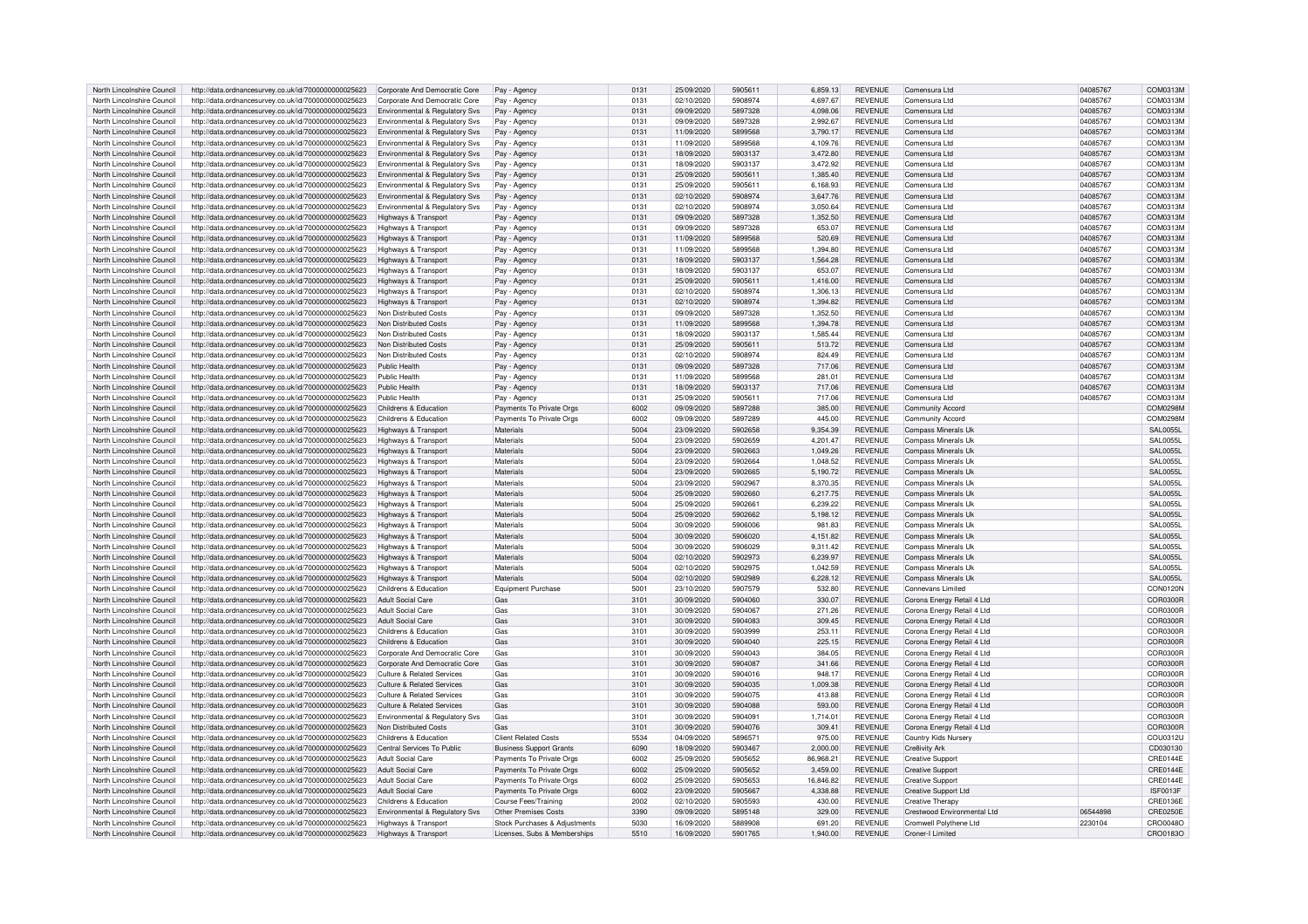| North Lincolnshire Council | http://data.ordnancesurvey.co.uk/id/7000000000025623 | Culture & Related Services                 | Other Supplies & Services          | 5799 | 11/09/2020 | 5899175 | 17,213,00      | <b>REVENUE</b> | Crowle And Ealand Town Council            |          | CRO0250O         |
|----------------------------|------------------------------------------------------|--------------------------------------------|------------------------------------|------|------------|---------|----------------|----------------|-------------------------------------------|----------|------------------|
| North Lincolnshire Council | http://data.ordnancesurvey.co.uk/id/7000000000025623 | Highways & Transport                       | Other Supplies & Services          | 5799 | 11/09/2020 | 5899174 | 905.00         | <b>REVENUE</b> | Crowle And Faland Town Council            |          | CRO0250O         |
|                            |                                                      |                                            |                                    |      |            | 5896891 |                |                |                                           |          |                  |
| North Lincolnshire Council | http://data.ordnancesurvey.co.uk/id/7000000000025623 | <b>Culture &amp; Related Services</b>      | Other Supplies & Services          | 5799 | 04/09/2020 |         | 332.63         | <b>REVENUE</b> | Crowle Peatland Railway                   |          | CRO0463C         |
| North Lincolnshire Council | http://data.ordnancesurvey.co.uk/id/7000000000025623 | Culture & Related Services                 | Payments To Private Orgs           | 6002 | 30/09/2020 | 5908064 | 2,000.00       | <b>REVENUE</b> | Crowle Primary Academy                    |          | CRO0346C         |
| North Lincolnshire Council | http://data.ordnancesurvey.co.uk/id/7000000000025623 | Culture, Env, Reg & Planning Cap           | Other Costs                        | A085 | 04/09/2020 | 5896928 | 40.583.00      | CAPITAL        | Crowle & Thorne Moors Peat Railway Soc.   |          | CRO05800         |
| North Lincolnshire Council | http://data.ordnancesurvey.co.uk/id/7000000000025623 | Central Services To Public                 | Repair & Maintenance Costs         | 3000 | 23/09/2020 | 5904969 | $\Omega$       | <b>REVENUE</b> | C S L (Dualcom) Ltd                       | 03155883 | <b>CSL0003L</b>  |
|                            |                                                      |                                            |                                    |      |            |         |                |                |                                           |          |                  |
| North Lincolnshire Council | http://data.ordnancesurvey.co.uk/id/7000000000025623 | Corporate And Democratic Core              | Repair & Maintenance Costs         | 3000 | 23/09/2020 | 5904969 | $\circ$        | REVENUE        | C S L (Dualcom) Ltd                       | 03155883 | <b>CSL0003L</b>  |
| North Lincolnshire Council | http://data.ordnancesurvey.co.uk/id/7000000000025623 | <b>Culture &amp; Related Services</b>      | Repair & Maintenance Costs         | 3000 | 23/09/2020 | 5904969 | 129.00         | <b>REVENUE</b> | C S L (Dualcom) Ltd                       | 03155883 | <b>CSL0003L</b>  |
|                            |                                                      |                                            |                                    |      |            |         |                |                |                                           |          |                  |
| North Lincolnshire Council | http://data.ordnancesurvey.co.uk/id/7000000000025623 | Environmental & Regulatory Svs             | Repair & Maintenance Costs         | 3000 | 23/09/2020 | 5904969 | 387.00         | <b>REVENUE</b> | C S L (Dualcom) Ltd                       | 03155883 | <b>CSL0003L</b>  |
| North Lincolnshire Council | http://data.ordnancesurvey.co.uk/id/7000000000025623 | Highways & Transport                       | Other Vehicle Costs                | 4005 | 11/09/2020 | 5899369 | 2,318.25       | REVENUE        | Ctrack I td                               | 04643588 | CTR0001F         |
| North Lincolnshire Council | http://data.ordnancesurvey.co.uk/id/7000000000025623 | Culture & Related Services                 | Other Professional Fees            | 5829 | 18/09/2020 | 5903021 | 1.496.43       | <b>REVENUE</b> | Debit Finance Collections Plc             | 3422873  | <b>DEB0189E</b>  |
|                            |                                                      |                                            |                                    |      |            |         |                |                |                                           |          |                  |
| North Lincolnshire Council | http://data.ordnancesurvey.co.uk/id/7000000000025623 | Corporate And Democratic Core              | Other Supplies & Services          | 5799 | 30/09/2020 | 5904147 | 250.00         | <b>REVENUE</b> | Derbyshire County Council                 |          | DER0004F         |
| North Lincolnshire Council | http://data.ordnancesurvey.co.uk/id/7000000000025623 | Childrens & Education                      | Payments To Private Orgs           | 6002 | 02/09/2020 | 5895727 | 831.60         | <b>REVENUE</b> | Diana Hawryluk                            |          | <b>HAW0094V</b>  |
| North Lincolnshire Council | http://data.ordnancesurvey.co.uk/id/7000000000025623 | <b>Culture &amp; Related Services</b>      | Equipment Maint.& Repair           | 5003 | 09/09/2020 | 5898042 | 525.52         | REVENUE        | Direct Parts Supply Ltd                   |          | DIR0026R         |
|                            |                                                      |                                            |                                    |      |            |         |                |                |                                           |          |                  |
| North Lincolnshire Council | http://data.ordnancesurvey.co.uk/id/7000000000025623 | <b>Culture &amp; Related Services</b>      | Equipment Maint.& Repair           | 5003 | 25/09/2020 | 5905617 | 312.42         | <b>REVENUE</b> | Direct Parts Supply Ltd                   |          | <b>DIR0026F</b>  |
| North Lincolnshire Council | http://data.ordnancesurvey.co.uk/id/7000000000025623 | Environmental & Regulatory Sys             | Payments To Private Orgs           | 6002 | 04/09/2020 | 5896299 | 320.00         | <b>REVENUE</b> | Disclosure & Barring Service              |          | CRI0032I         |
| North Lincolnshire Council | http://data.ordnancesurvey.co.uk/id/7000000000025623 | Childrens & Education                      | Payments To Private Orgs           | 6002 | 30/09/2020 | 5907608 | 400.00         | <b>REVENUE</b> | Dizions I td                              | SC340502 | DIZ0130Z         |
|                            |                                                      |                                            |                                    |      |            |         |                |                |                                           |          |                  |
| North Lincolnshire Council | http://data.ordnancesurvey.co.uk/id/7000000000025623 | Culture & Related Services                 | Other Supplies & Services          | 5799 | 25/09/2020 | 5901153 | 15,881.33      | <b>REVENUE</b> | Dobson Uk Lin                             | OC356055 | <b>DOB0130B</b>  |
| North Lincolnshire Council | http://data.ordnancesurvey.co.uk/id/7000000000025623 | Fin&Inv I&F                                | Other Supplies & Services          | 5799 | 04/09/2020 | 5896794 | 525.00         | REVENUE        | Docte Consulting Ltd                      | 05136541 | DOC0003C         |
| North Lincolnshire Council | http://data.ordnancesurvey.co.uk/id/7000000000025623 | Public Health                              | Materials                          | 5004 | 11/09/2020 | 5899230 | 824.61         | REVENUE        | Dolphin Mobility East Midlands Ltd        | 4175896  | <b>DOL0006L</b>  |
|                            |                                                      |                                            |                                    |      |            |         |                |                |                                           |          |                  |
| North Lincolnshire Council | http://data.ordnancesurvey.co.uk/id/7000000000025623 | Adult Social Care                          | Payments To Health Providers       | 6019 | 11/09/2020 | 5899044 | 1.547.48       | <b>REVENUE</b> | Doncaster & Bassetlaw Hospitals Nhs Trust |          | DON0232N         |
| North Lincolnshire Council | http://data.ordnancesurvey.co.uk/id/7000000000025623 | Childrens & Education                      | Payments To Private Orgs           | 6002 | 16/09/2020 | 5899094 | 27,266.67      | <b>REVENUE</b> | Doncaster Deaf Trust                      |          | <b>DON0228N</b>  |
| North Lincolnshire Council | http://data.ordnancesurvey.co.uk/id/7000000000025623 | Corporate And Democratic Core              | Gen Office Exp (Incl Postage)      | 5603 | 02/09/2020 | 5895841 | 230.04         | REVENUE        | Doncaster Metropolitan B C                |          | DON0001N         |
|                            |                                                      |                                            |                                    |      |            |         |                |                |                                           |          |                  |
| North Lincolnshire Council | http://data.ordnancesurvey.co.uk/id/7000000000025623 | Childrens & Education                      | <b>Client Related Costs</b>        | 5534 | 09/09/2020 | 5898336 | 900.00         | REVENUE        | Do-Re-Mi Nursen                           |          | WIN0044N         |
| North Lincolnshire Council | http://data.ordnancesurvey.co.uk/id/7000000000025623 | Childrens & Education                      | <b>Client Related Costs</b>        | 5534 | 16/09/2020 | 5901730 | 600.00         | REVENUE        | Do-Re-Mi Nurser                           |          | <b>WIN0044N</b>  |
| North Lincolnshire Council | http://data.ordnancesurvey.co.uk/id/7000000000025623 | Childrens & Education                      | <b>Client Related Costs</b>        | 5534 | 16/09/2020 | 5901731 | 600.00         | REVENUE        | Do-Re-Mi Nursen                           |          | <b>WIN0044N</b>  |
|                            |                                                      |                                            |                                    |      |            |         |                |                |                                           |          |                  |
| North Lincolnshire Council | http://data.ordnancesurvey.co.uk/id/7000000000025623 | Childrens & Education                      | Payments To Private Orgs           | 6002 | 25/09/2020 | 5905578 | 7.560.61       | REVENUE        | Do-Re-Mi Nursery                          |          | <b>WIN0044N</b>  |
| North Lincolnshire Council | http://data.ordnancesurvey.co.uk/id/7000000000025623 | Childrens & Education                      | Payments To Private Orgs           | 6002 | 11/09/2020 | 5898986 | 19,999.34      | <b>REVENUE</b> | Dove Adolescent Care                      |          | DOV0001V         |
| North Lincolnshire Council | http://data.ordnancesurvey.co.uk/id/7000000000025623 | Childrens & Education                      | Materials                          | 5004 | 16/09/2020 | 5901768 | 977.60         | <b>REVENUE</b> | Draytons Paint Shop                       |          | DRA0151A         |
|                            |                                                      |                                            |                                    |      |            |         |                |                |                                           |          |                  |
| North Lincolnshire Council | http://data.ordnancesurvey.co.uk/id/7000000000025623 | Childrens & Education                      | <b>Legal Fees</b>                  | 5823 | 25/09/2020 | 5905700 | 405.00         | <b>REVENUE</b> | Dr David Robinson                         |          | ROB0281E         |
| North Lincolnshire Council | http://data.ordnancesurvey.co.uk/id/7000000000025623 | Childrens & Education                      | <b>Legal Fees</b>                  | 5823 | 25/09/2020 | 5905702 | 472.50         | REVENUE        | Dr David Robinson                         |          | ROB0281E         |
|                            |                                                      | Adult Social Care                          | Other Professional Fees            | 5829 |            | 5896759 |                | <b>REVENUE</b> | Dr Graham Hayes                           |          | <b>HAY0027Y</b>  |
| North Lincolnshire Council | http://data.ordnancesurvey.co.uk/id/7000000000025623 |                                            |                                    |      | 09/09/2020 |         | 540.00         |                |                                           |          |                  |
| North Lincolnshire Council | http://data.ordnancesurvey.co.uk/id/7000000000025623 | Adult Social Care Capital                  | Other Costs                        | A085 | 09/09/2020 | 5897339 | 964.00         | CAPITAL        | Drive Devilbiss Healthcare Limited        | 4301005  | <b>DRI0008</b>   |
| North Lincolnshire Council | http://data.ordnancesurvey.co.uk/id/7000000000025623 | <b>Adult Social Care Capital</b>           | Other Costs                        | A085 | 09/09/2020 | 5897344 | 1,420.50       | CAPITAL        | Drive Devilbiss Healthcare Limited        | 4301005  | <b>DRI0008I</b>  |
| North Lincolnshire Council | http://data.ordnancesurvey.co.uk/id/7000000000025623 | Adult Social Care Capital                  | Other Costs                        | A085 | 11/09/2020 | 5897343 | 750.00         | CAPITAL        | Drive Devilbiss Healthcare Limited        | 4301005  | <b>DRI0008I</b>  |
|                            |                                                      |                                            |                                    |      |            |         |                |                |                                           |          |                  |
| North Lincolnshire Council | http://data.ordnancesurvey.co.uk/id/7000000000025623 | <b>Adult Social Care</b>                   | Payments To Health Providers       | 6019 | 11/09/2020 | 5899073 | 779.10         | REVENUE        | Dr M J Dwyer & Partners                   |          | DWY0001\         |
| North Lincolnshire Council | http://data.ordnancesurvey.co.uk/id/7000000000025623 | Public Health                              | Payments To Health Providers       | 6019 | 11/09/2020 | 5899073 | 20.00          | <b>REVENUE</b> | Dr M J Dwyer & Partners                   |          | DWY00011         |
| North Lincolnshire Council |                                                      | <b>Environmental &amp; Requiatory Sys.</b> | Other Professional Fees            | 5829 | 11/09/2020 | 5899052 | 1.170.00       | <b>REVENUE</b> | Dr T Mahmood Anwar                        |          | <b>MAH0003H</b>  |
|                            | http://data.ordnancesurvey.co.uk/id/7000000000025623 |                                            |                                    |      |            |         |                |                |                                           |          |                  |
| North Lincolnshire Council | http://data.ordnancesurvey.co.uk/id/7000000000025623 | Childrens & Education                      | Payments To Private Orgs           | 6002 | 16/09/2020 | 5901741 | 250.00         | <b>REVENUE</b> | <b>Dubit Ltd</b>                          |          | <b>DUB0008B</b>  |
| North Lincolnshire Council | http://data.ordnancesurvey.co.uk/id/7000000000025623 | <b>Highways &amp; Transport</b>            | Equipment Maint.& Repair           | 5003 | 02/10/2020 | 5896839 | 2.815.42       | <b>REVENUE</b> | Dynnig Uk Ltd                             |          | <b>DYN0017N</b>  |
|                            |                                                      |                                            |                                    |      |            |         |                |                |                                           |          |                  |
| North Lincolnshire Council | http://data.ordnancesurvey.co.uk/id/7000000000025623 | Highways & Transport                       | Equipment Maint.& Repair           | 5003 | 02/10/2020 | 5898128 | 2,979.59       | REVENUE        | Dynnig Uk Ltd                             |          | DYN0017N         |
| North Lincolnshire Council | http://data.ordnancesurvey.co.uk/id/7000000000025623 | <b>Culture &amp; Related Services</b>      | Gen Office Exp (Incl Postage       | 5603 | 11/09/2020 | 5899533 | 406.50         | <b>REVENUE</b> | Eagle Promotions Ltd                      |          | EAG0001G         |
| North Lincolnshire Council | http://data.ordnancesurvey.co.uk/id/7000000000025623 | Culture & Related Services                 | Other Supplies & Services          | 5799 | 18/09/2020 | 5896340 | 18.750.00      | REVENUE        | F A Littlewood                            |          | <b>I IT0008T</b> |
|                            |                                                      |                                            |                                    |      |            |         |                |                |                                           |          |                  |
| North Lincolnshire Council | http://data.ordnancesurvey.co.uk/id/7000000000025623 | <b>Planning Services</b>                   | Other Professional Fees            | 5829 | 04/09/2020 | 5896813 | $\Omega$       | REVENUE        | Easters & Son Commercial Services Ltd     |          | FAS0590S         |
| North Lincolnshire Council | http://data.ordnancesurvey.co.uk/id/7000000000025623 | <b>Planning Services</b>                   | Other Professional Fees            | 5829 | 04/09/2020 | 5896814 | 2,831.83       | REVENUE        | Easters & Son Commercial Services Ltd     |          | EAS0590S         |
| North Lincolnshire Council | http://data.ordnancesurvey.co.uk/id/7000000000025623 | <b>Planning Services</b>                   | Other Professional Fees            | 5829 | 09/09/2020 | 5897287 | 2.831.83       | REVENUE        | Easters & Son Commercial Services Ltd     |          | <b>EAS0590S</b>  |
|                            |                                                      |                                            |                                    | 5829 |            | 5899493 | $\overline{0}$ |                |                                           |          |                  |
| North Lincolnshire Council | http://data.ordnancesurvey.co.uk/id/7000000000025623 | <b>Planning Services</b>                   | Other Professional Fees            |      | 11/09/2020 |         |                | REVENUE        | Easters & Son Commercial Services Ltd     |          | <b>EAS0590S</b>  |
| North Lincolnshire Council | http://data.ordnancesurvey.co.uk/id/7000000000025623 | <b>Planning Services</b>                   | Other Supplies & Services          | 5799 | 04/09/2020 | 5896813 | 1.583.33       | <b>REVENUE</b> | Fasters & Son Commercial Services Ltd     |          | EAS0590S         |
| North Lincolnshire Council | http://data.ordnancesurvey.co.uk/id/7000000000025623 | <b>Planning Services</b>                   | Other Supplies & Services          | 5799 | 11/09/2020 | 5899493 | 1,583.33       | <b>REVENUE</b> | Easters & Son Commercial Services Ltd     |          | <b>EAS0590S</b>  |
|                            |                                                      |                                            |                                    |      |            |         |                |                |                                           |          |                  |
| North Lincolnshire Council | http://data.ordnancesurvey.co.uk/id/7000000000025623 | Childrens & Education                      | <b>Client Transport Costs</b>      | 6092 | 02/09/2020 | 5895008 | 500.00         | <b>REVENUE</b> | East Hull Cars Ltd                        | 5777873  | EAS0093S         |
| North Lincolnshire Council | http://data.ordnancesurvey.co.uk/id/7000000000025623 | Childrens & Education                      | <b>Client Transport Costs</b>      | 6092 | 02/09/2020 | 5895009 | 900.00         | <b>REVENUE</b> | East Hull Cars Ltd                        | 5777873  | EAS0093S         |
| North Lincolnshire Council | http://data.ordnancesurvey.co.uk/id/7000000000025623 | Childrens & Education                      | <b>Client Transport Costs</b>      | 6092 | 02/09/2020 | 5895010 | 1,300.00       | <b>REVENUE</b> | East Hull Cars Ltd                        | 5777873  | EAS0093S         |
| North Lincolnshire Council | http://data.ordnancesurvey.co.uk/id/7000000000025623 | Childrens & Education                      | <b>Client Transport Costs</b>      | 6092 | 02/09/2020 | 5895011 | 800.00         | <b>REVENUE</b> | <b>Fast Hull Cars Ltd</b>                 | 5777873  | <b>EAS0093S</b>  |
|                            |                                                      |                                            |                                    |      |            |         |                |                |                                           |          |                  |
| North Lincolnshire Council | http://data.ordnancesurvey.co.uk/id/7000000000025623 | Culture & Related Services                 | Other Supplies & Services          | 5799 | 11/09/2020 | 5899176 | 1,276.00       | REVENUE        | Eastoft Parish Council                    |          | EAS0124S         |
| North Lincolnshire Council | http://data.ordnancesurvey.co.uk/id/7000000000025623 | Non Distributed Costs                      | <b>Retirement Additional Costs</b> | 2007 | 25/09/2020 | 5906306 | 933,960.00     | REVENUE        | East Riding Pension Fund                  |          | FAS0381S         |
| North Lincolnshire Council | http://data.ordnancesurvey.co.uk/id/7000000000025623 | Highways & Transport                       | <b>Concessionary Fares</b>         | 6010 | 25/09/2020 | 5905919 | 4,000.00       | REVENUE        | East Yorkshire Motor Services Ltd         | 216628   | EAS0120S         |
|                            |                                                      |                                            |                                    |      |            |         |                |                |                                           |          |                  |
| North Lincolnshire Council | http://data.ordnancesurvey.co.uk/id/7000000000025623 | Culture & Related Services                 | Provisions                         | 5201 | 04/09/2020 | 5896881 | 467.08         | REVENUE        | Eden Farm Hullevs Ltd                     |          | <b>EDE0050E</b>  |
| North Lincolnshire Council | http://data.ordnancesurvey.co.uk/id/7000000000025623 | Highways & Transport                       | <b>Equipment Purchase</b>          | 5001 | 25/09/2020 | 5898329 | 216.62         | <b>REVENUE</b> | <b>Edmundson Electrical Ltd</b>           | 2667012  | <b>EDM0002N</b>  |
| North Lincolnshire Council | http://data.ordnancesurvey.co.uk/id/7000000000025623 | Corporate And Democratic Core              | Other Supplies & Services          | 5799 | 25/09/2020 | 5901971 | 249.00         | REVENUE        | Education And I T Limited                 | 05784075 | EDU0078U         |
|                            |                                                      |                                            |                                    |      |            |         |                |                |                                           |          |                  |
| North Lincolnshire Council | http://data.ordnancesurvey.co.uk/id/7000000000025623 | Corporate And Democratic Core              | Other Supplies & Services          | 5799 | 30/09/2020 | 5906090 | 1,500.00       | REVENUE        | Education And I.T. Limited                | 05784075 | <b>EDU0078U</b>  |
| North Lincolnshire Council | http://data.ordnancesurvey.co.uk/id/7000000000025623 | Corporate And Democratic Core              | Other Supplies & Services          | 5799 | 30/09/2020 | 5906103 | 1.500.00       | REVENUE        | Education And I.T. Limited                | 05784075 | EDU0078U         |
| North Lincolnshire Council | http://data.ordnancesurvey.co.uk/id/7000000000025623 | Childrens & Education                      | Materials                          | 5004 | 30/09/2020 | 5908139 | 300.53         | REVENUE        | Eduzone Ltd                               |          | EDU0218U         |
|                            |                                                      |                                            |                                    |      |            |         |                |                |                                           |          |                  |
| North Lincolnshire Council | http://data.ordnancesurvey.co.uk/id/7000000000025623 | Environmental & Regulatory Svs             | Stock Purchases & Adjustments      | 5030 | 23/09/2020 | 5901178 | 3.368.37       | REVENUE        | Egbert H Taylor & Co Ltd                  | 718441   | TAY0016Y         |
| North Lincolnshire Council | http://data.ordnancesurvey.co.uk/id/7000000000025623 | Adult Social Care                          | It Software-Maintenance            | 5053 | 11/09/2020 | 5899077 | 3,249.00       | <b>REVENUE</b> | Flisian Limited                           |          | MIC0023C         |
| North Lincolnshire Council | http://data.ordnancesurvey.co.uk/id/7000000000025623 | <b>Adult Social Care</b>                   | It Software-Maintenance            | 5053 | 16/09/2020 | 5899079 | 3,249.00       | <b>REVENUE</b> | Flisian I imited                          |          | MIC0023C         |
|                            |                                                      |                                            |                                    |      |            |         |                |                |                                           |          |                  |
| North Lincolnshire Council | http://data.ordnancesurvey.co.uk/id/7000000000025623 | <b>Adult Social Care</b>                   | Payments To Private Orgs           | 6002 | 23/09/2020 | 5905665 | 134.40         | REVENUE        | Flite Care Solutions Ltd                  |          | ISF0009F         |
| North Lincolnshire Council | http://data.ordnancesurvey.co.uk/id/7000000000025623 | <b>Adult Social Care</b>                   | Payments To Private Orgs           | 6002 | 23/09/2020 | 5905665 | 2,447.20       | REVENUE        | Elite Care Solutions Ltd                  |          | ISF0009F         |
| North Lincolnshire Council | http://data.ordnancesurvey.co.uk/id/7000000000025623 | <b>Environmental &amp; Requiatory Sys.</b> | Other Professional Fees            | 5829 | 09/09/2020 | 5896849 | 217.64         | <b>REVENUE</b> | Ellgia Scunthorpe                         | 860123   | <b>BEL0170L</b>  |
|                            |                                                      |                                            |                                    |      |            |         |                |                |                                           |          |                  |
|                            |                                                      |                                            |                                    |      |            |         |                |                |                                           |          |                  |
| North Lincolnshire Council | http://data.ordnancesurvey.co.uk/id/7000000000025623 | Environmental & Regulatory Sys             | Other Professional Fees            | 5829 | 25/09/2020 | 5905930 | 2.882.61       | <b>REVENUE</b> | Ellgia Scunthorpe                         | 860123   | <b>BEL0170L</b>  |
| North Lincolnshire Council | http://data.ordnancesurvey.co.uk/id/7000000000025623 | Environmental & Regulatory Svs             | Payments To Private Orgs           | 5002 | 09/09/2020 | 5896848 | 512.20         | <b>REVENUE</b> | Ellgia Scunthorpe                         | 860123   | <b>BEL0170L</b>  |
| North Lincolnshire Council | http://data.ordnancesurvey.co.uk/id/7000000000025623 | Environmental & Regulatory Svs             | Payments To Private Orgs           | 6002 | 09/09/2020 | 5896851 | 14,367.21      | <b>REVENUE</b> | Ellgia Scunthorpe                         | 860123   | <b>BEL0170L</b>  |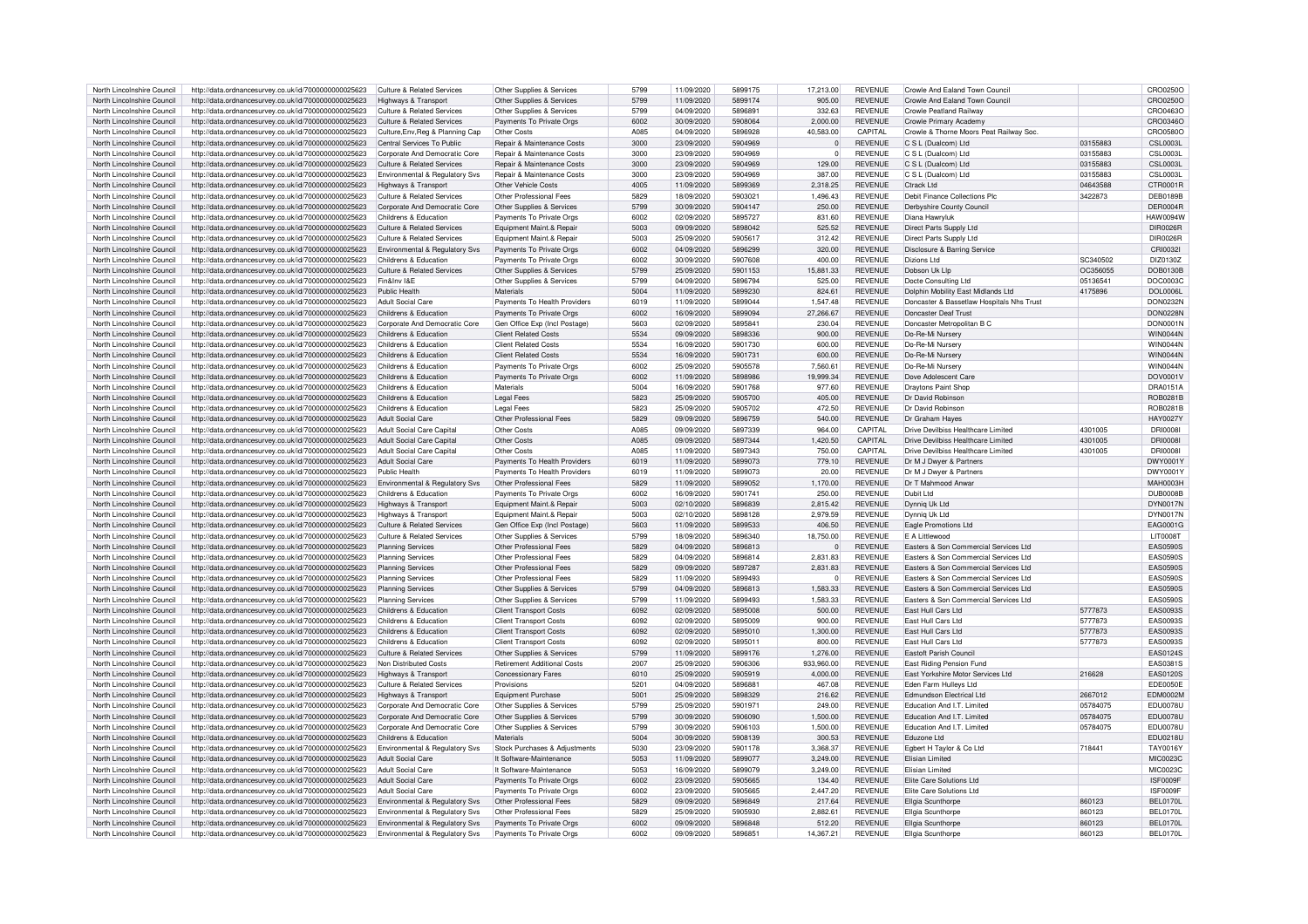| North Lincolnshire Council | http://data.ordnancesurvey.co.uk/id/7000000000025623 | Environmental & Regulatory Svs             | Payments To Private Orgs                 | 6002 | 18/09/2020 | 5902805 | 1.994.84     | <b>REVENUE</b> | Ellgia Scunthorpe                       | 860123   | <b>BEL0170L</b> |
|----------------------------|------------------------------------------------------|--------------------------------------------|------------------------------------------|------|------------|---------|--------------|----------------|-----------------------------------------|----------|-----------------|
| North Lincolnshire Council | http://data.ordnancesurvey.co.uk/id/7000000000025623 | Environmental & Regulatory Svs             | Payments To Private Orgs                 | 6002 | 18/09/2020 | 5902807 | 518.00       | <b>REVENUE</b> | Ellgia Scunthorpe                       | 860123   | <b>BEL0170L</b> |
| North Lincolnshire Council | http://data.ordnancesurvey.co.uk/id/7000000000025623 | Environmental & Regulatory Svs             | Payments To Private Orgs                 | 6002 | 25/09/2020 | 5906030 | 13.474.05    | REVENUE        | <b>Fligia Scunthorne</b>                | 860123   | <b>BEL0170L</b> |
| North Lincolnshire Council | http://data.ordnancesurvey.co.uk/id/7000000000025623 | Environmental & Regulatory Svs             | Payments To Private Orgs                 | 6002 | 30/09/2020 | 5906311 | 19,793.62    | REVENUE        | Ellgia Scunthorpe                       | 860123   | <b>BEL0170L</b> |
| North Lincolnshire Council | http://data.ordnancesurvey.co.uk/id/7000000000025623 |                                            |                                          | 6002 | 30/09/2020 | 5906312 | 485.20       | <b>REVENUE</b> | <b>Fligia Scunthorne</b>                | 860123   | <b>BEL0170L</b> |
|                            |                                                      | Environmental & Regulatory Svs             | Payments To Private Orgs                 |      |            | 5906756 |              |                |                                         |          |                 |
| North Lincolnshire Council | http://data.ordnancesurvey.co.uk/id/7000000000025623 | Environmental & Regulatory Svs             | Payments To Private Orgs                 | 6002 | 30/09/2020 |         | 2,886.94     | <b>REVENUE</b> | Ellgia Scunthorpe                       | 860123   | <b>BEL0170L</b> |
| North Lincolnshire Council | http://data.ordnancesurvey.co.uk/id/7000000000025623 | Environmental & Regulatory Svs             | Payments To Private Orgs                 | 6002 | 30/09/2020 | 5906758 | 2,148.94     | <b>REVENUE</b> | Ellgia Scunthorpe                       | 860123   | <b>BEL0170L</b> |
| North Lincolnshire Council | http://data.ordnancesurvey.co.uk/id/7000000000025623 | Environmental & Regulatory Svs             | Payments To Private Orgs                 | 6002 | 30/09/2020 | 5906775 | 25.857.78    | <b>REVENUE</b> | <b>Ellgia Scunthorne</b>                | 860123   | <b>BEL0170L</b> |
| North Lincolnshire Council | http://data.ordnancesurvey.co.uk/id/7000000000025623 | Culture & Related Services                 | Other Supplies & Services                | 5799 | 11/09/2020 | 5899178 | 3,036.00     | <b>REVENUE</b> | Elsham Parish Council                   |          | <b>ELS0002S</b> |
| North Lincolnshire Council | http://data.ordnancesurvey.co.uk/id/7000000000025623 | Adult Social Care                          | Payments To Private Orgs                 | 6002 | 25/09/2020 | 5905657 | 1.824.00     | <b>REVENUE</b> | Emerald Care Services (North Lincs) Ltd | 08136830 | <b>EME0032E</b> |
| North Lincolnshire Council | http://data.ordnancesurvey.co.uk/id/7000000000025623 | <b>Adult Social Care</b>                   | Payments To Private Orgs                 | 6002 | 25/09/2020 | 5905657 | 15,803.50    | <b>REVENUE</b> | Emerald Care Services (North Lincs) Ltd | 08136830 | <b>EME0032E</b> |
| North Lincolnshire Council | http://data.ordnancesurvey.co.uk/id/7000000000025623 | <b>Adult Social Care</b>                   | Payments To Private Orgs                 | 6002 | 25/09/2020 | 5905658 | 5.887.34     | REVENUE        | Emerald Care Services (North Lincs) Ltd | 08136830 | <b>EME0032E</b> |
| North Lincolnshire Council | http://data.ordnancesurvey.co.uk/id/7000000000025623 | Childrens & Education                      | Payments To Private Orgs                 | 6002 | 23/09/2020 | 5904894 | 1,026.00     | REVENUE        | Emerald Care Services (North Lincs) Ltd | 08136830 | <b>EME0032E</b> |
| North Lincolnshire Council | http://data.ordnancesurvey.co.uk/id/7000000000025623 | Childrens & Education                      | Payments To Private Orgs                 | 6002 | 23/09/2020 | 5904913 | 959.50       | REVENUE        | Emerald Care Services (North Lincs) Ltd | 08136830 | <b>EME0032E</b> |
| North Lincolnshire Council | http://data.ordnancesurvey.co.uk/id/7000000000025623 | Childrens & Education                      | Payments To Private Orgs                 | 6002 | 23/09/2020 | 5904915 | 931.00       | <b>REVENUE</b> | Emerald Care Services (North Lincs) Ltd | 08136830 | <b>EME0032E</b> |
| North Lincolnshire Council | http://data.ordnancesurvey.co.uk/id/7000000000025623 | Childrens & Education                      | Payments To Private Orgs                 | 6002 | 23/09/2020 | 5904923 | 456.00       | <b>REVENUE</b> | Emerald Care Services (North Lincs) Ltd | 08136830 | EME0032E        |
| North Lincolnshire Council | http://data.ordnancesurvey.co.uk/id/7000000000025623 | Corporate And Democratic Core              | Repair & Maintenance Costs               | 3000 | 23/09/2020 | 5904975 | 3,238.75     | REVENUE        | <b>End2end Services Limited</b>         |          | <b>END0042D</b> |
| North Lincolnshire Council | http://data.ordnancesurvey.co.uk/id/7000000000025623 | Childrens & Education                      | Rents                                    | 3201 | 04/09/2020 | 5896361 | 431.54       | REVENUE        | Engineering Utc Northern Lincolnshire   |          | <b>ENG0084G</b> |
|                            |                                                      |                                            |                                          |      |            |         |              |                |                                         |          |                 |
| North Lincolnshire Council | http://data.ordnancesurvey.co.uk/id/7000000000025623 | Childrens & Education                      | Rents                                    | 3201 | 11/09/2020 | 5898989 | 8,250.00     | REVENUE        | Engineering Utc Northern Lincolnshire   |          | <b>ENG0084G</b> |
| North Lincolnshire Council | http://data.ordnancesurvey.co.uk/id/7000000000025623 | Environmental & Regulatory Svs             | Other Supplies & Services                | 5799 | 18/09/2020 | 5902938 | 5.475.00     | REVENUE        | <b>Envirotech Europe Ltd</b>            | SC367372 | <b>ENV0168V</b> |
| North Lincolnshire Council | http://data.ordnancesurvey.co.uk/id/7000000000025623 | Environmental & Regulatory Svs             | Other Supplies & Services                | 5799 | 11/09/2020 | 5899025 | 3.891.38     | <b>REVENUE</b> | Enviro Technology Services Plc          |          | ENV0009V        |
| North Lincolnshire Council | http://data.ordnancesurvey.co.uk/id/7000000000025623 | Environmental & Regulatory Svs             | Payments To Private Oras                 | 6002 | 18/09/2020 | 5901983 | 416.35       | <b>REVENUE</b> | Envirotvre Uk Ltd                       |          | <b>ENV0014V</b> |
| North Lincolnshire Council | http://data.ordnancesurvey.co.uk/id/7000000000025623 | Environmental & Regulatory Svs             | Payments To Private Orgs                 | 6002 | 18/09/2020 | 5902810 | 275.70       | <b>REVENUE</b> | Envirotyre Uk Ltd                       |          | <b>ENV0014V</b> |
| North Lincolnshire Council | http://data.ordnancesurvey.co.uk/id/7000000000025623 | <b>Culture &amp; Related Services</b>      | Repair & Maintenance Costs               | 3000 | 23/09/2020 | 5904977 | 920.00       | REVENUE        | E.On Control Solutions Ltd              |          | <b>MAT0002T</b> |
| North Lincolnshire Council | http://data.ordnancesurvey.co.uk/id/7000000000025623 | <b>Adult Social Care</b>                   | Payments To Private Orgs                 | 6002 | 23/10/2020 | 5907623 | 2.320.00     | <b>REVENUE</b> | Epworth Fields Holiday Park Ltd         |          | EPW0109W        |
| North Lincolnshire Council | http://data.ordnancesurvey.co.uk/id/7000000000025623 | <b>Planning Services</b>                   | Payments To Voluntary Orgs               | 6001 | 25/09/2020 | 5906185 | 162.00       | <b>REVENUE</b> | <b>Foworth Town Council</b>             |          | EPW0007W        |
| North Lincolnshire Council | http://data.ordnancesurvey.co.uk/id/7000000000025623 | Childrens & Education                      | Equipment Purchase                       | 5001 | 04/09/2020 | 5896970 | 305.05       | <b>REVENUE</b> | Eryc - Supplies                         |          | EAS0125S        |
| North Lincolnshire Council | http://data.ordnancesurvey.co.uk/id/7000000000025623 | Childrens & Education                      | Materials                                | 5004 | 04/09/2020 | 5896971 | 344.39       | <b>REVENUE</b> | Eryc - Supplies                         |          | EAS0125S        |
| North Lincolnshire Council | http://data.ordnancesurvey.co.uk/id/7000000000025623 | Culture, Env, Reg & Planning Cap           | Building/Construction                    | A082 | 18/09/2020 | 5902987 | 1,098,032.60 | CAPITAL        | <b>Esh Construction Ltd</b>             | 2529939  | <b>ESH0002H</b> |
| North Lincolnshire Council | http://data.ordnancesurvey.co.uk/id/7000000000025623 | Childrens & Education                      | It Software-Maintenance                  | 5053 | 25/09/2020 | 5905868 | 395.62       | REVENUE        | Fuclid Limited                          |          | <b>EUC0003C</b> |
| North Lincolnshire Council | http://data.ordnancesurvey.co.uk/id/7000000000025623 | <b>Environmental &amp; Requlatory Sys.</b> | Other Vehicle Costs                      | 4005 | 18/09/2020 | 5901982 | 1.480.00     | <b>REVENUE</b> | Exeros Technologies Ltd                 |          | <b>TEC0150C</b> |
|                            |                                                      |                                            |                                          |      |            |         |              |                |                                         |          |                 |
| North Lincolnshire Council | http://data.ordnancesurvey.co.uk/id/7000000000025623 | <b>Housing Services</b>                    | Other Supplies & Services                | 5799 | 23/10/2020 | 5907615 | 1,100.00     | REVENUE        | <b>Expedius Properties</b>              |          | <b>EXP0028P</b> |
| North Lincolnshire Council | http://data.ordnancesurvey.co.uk/id/7000000000025623 | <b>Culture &amp; Related Services</b>      | <b>Cleaning Services &amp; Contracts</b> | 3311 | 30/09/2020 | 5906742 | 320.00       | REVENUE        | Extreme Clean Uk                        |          | <b>EXT0030T</b> |
| North Lincolnshire Council | http://data.ordnancesurvey.co.uk/id/7000000000025623 | Environmental & Regulatory Svs             | Other Premises Costs                     | 3390 | 30/09/2020 | 5907597 | 2,440.00     | <b>REVENUE</b> | Eye Watch Security Ltd                  | 04480210 | <b>EYE0006E</b> |
| North Lincolnshire Council | http://data.ordnancesurvey.co.uk/id/7000000000025623 | Environmental & Regulatory Svs             | Other Premises Costs                     | 3390 | 30/09/2020 | 5907602 | 600.00       | REVENUE        | Eye Watch Security Ltd                  | 04480210 | <b>EYE0006E</b> |
| North Lincolnshire Council | http://data.ordnancesurvey.co.uk/id/7000000000025623 | Culture & Related Services                 | It Software-Maintenance                  | 5053 | 16/09/2020 | 5899652 | 701.40       | <b>REVENUE</b> | <b>Earonics Emea</b>                    |          | FAR0199R        |
| North Lincolnshire Council | http://data.ordnancesurvey.co.uk/id/7000000000025623 | Central Services To Public                 | Gen Office Exp (Incl Postage             | 5603 | 04/09/2020 | 5896494 | 16,507.83    | REVENUE        | Fcs Laser Mai                           |          | <b>FCS0002S</b> |
| North Lincolnshire Council | http://data.ordnancesurvey.co.uk/id/7000000000025623 | Central Services To Public                 | Gen Office Exp (Incl Postage)            | 5603 | 04/09/2020 | 5896501 | 5,320.03     | <b>REVENUE</b> | Fcs Laser Mai                           |          | <b>FCS0002S</b> |
| North Lincolnshire Council | http://data.ordnancesurvey.co.uk/id/7000000000025623 | Central Services To Public                 | Gen Office Exp (Incl Postage             | 5603 | 23/09/2020 | 5905046 | 236.25       | REVENUE        | Fcs Laser Mail                          |          | <b>FCS0002S</b> |
| North Lincolnshire Council | http://data.ordnancesurvey.co.uk/id/7000000000025623 | Central Services To Public                 | Gen Office Exp (Incl Postage)            | 5603 | 25/09/2020 | 5906042 | 349.35       | <b>REVENUE</b> | Fes Laser Mai                           |          | FCS0002S        |
| North Lincolnshire Council | http://data.ordnancesurvey.co.uk/id/7000000000025623 | Culture & Related Services                 | <b>Vehicle Repairs</b>                   | 4004 | 02/09/2020 | 5894965 | 275.12       | <b>REVENUE</b> | F G Adamson & Sor                       |          | ADA0002A        |
| North Lincolnshire Council | http://data.ordnancesurvey.co.uk/id/7000000000025623 | Culture & Related Services                 | Vehicle Renairs                          | 4004 | 16/09/2020 | 5899527 | 421.31       | <b>REVENUE</b> | F G Adamson & Sor                       |          | ADA0002A        |
| North Lincolnshire Council | http://data.ordnancesurvey.co.uk/id/7000000000025623 | <b>Planning Services</b>                   | Repair & Maintenance Costs               | 3000 | 30/09/2020 | 5904979 | 1,230.84     | <b>REVENUE</b> | <b>Fireshield Safety Ltd</b>            | SC352627 | <b>FIR0040R</b> |
| North Lincolnshire Council |                                                      | Childrens & Education                      |                                          | 6002 | 25/09/2020 | 5905888 | 276.00       | REVENUE        | First Class Tailored Solutions Ltd      | 07819183 | FIR0124R        |
|                            | http://data.ordnancesurvey.co.uk/id/7000000000025623 |                                            | Payments To Private Orgs                 |      |            |         |              |                |                                         |          |                 |
| North Lincolnshire Council | http://data.ordnancesurvey.co.uk/id/7000000000025623 | Childrens & Education                      | Payments To Private Orgs                 | 6002 | 25/09/2020 | 5905892 | 256.00       | REVENUE        | First Class Tailored Solutions Ltd      | 07819183 | FIR0124R        |
| North Lincolnshire Council | http://data.ordnancesurvey.co.uk/id/7000000000025623 | Childrens & Education                      | Payments To Private Orgs                 | 6002 | 25/09/2020 | 5905895 | 430.00       | <b>REVENUE</b> | First Class Tailored Solutions Ltd      | 07819183 | FIR0124R        |
| North Lincolnshire Council | http://data.ordnancesurvey.co.uk/id/7000000000025623 | Childrens & Education                      | Payments To Private Orgs                 | 6002 | 25/09/2020 | 5905899 | 256.00       | <b>REVENUE</b> | First Class Tailored Solutions Ltd      | 07819183 | FIR0124R        |
| North Lincolnshire Council | http://data.ordnancesurvey.co.uk/id/7000000000025623 | Childrens & Education                      | Payments To Private Orgs                 | 6002 | 25/09/2020 | 5905902 | 390.00       | <b>REVENUE</b> | First Class Tailored Solutions Ltd      | 07819183 | FIR0124R        |
| North Lincolnshire Council | http://data.ordnancesurvey.co.uk/id/7000000000025623 | Childrens & Education                      | Payments To Private Orgs                 | 6002 | 25/09/2020 | 5906008 | 225.00       | <b>REVENUE</b> | First Class Tailored Solutions Ltd      | 07819183 | FIR0124R        |
| North Lincolnshire Council | http://data.ordnancesurvey.co.uk/id/7000000000025623 | Childrens & Education                      | It Software-Purchase                     | 5051 | 11/09/2020 | 5899096 | 9,400.00     | <b>REVENUE</b> | First Media Solutions Ltd               |          | FIR0039R        |
| North Lincolnshire Council | http://data.ordnancesurvey.co.uk/id/7000000000025623 | Highways & Transport                       | Passenger Transport                      | 6011 | 02/09/2020 | 5895846 | 1,048.00     | <b>REVENUE</b> | First South Yorkshire Ltd               | 2332529  | FIR0041R        |
| North Lincolnshire Council | http://data.ordnancesurvey.co.uk/id/7000000000025623 | Childrens & Education                      | Payments To Private Orgs                 | 6002 | 04/09/2020 | 5896889 | 3,516.95     | <b>REVENUE</b> | Five Rivers Child Care I to             |          | <b>FIV0006V</b> |
| North Lincolnshire Council | http://data.ordnancesurvey.co.uk/id/7000000000025623 | Highways & Transport                       | Equipment Hire/Rent                      | 5002 | 16/09/2020 | 5901770 | 368.25       | <b>REVENUE</b> | Fleetclean I td                         | 01381865 | <b>FLE0007E</b> |
| North Lincolnshire Council | http://data.ordnancesurvey.co.uk/id/7000000000025623 | Adult Social Care                          | Materials                                | 5004 | 04/09/2020 | 5896436 | 345.98       | REVENUE        | <b>Fleet Factors Ltd</b>                | 01231325 | <b>FLE0026E</b> |
| North Lincolnshire Council | http://data.ordnancesurvey.co.uk/id/7000000000025623 | Childrens & Education                      | Materials                                | 5004 | 04/09/2020 | 5896432 | 380.00       | <b>REVENUE</b> | Fleet Factors Ltd                       | 01231325 | <b>FLE0026E</b> |
| North Lincolnshire Council | http://data.ordnancesurvey.co.uk/id/7000000000025623 | Childrens & Education                      | Materials                                | 5004 | 16/09/2020 | 5899398 | 818.77       | REVENUE        | Fleet Factors Ltd                       | 01231325 | <b>FLE0026E</b> |
| North Lincolnshire Council | http://data.ordnancesurvey.co.uk/id/7000000000025623 | Childrens & Education                      | Materials                                | 5004 | 23/09/2020 | 5901824 | 271.63       | <b>REVENUE</b> | Fleet Factors Ltd                       | 01231325 | <b>FLE0026E</b> |
| North Lincolnshire Council |                                                      | Childrens & Education                      | Materials                                | 5004 | 30/09/2020 | 5908199 | 244.63       | <b>REVENUE</b> | Fleet Factors I to                      |          | <b>FLE0026E</b> |
|                            | http://data.ordnancesurvey.co.uk/id/7000000000025623 |                                            |                                          |      |            |         |              |                |                                         | 01231325 |                 |
| North Lincolnshire Council | http://data.ordnancesurvey.co.uk/id/7000000000025623 | Childrens & Education                      | Materials                                | 5004 | 30/09/2020 | 5908209 | 273.33       | REVENUE        | Fleet Factors Ltd                       | 01231325 | <b>FLE0026E</b> |
| North Lincolnshire Council | http://data.ordnancesurvey.co.uk/id/7000000000025623 | <b>Culture &amp; Related Services</b>      | Equipment Maint.& Repair                 | 5003 | 04/09/2020 | 5896379 | 784.81       | REVENUE        | <b>Fleet Factors Ltd</b>                | 01231325 | <b>FLE0026E</b> |
| North Lincolnshire Council | http://data.ordnancesurvey.co.uk/id/7000000000025623 | Culture & Related Services                 | Materials                                | 5004 | 11/09/2020 | 5899377 | 213.00       | <b>REVENUE</b> | <b>Fleet Factors Ltd</b>                | 01231325 | <b>FLE0026E</b> |
| North Lincolnshire Council | http://data.ordnancesurvey.co.uk/id/7000000000025623 | Culture & Related Services                 | Materials                                | 5004 | 30/09/2020 | 5908194 | 1,598.12     | <b>REVENUE</b> | <b>Fleet Factors Ltd</b>                | 01231325 | <b>FLE0026E</b> |
| North Lincolnshire Council | http://data.ordnancesurvey.co.uk/id/7000000000025623 | Culture & Related Services                 | Materials                                | 5004 | 30/09/2020 | 5908195 | 1.598.12     | <b>REVENUE</b> | <b>Fleet Factors Ltd</b>                | 01231325 | <b>FLE0026E</b> |
| North Lincolnshire Council | http://data.ordnancesurvey.co.uk/id/7000000000025623 | Environmental & Regulatory Svs             | Materials                                | 5004 | 04/09/2020 | 5896387 | 1.203.73     | <b>REVENUE</b> | <b>Fleet Factors Ltd</b>                | 01231325 | <b>FLE0026E</b> |
| North Lincolnshire Council | http://data.ordnancesurvey.co.uk/id/7000000000025623 | Environmental & Regulatory Svs             | Materials                                | 5004 | 04/09/2020 | 5896413 | 311.68       | REVENUE        | Fleet Factors Ltd                       | 01231325 | FI F0026F       |
| North Lincolnshire Council | http://data.ordnancesurvey.co.uk/id/7000000000025623 | Environmental & Regulatory Svs             | Materials                                | 5004 | 04/09/2020 | 5896420 | 692.81       | REVENUE        | Fleet Factors Ltd                       | 01231325 | <b>FLE0026E</b> |
| North Lincolnshire Council | http://data.ordnancesurvey.co.uk/id/7000000000025623 | Environmental & Regulatory Svs             | Materials                                | 5004 | 04/09/2020 | 5896435 | 695.05       | <b>REVENUE</b> | Fleet Factors Ltd                       | 01231325 | <b>FLE0026E</b> |
| North Lincolnshire Council | http://data.ordnancesurvey.co.uk/id/7000000000025623 | Environmental & Regulatory Svs             | Materials                                | 5004 | 09/09/2020 | 5896446 | 476.38       | <b>REVENUE</b> | <b>Fleet Factors Ltd</b>                | 01231325 | <b>FLE0026E</b> |
| North Lincolnshire Council | http://data.ordnancesurvey.co.uk/id/7000000000025623 | Environmental & Regulatory Svs             | Materials                                | 5004 | 09/09/2020 | 5896450 | 721.45       | <b>REVENUE</b> | <b>Fleet Factors Ltd</b>                | 01231325 | <b>FLE0026E</b> |
| North Lincolnshire Council | http://data.ordnancesurvey.co.uk/id/7000000000025623 | Environmental & Regulatory Sys             | Materials                                | 5004 | 09/09/2020 | 5896454 | 370.00       | <b>REVENUE</b> | Fleet Factors I td                      | 01231325 | <b>FLE0026E</b> |
| North Lincolnshire Council | http://data.ordnancesurvey.co.uk/id/7000000000025623 | Environmental & Regulatory Svs             | Materials                                | 5004 | 09/09/2020 | 5896455 | 515.20       | <b>REVENUE</b> | Fleet Factors I to                      | 01231325 | <b>FLE0026E</b> |
|                            |                                                      |                                            |                                          |      |            |         |              |                |                                         |          |                 |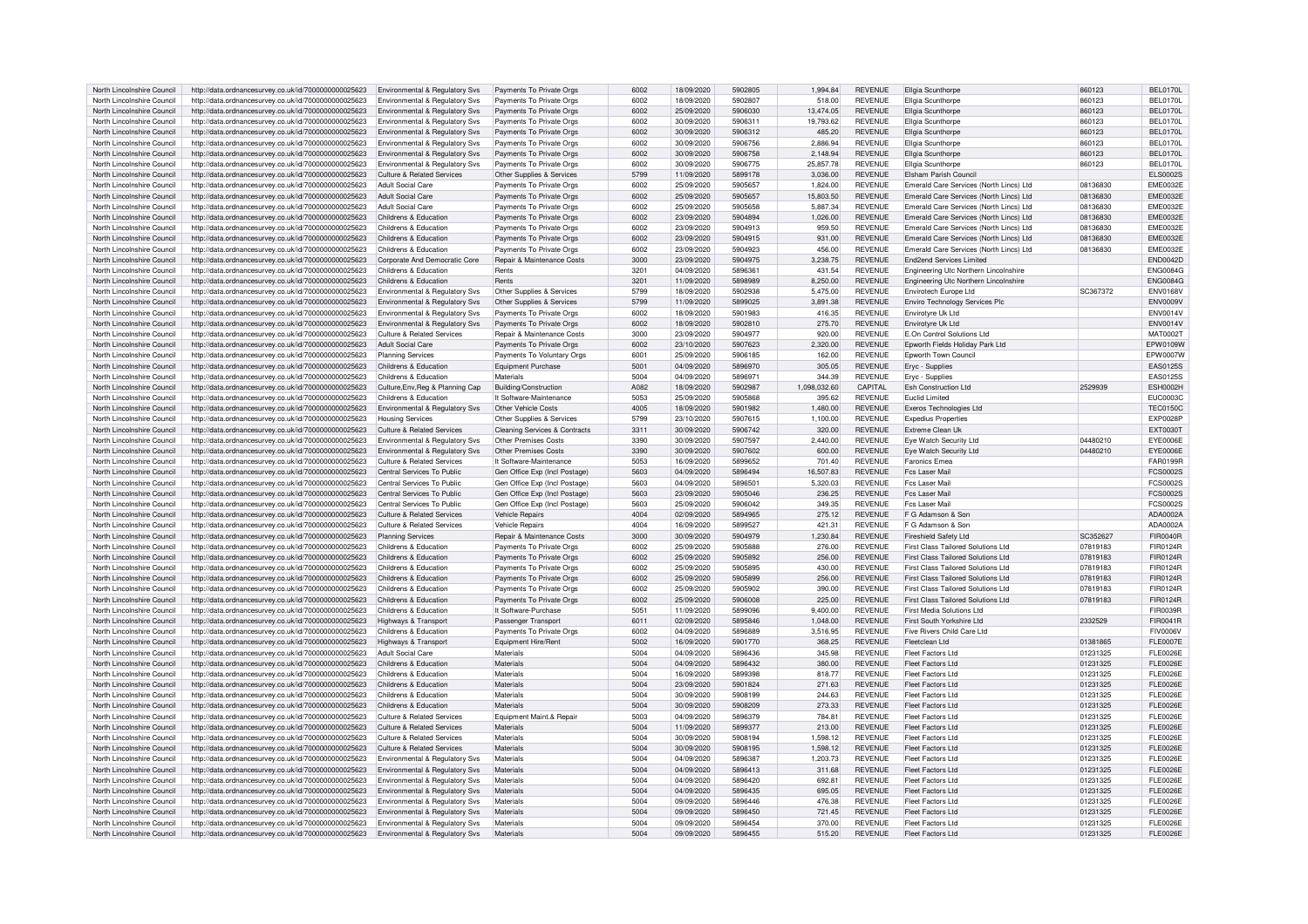| North Lincolnshire Council | http://data.ordnancesurvey.co.uk/id/7000000000025623 | Environmental & Regulatory Svs            | Materials                             | 5004    | 11/09/2020 | 5899386 | 739.81    | <b>REVENUE</b> | Fleet Factors Ltd                   | 01231325 | <b>FLE0026E</b> |
|----------------------------|------------------------------------------------------|-------------------------------------------|---------------------------------------|---------|------------|---------|-----------|----------------|-------------------------------------|----------|-----------------|
|                            |                                                      |                                           |                                       |         |            |         |           |                |                                     |          |                 |
| North Lincolnshire Council | http://data.ordnancesurvey.co.uk/id/7000000000025623 | Environmental & Regulatory Svs            | Materials                             | 5004    | 16/09/2020 | 5899395 | 428.48    | <b>REVENUE</b> | <b>Fleet Factors Ltd</b>            | 01231325 | <b>FLE0026E</b> |
| North Lincolnshire Council | http://data.ordnancesurvey.co.uk/id/7000000000025623 | Environmental & Regulatory Svs            | Materials                             | 5004    | 16/09/2020 | 5899396 | 606.04    | <b>REVENUE</b> | Fleet Factors Ltd                   | 01231325 | <b>FLE0026E</b> |
| North Lincolnshire Council | http://data.ordnancesurvey.co.uk/id/7000000000025623 | <b>Environmental &amp; Regulatory Svs</b> | Materials                             | 5004    | 18/09/2020 | 5901778 | 225.97    | <b>REVENUE</b> | <b>Fleet Factors Ltd</b>            | 01231325 | <b>FLE0026E</b> |
| North Lincolnshire Council | http://data.ordnancesurvey.co.uk/id/7000000000025623 | Environmental & Regulatory Svs            | Materials                             | 5004    | 18/09/2020 | 5901779 | 409.74    | <b>REVENUE</b> | Fleet Factors Ltd                   | 01231325 | <b>FLE0026E</b> |
| North Lincolnshire Council |                                                      |                                           | Materials                             | 5004    | 18/09/2020 | 5901780 | 239.21    | <b>REVENUE</b> | Fleet Factors Ltd                   | 01231325 | <b>FLE0026E</b> |
|                            | http://data.ordnancesurvey.co.uk/id/7000000000025623 | Environmental & Regulatory Svs            |                                       |         |            |         |           |                |                                     |          |                 |
| North Lincolnshire Council | http://data.ordnancesurvey.co.uk/id/7000000000025623 | Environmental & Regulatory Svs            | Materials                             | 5004    | 30/09/2020 | 5908187 | 808.80    | <b>REVENUE</b> | <b>Fleet Factors Ltd</b>            | 01231325 | <b>FLE0026E</b> |
| North Lincolnshire Council | http://data.ordnancesurvey.co.uk/id/7000000000025623 | <b>Environmental &amp; Regulatory Svs</b> | Materials                             | 5004    | 30/09/2020 | 5908192 | 380.48    | <b>REVENUE</b> | Fleet Factors Ltd                   | 01231325 | <b>FLE0026E</b> |
| North Lincolnshire Council | http://data.ordnancesurvey.co.uk/id/7000000000025623 | Environmental & Regulatory Svs            | Materials                             | 5004    | 30/09/2020 | 5908196 | 335.52    | <b>REVENUE</b> | Fleet Factors Ltd                   | 01231325 | <b>FLE0026E</b> |
| North Lincolnshire Council | http://data.ordnancesurvey.co.uk/id/7000000000025623 | Environmental & Regulatory Svs            | Materials                             | 5004    | 30/09/2020 | 5908201 | 298.80    | <b>REVENUE</b> | <b>Fleet Factors Ltd</b>            | 01231325 | <b>FLE0026E</b> |
|                            |                                                      |                                           |                                       |         |            |         |           |                |                                     |          |                 |
| North Lincolnshire Council | http://data.ordnancesurvey.co.uk/id/7000000000025623 | Environmental & Regulatory Svs            | Materials                             | 5004    | 30/09/2020 | 5908213 | 320.60    | <b>REVENUE</b> | Fleet Factors Ltd                   | 01231325 | <b>FLE0026E</b> |
| North Lincolnshire Council | http://data.ordnancesurvey.co.uk/id/7000000000025623 | <b>Environmental &amp; Regulatory Svs</b> | Materials                             | 5004    | 30/09/2020 | 5908214 | 350.52    | <b>REVENUE</b> | <b>Fleet Factors Ltd</b>            | 01231325 | <b>FLE0026E</b> |
| North Lincolnshire Council | http://data.ordnancesurvey.co.uk/id/7000000000025623 | Environmental & Regulatory Svs            | Materials                             | 5004    | 30/09/2020 | 5908215 | 575.75    | <b>REVENUE</b> | <b>Fleet Factors Ltd</b>            | 01231325 | <b>FLE0026E</b> |
| North Lincolnshire Council | http://data.ordnancesurvey.co.uk/id/7000000000025623 | <b>Environmental &amp; Regulatory Svs</b> | Materials                             | 5004    | 30/09/2020 | 5908222 | 268.00    | <b>REVENUE</b> | Fleet Factors Ltd                   | 01231325 | FI F0026F       |
| North Lincolnshire Council | http://data.ordnancesurvey.co.uk/id/7000000000025623 | Environmental & Regulatory Svs            | Materials                             | 5004    | 23/10/2020 | 5908243 | 208.79    | <b>REVENUE</b> | <b>Fleet Factors Ltd</b>            | 01231325 | <b>FLE0026E</b> |
|                            |                                                      |                                           |                                       |         |            |         |           |                |                                     |          |                 |
| North Lincolnshire Council | http://data.ordnancesurvey.co.uk/id/7000000000025623 | Environmental & Regulatory Svs            | Materials                             | 5004    | 23/10/2020 | 5908244 | 582.83    | <b>REVENUE</b> | Fleet Factors Ltd                   | 01231325 | <b>FLE0026E</b> |
| North Lincolnshire Council | http://data.ordnancesurvey.co.uk/id/7000000000025623 | Environmental & Regulatory Svs            | Other Vehicle Costs                   | 4005    | 18/09/2020 | 5901776 | 702.06    | <b>REVENUE</b> | Fleet Factors Ltd                   | 01231325 | FI F0026F       |
| North Lincolnshire Council | http://data.ordnancesurvey.co.uk/id/7000000000025623 | <b>Environmental &amp; Regulatory Svs</b> | Other Vehicle Costs                   | 4005    | 18/09/2020 | 5901777 | 1,296.52  | <b>REVENUE</b> | <b>Fleet Factors Ltd</b>            | 01231325 | <b>FLE0026E</b> |
| North Lincolnshire Council | http://data.ordnancesurvey.co.uk/id/7000000000025623 | <b>Highways &amp; Transport</b>           | Equipment Maint.& Repair              | 5003    | 16/09/2020 | 5901771 | 2.130.00  | <b>REVENUE</b> | Fleet Factors Ltd                   | 01231325 | <b>FLE0026E</b> |
|                            |                                                      |                                           |                                       |         |            |         |           |                |                                     |          |                 |
| North Lincolnshire Council | http://data.ordnancesurvey.co.uk/id/7000000000025623 | Highways & Transport                      | Fuel                                  | 4001    | 04/09/2020 | 5896439 | 870.00    | <b>REVENUE</b> | Fleet Factors Ltd                   | 01231325 | <b>FLE0026E</b> |
| North Lincolnshire Council | http://data.ordnancesurvey.co.uk/id/7000000000025623 | Highways & Transport                      | Materials                             | 5004    | 04/09/2020 | 5896412 | 1.608.90  | <b>REVENUE</b> | <b>Fleet Factors Ltd</b>            | 01231325 | <b>FLE0026E</b> |
| North Lincolnshire Council | http://data.ordnancesurvey.co.uk/id/7000000000025623 | Highways & Transport                      | Materials                             | 5004    | 04/09/2020 | 5896424 | 440.52    | <b>REVENUE</b> | <b>Fleet Factors Ltd</b>            | 01231325 | <b>FLE0026E</b> |
| North Lincolnshire Council | http://data.ordnancesurvey.co.uk/id/7000000000025623 | Highways & Transport                      | Materials                             | 5004    | 04/09/2020 | 5896437 | 395.00    | <b>REVENUE</b> | <b>Fleet Factors Ltd</b>            | 01231325 | <b>FLE0026E</b> |
| North Lincolnshire Council | http://data.ordnancesurvey.co.uk/id/7000000000025623 | Highways & Transport                      | Materials                             | 5004    | 09/09/2020 | 5896453 | 294.03    | <b>REVENUE</b> | <b>Fleet Factors Ltd</b>            | 01231325 | <b>FLE0026E</b> |
|                            |                                                      |                                           |                                       |         |            |         |           |                |                                     |          |                 |
| North Lincolnshire Council | http://data.ordnancesurvey.co.uk/id/7000000000025623 | Highways & Transport                      | Materials                             | 5004    | 09/09/2020 | 5896456 | 550.40    | <b>REVENUE</b> | Fleet Factors Ltd                   | 01231325 | <b>FLE0026E</b> |
| North Lincolnshire Council | http://data.ordnancesurvey.co.uk/id/7000000000025623 | Highways & Transport                      | Materials                             | 5004    | 11/09/2020 | 5899383 | 365.21    | <b>REVENUE</b> | <b>Fleet Factors Ltd</b>            | 01231325 | FL E0026E       |
| North Lincolnshire Council | http://data.ordnancesurvey.co.uk/id/7000000000025623 | Highways & Transport                      | Materials                             | 5004    | 11/09/2020 | 5899388 | 311.21    | <b>REVENUE</b> | <b>Fleet Factors Ltd</b>            | 01231325 | <b>FLE0026E</b> |
| North Lincolnshire Council | http://data.ordnancesurvey.co.uk/id/7000000000025623 | Highways & Transport                      | Materials                             | 5004    | 16/09/2020 | 5899394 | 269.82    | <b>REVENUE</b> | Fleet Factors Ltd                   | 01231325 | <b>FLE0026E</b> |
|                            |                                                      |                                           | Materials                             | 5004    |            | 5901794 |           |                | Fleet Factors Ltd                   |          | FL E0026E       |
| North Lincolnshire Council | http://data.ordnancesurvey.co.uk/id/7000000000025623 | <b>Highways &amp; Transport</b>           |                                       |         | 23/09/2020 |         | 2,831.07  | <b>REVENUE</b> |                                     | 01231325 |                 |
| North Lincolnshire Council | http://data.ordnancesurvey.co.uk/id/7000000000025623 | Highways & Transport                      | Materials                             | 5004    | 30/09/2020 | 5908174 | 241.86    | <b>REVENUE</b> | <b>Fleet Factors Ltd</b>            | 01231325 | <b>FLE0026E</b> |
| North Lincolnshire Council | http://data.ordnancesurvey.co.uk/id/7000000000025623 | Highways & Transport                      | Materials                             | 5004    | 30/09/2020 | 5908188 | 319.23    | <b>REVENUE</b> | Fleet Factors Ltd                   | 01231325 | <b>FLE0026E</b> |
| North Lincolnshire Council | http://data.ordnancesurvey.co.uk/id/7000000000025623 | Highways & Transport                      | Materials                             | 5004    | 30/09/2020 | 5908205 | 283.08    | <b>REVENUE</b> | Fleet Factors Ltd                   | 01231325 | <b>FLE0026E</b> |
| North Lincolnshire Council | http://data.ordnancesurvey.co.uk/id/7000000000025623 | Highways & Transport                      | Materials                             | 5004    | 30/09/2020 | 5908216 | 298.60    | <b>REVENUE</b> | <b>Fleet Factors Ltd</b>            | 01231325 | <b>FLE0026E</b> |
|                            |                                                      |                                           |                                       |         |            |         |           |                |                                     |          |                 |
| North Lincolnshire Council | http://data.ordnancesurvey.co.uk/id/7000000000025623 | Highways & Transport                      | <b>Materials</b>                      | 5004    | 02/10/2020 | 5908224 | 1.087.14  | <b>REVENUE</b> | Fleet Factors Ltd                   | 01231325 | FL E0026E       |
| North Lincolnshire Council | http://data.ordnancesurvey.co.uk/id/7000000000025623 | Highways & Transport                      | Materials                             | 5004    | 02/10/2020 | 5908237 | 230.49    | <b>REVENUE</b> | <b>Fleet Factors Ltd</b>            | 01231325 | <b>FLE0026E</b> |
| North Lincolnshire Council | http://data.ordnancesurvey.co.uk/id/7000000000025623 | Highways & Transport                      | Other Vehicle Costs                   | 4005    | 23/09/2020 | 5901799 | 323.38    | <b>REVENUE</b> | Fleet Factors Ltd                   | 01231325 | <b>FLE0026E</b> |
| North Lincolnshire Council | http://data.ordnancesurvey.co.uk/id/7000000000025623 | Highways & Transport                      | Other Vehicle Costs                   | 4005    | 23/10/2020 | 5908241 | 898.56    | <b>REVENUE</b> | Fleet Factors Ltd                   | 01231325 | <b>FLE0026E</b> |
|                            |                                                      |                                           |                                       |         |            |         |           |                |                                     |          |                 |
| North Lincolnshire Council | http://data.ordnancesurvey.co.uk/id/7000000000025623 | Highways & Transport                      | <b>Vehicle Repairs</b>                | 4004    | 02/10/2020 | 5908228 | 283.75    | <b>REVENUE</b> | <b>Fleet Factors Ltd</b>            | 01231325 | <b>FLE0026E</b> |
| North Lincolnshire Council | http://data.ordnancesurvey.co.uk/id/7000000000025623 | Environmental & Regulatory Svs            | Vehicle Hire                          | $410 -$ | 11/09/2020 | 5899404 | 261.05    | <b>REVENUE</b> | Forktruck Solutions Ltd             | 4032332  | FOR0059R        |
| North Lincolnshire Council | http://data.ordnancesurvey.co.uk/id/7000000000025623 | Highways & Transport                      | Materials                             | 5004    | 09/09/2020 | 5896459 | 316.88    | <b>REVENUE</b> | Forktruck Solutions Ltd             | 4032332  | FOR0059R        |
| North Lincolnshire Council | http://data.ordnancesurvey.co.uk/id/7000000000025623 | Highways & Transport                      | Vehicle Hire                          | 4101    | 16/09/2020 | 5901836 | 229.00    | <b>REVENUE</b> | Forktruck Solutions Ltd             | 4032332  | FOR0059R        |
| North Lincolnshire Council | http://data.ordnancesurvey.co.uk/id/7000000000025623 | Childrens & Education                     | <b>Course Fees/Training</b>           | 2002    | 16/09/2020 | 5900172 | 1.799.94  | <b>REVENUE</b> | Forum Business Media Ltd            | 0442587  | FOR0036R        |
|                            |                                                      |                                           |                                       | 6002    |            | 5896871 |           |                |                                     |          |                 |
| North Lincolnshire Council | http://data.ordnancesurvey.co.uk/id/7000000000025623 | Childrens & Education                     | Payments To Private Orgs              |         | 04/09/2020 |         | 3,299.02  | <b>REVENUE</b> | Foster Care Associates Limited      | 08273494 | FOS0030S        |
| North Lincolnshire Council | http://data.ordnancesurvey.co.uk/id/7000000000025623 | Childrens & Education                     | Payments To Private Orgs              | 6002    | 04/09/2020 | 5896873 | 10.223.18 | <b>REVENUE</b> | Foster Care Associates Limited      | 08273494 | FOS0030S        |
| North Lincolnshire Council | http://data.ordnancesurvey.co.uk/id/7000000000025623 | Childrens & Education                     | Payments To Private Orgs              | 6002    | 04/09/2020 | 5896883 | 3.770.84  | <b>REVENUE</b> | Fostering People Ltd                |          | FOS0214S        |
| North Lincolnshire Council | http://data.ordnancesurvey.co.uk/id/7000000000025623 | Childrens & Education                     | Payments To Private Orgs              | 6002    | 04/09/2020 | 5896886 | 2.800.85  | <b>REVENUE</b> | Fostering People Ltd                |          | FOS0214S        |
| North Lincolnshire Council | http://data.ordnancesurvey.co.uk/id/7000000000025623 | Environmental & Regulatory Sys            | Materials                             | 5004    | 04/09/2020 | 5896462 | 267.90    | <b>REVENUE</b> | Fox Auto Electrical Ltd             | 790339   | FOX0061X        |
|                            |                                                      |                                           |                                       |         |            |         |           |                |                                     |          |                 |
| North Lincolnshire Council | http://data.ordnancesurvey.co.uk/id/7000000000025623 | Environmental & Regulatory Svs            | Materials                             | 5004    | 16/09/2020 | 5901837 | 211.00    | <b>REVENUE</b> | Fox Auto Electrical Ltd             | 790339   | FOX0061X        |
| North Lincolnshire Council | http://data.ordnancesurvey.co.uk/id/7000000000025623 | Public Health                             | Payments To Private Orgs              | 6002    | 04/09/2020 | 5895863 | 21,400.00 | <b>REVENUE</b> | Framework Housing Association       |          | FRA0017A        |
| North Lincolnshire Council | http://data.ordnancesurvey.co.uk/id/7000000000025623 | Corporate And Democratic Core             | Legal Fees                            | 5823    | 16/09/2020 | 5901706 | 770.00    | <b>REVENUE</b> | <b>Francesca Steels</b>             |          | <b>STE0399E</b> |
| North Lincolnshire Council | http://data.ordnancesurvey.co.uk/id/7000000000025623 | Corporate And Democratic Core             | <b>Legal Fees</b>                     | 5823    | 18/09/2020 | 5902813 | 550.00    | <b>REVENUE</b> | <b>Francesca Steels</b>             |          | STE0399E        |
| North Lincolnshire Council | http://data.ordnancesurvey.co.uk/id/7000000000025623 | Fin&Inv I&F                               | Grounds Maintenance                   | 3010    | 23/09/2020 | 5903962 | 1,576.52  | <b>REVENUE</b> | F W S Consultants Ltd               | 3944252  | <b>FWS0001S</b> |
|                            |                                                      |                                           |                                       |         |            |         |           |                |                                     |          |                 |
| North Lincolnshire Council | http://data.ordnancesurvey.co.uk/id/7000000000025623 | Highways & Transport                      | Other Vehicle Costs                   | 4005    | 30/09/2020 | 5908259 | 240.00    | <b>REVENUE</b> | Gallows Wood Service Station Ltd    |          | GAL0001L        |
| North Lincolnshire Council | http://data.ordnancesurvey.co.uk/id/7000000000025623 | <b>Culture &amp; Related Services</b>     | Other Supplies & Services             | 5799    | 11/09/2020 | 5899180 | 1.845.00  | <b>REVENUE</b> | Garthorpe & Fockerby Parish Council |          | GAR0279F        |
| North Lincolnshire Council | http://data.ordnancesurvey.co.uk/id/7000000000025623 | Highways & Transport                      | Other Supplies & Services             | 5799    | 11/09/2020 | 5899181 | 282.00    | <b>REVENUE</b> | Garthorpe & Fockerby Parish Council |          | GAR0279R        |
| North Lincolnshire Council | http://data.ordnancesurvey.co.uk/id/7000000000025623 | <b>Planning Services</b>                  | Payments To Voluntary Orgs            | 6001    | 09/09/2020 | 5898029 | 9.768.00  | <b>REVENUE</b> | Garthorpe Sport & Community Centre  |          | LLO0032O        |
| North Lincolnshire Council | http://data.ordnancesurvey.co.uk/id/7000000000025623 | Corporate And Democratic Core             | <b>Legal Fees</b>                     | 5823    | 09/09/2020 | 5898326 | 730.00    | <b>REVENUE</b> | Gaynor Hal                          |          | <b>HAL0349L</b> |
|                            |                                                      |                                           |                                       |         |            |         |           |                |                                     |          |                 |
| North Lincolnshire Council | http://data.ordnancesurvey.co.uk/id/7000000000025623 | Corporate And Democratic Core             | Legal Fees                            | 5823    | 16/09/2020 | 5901929 | 770.00    | <b>REVENUE</b> | Gavnor Hal                          |          | <b>HAL0349L</b> |
| North Lincolnshire Council | http://data.ordnancesurvey.co.uk/id/7000000000025623 | Corporate And Democratic Core             | Legal Fees                            | 5823    | 16/09/2020 | 5901930 | 690.00    | <b>REVENUE</b> | Gavnor Hal                          |          | <b>HAL0349L</b> |
| North Lincolnshire Council | http://data.ordnancesurvey.co.uk/id/7000000000025623 | Corporate And Democratic Core             | <b>Legal Fees</b>                     | 5823    | 30/09/2020 | 5905910 | 730.00    | <b>REVENUE</b> | Gaynor Hall                         |          | <b>HAL0349L</b> |
| North Lincolnshire Council | http://data.ordnancesurvey.co.uk/id/7000000000025623 | Non Distributed Costs                     | Other Professional Fees               | 5829    | 23/09/2020 | 5903975 | 420.00    | <b>REVENUE</b> | Gc Reports Ltd                      |          | GCR0020B        |
| North Lincolnshire Council | http://data.ordnancesurvey.co.uk/id/7000000000025623 | Highways & Transport                      | Equipment Maint.& Repair              | 5003    | 30/09/2020 | 5908261 | 725.00    | <b>REVENUE</b> | Gemco Equipment Ltd                 |          | <b>GEM0002M</b> |
|                            |                                                      |                                           |                                       |         |            |         |           |                |                                     |          |                 |
| North Lincolnshire Council | http://data.ordnancesurvey.co.uk/id/7000000000025623 | <b>Culture &amp; Related Services</b>     | <b>Materials</b>                      | 5004    | 02/09/2020 | 5887863 | 271.81    | <b>REVENUE</b> | G Empson & Sons Limited             | 1434924  | <b>EMP0019P</b> |
| North Lincolnshire Council | http://data.ordnancesurvey.co.uk/id/7000000000025623 | <b>Culture &amp; Related Services</b>     | Other Supplies & Services             | 5799    | 04/09/2020 | 5896842 | 3,669.26  | <b>REVENUE</b> | G Empson & Sons Limited             | 1434924  | <b>EMP0019P</b> |
| North Lincolnshire Council | http://data.ordnancesurvey.co.uk/id/7000000000025623 | Highways & Transport                      | Repair & Maintenance Costs            | 3000    | 23/09/2020 | 5904980 | 895.00    | <b>REVENUE</b> | Glen Wilson Limited                 |          | GLE0042E        |
| North Lincolnshire Council | http://data.ordnancesurvey.co.uk/id/7000000000025623 | Childrens & Education                     | <b>Advertising &amp; Publicity</b>    | 5610    | 18/09/2020 | 5898357 | 949.25    | <b>REVENUE</b> | Global Radio Services Ltd           |          | GLO0090O        |
| North Lincolnshire Council | http://data.ordnancesurvey.co.uk/id/7000000000025623 | Corporate And Democratic Core             | Fees & Charges Income                 | 9002    | 09/09/2020 | 5898022 | $-43.99$  | <b>REVENUE</b> | <b>GMB</b>                          |          | GMB0003B        |
|                            |                                                      |                                           |                                       | 5799    |            | 5899182 |           | <b>REVENUE</b> | Goxhill Parish Council              |          | GOX0001X        |
| North Lincolnshire Council | http://data.ordnancesurvey.co.uk/id/7000000000025623 | Culture & Related Services                | Other Supplies & Services             |         | 11/09/2020 |         | 4,739.00  |                |                                     |          |                 |
| North Lincolnshire Council | http://data.ordnancesurvey.co.uk/id/7000000000025623 | <b>Highways &amp; Transport</b>           | Other Supplies & Services             | 5799    | 11/09/2020 | 5899183 | 974.00    | <b>REVENUE</b> | Goxhill Parish Council              |          | GOX0001X        |
| North Lincolnshire Council | http://data.ordnancesurvey.co.uk/id/7000000000025623 | Childrens & Education                     | Payments To Private Orgs              | 6002    | 25/09/2020 | 5905618 | 1,190.28  | <b>REVENUE</b> | Goxhill Pre-School                  |          | GOX0012X        |
| North Lincolnshire Council | http://data.ordnancesurvey.co.uk/id/7000000000025623 | Culture & Related Services                | <b>Benair &amp; Maintenance Costs</b> | 3000    | 18/09/2020 | 5902626 | 285.00    | <b>REVENUE</b> | Grade 3 Limited                     | 4693854  | GRA0389A        |
|                            |                                                      |                                           |                                       |         |            |         |           |                |                                     |          |                 |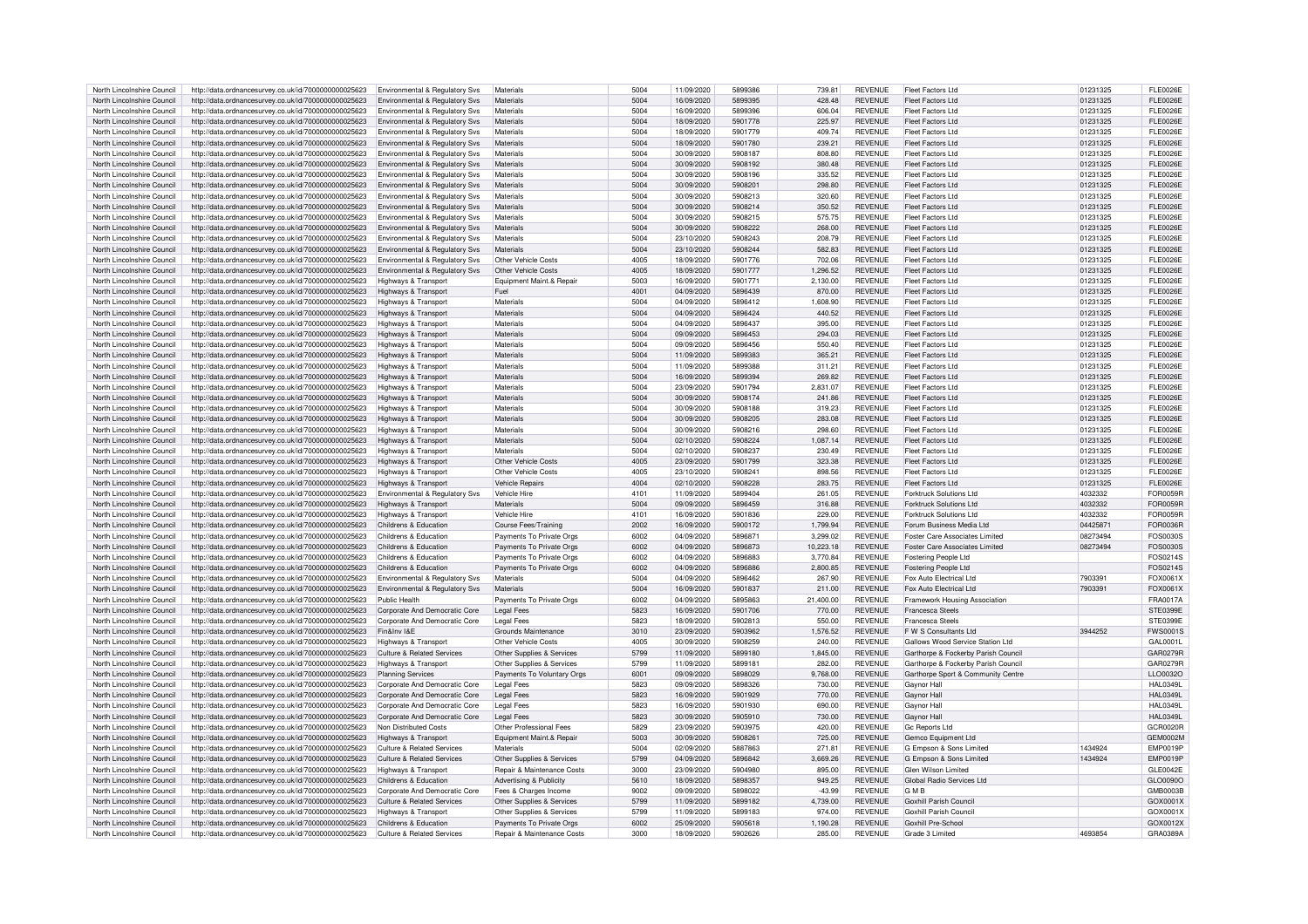| North Lincolnshire Council                               | http://data.ordnancesurvey.co.uk/id/7000000000025623                                                         | Adult Social Care               | Payments To Private Orgs              | 6002 | 23/09/2020               | 5905670 | 1,864.68             | <b>REVENUE</b> | Gray Healthcare Ltd                 |          | <b>ISF0032F</b> |
|----------------------------------------------------------|--------------------------------------------------------------------------------------------------------------|---------------------------------|---------------------------------------|------|--------------------------|---------|----------------------|----------------|-------------------------------------|----------|-----------------|
| North Lincolnshire Council                               | http://data.ordnancesurvey.co.uk/id/7000000000025623                                                         | Adult Social Care               | Foujoment Purchase                    | 5001 | 16/09/2020               | 5901721 | 306.00               | <b>REVENUE</b> | Guardian24                          |          | <b>GUA0032A</b> |
| North Lincolnshire Council                               | http://data.ordnancesurvey.co.uk/id/7000000000025623                                                         | Culture & Related Services      | Other Supplies & Services             | 5799 | 11/09/2020               | 5899184 | 5,760.00             | <b>REVENUE</b> | Gunness Parish Counci               |          | <b>GUN0001N</b> |
| North Lincolnshire Council                               | http://data.ordnancesurvey.co.uk/id/7000000000025623                                                         | Highways & Transpor             | Other Supplies & Services             | 5799 | 11/09/2020               | 5899185 | 680.00               | <b>REVENUE</b> | Gunness Parish Council              |          | <b>GUN0001N</b> |
| North Lincolnshire Council                               | http://data.ordnancesurvey.co.uk/id/7000000000025623                                                         | <b>Adult Social Care</b>        | Payments To Private Orgs              | 6002 | 25/09/2020               | 5905630 | 2.447.00             | <b>REVENUE</b> | Hales Group Ltd                     | 04738023 | ABB0054B        |
| North Lincolnshire Council                               | http://data.ordnancesurvey.co.uk/id/7000000000025623                                                         | <b>Adult Social Care</b>        | Payments To Private Orgs              | 6002 | 25/09/2020               | 590563  | $-109.30$            | <b>REVENUE</b> | <b>Hales Group Ltd</b>              | 04738023 | ABB0054B        |
|                                                          |                                                                                                              |                                 |                                       |      |                          | 5905631 |                      |                |                                     |          |                 |
| North Lincolnshire Council                               | http://data.ordnancesurvey.co.uk/id/7000000000025623                                                         | <b>Adult Social Care</b>        | Payments To Private Orgs              | 6002 | 25/09/2020               |         | 2,022.81             | <b>REVENUE</b> | <b>Hales Group Ltd</b>              | 04738023 | ABB0054B        |
| North Lincolnshire Council                               | http://data.ordnancesurvey.co.uk/id/7000000000025623                                                         | Adult Social Care               | Payments To Private Orgs              | 6002 | 25/09/2020               | 5905632 | 87,548.80            | <b>REVENUE</b> | <b>Hales Group Ltd</b>              | 04738023 | ABB0054B        |
| North Lincolnshire Council                               | http://data.ordnancesurvey.co.uk/id/7000000000025623                                                         | Adult Social Care               | Payments To Private Orgs              | 6002 | 25/09/2020               | 5905632 | 2.953.00             | <b>REVENUE</b> | <b>Hales Group Ltd</b>              | 04738023 | ABB0054B        |
| North Lincolnshire Council                               | http://data.ordnancesurvey.co.uk/id/7000000000025623                                                         | Adult Social Care               | Payments To Private Orgs (Inv)        | 6026 | 18/09/2020               | 5903141 | 6,352.12             | <b>REVENUE</b> | Hales Group Ltd                     | 03756814 | <b>HAL0160L</b> |
| North Lincolnshire Council                               | http://data.ordnancesurvey.co.uk/id/7000000000025623                                                         | Adult Social Care               | Payments To Private Orgs (Inv)        | 6026 | 25/09/2020               | 5905172 | 6.352.12             | <b>REVENUE</b> | Hales Group Ltd                     | 04738023 | ABB0054B        |
| North Lincolnshire Council                               | http://data.ordnancesurvey.co.uk/id/7000000000025623                                                         | Corporate And Democratic Core   | Other Employee Payments               | 2090 | 09/09/2020               | 589733  | 5,716.67             | <b>REVENUE</b> | Halfords                            | 103161   | <b>HAL0159L</b> |
| North Lincolnshire Council                               | http://data.ordnancesurvey.co.uk/id/7000000000025623                                                         | Cornorate And Democratic Core   | Other Employee Payments               | 2090 | 02/10/2020               | 5908977 | 5,208,33             | <b>REVENUE</b> | Halfords                            | 103161   | <b>HAL0159L</b> |
| North Lincolnshire Council                               | http://data.ordnancesurvey.co.uk/id/7000000000025623                                                         | Corporate And Democratic Core   | Other Employee Payments               | 2090 | 02/10/2020               | 5908978 | $-666.67$            | <b>REVENUE</b> | Halfords                            | 103161   | <b>HAL0159L</b> |
| North Lincolnshire Council                               | http://data.ordnancesurvey.co.uk/id/7000000000025623                                                         | Culture & Related Services      | Materials                             | 5004 | 09/09/2020               | 5898117 | 37,200.00            | <b>REVENUE</b> | Hansons Auctioneers & Valuers Ltd   | 5535028  | <b>HAN0199N</b> |
| North Lincolnshire Council                               | http://data.ordnancesurvey.co.uk/id/7000000000025623                                                         | Childrens & Education           | <b>Client Related Costs</b>           | 5534 | 01/09/2020               | 5894790 | 8.144.00             | <b>REVENUE</b> | <b>Harold Benjamin Solicitors</b>   |          | <b>HAR0747R</b> |
| North Lincolnshire Council                               | http://data.ordnancesurvey.co.uk/id/7000000000025623                                                         | <b>Highways &amp; Transport</b> | Other Supplies & Services             | 5799 | 11/09/2020               | 5889970 | 2,497.50             | <b>REVENUE</b> | Hatton Traffic Management Limited   | 1272806  | <b>HAT0008T</b> |
| North Lincolnshire Council                               | http://data.ordnancesurvey.co.uk/id/7000000000025623                                                         | Highways & Transport            | Other Supplies & Services             | 5799 | 11/09/2020               | 5889971 | 4.076.00             | <b>REVENUE</b> | Hatton Traffic Management Limited   | 1272806  | <b>HAT0008T</b> |
| North Lincolnshire Council                               |                                                                                                              | Culture & Related Services      | Other Supplies & Services             | 5799 | 11/09/2020               | 5899186 | 19,033.00            | <b>REVENUE</b> | <b>Haxey Parish Council</b>         |          | <b>HAX0002X</b> |
|                                                          | http://data.ordnancesurvey.co.uk/id/7000000000025623                                                         |                                 |                                       |      |                          |         |                      |                |                                     |          |                 |
| North Lincolnshire Council                               | http://data.ordnancesurvey.co.uk/id/7000000000025623                                                         | Highways & Transport            | Other Supplies & Services             | 5799 | 11/09/2020               | 5899187 | 6,209.00             | <b>REVENUE</b> | Haxey Parish Counci                 |          | <b>HAX0002X</b> |
| North Lincolnshire Council                               | http://data.ordnancesurvey.co.uk/id/7000000000025623                                                         | Culture & Related Services      | Other Supplies & Services             | 5799 | 18/09/2020               | 5903403 | 220.00               | <b>REVENUE</b> | Hcr Systems Ltd                     | 5548532  | <b>HCR0032R</b> |
| North Lincolnshire Council                               | http://data.ordnancesurvey.co.uk/id/7000000000025623                                                         | Environmental & Regulatory Svs  | Materials                             | 5004 | 11/09/2020               | 5899372 | 390.00               | <b>REVENUE</b> | Heil Farid European Company Limited | SC053003 | <b>FAR0008R</b> |
| North Lincolnshire Council                               | http://data.ordnancesurvey.co.uk/id/7000000000025623                                                         | Childrens & Education           | <b>Client Related Costs</b>           | 5534 | 11/09/2020               | 5898616 | 230.25               | <b>REVENUE</b> | He Words Ltd                        |          | <b>HEW0030W</b> |
| North Lincolnshire Council                               | http://data.ordnancesurvey.co.uk/id/7000000000025623                                                         | Childrens & Education           | <b>Client Related Costs</b>           | 5534 | 23/09/2020               | 5904899 | 233.50               | <b>REVENUE</b> | He Words I to                       |          | <b>HEW0030W</b> |
| North Lincolnshire Council                               | http://data.ordnancesurvey.co.uk/id/7000000000025623                                                         | Childrens & Education           | <b>Client Related Costs</b>           | 5534 | 30/09/2020               | 5908128 | 230.25               | <b>REVENUE</b> | He Words I td                       |          | <b>HEW0030W</b> |
| North Lincolnshire Council                               | http://data.ordnancesurvey.co.uk/id/7000000000025623                                                         | Childrens & Education           | <b>Client Related Costs</b>           | 5534 | 30/09/2020               | 5908129 | 230.25               | <b>REVENUE</b> | He Words Ltd                        |          | <b>HEW0030W</b> |
| North Lincolnshire Council                               | http://data.ordnancesurvey.co.uk/id/7000000000025623                                                         | Childrens & Education           | Other Supplies & Services             | 5799 | 04/09/2020               | 5896802 | 230.25               | <b>REVENUE</b> | He Words I td                       |          | <b>HEW0030W</b> |
| North Lincolnshire Council                               | http://data.ordnancesurvey.co.uk/id/7000000000025623                                                         | Childrens & Education           | Other Supplies & Services             | 5799 | 04/09/2020               | 5896804 | 272.75               | <b>REVENUE</b> | He Words I to                       |          | <b>HEW0030W</b> |
| North Lincolnshire Council                               |                                                                                                              | Childrens & Education           |                                       | 5799 | 09/09/2020               | 5898556 | 272.75               | <b>REVENUE</b> | He Words I td                       |          | <b>HEW0030W</b> |
|                                                          | http://data.ordnancesurvey.co.uk/id/7000000000025623                                                         |                                 | Other Supplies & Services             |      |                          |         |                      |                |                                     |          |                 |
| North Lincolnshire Council                               | http://data.ordnancesurvey.co.uk/id/7000000000025623                                                         | Childrens & Education           | Other Supplies & Services             | 5799 | 09/09/2020               | 5898559 | 272.75               | <b>REVENUE</b> | He Words I td                       |          | HFW0030W        |
| North Lincolnshire Council                               | http://data.ordnancesurvey.co.uk/id/7000000000025623                                                         | Childrens & Education           | Other Supplies & Services             | 5799 | 09/09/2020               | 5898560 | 707.98               | <b>REVENUE</b> | He Words Ltd                        |          | <b>HEW0030W</b> |
| North Lincolnshire Council                               | http://data.ordnancesurvey.co.uk/id/7000000000025623                                                         | Childrens & Education           | Other Supplies & Services             | 5799 | 09/09/2020               | 5898569 | 1.138.76             | <b>REVENUE</b> | He Words Ltd                        |          | <b>HEW0030W</b> |
| North Lincolnshire Council                               | http://data.ordnancesurvey.co.uk/id/7000000000025623                                                         | Childrens & Education           | Other Supplies & Services             | 5799 | 09/09/2020               | 5898578 | 901.92               | <b>REVENUE</b> | He Words I td                       |          | HFW0030W        |
| North Lincolnshire Council                               | http://data.ordnancesurvey.co.uk/id/7000000000025623                                                         | Childrens & Education           | Other Supplies & Services             | 5799 | 11/09/2020               | 5898608 | 272.75               | <b>REVENUE</b> | He Words I td                       |          | HFW0030W        |
| North Lincolnshire Council                               | http://data.ordnancesurvey.co.uk/id/7000000000025623                                                         | Childrens & Education           | Other Supplies & Services             | 5799 | 11/09/2020               | 5898610 | 622.05               | <b>REVENUE</b> | He Words I td                       |          | HFW0030W        |
| North Lincolnshire Council                               | http://data.ordnancesurvey.co.uk/id/7000000000025623                                                         | Childrens & Education           | Other Supplies & Services             | 5799 | 11/09/2020               | 589861  | 678.34               | <b>REVENUE</b> | He Words I td                       |          | HFW0030W        |
| North Lincolnshire Council                               | http://data.ordnancesurvey.co.uk/id/7000000000025623                                                         | Childrens & Education           | Other Supplies & Services             | 5799 | 11/09/2020               | 5898613 | 272.75               | <b>REVENUE</b> | He Words Ltd                        |          | <b>HEW0030W</b> |
| North Lincolnshire Council                               | http://data.ordnancesurvey.co.uk/id/7000000000025623                                                         | Childrens & Education           | Other Supplies & Services             | 5799 | 11/09/2020               | 5898614 | 247.91               | <b>REVENUE</b> | He Words Ltd                        |          | <b>HEW0030W</b> |
| North Lincolnshire Council                               | http://data.ordnancesurvey.co.uk/id/7000000000025623                                                         | Childrens & Education           | Other Supplies & Services             | 5799 | 11/09/2020               | 5898619 | 272.75               | <b>REVENUE</b> | He Words Ltd                        |          | <b>HEW0030W</b> |
|                                                          |                                                                                                              |                                 |                                       |      |                          |         |                      |                |                                     |          |                 |
| North Lincolnshire Council                               | http://data.ordnancesurvey.co.uk/id/7000000000025623                                                         | Childrens & Education           | Other Supplies & Services             | 5799 | 11/09/2020               | 5899476 | 403.65               | <b>REVENUE</b> | He Words Ltd                        |          | <b>HEW0030W</b> |
| North Lincolnshire Council                               | http://data.ordnancesurvey.co.uk/id/7000000000025623                                                         | Childrens & Education           | Other Supplies & Services             | 5799 | 16/09/2020               | 5901921 | 375.05               | <b>REVENUE</b> | He Words I td                       |          | <b>HEW0030W</b> |
| North Lincolnshire Council                               | http://data.ordnancesurvey.co.uk/id/7000000000025623                                                         | Childrens & Education           | Other Supplies & Services             | 5799 | 16/09/2020               | 5901922 | 276.00               | <b>REVENUE</b> | He Words Ltd                        |          | <b>HEW0030W</b> |
| North Lincolnshire Council                               | http://data.ordnancesurvey.co.uk/id/7000000000025623                                                         | Childrens & Education           | Other Supplies & Services             | 5799 | 16/09/2020               | 5901924 | 798.06               | <b>REVENUE</b> | He Words Ltd                        |          | <b>HEW0030W</b> |
| North Lincolnshire Council                               | http://data.ordnancesurvey.co.uk/id/7000000000025623                                                         | Childrens & Education           | Other Supplies & Services             | 5799 | 30/09/2020               | 5907603 | 706.29               | <b>REVENUE</b> | He Words I td                       |          | <b>HEW0030W</b> |
| North Lincolnshire Council                               | http://data.ordnancesurvey.co.uk/id/7000000000025623                                                         | Childrens & Education           | <b>Client Related Costs</b>           | 5534 | 09/09/2020               | 5898333 | 300.00               | <b>REVENUE</b> | <b>H&amp;H Equestrian</b>           | 12272162 | HHE0002E        |
| North Lincolnshire Council                               | http://data.ordnancesurvey.co.uk/id/7000000000025623                                                         | Culture & Related Services      | Other Supplies & Services             | 5799 | 11/09/2020               | 5899188 | 8.653.00             | <b>REVENUE</b> | <b>Hibaldstow Parish Council</b>    |          | <b>HIB0003B</b> |
| North Lincolnshire Council                               | http://data.ordnancesurvey.co.uk/id/7000000000025623                                                         | Highways & Transport            | Other Supplies & Services             | 5799 | 11/09/2020               | 5899189 | 965.00               | <b>REVENUE</b> | Hibaldstow Parish Counci            |          | <b>HIB0003B</b> |
| North Lincolnshire Council                               | http://data.ordnancesurvey.co.uk/id/7000000000025623                                                         | Adult Social Care               | Payments To Private Orgs              | 6002 | 23/09/2020               | 5905666 | 1.573.84             | <b>REVENUE</b> | Hica Ltd                            |          | ISF0010F        |
|                                                          |                                                                                                              | Childrens & Education           | Repair & Maintenance Costs            | 3000 |                          | 5901975 |                      | <b>REVENUE</b> | Hill Builders (Humberside) Ltd      | 1876857  | <b>HIL0003L</b> |
| North Lincolnshire Council<br>North Lincolnshire Council | http://data.ordnancesurvey.co.uk/id/7000000000025623<br>http://data.ordnancesurvey.co.uk/id/7000000000025623 | Culture & Related Services      | <b>Equipment Purchase</b>             | 5001 | 18/09/2020<br>23/09/2020 | 5904982 | 3,019.09<br>1,180.94 | <b>REVENUE</b> | Hill Builders (Humberside) Ltd      | 1876857  | <b>HIL0003L</b> |
| North Lincolnshire Council                               |                                                                                                              | Culture & Related Services      |                                       | 5001 | 23/09/2020               | 5904983 | 596.89               | <b>REVENUE</b> | Hill Builders (Humberside) I to     |          | <b>HIL0003L</b> |
|                                                          | http://data.ordnancesurvey.co.uk/id/7000000000025623                                                         |                                 | Equipment Purchase                    |      |                          |         |                      |                |                                     | 1876857  |                 |
| North Lincolnshire Council                               | http://data.ordnancesurvey.co.uk/id/7000000000025623                                                         | Culture & Related Services      | Foujoment Purchase                    | 5001 | 23/09/2020               | 5904987 | 1,738.00             | <b>REVENUE</b> | Hill Builders (Humberside) Ltd      | 1876857  | <b>HIL0003L</b> |
| North Lincolnshire Council                               | http://data.ordnancesurvey.co.uk/id/7000000000025623                                                         | Culture & Related Services      | Repair & Maintenance Costs            | 3000 | 18/09/2020               | 5901975 | 8,829.24             | <b>REVENUE</b> | Hill Builders (Humberside) Ltd      | 1876857  | <b>HIL0003L</b> |
| North Lincolnshire Council                               | http://data.ordnancesurvey.co.uk/id/7000000000025623                                                         | Environmental & Regulatory Svs  | Repair & Maintenance Costs            | 3000 | 18/09/2020               | 5901975 | 2,509.98             | <b>REVENUE</b> | Hill Builders (Humberside) Ltd      | 1876857  | <b>HIL0003L</b> |
| North Lincolnshire Council                               | http://data.ordnancesurvey.co.uk/id/7000000000025623                                                         | Highways & Transport            | Repair & Maintenance Costs            | 3000 | 18/09/2020               | 5901975 | 421.74               | <b>REVENUE</b> | Hill Builders (Humberside) Ltd      | 1876857  | <b>HIL0003L</b> |
| North Lincolnshire Council                               | http://data.ordnancesurvey.co.uk/id/7000000000025623                                                         | Highways & Transport            | <b>Benair &amp; Maintenance Costs</b> | 3000 | 18/09/2020               | 5901975 | 508.56               | <b>REVENUE</b> | Hill Builders (Humberside) I to     | 1876857  | HII 0003I       |
| North Lincolnshire Council                               | http://data.ordnancesurvey.co.uk/id/7000000000025623                                                         | Non Distributed Costs           | Repair & Maintenance Costs            | 3000 | 18/09/2020               | 5901975 | 72.80                | <b>REVENUE</b> | Hill Builders (Humberside) Ltd      | 1876857  | <b>HIL0003L</b> |
| North Lincolnshire Council                               | http://data.ordnancesurvey.co.uk/id/7000000000025623                                                         | <b>Planning Services</b>        | Repair & Maintenance Costs            | 3000 | 18/09/2020               | 5901975 | 526.00               | <b>REVENUE</b> | Hill Builders (Humberside) Ltd      | 187685   | <b>HIL0003L</b> |
| North Lincolnshire Council                               | http://data.ordnancesurvey.co.uk/id/7000000000025623                                                         | <b>Housing Services</b>         | Fees & Charges Income                 | 9002 | 09/09/2020               | 5896947 | $-884.75$            | <b>REVENUE</b> | Hobson & Porter Ltd                 |          | <b>HOB0001B</b> |
| North Lincolnshire Council                               | http://data.ordnancesurvey.co.uk/id/7000000000025623                                                         | <b>Housing Services</b>         | Fees & Charges Income                 | 9002 | 09/09/2020               | 5897075 | $-2,808.38$          | <b>REVENUE</b> | Hobson & Porter Ltd                 |          | <b>HOB0001B</b> |
| North Lincolnshire Council                               | http://data.ordnancesurvey.co.uk/id/7000000000025623                                                         | <b>Housing Services</b>         | Fees & Charges Income                 | 9002 | 25/09/2020               | 5905866 | $-1,348.96$          | <b>REVENUE</b> | Hobson & Porter Ltd                 |          | <b>HOB0001B</b> |
| North Lincolnshire Council                               | http://data.ordnancesurvey.co.uk/id/7000000000025623                                                         | <b>Adult Social Care</b>        | <b>Benair &amp; Maintenance Costs</b> | 3000 | 18/09/2020               | 5902657 | 205.72               | <b>REVENUE</b> | <b>Holls Electrical Ltd</b>         | 1421429  | <b>HOL0021L</b> |
| North Lincolnshire Council                               |                                                                                                              | <b>Adult Social Care</b>        | Repair & Maintenance Costs            | 3000 | 25/09/2020               | 5906099 | 120.00               | <b>REVENUE</b> | Holls Electrical Ltd                | 1421429  | <b>HOL0021L</b> |
|                                                          | http://data.ordnancesurvey.co.uk/id/7000000000025623                                                         |                                 |                                       |      |                          |         |                      |                |                                     |          |                 |
| North Lincolnshire Council                               | http://data.ordnancesurvey.co.uk/id/7000000000025623                                                         | <b>Adult Social Care</b>        | Repair & Maintenance Costs            | 3000 | 25/09/2020               | 5906105 | 31.04                | <b>REVENUE</b> | Holls Flectrical I td               | 1421429  | <b>HOL0021L</b> |
| North Lincolnshire Council                               | http://data.ordnancesurvey.co.uk/id/7000000000025623                                                         | <b>Adult Social Care</b>        | Repair & Maintenance Costs            | 3000 | 25/09/2020               | 5906105 | 92.84                | <b>REVENUE</b> | Holls Flectrical I td               | 1421429  | <b>HOL0021L</b> |
| North Lincolnshire Council                               | http://data.ordnancesurvey.co.uk/id/7000000000025623                                                         | Central Services To Public      | Repair & Maintenance Costs            | 3000 | 25/09/2020               | 5906093 | $\Omega$             | REVENUE        | Holls Flectrical Ltd                | 1421429  | <b>HOL0021L</b> |
| North Lincolnshire Council                               | http://data.ordnancesurvey.co.uk/id/7000000000025623                                                         | Central Services To Public      | Repair & Maintenance Costs            | 3000 | 25/09/2020               | 5906099 | $\Omega$             | <b>REVENUE</b> | <b>Holls Electrical Ltd</b>         | 1421429  | <b>HOL0021L</b> |
| North Lincolnshire Council                               | http://data.ordnancesurvey.co.uk/id/7000000000025623                                                         | Central Services To Public      | Repair & Maintenance Costs            | 3000 | 25/09/2020               | 5906105 | $\Omega$             | REVENUE        | Holls Electrical Ltd                | 1421429  | <b>HOL0021L</b> |
| North Lincolnshire Council                               | http://data.ordnancesurvey.co.uk/id/7000000000025623                                                         | Central Services To Public      | Repair & Maintenance Costs            | 3000 | 25/09/2020               | 5906111 | $\Omega$             | <b>REVENUE</b> | <b>Holls Electrical Ltd</b>         | 1421429  | <b>HOL0021L</b> |
| North Lincolnshire Council                               | http://data.ordnancesurvey.co.uk/id/7000000000025623                                                         | Childrens & Education           | Repair & Maintenance Costs            | 3000 | 18/09/2020               | 5902657 | 199.33               | <b>REVENUE</b> | <b>Holls Electrical Ltd</b>         | 1421429  | <b>HOL0021L</b> |
| North Lincolnshire Council                               | http://data.ordnancesurvey.co.uk/id/7000000000025623                                                         | Childrens & Education           | Repair & Maintenance Costs            | 3000 | 25/09/2020               | 5906093 | 980.00               | <b>REVENUE</b> | Holls Flectrical I td               | 1421429  | <b>HOL0021L</b> |
|                                                          |                                                                                                              |                                 |                                       |      |                          |         |                      |                |                                     |          |                 |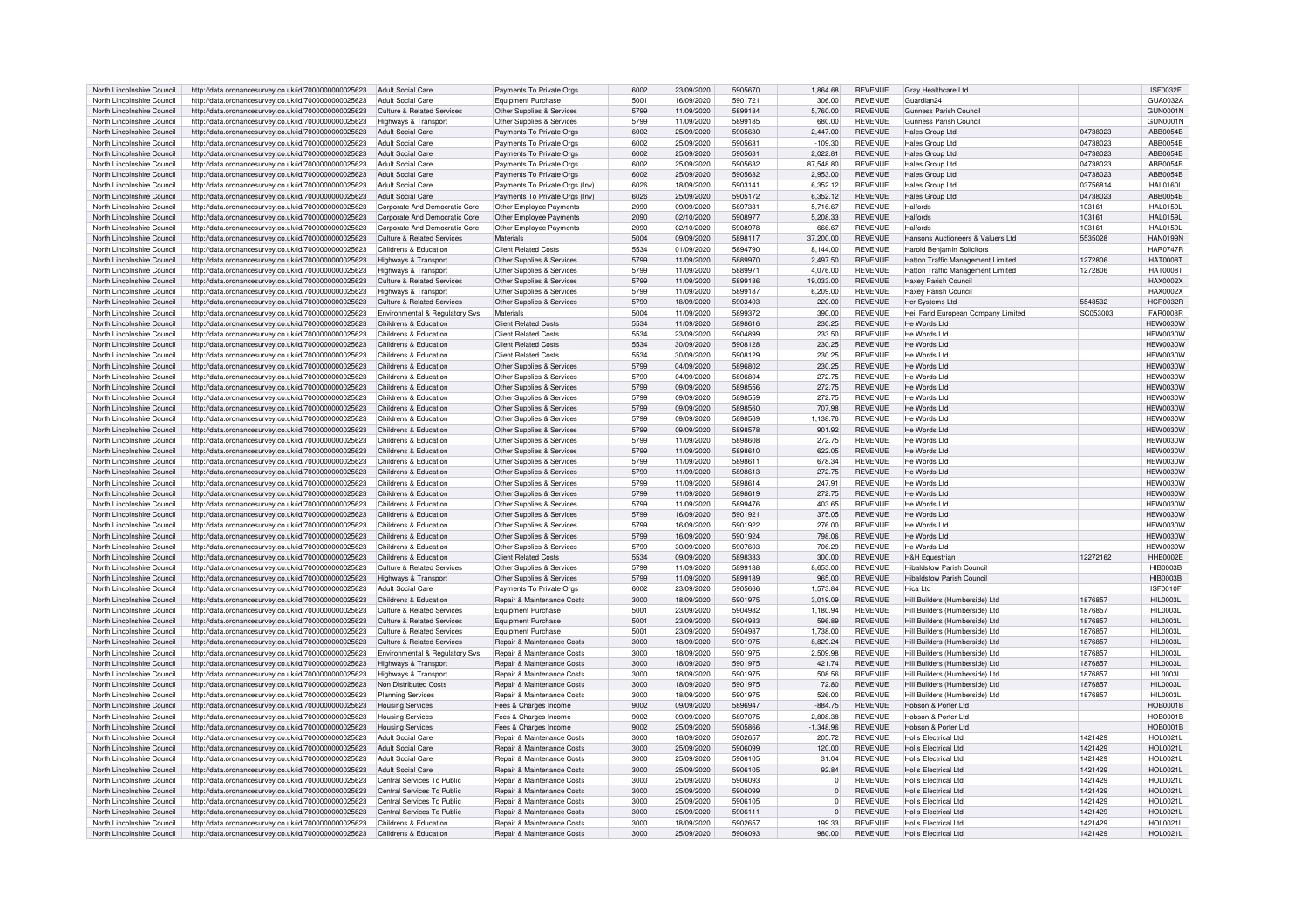| North Lincolnshire Council                               | http://data.ordnancesurvey.co.uk/id/7000000000025623                                                         | Childrens & Education                        | Repair & Maintenance Costs                           | 3000             | 25/09/2020               | 5906105            | 417.84               | <b>REVENUE</b>                   | Holls Flectrical Ltd                                            | 1421429            | HOI 0021I                          |
|----------------------------------------------------------|--------------------------------------------------------------------------------------------------------------|----------------------------------------------|------------------------------------------------------|------------------|--------------------------|--------------------|----------------------|----------------------------------|-----------------------------------------------------------------|--------------------|------------------------------------|
| North Lincolnshire Council                               | http://data.ordnancesurvey.co.uk/id/7000000000025623                                                         | Childrens & Education                        | Repair & Maintenance Costs                           | 3000             | 25/09/2020               | 5906105            | 12.36                | <b>REVENUE</b>                   | Holls Electrical Ltd                                            | 1421429            | <b>HOL0021L</b>                    |
|                                                          |                                                                                                              |                                              |                                                      |                  |                          |                    |                      |                                  |                                                                 |                    |                                    |
| North Lincolnshire Council                               | http://data.ordnancesurvey.co.uk/id/7000000000025623                                                         | Corporate And Democratic Core                | Repair & Maintenance Costs                           | 3000             | 25/09/2020               | 5906092            | $\Omega$             | <b>REVENUE</b>                   | Holls Flectrical Ltd                                            | 1421429            | <b>HOL0021L</b>                    |
| North Lincolnshire Council                               | http://data.ordnancesurvey.co.uk/id/7000000000025623                                                         | Corporate And Democratic Core                | Repair & Maintenance Costs                           | 3000             | 25/09/2020               | 5906093            | 375.00               | <b>REVENUE</b>                   | Holls Flectrical I td                                           | 1421429            | <b>HOL0021L</b>                    |
| North Lincolnshire Council                               | http://data.ordnancesurvey.co.uk/id/7000000000025623                                                         | Corporate And Democratic Core                | Repair & Maintenance Costs                           | 3000             | 25/09/2020               | 5906094            | 0                    | <b>REVENUE</b>                   | <b>Holls Electrical Ltd</b>                                     | 1421429            | HOL0021L                           |
| North Lincolnshire Council                               | http://data.ordnancesurvey.co.uk/id/7000000000025623                                                         | Corporate And Democratic Core                | Repair & Maintenance Costs                           | 3000             | 25/09/2020               | 5906098            | $\Omega$             | <b>REVENUE</b>                   | Holls Flectrical Ltd                                            | 1421429            | HOI 0021                           |
| North Lincolnshire Council                               | http://data.ordnancesurvey.co.uk/id/7000000000025623                                                         | Corporate And Democratic Core                | Repair & Maintenance Costs                           | 3000             | 25/09/2020               | 5906100            | $\Omega$             | <b>REVENUE</b>                   | Holls Electrical Ltd                                            | 1421429            | HOL0021L                           |
| North Lincolnshire Council                               |                                                                                                              | Corporate And Democratic Core                | Repair & Maintenance Costs                           | 3000             | 25/09/2020               | 590610             | $\Omega$             | <b>REVENUE</b>                   | Holls Flectrical Ltd                                            | 1421429            | <b>HOL0021L</b>                    |
|                                                          | http://data.ordnancesurvey.co.uk/id/7000000000025623                                                         |                                              |                                                      |                  |                          |                    |                      |                                  |                                                                 |                    |                                    |
| North Lincolnshire Council                               | http://data.ordnancesurvey.co.uk/id/7000000000025623                                                         | Corporate And Democratic Core                | Repair & Maintenance Costs                           | 3000             | 25/09/2020               | 5906105            | 124.06               | REVENUE                          | Holls Flectrical Ltd                                            | 1421429            | HOI 0021I                          |
| North Lincolnshire Council                               | http://data.ordnancesurvey.co.uk/id/7000000000025623                                                         | Corporate And Democratic Core                | Repair & Maintenance Costs                           | 3000             | 25/09/2020               | 5906109            | $\Omega$             | <b>REVENUE</b>                   | <b>Holls Electrical Ltd</b>                                     | 1421429            | <b>HOL0021L</b>                    |
| North Lincolnshire Council                               | http://data.ordnancesurvey.co.uk/id/7000000000025623                                                         | Culture & Related Services                   | Repair & Maintenance Costs                           | 3000             | 18/09/2020               | 5902657            | 478.75               | <b>REVENUE</b>                   | <b>Holls Electrical Ltd</b>                                     | 1421429            | <b>HOL0021L</b>                    |
| North Lincolnshire Council                               | http://data.ordnancesurvey.co.uk/id/7000000000025623                                                         | Culture & Related Services                   | Repair & Maintenance Costs                           | 3000             | 25/09/2020               | 5906092            | 487.50               | <b>REVENUE</b>                   | Holls Flectrical Ltd                                            | 1421429            | HOI 0021I                          |
| North Lincolnshire Council                               | http://data.ordnancesurvey.co.uk/id/7000000000025623                                                         | Culture & Related Services                   | Repair & Maintenance Costs                           | 3000             | 25/09/2020               | 5906093            | 1,110.00             | <b>REVENUE</b>                   | Holls Flectrical Ltd                                            | 1421429            | HOL0021L                           |
|                                                          |                                                                                                              |                                              |                                                      |                  |                          |                    |                      |                                  |                                                                 |                    |                                    |
| North Lincolnshire Council                               | http://data.ordnancesurvey.co.uk/id/7000000000025623                                                         | Culture & Related Services                   | Repair & Maintenance Costs                           | 3000             | 25/09/2020               | 5906098            | 127.50               | <b>REVENUE</b>                   | Holls Flectrical I td                                           | 1421429            | HOI 0021I                          |
| North Lincolnshire Council                               | http://data.ordnancesurvey.co.uk/id/7000000000025623                                                         | <b>Culture &amp; Related Services</b>        | Repair & Maintenance Costs                           | 3000             | 25/09/2020               | 5906099            | 370.00               | <b>REVENUE</b>                   | <b>Holls Electrical Ltd</b>                                     | 1421429            | <b>HOL0021L</b>                    |
| North Lincolnshire Council                               | http://data.ordnancesurvey.co.uk/id/7000000000025623                                                         | Culture & Related Services                   | Repair & Maintenance Costs                           | 3000             | 25/09/2020               | 5906105            | 817.46               | <b>REVENUE</b>                   | <b>Holls Electrical Ltd</b>                                     | 1421429            | <b>HOL0021L</b>                    |
| North Lincolnshire Council                               | http://data.ordnancesurvey.co.uk/id/7000000000025623                                                         | Culture & Related Services                   | <b>Benair &amp; Maintenance Costs</b>                | 3000             | 25/09/2020               | 5906109            | 280.94               | <b>REVENUE</b>                   | <b>Holls Electrical Ltd</b>                                     | 1421429            | <b>HOL0021L</b>                    |
| North Lincolnshire Council                               | http://data.ordnancesurvey.co.uk/id/7000000000025623                                                         | Environmental & Regulatory Svs               | Repair & Maintenance Costs                           | 3000             | 18/09/2020               | 5902657            | 26.00                | <b>REVENUE</b>                   | <b>Holls Electrical Ltd</b>                                     | 1421429            | <b>HOL0021L</b>                    |
|                                                          |                                                                                                              |                                              |                                                      |                  |                          |                    |                      |                                  |                                                                 |                    |                                    |
| North Lincolnshire Council                               | http://data.ordnancesurvey.co.uk/id/7000000000025623                                                         | Environmental & Regulatory Svs               | Repair & Maintenance Costs                           | 3000             | 25/09/2020               | 5906093            | 245.00               | <b>REVENUE</b>                   | <b>Holls Electrical Ltd</b>                                     | 1421429            | <b>HOL0021L</b>                    |
| North Lincolnshire Council                               | http://data.ordnancesurvey.co.uk/id/7000000000025623                                                         | Environmental & Regulatory Svs               | <b>Benair &amp; Maintenance Costs</b>                | 3000             | 25/09/2020               | 5906105            | 126.91               | <b>REVENUE</b>                   | Holls Electrical Ltd                                            | 1421429            | HOI 0021                           |
| North Lincolnshire Council                               | http://data.ordnancesurvey.co.uk/id/7000000000025623                                                         | Fin&Inv I&F                                  | Repair & Maintenance Costs                           | 3000             | 18/09/2020               | 5902657            | 48.16                | <b>REVENUE</b>                   | <b>Holls Electrical Ltd</b>                                     | 1421429            | HOL0021L                           |
| North Lincolnshire Council                               | http://data.ordnancesurvey.co.uk/id/7000000000025623                                                         | Fin&Inv I&F                                  | Repair & Maintenance Costs                           | 3000             | 25/09/2020               | 5906098            | 120.00               | <b>REVENUE</b>                   | Holls Flectrical Ltd                                            | 1421429            | <b>HOL0021L</b>                    |
| North Lincolnshire Council                               | http://data.ordnancesurvey.co.uk/id/7000000000025623                                                         | Fin&Inv I&F                                  | Repair & Maintenance Costs                           | 3000             | 25/09/2020               | 5906100            | 120.00               | <b>REVENUE</b>                   | Holls Flectrical Ltd                                            | 1421429            | <b>HOL0021L</b>                    |
|                                                          |                                                                                                              |                                              |                                                      |                  |                          |                    |                      |                                  |                                                                 |                    |                                    |
| North Lincolnshire Council                               | http://data.ordnancesurvey.co.uk/id/7000000000025623                                                         | Fin&Inv I&E                                  | Repair & Maintenance Costs                           | 3000             | 25/09/2020               | 5906105            | 37.68                | <b>REVENUE</b>                   | <b>Holls Electrical Ltd</b>                                     | 1421429            | <b>HOL0021L</b>                    |
| North Lincolnshire Council                               | http://data.ordnancesurvey.co.uk/id/7000000000025623                                                         | <b>Highways &amp; Transport</b>              | <b>Benair &amp; Maintenance Costs</b>                | 3000             | 18/09/2020               | 5902628            | 5,143.39             | <b>REVENUE</b>                   | Holls Flectrical Ltd                                            | 1421429            | HOI 0021                           |
| North Lincolnshire Council                               | http://data.ordnancesurvey.co.uk/id/7000000000025623                                                         | Highways & Transpor                          | Repair & Maintenance Costs                           | 3000             | 25/09/2020               | 5906093            | 122.50               | <b>REVENUE</b>                   | Holls Flectrical Ltd                                            | 1421429            | <b>HOL0021L</b>                    |
| North Lincolnshire Council                               | http://data.ordnancesurvey.co.uk/id/7000000000025623                                                         | Highways & Transpor                          | Repair & Maintenance Costs                           | 3000             | 25/09/2020               | 5906105            | 34.08                | <b>REVENUE</b>                   | Holls Flectrical Ltd                                            | 1421429            | <b>HOL0021L</b>                    |
| North Lincolnshire Council                               | http://data.ordnancesurvey.co.uk/id/7000000000025623                                                         | Highways & Transport                         | Repair & Maintenance Costs                           | 3000             | 25/09/2020               | 5906105            | 200.16               | REVENUE                          | <b>Holls Electrical Ltd</b>                                     | 1421429            | <b>HOL0021L</b>                    |
|                                                          |                                                                                                              |                                              |                                                      |                  |                          |                    |                      |                                  |                                                                 |                    |                                    |
| North Lincolnshire Council                               | http://data.ordnancesurvey.co.uk/id/7000000000025623                                                         | Non Distributed Costs                        | Repair & Maintenance Costs                           | 3000             | 25/09/2020               | 5906100            | 122.50               | <b>REVENUE</b>                   | <b>Holls Electrical Ltd</b>                                     | 1421429            | <b>HOL0021L</b>                    |
| North Lincolnshire Council                               | http://data.ordnancesurvey.co.uk/id/7000000000025623                                                         | Non Distributed Costs                        | Repair & Maintenance Costs                           | 3000             | 25/09/2020               | 5906105            | 104.64               | <b>REVENUE</b>                   | Holls Flectrical Ltd                                            | 1421429            | <b>HOL0021L</b>                    |
| North Lincolnshire Council                               | http://data.ordnancesurvey.co.uk/id/7000000000025623                                                         | <b>Planning Services</b>                     | Repair & Maintenance Costs                           | 3000             | 18/09/2020               | 5902657            | 137.13               | <b>REVENUE</b>                   | <b>Holls Electrical Ltd</b>                                     | 1421429            | <b>HOL0021L</b>                    |
| North Lincolnshire Council                               | http://data.ordnancesurvey.co.uk/id/7000000000025623                                                         | <b>Planning Services</b>                     | Repair & Maintenance Costs                           | 3000             | 25/09/2020               | 5906100            | 120.00               | <b>REVENUE</b>                   | Holls Flectrical I td                                           | 1421429            | <b>HOL0021L</b>                    |
| North Lincolnshire Council                               | http://data.ordnancesurvey.co.uk/id/7000000000025623                                                         | Childrens & Education                        | Payments To Private Orgs                             | 6002             | 11/09/2020               | 5899092            | 1,549.26             | <b>REVENUE</b>                   | Hollybank                                                       |                    | <b>HOL0116I</b>                    |
| North Lincolnshire Council                               | http://data.ordnancesurvey.co.uk/id/7000000000025623                                                         | Childrens & Education                        | Payments To Private Orgs                             | 6002             | 11/09/2020               | 5899093            | 61,605.08            | <b>REVENUE</b>                   | Hollybank                                                       |                    | <b>HOL0116L</b>                    |
|                                                          |                                                                                                              |                                              |                                                      |                  |                          |                    |                      |                                  |                                                                 |                    |                                    |
| North Lincolnshire Council                               | http://data.ordnancesurvey.co.uk/id/7000000000025623                                                         | Culture & Related Services                   | Provisions                                           | $520 -$          | 09/09/2020               | 5897048            | 610.39               | <b>REVENUE</b>                   | Honwells Limited                                                | 01404481           | <b>HOP0104F</b>                    |
| North Lincolnshire Council                               | http://data.ordnancesurvey.co.uk/id/7000000000025623                                                         | Culture & Related Services                   | Provisions                                           | 5201             | 09/09/2020               | 5897063            | 250.93               | <b>REVENUE</b>                   | Honwells I imited                                               | 01404481           | <b>HOP0104P</b>                    |
| North Lincolnshire Council                               | http://data.ordnancesurvey.co.uk/id/7000000000025623                                                         | Culture & Related Services                   | Provisions                                           | 5201             | 23/09/2020               | 5903773            | 468.05               | <b>REVENUE</b>                   | Honwells Limited                                                | 01404481           | <b>HOP0104P</b>                    |
| North Lincolnshire Council                               | http://data.ordnancesurvey.co.uk/id/7000000000025623                                                         | <b>Culture &amp; Related Services</b>        | Provisions                                           | 520 <sup>°</sup> | 23/09/2020               | 5903774            | 282.27               | <b>REVENUE</b>                   | <b>Hopwells Limited</b>                                         | 01404481           | HOP0104P                           |
| North Lincolnshire Council                               | http://data.ordnancesurvey.co.uk/id/7000000000025623                                                         | Fin&Inv I&F                                  | Provisions                                           | 5201             | 09/09/2020               | 5898189            | 453.72               | <b>REVENUE</b>                   | <b>Hopwells Limited</b>                                         | 01404481           | HOP0104P                           |
|                                                          |                                                                                                              |                                              |                                                      |                  |                          |                    |                      |                                  |                                                                 |                    |                                    |
| North Lincolnshire Council                               | http://data.ordnancesurvey.co.uk/id/7000000000025623                                                         | Fin&Inv I&F                                  | Provisions                                           | 5201             | 09/09/2020               | 5898203            | 250.81               | <b>REVENUE</b>                   | <b>Hopwells Limited</b>                                         | 01404481           | HOP0104P                           |
| North Lincolnshire Council                               | http://data.ordnancesurvey.co.uk/id/7000000000025623                                                         | Fin&Inv I&F                                  | Provisions                                           | 5201             | 09/09/2020               | 589822             | 343.44               | <b>REVENUE</b>                   | Honwells I imited                                               | 01404481           | <b>HOP0104P</b>                    |
| North Lincolnshire Council                               | http://data.ordnancesurvey.co.uk/id/7000000000025623                                                         | Fin&Inv I&F                                  | Provisions                                           | 5201             | 09/09/2020               | 5898222            | 343.78               | <b>REVENUE</b>                   | <b>Hopwells Limited</b>                                         | 01404481           | HOP0104P                           |
| North Lincolnshire Council                               | http://data.ordnancesurvey.co.uk/id/7000000000025623                                                         | Fin&Inv I&E                                  | Provisions                                           | 520 <sup>°</sup> | 18/09/2020               | 5902713            | 253.89               | <b>REVENUE</b>                   | <b>Hopwells Limited</b>                                         | 01404481           | <b>HOP0104F</b>                    |
| North Lincolnshire Council                               |                                                                                                              | Fin&Inv I&F                                  | Provisions                                           | 520 <sup>1</sup> | 18/09/2020               | 5902719            | 439.92               | <b>REVENUE</b>                   | Honwells I imited                                               | 01404481           | HOP0104P                           |
|                                                          | http://data.ordnancesurvey.co.uk/id/7000000000025623                                                         |                                              |                                                      |                  |                          |                    |                      |                                  |                                                                 |                    |                                    |
| North Lincolnshire Council                               | http://data.ordnancesurvey.co.uk/id/7000000000025623                                                         | Fin&Inv I&F                                  | Provisions                                           | 5201             | 18/09/2020               | 590272             | 273.60               | <b>REVENUE</b>                   | <b>Hopwells Limited</b>                                         | 01404481           | HOP0104P                           |
| North Lincolnshire Council                               | http://data.ordnancesurvey.co.uk/id/7000000000025623                                                         | Fin&Inv I&E                                  | Provisions                                           | 5201             | 18/09/2020               | 5902726            | 259.89               | <b>REVENUE</b>                   | <b>Hopwells Limited</b>                                         | 01404481           | <b>HOP0104P</b>                    |
| North Lincolnshire Council                               | http://data.ordnancesurvey.co.uk/id/7000000000025623                                                         | Fin&Inv I&F                                  | Provisions                                           | 5201             | 25/09/2020               | 5905759            | 272.12               | <b>REVENUE</b>                   | <b>Hopwells Limited</b>                                         | 01404481           | <b>HOP0104F</b>                    |
| North Lincolnshire Council                               | http://data.ordnancesurvey.co.uk/id/7000000000025623                                                         | Fin&Inv I&F                                  | Provisions                                           | 5201             | 25/09/2020               | 5905784            | 377.75               | <b>REVENUE</b>                   | <b>Hopwells Limited</b>                                         | 01404481           | HOP0104P                           |
| North Lincolnshire Council                               | http://data.ordnancesurvey.co.uk/id/7000000000025623                                                         | Fin&Inv I&E                                  | Provisions                                           | 520 <sup>°</sup> | 25/09/2020               | 590579             | 292.83               | <b>REVENUE</b>                   | <b>Hopwells Limited</b>                                         | 01404481           | HOP0104P                           |
|                                                          |                                                                                                              |                                              |                                                      |                  |                          |                    |                      |                                  |                                                                 |                    |                                    |
| North Lincolnshire Council                               | http://data.ordnancesurvey.co.uk/id/7000000000025623                                                         | Fin&Inv I&F                                  | Provisions                                           | 5201             | 25/09/2020               | 5905818            | 308.26               | <b>REVENUE</b>                   | <b>Hopwells Limited</b>                                         | 01404481           | HOP0104P                           |
| North Lincolnshire Council                               | http://data.ordnancesurvey.co.uk/id/7000000000025623                                                         | Fin&Inv I&E                                  | Provisions                                           | 5201             | 25/09/2020               | 5905821            | 390.84               | <b>REVENUE</b>                   | <b>Hopwells Limited</b>                                         | 01404481           | <b>HOP0104P</b>                    |
| North Lincolnshire Council                               | http://data.ordnancesurvey.co.uk/id/7000000000025623                                                         | Fin&Inv I&E                                  | Provisions                                           | 5201             | 30/09/2020               | 5907724            | 277.55               | <b>REVENUE</b>                   | Honwells I imited                                               | 01404481           | HOP0104P                           |
| North Lincolnshire Council                               | http://data.ordnancesurvey.co.uk/id/7000000000025623                                                         | Highways & Transport                         | Concessionary Fares                                  | 6010             | 25/09/2020               | 5905917            | 32,400.00            | <b>REVENUE</b>                   | Hornsby Travel Services Ltd                                     | 01490232           | <b>HOR0122R</b>                    |
| North Lincolnshire Council                               | http://data.ordnancesurvey.co.uk/id/7000000000025623                                                         | Highways & Transport                         | Passenger Transpor                                   | 6011             | 04/09/2020               | 5896584            | 4.313.70             | <b>REVENUE</b>                   | Hornsby Travel Services Ltd                                     | 01490232           | <b>HOR0122R</b>                    |
| North Lincolnshire Council                               |                                                                                                              |                                              |                                                      | 6011             |                          | 5907485            |                      | <b>REVENUE</b>                   |                                                                 |                    |                                    |
|                                                          | http://data.ordnancesurvey.co.uk/id/7000000000025623                                                         | Highways & Transport                         | Passenger Transport                                  |                  | 30/09/2020               |                    | 26,049.18            |                                  | Hornsby Travel Services Ltd                                     | 01490232           | <b>HOR0122R</b>                    |
| North Lincolnshire Council                               | http://data.ordnancesurvey.co.uk/id/7000000000025623                                                         | Highways & Transport                         | Passenger Transport                                  | 6011             | 30/09/2020               | 5907487            | 6,975.00             | <b>REVENUE</b>                   | Hornsby Travel Services Ltd                                     | 01490232           | <b>HOR0122R</b>                    |
| North Lincolnshire Council                               | http://data.ordnancesurvey.co.uk/id/7000000000025623                                                         | Highways & Transport                         | Passenger Transport                                  | 6011             | 30/09/2020               | 5907489            | 6,975.00             | <b>REVENUE</b>                   | Hornsby Travel Services Ltd                                     | 01490232           | <b>HOR0122F</b>                    |
| North Lincolnshire Council                               | http://data.ordnancesurvey.co.uk/id/7000000000025623                                                         | Highways & Transport                         | Passenger Transport                                  | 6011             | 30/09/2020               | 5907490            | 6,975.00             | <b>REVENUE</b>                   | Hornsby Travel Services Ltd                                     | 01490232           | <b>HOR0122R</b>                    |
| North Lincolnshire Council                               | http://data.ordnancesurvey.co.uk/id/7000000000025623                                                         | <b>Adult Social Care</b>                     | Payments To Private Orgs                             | 6002             | 23/09/2020               | 5905668            | 24,427.28            | <b>REVENUE</b>                   | Housing & Support Solutions Ltd                                 |                    | <b>ISF0014F</b>                    |
| North Lincolnshire Council                               | http://data.ordnancesurvey.co.uk/id/7000000000025623                                                         | Adult Social Care                            | Payments To Private Orgs                             | 6002             | 23/09/2020               | 5905668            | 1,568.00             | <b>REVENUE</b>                   | Housing & Support Solutions Ltd                                 |                    | <b>ISF0014F</b>                    |
|                                                          |                                                                                                              |                                              |                                                      |                  |                          |                    |                      |                                  |                                                                 |                    |                                    |
| North Lincolnshire Council                               | http://data.ordnancesurvey.co.uk/id/7000000000025623                                                         | Adult Social Care                            | Payments To Private Orgs                             | 6002             | 25/09/2020               | 5905662            | 11,263.44            | <b>REVENUE</b>                   | Housing & Support Solutions Ltd                                 |                    | <b>HOU0264L</b>                    |
| North Lincolnshire Council                               | http://data.ordnancesurvey.co.uk/id/7000000000025623                                                         | Public Health                                | Materials                                            | 5004             | 30/10/2020               | 5899039            | 373.90               | <b>REVENUE</b>                   | Humber Merchants I td                                           | 1045179            | HUM0003M                           |
| North Lincolnshire Council                               | http://data.ordnancesurvey.co.uk/id/7000000000025623                                                         | Highways & Transport                         | Equipment Hire/Rent                                  | 5002             | 16/09/2020               | 5895126            | 1,196.00             | <b>REVENUE</b>                   | Humberside Aid Plant Hire Ltd                                   | 1207398            | HUM0020M                           |
| North Lincolnshire Council                               | http://data.ordnancesurvey.co.uk/id/7000000000025623                                                         | Highways & Transpor                          | Equipment Hire/Rent                                  | 5002             | 16/09/2020               | 5895723            | 276.00               | <b>REVENUE</b>                   | Humberside Aid Plant Hire Ltd                                   | 1207398            | <b>HUM0020M</b>                    |
| North Lincolnshire Council                               | http://data.ordnancesurvey.co.uk/id/7000000000025623                                                         | Highways & Transpor                          | Equipment Hire/Rent                                  | 5002             | 16/09/2020               | 5896342            | 224.00               | <b>REVENUE</b>                   | Humberside Aid Plant Hire Ltd                                   | 1207398            | HUM0020M                           |
|                                                          |                                                                                                              |                                              |                                                      |                  |                          |                    |                      |                                  |                                                                 |                    |                                    |
| North Lincolnshire Council                               | http://data.ordnancesurvey.co.uk/id/7000000000025623                                                         | Highways & Transport                         | Equipment Hire/Rent                                  | 5002             | 16/09/2020               | 5896484            | 230.00               | <b>REVENUE</b>                   | Humberside Aid Plant Hire I to                                  | 1207398            | <b>HUM0020M</b>                    |
| North Lincolnshire Council                               | http://data.ordnancesurvey.co.uk/id/7000000000025623                                                         | Highways & Transport                         | Equipment Hire/Rent                                  | 5002             | 16/09/2020               | 5896488            | 276.00               | <b>REVENUE</b>                   | Humberside Aid Plant Hire I to                                  | 1207398            | HUM0020M                           |
| North Lincolnshire Council                               | http://data.ordnancesurvey.co.uk/id/7000000000025623                                                         | Highways & Transport                         | Equipment Hire/Rent                                  | 5002             | 16/09/2020               | 5896518            | 1,104.00             | <b>REVENUE</b>                   | Humberside Aid Plant Hire Ltd                                   | 1207398            | <b>HUM0020M</b>                    |
| North Lincolnshire Council                               | http://data.ordnancesurvey.co.uk/id/7000000000025623                                                         | Highways & Transport                         | Equipment Maint.& Repair                             | 5003             | 16/09/2020               | 5895126            | $\Omega$             | REVENUE                          | Humberside Aid Plant Hire I to                                  | 1207398            | HUM0020M                           |
|                                                          |                                                                                                              |                                              |                                                      |                  |                          |                    |                      |                                  |                                                                 |                    |                                    |
|                                                          |                                                                                                              |                                              |                                                      |                  |                          |                    |                      |                                  |                                                                 |                    |                                    |
| North Lincolnshire Council<br>North Lincolnshire Council | http://data.ordnancesurvey.co.uk/id/7000000000025623<br>http://data.ordnancesurvey.co.uk/id/7000000000025623 | Highways & Transport<br>Highways & Transport | Equipment Maint.& Repair<br>Equipment Maint.& Repair | 5003<br>5003     | 16/09/2020<br>16/09/2020 | 5895723<br>5896342 | $\Omega$<br>$\Omega$ | <b>REVENUE</b><br><b>REVENUE</b> | Humberside Aid Plant Hire Ltd<br>Humberside Aid Plant Hire I to | 1207398<br>1207398 | <b>HUM0020M</b><br><b>HUM0020M</b> |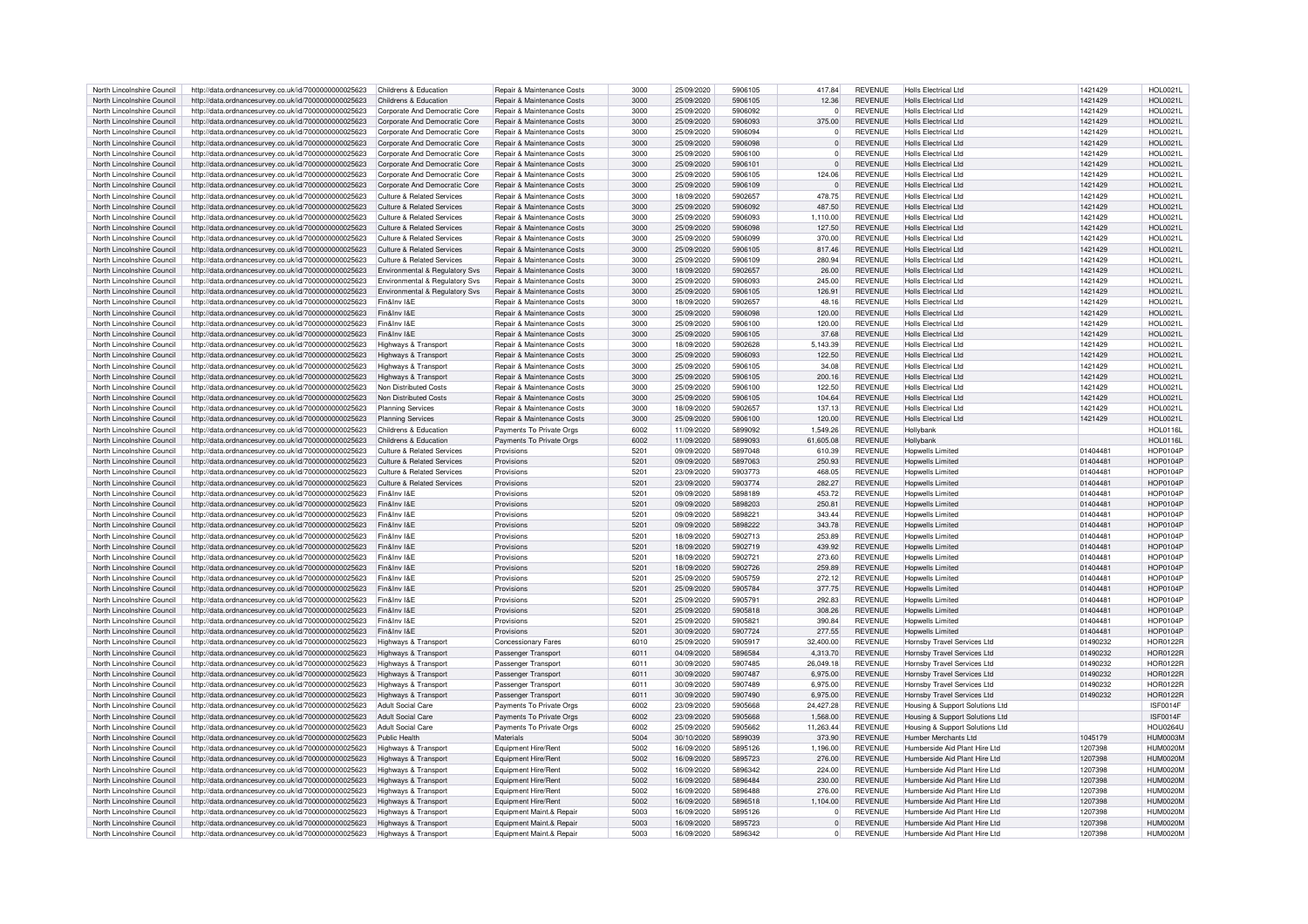| North Lincolnshire Council | http://data.ordnancesurvey.co.uk/id/7000000000025623 | Highways & Transport                  | Equipment Maint.& Repair      | 5003             | 16/09/2020 | 5896484 | $\Omega$       | <b>REVENUE</b> | Humberside Aid Plant Hire Ltd              | 1207398  | <b>HUM0020M</b>  |
|----------------------------|------------------------------------------------------|---------------------------------------|-------------------------------|------------------|------------|---------|----------------|----------------|--------------------------------------------|----------|------------------|
| North Lincolnshire Council | http://data.ordnancesurvey.co.uk/id/7000000000025623 | Highways & Transport                  | Foujoment Maint & Repair      | 5003             | 16/09/2020 | 5896488 | $\Omega$       | <b>REVENUE</b> | Humberside Aid Plant Hire I to             | 1207398  | HUM0020M         |
|                            |                                                      |                                       |                               |                  |            |         |                |                |                                            |          |                  |
| North Lincolnshire Council | http://data.ordnancesurvey.co.uk/id/7000000000025623 | <b>Highways &amp; Transport</b>       | Equipment Maint.& Repair      | 5003             | 16/09/2020 | 5896518 | $\overline{0}$ | <b>REVENUE</b> | Humberside Aid Plant Hire Ltd              | 1207398  | <b>HUM0020M</b>  |
| North Lincolnshire Council | http://data.ordnancesurvey.co.uk/id/7000000000025623 | Fin&Inv I&F                           | Other Premises Costs          | 3390             | 30/09/2020 | 5904996 | 878.45         | <b>REVENUE</b> | Humberside International Airpor            |          | <b>HUM0039N</b>  |
| North Lincolnshire Council | http://data.ordnancesurvey.co.uk/id/7000000000025623 | Fin&Inv I&F                           | Other Premises Costs          | 3390             | 30/09/2020 | 5905000 | 1.766.80       | <b>REVENUE</b> | Humberside International Airpor            |          | HUM0039M         |
| North Lincolnshire Council | http://data.ordnancesurvey.co.uk/id/7000000000025623 | Fin&Inv I&F                           | Rents                         | 320 <sup>1</sup> | 30/09/2020 | 5904940 | 5.625.00       | <b>REVENUE</b> | Humberside International Airpor            |          | HUM0039M         |
| North Lincolnshire Council | http://data.ordnancesurvey.co.uk/id/7000000000025623 | Fin&Inv I&E                           | Rents                         | 3201             | 30/09/2020 | 5904941 | 7,875.00       | <b>REVENUE</b> | Humberside International Airpor            |          | <b>HUM0039M</b>  |
|                            |                                                      |                                       |                               |                  |            |         |                |                |                                            |          |                  |
| North Lincolnshire Council | http://data.ordnancesurvey.co.uk/id/7000000000025623 | Environmental & Regulatory Svs        | Payments To Voluntary Orgs    | 600              | 25/09/2020 | 5901976 | 5,840.00       | <b>REVENUE</b> | Humberside Police                          |          | HUM0126M         |
| North Lincolnshire Council | http://data.ordnancesurvey.co.uk/id/7000000000025623 | Adult Social Care                     | Vehicle Hire                  | 4101             | 11/09/2020 | 5899005 | 756.45         | <b>REVENUE</b> | Humber & Wolds Rural Comm Council          | 4606085  | <b>HUM0307M</b>  |
| North Lincolnshire Council | http://data.ordnancesurvey.co.uk/id/7000000000025623 | Fin&Inv I&F                           | Grounds Maintenance           | 3010             | 16/09/2020 | 5901705 | 396.00         | <b>REVENUE</b> | Hydrainer Pump Hire Ltd                    | 1522204  | <b>HYD0065D</b>  |
| North Lincolnshire Council | http://data.ordnancesurvey.co.uk/id/7000000000025623 | Fin&Inv I&F                           | Grounds Maintenance           | 3010             | 23/09/2020 | 5903147 | 324.00         | <b>REVENUE</b> | Hydrainer Pump Hire I td                   | 1522204  | <b>HYD0065D</b>  |
| North Lincolnshire Council | http://data.ordnancesurvey.co.uk/id/7000000000025623 | Childrens & Education                 | Repair & Maintenance Costs    | 3000             | 18/09/2020 | 590286  | 630.46         | <b>REVENUE</b> | lag Developments Ltd                       | 05073636 | IGA0021A         |
| North Lincolnshire Council |                                                      | Culture & Related Services            | Repair & Maintenance Costs    | 3000             | 18/09/2020 | 590286  | 3,055.70       | <b>REVENUE</b> |                                            | 05073636 | IGA0021A         |
|                            | http://data.ordnancesurvey.co.uk/id/7000000000025623 |                                       |                               |                  |            |         |                |                | lag Developments Ltd                       |          |                  |
| North Lincolnshire Council | http://data.ordnancesurvey.co.uk/id/7000000000025623 | Environmental & Regulatory Svs        | Repair & Maintenance Costs    | 3000             | 18/09/2020 | 590286  | 419.53         | <b>REVENUE</b> | lag Developments Ltd                       | 05073636 | IGA0021A         |
| North Lincolnshire Council | http://data.ordnancesurvey.co.uk/id/7000000000025623 | Non Distributed Costs                 | Repair & Maintenance Costs    | 3000             | 18/09/2020 | 5902861 | 334.22         | <b>REVENUE</b> | lag Developments Ltd                       | 05073636 | IGA0021A         |
| North Lincolnshire Council | http://data.ordnancesurvey.co.uk/id/7000000000025623 | <b>Planning Services</b>              | <b>Legal Fees</b>             | 5823             | 09/09/2020 | 5895838 | 2.100.00       | <b>REVENUE</b> | lan Fowler & Co.                           |          | <b>IAN0011N</b>  |
| North Lincolnshire Council | http://data.ordnancesurvey.co.uk/id/7000000000025623 | <b>Housing Services</b>               | Fees & Charges Income         | 9002             | 09/09/2020 | 5897078 | $-1,380.00$    | <b>REVENUE</b> | LC Windows & Building                      |          | ICW0002W         |
| North Lincolnshire Council | http://data.ordnancesurvey.co.uk/id/7000000000025623 | Childrens & Education                 | <b>Client Related Costs</b>   | 5534             | 04/09/2020 | 5896569 | 561.00         | <b>REVENUE</b> | I Learn Education Ltd                      |          | ABC0063C         |
| North Lincolnshire Council |                                                      | Childrens & Education                 |                               |                  |            | 590562  | 851.11         |                | I Learn Education Ltd                      |          | <b>II F0004F</b> |
|                            | http://data.ordnancesurvey.co.uk/id/7000000000025623 |                                       | Payments To Private Orgs      | 6002             | 25/09/2020 |         |                | <b>REVENUE</b> |                                            |          |                  |
| North Lincolnshire Council | http://data.ordnancesurvey.co.uk/id/7000000000025623 | Childrens & Education                 | Payments To Private Orgs      | 6002             | 04/09/2020 | 5896867 | 14.171.34      | <b>REVENUE</b> | Independent Childcare Group Of Schools Ltd |          | CAM0185N         |
| North Lincolnshire Council | http://data.ordnancesurvey.co.uk/id/7000000000025623 | Childrens & Education                 | Payments To Private Orgs      | 6002             | 11/09/2020 | 5899095 | 6,500.00       | <b>REVENUE</b> | Independent Childcare Group Of Schools Ltd |          | CLI0011I         |
| North Lincolnshire Council | http://data.ordnancesurvey.co.uk/id/7000000000025623 | Corporate And Democratic Core         | Telephone Rent/Calls          | 5403             | 02/03/2020 | 5898516 | $-7.684.56$    | <b>REVENUE</b> | Interoute Networks Ltd                     | 03773255 | <b>MDN0001N</b>  |
| North Lincolnshire Council | http://data.ordnancesurvey.co.uk/id/7000000000025623 | Corporate And Democratic Core         | Telephone Rent/Calls          | 5403             | 02/03/2020 | 5898520 | $-7.684.56$    | <b>REVENUE</b> | Interoute Networks Ltd                     | 03773255 | <b>MDN0001N</b>  |
|                            |                                                      |                                       |                               | A082             |            |         |                | CAPITAI        |                                            |          |                  |
| North Lincolnshire Council | http://data.ordnancesurvey.co.uk/id/7000000000025623 | Culture, Env, Reg & Planning Cap      | Building/Construction         |                  | 04/09/2020 | 5896822 | 142,214.03     |                | Interserve Construction Limited            |          | <b>INT0159T</b>  |
| North Lincolnshire Council | http://data.ordnancesurvey.co.uk/id/7000000000025623 | <b>Adult Social Care Capital</b>      | Other Costs                   | A085             | 30/09/2020 | 5897346 | 450.00         | CAPITAL        | Invacare I td                              | 5178693  | <b>INV0022V</b>  |
| North Lincolnshire Council | http://data.ordnancesurvey.co.uk/id/7000000000025623 | <b>Highways &amp; Transport</b>       | <b>Concessionary Fares</b>    | 6010             | 25/09/2020 | 5905920 | 5.000.00       | <b>REVENUE</b> | Isle Coaches                               |          | COA0039A         |
| North Lincolnshire Council | http://data.ordnancesurvey.co.uk/id/7000000000025623 | Highways & Transport                  | Passenger Transport           | 6011             | 18/09/2020 | 5901972 | 2.531.45       | <b>REVENUE</b> | <b>Isle Coaches</b>                        |          | COA0039A         |
| North Lincolnshire Council | http://data.ordnancesurvey.co.uk/id/7000000000025623 | <b>Culture &amp; Related Services</b> | Equipment Maint.& Repair      | 5003             | 30/07/2020 | 5903031 | 993.92         | <b>REVENUE</b> | Isle Education Trust Enterprises Limited   | 07814150 | <b>ISL0101L</b>  |
|                            |                                                      |                                       |                               | 5003             |            | 5903035 |                | <b>REVENUE</b> |                                            |          |                  |
| North Lincolnshire Council | http://data.ordnancesurvey.co.uk/id/7000000000025623 | <b>Culture &amp; Related Services</b> | Equipment Maint.& Repair      |                  | 30/07/2020 |         | $-3,225.00$    |                | Isle Education Trust Enterprises Limited   | 07814150 | <b>ISL0101L</b>  |
| North Lincolnshire Council | http://data.ordnancesurvey.co.uk/id/7000000000025623 | <b>Culture &amp; Related Services</b> | Equipment Maint.& Repair      | 5003             | 30/08/2020 | 5903033 | 993.92         | <b>REVENUE</b> | Isle Education Trust Enterprises Limited   | 07814150 | <b>ISL0101L</b>  |
| North Lincolnshire Council | http://data.ordnancesurvey.co.uk/id/7000000000025623 | Culture & Related Services            | Equipment Maint.& Repair      | 5003             | 30/09/2020 | 5903034 | 993.92         | <b>REVENUE</b> | Isle Education Trust Enterprises Limited   | 07814150 | ISL0101L         |
| North Lincolnshire Council | http://data.ordnancesurvey.co.uk/id/7000000000025623 | Culture & Related Services            | Other Premises Costs          | 3390             | 09/09/2020 | 5897327 | 400.00         | <b>REVENUE</b> | Ivan Lawrence                              |          | LAW0015W         |
| North Lincolnshire Council | http://data.ordnancesurvey.co.uk/id/7000000000025623 | Highways & Transport                  | Clothing, Uniforms & Laundry  | 5301             | 11/09/2020 | 5899410 | 566.25         | <b>REVENUE</b> | Jacksons Workwear Rental Ltd               | 193856   | JAC0171C         |
| North Lincolnshire Council |                                                      | Corporate And Democratic Core         | Other Professional Fees       | 5829             | 18/09/2020 | 5902941 | $\Omega$       | <b>REVENUE</b> | .lacobs                                    |          |                  |
|                            | http://data.ordnancesurvey.co.uk/id/7000000000025623 |                                       |                               |                  |            |         |                |                |                                            |          | JAC0011C         |
| North Lincolnshire Council | http://data.ordnancesurvey.co.uk/id/7000000000025623 | Corporate And Democratic Core         | Other Professional Fees       | 5829             | 18/09/2020 | 5902945 | $\mathbf 0$    | <b>REVENUE</b> | Jacobs                                     |          | JAC0011C         |
| North Lincolnshire Council | http://data.ordnancesurvey.co.uk/id/7000000000025623 | <b>Culture &amp; Related Services</b> | Other Professional Fees       | 5829             | 02/09/2020 | 5895120 | 250.00         | <b>REVENUE</b> | Jamie'S Party Productions                  |          | JPP0001P         |
| North Lincolnshire Council | http://data.ordnancesurvey.co.uk/id/7000000000025623 | Environmental & Regulatory Svs        | Consultancy                   | 5830             | 11/09/2020 | 5899019 | 1.800.00       | <b>REVENUE</b> | Jba Consulting                             |          | <b>JBA0003A</b>  |
| North Lincolnshire Council | http://data.ordnancesurvey.co.uk/id/7000000000025623 | Fin&Inv I&F                           | Repair & Maintenance Costs    | 3000             | 18/09/2020 | 5901704 | 3.407.52       | <b>REVENUE</b> | <b>IF Vickers &amp; Sons</b>               |          | <b>VIC0036C</b>  |
| North Lincolnshire Council | http://data.ordnancesurvey.co.uk/id/7000000000025623 | Environmental & Regulatory Sys        | Equipment Maint.& Repair      | 5003             | 18/09/2020 | 5901963 | 660.00         | <b>REVENUE</b> | J & J Maintenance Services                 |          | <b>JJM0010M</b>  |
|                            |                                                      |                                       |                               |                  |            |         |                |                |                                            |          |                  |
| North Lincolnshire Council | http://data.ordnancesurvey.co.uk/id/7000000000025623 | Highways & Transport                  | Other Supplies & Services     | 5799             | 25/09/2020 | 5903880 | 13.988.89      | <b>REVENUE</b> | J Mccann & Co Ltd                          | 08326109 | <b>JMC0004C</b>  |
| North Lincolnshire Council | http://data.ordnancesurvey.co.uk/id/7000000000025623 | Environmental & Regulatory Svs        | Other Vehicle Costs           | 4005             | 30/09/2020 | 5908262 | 240.00         | <b>REVENUE</b> | Jmc Recycling Systems Ltd                  | 04455599 | JMC005C          |
| North Lincolnshire Council | http://data.ordnancesurvey.co.uk/id/7000000000025623 | <b>Adult Social Care</b>              | Payments To Private Orgs      | 6002             | 23/09/2020 | 5905671 | 25.455.80      | <b>REVENUE</b> | Jme Care Ltd                               |          | <b>ISF0035F</b>  |
| North Lincolnshire Council | http://data.ordnancesurvey.co.uk/id/7000000000025623 | Environmental & Regulatory Sys        | Other Supplies & Services     | 5799             | 23/10/2020 | 5906087 | 1,425.00       | <b>REVENUE</b> | Jne Marketing Ltd                          |          | <b>JNE0002E</b>  |
| North Lincolnshire Council | http://data.ordnancesurvey.co.uk/id/7000000000025623 | Corporate And Democratic Core         | <b>Legal Fees</b>             | 5823             | 11/09/2020 | 589862  | 610.00         | <b>REVENUE</b> | Joanna Hawket                              |          | <b>HAW0099V</b>  |
|                            |                                                      |                                       |                               |                  |            |         |                |                |                                            |          |                  |
| North Lincolnshire Council | http://data.ordnancesurvey.co.uk/id/7000000000025623 | <b>Highways &amp; Transport</b>       | Stock Purchases & Adjustments | 5030             | 23/09/2020 | 5896770 | 519.60         | <b>REVENUE</b> | <b>Jobling Purser Ltd</b>                  |          | <b>JOB0007B</b>  |
| North Lincolnshire Council | http://data.ordnancesurvey.co.uk/id/7000000000025623 | Culture & Related Services            | <b>Exhibitions/Events</b>     | 5709             | 30/09/2020 | 5906769 | 492.55         | <b>REVENUE</b> | John Espin Signs Ltd                       | 05305298 | <b>ESP0003F</b>  |
| North Lincolnshire Council | http://data.ordnancesurvey.co.uk/id/7000000000025623 | Corporate And Democratic Core         | Gen Office Exp (Incl Postage) | 5603             | 11/09/2020 | 5897013 | 270.00         | <b>REVENUE</b> | John Paul Early                            |          | <b>EAR0097R</b>  |
| North Lincolnshire Council | http://data.ordnancesurvey.co.uk/id/7000000000025623 | Childrens & Education                 | <b>Equipment Purchase</b>     | 5001             | 04/09/2020 | 589699  | 846.50         | <b>REVENUE</b> | John Pickering                             |          | <b>NAM0120M</b>  |
| North Lincolnshire Council | http://data.ordnancesurvey.co.uk/id/7000000000025623 | Childrens & Education                 | <b>Client Related Costs</b>   | 5534             | 16/09/2020 | 5901717 | 525.00         | <b>REVENUE</b> | Johns Electrical Ltd                       |          | JOH0126H         |
|                            |                                                      |                                       |                               | 5799             |            |         |                | <b>REVENUE</b> |                                            |          |                  |
| North Lincolnshire Council | http://data.ordnancesurvey.co.uk/id/7000000000025623 | <b>Housing Services</b>               | Other Supplies & Services     |                  | 16/09/2020 | 5901935 | 466.67         |                | Johns Electrical Ltd                       |          | JOH0126H         |
| North Lincolnshire Council | http://data.ordnancesurvey.co.uk/id/7000000000025623 | <b>Housing Services</b>               | Other Supplies & Services     | 5799             | 23/09/2020 | 5905001 | 683.33         | <b>REVENUE</b> | Johns Electrical Ltd                       |          | JOH0126H         |
| North Lincolnshire Council | http://data.ordnancesurvey.co.uk/id/7000000000025623 | Environmental & Regulatory Svs        | Materials                     | 5004             | 18/09/2020 | 5901841 | 445.65         | <b>REVENUE</b> | Johnston Sweepers Ltd                      | 199841   | JOH0004H         |
| North Lincolnshire Council | http://data.ordnancesurvey.co.uk/id/7000000000025623 | <b>Housing Services</b>               | Fees & Charges Income         | 9002             | 25/09/2020 | 5905726 | $-87.71$       | <b>REVENUE</b> | Jn Developers Limited                      |          | JPD0001D         |
| North Lincolnshire Council | http://data.ordnancesurvey.co.uk/id/7000000000025623 | <b>Housing Services</b>               | Fees & Charges Income         | 9002             | 25/09/2020 | 5905727 | $-1,906.33$    | <b>REVENUE</b> | Jn Developers Limited                      |          | JPD0001D         |
| North Lincolnshire Council | http://data.ordnancesurvey.co.uk/id/7000000000025623 | <b>Housing Services</b>               | Fees & Charges Income         | 9002             | 25/09/2020 | 5905734 | $-45.33$       | <b>REVENUE</b> | Jp Developers Limited                      |          | JPD0001D         |
|                            |                                                      |                                       |                               |                  |            |         |                |                |                                            |          |                  |
| North Lincolnshire Council | http://data.ordnancesurvey.co.uk/id/7000000000025623 | <b>Housing Services</b>               | Fees & Charges Income         | 9002             | 25/09/2020 | 5905736 | $-1,240.16$    | <b>REVENUE</b> | Jp Developers Limited                      |          | JPD0001D         |
| North Lincolnshire Council | http://data.ordnancesurvey.co.uk/id/7000000000025623 | <b>Housing Services</b>               | Fees & Charges Income         | 9002             | 25/09/2020 | 5905737 | $-1.733.96$    | <b>REVENUE</b> | Jo Developers Limited                      |          | JPD0001D         |
| North Lincolnshire Council | http://data.ordnancesurvey.co.uk/id/7000000000025623 | <b>Housing Services</b>               | Fees & Charges Income         | 9002             | 25/09/2020 | 5905865 | $-61.65$       | <b>REVENUE</b> | Jn Developers Limited                      |          | JPD0001D         |
| North Lincolnshire Council | http://data.ordnancesurvey.co.uk/id/7000000000025623 | <b>Housing Services</b>               | Fees & Charges Income         | 9002             | 30/09/2020 | 5906820 | $-1.805.13$    | <b>REVENUE</b> | Jn Developers Limited                      |          | JPD0001D         |
| North Lincolnshire Council | http://data.ordnancesurvey.co.uk/id/7000000000025623 | Public Health                         | Materials                     | 5004             | 23/09/2020 | 5903819 | 685.88         | <b>REVENUE</b> | Jp Developers Limited                      |          | JPD0001D         |
| North Lincolnshire Council |                                                      | Culture & Related Services            |                               | 5799             | 18/09/2020 | 5896792 | 750.00         | <b>REVENUE</b> | J R Blakey                                 |          | <b>BLA0035A</b>  |
|                            | http://data.ordnancesurvey.co.uk/id/7000000000025623 |                                       | Other Supplies & Services     |                  |            |         |                |                |                                            |          |                  |
| North Lincolnshire Council | http://data.ordnancesurvey.co.uk/id/7000000000025623 | <b>Culture &amp; Related Services</b> | Fees & Charges Income         | 9002             | 16/09/2020 | 5900087 | $-73.58$       | <b>REVENUE</b> | Juliet Robertson                           |          | ROB0612B         |
| North Lincolnshire Council | http://data.ordnancesurvey.co.uk/id/7000000000025623 | Culture & Related Services            | Stock Purchases & Adjustments | 5030             | 16/09/2020 | 5900087 | 367.90         | <b>REVENUE</b> | Juliet Robertson                           |          | ROB0612B         |
| North Lincolnshire Council | http://data.ordnancesurvey.co.uk/id/7000000000025623 | Corporate And Democratic Core         | Clothing, Uniforms & Laundry  | 5301             | 16/09/2020 | 5891623 | 208.50         | <b>REVENUE</b> | Kdg Work Wear I td                         | 4630104  | KDG0001G         |
| North Lincolnshire Council | http://data.ordnancesurvey.co.uk/id/7000000000025623 | <b>Culture &amp; Related Services</b> | Other Supplies & Services     | 5799             | 11/09/2020 | 5899191 | 3,693.00       | <b>REVENUE</b> | Keadby With Althorpe Parish Council        |          | <b>KEA0023A</b>  |
| North Lincolnshire Council | http://data.ordnancesurvey.co.uk/id/7000000000025623 | <b>Highways &amp; Transport</b>       | <b>Foujoment Purchase</b>     | 500              | 11/09/2020 | 5890594 | 456.05         | <b>REVENUE</b> | Keltic Clothing Co Uk Ltd                  | 5055453  | <b>KEL0082L</b>  |
|                            |                                                      |                                       |                               |                  |            |         |                |                |                                            |          |                  |
| North Lincolnshire Council | http://data.ordnancesurvey.co.uk/id/7000000000025623 | <b>Culture &amp; Related Services</b> | Stock Purchases & Adjustments | 5030             | 04/09/2020 | 5894993 | 267.60         | <b>REVENUE</b> | <b>Keycraft Ltd</b>                        | SC466323 | <b>KEY0021Y</b>  |
| North Lincolnshire Council | http://data.ordnancesurvev.co.uk/id/7000000000025623 | <b>Highways &amp; Transport</b>       | Stock Purchases & Adiustments | 5030             | 16/09/2020 | 5896773 | 438.60         | <b>REVENUE</b> | Kevline Builders Merchants                 | 42425    | <b>KEY0035Y</b>  |
| North Lincolnshire Council | http://data.ordnancesurvey.co.uk/id/7000000000025623 | Highways & Transpor                   | Stock Purchases & Adjustments | 5030             | 18/09/2020 | 5898354 | 775.04         | <b>REVENUE</b> | <b>Keyline Builders Merchants</b>          | 42425    | <b>KEY0035Y</b>  |
| North Lincolnshire Council | http://data.ordnancesurvey.co.uk/id/7000000000025623 | Highways & Transport                  | Stock Purchases & Adjustments | 5030             | 30/09/2020 | 5899512 | 467.33         | <b>REVENUE</b> | Keyline Builders Merchants                 | 42425    | <b>KEY0035Y</b>  |
| North Lincolnshire Council | http://data.ordnancesurvey.co.uk/id/7000000000025623 | Environmental & Regulatory Svs        | Other Supplies & Services     | 5799             | 02/09/2020 | 5894798 | 310.00         | <b>REVENUE</b> | Key Security (Uk) Ltd                      | 6168252  | <b>KEY0017Y</b>  |
|                            |                                                      |                                       |                               |                  |            |         |                |                |                                            |          |                  |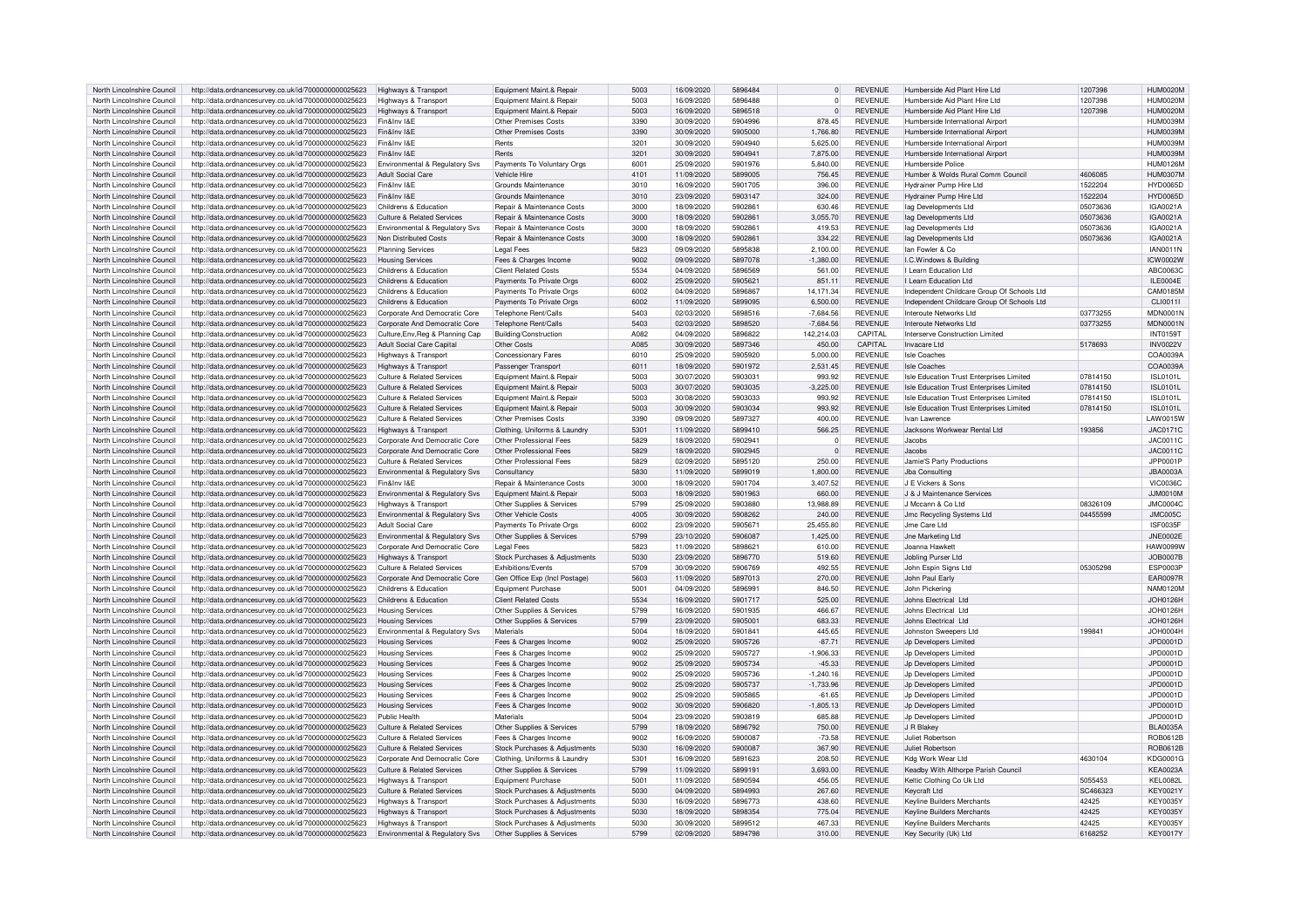| North Lincolnshire Council | http://data.ordnancesurvey.co.uk/id/7000000000025623                                                         | Environmental & Regulatory Svs        | Other Supplies & Services      | 5799 | 16/09/2020 | 5900742 | 300.00      | <b>REVENUE</b> | Key Security (Uk) Ltd                 | 6168252  | KFY0017\         |
|----------------------------|--------------------------------------------------------------------------------------------------------------|---------------------------------------|--------------------------------|------|------------|---------|-------------|----------------|---------------------------------------|----------|------------------|
|                            |                                                                                                              |                                       |                                |      |            |         |             |                |                                       |          |                  |
| North Lincolnshire Council | http://data.ordnancesurvey.co.uk/id/7000000000025623                                                         | Highways & Transport                  | Other Professional Fees        | 5829 | 11/09/2020 | 5898339 | 640.00      | <b>REVENUE</b> | Key Security (Uk) Ltd                 | 6168252  | <b>KEY0017Y</b>  |
| North Lincolnshire Council | http://data.ordnancesurvey.co.uk/id/7000000000025623                                                         | Childrens & Education                 | Payments To Private Orgs       | 6002 | 02/09/2020 | 5894963 | 84,680.00   | <b>REVENUE</b> | Kevs Pce Ltd                          | 10660100 | <b>KEY0164Y</b>  |
|                            |                                                                                                              |                                       |                                |      |            |         |             |                |                                       |          |                  |
| North Lincolnshire Council | http://data.ordnancesurvey.co.uk/id/7000000000025623                                                         | Childrens & Education                 | Payments To Private Orgs       | 6002 | 04/09/2020 | 5896544 | 10,220.00   | <b>REVENUE</b> | Keys Pce Ltd                          | 10660100 | <b>KEY0164Y</b>  |
| North Lincolnshire Council | http://data.ordnancesurvey.co.uk/id/7000000000025623                                                         | Childrens & Education                 | Payments To Private Orgs       | 6002 | 04/09/2020 | 5896545 | 12,848.00   | <b>REVENUE</b> | Keys Pce Ltd                          | 10660100 | <b>KEY0164Y</b>  |
| North Lincolnshire Council | http://data.ordnancesurvey.co.uk/id/7000000000025623                                                         | Childrens & Education                 | Payments To Private Orgs       | 6002 | 04/09/2020 | 5896553 | 12,848.00   | <b>REVENUE</b> | Keys Pce Ltd                          | 10660100 | <b>KEY0164Y</b>  |
|                            |                                                                                                              |                                       |                                |      |            |         |             |                |                                       |          |                  |
| North Lincolnshire Council | http://data.ordnancesurvey.co.uk/id/7000000000025623                                                         | Childrens & Education                 | Payments To Private Orgs       | 6002 | 04/09/2020 | 5896555 | 12,848.00   | <b>REVENUE</b> | Keys Pce Ltd                          | 10660100 | <b>KEY0164Y</b>  |
| North Lincolnshire Council | http://data.ordnancesurvey.co.uk/id/7000000000025623                                                         | Childrens & Education                 | Payments To Private Orgs       | 6002 | 04/09/2020 | 5896558 | 12,848.00   | <b>REVENUE</b> | Keys Pce Ltd                          | 10660100 | <b>KEY0164Y</b>  |
|                            |                                                                                                              |                                       |                                |      |            |         |             |                |                                       |          |                  |
| North Lincolnshire Council | http://data.ordnancesurvey.co.uk/id/7000000000025623                                                         | Childrens & Education                 | Payments To Private Orgs       | 6002 | 04/09/2020 | 5896561 | 12,848.00   | <b>REVENUE</b> | Keys Pce Ltd                          | 10660100 | <b>KEY0164Y</b>  |
| North Lincolnshire Council | http://data.ordnancesurvey.co.uk/id/7000000000025623                                                         | Childrens & Education                 | Payments To Private Orgs       | 6002 | 04/09/2020 | 5896564 | 12,848.00   | <b>REVENUE</b> | Keys Pce Ltd                          | 10660100 | <b>KEY0164Y</b>  |
| North Lincolnshire Council | http://data.ordnancesurvey.co.uk/id/7000000000025623                                                         | Childrens & Education                 | Payments To Private Orgs       | 6002 | 04/09/2020 | 5896566 | 10.147.00   | <b>REVENUE</b> | Kevs Pce Ltd                          | 10660100 | <b>KEY0164Y</b>  |
|                            |                                                                                                              |                                       |                                |      |            |         |             |                |                                       |          |                  |
| North Lincolnshire Council | http://data.ordnancesurvey.co.uk/id/7000000000025623                                                         | Childrens & Education                 | Payments To Private Orgs       | 6002 | 04/09/2020 | 5896783 | 12.848.00   | <b>REVENUE</b> | Keys Pce Ltd                          | 10660100 | <b>KEY0164Y</b>  |
| North Lincolnshire Council | http://data.ordnancesurvey.co.uk/id/7000000000025623                                                         | Childrens & Education                 | Payments To Private Orgs       | 6002 | 04/09/2020 | 5896787 | 10,950.00   | <b>REVENUE</b> | Keys Pce Ltd                          | 10660100 | <b>KEY0164Y</b>  |
| North Lincolnshire Council |                                                                                                              | Childrens & Education                 |                                | 6002 | 04/09/2020 | 5896788 | 12.848.00   | <b>REVENUE</b> |                                       | 10660100 | <b>KEY0164Y</b>  |
|                            | http://data.ordnancesurvey.co.uk/id/7000000000025623                                                         |                                       | Payments To Private Orgs       |      |            |         |             |                | Keys Pce Ltd                          |          |                  |
| North Lincolnshire Council | http://data.ordnancesurvey.co.uk/id/7000000000025623                                                         | Childrens & Education                 | Payments To Private Orgs       | 6002 | 04/09/2020 | 5896791 | 12,848.00   | <b>REVENUE</b> | Keys Pce Ltd                          | 10660100 | <b>KEY0164Y</b>  |
| North Lincolnshire Council | http://data.ordnancesurvey.co.uk/id/7000000000025623                                                         | Childrens & Education                 | Payments To Private Orgs       | 6002 | 04/09/2020 | 5896795 | 12,848.00   | <b>REVENUE</b> | Keys Pce Ltd                          | 10660100 | <b>KEY0164Y</b>  |
|                            |                                                                                                              |                                       |                                |      |            |         |             |                |                                       |          |                  |
| North Lincolnshire Council | http://data.ordnancesurvey.co.uk/id/7000000000025623                                                         | Childrens & Education                 | Payments To Private Orgs       | 6002 | 18/09/2020 | 5901953 | 3.650.00    | <b>REVENUE</b> | Kevs Pce Ltd                          | 10660100 | <b>KEY0164Y</b>  |
| North Lincolnshire Council | http://data.ordnancesurvey.co.uk/id/7000000000025623                                                         | Corporate And Democratic Core         | <b>Legal Fees</b>              | 5823 | 16/09/2020 | 5898622 | 750.00      | <b>REVENUE</b> | <b>Kings Chambers</b>                 |          | <b>KIN0321N</b>  |
| North Lincolnshire Council | http://data.ordnancesurvey.co.uk/id/7000000000025623                                                         | Environmental & Regulatory Svs        | Other Supplies & Services      | 5799 | 02/09/2020 | 5894994 | 1,500.00    | <b>REVENUE</b> | Kings Chambers                        |          | KIN0321N         |
|                            |                                                                                                              |                                       |                                |      |            |         |             |                |                                       |          |                  |
| North Lincolnshire Council | http://data.ordnancesurvey.co.uk/id/7000000000025623                                                         | Environmental & Regulatory Svs        | Other Supplies & Services      | 5799 | 04/09/2020 | 5896304 | 1.500.00    | <b>REVENUE</b> | Kings Chambers                        |          | <b>KIN0321N</b>  |
| North Lincolnshire Council | http://data.ordnancesurvey.co.uk/id/7000000000025623                                                         | <b>Culture &amp; Related Services</b> | Other Supplies & Services      | 5799 | 11/09/2020 | 5899195 | 483.00      | REVENUE        | Kirmington And Croxton Parish Council |          | <b>KIR0007R</b>  |
| North Lincolnshire Council |                                                                                                              |                                       | Other Supplies & Services      | 5799 | 11/09/2020 | 5899194 | 1.715.00    | <b>REVENUE</b> | Kirmington And Croxton Parish Council |          | <b>KIR0007R</b>  |
|                            | http://data.ordnancesurvey.co.uk/id/7000000000025623                                                         | Highways & Transport                  |                                |      |            |         |             |                |                                       |          |                  |
| North Lincolnshire Council | http://data.ordnancesurvey.co.uk/id/7000000000025623                                                         | <b>Culture &amp; Related Services</b> | Other Supplies & Services      | 5799 | 11/09/2020 | 5899192 | 8,139.00    | <b>REVENUE</b> | Kirton Lindsey Town Council           |          | <b>KIR0003R</b>  |
| North Lincolnshire Council | http://data.ordnancesurvey.co.uk/id/7000000000025623                                                         | <b>Highways &amp; Transport</b>       | Other Supplies & Services      | 5799 | 11/09/2020 | 5899193 | 550.00      | <b>REVENUE</b> | Kirton Lindsey Town Council           |          | <b>KIR0003R</b>  |
|                            |                                                                                                              |                                       |                                |      |            |         |             |                |                                       |          |                  |
| North Lincolnshire Council | http://data.ordnancesurvey.co.uk/id/7000000000025623                                                         | Childrens & Education                 | Payments To Private Orgs       | 6002 | 04/09/2020 | 5896542 | 1,800.00    | <b>REVENUE</b> | Kmec Scunthorpe                       |          | <b>KIP0010P</b>  |
| North Lincolnshire Council | http://data.ordnancesurvey.co.uk/id/7000000000025623                                                         | Culture & Related Services            | <b>Equipment Purchase</b>      | 5001 | 11/09/2020 | 5898492 | 2.956.80    | REVENUE        | Kompan Ltd                            |          | <b>KOM0003M</b>  |
| North Lincolnshire Council | http://data.ordnancesurvey.co.uk/id/7000000000025623                                                         | <b>Culture &amp; Related Services</b> | Equipment Purchase             | 5001 | 25/09/2020 | 5901711 | 2.992.00    | <b>REVENUE</b> | Kompan Ltd                            |          | <b>KOM0003M</b>  |
|                            |                                                                                                              |                                       |                                |      |            |         |             |                |                                       |          |                  |
| North Lincolnshire Council | http://data.ordnancesurvey.co.uk/id/7000000000025623                                                         | <b>Culture &amp; Related Services</b> | Other Supplies & Services      | 5799 | 04/09/2020 | 5895868 | 2,050.00    | <b>REVENUE</b> | Kompan Ltd                            |          | <b>KOM0003M</b>  |
| North Lincolnshire Council | http://data.ordnancesurvey.co.uk/id/7000000000025623                                                         | Culture & Related Services            | Other Supplies & Services      | 5799 | 23/10/2020 | 5907551 | 4,917.70    | <b>REVENUE</b> | Kompan Ltd                            |          | KOM0003M         |
|                            |                                                                                                              |                                       |                                |      |            |         |             |                |                                       |          |                  |
| North Lincolnshire Council | http://data.ordnancesurvey.co.uk/id/7000000000025623                                                         | Corporate And Democratic Core         | Clothing, Uniforms & Laundry   | 5301 | 02/10/2020 | 5896818 | 890.42      | <b>REVENUE</b> | Landscape Supply Company              |          | LAN0070N         |
| North Lincolnshire Council | http://data.ordnancesurvey.co.uk/id/7000000000025623                                                         | Culture & Related Services            | <b>Equipment Purchase</b>      | 500  | 16/09/2020 | 5890616 | 229.40      | <b>REVENUE</b> | Landscape Supply Company              |          | LAN0070N         |
| North Lincolnshire Council |                                                                                                              | Culture & Related Services            | <b>Equipment Purchase</b>      | 5001 | 18/09/2020 | 5887919 | 299.74      | <b>REVENUE</b> |                                       |          | <b>LAN0070N</b>  |
|                            | http://data.ordnancesurvey.co.uk/id/7000000000025623                                                         |                                       |                                |      |            |         |             |                | Landscape Supply Company              |          |                  |
| North Lincolnshire Council | http://data.ordnancesurvey.co.uk/id/7000000000025623                                                         | Culture & Related Services            | <b>Equipment Purchase</b>      | 5001 | 02/10/2020 | 5896818 | 86.28       | <b>REVENUE</b> | Landscape Supply Company              |          | <b>I AN0070N</b> |
| North Lincolnshire Council | http://data.ordnancesurvey.co.uk/id/7000000000025623                                                         | Culture & Related Services            | Materials                      | 5004 | 16/09/2020 | 5890616 | 21.33       | <b>REVENUE</b> | Landscape Supply Company              |          | LAN0070N         |
|                            |                                                                                                              |                                       |                                |      |            |         |             |                |                                       |          |                  |
| North Lincolnshire Council | http://data.ordnancesurvey.co.uk/id/7000000000025623                                                         | Culture & Related Services            | Materials                      | 5004 | 02/10/2020 | 5896816 | 232.18      | <b>REVENUE</b> | Landscape Supply Company              |          | LAN0070N         |
| North Lincolnshire Council | http://data.ordnancesurvey.co.uk/id/7000000000025623                                                         | Environmental & Regulatory Svs        | Materials                      | 5004 | 11/09/2020 | 5887918 | 1,426.81    | REVENUE        | Landscape Supply Company              |          | LAN0070N         |
| North Lincolnshire Council | http://data.ordnancesurvey.co.uk/id/7000000000025623                                                         | Environmental & Regulatory Svs        | Payments To Private Orgs       | 6002 | 09/09/2020 | 5895145 | 797.00      | <b>REVENUE</b> | Las Metals                            |          | <b>LAS0020S</b>  |
|                            |                                                                                                              |                                       |                                |      |            |         |             |                |                                       |          |                  |
| North Lincolnshire Council | http://data.ordnancesurvey.co.uk/id/7000000000025623                                                         | Environmental & Regulatory Svs        | Payments To Private Orgs       | 6002 | 18/09/2020 | 5901980 | 1,005.00    | <b>REVENUE</b> | Las Metals                            |          | <b>LAS0020S</b>  |
| North Lincolnshire Council | http://data.ordnancesurvey.co.uk/id/7000000000025623                                                         | Culture & Related Services            | Other Supplies & Services      | 5799 | 09/09/2020 | 5898046 | 1.833.33    | <b>REVENUE</b> | Ld Golf Ltd                           | 10458739 | LDG0120G         |
| North Lincolnshire Council |                                                                                                              |                                       |                                |      |            |         |             |                |                                       |          |                  |
|                            | http://data.ordnancesurvey.co.uk/id/7000000000025623                                                         | Corporate And Democratic Core         | Payments To Other La'S         | 6003 | 11/09/2020 | 5899022 | 6.500.00    | <b>REVENUE</b> | Leeds City Council                    |          | <b>LEE0122E</b>  |
|                            |                                                                                                              |                                       | <b>Business Support Grants</b> | 6090 | 10/09/2020 | 5899509 | 10,000.00   | <b>REVENUE</b> | Lees Windows And Doors                |          |                  |
| North Lincolnshire Council | http://data.ordnancesurvey.co.uk/id/7000000000025623                                                         | Central Services To Public            |                                |      |            |         |             |                | Les Mills Fitness Uk Ltd              |          | CD030080         |
|                            |                                                                                                              |                                       |                                |      |            |         |             |                |                                       |          |                  |
| North Lincolnshire Council | http://data.ordnancesurvey.co.uk/id/7000000000025623                                                         | Culture & Related Services            | Other Professional Fees        | 5829 | 11/09/2020 | 5898056 | 262.53      | <b>REVENUE</b> |                                       | 07880229 | MIL0298L         |
| North Lincolnshire Council | http://data.ordnancesurvey.co.uk/id/7000000000025623                                                         | Culture & Related Services            | Other Professional Fees        | 5829 | 18/09/2020 | 5901150 | 356.40      | <b>REVENUE</b> | Les Mills Fitness Lik Ltd             | 07880229 | MIL0298L         |
|                            |                                                                                                              |                                       |                                | 5829 |            |         |             | <b>REVENUE</b> |                                       |          |                  |
| North Lincolnshire Council | http://data.ordnancesurvey.co.uk/id/7000000000025623                                                         | <b>Culture &amp; Related Services</b> | Other Professional Fees        |      | 18/09/2020 | 5903036 | 563.46      |                | Les Mills Fitness Uk Ltd              | 07880229 | MIL0298L         |
| North Lincolnshire Council | http://data.ordnancesurvey.co.uk/id/7000000000025623                                                         | Culture & Related Services            | Other Professional Fees        | 5829 | 18/09/2020 | 5903037 | 405.34      | <b>REVENUE</b> | Les Mills Fitness Uk Ltd              | 07880229 | MIL0298L         |
| North Lincolnshire Council | http://data.ordnancesurvey.co.uk/id/7000000000025623                                                         | <b>Culture &amp; Related Services</b> | Other Professional Fees        | 5829 | 18/09/2020 | 5903040 | 227.50      | REVENUE        | Les Mills Fitness Uk Ltd              | 07880229 | MII 0298I        |
|                            |                                                                                                              |                                       |                                |      |            |         |             |                |                                       |          |                  |
| North Lincolnshire Council | http://data.ordnancesurvey.co.uk/id/7000000000025623                                                         | <b>Culture &amp; Related Services</b> | Other Professional Fees        | 5829 | 23/10/2020 | 5907574 | $-210.00$   | <b>REVENUE</b> | Les Mills Fitness Uk Ltd              | 07880229 | MIL0298L         |
| North Lincolnshire Council | http://data.ordnancesurvey.co.uk/id/7000000000025623                                                         | Corporate And Democratic Core         | Gen Office Exp (Incl Postage)  | 5603 | 23/09/2020 | 5900161 | 383.90      | <b>REVENUE</b> | Lexon (G.B) Limited                   | 9671486  | <b>LEX0012X</b>  |
| North Lincolnshire Council | http://data.ordnancesurvey.co.uk/id/7000000000025623                                                         | Childrens & Education                 | <b>Legal Fees</b>              | 5823 | 25/09/2020 | 5905685 | 301.25      | REVENUE        | <b>Lextox</b>                         |          | <b>I EX0011X</b> |
|                            |                                                                                                              |                                       |                                |      |            |         |             |                |                                       |          |                  |
| North Lincolnshire Council | http://data.ordnancesurvey.co.uk/id/7000000000025623                                                         | Childrens & Education                 | Legal Fees                     | 5823 | 25/09/2020 | 5905686 | 302.50      | <b>REVENUE</b> | Lextox                                |          | LEX0011X         |
| North Lincolnshire Council | http://data.ordnancesurvey.co.uk/id/7000000000025623                                                         | Fin&Inv I&F                           | Repair & Maintenance Costs     | 3000 | 23/09/2020 | 5903723 | 900.00      | <b>REVENUE</b> | Lincolnshire Tree Services Ltd        |          | <b>LIN0101N</b>  |
|                            |                                                                                                              |                                       |                                | 2002 |            | 5903019 |             | <b>REVENUE</b> | Lincs First Aid Ltd                   |          |                  |
| North Lincolnshire Council | http://data.ordnancesurvey.co.uk/id/7000000000025623                                                         | <b>Culture &amp; Related Services</b> | Course Fees/Training           |      | 18/09/2020 |         | 380.00      |                |                                       |          | CAR0110R         |
| North Lincolnshire Council | http://data.ordnancesurvey.co.uk/id/7000000000025623                                                         | Childrens & Education                 | <b>Client Related Costs</b>    | 5534 | 04/09/2020 | 5896953 | 267.30      | <b>REVENUE</b> | Little Tots Nursery                   |          | LIT0010T         |
| North Lincolnshire Council | http://data.ordnancesurvey.co.uk/id/7000000000025623                                                         | Childrens & Education                 | <b>Client Related Costs</b>    | 5534 | 04/09/2020 | 5896965 | 267.30      | <b>REVENUE</b> | Little Tots Nursery                   |          | LIT0010T         |
|                            |                                                                                                              |                                       |                                |      |            | 5898490 |             |                |                                       |          |                  |
| North Lincolnshire Council | http://data.ordnancesurvey.co.uk/id/7000000000025623                                                         | Childrens & Education                 | Payments To Private Orgs       | 6002 | 09/09/2020 |         | 915.60      | <b>REVENUE</b> | Little Tots Nursery                   |          | LIT0010T         |
| North Lincolnshire Council | http://data.ordnancesurvey.co.uk/id/7000000000025623                                                         | <b>Housing Services</b>               | Other Supplies & Services      | 5799 | 11/09/2020 | 5898625 | 3.060.25    | REVENUE        | Longhurst & Havelok Homes Ltd         |          | LON0032M         |
| North Lincolnshire Council | http://data.ordnancesurvey.co.uk/id/7000000000025623                                                         | <b>Housing Services</b>               | Other Supplies & Services      | 5799 | 23/09/2020 | 5898626 | 7.554.87    | <b>REVENUE</b> | Longhurst & Havelok Homes Ltd         |          | <b>HAV0028V</b>  |
|                            |                                                                                                              |                                       |                                |      |            |         |             |                |                                       |          |                  |
| North Lincolnshire Council | http://data.ordnancesurvey.co.uk/id/7000000000025623                                                         | <b>Housing Services</b>               | Other Supplies & Services      | 5799 | 23/09/2020 | 5904129 | $-7.554.87$ | <b>REVENUE</b> | Longhurst & Havelok Homes Ltd         |          | <b>HAV0028V</b>  |
| North Lincolnshire Council | http://data.ordnancesurvey.co.uk/id/7000000000025623                                                         | <b>Housing Services</b>               | Other Supplies & Services      | 5799 | 23/09/2020 | 5904146 | 7.554.87    | <b>REVENUE</b> | Longhurst & Havelok Homes Ltd         |          | LON0032N         |
| North Lincolnshire Council | http://data.ordnancesurvey.co.uk/id/7000000000025623                                                         | <b>Adult Social Care</b>              | Other Supplies & Services      | 5799 | 30/09/2020 | 5906091 | 22,500.00   | REVENUE        | Looking Local                         | 11061996 | LOO0048O         |
|                            |                                                                                                              |                                       |                                |      |            |         |             |                |                                       |          |                  |
| North Lincolnshire Council | http://data.ordnancesurvey.co.uk/id/7000000000025623                                                         | Culture & Related Services            | Other Supplies & Services      | 5799 | 11/09/2020 | 5899197 | 2,330.00    | <b>REVENUE</b> | Luddington & Haldenby Parish Council  |          | <b>LUD0007D</b>  |
| North Lincolnshire Council | http://data.ordnancesurvey.co.uk/id/7000000000025623                                                         | Highways & Transport                  | Other Supplies & Services      | 5799 | 11/09/2020 | 5899196 | 437.00      | <b>REVENUE</b> | Luddington & Haldenby Parish Council  |          | <b>LUD0007D</b>  |
| North Lincolnshire Council |                                                                                                              | Adult Social Care                     |                                |      | 04/09/2020 | 5896319 | 228.23      |                |                                       | 442696   |                  |
|                            | http://data.ordnancesurvey.co.uk/id/7000000000025623                                                         |                                       | Gen Office Exp (Incl Postage)  | 5603 |            |         |             | <b>REVENUE</b> | Lyreco Uk Ltd                         |          | LYR0001R         |
| North Lincolnshire Council | http://data.ordnancesurvey.co.uk/id/7000000000025623                                                         | Childrens & Education                 | Materials                      | 5004 | 11/09/2020 | 5896992 | 584.28      | <b>REVENUE</b> | Lyreco Uk Ltd                         | 442696   | LYR0001R         |
| North Lincolnshire Council | http://data.ordnancesurvey.co.uk/id/7000000000025623                                                         | Corporate And Democratic Core         |                                | 5603 | 16/09/2020 | 590002  | 307.72      | <b>REVENUE</b> | I vreco Uk I td                       | 442696   | <b>LYR0001R</b>  |
|                            |                                                                                                              |                                       | Gen Office Exp (Incl Postage)  |      |            |         |             |                |                                       |          |                  |
| North Lincolnshire Council | http://data.ordnancesurvey.co.uk/id/7000000000025623                                                         | <b>Culture &amp; Related Services</b> | Gen Office Exp (Incl Postage)  | 5603 | 11/09/2020 | 5896907 | 268.44      | <b>REVENUE</b> | Lyreco Uk Ltd                         | 442696   | LYR0001R         |
| North Lincolnshire Council | http://data.ordnancesurvey.co.uk/id/7000000000025623                                                         | Culture & Related Services            | Gen Office Exp (Incl Postage)  | 5603 | 11/09/2020 | 5896936 | 328.19      | <b>REVENUE</b> | Lyreco Uk Ltd                         | 442696   | LYR0001R         |
| North Lincolnshire Council |                                                                                                              |                                       |                                |      |            | 5896905 |             |                |                                       | 442696   |                  |
|                            | http://data.ordnancesurvey.co.uk/id/7000000000025623                                                         | Environmental & Regulatory Svs        | Clothing, Uniforms & Laundry   | 5301 | 11/09/2020 |         | 670.81      | <b>REVENUE</b> | Lyreco Uk Ltd                         |          | LYR0001R         |
| North Lincolnshire Council | http://data.ordnancesurvey.co.uk/id/7000000000025623                                                         | Environmental & Regulatory Svs        | Gen Office Exp (Incl Postage)  | 5603 | 11/09/2020 | 5896909 | 282.75      | <b>REVENUE</b> | Lyreco Uk Ltd                         | 442696   | LYR0001R         |
| North Lincolnshire Council |                                                                                                              | Highways & Transport                  | Stock Purchases & Adjustments  | 5030 | 16/09/2020 | 5898127 | 912.00      | <b>REVENUE</b> | Mallatite Ltd                         | 2621328  | <b>MAL0036L</b>  |
| North Lincolnshire Council | http://data.ordnancesurvey.co.uk/id/7000000000025623<br>http://data.ordnancesurvey.co.uk/id/7000000000025623 | Highways & Transport                  | Foujoment Purchase             | 5001 | 16/09/2020 | 5900051 | 1,662.70    | <b>REVENUE</b> | Manchester Safety Services Ltd        |          | <b>MAN0127N</b>  |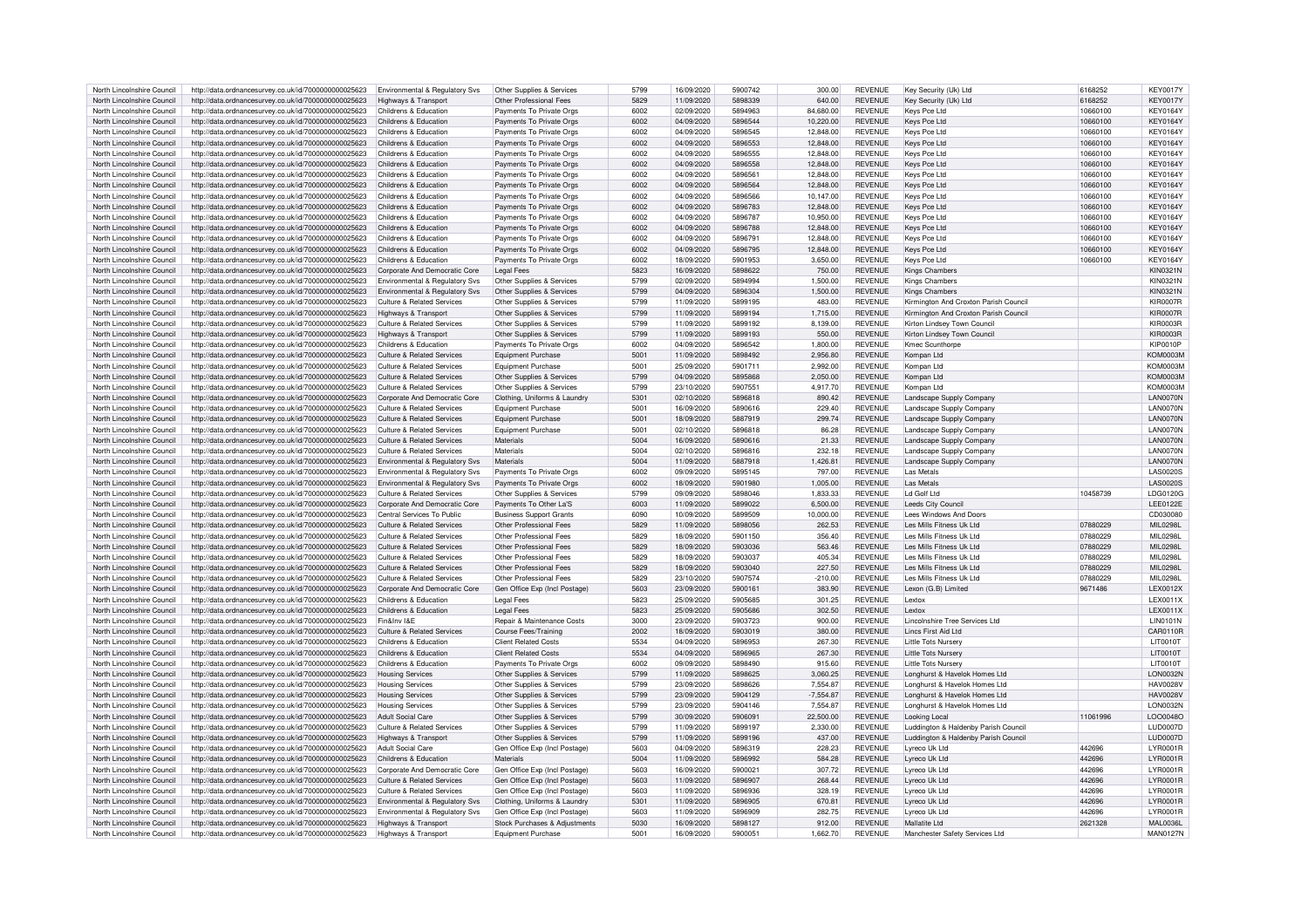| North Lincolnshire Council                               | http://data.ordnancesurvey.co.uk/id/7000000000025623                                                         | Highways & Transport                                       | <b>Equipment Purchase</b>               | 5001             | 16/09/2020 | 5900062 | 7.250.00             | <b>REVENUE</b> | Manchester Safety Services Ltd    |          | <b>MAN0127N</b>             |
|----------------------------------------------------------|--------------------------------------------------------------------------------------------------------------|------------------------------------------------------------|-----------------------------------------|------------------|------------|---------|----------------------|----------------|-----------------------------------|----------|-----------------------------|
| North Lincolnshire Council                               | http://data.ordnancesurvey.co.uk/id/7000000000025623                                                         | Childrens & Education                                      | Course Fees/Training                    | 2002             | 23/10/2020 | 5905615 | 525.00               | <b>REVENUE</b> | Manor School Sports College       |          | <b>NAS0050S</b>             |
| North Lincolnshire Council                               | http://data.ordnancesurvey.co.uk/id/7000000000025623                                                         | Childrens & Education                                      | Exhibitions/Events                      | 5709             | 24/10/2020 | 5907500 | 262.50               | <b>REVENUE</b> | Manor School Sports College       |          | NAS0050S                    |
| North Lincolnshire Council                               | http://data.ordnancesurvey.co.uk/id/7000000000025623                                                         | <b>Housing Services</b>                                    | Other Supplies & Services               | 5799             | 11/09/2020 | 5898979 | 2,900.00             | <b>REVENUE</b> | Mark And Julie Wilkinson          |          | WIL0521L                    |
| North Lincolnshire Council                               | http://data.ordnancesurvey.co.uk/id/7000000000025623                                                         | Culture, Env, Reg & Planning Cap                           | Building/Construction                   | A082             | 04/09/2020 | 5896819 | 12.348.40            | CAPITAL        | <b>Mason Clark Associates</b>     | 02537113 | <b>MAS0158S</b>             |
| North Lincolnshire Council                               |                                                                                                              |                                                            | Consultants                             | A <sub>08</sub>  | 04/09/2020 | 5896772 | 1,317.00             | <b>CAPITAL</b> | Mason Clark Associates            | 02537113 | <b>MAS0158S</b>             |
|                                                          | http://data.ordnancesurvey.co.uk/id/7000000000025623                                                         | Culture, Env, Reg & Planning Cap                           |                                         |                  |            |         |                      |                |                                   |          |                             |
| North Lincolnshire Council                               | http://data.ordnancesurvey.co.uk/id/7000000000025623                                                         | Culture, Env, Reg & Planning Cap                           | Consultants                             | A087             | 04/09/2020 | 5896774 | 652.00               | CAPITAL        | <b>Mason Clark Associates</b>     | 02537113 | <b>MAS0158S</b>             |
| North Lincolnshire Council                               | http://data.ordnancesurvey.co.uk/id/7000000000025623                                                         | Culture, Env, Reg & Planning Cap                           | Consultants                             | A087             | 04/09/2020 | 5896779 | 360.00               | CAPITAL        | <b>Mason Clark Associates</b>     | 02537113 | <b>MAS0158S</b>             |
| North Lincolnshire Council                               | http://data.ordnancesurvey.co.uk/id/7000000000025623                                                         | Culture, Env, Reg & Planning Cap                           | Consultants                             | A087             | 04/09/2020 | 589698  | 2,431.28             | CAPITAL        | Mason Clark Associates            | 02537113 | <b>MAS0158S</b>             |
| North Lincolnshire Council                               | http://data.ordnancesurvey.co.uk/id/7000000000025623                                                         | Culture, Env, Reg & Planning Cap                           | Consultants                             | A087             | 30/09/2020 | 5908105 | 3.407.00             | CAPITAL        | Mason Clark Associates            | 02537113 | <b>MAS0158S</b>             |
| North Lincolnshire Council                               | http://data.ordnancesurvey.co.uk/id/7000000000025623                                                         | Highways & Transport                                       | Equipment Maint.& Repai                 | 5003             | 02/10/2020 | 5898363 | 1,158.84             | <b>REVENUE</b> | <b>Mason Clark Associates</b>     | 02537113 | <b>MAS0158S</b>             |
| North Lincolnshire Council                               | http://data.ordnancesurvey.co.uk/id/7000000000025623                                                         | Highways & Transport                                       | Equipment Maint.& Repair                | 5003             | 02/10/2020 | 5898364 | 1,158.84             | <b>REVENUE</b> | Mason Clark Associates            | 02537113 | MAS01585                    |
| North Lincolnshire Council                               | http://data.ordnancesurvey.co.uk/id/7000000000025623                                                         | Highways & Transport Capital                               | Consultants                             | A087             | 04/09/2020 | 5896958 | 5,647.07             | CAPITAL        | Mason Clark Associates            | 02537113 | <b>MAS0158S</b>             |
| North Lincolnshire Council                               | http://data.ordnancesurvey.co.uk/id/7000000000025623                                                         | Highways & Transport Capital                               | Consultants                             | A087             | 04/09/2020 | 5896959 | 9.749.55             | CAPITAL        | Mason Clark Associates            | 02537113 | <b>MAS0158S</b>             |
| North Lincolnshire Council                               | http://data.ordnancesurvey.co.uk/id/7000000000025623                                                         | <b>Planning Services</b>                                   | Materials                               | 5004             | 04/09/2020 | 5896762 | 300.00               | <b>REVENUE</b> | Mason Clark Associates            | 02537113 | <b>MAS0158S</b>             |
| North Lincolnshire Council                               | http://data.ordnancesurvey.co.uk/id/7000000000025623                                                         | <b>Planning Services</b>                                   | Other Supplies & Services               | 5799             | 04/09/2020 | 5896790 | 450.00               | <b>REVENUE</b> | Mason Clark Associates            | 02537113 | <b>MAS0158S</b>             |
| North Lincolnshire Council                               | http://data.ordnancesurvey.co.uk/id/7000000000025623                                                         | Corporate And Democratic Core                              | Equipment Purchase                      | 500              | 04/09/2020 | 5896937 | 1,477.50             | <b>REVENUE</b> | Md Signs Limited                  | 07734254 | <b>MDS0003S</b>             |
| North Lincolnshire Council                               | http://data.ordnancesurvey.co.uk/id/7000000000025623                                                         | Corporate And Democratic Core                              | <b>Equipment Purchase</b>               | 5001             | 04/09/2020 | 5896941 | 3,050.00             | <b>REVENUE</b> | Md Signs Limited                  | 07734254 | <b>MDS0003S</b>             |
| North Lincolnshire Council                               | http://data.ordnancesurvey.co.uk/id/7000000000025623                                                         | Corporate And Democratic Core                              | <b>Equipment Purchase</b>               | 500              | 04/09/2020 | 5896945 | 1.525.00             | <b>REVENUE</b> | Md Signs Limited                  | 07734254 | <b>MDS0003S</b>             |
| North Lincolnshire Council                               | http://data.ordnancesurvey.co.uk/id/7000000000025623                                                         | Corporate And Democratic Core                              | <b>Foujoment Purchase</b>               | 5001             | 25/09/2020 | 5906161 | 4.525.00             | <b>REVENUE</b> | Md Signs Limited                  | 07734254 | <b>MDS0003S</b>             |
| North Lincolnshire Council                               | http://data.ordnancesurvey.co.uk/id/7000000000025623                                                         | Corporate And Democratic Core                              | Foujoment Purchase                      | 5001             | 25/09/2020 | 5906162 | 762.50               | <b>REVENUE</b> | Md Signs Limited                  | 07734254 | MDS0003S                    |
| North Lincolnshire Council                               | http://data.ordnancesurvey.co.uk/id/7000000000025623                                                         | Highways & Transport                                       | Repair & Maintenance Costs              | 3000             | 30/09/2020 | 5908117 | 295.00               | <b>REVENUE</b> | Md Signs Limited                  | 07734254 | MDS0003S                    |
| North Lincolnshire Council                               | http://data.ordnancesurvey.co.uk/id/7000000000025623                                                         | Highways & Transport                                       | Repair & Maintenance Costs              | 3000             | 30/09/2020 | 5908118 | 411.00               | <b>REVENUE</b> | Md Signs Limited                  | 07734254 | MDS0003S                    |
|                                                          |                                                                                                              |                                                            |                                         | 6002             | 25/09/2020 | 5905674 |                      | <b>REVENUE</b> | Mencan                            |          |                             |
| North Lincolnshire Council<br>North Lincolnshire Council | http://data.ordnancesurvey.co.uk/id/7000000000025623<br>http://data.ordnancesurvey.co.uk/id/7000000000025623 | <b>Adult Social Care</b><br>Culture.Env.Reg & Planning Cap | Payments To Private Orgs<br>Other Costs | A085             | 25/09/2020 | 5906197 | 4,087.00<br>$\Omega$ | CAPITAL        | Messingham Bowls Club             |          | MEN0244N<br><b>MES0003S</b> |
|                                                          |                                                                                                              |                                                            |                                         |                  |            |         |                      |                |                                   |          |                             |
| North Lincolnshire Council                               | http://data.ordnancesurvey.co.uk/id/7000000000025623                                                         | <b>Culture &amp; Related Services</b>                      | Other Supplies & Services               | 5799             | 11/09/2020 | 5899199 | 6.745.00             | <b>REVENUE</b> | Messingham Parish Council         |          | <b>MES0002S</b>             |
| North Lincolnshire Council                               | http://data.ordnancesurvey.co.uk/id/7000000000025623                                                         | Highways & Transport                                       | Other Supplies & Services               | 5799             | 11/09/2020 | 5899198 | 2,261.00             | <b>REVENUE</b> | Messingham Parish Council         |          | <b>MES0002S</b>             |
| North Lincolnshire Council                               | http://data.ordnancesurvey.co.uk/id/7000000000025623                                                         | <b>Highways &amp; Transport</b>                            | Equipment Purchase                      | 5001             | 18/09/2020 | 5898987 | 238.85               | <b>REVENUE</b> | Metric Group Ltd                  |          | <b>MET0006T</b>             |
| North Lincolnshire Council                               | http://data.ordnancesurvey.co.uk/id/7000000000025623                                                         | Childrens & Education                                      | Other Supplies & Services               | 5799             | 23/09/2020 | 5904898 | 440.00               | <b>REVENUE</b> | Millie Cummings Ltd               |          | <b>CUM0052M</b>             |
| North Lincolnshire Council                               | http://data.ordnancesurvey.co.uk/id/7000000000025623                                                         | Childrens & Education                                      | Payments To Private Orgs                | 6002             | 16/09/2020 | 5901183 | 650.48               | <b>REVENUE</b> | Mini Monkeys Childminding         |          | MIN0121N                    |
| North Lincolnshire Council                               | http://data.ordnancesurvey.co.uk/id/7000000000025623                                                         | Corporate And Democratic Core                              | Foujoment Purchase                      | 5001             | 30/09/2020 | 5907497 | 1.680.00             | <b>REVENUE</b> | Miso (Dotted Eyes Ltd)            | 4471760  | DOT0001T                    |
| North Lincolnshire Council                               | http://data.ordnancesurvey.co.uk/id/7000000000025623                                                         | Corporate And Democratic Core                              | <b>Equipment Purchase</b>               | 5001             | 30/09/2020 | 5907498 | 8,694.17             | <b>REVENUE</b> | Miso (Dotted Eyes Ltd)            | 4471760  | DOT0001T                    |
| North Lincolnshire Council                               | http://data.ordnancesurvey.co.uk/id/7000000000025623                                                         | Corporate And Democratic Core                              | <b>Legal Fees</b>                       | 5823             | 16/09/2020 | 5901927 | 770.00               | <b>REVENUE</b> | Miss J F Jenkins                  |          | <b>JEN0222N</b>             |
| North Lincolnshire Council                               | http://data.ordnancesurvey.co.uk/id/7000000000025623                                                         | Childrens & Education                                      | Legal Fees                              | 5823             | 04/09/2020 | 5896543 | 1.312.50             | <b>REVENUE</b> | Miss Katherine Andersor           |          | AND0136D                    |
| North Lincolnshire Council                               | http://data.ordnancesurvey.co.uk/id/7000000000025623                                                         | Childrens & Education                                      | Payments To Private Orgs                | 6002             | 23/09/2020 | 5905102 | 1,300.00             | <b>REVENUE</b> | Miss Louise Dykstra               |          | LOU0150U                    |
| North Lincolnshire Council                               | http://data.ordnancesurvey.co.uk/id/7000000000025623                                                         | Adult Social Care                                          | <b>Legal Fees</b>                       | 5823             | 11/09/2020 | 5898969 | 300.00               | <b>REVENUE</b> | Miss Rebecca Musgrove             |          | <b>MUS0242S</b>             |
| North Lincolnshire Council                               | http://data.ordnancesurvey.co.uk/id/7000000000025623                                                         | <b>Adult Social Care</b>                                   | Payments To Private Orgs                | 6002             | 18/09/2020 | 5903127 | 1.968.00             | <b>REVENUE</b> | Mjc Law Ltd                       | 10995817 | MJC0002C                    |
| North Lincolnshire Council                               | http://data.ordnancesurvey.co.uk/id/7000000000025623                                                         | Adult Social Care                                          | Payments To Private Orgs                | 6002             | 25/09/2020 | 5903128 | 3.893.10             | <b>REVENUE</b> | Mic I aw I td                     | 1099581  | MJC0002C                    |
| North Lincolnshire Council                               | http://data.ordnancesurvey.co.uk/id/7000000000025623                                                         | Environmental & Regulatory Svs                             | Materials                               | 5004             | 11/09/2020 | 5899412 | 380.00               | <b>REVENUE</b> | M L Protective Coatings Ltd       | 01773189 | <b>MLP0002P</b>             |
| North Lincolnshire Council                               | http://data.ordnancesurvey.co.uk/id/7000000000025623                                                         | Highways & Transport                                       | Materials                               | 5004             | 11/09/2020 | 5899413 | 240.00               | <b>REVENUE</b> | M L Protective Coatings Ltd       |          | <b>MLP0002P</b>             |
| North Lincolnshire Council                               |                                                                                                              |                                                            |                                         | 6002             | 25/09/2020 | 5905622 | 3.662.40             | <b>REVENUE</b> | Moorwell Miracles I to            | 01773189 | MOO0120C                    |
|                                                          | http://data.ordnancesurvey.co.uk/id/7000000000025623                                                         | Childrens & Education                                      | Payments To Private Orgs<br>Materials   | 5004             | 11/09/2020 | 5899415 | 246.00               | <b>REVENUE</b> | Motus Commercials                 | 00653665 |                             |
| North Lincolnshire Council                               | http://data.ordnancesurvey.co.uk/id/7000000000025623                                                         | Highways & Transport                                       |                                         | 6002             |            |         |                      | <b>REVENUE</b> |                                   |          | <b>MOT0070T</b>             |
| North Lincolnshire Council                               | http://data.ordnancesurvey.co.uk/id/7000000000025623                                                         | Childrens & Education                                      | Payments To Private Orgs                |                  | 23/09/2020 | 5905108 | 1,300.00             |                | Mr Andrew Watson                  |          | AND0330D                    |
| North Lincolnshire Council                               | http://data.ordnancesurvey.co.uk/id/7000000000025623                                                         | <b>Environmental &amp; Regulatory Sys.</b>                 | Other Supplies & Services               | 5799             | 23/09/2020 | 5891409 | 2.060.00             | <b>REVENUE</b> | Mr B Clark                        |          | CLA0030A                    |
| North Lincolnshire Council                               | http://data.ordnancesurvey.co.uk/id/7000000000025623                                                         | Highways & Transport                                       | Other Supplies & Services               | 5799             | 16/09/2020 | 5896786 | 286.00               | <b>REVENUE</b> | Mr B Clark                        |          | CLA0030A                    |
| North Lincolnshire Council                               | http://data.ordnancesurvey.co.uk/id/7000000000025623                                                         | Highways & Transport                                       | Other Supplies & Services               | 5799             | 25/09/2020 | 5898598 | 624.00               | <b>REVENUE</b> | Mr B Clark                        |          | <b>CLA0030A</b>             |
| North Lincolnshire Council                               | http://data.ordnancesurvey.co.uk/id/7000000000025623                                                         | <b>Culture &amp; Related Services</b>                      | Other Professional Fees                 | 5829             | 11/09/2020 | 5899458 | 450.00               | <b>REVENUE</b> | Mr Derek Tindall                  |          | <b>TIN0069N</b>             |
| North Lincolnshire Council                               | http://data.ordnancesurvey.co.uk/id/7000000000025623                                                         | <b>Planning Services</b>                                   | Payments To Private Orgs                | 6002             | 30/09/2020 | 5906754 | 280.00               | <b>REVENUE</b> | Mr Glenn Davison                  |          | DAV0399V                    |
| North Lincolnshire Council                               | http://data.ordnancesurvey.co.uk/id/7000000000025623                                                         | Adult Social Care                                          | Legal Fees                              | 5823             | 24/10/2020 | 5907501 | 2,500.00             | <b>REVENUE</b> | Mr Richard Copnall Ltd            |          | COP0024P                    |
| North Lincolnshire Council                               | http://data.ordnancesurvey.co.uk/id/7000000000025623                                                         | <b>Housing Services</b>                                    | Other Supplies & Services               | 5799             | 30/09/2020 | 5908137 | 4,200.00             | <b>REVENUE</b> | M S Z Properties Ltd              |          | MSZ0001Z                    |
| North Lincolnshire Council                               | http://data.ordnancesurvey.co.uk/id/7000000000025623                                                         | Adult Social Care                                          | Clothing, Uniforms & Laundry            | 5301             | 13/09/2020 | 5903871 | $-420.42$            | <b>REVENUE</b> | Mwuk Ltd T/A Alexandra            | 0454264  | ALE0001E                    |
| North Lincolnshire Council                               | http://data.ordnancesurvey.co.uk/id/7000000000025623                                                         | Childrens & Education                                      | Payments To Private Orgs                | 6002             | 11/09/2020 | 5896880 | 5.829.37             | <b>REVENUE</b> | National Fostering Agency Ltd     |          | NAT0100T                    |
| North Lincolnshire Council                               | http://data.ordnancesurvey.co.uk/id/7000000000025623                                                         | Childrens & Education                                      | Payments To Private Orgs                | 6002             | 30/09/2020 | 5907502 | 3,265.85             | <b>REVENUE</b> | National Fostering Agency Ltd     |          | NAT01001                    |
| North Lincolnshire Council                               | http://data.ordnancesurvey.co.uk/id/7000000000025623                                                         | Childrens & Education                                      | Payments To Private Orgs                | 6002             | 11/09/2020 | 5899543 | 450.00               | <b>REVENUE</b> | National Youth Advocacy Service   |          | <b>NAT0042T</b>             |
| North Lincolnshire Council                               | http://data.ordnancesurvey.co.uk/id/7000000000025623                                                         | Fin&Inv I&F                                                | Licenses, Subs & Memberships            | 5510             | 25/09/2020 | 5906058 | 2.475.00             | <b>REVENUE</b> | Nec                               | 2556636  | <b>NEC0010C</b>             |
| North Lincolnshire Council                               | http://data.ordnancesurvey.co.uk/id/7000000000025623                                                         | Corporate And Democratic Core                              | Equipment Hire/Rent                     | 5002             | 30/09/2020 | 5906796 | 8.809.72             | <b>REVENUE</b> | Neopost Ltd                       | 2658324  | NEO0001O                    |
| North Lincolnshire Council                               | http://data.ordnancesurvey.co.uk/id/7000000000025623                                                         | Corporate And Democratic Core                              | Gen Office Exp (Incl Postage)           | 5603             | 23/09/2020 | 5904942 | 10.000.00            | <b>REVENUE</b> | Neopost Ltd                       | 2658324  | NEO0001C                    |
| North Lincolnshire Council                               | http://data.ordnancesurvey.co.uk/id/7000000000025623                                                         | Childrens & Education                                      | Payments To Private Orgs                | 6002             | 23/09/2020 | 5905040 | 11,054.00            | <b>REVENUE</b> | Networx Recruitment               | 4278636  | <b>NET0054T</b>             |
| North Lincolnshire Council                               | http://data.ordnancesurvey.co.uk/id/7000000000025623                                                         | Adult Social Care                                          | Payments To Private Orgs                | 6002             | 25/09/2020 | 5905675 | 2,840.49             | <b>REVENUE</b> | New Concept Care & Nursing Ltd    | 3892391  | <b>NEW0146W</b>             |
| North Lincolnshire Council                               | http://data.ordnancesurvey.co.uk/id/7000000000025623                                                         | <b>Culture &amp; Related Services</b>                      | Other Supplies & Services               | 5799             | 11/09/2020 | 589920  | 13,043.00            | <b>REVENUE</b> | New Holland Parish Counci         |          | <b>NEW0011W</b>             |
| North Lincolnshire Council                               | http://data.ordnancesurvey.co.uk/id/7000000000025623                                                         | Highways & Transport                                       | Other Supplies & Services               | 5799             | 11/09/2020 | 5899200 | 2.153.00             | <b>REVENUE</b> | New Holland Parish Council        |          | <b>NEW0011W</b>             |
|                                                          |                                                                                                              | Childrens & Education                                      | Rents                                   | 320 <sup>1</sup> | 30/09/2020 | 5908068 |                      | <b>REVENUE</b> |                                   |          | NHS00215                    |
| North Lincolnshire Council                               | http://data.ordnancesurvey.co.uk/id/7000000000025623                                                         |                                                            |                                         |                  |            |         | 11,792.29            |                | Nhs Property Services Ltd         |          |                             |
| North Lincolnshire Council                               | http://data.ordnancesurvey.co.uk/id/7000000000025623                                                         | Culture & Related Services                                 | <b>Equipment Purchase</b>               | 5001             | 16/09/2020 | 5901152 | 218.50               | <b>REVENUE</b> | Ninehundred Communications        |          | NIN0005N                    |
| North Lincolnshire Council                               | http://data.ordnancesurvey.co.uk/id/7000000000025623                                                         | Childrens & Education                                      | Payments To Private Orgs                | 6002             | 04/09/2020 | 589654  | 30,000.00            | <b>REVENUE</b> | Nisai Virtual Academy             |          | <b>NIS00369</b>             |
| North Lincolnshire Council                               | http://data.ordnancesurvey.co.uk/id/7000000000025623                                                         | Childrens & Education                                      | Payments To Private Orgs                | 6002             | 11/09/2020 | 589909  | 7.500.00             | <b>REVENUE</b> | Nisai Virtual Academy             |          | NIS0036S                    |
| North Lincolnshire Council                               | http://data.ordnancesurvey.co.uk/id/7000000000025623                                                         | Culture & Related Services                                 | Equipment Hire/Rent                     | 5002             | 16/09/2020 | 5898119 | 459.45               | <b>REVENUE</b> | Nitelights Hire                   |          | <b>NIT0003T</b>             |
| North Lincolnshire Council                               | http://data.ordnancesurvey.co.uk/id/7000000000025623                                                         | <b>Adult Social Care</b>                                   | <b>Client Related Costs</b>             | 5534             | 18/09/2020 | 5903463 | 231.80               | <b>REVENUE</b> | NIc-Case Management & Cic Imprest |          | <b>NOR0235R</b>             |
| North Lincolnshire Council                               | http://data.ordnancesurvey.co.uk/id/7000000000025623                                                         | <b>Adult Social Care</b>                                   | <b>Client Related Costs</b>             | 5534             | 25/09/2020 | 5905560 | 197.58               | <b>REVENUE</b> | NIc-Case Management & Cic Imprest |          | <b>NOR0235R</b>             |
| North Lincolnshire Council                               | http://data.ordnancesurvey.co.uk/id/7000000000025623                                                         | Adult Social Care                                          | <b>Client Related Costs</b>             | 5534             | 25/09/2020 | 5906760 | $-197.58$            | <b>REVENUE</b> | NIc-Case Management & Cic Imprest |          | NOR0235R                    |
| North Lincolnshire Council                               | http://data.ordnancesurvey.co.uk/id/7000000000025623                                                         | Adult Social Care                                          | <b>Client Transport Costs</b>           | 6092             | 18/09/2020 | 5903463 | 10.00                | <b>REVENUE</b> | NIc-Case Management & Cic Imprest |          | <b>NOR0235R</b>             |
| North Lincolnshire Council                               | http://data.ordnancesurvey.co.uk/id/7000000000025623                                                         | Childrens & Education                                      | <b>Client Related Costs</b>             | 5534             | 18/09/2020 | 5903463 | 558.20               | <b>REVENUE</b> | NIc-Case Management & Cic Imprest |          | <b>NOR0235R</b>             |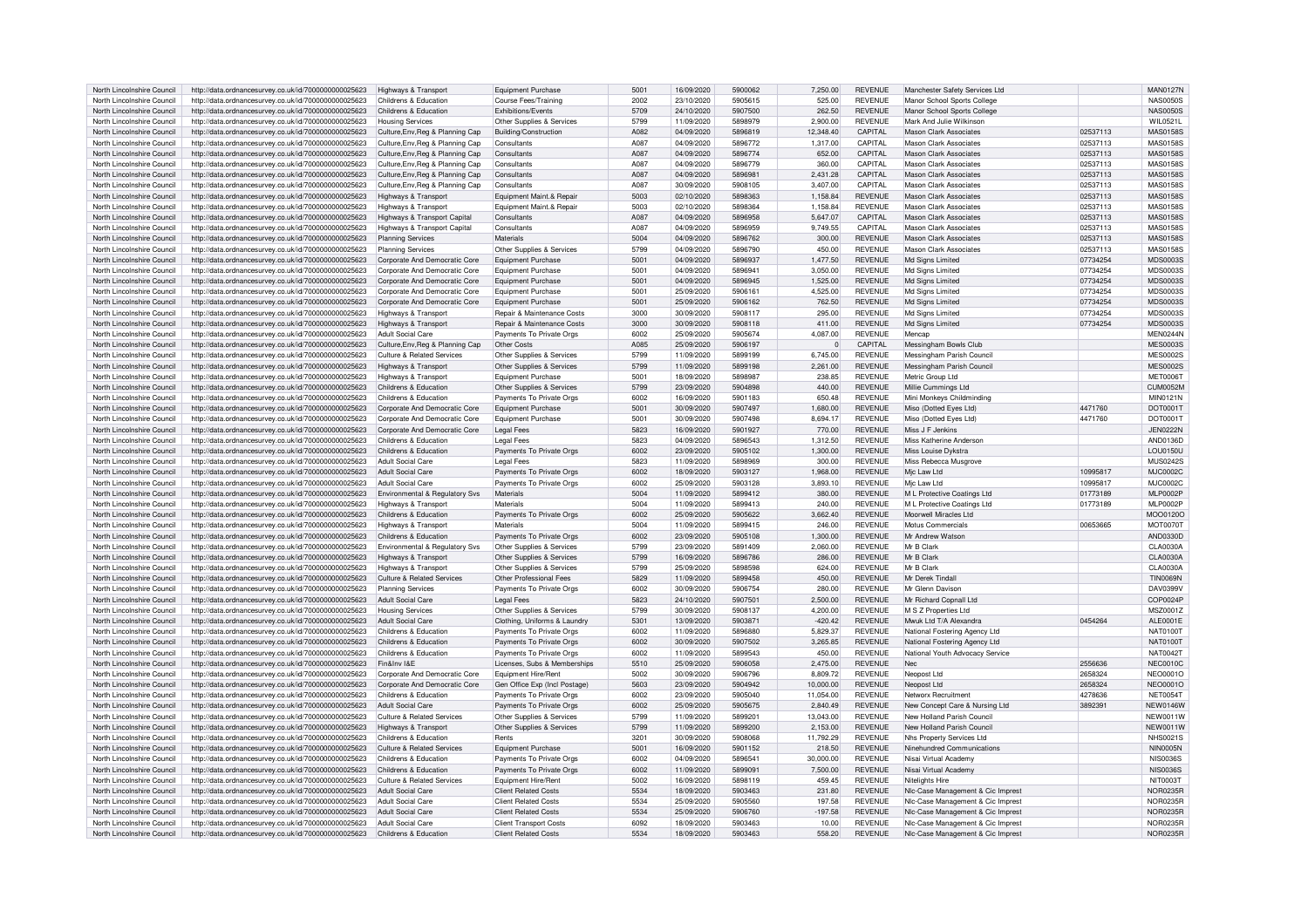| North Lincolnshire Council | http://data.ordnancesurvey.co.uk/id/7000000000025623 | Childrens & Education                 | <b>Client Related Costs</b>   | 5534             | 25/09/2020 | 5905560 | 1,759.54    | <b>REVENUE</b> | NIc-Case Management & Cic Imprest             |         | NOR0235F        |
|----------------------------|------------------------------------------------------|---------------------------------------|-------------------------------|------------------|------------|---------|-------------|----------------|-----------------------------------------------|---------|-----------------|
| North Lincolnshire Council | http://data.ordnancesurvey.co.uk/id/7000000000025623 | Childrens & Education                 | <b>Client Related Costs</b>   | 5534             | 25/09/2020 | 5906760 | $-1.759.54$ | <b>REVENUE</b> | Nic-Case Management & Cic Imprest             |         | <b>NOR0235R</b> |
|                            |                                                      |                                       |                               |                  |            |         |             |                |                                               |         |                 |
| North Lincolnshire Council | http://data.ordnancesurvey.co.uk/id/7000000000025623 | Childrens & Education                 | <b>Equipment Purchase</b>     | 5001             | 25/09/2020 | 5905560 | 14.88       | <b>REVENUE</b> | Nic-Case Management & Cic Imprest             |         | NOR0235R        |
| North Lincolnshire Council | http://data.ordnancesurvey.co.uk/id/7000000000025623 | Childrens & Education                 | <b>Equipment Purchase</b>     | 5001             | 25/09/2020 | 5906760 | $-14.88$    | <b>REVENUE</b> | NIc-Case Management & Cic Imprest             |         | NOR0235F        |
| North Lincolnshire Council | http://data.ordnancesurvey.co.uk/id/7000000000025623 | <b>Adult Social Care</b>              | <b>Client Related Costs</b>   | 5534             | 11/09/2020 | 5899082 | 36.33       | <b>REVENUE</b> | Nic-Central Admin Team                        |         | NOR0836R        |
| North Lincolnshire Council | http://data.ordnancesurvey.co.uk/id/7000000000025623 | <b>Adult Social Care</b>              | Equipment Maint.& Repair      | 5003             | 11/09/2020 | 5899082 | 74.97       | <b>REVENUE</b> | Nic-Central Admin Team                        |         | NOR0836F        |
| North Lincolnshire Council | http://data.ordnancesurvey.co.uk/id/7000000000025623 | Adult Social Care                     | <b>Equipment Purchase</b>     | 5001             | 11/09/2020 | 5899082 | 400.00      | <b>REVENUE</b> | Nic-Central Admin Team                        |         | NOR0836R        |
|                            |                                                      |                                       |                               |                  |            |         |             |                |                                               |         |                 |
| North Lincolnshire Council | http://data.ordnancesurvey.co.uk/id/7000000000025623 | Adult Social Care                     | Other Supplies & Services     | 5799             | 11/09/2020 | 5899082 | 220.00      | <b>REVENUE</b> | Nic-Central Admin Team                        |         | <b>NOR0836R</b> |
| North Lincolnshire Council | http://data.ordnancesurvey.co.uk/id/7000000000025623 | Adult Social Care                     | Provisions                    | $520 -$          | 11/09/2020 | 5899082 | 21.24       | REVENUE        | Nic-Central Admin Team                        |         | <b>NOR0836R</b> |
| North Lincolnshire Council | http://data.ordnancesurvey.co.uk/id/7000000000025623 | Central Services To Public            | Provisions                    | 5201             | 11/09/2020 | 5899082 | 7.69        | <b>REVENUE</b> | Nlc-Central Admin Team                        |         | <b>NOR0836R</b> |
| North Lincolnshire Council | http://data.ordnancesurvey.co.uk/id/7000000000025623 | Childrens & Education                 | <b>Client Related Costs</b>   | 5534             | 11/09/2020 | 5899082 | 162.50      | <b>REVENUE</b> | Nic-Central Admin Team                        |         | <b>NOR0836R</b> |
| North Lincolnshire Council |                                                      | Childrens & Education                 |                               | 5001             | 11/09/2020 | 5899082 | 44.32       | <b>REVENUE</b> | Nic-Central Admin Team                        |         | <b>NOR0836R</b> |
|                            | http://data.ordnancesurvey.co.uk/id/7000000000025623 |                                       | <b>Equipment Purchase</b>     |                  |            |         |             |                |                                               |         |                 |
| North Lincolnshire Council | http://data.ordnancesurvey.co.uk/id/7000000000025623 | Childrens & Education                 | Materials                     | 5004             | 11/09/2020 | 5899082 | 91.26       | <b>REVENUE</b> | Nic-Central Admin Team                        |         | <b>NOR0836R</b> |
| North Lincolnshire Council | http://data.ordnancesurvey.co.uk/id/7000000000025623 | Childrens & Education                 | <b>Materials</b>              | 5004             | 11/09/2020 | 5899082 | 75.19       | <b>REVENUE</b> | Nic-Central Admin Team                        |         | <b>NOR0836R</b> |
| North Lincolnshire Council | http://data.ordnancesurvey.co.uk/id/7000000000025623 | Childrens & Education                 | Other Supplies & Services     | 5799             | 11/09/2020 | 5899082 | 54.34       | <b>REVENUE</b> | Nic-Central Admin Team                        |         | NOR0836R        |
|                            |                                                      | Childrens & Education                 |                               | 520 <sup>1</sup> |            | 5899082 |             | <b>REVENUE</b> | Nic-Central Admin Team                        |         | NOR0836F        |
| North Lincolnshire Council | http://data.ordnancesurvey.co.uk/id/7000000000025623 |                                       | Provisions                    |                  | 11/09/2020 |         | 597.88      |                |                                               |         |                 |
| North Lincolnshire Council | http://data.ordnancesurvey.co.uk/id/7000000000025623 | Fin&Inv I&F                           | Other Supplies & Services     | 5799             | 11/09/2020 | 5899082 | 4.70        | <b>REVENUE</b> | Nic-Central Admin Team                        |         | <b>NOR0836R</b> |
| North Lincolnshire Council | http://data.ordnancesurvey.co.uk/id/7000000000025623 | <b>Planning Services</b>              | <b>Equipment Purchase</b>     | 5001             | 11/09/2020 | 5899082 | 75.84       | <b>REVENUE</b> | Nic-Central Admin Team                        |         | <b>NOR0836R</b> |
| North Lincolnshire Council | http://data.ordnancesurvey.co.uk/id/7000000000025623 | Adult Social Care                     | <b>Client Related Costs</b>   | 5534             | 02/09/2020 | 5895096 | 615.16      | <b>REVENUE</b> | Nic-Children And Community Resilience Imprest |         | <b>NOR2007R</b> |
| North Lincolnshire Council | http://data.ordnancesurvey.co.uk/id/7000000000025623 | Adult Social Care                     | <b>Client Related Costs</b>   | 5534             | 11/09/2020 | 5899466 | 378.17      | <b>REVENUE</b> | Nlc-Children And Community Resilience Imprest |         | <b>NOR2007R</b> |
|                            |                                                      |                                       |                               |                  |            |         |             |                |                                               |         |                 |
| North Lincolnshire Council | http://data.ordnancesurvey.co.uk/id/7000000000025623 | <b>Adult Social Care</b>              | <b>Client Related Costs</b>   | 5534             | 25/09/2020 | 5906457 | 197.58      | <b>REVENUE</b> | NIc-Children And Community Resilience Imprest |         | <b>NOR2007R</b> |
| North Lincolnshire Council | http://data.ordnancesurvey.co.uk/id/7000000000025623 | Adult Social Care                     | <b>Client Related Costs</b>   | 5534             | 30/09/2020 | 5908313 | 185.50      | <b>REVENUE</b> | Nic-Children And Community Resilience Imprest |         | <b>NOR2007R</b> |
| North Lincolnshire Council | http://data.ordnancesurvey.co.uk/id/7000000000025623 | <b>Adult Social Care</b>              | <b>Client Transport Costs</b> | 6092             | 30/09/2020 | 5908313 | 20.50       | <b>REVENUE</b> | Nic-Children And Community Resilience Imprest |         | <b>NOR2007R</b> |
| North Lincolnshire Council | http://data.ordnancesurvey.co.uk/id/7000000000025623 | Childrens & Education                 | <b>Client Related Costs</b>   | 5534             | 02/09/2020 | 5895096 | 1,262.84    | <b>REVENUE</b> | NIc-Children And Community Resilience Imprest |         | <b>NOR2007R</b> |
|                            |                                                      |                                       |                               |                  |            |         |             |                |                                               |         |                 |
| North Lincolnshire Council | http://data.ordnancesurvey.co.uk/id/7000000000025623 | Childrens & Education                 | <b>Client Related Costs</b>   | 5534             | 11/09/2020 | 5899466 | 1.168.86    | <b>REVENUE</b> | Nic-Children And Community Resilience Imprest |         | <b>NOR2007R</b> |
| North Lincolnshire Council | http://data.ordnancesurvey.co.uk/id/7000000000025623 | Childrens & Education                 | <b>Client Related Costs</b>   | 5534             | 18/09/2020 | 5903468 | 1.137.74    | <b>REVENUE</b> | Nic-Children And Community Resilience Imprest |         | <b>NOR2007R</b> |
| North Lincolnshire Council | http://data.ordnancesurvey.co.uk/id/7000000000025623 | Childrens & Education                 | <b>Client Related Costs</b>   | 5534             | 25/09/2020 | 5906457 | 1.759.54    | <b>REVENUE</b> | Nic-Children And Community Resilience Imprest |         | <b>NOR2007R</b> |
| North Lincolnshire Council | http://data.ordnancesurvey.co.uk/id/7000000000025623 | Childrens & Education                 | <b>Client Related Costs</b>   | 5534             | 30/09/2020 | 5908313 | 1,443.32    | <b>REVENUE</b> | NIc-Children And Community Resilience Imprest |         | <b>NOR2007R</b> |
|                            |                                                      |                                       |                               |                  |            |         |             |                |                                               |         |                 |
| North Lincolnshire Council | http://data.ordnancesurvey.co.uk/id/7000000000025623 | Childrens & Education                 | <b>Client Transport Costs</b> | 6092             | 11/09/2020 | 5899466 | 27.00       | <b>REVENUE</b> | NIc-Children And Community Resilience Imprest |         | NOR2007R        |
| North Lincolnshire Council | http://data.ordnancesurvey.co.uk/id/7000000000025623 | Childrens & Education                 | <b>Equipment Purchase</b>     | 5001             | 25/09/2020 | 5906457 | 14.88       | <b>REVENUE</b> | NIc-Children And Community Resilience Imprest |         | <b>NOR2007R</b> |
| North Lincolnshire Council | http://data.ordnancesurvey.co.uk/id/7000000000025623 | Childrens & Education                 | <b>Client Related Costs</b>   | 5534             | 04/09/2020 | 5896515 | 246.99      | <b>REVENUE</b> | Nlc- Kingfisher Lodge Card Account            |         | NOR0935R        |
| North Lincolnshire Council | http://data.ordnancesurvey.co.uk/id/7000000000025623 | Childrens & Education                 | <b>Client Related Costs</b>   | 5534             | 11/09/2020 | 5899338 | 223.79      | <b>REVENUE</b> | NIc- Kingfisher Lodge Card Account            |         | <b>NOR0935R</b> |
|                            |                                                      |                                       |                               |                  |            |         |             |                |                                               |         |                 |
| North Lincolnshire Council | http://data.ordnancesurvey.co.uk/id/7000000000025623 | Childrens & Education                 | <b>Client Related Costs</b>   | 5534             | 18/09/2020 | 5903470 | 181.62      | <b>REVENUE</b> | Nlc- Kingfisher Lodge Card Account            |         | NOR0935F        |
| North Lincolnshire Council | http://data.ordnancesurvey.co.uk/id/7000000000025623 | Childrens & Education                 | <b>Equipment Purchase</b>     | 5001             | 04/09/2020 | 5896515 | 655.06      | <b>REVENUE</b> | Nlc- Kingfisher Lodge Card Account            |         | <b>NOR0935F</b> |
| North Lincolnshire Council | http://data.ordnancesurvey.co.uk/id/7000000000025623 | Childrens & Education                 | Gen Office Exp (Incl Postage) | 5603             | 18/09/2020 | 5903470 | 6.67        | <b>REVENUE</b> | NIc- Kingfisher Lodge Card Account            |         | NOR0935R        |
| North Lincolnshire Council | http://data.ordnancesurvey.co.uk/id/7000000000025623 | Childrens & Education                 | Provisions                    | 5201             | 04/09/2020 | 5896515 | 110.84      | <b>REVENUE</b> | Nic- Kingfisher Lodge Card Account            |         | NOR0935R        |
|                            |                                                      |                                       |                               |                  |            |         |             |                |                                               |         |                 |
| North Lincolnshire Council | http://data.ordnancesurvey.co.uk/id/7000000000025623 | Childrens & Education                 | Provisions                    | 5201             | 11/09/2020 | 5899338 | 92.26       | <b>REVENUE</b> | Nic- Kingfisher Lodge Card Account            |         | <b>NOR0935R</b> |
| North Lincolnshire Council | http://data.ordnancesurvey.co.uk/id/7000000000025623 | Childrens & Education                 | Provisions                    | 5201             | 18/09/2020 | 5903470 | 139.93      | <b>REVENUE</b> | Nic- Kingfisher Lodge Card Account            |         | <b>NOR0935R</b> |
| North Lincolnshire Council | http://data.ordnancesurvey.co.uk/id/7000000000025623 | Childrens & Education                 | Rail & Other Fares            | 4121             | 04/09/2020 | 5896515 | 3.00        | <b>REVENUE</b> | Nic- Kingfisher Lodge Card Account            |         | NOR0935R        |
| North Lincolnshire Council | http://data.ordnancesurvey.co.uk/id/7000000000025623 | Childrens & Education                 | Rail & Other Fares            | 4121             | 11/09/2020 | 5899338 | 10.80       | <b>REVENUE</b> | Nic- Kingfisher Lodge Card Account            |         | NOR0935R        |
|                            |                                                      |                                       |                               | 5821             |            | 5896519 |             |                |                                               |         |                 |
| North Lincolnshire Council | http://data.ordnancesurvey.co.uk/id/7000000000025623 | Childrens & Education                 | <b>Bank Charges</b>           |                  | 04/09/2020 |         | 45.00       | <b>REVENUE</b> | NIc-Kingfisher Lodge Imprest                  |         | NOR0248R        |
| North Lincolnshire Council | http://data.ordnancesurvey.co.uk/id/7000000000025623 | Childrens & Education                 | <b>Client Related Costs</b>   | 5534             | 04/09/2020 | 5896519 | 10.00       | <b>REVENUE</b> | NIc-Kingfisher Lodge Imprest                  |         | <b>NOR0248R</b> |
| North Lincolnshire Council | http://data.ordnancesurvey.co.uk/id/7000000000025623 | Childrens & Education                 | Provisions                    | 5201             | 04/09/2020 | 5896519 | 493.68      | <b>REVENUE</b> | NIc-Kingfisher Lodge Imprest                  |         | NOR0248R        |
| North Lincolnshire Council | http://data.ordnancesurvey.co.uk/id/7000000000025623 | Childrens & Education                 | <b>Client Related Costs</b>   | 5534             | 02/09/2020 | 5895848 | 99.62       | <b>REVENUE</b> | N Lincs Council-The Cygnets                   |         | NOR0058R        |
| North Lincolnshire Council | http://data.ordnancesurvey.co.uk/id/7000000000025623 | Childrens & Education                 | Foujoment Purchase            | 5001             | 02/09/2020 | 5895848 | 49.56       | <b>REVENUE</b> | N Lincs Council-The Cvanets                   |         | NOR0058F        |
|                            |                                                      |                                       |                               |                  |            |         |             |                |                                               |         |                 |
| North Lincolnshire Council | http://data.ordnancesurvey.co.uk/id/7000000000025623 | Childrens & Education                 | Gen Office Exp (Incl Postage) | 5603             | 02/09/2020 | 5895848 | 53.87       | <b>REVENUE</b> | N Lincs Council-The Cygnets                   |         | NOR0058R        |
| North Lincolnshire Council | http://data.ordnancesurvey.co.uk/id/7000000000025623 | Childrens & Education                 | Provisions                    | 5201             | 02/09/2020 | 5895848 | 585.47      | <b>REVENUE</b> | N Lincs Council-The Cvanets                   |         | <b>NOR0058R</b> |
| North Lincolnshire Council | http://data.ordnancesurvey.co.uk/id/7000000000025623 | Adult Social Care                     | Payments To Health Providers  | 6019             | 23/09/2020 | 5903957 | 5,214.00    | <b>REVENUE</b> | N Lincs & Goole Hosps Nhs F                   |         | <b>NOR0424R</b> |
| North Lincolnshire Council | http://data.ordnancesurvey.co.uk/id/7000000000025623 | Childrens & Education                 | Payments To Private Orgs      | 6002             | 04/09/2020 | 5896506 | 12,114.00   | <b>REVENUE</b> | N Lincs & Goole Hosps Nhs Ft                  |         | NOR0424R        |
|                            |                                                      |                                       |                               |                  |            |         |             |                |                                               |         |                 |
| North Lincolnshire Council | http://data.ordnancesurvey.co.uk/id/7000000000025623 | <b>Culture &amp; Related Services</b> | Licenses, Subs & Memberships  | 5510             | 02/09/2020 | 5895089 | 510.40      | <b>REVENUE</b> | Normanby Hall Golf Club                       |         | NOR0031R        |
| North Lincolnshire Council | http://data.ordnancesurvey.co.uk/id/7000000000025623 | <b>Housing Services</b>               | Other Supplies & Services     | 5799             | 02/09/2020 | 5895108 | 544.00      | <b>REVENUE</b> | Normanby Hotel                                |         | NOR0478R        |
| North Lincolnshire Council | http://data.ordnancesurvey.co.uk/id/7000000000025623 | <b>Housing Services</b>               | Other Supplies & Services     | 5799             | 02/09/2020 | 5895836 | 365.00      | <b>REVENUE</b> | Normanby Hotel                                |         | <b>NOR0478R</b> |
| North Lincolnshire Council | http://data.ordnancesurvey.co.uk/id/7000000000025623 | <b>Housing Services</b>               | Other Supplies & Services     | 5799             | 11/09/2020 | 5898624 | 1,452.00    | <b>REVENUE</b> | Normanby Hotel                                |         | <b>NOR0478F</b> |
| North Lincolnshire Council |                                                      |                                       |                               | 5799             |            | 5904919 |             | <b>REVENUE</b> |                                               |         | <b>NOR0478F</b> |
|                            | http://data.ordnancesurvey.co.uk/id/7000000000025623 | <b>Housing Services</b>               | Other Supplies & Services     |                  | 23/09/2020 |         | 2,564.00    |                | Normanby Hotel                                |         |                 |
| North Lincolnshire Council | http://data.ordnancesurvey.co.uk/id/7000000000025623 | <b>Housing Services</b>               | Other Supplies & Services     | 5799             | 30/09/2020 | 5907618 | 2,818.00    | <b>REVENUE</b> | Normanby Hotel                                |         | <b>NOR0478R</b> |
| North Lincolnshire Council | http://data.ordnancesurvey.co.uk/id/7000000000025623 | Corporate And Democratic Core         | It Software-Maintenance       | 5053             | 09/10/2020 | 5908320 | 4,935.52    | <b>REVENUE</b> | North Fast Lincolnshire Council               |         | NOR0269F        |
| North Lincolnshire Council | http://data.ordnancesurvey.co.uk/id/7000000000025623 | Environmental & Regulatory Svs        | Payments To Private Orgs      | 6002             | 03/08/2020 | 5906010 | 883.56      | <b>REVENUE</b> | North East Lincolnshire Council               |         | <b>NOR0269R</b> |
| North Lincolnshire Council | http://data.ordnancesurvey.co.uk/id/7000000000025623 | Environmental & Regulatory Svs        | Payments To Private Orgs      | 6002             | 10/09/2020 | 5897322 | 24,592.95   | <b>REVENUE</b> | North East Lincolnshire Council               |         | <b>NOR0269R</b> |
|                            |                                                      |                                       |                               |                  |            |         |             |                |                                               |         |                 |
| North Lincolnshire Council | http://data.ordnancesurvey.co.uk/id/7000000000025623 | Environmental & Regulatory Svs        | Payments To Private Orgs      | 6002             | 13/10/2020 | 5908300 | 17,376.47   | <b>REVENUE</b> | North East Lincolnshire Council               |         | NOR0269R        |
| North Lincolnshire Council | http://data.ordnancesurvey.co.uk/id/7000000000025623 | Highways & Transport                  | Other Vehicle Costs           | 4005             | 11/09/2020 | 5901848 | 605.00      | <b>REVENUE</b> | North East Lincolnshire Council               |         | NOR0269R        |
| North Lincolnshire Council | http://data.ordnancesurvey.co.uk/id/7000000000025623 | Environmental & Regulatory Svs        | <b>Equipment Purchase</b>     | 5001             | 02/09/2020 | 5884920 | 736.78      | REVENUE        | Northern Municipal Spares Ltd                 |         | NOR0013R        |
| North Lincolnshire Council | http://data.ordnancesurvey.co.uk/id/7000000000025623 | Culture, Env, Reg & Planning Cap      | <b>Electricity Works</b>      | A073             | 23/09/2020 | 5904169 | 114,805.57  | CAPITAL        | Northern Powergrid (Yorkshire) Plo            |         | <b>YED0004D</b> |
|                            |                                                      |                                       |                               | 5053             |            | 5905048 |             |                |                                               |         | MVM0001M        |
| North Lincolnshire Council | http://data.ordnancesurvey.co.uk/id/7000000000025623 | Cornorate And Democratic Core         | It Software-Maintenance       |                  | 23/09/2020 |         | 757.50      | <b>REVENUE</b> | Northgate Public Services Uk Ltd              | 968498  |                 |
| North Lincolnshire Council | http://data.ordnancesurvey.co.uk/id/7000000000025623 | <b>Adult Social Care</b>              | Vehicle Hire                  | 4101             | 11/09/2020 | 5899411 | 486.01      | <b>REVENUE</b> | Northgate Vehicle Hire Ltd                    | 1434157 | M&G0002G        |
| North Lincolnshire Council | http://data.ordnancesurvey.co.uk/id/7000000000025623 | <b>Adult Social Care</b>              | Payments To Health Providers  | 6019             | 23/09/2020 | 5903943 | 756.28      | <b>REVENUE</b> | North Lincolnshire Con                        |         | NOR0071F        |
| North Lincolnshire Council | http://data.ordnancesurvey.co.uk/id/7000000000025623 | Corporate And Democratic Core         | <b>Bank Charges</b>           | 5821             | 02/09/2020 | 5895732 | 1.09        | <b>REVENUE</b> | North Lincolnshire Council                    |         | NOR0442R        |
| North Lincolnshire Council | http://data.ordnancesurvey.co.uk/id/7000000000025623 | Corporate And Democratic Core         | Exhibitions/Events            | 5709             | 02/09/2020 | 5895732 | 115.16      | <b>REVENUE</b> | North Lincolnshire Council                    |         | NOR0442R        |
|                            |                                                      |                                       |                               |                  |            |         |             |                |                                               |         |                 |
| North Lincolnshire Council | http://data.ordnancesurvey.co.uk/id/7000000000025623 | Corporate And Democratic Core         | It Hardware-Maintenance       | 5052             | 02/09/2020 | 5895732 | 448.37      | <b>REVENUE</b> | North Lincolnshire Council                    |         | NOR0442F        |
| North Lincolnshire Council | http://data.ordnancesurvey.co.uk/id/7000000000025623 | Corporate And Democratic Core         | It Software-Maintenance       | 5053             | 02/09/2020 | 5895732 | 237.55      | <b>REVENUE</b> | North Lincolnshire Council                    |         | NOR0442R        |
| North Lincolnshire Council | http://data.ordnancesurvey.co.uk/id/7000000000025623 | Corporate And Democratic Core         | It Software-Purchase          | 5051             | 02/09/2020 | 5895732 | 60.95       | <b>REVENUE</b> | North Lincolnshire Council                    |         | <b>NOR0442R</b> |
| North Lincolnshire Council | http://data.ordnancesurvey.co.uk/id/7000000000025623 | Culture & Related Services            | Foujoment Purchase            | 5001             | 18/09/2020 | 5902624 | 925.22      | <b>REVENUE</b> | North Lincolnshire Council                    |         | NOR0860R        |
|                            |                                                      |                                       |                               |                  |            |         |             |                |                                               |         |                 |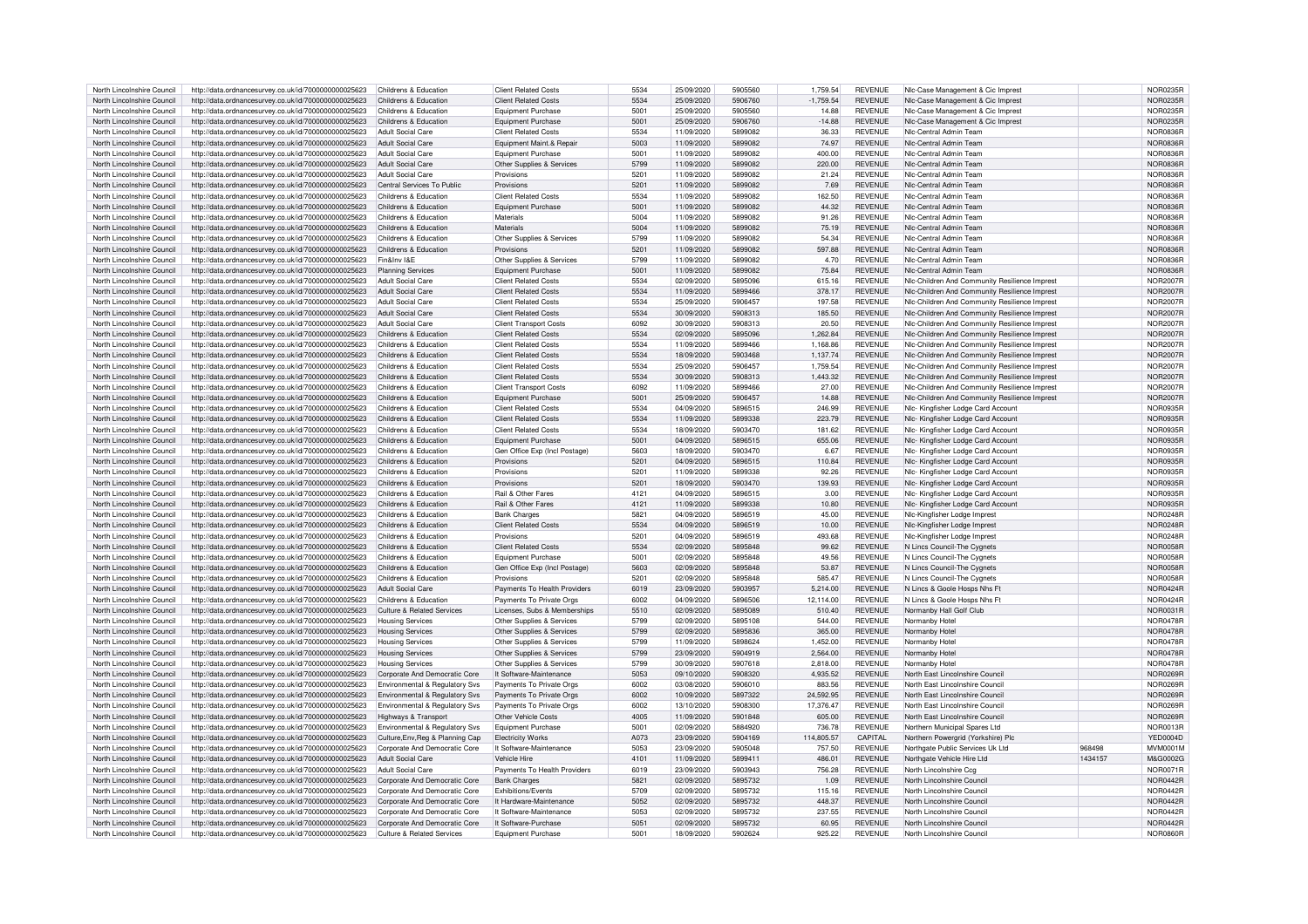| North Lincolnshire Council | http://data.ordnancesurvey.co.uk/id/7000000000025623 | Environmental & Regulatory Svs            | <b>Course Fees/Training</b>    | 2002             | 23/09/2020 | 5904134 | 198.00    | <b>REVENUE</b> | North Lincolnshire Council              |          | <b>NOR0707R</b> |
|----------------------------|------------------------------------------------------|-------------------------------------------|--------------------------------|------------------|------------|---------|-----------|----------------|-----------------------------------------|----------|-----------------|
| North Lincolnshire Council | http://data.ordnancesurvey.co.uk/id/7000000000025623 | <b>Environmental &amp; Regulatory Svs</b> | Materials                      | 5004             | 23/09/2020 | 5904134 | 129.60    | <b>REVENUE</b> | North Lincolnshire Counci               |          | <b>NOR0707R</b> |
| North Lincolnshire Council | http://data.ordnancesurvey.co.uk/id/7000000000025623 | Public Health                             | Materials                      | 5004             | 23/09/2020 | 5904134 | 343.20    | <b>REVENUE</b> | North Lincolnshire Council              |          | <b>NOR0707R</b> |
| North Lincolnshire Council | http://data.ordnancesurvey.co.uk/id/7000000000025623 | Culture & Related Services                | Gen Office Exp (Incl Postage)  | 5603             | 04/09/2020 | 5896651 | 27.95     | <b>REVENUE</b> | North Lincs Council-N.Hall Country Park |          | <b>NOR0283R</b> |
| North Lincolnshire Council | http://data.ordnancesurvey.co.uk/id/7000000000025623 | Culture & Related Services                | <b>Materials</b>               | 5004             | 04/09/2020 | 5896651 | 167.50    | <b>REVENUE</b> | North Lincs Council-N.Hall Country Park |          | <b>NOR0283R</b> |
| North Lincolnshire Council | http://data.ordnancesurvey.co.uk/id/7000000000025623 | <b>Culture &amp; Related Services</b>     | Other Professional Fees        | 5829             | 04/09/2020 | 5896651 | 144.25    | <b>REVENUE</b> | North Lincs Council-N.Hall Country Park |          | NOR0283R        |
| North Lincolnshire Council | http://data.ordnancesurvey.co.uk/id/7000000000025623 | Culture & Related Services                | Provisions                     | 520 <sup>1</sup> | 04/09/2020 | 5896651 | 46.61     | <b>REVENUE</b> | North Lincs Council-N.Hall Country Park |          | <b>NOR0283F</b> |
|                            |                                                      |                                           |                                | 3000             |            | 5906126 |           |                |                                         |          |                 |
| North Lincolnshire Council | http://data.ordnancesurvey.co.uk/id/7000000000025623 | <b>Planning Services</b>                  | Repair & Maintenance Costs     |                  | 25/09/2020 |         | 789.12    | <b>REVENUE</b> | North Point Uk Ltd                      | 4575195  | NOR0683R        |
| North Lincolnshire Council | http://data.ordnancesurvey.co.uk/id/7000000000025623 | Adult Social Care                         | Electricity                    | 3102             | 18/09/2020 | 5903321 | 222.90    | <b>REVENUE</b> | Nnower I imited                         | 03653277 | NPO0007O        |
| North Lincolnshire Council | http://data.ordnancesurvey.co.uk/id/7000000000025623 | <b>Adult Social Care</b>                  | Electricity                    | 3102             | 18/09/2020 | 5903329 | 1,454.90  | <b>REVENUE</b> | Nnower I imited                         | 03653277 | NPO0007O        |
| North Lincolnshire Council | http://data.ordnancesurvey.co.uk/id/7000000000025623 | <b>Adult Social Care</b>                  | Electricity                    | 3102             | 18/09/2020 | 5903354 | 680.72    | <b>REVENUE</b> | Noower Limited                          | 03653277 | NPO0007O        |
| North Lincolnshire Council | http://data.ordnancesurvey.co.uk/id/7000000000025623 | Childrens & Education                     | Flectricity                    | 3102             | 18/09/2020 | 5903195 | 612.00    | <b>REVENUE</b> | Nnower I imited                         | 03653277 | NPO0007C        |
| North Lincolnshire Council | http://data.ordnancesurvey.co.uk/id/7000000000025623 | Childrens & Education                     | Electricity                    | 3102             | 18/09/2020 | 5903308 | 247.47    | <b>REVENUE</b> | Npower Limited                          | 03653277 | NPO0007O        |
| North Lincolnshire Council | http://data.ordnancesurvey.co.uk/id/7000000000025623 | Childrens & Education                     | Flectricity                    | 3102             | 18/09/2020 | 5903312 | 265.76    | <b>REVENUE</b> | Nnower I imited                         | 03653277 | NPO0007O        |
| North Lincolnshire Council | http://data.ordnancesurvey.co.uk/id/7000000000025623 | Childrens & Education                     | Electricity                    | 3102             | 18/09/2020 | 5903319 | 614.64    | <b>REVENUE</b> | Noower Limited                          | 03653277 | NPO0007O        |
| North Lincolnshire Council | http://data.ordnancesurvey.co.uk/id/7000000000025623 | Childrens & Education                     | Electricity                    | 3102             | 18/09/2020 | 5903341 | 442.98    | <b>REVENUE</b> | Noower Limited                          | 03653277 | NPO0007O        |
| North Lincolnshire Council | http://data.ordnancesurvey.co.uk/id/7000000000025623 | Corporate And Democratic Core             | Flectricit                     | 3102             | 18/09/2020 | 5903313 | 724.42    | <b>REVENUE</b> | Nnower I imited                         | 03653277 | NPO0007O        |
| North Lincolnshire Council | http://data.ordnancesurvey.co.uk/id/7000000000025623 | Corporate And Democratic Core             | Electricity                    | 3102             | 18/09/2020 | 5903338 | 9,239.85  | <b>REVENUE</b> | Npower Limited                          | 03653277 | NPO0007O        |
| North Lincolnshire Council | http://data.ordnancesurvey.co.uk/id/7000000000025623 | Corporate And Democratic Core             | Flectricity                    | 3102             | 18/09/2020 | 5903339 | 3.019.05  | <b>REVENUE</b> | Nnower I imited                         | 03653277 | NPO0007O        |
| North Lincolnshire Council |                                                      | <b>Culture &amp; Related Services</b>     | Electricity                    | 3102             | 02/09/2020 | 5894992 | 1,119.24  | <b>REVENUE</b> | Noower Limited                          | 03653277 | NPO0007O        |
|                            | http://data.ordnancesurvey.co.uk/id/7000000000025623 |                                           |                                |                  |            |         |           |                |                                         |          |                 |
| North Lincolnshire Council | http://data.ordnancesurvey.co.uk/id/7000000000025623 | <b>Culture &amp; Related Services</b>     | Electricity                    | 3102             | 18/09/2020 | 5903161 | 501.54    | <b>REVENUE</b> | Noower Limited                          | 03653277 | NPO0007O        |
| North Lincolnshire Council | http://data.ordnancesurvey.co.uk/id/7000000000025623 | Culture & Related Services                | Flectricity                    | 3102             | 18/09/2020 | 5903309 | 274.90    | <b>REVENUE</b> | Nnower Limited                          | 03653277 | NPO0007C        |
| North Lincolnshire Council | http://data.ordnancesurvey.co.uk/id/7000000000025623 | <b>Culture &amp; Related Services</b>     | Electricity                    | 3102             | 18/09/2020 | 5903316 | 3,745.76  | <b>REVENUE</b> | Npower Limited                          | 03653277 | NPO0007O        |
| North Lincolnshire Council | http://data.ordnancesurvey.co.uk/id/7000000000025623 | Culture & Related Services                | Electricity                    | 3102             | 18/09/2020 | 5903327 | 398.55    | <b>REVENUE</b> | Nnower Limited                          | 03653277 | NPO0007C        |
| North Lincolnshire Council | http://data.ordnancesurvey.co.uk/id/7000000000025623 | <b>Culture &amp; Related Services</b>     | Electricity                    | 3102             | 18/09/2020 | 5903331 | 10.043.86 | <b>REVENUE</b> | Noower Limited                          | 03653277 | NPO0007O        |
| North Lincolnshire Council | http://data.ordnancesurvey.co.uk/id/7000000000025623 | <b>Culture &amp; Related Services</b>     | Electricity                    | 3102             | 18/09/2020 | 5903334 | 3,225.02  | <b>REVENUE</b> | Noower Limited                          | 03653277 | <b>NPO0007C</b> |
| North Lincolnshire Council | http://data.ordnancesurvey.co.uk/id/7000000000025623 | <b>Culture &amp; Related Services</b>     | Electricity                    | 3102             | 18/09/2020 | 5903335 | 3,599.62  | <b>REVENUE</b> | Noower Limited                          | 03653277 | NPO0007O        |
| North Lincolnshire Council | http://data.ordnancesurvey.co.uk/id/7000000000025623 | <b>Culture &amp; Related Services</b>     | Flectricity                    | 3102             | 18/09/2020 | 5903336 | 4.693.85  | <b>REVENUE</b> | Nnower I imited                         | 03653277 | NPO0007O        |
| North Lincolnshire Council | http://data.ordnancesurvey.co.uk/id/7000000000025623 | <b>Culture &amp; Related Services</b>     | Flectricity                    | 3102             | 18/09/2020 | 5903337 | 248.78    | <b>REVENUE</b> | Nnower Limited                          | 03653277 | NPO0007O        |
| North Lincolnshire Council | http://data.ordnancesurvey.co.uk/id/7000000000025623 | Culture & Related Services                | Electricity                    | 3102             | 18/09/2020 | 5903339 | 3.019.05  | <b>REVENUE</b> | Noower Limited                          | 03653277 | NPO0007O        |
| North Lincolnshire Council | http://data.ordnancesurvey.co.uk/id/7000000000025623 | <b>Culture &amp; Related Services</b>     | Electricity                    | 3102             | 18/09/2020 | 5903340 | 1,879.20  | <b>REVENUE</b> | Noower Limited                          | 03653277 | NPO0007O        |
| North Lincolnshire Council | http://data.ordnancesurvey.co.uk/id/7000000000025623 | <b>Culture &amp; Related Services</b>     | Electricity                    | 3102             | 18/09/2020 | 5903348 | 1,095.21  | <b>REVENUE</b> | Npower Limited                          | 03653277 | NPO0007O        |
|                            |                                                      |                                           |                                |                  |            |         |           |                |                                         |          |                 |
| North Lincolnshire Council | http://data.ordnancesurvey.co.uk/id/7000000000025623 | Culture & Related Services                | Flectricity                    | 3102             | 18/09/2020 | 5903349 | 863.17    | <b>REVENUE</b> | Nnower I imited                         | 03653277 | NPO0007O        |
| North Lincolnshire Council | http://data.ordnancesurvey.co.uk/id/7000000000025623 | Culture & Related Services                | Flectricity                    | 3102             | 18/09/2020 | 5903351 | 482.01    | <b>REVENUE</b> | Nnower Limited                          | 03653277 | NPO0007O        |
| North Lincolnshire Council | http://data.ordnancesurvey.co.uk/id/7000000000025623 | <b>Culture &amp; Related Services</b>     | Electricity                    | 3102             | 18/09/2020 | 5903352 | 566.83    | <b>REVENUE</b> | Noower Limited                          | 03653277 | NPO0007O        |
| North Lincolnshire Council | http://data.ordnancesurvey.co.uk/id/7000000000025623 | Environmental & Regulatory Svs            | Flectricity                    | 3102             | 18/09/2020 | 5903326 | 970.00    | <b>REVENUE</b> | Nnower I imited                         | 03653277 | NPO0007O        |
| North Lincolnshire Council | http://data.ordnancesurvey.co.uk/id/7000000000025623 | <b>Environmental &amp; Regulatory Svs</b> | Electricity                    | 3102             | 18/09/2020 | 5903328 | 1,544.51  | <b>REVENUE</b> | Npower Limited                          | 03653277 | NPO0007O        |
| North Lincolnshire Council | http://data.ordnancesurvey.co.uk/id/7000000000025623 | <b>Environmental &amp; Regulatory Svs</b> | Flectricity                    | 3102             | 18/09/2020 | 5903337 | 995.14    | <b>REVENUE</b> | Nnower I imited                         | 03653277 | NPO0007O        |
| North Lincolnshire Council | http://data.ordnancesurvey.co.uk/id/7000000000025623 | Environmental & Regulatory Svs            | Electricity                    | 3102             | 18/09/2020 | 5903346 | 848.49    | <b>REVENUE</b> | Nnower Limited                          | 03653277 | NPO0007O        |
| North Lincolnshire Council | http://data.ordnancesurvey.co.uk/id/7000000000025623 | Fin&Inv I&F                               | Electricity                    | 3102             | 18/09/2020 | 5903219 | 521.72    | <b>REVENUE</b> | Noower Limited                          | 03653277 | <b>NPO0007C</b> |
| North Lincolnshire Council | http://data.ordnancesurvey.co.uk/id/7000000000025623 | Fin&Inv I&F                               | Flectricity                    | 3102             | 18/09/2020 | 5903260 | 413.25    | <b>REVENUE</b> | Nnower I imited                         | 03653277 | NPO0007C        |
| North Lincolnshire Council | http://data.ordnancesurvey.co.uk/id/7000000000025623 | Fin&Inv I&F                               | Electricity                    | 3102             | 18/09/2020 | 5903317 | 881.58    | <b>REVENUE</b> | Npower Limited                          | 03653277 | <b>NPO0007C</b> |
| North Lincolnshire Council | http://data.ordnancesurvey.co.uk/id/7000000000025623 | Fin&Inv I&F                               | Flectricity                    | 3102             | 18/09/2020 | 5903325 | 450.41    | <b>REVENUE</b> | Nnower I imited                         | 03653277 | NPO0007O        |
| North Lincolnshire Council |                                                      | Fin&Inv I&E                               |                                | 3102             | 18/09/2020 | 5903332 | 1,226.82  | <b>REVENUE</b> | Noower Limited                          | 03653277 | <b>NPO0007C</b> |
|                            | http://data.ordnancesurvey.co.uk/id/7000000000025623 |                                           | Electricity                    |                  |            |         |           |                |                                         |          |                 |
| North Lincolnshire Council | http://data.ordnancesurvey.co.uk/id/7000000000025623 | Highways & Transport                      | Electricity                    | 3102             | 18/09/2020 | 5903186 | 338.71    | <b>REVENUE</b> | Noower Limited                          | 03653277 | <b>NPO0007C</b> |
| North Lincolnshire Council | http://data.ordnancesurvey.co.uk/id/7000000000025623 | Highways & Transport                      | Flectricit                     | 3102             | 18/09/2020 | 5903302 | 1.125.65  | <b>REVENUE</b> | Nnower I imited                         | 03653277 | NPO0007C        |
| North Lincolnshire Council | http://data.ordnancesurvey.co.uk/id/7000000000025623 | Highways & Transport                      | Electricity                    | 3102             | 18/09/2020 | 5903303 | 592.04    | <b>REVENUE</b> | Noower Limited                          | 03653277 | NPO0007O        |
| North Lincolnshire Council | http://data.ordnancesurvey.co.uk/id/7000000000025623 | Highways & Transport                      | Electricity                    | 3102             | 18/09/2020 | 5903304 | 367.39    | <b>REVENUE</b> | Nnower Limited                          | 03653277 | NPO0007C        |
| North Lincolnshire Council | http://data.ordnancesurvey.co.uk/id/7000000000025623 | Highways & Transport                      | Electricity                    | 3102             | 18/09/2020 | 5903305 | 1,144.53  | <b>REVENUE</b> | Noower Limited                          | 03653277 | NPO0007O        |
| North Lincolnshire Council | http://data.ordnancesurvey.co.uk/id/7000000000025623 | Highways & Transport                      | Electricity                    | 3102             | 18/09/2020 | 5903306 | 1,523.00  | <b>REVENUE</b> | Noower Limited                          | 03653277 | NPO0007O        |
| North Lincolnshire Council | http://data.ordnancesurvey.co.uk/id/7000000000025623 | Highways & Transport                      | Electricity                    | 3102             | 18/09/2020 | 5903307 | 35,378.44 | <b>REVENUE</b> | Noower Limited                          | 03653277 | NPO0007O        |
| North Lincolnshire Council | http://data.ordnancesurvey.co.uk/id/7000000000025623 | Highways & Transport                      | Flectricity                    | 3102             | 18/09/2020 | 5903310 | 1.233.29  | <b>REVENUE</b> | Nnower I imited                         | 03653277 | NPO0007O        |
| North Lincolnshire Council | http://data.ordnancesurvey.co.uk/id/7000000000025623 | Highways & Transport                      | Electricity                    | 3102             | 18/09/2020 | 5903320 | 869.96    | <b>REVENUE</b> | Nnower Limited                          | 03653277 | NPO0007O        |
| North Lincolnshire Council | http://data.ordnancesurvey.co.uk/id/7000000000025623 | Highways & Transport                      | Electricity                    | 3102             | 18/09/2020 | 5903330 | 2,211.83  | <b>REVENUE</b> | Noower Limited                          | 03653277 | <b>NPO0007C</b> |
| North Lincolnshire Council | http://data.ordnancesurvey.co.uk/id/7000000000025623 | Non Distributed Costs                     | Electricity                    | 3102             | 18/09/2020 | 5903158 | 249.78    | <b>REVENUE</b> | Noower Limited                          | 03653277 | NPO0007O        |
| North Lincolnshire Council | http://data.ordnancesurvey.co.uk/id/7000000000025623 | Non Distributed Costs                     | Electricit                     | 3102             | 18/09/2020 | 5903340 | 925.58    | <b>REVENUE</b> | Noower Limited                          | 03653277 | NPO0007O        |
| North Lincolnshire Council | http://data.ordnancesurvey.co.uk/id/7000000000025623 | Non Distributed Costs                     | Flectricity                    | 3102             | 18/09/2020 | 5903363 | 485.35    | <b>REVENUE</b> | Nnower I imited                         | 03653277 | NPO0007O        |
|                            |                                                      |                                           |                                | 3102             |            | 5903314 |           |                |                                         |          |                 |
| North Lincolnshire Council | http://data.ordnancesurvey.co.uk/id/7000000000025623 | Planning Services                         | Flectricity                    |                  | 18/09/2020 |         | 3,035.17  | <b>REVENUE</b> | Nnower Limited                          | 03653277 | NPO0007O        |
| North Lincolnshire Council | http://data.ordnancesurvey.co.uk/id/7000000000025623 | <b>Planning Services</b>                  | Electricity                    | 3102             | 18/09/2020 | 5903315 | 4,998.78  | <b>REVENUE</b> | Noower Limited                          | 03653277 | NPO0007O        |
| North Lincolnshire Council | http://data.ordnancesurvey.co.uk/id/7000000000025623 | Public Health                             | Electricity                    | 3102             | 18/09/2020 | 5903174 | 262.42    | <b>REVENUE</b> | Noower Limited                          | 03653277 | NPO0007O        |
| North Lincolnshire Council | http://data.ordnancesurvey.co.uk/id/7000000000025623 | Adult Social Care Capital                 | Other Costs                    | A085             | 09/09/2020 | 5897333 | 1,524.30  | CAPITAI        | Nrs Healthcare                          | 1948041  | <b>NOT0059T</b> |
| North Lincolnshire Council | http://data.ordnancesurvey.co.uk/id/7000000000025623 | Adult Social Care Capital                 | Other Costs                    | A085             | 09/09/2020 | 5897336 | 922.30    | CAPITAL        | Nrs Healthcare                          | 1948041  | <b>NOT0059T</b> |
| North Lincolnshire Council | http://data.ordnancesurvey.co.uk/id/7000000000025623 | <b>Adult Social Care</b>                  | Other Professional Fees        | 5829             | 25/09/2020 | 5903148 | 269.80    | <b>REVENUE</b> | Nurse Plus And Carer Plus Uk Limited    | 05512996 | <b>NUR0029R</b> |
| North Lincolnshire Council | http://data.ordnancesurvey.co.uk/id/7000000000025623 | <b>Adult Social Care</b>                  | Payments To Private Orgs       | 6002             | 25/09/2020 | 5905676 | 1.104.33  | <b>REVENUE</b> | Oakhills Residential Homes Ltd          |          | <b>OAK0300K</b> |
| North Lincolnshire Council | http://data.ordnancesurvey.co.uk/id/7000000000025623 | <b>Housing Services</b>                   | Fees & Charges Income          | 9002             | 09/09/2020 | 5896943 | $-282.90$ | <b>REVENUE</b> | Obam Domestic Lift Services Ltd         |          | <b>OBA0002A</b> |
| North Lincolnshire Council | http://data.ordnancesurvey.co.uk/id/7000000000025623 | <b>Housing Services</b>                   | Fees & Charges Income          | 9002             | 25/09/2020 | 5905728 | $-700.00$ | <b>REVENUE</b> | Obam Domestic Lift Services Ltd         |          | OBA0002A        |
| North Lincolnshire Council | http://data.ordnancesurvey.co.uk/id/7000000000025623 | Public Health                             | <b>Materials</b>               | 5004             | 30/09/2020 | 5907494 | 909.00    | <b>REVENUE</b> | Obam Domestic Lift Services Ltd         |          | OBA0002A        |
| North Lincolnshire Council | http://data.ordnancesurvey.co.uk/id/7000000000025623 | Childrens & Education                     | Advertising & Publicity        | 5610             | 09/09/2020 | 5898348 | 350.00    | <b>REVENUE</b> | Occucom Ltd                             | 318285   | OCC0007C        |
| North Lincolnshire Council | http://data.ordnancesurvey.co.uk/id/7000000000025623 | <b>Housing Services</b>                   | Other Supplies & Services      | 5799             | 23/09/2020 | 5898629 | 1,190.00  | <b>REVENUE</b> | Office Maid                             |          | OFF0061F        |
| North Lincolnshire Council |                                                      | Central Services To Public                |                                | 6090             | 28/09/2020 | 5907540 | 10.000.00 | <b>REVENUE</b> |                                         |          |                 |
|                            | http://data.ordnancesurvey.co.uk/id/7000000000025623 |                                           | <b>Business Support Grants</b> |                  |            |         |           |                | Omnis Highway Solutions Ltd             |          | CD030150        |
| North Lincolnshire Council | http://data.ordnancesurvey.co.uk/id/7000000000025623 | Childrens & Education                     | <b>Client Transport Costs</b>  | 6092             | 23/09/2020 | 5903968 | 701.00    | <b>REVENUE</b> | One 2 One Taxis                         |          | <b>ONE0035E</b> |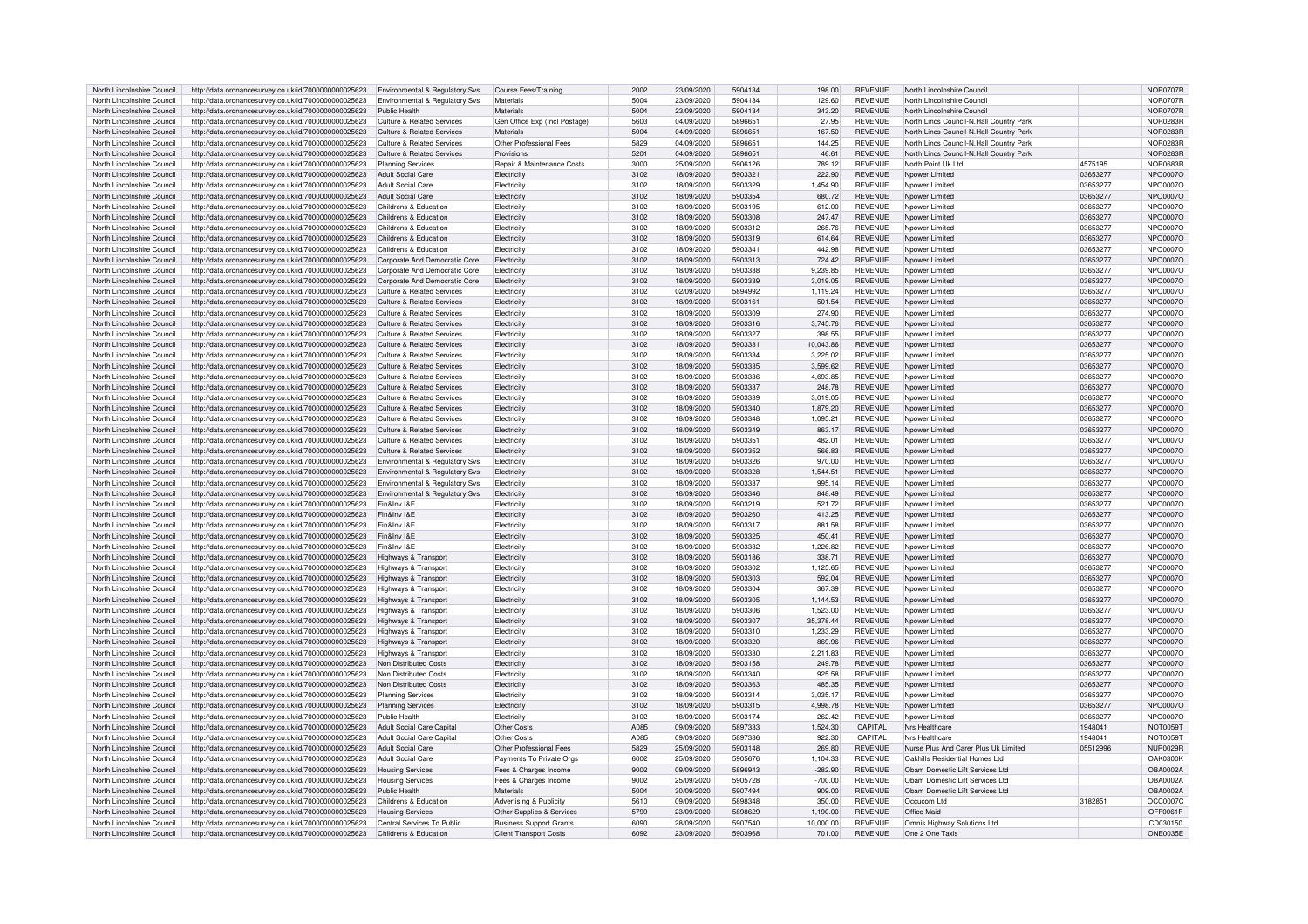| North Lincolnshire Council | http://data.ordnancesurvey.co.uk/id/7000000000025623 | Childrens & Education                 | Home To School Transport     | 4201             | 18/09/2020 | 5902871 | 2,250.00  | <b>REVENUE</b> | One 2 One Taxis                         |          | <b>ONE0035E</b> |
|----------------------------|------------------------------------------------------|---------------------------------------|------------------------------|------------------|------------|---------|-----------|----------------|-----------------------------------------|----------|-----------------|
| North Lincolnshire Council | http://data.ordnancesurvey.co.uk/id/7000000000025623 | Childrens & Education                 | Payments To Voluntary Orgs   | 6001             | 04/09/2020 | 5896554 | 9.000.00  | <b>REVENUE</b> | One Adoption (Ne Lincolnshire Adoption) |          | <b>ONE0080E</b> |
| North Lincolnshire Council | http://data.ordnancesurvey.co.uk/id/7000000000025623 | Childrens & Education                 | Licenses, Subs & Memberships | 5510             | 04/09/2020 | 5896565 | 1.500.00  | <b>REVENUE</b> | One Adoption Nycc                       |          | ONE0041E        |
| North Lincolnshire Council | http://data.ordnancesurvey.co.uk/id/7000000000025623 | <b>Adult Social Care</b>              | Payments To Private Orgs     | 6002             | 04/09/2020 | 5896552 | 2,289.05  | <b>REVENUE</b> | Ongo                                    |          | <b>ONG0120G</b> |
|                            |                                                      |                                       |                              |                  |            |         |           |                |                                         |          |                 |
| North Lincolnshire Council | http://data.ordnancesurvey.co.uk/id/7000000000025623 | <b>Housing Services</b>               | Other Supplies & Services    | 5799             | 04/09/2020 | 5894787 | 364.00    | REVENUE        | Ongo                                    | 11077107 | <b>ONG0300G</b> |
| North Lincolnshire Council | http://data.ordnancesurvey.co.uk/id/7000000000025623 | <b>Housing Services</b>               | Other Supplies & Services    | 5799             | 23/09/2020 | 5904916 | 747.67    | <b>REVENUE</b> | Ongo                                    | 11077107 | <b>ONG0300G</b> |
| North Lincolnshire Council | http://data.ordnancesurvey.co.uk/id/7000000000025623 | <b>Planning Services</b>              | Payments To Private Orgs     | 6002             | 11/09/2020 | 5898995 | 13,326.74 | <b>REVENUE</b> | Ongo Communities Ltd                    | 1156007  | ONG0001G        |
| North Lincolnshire Council | http://data.ordnancesurvey.co.uk/id/7000000000025623 | <b>Planning Services</b>              | Payments To Private Orgs     | 6002             | 11/09/2020 | 5898998 | 7.304.93  | <b>REVENUE</b> | Ongo Communities Ltd                    | 1156007  | <b>ONG0001G</b> |
| North Lincolnshire Council | http://data.ordnancesurvey.co.uk/id/7000000000025623 | Childrens & Education                 | Payments To Private Orgs     | sons             | 04/09/2020 | 5896307 | 16,773.00 | <b>REVENUE</b> | Ongo Homes I to                         |          | NOR0822B        |
| North Lincolnshire Council | http://data.ordnancesurvey.co.uk/id/7000000000025623 | Adult Social Care                     | Payments To Private Orgs     | 6002             | 18/09/2020 | 5902983 | 808.48    | <b>REVENUE</b> | Ongo Recruitment Ltd                    | 4750128  | CRO0323O        |
| North Lincolnshire Council | http://data.ordnancesurvey.co.uk/id/7000000000025623 | Adult Social Care                     | Payments To Private Orgs     | 6002             | 18/09/2020 | 5902985 | 1.663.91  | <b>REVENUE</b> | Ongo Recruitment Ltd                    | 4750128  | CRO0323O        |
| North Lincolnshire Council | http://data.ordnancesurvey.co.uk/id/7000000000025623 | Adult Social Care                     | Payments To Private Orgs     | 6002             | 18/09/2020 | 5903130 | 1,668.79  | <b>REVENUE</b> | Ongo Recruitment Ltd                    | 4750128  | CRO0323O        |
| North Lincolnshire Council |                                                      | Adult Social Care                     |                              | 6002             | 18/09/2020 | 5903132 | 1.554.59  | <b>REVENUE</b> | Ongo Recruitment Ltd                    |          | CRO0323O        |
|                            | http://data.ordnancesurvey.co.uk/id/7000000000025623 |                                       | Payments To Private Orgs     |                  |            |         |           |                |                                         | 4750128  |                 |
| North Lincolnshire Council | http://data.ordnancesurvey.co.uk/id/7000000000025623 | Adult Social Care                     | Payments To Private Orgs     | 6002             | 18/09/2020 | 5903395 | 312.45    | <b>REVENUE</b> | Ongo Recruitment Ltd                    | 4750128  | CRO0323O        |
| North Lincolnshire Council | http://data.ordnancesurvey.co.uk/id/7000000000025623 | Adult Social Care                     | Payments To Private Orgs     | 6002             | 18/09/2020 | 5903396 | 268.20    | <b>REVENUE</b> | Ongo Recruitment Ltd                    | 4750128  | CRO0323O        |
| North Lincolnshire Council | http://data.ordnancesurvey.co.uk/id/7000000000025623 | Adult Social Care                     | Payments To Private Orgs     | 6002             | 18/09/2020 | 5903397 | 278.15    | <b>REVENUE</b> | Ongo Recruitment Ltd                    | 4750128  | CRO0323C        |
| North Lincolnshire Council | http://data.ordnancesurvey.co.uk/id/7000000000025623 | <b>Adult Social Care</b>              | Payments To Private Orgs     | 6002             | 23/09/2020 | 5903846 | 457.10    | <b>REVENUE</b> | Ongo Recruitment Ltd                    | 4750128  | CRO0323O        |
| North Lincolnshire Council | http://data.ordnancesurvey.co.uk/id/7000000000025623 | Adult Social Care                     | Payments To Private Orgs     | 6002             | 23/09/2020 | 5903847 | 212.45    | <b>REVENUE</b> | Ongo Recruitment Ltd                    | 4750128  | CRO0323O        |
| North Lincolnshire Council | http://data.ordnancesurvey.co.uk/id/7000000000025623 | <b>Adult Social Care</b>              | Payments To Private Orgs     | 6002             | 23/09/2020 | 5905672 | 5,609.68  | <b>REVENUE</b> | Ongo Recruitment Ltd                    |          | ISE0039E        |
| North Lincolnshire Council | http://data.ordnancesurvey.co.uk/id/7000000000025623 | Childrens & Education                 | Pay - Agency                 | 0131             | 09/09/2020 | 5897352 | 1,490.79  | <b>REVENUE</b> | Ongo Recruitment Ltd                    | 4750128  | CRO0323O        |
|                            |                                                      |                                       |                              |                  |            |         |           |                |                                         |          |                 |
| North Lincolnshire Council | http://data.ordnancesurvey.co.uk/id/7000000000025623 | Childrens & Education                 | Payments To Private Orgs     | 6002             | 23/09/2020 | 5904906 | 216.00    | <b>REVENUE</b> | Ongo Recruitment Ltd                    | 4750128  | CRO0323C        |
| North Lincolnshire Council | http://data.ordnancesurvey.co.uk/id/7000000000025623 | Childrens & Education                 | Payments To Private Orgs     | 6002             | 04/09/2020 | 5896481 | 8,060.00  | <b>REVENUE</b> | Options Autism (1) Ltd                  | 4064685  | <b>NEW0314W</b> |
| North Lincolnshire Council | http://data.ordnancesurvey.co.uk/id/7000000000025623 | Childrens & Education                 | Payments To Private Orgs     | 6002             | 04/09/2020 | 5896487 | 608.14    | <b>REVENUE</b> | Options Autism (1) I td                 | 4064685  | <b>NEW0314W</b> |
| North Lincolnshire Council | http://data.ordnancesurvey.co.uk/id/7000000000025623 | Childrens & Education                 | Payments To Private Orgs     | 6002             | 04/09/2020 | 5896491 | 32,806.78 | <b>REVENUE</b> | Options Autism (1) Ltd                  | 4064685  | <b>NEW0314W</b> |
| North Lincolnshire Council | http://data.ordnancesurvey.co.uk/id/7000000000025623 | Childrens & Education                 | Payments To Private Orgs     | 6002             | 04/09/2020 | 5896500 | 6,760.00  | <b>REVENUE</b> | Options Autism (1) Ltd                  | 4064685  | <b>NEW0314W</b> |
| North Lincolnshire Council | http://data.ordnancesurvey.co.uk/id/7000000000025623 | Childrens & Education                 | Payments To Private Orgs     | 6002             | 04/09/2020 | 5896505 | 30.154.41 | <b>REVENUE</b> | Options Autism (1) Ltd                  | 4064685  | <b>NEW0314W</b> |
| North Lincolnshire Council | http://data.ordnancesurvey.co.uk/id/7000000000025623 | <b>Adult Social Care</b>              | Payments To Private Orgs     | 6002             | 23/09/2020 | 5905669 | 298.00    | <b>REVENUE</b> | Options (Autism 2) Ltd                  |          | <b>ISF0021F</b> |
|                            |                                                      |                                       |                              |                  |            | 5905669 |           | <b>REVENUE</b> |                                         |          |                 |
| North Lincolnshire Council | http://data.ordnancesurvey.co.uk/id/7000000000025623 | <b>Adult Social Care</b>              | Payments To Private Orgs     | 6002             | 23/09/2020 |         | 5,831.28  |                | Ontions (Autism 2) I td                 |          | <b>ISF0021F</b> |
| North Lincolnshire Council | http://data.ordnancesurvey.co.uk/id/7000000000025623 | Adult Social Care                     | Payments To Private Orgs     | 6002             | 25/09/2020 | 5905682 | 5.278.20  | <b>REVENUE</b> | Options Autism (2) Ltd                  | 4228353  | <b>YOU0005U</b> |
| North Lincolnshire Council | http://data.ordnancesurvey.co.uk/id/7000000000025623 | Adult Social Care                     | Payments To Private Orgs     | 6002             | 25/09/2020 | 5905682 | 1,000.40  | <b>REVENUE</b> | Options Autism (2) Ltd                  | 4228353  | <b>YOU0005U</b> |
| North Lincolnshire Council | http://data.ordnancesurvey.co.uk/id/7000000000025623 | Childrens & Education                 | Payments To Private Orgs     | 6002             | 04/09/2020 | 5896865 | 22,585.71 | <b>REVENUE</b> | Oracle Care Limited                     | 5618803  | ORA0060A        |
| North Lincolnshire Council | http://data.ordnancesurvey.co.uk/id/7000000000025623 | Childrens & Education                 | Payments To Private Orgs     | 6002             | 04/09/2020 | 5896866 | 442.86    | <b>REVENUE</b> | Oracle Care Limited                     | 5618803  | <b>ORA0060A</b> |
| North Lincolnshire Council | http://data.ordnancesurvey.co.uk/id/7000000000025623 | Childrens & Education                 | Payments To Private Orgs     | 6002             | 16/09/2020 | 5899088 | 14,195.83 | <b>REVENUE</b> | Orchard Education Ltd                   |          | OBC0021C        |
| North Lincolnshire Council | http://data.ordnancesurvey.co.uk/id/7000000000025623 | Childrens & Education                 | Payments To Private Orgs     | 6002             | 16/09/2020 | 5899089 | 14,195.83 | <b>REVENUE</b> | Orchard Education Ltd                   |          | OBC0021C        |
|                            |                                                      | Childrens & Education                 |                              | 6002             |            | 5903384 |           | <b>REVENUE</b> | Orchard Education Ltd                   |          |                 |
| North Lincolnshire Council | http://data.ordnancesurvey.co.uk/id/7000000000025623 |                                       | Payments To Private Orgs     |                  | 18/09/2020 |         | 11,133.33 |                |                                         |          | ORC0021C        |
| North Lincolnshire Council | http://data.ordnancesurvey.co.uk/id/7000000000025623 | Corporate And Democratic Core         | Payments To Private Orgs     | 6002             | 18/09/2020 | 5902655 | 1,171.68  | <b>REVENUE</b> | Oughtred & Harrison Ltd                 | 0166445  | OUG0032G        |
| North Lincolnshire Council | http://data.ordnancesurvey.co.uk/id/7000000000025623 | Cornorate And Democratic Core         | Payments To Private Orgs     | 6002             | 18/09/2020 | 5902656 | 1.129.22  | <b>REVENUE</b> | Oughtred & Harrison Ltd                 | 0166445  | OUG0032G        |
| North Lincolnshire Council | http://data.ordnancesurvey.co.uk/id/7000000000025623 | Highways & Transport                  | Other Supplies & Services    | 5799             | 11/09/2020 | 5899202 | 1,250.00  | <b>REVENUE</b> | Owston Ferry Parish Council             |          | OWS0004S        |
| North Lincolnshire Council | http://data.ordnancesurvey.co.uk/id/7000000000025623 | Childrens & Education                 | Payments To Private Orgs     | 6002             | 16/09/2020 | 5900159 | 784.80    | <b>REVENUE</b> | Panda Play Playgroup                    |          | <b>PAN0016N</b> |
| North Lincolnshire Council | http://data.ordnancesurvey.co.uk/id/7000000000025623 | <b>Adult Social Care</b>              | Other Professional Fees      | 5829             | 11/09/2020 | 5896761 | 1,088.00  | <b>REVENUE</b> | Paragon Medical Ltd                     |          | <b>HOP0053P</b> |
| North Lincolnshire Council | http://data.ordnancesurvey.co.uk/id/7000000000025623 | <b>Adult Social Care</b>              | Other Professional Fees      | 5829             | 18/09/2020 | 5901754 | 1,655.60  | <b>REVENUE</b> | Paragon Medical Ltd                     |          | <b>HOP0053F</b> |
| North Lincolnshire Council | http://data.ordnancesurvey.co.uk/id/7000000000025623 | <b>Adult Social Care</b>              | Other Professional Fees      | 5829             | 25/09/2020 | 5905554 | 1,101.80  | <b>REVENUE</b> | Paragon Medical Ltd                     |          | <b>HOP0053F</b> |
| North Lincolnshire Council |                                                      | Adult Social Care                     | Other Professional Fees      | 5829             |            | 5905553 | 1.268.40  | <b>REVENUE</b> |                                         |          | <b>HOP0053P</b> |
|                            | http://data.ordnancesurvey.co.uk/id/7000000000025623 |                                       |                              |                  | 02/10/2020 |         |           |                | Paragon Medical Ltd                     |          |                 |
| North Lincolnshire Council | http://data.ordnancesurvey.co.uk/id/7000000000025623 | Highways & Transport                  | Other Professional Fees      | 5829             | 16/09/2020 | 5901716 | 591.93    | <b>REVENUE</b> | Park Now Limited                        | 3151938  | COB0031B        |
| North Lincolnshire Council | http://data.ordnancesurvey.co.uk/id/7000000000025623 | Childrens & Education                 | Payments To Private Orgs     | 6002             | 26/10/2020 | 5908071 | 480.00    | <b>REVENUE</b> | Patrick Lappin                          |          | LAP0025P        |
| North Lincolnshire Council | http://data.ordnancesurvey.co.uk/id/7000000000025623 | Childrens & Education                 | Payments To Private Orgs     | 6002             | 02/09/2020 | 5895847 | 400.00    | <b>REVENUE</b> | Paula Bennett Consultancy               |          | <b>BEN0320N</b> |
| North Lincolnshire Council | http://data.ordnancesurvey.co.uk/id/7000000000025623 | Highways & Transport                  | Other Supplies & Services    | 5799             | 09/09/2020 | 5896325 | 40,711.31 | <b>REVENUE</b> | Pbs Construction Ltd                    | 2266573  | <b>PBS0100S</b> |
| North Lincolnshire Council | http://data.ordnancesurvey.co.uk/id/7000000000025623 | Highways & Transport                  | Other Supplies & Services    | 5799             | 23/09/2020 | 5901732 | 24,645.85 | <b>REVENUE</b> | Phs Construction Ltd                    | 2266573  | <b>PBS0100S</b> |
| North Lincolnshire Council | http://data.ordnancesurvey.co.uk/id/7000000000025623 | Highways & Transport Capital          | <b>Building/Construction</b> | A082             | 09/09/2020 | 5898460 | 25,012.32 | <b>CAPITAL</b> | Phs Construction Ltd                    | 2266573  | PBS0100S        |
| North Lincolnshire Council | http://data.ordnancesurvey.co.uk/id/7000000000025623 | <b>Housing Services</b>               | Other Supplies & Services    | 5799             | 04/09/2020 | 5896809 | 360.00    | <b>REVENUE</b> | Pelham Hotel                            |          | PEL0031L        |
|                            |                                                      |                                       |                              |                  |            |         |           |                |                                         |          |                 |
| North Lincolnshire Council | http://data.ordnancesurvey.co.uk/id/7000000000025623 | Highways & Transport                  | Other Supplies & Services    | 5799             | 02/10/2020 | 5907548 | 3.016.50  | <b>REVENUE</b> | Pell Frischman Consultants Ltd          |          | PFI 0004        |
| North Lincolnshire Council | http://data.ordnancesurvey.co.uk/id/7000000000025623 | Adult Social Care                     | Fees & Charges Income        | 9002             | 16/09/2020 | 5901076 | $-122.56$ | <b>REVENUE</b> | Penderels Trust                         |          | DP4284          |
| North Lincolnshire Council | http://data.ordnancesurvey.co.uk/id/7000000000025623 | Corporate And Democratic Core         | Recruitment Costs And Dbs    | 2004             | 11/09/2020 | 5897325 | 5.436.79  | <b>REVENUE</b> | People Asset Management I td            | 5199107  | PFO0120C        |
| North Lincolnshire Council | http://data.ordnancesurvey.co.uk/id/7000000000025623 | <b>Adult Social Care Capita</b>       | Other Costs                  | A085             | 09/09/2020 | 5897335 | 1,127.28  | CAPITAL        | Performance Health International Ltd    | 4374752  | ABI00051        |
| North Lincolnshire Council | http://data.ordnancesurvey.co.uk/id/7000000000025623 | Adult Social Care Capital             | Other Costs                  | A085             | 09/09/2020 | 5897340 | 1,127.98  | CAPITAI        | Performance Health International Ltd    | 4374752  | <b>ABI0005I</b> |
| North Lincolnshire Council | http://data.ordnancesurvey.co.uk/id/7000000000025623 | Adult Social Care Capital             | Other Costs                  | A085             | 09/09/2020 | 5897345 | 558.30    | CAPITAL        | Performance Health International Ltd    | 4374752  | <b>ABI0005I</b> |
| North Lincolnshire Council | http://data.ordnancesurvey.co.uk/id/7000000000025623 | Adult Social Care                     | Payments To Private Orgs     | 6002             | 16/09/2020 | 5899668 | 710.00    | <b>REVENUE</b> | Personal Care Consultants Ltd           |          | <b>PER0199R</b> |
| North Lincolnshire Council |                                                      |                                       |                              | 5799             | 16/09/2020 | 5898971 | 1.615.00  | <b>REVENUE</b> | Pesty I td                              | 04233814 | <b>PES0003S</b> |
|                            | http://data.ordnancesurvey.co.uk/id/7000000000025623 | Highways & Transport                  | Other Supplies & Services    |                  |            |         |           |                |                                         |          |                 |
| North Lincolnshire Council | http://data.ordnancesurvey.co.uk/id/7000000000025623 | Corporate And Democratic Core         | Cleaning Costs/ Materials    | 330 <sup>1</sup> | 30/09/2020 | 5908102 | 463.62    | <b>REVENUE</b> | Peter Hogarth & Sons Ltd                | 1143352  | <b>HOG0001G</b> |
| North Lincolnshire Council | http://data.ordnancesurvey.co.uk/id/7000000000025623 | <b>Culture &amp; Related Services</b> | Cleaning Costs/ Materials    | 3301             | 30/09/2020 | 5906740 | 243.72    | <b>REVENUE</b> | Peter Hogarth & Sons Ltd                | 1143352  | HOG0001G        |
| North Lincolnshire Council | http://data.ordnancesurvey.co.uk/id/7000000000025623 | <b>Culture &amp; Related Services</b> | Cleaning Costs/ Materials    | 3301             | 30/09/2020 | 5906741 | 449.08    | <b>REVENUE</b> | Peter Hogarth & Sons Ltd                | 1143352  | <b>HOG0001G</b> |
| North Lincolnshire Council | http://data.ordnancesurvey.co.uk/id/7000000000025623 | Culture & Related Services            | Cleaning Costs/ Materials    | 3301             | 30/09/2020 | 5907605 | 275.56    | <b>REVENUE</b> | Peter Hogarth & Sons Ltd                | 1143352  | HOG0001G        |
| North Lincolnshire Council | http://data.ordnancesurvey.co.uk/id/7000000000025623 | Culture & Related Services            | Cleaning Costs/ Materials    | 3301             | 30/09/2020 | 5907638 | 261.10    | <b>REVENUE</b> | Peter Hogarth & Sons Ltd                | 1143352  | HOG0001G        |
| North Lincolnshire Council | http://data.ordnancesurvey.co.uk/id/7000000000025623 | <b>Culture &amp; Related Services</b> | Cleaning Costs/ Materials    | 3301             | 30/09/2020 | 5908091 | 603.52    | <b>REVENUE</b> | Peter Hogarth & Sons Ltd                | 1143352  | HOG0001G        |
| North Lincolnshire Council | http://data.ordnancesurvey.co.uk/id/7000000000025623 | Fin&Inv I&F                           | Cleaning Costs/ Materials    | 330 <sup>4</sup> | 09/09/2020 | 5898161 | 1.632.29  | <b>REVENUE</b> | Peter Hogarth & Sons Ltd                | 1143352  | <b>HOG0001G</b> |
|                            |                                                      | Fin&Inv I&F                           |                              | 3000             |            | 5896812 |           | <b>REVENUE</b> | Phil Jarratt                            |          |                 |
| North Lincolnshire Council | http://data.ordnancesurvey.co.uk/id/7000000000025623 |                                       | Repair & Maintenance Costs   |                  | 09/09/2020 |         | 1,160.00  |                |                                         |          | <b>JAR0097R</b> |
| North Lincolnshire Council | http://data.ordnancesurvey.co.uk/id/7000000000025623 | Fin&Inv I&E                           | Repair & Maintenance Costs   | 3000             | 23/09/2020 | 5903146 | 1.087.50  | <b>REVENUE</b> | Phil Jarratt                            |          | <b>JAR0097R</b> |
| North Lincolnshire Council | http://data.ordnancesurvey.co.uk/id/7000000000025623 | Childrens & Education                 | It Software-Purchase         | 5051             | 09/09/2020 | 5898504 | 1,329.44  | <b>REVENUE</b> | Phoenix Software Ltd                    | 2548628  | SOF0026F        |
| North Lincolnshire Council | http://data.ordnancesurvey.co.uk/id/7000000000025623 | Corporate And Democratic Core         | It Software-Purchase         | 5051             | 23/09/2020 | 5903152 | 3,178.90  | <b>REVENUE</b> | Phoenix Software Ltd                    | 2548628  | SOF0026F        |
| North Lincolnshire Council | http://data.ordnancesurvey.co.uk/id/7000000000025623 | Corporate And Democratic Core         | It Software-Purchase         | $505 -$          | 23/09/2020 | 5903377 | 1.227.10  | <b>REVENUE</b> | Phoenix Software Ltd                    | 2548628  | SOF0026F        |
| North Lincolnshire Council | http://data.ordnancesurvey.co.uk/id/7000000000025623 | Corporate And Democratic Core         | It Software-Purchase         | 5051             | 30/09/2020 | 5907612 | 317.89    | <b>REVENUE</b> | Phoenix Software Ltd                    | 2548628  | SOF0026F        |
|                            |                                                      |                                       |                              |                  |            |         |           |                |                                         |          |                 |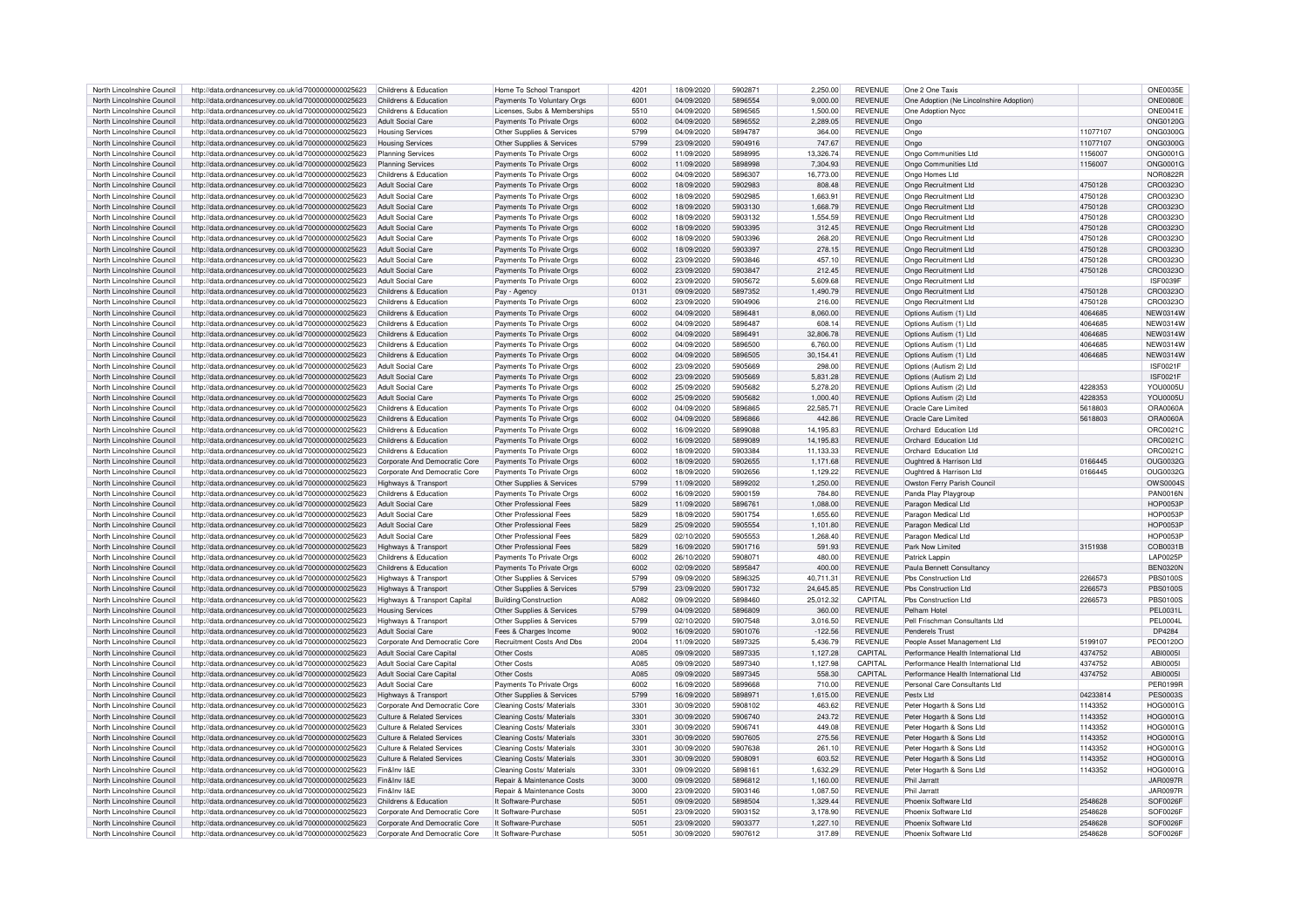| North Lincolnshire Council | http://data.ordnancesurvey.co.uk/id/7000000000025623                                                                          | Adult Social Care                     | Repair & Maintenance Costs                                      | 3000 | 25/09/2020 | 5906204 | 31.70      | <b>REVENUE</b> | Pickerings Europe Ltd                | 3217853       | PIC0003C             |
|----------------------------|-------------------------------------------------------------------------------------------------------------------------------|---------------------------------------|-----------------------------------------------------------------|------|------------|---------|------------|----------------|--------------------------------------|---------------|----------------------|
| North Lincolnshire Council | http://data.ordnancesurvey.co.uk/id/7000000000025623                                                                          | Adult Social Care                     | Repair & Maintenance Costs                                      | 3000 | 25/09/2020 | 5906206 | 31.71      | <b>REVENUE</b> | Pickerings Europe Ltd                | 3217853       | <b>PIC0003C</b>      |
| North Lincolnshire Council | http://data.ordnancesurvey.co.uk/id/7000000000025623                                                                          | Central Services To Public            | Repair & Maintenance Costs                                      | 3000 | 25/09/2020 | 5906204 | $\Omega$   | <b>REVENUE</b> | Pickerings Europe Ltd                | 3217853       | <b>PIC0003C</b>      |
|                            |                                                                                                                               |                                       |                                                                 |      |            |         |            |                |                                      |               |                      |
| North Lincolnshire Council | http://data.ordnancesurvey.co.uk/id/7000000000025623                                                                          | Central Services To Public            | Repair & Maintenance Costs                                      | 3000 | 25/09/2020 | 5906206 | $\Omega$   | <b>REVENUE</b> | Pickerings Europe Ltd                | 3217853       | <b>PIC0003C</b>      |
| North Lincolnshire Council | http://data.ordnancesurvey.co.uk/id/7000000000025623                                                                          | Childrens & Education                 | Repair & Maintenance Costs                                      | 3000 | 25/09/2020 | 5906204 | 50.68      | <b>REVENUE</b> | Pickerings Europe Ltd                | 3217853       | <b>PIC0003C</b>      |
| North Lincolnshire Council | http://data.ordnancesurvey.co.uk/id/7000000000025623                                                                          | Childrens & Education                 | Repair & Maintenance Costs                                      | 3000 | 25/09/2020 | 5906206 | 28.93      | <b>REVENUE</b> | Pickerings Europe Ltd                | 3217853       | PIC0003C             |
|                            |                                                                                                                               |                                       |                                                                 |      |            |         |            |                |                                      |               |                      |
| North Lincolnshire Council | http://data.ordnancesurvey.co.uk/id/7000000000025623                                                                          | Corporate And Democratic Core         | Repair & Maintenance Costs                                      | 3000 | 25/09/2020 | 5906204 | 95.10      | <b>REVENUE</b> | Pickerings Europe Ltd                | 3217853       | <b>PIC0003C</b>      |
| North Lincolnshire Council | http://data.ordnancesurvey.co.uk/id/7000000000025623                                                                          | Corporate And Democratic Core         | Repair & Maintenance Costs                                      | 3000 | 25/09/2020 | 5906204 | 31.70      | <b>REVENUE</b> | Pickerings Europe Ltd                | 3217853       | PIC0003C             |
|                            |                                                                                                                               |                                       |                                                                 |      |            |         |            |                |                                      |               |                      |
| North Lincolnshire Council | http://data.ordnancesurvey.co.uk/id/7000000000025623                                                                          | Corporate And Democratic Core         | Repair & Maintenance Costs                                      | 3000 | 25/09/2020 | 5906206 | 31.69      | <b>REVENUE</b> | Pickerings Europe Ltd                | 3217853       | <b>PIC0003C</b>      |
| North Lincolnshire Council | http://data.ordnancesurvey.co.uk/id/7000000000025623                                                                          | Corporate And Democratic Core         | Repair & Maintenance Costs                                      | 3000 | 25/09/2020 | 5906206 | 158.45     | <b>REVENUE</b> | Pickerings Europe Ltd                | 3217853       | <b>PIC0003C</b>      |
| North Lincolnshire Council | http://data.ordnancesurvey.co.uk/id/7000000000025623                                                                          | <b>Culture &amp; Related Services</b> | Repair & Maintenance Costs                                      | 3000 | 25/09/2020 | 5905607 | 2,060.23   | <b>REVENUE</b> | Pickerings Europe Ltd                | 3217853       | <b>PIC0003C</b>      |
|                            |                                                                                                                               |                                       |                                                                 |      |            |         |            |                |                                      |               |                      |
| North Lincolnshire Council | http://data.ordnancesurvey.co.uk/id/7000000000025623                                                                          | Culture & Related Services            | Repair & Maintenance Costs                                      | 3000 | 25/09/2020 | 5906204 | 258.59     | <b>REVENUE</b> | Pickerings Europe Ltd                | 3217853       | PIC0003C             |
| North Lincolnshire Council | http://data.ordnancesurvey.co.uk/id/7000000000025623                                                                          | Culture & Related Services            | Repair & Maintenance Costs                                      | 3000 | 25/09/2020 | 5906206 | 248.32     | <b>REVENUE</b> | Pickerings Europe Ltd                | 3217853       | PIC0003C             |
| North Lincolnshire Council | http://data.ordnancesurvey.co.uk/id/7000000000025623                                                                          |                                       | Repair & Maintenance Costs                                      | 3000 | 25/09/2020 | 5906204 | 92.44      | <b>REVENUE</b> | Pickerings Europe Ltd                | 3217853       | <b>PIC0003C</b>      |
|                            |                                                                                                                               | Highways & Transport                  |                                                                 |      |            |         |            |                |                                      |               |                      |
| North Lincolnshire Council | http://data.ordnancesurvey.co.uk/id/7000000000025623                                                                          | Highways & Transport                  | Repair & Maintenance Costs                                      | 3000 | 25/09/2020 | 5906206 | 92.32      | <b>REVENUE</b> | Pickerings Europe Ltd                | 3217853       | <b>PIC0003C</b>      |
| North Lincolnshire Council | http://data.ordnancesurvey.co.uk/id/7000000000025623                                                                          | <b>Planning Services</b>              | <b>Legal Fees</b>                                               | 5823 | 30/09/2020 | 5907496 | 1,600.00   | REVENUE        | Plannig House Group Limited          | 11894035      | <b>PLA0137A</b>      |
| North Lincolnshire Council | http://data.ordnancesurvey.co.uk/id/7000000000025623                                                                          | Childrens & Education                 | Payments To Private Orgs                                        | 6002 | 23/09/2020 | 5903858 | 97.085.00  | <b>REVENUE</b> | Plus Skills Development Ltd          |               | <b>PLU0004U</b>      |
|                            |                                                                                                                               |                                       |                                                                 |      |            |         |            |                |                                      |               |                      |
| North Lincolnshire Council | http://data.ordnancesurvey.co.uk/id/7000000000025623                                                                          | Childrens & Education                 | <b>Course Fees/Training</b>                                     | 2002 | 30/09/2020 | 5908127 | 450.00     | <b>REVENUE</b> | Policy Foresight Ltd                 | 11358674      | <b>POL0099L</b>      |
| North Lincolnshire Council | http://data.ordnancesurvey.co.uk/id/7000000000025623                                                                          | Culture & Related Services            | Equipment Maint.& Repair                                        | 5003 | 02/09/2020 | 5895024 | 797.29     | <b>REVENUE</b> | Poolside Leisure                     |               | POO0002C             |
|                            |                                                                                                                               |                                       |                                                                 |      |            |         |            |                |                                      |               |                      |
| North Lincolnshire Council | http://data.ordnancesurvey.co.uk/id/7000000000025623                                                                          | <b>Culture &amp; Related Services</b> | Equipment Maint.& Repair                                        | 5003 | 02/09/2020 | 5895049 | 791.55     | <b>REVENUE</b> | Poolside Leisure                     |               | POO0002C             |
| North Lincolnshire Council | http://data.ordnancesurvey.co.uk/id/7000000000025623                                                                          | Culture & Related Services            | Equipment Maint.& Repair                                        | 5003 | 18/09/2020 | 5902633 | 231.45     | <b>REVENUE</b> | Poolside Leisure                     |               | POO0002C             |
| North Lincolnshire Council | http://data.ordnancesurvey.co.uk/id/7000000000025623                                                                          | <b>Culture &amp; Related Services</b> | Equipment Maint.& Repair                                        | 5003 | 30/09/2020 | 5907575 | 229.00     | <b>REVENUE</b> | Poolside Leisure                     |               | POO0002C             |
|                            |                                                                                                                               |                                       |                                                                 |      |            |         |            |                |                                      |               |                      |
| North Lincolnshire Council | http://data.ordnancesurvey.co.uk/id/7000000000025623                                                                          | Culture & Related Services            | Repair & Maintenance Costs                                      | 3000 | 02/09/2020 | 5895025 | 1.907.25   | <b>REVENUE</b> | Poolside Leisure                     |               | POO0002C             |
| North Lincolnshire Council | http://data.ordnancesurvey.co.uk/id/7000000000025623                                                                          | Culture & Related Services            | Repair & Maintenance Costs                                      | 3000 | 04/09/2020 | 5895073 | 375.64     | <b>REVENUE</b> | Poolside Leisure                     |               | POO0002C             |
|                            |                                                                                                                               |                                       |                                                                 |      |            |         |            |                |                                      |               |                      |
| North Lincolnshire Council | http://data.ordnancesurvey.co.uk/id/7000000000025623                                                                          | <b>Culture &amp; Related Services</b> | Repair & Maintenance Costs                                      | 3000 | 04/09/2020 | 5895076 | 825.39     | <b>REVENUE</b> | Poolside Leisure                     |               | POO0002C             |
| North Lincolnshire Council | http://data.ordnancesurvey.co.uk/id/7000000000025623                                                                          | Culture & Related Services            | Repair & Maintenance Costs                                      | 3000 | 25/09/2020 | 590617  | 576.50     | <b>REVENUE</b> | Poolside Leisure                     |               | POO00020             |
| North Lincolnshire Council | http://data.ordnancesurvey.co.uk/id/7000000000025623                                                                          | Childrens & Education                 | Licenses, Subs & Memberships                                    | 5510 | 23/09/2020 | 5898355 | 507.50     | <b>REVENUE</b> | Post-Adoption Centre                 |               | <b>POS0056S</b>      |
|                            |                                                                                                                               |                                       |                                                                 |      |            |         |            |                |                                      |               |                      |
| North Lincolnshire Council | http://data.ordnancesurvey.co.uk/id/7000000000025623                                                                          | Culture & Related Services            | Licences                                                        | 4002 | 09/09/2020 | 5895839 | 270.00     | <b>REVENUE</b> | Post Office                          |               | POS0023S             |
| North Lincolnshire Council | http://data.ordnancesurvey.co.uk/id/7000000000025623                                                                          | Culture & Related Services            | Licences                                                        | 4002 | 09/09/2020 | 5899065 | $-270.00$  | <b>REVENUE</b> | Post Office                          |               | POS0023S             |
| North Lincolnshire Council | http://data.ordnancesurvey.co.uk/id/7000000000025623                                                                          | Environmental & Regulatory Svs        | Licences                                                        | 4002 | 09/09/2020 | 5895837 | 270.00     | <b>REVENUE</b> | Post Office                          |               | POS0023S             |
|                            |                                                                                                                               |                                       |                                                                 |      |            |         |            |                |                                      |               |                      |
| North Lincolnshire Council | http://data.ordnancesurvey.co.uk/id/7000000000025623                                                                          | Environmental & Regulatory Svs        | Licences                                                        | 4002 | 09/09/2020 | 5899064 | $-270.00$  | <b>REVENUE</b> | Post Office                          |               | POS0023S             |
| North Lincolnshire Council | http://data.ordnancesurvey.co.uk/id/7000000000025623                                                                          | Non Distributed Costs                 | Other Supplies & Services                                       | 5799 | 30/09/2020 | 5904938 | 600.00     | <b>REVENUE</b> | Pph Commercial                       |               | <b>PPH0005H</b>      |
| North Lincolnshire Council |                                                                                                                               |                                       |                                                                 | 3000 |            | 5901977 |            | <b>REVENUE</b> |                                      |               |                      |
|                            | http://data.ordnancesurvey.co.uk/id/7000000000025623                                                                          | <b>Culture &amp; Related Services</b> | Repair & Maintenance Costs                                      |      | 18/09/2020 |         | 3,760.17   |                | Premier Roofing And Services Ltd     | 4577119       | <b>PRE0164E</b>      |
| North Lincolnshire Council | http://data.ordnancesurvey.co.uk/id/7000000000025623                                                                          | Environmental & Regulatory Svs        | Repair & Maintenance Costs                                      | 3000 | 18/09/2020 | 5901977 | 961.51     | <b>REVENUE</b> | Premier Roofing And Services Ltd     | 4577119       | <b>PRE0164E</b>      |
| North Lincolnshire Council | http://data.ordnancesurvey.co.uk/id/7000000000025623                                                                          | Fin&Inv I&F                           | <b>Repair &amp; Maintenance Costs</b>                           | 3000 | 18/09/2020 | 5901977 | 906.73     | <b>REVENUE</b> | Premier Roofing And Services Ltd     | 4577119       | <b>PRE0164E</b>      |
|                            |                                                                                                                               |                                       |                                                                 |      |            |         |            |                |                                      |               |                      |
| North Lincolnshire Council | http://data.ordnancesurvey.co.uk/id/7000000000025623                                                                          | Childrens & Education                 | <b>Client Related Costs</b>                                     | 5534 | 02/09/2020 | 5894998 | 332.30     | REVENUE        | Pre-School Learning Alliance         |               | PRE0172E             |
| North Lincolnshire Council | http://data.ordnancesurvey.co.uk/id/7000000000025623                                                                          | Childrens & Education                 | Payments To Private Orgs                                        | 6002 | 09/09/2020 | 5896859 | 7.500.00   | <b>REVENUE</b> | Primary Engineering Ltd              |               | PRI0364              |
| North Lincolnshire Council | http://data.ordnancesurvey.co.uk/id/7000000000025623                                                                          | Childrens & Education                 | Payments To Private Orgs                                        | 6002 | 25/09/2020 | 5905620 | 1,281.84   | <b>REVENUE</b> | Priory Lane Pre-School               |               | <b>LAN0081N</b>      |
|                            |                                                                                                                               |                                       |                                                                 |      |            |         |            |                |                                      |               |                      |
| North Lincolnshire Council | http://data.ordnancesurvey.co.uk/id/7000000000025623                                                                          | Adult Social Care Capital             | Other Costs                                                     | A085 | 09/09/2020 | 5897342 | 469.06     | CAPITAL        | Prism Medical Uk                     | 04992349      | <b>WES01239</b>      |
| North Lincolnshire Council | http://data.ordnancesurvey.co.uk/id/7000000000025623                                                                          | Corporate And Democratic Core         | It Software-Purchase                                            | 5051 | 09/09/2020 | 5898512 | 265.47     | REVENUE        | Probrand Ltd                         |               | <b>PRO0096C</b>      |
|                            |                                                                                                                               |                                       |                                                                 |      |            |         |            |                |                                      |               |                      |
| North Lincolnshire Council | http://data.ordnancesurvey.co.uk/id/7000000000025623                                                                          | <b>Adult Social Care</b>              | Payments To Private Orgs                                        | 6002 | 16/09/2020 | 5899660 | 1,737.12   | REVENUE        | Progress Housing Group Ltd           | 28685F        | PRO0320C             |
| North Lincolnshire Council | http://data.ordnancesurvey.co.uk/id/7000000000025623                                                                          | <b>Adult Social Care</b>              | Payments To Private Orgs                                        | 6002 | 16/09/2020 | 5899671 | 1,737.12   | REVENUE        | Progress Housing Group Ltd           | 28685F        | PRO0320C             |
| North Lincolnshire Council |                                                                                                                               |                                       | Payments To Private Orgs                                        | 6002 | 16/09/2020 | 5899674 | 1.737.12   | <b>REVENUE</b> | Progress Housing Group Ltd           | 28685R        | PRO0320C             |
|                            |                                                                                                                               |                                       |                                                                 |      |            |         |            |                |                                      |               |                      |
|                            | http://data.ordnancesurvey.co.uk/id/7000000000025623                                                                          | Adult Social Care                     |                                                                 |      |            |         |            |                | Progress Housing Group Ltd           |               |                      |
| North Lincolnshire Council | http://data.ordnancesurvey.co.uk/id/7000000000025623                                                                          | <b>Adult Social Care</b>              | Payments To Private Orgs                                        | 6002 | 18/09/2020 | 5902982 | 1,737.12   | REVENUE        |                                      | <b>28685B</b> | PRO0320C             |
|                            |                                                                                                                               |                                       |                                                                 | 6002 |            | 5900157 |            |                |                                      |               |                      |
| North Lincolnshire Council | http://data.ordnancesurvey.co.uk/id/7000000000025623                                                                          | Childrens & Education                 | Payments To Private Orgs                                        |      | 18/09/2020 |         | 10,800.00  | <b>REVENUE</b> | Psychology Togethe                   | 1055440510    | <b>PSY0120Y</b>      |
| North Lincolnshire Council | http://data.ordnancesurvey.co.uk/id/7000000000025623                                                                          | Fin&Inv I&F                           | Other Supplies & Services                                       | 5799 | 16/09/2020 | 5898580 | 1.186.25   | <b>REVENUE</b> | Pure Water Cleaning Contractors Ltd  | 11361613      | PUR0010F             |
| North Lincolnshire Council | http://data.ordnancesurvey.co.uk/id/7000000000025623                                                                          | Corporate And Democratic Core         | It Software-Purchase                                            | 5051 | 23/10/2020 | 5908315 | 14.996.00  | <b>REVENUE</b> | Purplephish Limited                  | 10632392      | <b>PUR0091F</b>      |
|                            |                                                                                                                               |                                       | Materials                                                       | 5004 | 16/09/2020 | 5901849 |            | <b>REVENUE</b> |                                      |               |                      |
| North Lincolnshire Council | http://data.ordnancesurvey.co.uk/id/7000000000025623                                                                          | Highways & Transport                  |                                                                 |      |            |         | 240.00     |                | Queensway Engineering(Scunthorpe)Ltd | 00986777      | QUE0018E             |
| North Lincolnshire Council | http://data.ordnancesurvey.co.uk/id/7000000000025623                                                                          | Childrens & Education                 | Payments To Private Orgs                                        | 6002 | 18/09/2020 | 5901970 | 300.00     | <b>REVENUE</b> | Ray Arber Consulting Limited         |               | ARB0030B             |
| North Lincolnshire Council | http://data.ordnancesurvey.co.uk/id/7000000000025623                                                                          | Adult Social Care                     | Payments To Health Providers                                    | 6019 | 11/09/2020 | 5899070 | 198,999.00 | <b>REVENUE</b> | Rdash Ft                             |               | RDA0003A             |
|                            |                                                                                                                               |                                       |                                                                 |      | 23/09/2020 | 5903944 |            |                |                                      |               |                      |
| North Lincolnshire Council | http://data.ordnancesurvey.co.uk/id/7000000000025623                                                                          | Adult Social Care                     | Payments To Health Providers                                    | 6019 |            |         | 23,666.66  | <b>REVENUE</b> | Rdash Ft                             |               | RDA0003A             |
| North Lincolnshire Council | http://data.ordnancesurvey.co.uk/id/7000000000025623                                                                          | Childrens & Education                 | Advertising & Publicity                                         | 5610 | 04/09/2020 | 5896583 | 325.74     | <b>REVENUE</b> | Reach Publishing Ltd                 | 82548         | <b>REA0038A</b>      |
| North Lincolnshire Council | http://data.ordnancesurvey.co.uk/id/7000000000025623                                                                          | Childrens & Education                 | Advertising & Publicity                                         | 5610 | 09/09/2020 | 5898345 | 415.00     | <b>REVENUE</b> | Reach Publishing Ltd                 | 82548         | <b>REA0038A</b>      |
|                            |                                                                                                                               |                                       |                                                                 |      |            | 5898344 |            |                |                                      |               |                      |
| North Lincolnshire Council | http://data.ordnancesurvey.co.uk/id/7000000000025623                                                                          | Childrens & Education                 | Advertising & Publicity                                         | 5610 | 11/09/2020 |         | 432.81     | <b>REVENUE</b> | Reach Publishing Ltd                 | 82548         | REA0038A             |
| North Lincolnshire Council | http://data.ordnancesurvey.co.uk/id/7000000000025623                                                                          | Corporate And Democratic Core         | Gen Office Exp (Incl Postage)                                   | 5603 | 09/09/2020 | 5897283 | 5,000.00   | <b>REVENUE</b> | Reach Publishing Ltd                 | 82548         | REA0038A             |
| North Lincolnshire Council | http://data.ordnancesurvey.co.uk/id/7000000000025623                                                                          | Corporate And Democratic Core         | Gen Office Exp (Incl Postage)                                   | 5603 | 11/09/2020 | 5897284 | 5,000.00   | <b>REVENUE</b> | Reach Publishing Ltd                 | 82548         | <b>REA0038A</b>      |
|                            |                                                                                                                               |                                       |                                                                 |      |            |         |            |                |                                      |               |                      |
| North Lincolnshire Council | http://data.ordnancesurvey.co.uk/id/7000000000025623                                                                          | <b>Planning Services</b>              | Other Supplies & Services                                       | 5799 | 09/09/2020 | 5896489 | 248.20     | <b>REVENUE</b> | Reach Publishing Ltd                 | 82548         | <b>REA0038A</b>      |
| North Lincolnshire Council | http://data.ordnancesurvey.co.uk/id/7000000000025623                                                                          | <b>Planning Services</b>              | Other Supplies & Services                                       | 5799 | 18/09/2020 | 5902814 | 321.20     | <b>REVENUE</b> | Reach Publishing Ltd                 | 82548         | <b>REA0038A</b>      |
| North Lincolnshire Council |                                                                                                                               | <b>Planning Services</b>              | Other Supplies & Services                                       | 5799 | 23/09/2020 | 5905042 | 306.60     | <b>REVENUE</b> | Reach Publishing Ltd                 | 82548         | <b>REA0038A</b>      |
|                            | http://data.ordnancesurvey.co.uk/id/7000000000025623                                                                          |                                       |                                                                 |      |            |         |            |                |                                      |               |                      |
| North Lincolnshire Council | http://data.ordnancesurvey.co.uk/id/7000000000025623                                                                          | <b>Planning Services</b>              | Other Supplies & Services                                       | 5799 | 23/09/2020 | 5905043 | 219.00     | <b>REVENUE</b> | Reach Publishing Ltd                 | 82548         | <b>REA0038A</b>      |
| North Lincolnshire Council | http://data.ordnancesurvey.co.uk/id/7000000000025623                                                                          | Childrens & Education                 | <b>Client Transport Costs</b>                                   | 6092 | 02/09/2020 | 5894999 | 480.00     | <b>REVENUE</b> | Ready Rent A Car                     | 2177268       | <b>REA0004A</b>      |
|                            |                                                                                                                               | Childrens & Education                 | Vehicle Hire                                                    | 4101 |            | 5899417 |            |                |                                      |               | <b>RFA0004</b>       |
| North Lincolnshire Council | http://data.ordnancesurvey.co.uk/id/7000000000025623                                                                          |                                       |                                                                 |      | 11/09/2020 |         | 255.00     | <b>REVENUE</b> | Ready Rent A Car                     | 2177268       |                      |
| North Lincolnshire Council | http://data.ordnancesurvey.co.uk/id/7000000000025623                                                                          | Corporate And Democratic Core         | Vehicle Hire                                                    | 4101 | 11/09/2020 | 5899416 | 325.00     | <b>REVENUE</b> | Ready Rent A Car                     | 2177268       | <b>REA0004A</b>      |
| North Lincolnshire Council | http://data.ordnancesurvey.co.uk/id/7000000000025623                                                                          | Culture & Related Services            | Other Vehicle Costs                                             | 4005 | 30/09/2020 | 5908263 | 475.00     | <b>REVENUE</b> | Ready Rent A Car                     | 2177268       | <b>REA0004A</b>      |
|                            |                                                                                                                               |                                       |                                                                 |      |            |         |            |                |                                      |               |                      |
| North Lincolnshire Council | http://data.ordnancesurvey.co.uk/id/7000000000025623                                                                          | <b>Adult Social Care</b>              | <b>Client Related Costs</b>                                     | 5534 | 11/09/2020 | 5899001 | 315.00     | <b>REVENUE</b> | <b>REDACTED</b>                      |               | REDACTED             |
| North Lincolnshire Council | http://data.ordnancesurvey.co.uk/id/7000000000025623                                                                          | <b>Adult Social Care</b>              | <b>Direct Payments To Clients</b>                               | 6012 | 02/09/2020 | 5895023 | 1,300.53   | <b>REVENUE</b> | <b>REDACTED</b>                      |               | REDACTED             |
| North Lincolnshire Council | http://data.ordnancesurvey.co.uk/id/7000000000025623                                                                          | <b>Adult Social Care</b>              | Direct Payments To Clients                                      | 6012 | 02/09/2020 | 5895101 | 750.00     | <b>REVENUE</b> | <b>REDACTED</b>                      |               | REDACTED             |
|                            |                                                                                                                               |                                       |                                                                 |      |            |         |            |                |                                      |               |                      |
| North Lincolnshire Council | http://data.ordnancesurvey.co.uk/id/7000000000025623                                                                          | Adult Social Care                     | <b>Direct Payments To Clients</b>                               | 6012 | 02/09/2020 | 5895104 | 750.00     | <b>REVENUE</b> | <b>REDACTED</b>                      |               | REDACTED             |
| North Lincolnshire Council | http://data.ordnancesurvey.co.uk/id/7000000000025623                                                                          | <b>Adult Social Care</b>              | <b>Direct Payments To Clients</b>                               | 6012 | 02/09/2020 | 5895105 | 500.00     | <b>REVENUE</b> | <b>REDACTED</b>                      |               | REDACTED             |
| North Lincolnshire Council |                                                                                                                               | Adult Social Care                     |                                                                 | 6012 | 02/09/2020 | 5895106 | 250.00     | <b>REVENUE</b> | <b>REDACTED</b>                      |               |                      |
| North Lincolnshire Council | http://data.ordnancesurvey.co.uk/id/7000000000025623<br>http://data.ordnancesurvey.co.uk/id/700000000025623 Adult Social Care |                                       | Direct Payments To Clients<br><b>Direct Payments To Clients</b> | 6012 | 02/09/2020 | 5895107 | 500.00     | <b>REVENUE</b> | REDACTED                             |               | REDACTED<br>REDACTED |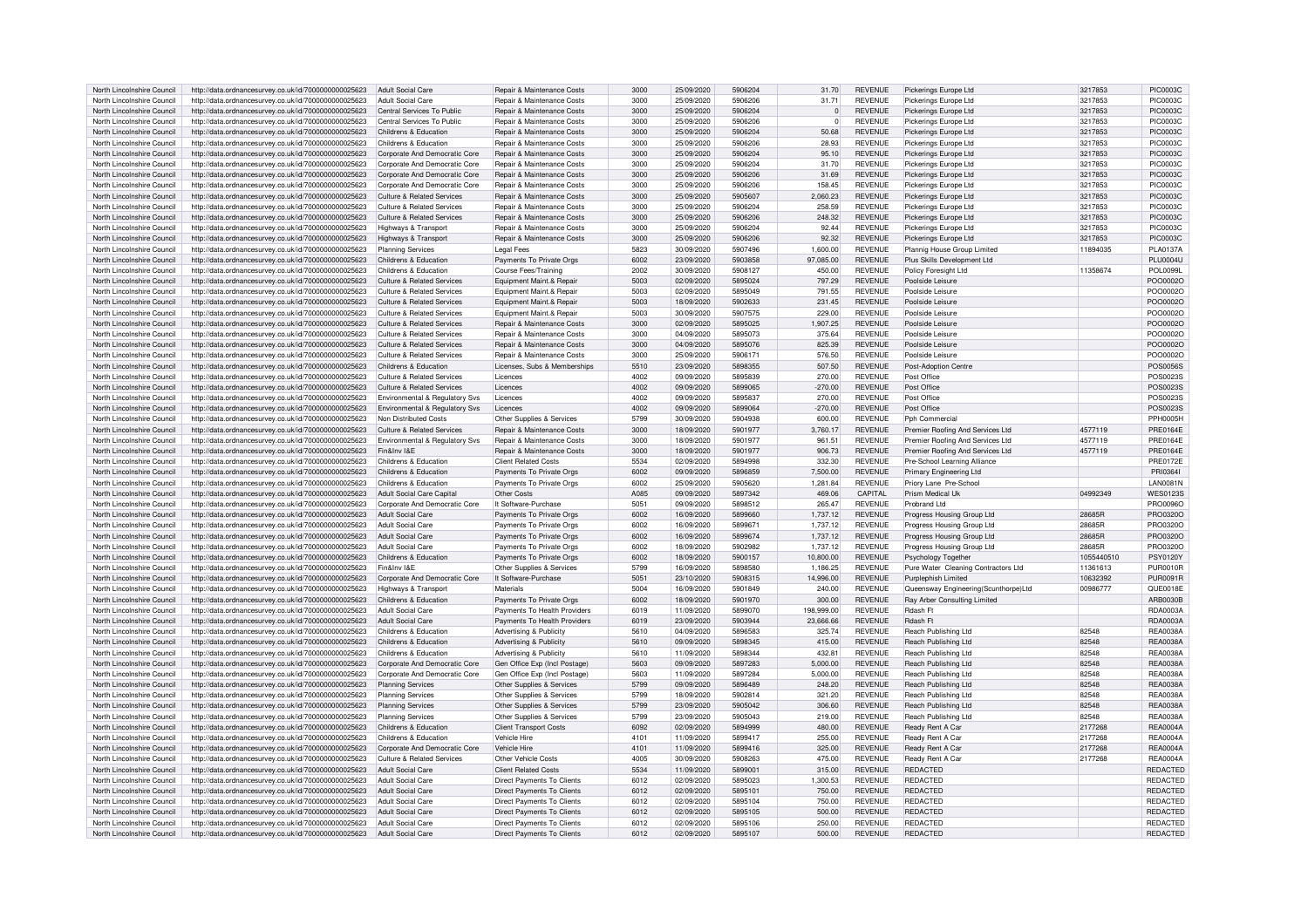| North Lincolnshire Council | http://data.ordnancesurvey.co.uk/id/7000000000025623 | <b>Adult Social Care</b> | Direct Payments To Clients        | 6012 | 02/09/2020 | 5895755 | 750.00   | <b>REVENUE</b> | REDACTED        | REDACTED        |
|----------------------------|------------------------------------------------------|--------------------------|-----------------------------------|------|------------|---------|----------|----------------|-----------------|-----------------|
| North Lincolnshire Council | http://data.ordnancesurvey.co.uk/id/7000000000025623 | <b>Adult Social Care</b> | <b>Direct Payments To Clients</b> | 6012 | 04/09/2020 | 5896355 | 1,371.43 | <b>REVENUE</b> | REDACTED        | REDACTED        |
| North Lincolnshire Council | http://data.ordnancesurvey.co.uk/id/7000000000025623 | <b>Adult Social Care</b> | Direct Payments To Clients        | 6012 | 04/09/2020 | 5896365 | 975.00   | REVENUE        | <b>REDACTED</b> | REDACTED        |
| North Lincolnshire Council | http://data.ordnancesurvey.co.uk/id/7000000000025623 | <b>Adult Social Care</b> | <b>Direct Payments To Clients</b> | 6012 | 09/09/2020 | 5898059 | 2.454.30 | <b>REVENUE</b> | REDACTED        | REDACTED        |
| North Lincolnshire Council | http://data.ordnancesurvey.co.uk/id/7000000000025623 | <b>Adult Social Care</b> | Direct Payments To Clients        | 6012 | 09/09/2020 | 5898135 | 274.40   | <b>REVENUE</b> | REDACTED        | REDACTED        |
| North Lincolnshire Council | http://data.ordnancesurvey.co.uk/id/7000000000025623 | <b>Adult Social Care</b> | Direct Payments To Clients        | 6012 | 11/09/2020 | 5898618 | 1,079.17 | <b>REVENUE</b> | REDACTED        | REDACTED        |
| North Lincolnshire Council |                                                      | <b>Adult Social Care</b> | Direct Payments To Clients        | 6012 | 11/09/2020 | 5898970 | 6.836.86 | <b>REVENUE</b> | REDACTED        | REDACTED        |
|                            | http://data.ordnancesurvey.co.uk/id/7000000000025623 |                          |                                   |      |            | 5899006 |          |                | <b>REDACTED</b> |                 |
| North Lincolnshire Council | http://data.ordnancesurvey.co.uk/id/7000000000025623 | <b>Adult Social Care</b> | Direct Payments To Clients        | 6012 | 11/09/2020 |         | 750.00   | <b>REVENUE</b> |                 | REDACTED        |
| North Lincolnshire Council | http://data.ordnancesurvey.co.uk/id/7000000000025623 | <b>Adult Social Care</b> | <b>Direct Payments To Clients</b> | 6012 | 11/09/2020 | 5899017 | 846.71   | <b>REVENUE</b> | REDACTED        | <b>REDACTED</b> |
| North Lincolnshire Council | http://data.ordnancesurvey.co.uk/id/7000000000025623 | <b>Adult Social Care</b> | Direct Payments To Clients        | 6012 | 11/09/2020 | 5899478 | 3,166.00 | <b>REVENUE</b> | <b>REDACTED</b> | REDACTED        |
| North Lincolnshire Council | http://data.ordnancesurvey.co.uk/id/7000000000025623 | <b>Adult Social Care</b> | <b>Direct Payments To Clients</b> | 6012 | 11/09/2020 | 5899583 | 661.88   | REVENUE        | <b>REDACTED</b> | REDACTED        |
| North Lincolnshire Council | http://data.ordnancesurvey.co.uk/id/7000000000025623 | <b>Adult Social Care</b> | Direct Payments To Clients        | 6012 | 16/09/2020 | 5900050 | 6,014.72 | REVENUE        | REDACTED        | REDACTED        |
| North Lincolnshire Council | http://data.ordnancesurvey.co.uk/id/7000000000025623 | <b>Adult Social Care</b> | Direct Payments To Clients        | 6012 | 16/09/2020 | 5900090 | 1,110.25 | REVENUE        | <b>REDACTED</b> | REDACTED        |
| North Lincolnshire Council | http://data.ordnancesurvey.co.uk/id/7000000000025623 | <b>Adult Social Care</b> | <b>Direct Payments To Clients</b> | 6012 | 16/09/2020 | 5900757 | 1.261.48 | <b>REVENUE</b> | REDACTED        | <b>REDACTED</b> |
| North Lincolnshire Council | http://data.ordnancesurvey.co.uk/id/7000000000025623 | <b>Adult Social Care</b> | Direct Payments To Clients        | 6012 | 16/09/2020 | 5900759 | 1,200.00 | REVENUE        | REDACTED        | REDACTED        |
| North Lincolnshire Council | http://data.ordnancesurvey.co.uk/id/7000000000025623 | <b>Adult Social Care</b> | <b>Direct Payments To Clients</b> | 6012 | 16/09/2020 | 5900760 | 2,396.00 | REVENUE        | REDACTED        | REDACTED        |
| North Lincolnshire Council | http://data.ordnancesurvey.co.uk/id/7000000000025623 | <b>Adult Social Care</b> | Direct Payments To Clients        | 6012 | 16/09/2020 | 5900761 | 1.004.80 | REVENUE        | REDACTED        | REDACTED        |
| North Lincolnshire Council | http://data.ordnancesurvey.co.uk/id/7000000000025623 | <b>Adult Social Care</b> | <b>Direct Payments To Clients</b> | 6012 | 16/09/2020 | 5900762 | 584.00   | REVENUE        | <b>REDACTED</b> | REDACTED        |
| North Lincolnshire Council | http://data.ordnancesurvey.co.uk/id/7000000000025623 | <b>Adult Social Care</b> | Direct Payments To Clients        | 6012 | 16/09/2020 | 5900763 | 2,610.00 | <b>REVENUE</b> | REDACTED        | REDACTED        |
| North Lincolnshire Council | http://data.ordnancesurvey.co.uk/id/7000000000025623 | <b>Adult Social Care</b> | Direct Payments To Clients        | 6012 | 16/09/2020 | 5900764 | 703.36   | <b>REVENUE</b> | REDACTED        | REDACTED        |
| North Lincolnshire Council | http://data.ordnancesurvey.co.uk/id/7000000000025623 | <b>Adult Social Care</b> | Direct Payments To Clients        | 6012 | 16/09/2020 | 5900765 | 1,124.00 | REVENUE        | <b>REDACTED</b> | REDACTED        |
| North Lincolnshire Council | http://data.ordnancesurvey.co.uk/id/7000000000025623 | <b>Adult Social Care</b> | <b>Direct Payments To Clients</b> | 6012 | 16/09/2020 | 5900766 | 540.00   | REVENUE        | REDACTED        | REDACTED        |
| North Lincolnshire Council | http://data.ordnancesurvey.co.uk/id/7000000000025623 | Adult Social Care        | Direct Payments To Clients        | 6012 | 16/09/2020 | 5900767 | 1,251.04 | REVENUE        | <b>REDACTED</b> | REDACTED        |
| North Lincolnshire Council |                                                      |                          |                                   | 6012 |            | 5900768 |          |                | REDACTED        | REDACTED        |
|                            | http://data.ordnancesurvey.co.uk/id/7000000000025623 | <b>Adult Social Care</b> | Direct Payments To Clients        |      | 16/09/2020 |         | 792.28   | <b>REVENUE</b> |                 |                 |
| North Lincolnshire Council | http://data.ordnancesurvey.co.uk/id/7000000000025623 | <b>Adult Social Care</b> | Direct Payments To Clients        | 6012 | 16/09/2020 | 5900771 | 1,088.00 | <b>REVENUE</b> | <b>REDACTED</b> | REDACTED        |
| North Lincolnshire Council | http://data.ordnancesurvey.co.uk/id/7000000000025623 | <b>Adult Social Care</b> | Direct Payments To Clients        | 6012 | 16/09/2020 | 5900772 | 491.56   | <b>REVENUE</b> | <b>REDACTED</b> | REDACTED        |
| North Lincolnshire Council | http://data.ordnancesurvey.co.uk/id/7000000000025623 | <b>Adult Social Care</b> | <b>Direct Payments To Clients</b> | 6012 | 16/09/2020 | 5900773 | 2,028.88 | <b>REVENUE</b> | REDACTED        | REDACTED        |
| North Lincolnshire Council | http://data.ordnancesurvey.co.uk/id/7000000000025623 | <b>Adult Social Care</b> | <b>Direct Payments To Clients</b> | 6012 | 16/09/2020 | 5900774 | 700.00   | <b>REVENUE</b> | REDACTED        | <b>REDACTED</b> |
| North Lincolnshire Council | http://data.ordnancesurvey.co.uk/id/7000000000025623 | <b>Adult Social Care</b> | <b>Direct Payments To Clients</b> | 6012 | 16/09/2020 | 5900775 | 2.088.56 | <b>REVENUE</b> | REDACTED        | REDACTED        |
| North Lincolnshire Council | http://data.ordnancesurvey.co.uk/id/7000000000025623 | <b>Adult Social Care</b> | Direct Payments To Clients        | 6012 | 16/09/2020 | 5900776 | 1,332.00 | <b>REVENUE</b> | REDACTED        | REDACTED        |
| North Lincolnshire Council | http://data.ordnancesurvey.co.uk/id/7000000000025623 | Adult Social Care        | Direct Payments To Clients        | 6012 | 16/09/2020 | 5900777 | 1,064.00 | <b>REVENUE</b> | REDACTED        | REDACTED        |
| North Lincolnshire Council | http://data.ordnancesurvey.co.uk/id/7000000000025623 | <b>Adult Social Care</b> | <b>Direct Payments To Clients</b> | 6012 | 16/09/2020 | 5900778 | 1,162.60 | REVENUE        | REDACTED        | REDACTED        |
| North Lincolnshire Council | http://data.ordnancesurvey.co.uk/id/7000000000025623 | <b>Adult Social Care</b> | Direct Payments To Clients        | 6012 | 16/09/2020 | 5900779 | 2,058.72 | REVENUE        | REDACTED        | REDACTED        |
| North Lincolnshire Council | http://data.ordnancesurvey.co.uk/id/7000000000025623 | <b>Adult Social Care</b> | Direct Payments To Clients        | 6012 | 16/09/2020 | 5900780 | 708.00   | <b>REVENUE</b> | REDACTED        | REDACTED        |
| North Lincolnshire Council | http://data.ordnancesurvey.co.uk/id/7000000000025623 | <b>Adult Social Care</b> | Direct Payments To Clients        | 6012 | 16/09/2020 | 5900781 | 1,536.00 | <b>REVENUE</b> | REDACTED        | REDACTED        |
| North Lincolnshire Council | http://data.ordnancesurvey.co.uk/id/7000000000025623 | <b>Adult Social Care</b> | Direct Payments To Clients        | 6012 | 16/09/2020 | 5900782 | 756.00   | REVENUE        | REDACTED        | REDACTED        |
| North Lincolnshire Council | http://data.ordnancesurvey.co.uk/id/7000000000025623 | Adult Social Care        | <b>Direct Payments To Clients</b> | 6012 | 16/09/2020 | 5900784 | 956.12   | REVENUE        | <b>REDACTED</b> | REDACTED        |
| North Lincolnshire Council | http://data.ordnancesurvey.co.uk/id/7000000000025623 | <b>Adult Social Care</b> | <b>Direct Payments To Clients</b> | 6012 | 16/09/2020 | 5900785 | 829.52   | <b>REVENUE</b> | REDACTED        | REDACTED        |
| North Lincolnshire Council | http://data.ordnancesurvey.co.uk/id/7000000000025623 | <b>Adult Social Care</b> | <b>Direct Payments To Clients</b> | 6012 | 16/09/2020 | 5900788 | 1,162.20 | REVENUE        | REDACTED        | REDACTED        |
|                            |                                                      |                          |                                   |      |            |         |          |                |                 |                 |
| North Lincolnshire Council | http://data.ordnancesurvey.co.uk/id/7000000000025623 | <b>Adult Social Care</b> | Direct Payments To Clients        | 6012 | 16/09/2020 | 5900789 | 841.60   | REVENUE        | REDACTED        | REDACTED        |
| North Lincolnshire Council | http://data.ordnancesurvey.co.uk/id/7000000000025623 | <b>Adult Social Care</b> | <b>Direct Payments To Clients</b> | 6012 | 16/09/2020 | 5900790 | 1,596.04 | REVENUE        | REDACTED        | REDACTED        |
| North Lincolnshire Council | http://data.ordnancesurvey.co.uk/id/7000000000025623 | <b>Adult Social Care</b> | Direct Payments To Clients        | 6012 | 16/09/2020 | 590079  | 1,584.08 | <b>REVENUE</b> | <b>REDACTED</b> | REDACTED        |
| North Lincolnshire Council | http://data.ordnancesurvey.co.uk/id/7000000000025623 | <b>Adult Social Care</b> | Direct Payments To Clients        | 6012 | 16/09/2020 | 5900792 | 1,594.00 | REVENUE        | REDACTED        | REDACTED        |
| North Lincolnshire Council | http://data.ordnancesurvey.co.uk/id/7000000000025623 | <b>Adult Social Care</b> | Direct Payments To Clients        | 6012 | 16/09/2020 | 5900794 | 600.00   | <b>REVENUE</b> | REDACTED        | REDACTED        |
| North Lincolnshire Council | http://data.ordnancesurvey.co.uk/id/7000000000025623 | <b>Adult Social Care</b> | Direct Payments To Clients        | 6012 | 16/09/2020 | 5900796 | 1,706.00 | <b>REVENUE</b> | REDACTED        | REDACTED        |
| North Lincolnshire Council | http://data.ordnancesurvey.co.uk/id/7000000000025623 | <b>Adult Social Care</b> | <b>Direct Payments To Clients</b> | 6012 | 16/09/2020 | 5900799 | 1,411.68 | REVENUE        | REDACTED        | REDACTED        |
| North Lincolnshire Council | http://data.ordnancesurvey.co.uk/id/7000000000025623 | <b>Adult Social Care</b> | Direct Payments To Clients        | 6012 | 16/09/2020 | 5900800 | 1.536.56 | <b>REVENUE</b> | REDACTED        | REDACTED        |
| North Lincolnshire Council | http://data.ordnancesurvey.co.uk/id/7000000000025623 | <b>Adult Social Care</b> | <b>Direct Payments To Clients</b> | 6012 | 16/09/2020 | 5900801 | 800.76   | <b>REVENUE</b> | REDACTED        | <b>REDACTED</b> |
| North Lincolnshire Council | http://data.ordnancesurvey.co.uk/id/7000000000025623 | <b>Adult Social Care</b> | Direct Payments To Clients        | 6012 | 16/09/2020 | 5900802 | 600.00   | <b>REVENUE</b> | <b>REDACTED</b> | REDACTED        |
| North Lincolnshire Council | http://data.ordnancesurvey.co.uk/id/7000000000025623 | <b>Adult Social Care</b> | Direct Payments To Clients        | 6012 | 16/09/2020 | 5900803 | 1,603.68 | <b>REVENUE</b> | <b>REDACTED</b> | REDACTED        |
| North Lincolnshire Council | http://data.ordnancesurvey.co.uk/id/7000000000025623 | <b>Adult Social Care</b> | <b>Direct Payments To Clients</b> | 6012 | 16/09/2020 | 5900804 | 1,671.84 | REVENUE        | REDACTED        | REDACTED        |
| North Lincolnshire Council | http://data.ordnancesurvey.co.uk/id/7000000000025623 | <b>Adult Social Care</b> | <b>Direct Payments To Clients</b> | 6012 | 16/09/2020 | 5900805 | 1,063.88 | REVENUE        | <b>REDACTED</b> | REDACTED        |
| North Lincolnshire Council | http://data.ordnancesurvey.co.uk/id/7000000000025623 | <b>Adult Social Care</b> | <b>Direct Payments To Clients</b> | 6012 | 16/09/2020 | 5900806 | 540.00   | REVENUE        | REDACTED        | <b>REDACTED</b> |
| North Lincolnshire Council | http://data.ordnancesurvey.co.uk/id/7000000000025623 | Adult Social Care        | Direct Payments To Clients        | 6012 | 16/09/2020 | 5900807 | 280.00   | REVENUE        | REDACTED        | REDACTED        |
| North Lincolnshire Council | http://data.ordnancesurvey.co.uk/id/7000000000025623 | <b>Adult Social Care</b> | Direct Payments To Clients        | 6012 | 16/09/2020 | 5900808 | 1,320.00 | <b>REVENUE</b> | REDACTED        | REDACTED        |
| North Lincolnshire Council | http://data.ordnancesurvey.co.uk/id/7000000000025623 | <b>Adult Social Care</b> | <b>Direct Payments To Clients</b> | 6012 | 16/09/2020 | 5900809 | 1,143.68 | <b>REVENUE</b> | <b>REDACTED</b> | <b>REDACTED</b> |
| North Lincolnshire Council | http://data.ordnancesurvey.co.uk/id/7000000000025623 | <b>Adult Social Care</b> | <b>Direct Payments To Clients</b> | 6012 | 16/09/2020 | 5900810 | 2,370.52 | <b>REVENUE</b> | <b>REDACTED</b> | REDACTED        |
| North Lincolnshire Council | http://data.ordnancesurvey.co.uk/id/7000000000025623 | <b>Adult Social Care</b> | <b>Direct Payments To Clients</b> | 6012 | 16/09/2020 | 5900811 | 508.00   | <b>REVENUE</b> | REDACTED        | <b>REDACTED</b> |
| North Lincolnshire Council |                                                      | <b>Adult Social Care</b> | <b>Direct Payments To Clients</b> | 6012 | 16/09/2020 | 5900812 | 1,488.32 | REVENUE        | <b>REDACTED</b> | REDACTED        |
|                            | http://data.ordnancesurvey.co.uk/id/7000000000025623 |                          |                                   | 6012 |            |         |          |                | <b>REDACTED</b> |                 |
| North Lincolnshire Council | http://data.ordnancesurvey.co.uk/id/7000000000025623 | <b>Adult Social Care</b> | Direct Payments To Clients        |      | 16/09/2020 | 5900813 | 2,080.00 | REVENUE        |                 | REDACTED        |
| North Lincolnshire Council | http://data.ordnancesurvey.co.uk/id/7000000000025623 | <b>Adult Social Care</b> | <b>Direct Payments To Clients</b> | 6012 | 16/09/2020 | 5900814 | 877.00   | REVENUE        | REDACTED        | REDACTED        |
| North Lincolnshire Council | http://data.ordnancesurvey.co.uk/id/7000000000025623 | <b>Adult Social Care</b> | Direct Payments To Clients        | 6012 | 16/09/2020 | 5900815 | 594.00   | REVENUE        | <b>REDACTED</b> | REDACTED        |
| North Lincolnshire Council | http://data.ordnancesurvey.co.uk/id/7000000000025623 | <b>Adult Social Care</b> | <b>Direct Payments To Clients</b> | 6012 | 16/09/2020 | 5900816 | 930.00   | <b>REVENUE</b> | REDACTED        | REDACTED        |
| North Lincolnshire Council | http://data.ordnancesurvey.co.uk/id/7000000000025623 | <b>Adult Social Care</b> | Direct Payments To Clients        | 6012 | 16/09/2020 | 5900817 | 759.72   | <b>REVENUE</b> | <b>REDACTED</b> | REDACTED        |
| North Lincolnshire Council | http://data.ordnancesurvey.co.uk/id/7000000000025623 | <b>Adult Social Care</b> | Direct Payments To Clients        | 6012 | 16/09/2020 | 5900818 | 1,276.56 | <b>REVENUE</b> | REDACTED        | REDACTED        |
| North Lincolnshire Council | http://data.ordnancesurvey.co.uk/id/7000000000025623 | <b>Adult Social Care</b> | Direct Payments To Clients        | 6012 | 16/09/2020 | 5900819 | 510.88   | <b>REVENUE</b> | REDACTED        | REDACTED        |
| North Lincolnshire Council | http://data.ordnancesurvey.co.uk/id/7000000000025623 | <b>Adult Social Care</b> | <b>Direct Payments To Clients</b> | 6012 | 16/09/2020 | 590082  | 3,647.88 | <b>REVENUE</b> | <b>REDACTED</b> | REDACTED        |
| North Lincolnshire Council | http://data.ordnancesurvey.co.uk/id/7000000000025623 | <b>Adult Social Care</b> | <b>Direct Payments To Clients</b> | 6012 | 16/09/2020 | 5900822 | 659.20   | <b>REVENUE</b> | REDACTED        | REDACTED        |
| North Lincolnshire Council | http://data.ordnancesurvey.co.uk/id/7000000000025623 | <b>Adult Social Care</b> | <b>Direct Payments To Clients</b> | 6012 | 16/09/2020 | 5900823 | 1,846.28 | <b>REVENUE</b> | REDACTED        | <b>REDACTED</b> |
| North Lincolnshire Council | http://data.ordnancesurvey.co.uk/id/7000000000025623 | Adult Social Care        | Direct Payments To Clients        | 6012 | 16/09/2020 | 5900824 | 848.96   | <b>REVENUE</b> | <b>REDACTED</b> | REDACTED        |
| North Lincolnshire Council | http://data.ordnancesurvey.co.uk/id/7000000000025623 | Adult Social Care        | Direct Payments To Clients        | 6012 | 16/09/2020 | 5900825 | 600.00   | <b>REVENUE</b> | REDACTED        | REDACTED        |
|                            |                                                      |                          |                                   |      |            |         |          |                |                 |                 |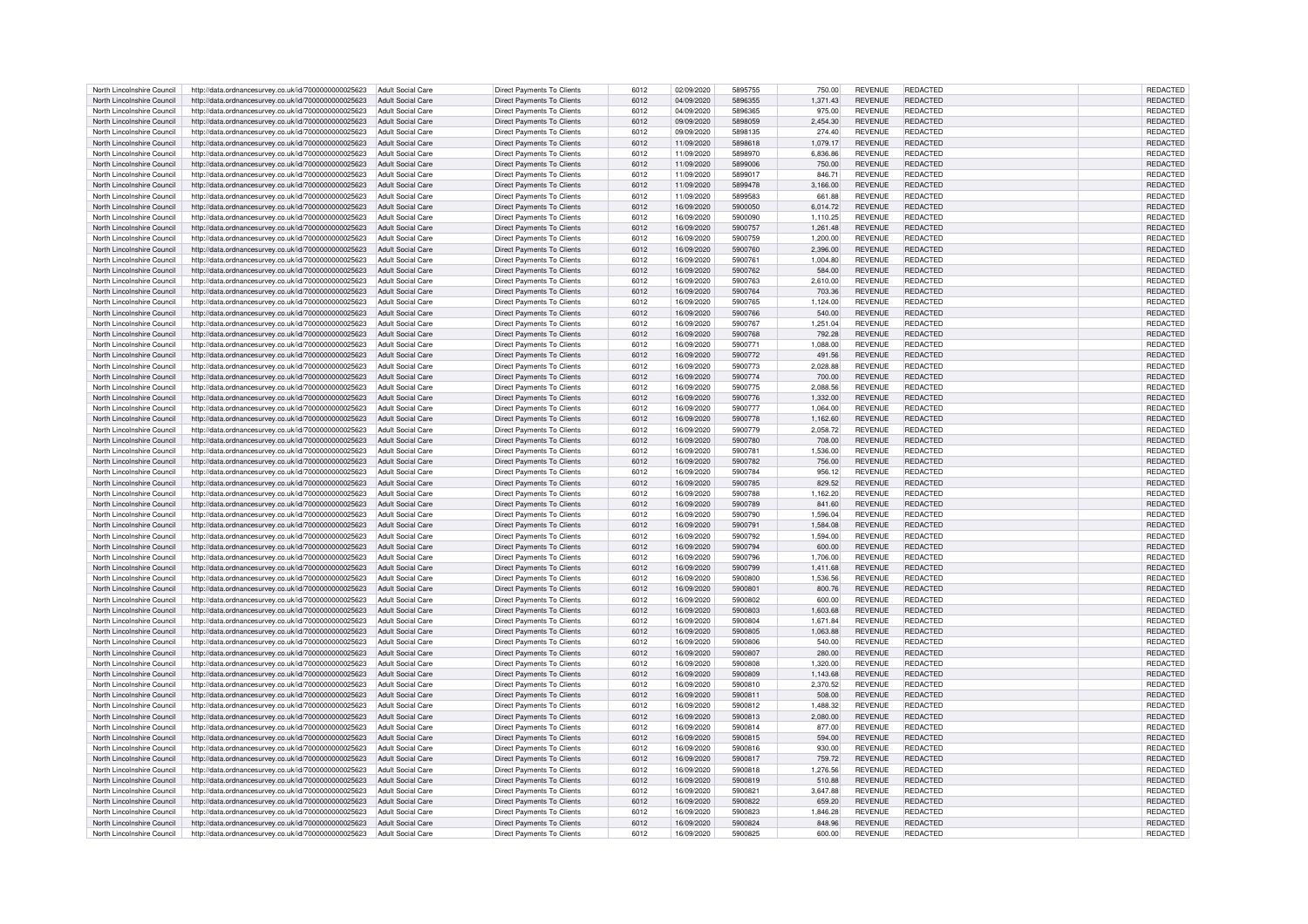| North Lincolnshire Council | http://data.ordnancesurvey.co.uk/id/7000000000025623 | Adult Social Care        | Direct Payments To Clients        | 6012 | 16/09/2020 | 5900827 | 1.564.96  | <b>REVENUE</b> | REDACTED        | REDACTED        |
|----------------------------|------------------------------------------------------|--------------------------|-----------------------------------|------|------------|---------|-----------|----------------|-----------------|-----------------|
| North Lincolnshire Council | http://data.ordnancesurvey.co.uk/id/7000000000025623 | <b>Adult Social Care</b> | Direct Payments To Clients        | 6012 | 16/09/2020 | 5900829 | 1,000.00  | <b>REVENUE</b> | REDACTED        | REDACTED        |
| North Lincolnshire Council | http://data.ordnancesurvey.co.uk/id/7000000000025623 | <b>Adult Social Care</b> | Direct Payments To Clients        | 6012 | 16/09/2020 | 5900830 | 3,827.04  | <b>REVENUE</b> | REDACTED        | REDACTED        |
|                            |                                                      |                          |                                   |      |            |         |           |                |                 |                 |
| North Lincolnshire Council | http://data.ordnancesurvey.co.uk/id/7000000000025623 | <b>Adult Social Care</b> | Direct Payments To Clients        | 6012 | 16/09/2020 | 5900831 | 3.360.00  | <b>REVENUE</b> | REDACTED        | REDACTED        |
| North Lincolnshire Council | http://data.ordnancesurvey.co.uk/id/7000000000025623 | <b>Adult Social Care</b> | Direct Payments To Clients        | 6012 | 16/09/2020 | 5900832 | 693.90    | <b>REVENUE</b> | REDACTED        | REDACTED        |
| North Lincolnshire Council | http://data.ordnancesurvey.co.uk/id/7000000000025623 | <b>Adult Social Care</b> | Direct Payments To Clients        | 6012 | 16/09/2020 | 5900833 | 441.60    | <b>REVENUE</b> | REDACTED        | REDACTED        |
| North Lincolnshire Council | http://data.ordnancesurvey.co.uk/id/7000000000025623 | <b>Adult Social Care</b> | Direct Payments To Clients        | 6012 | 16/09/2020 | 5900834 | 1.809.24  | <b>REVENUE</b> | REDACTED        | REDACTED        |
| North Lincolnshire Council | http://data.ordnancesurvey.co.uk/id/7000000000025623 | <b>Adult Social Care</b> | Direct Payments To Clients        | 6012 | 16/09/2020 | 5900835 | 1,055.68  | <b>REVENUE</b> | <b>REDACTED</b> | REDACTED        |
| North Lincolnshire Council | http://data.ordnancesurvey.co.uk/id/7000000000025623 | <b>Adult Social Care</b> | <b>Direct Payments To Clients</b> | 6012 | 16/09/2020 | 5900836 | 1.235.68  | <b>REVENUE</b> | REDACTED        | <b>REDACTED</b> |
|                            |                                                      |                          |                                   |      |            |         |           |                |                 |                 |
| North Lincolnshire Council | http://data.ordnancesurvey.co.uk/id/7000000000025623 | <b>Adult Social Care</b> | Direct Payments To Clients        | 6012 | 16/09/2020 | 5900837 | 2,900.00  | <b>REVENUE</b> | <b>REDACTED</b> | REDACTED        |
| North Lincolnshire Council | http://data.ordnancesurvey.co.uk/id/7000000000025623 | <b>Adult Social Care</b> | <b>Direct Payments To Clients</b> | 6012 | 16/09/2020 | 5900838 | 949.20    | <b>REVENUE</b> | REDACTED        | REDACTED        |
| North Lincolnshire Council | http://data.ordnancesurvey.co.uk/id/7000000000025623 | <b>Adult Social Care</b> | Direct Payments To Clients        | 6012 | 16/09/2020 | 5900839 | 760.00    | <b>REVENUE</b> | REDACTED        | REDACTED        |
| North Lincolnshire Council | http://data.ordnancesurvey.co.uk/id/7000000000025623 | <b>Adult Social Care</b> | Direct Payments To Clients        | 6012 | 16/09/2020 | 5900840 | 1,519.32  | <b>REVENUE</b> | REDACTED        | REDACTED        |
| North Lincolnshire Council | http://data.ordnancesurvey.co.uk/id/7000000000025623 | <b>Adult Social Care</b> | <b>Direct Payments To Clients</b> | 6012 | 16/09/2020 | 5900841 | 759.36    | <b>REVENUE</b> | REDACTED        | REDACTED        |
|                            |                                                      |                          |                                   |      |            |         |           |                |                 |                 |
| North Lincolnshire Council | http://data.ordnancesurvey.co.uk/id/7000000000025623 | <b>Adult Social Care</b> | Direct Payments To Clients        | 6012 | 16/09/2020 | 5900842 | 1,316.76  | <b>REVENUE</b> | REDACTED        | REDACTED        |
| North Lincolnshire Council | http://data.ordnancesurvey.co.uk/id/7000000000025623 | <b>Adult Social Care</b> | <b>Direct Payments To Clients</b> | 6012 | 16/09/2020 | 5900843 | 1,178.44  | <b>REVENUE</b> | <b>REDACTED</b> | REDACTED        |
| North Lincolnshire Council | http://data.ordnancesurvey.co.uk/id/7000000000025623 | <b>Adult Social Care</b> | Direct Payments To Clients        | 6012 | 16/09/2020 | 5900844 | 656.80    | <b>REVENUE</b> | REDACTED        | REDACTED        |
| North Lincolnshire Council | http://data.ordnancesurvey.co.uk/id/7000000000025623 | <b>Adult Social Care</b> | Direct Payments To Clients        | 6012 | 16/09/2020 | 5900845 | 922.80    | <b>REVENUE</b> | <b>REDACTED</b> | REDACTED        |
| North Lincolnshire Council | http://data.ordnancesurvey.co.uk/id/7000000000025623 | <b>Adult Social Care</b> | Direct Payments To Clients        | 6012 | 16/09/2020 | 5900846 | 1,515.52  | <b>REVENUE</b> | REDACTED        | REDACTED        |
|                            |                                                      |                          |                                   |      |            |         |           |                |                 |                 |
| North Lincolnshire Council | http://data.ordnancesurvey.co.uk/id/7000000000025623 | <b>Adult Social Care</b> | Direct Payments To Clients        | 6012 | 16/09/2020 | 5900847 | 1,255.48  | <b>REVENUE</b> | REDACTED        | REDACTED        |
| North Lincolnshire Council | http://data.ordnancesurvey.co.uk/id/7000000000025623 | Adult Social Care        | Direct Payments To Clients        | 6012 | 16/09/2020 | 5900848 | 4,257.60  | <b>REVENUE</b> | <b>REDACTED</b> | REDACTED        |
| North Lincolnshire Council | http://data.ordnancesurvey.co.uk/id/7000000000025623 | <b>Adult Social Care</b> | <b>Direct Payments To Clients</b> | 6012 | 16/09/2020 | 5900849 | 2,634.04  | <b>REVENUE</b> | REDACTED        | REDACTED        |
| North Lincolnshire Council | http://data.ordnancesurvey.co.uk/id/7000000000025623 | <b>Adult Social Care</b> | Direct Payments To Clients        | 6012 | 16/09/2020 | 5900850 | 1,680.00  | <b>REVENUE</b> | <b>REDACTED</b> | REDACTED        |
| North Lincolnshire Council | http://data.ordnancesurvey.co.uk/id/7000000000025623 | <b>Adult Social Care</b> | Direct Payments To Clients        | 6012 | 16/09/2020 | 5900851 | 1,249.60  | <b>REVENUE</b> | <b>REDACTED</b> | REDACTED        |
|                            |                                                      |                          |                                   |      |            |         |           |                |                 |                 |
| North Lincolnshire Council | http://data.ordnancesurvey.co.uk/id/7000000000025623 | <b>Adult Social Care</b> | Direct Payments To Clients        | 6012 | 16/09/2020 | 5900852 | 987.68    | <b>REVENUE</b> | <b>REDACTED</b> | REDACTED        |
| North Lincolnshire Council | http://data.ordnancesurvey.co.uk/id/7000000000025623 | <b>Adult Social Care</b> | Direct Payments To Clients        | 6012 | 16/09/2020 | 5900853 | 1,100.00  | <b>REVENUE</b> | <b>REDACTED</b> | REDACTED        |
| North Lincolnshire Council | http://data.ordnancesurvey.co.uk/id/7000000000025623 | <b>Adult Social Care</b> | <b>Direct Payments To Clients</b> | 6012 | 16/09/2020 | 5900855 | 1,598.64  | <b>REVENUE</b> | <b>REDACTED</b> | REDACTED        |
| North Lincolnshire Council | http://data.ordnancesurvey.co.uk/id/7000000000025623 | <b>Adult Social Care</b> | <b>Direct Payments To Clients</b> | 6012 | 16/09/2020 | 5900856 | 1.082.36  | <b>REVENUE</b> | REDACTED        | <b>REDACTED</b> |
| North Lincolnshire Council | http://data.ordnancesurvey.co.uk/id/7000000000025623 | <b>Adult Social Care</b> | <b>Direct Payments To Clients</b> | 6012 | 16/09/2020 | 5900857 | 5,059.36  | <b>REVENUE</b> | REDACTED        | REDACTED        |
|                            |                                                      |                          |                                   |      |            |         |           |                |                 |                 |
| North Lincolnshire Council | http://data.ordnancesurvey.co.uk/id/7000000000025623 | <b>Adult Social Care</b> | Direct Payments To Clients        | 6012 | 16/09/2020 | 5900858 | 2,716.56  | <b>REVENUE</b> | <b>REDACTED</b> | REDACTED        |
| North Lincolnshire Council | http://data.ordnancesurvey.co.uk/id/7000000000025623 | Adult Social Care        | Direct Payments To Clients        | 6012 | 16/09/2020 | 5900859 | 857.16    | <b>REVENUE</b> | REDACTED        | REDACTED        |
| North Lincolnshire Council | http://data.ordnancesurvey.co.uk/id/7000000000025623 | <b>Adult Social Care</b> | Direct Payments To Clients        | 6012 | 16/09/2020 | 5900860 | 560.00    | <b>REVENUE</b> | <b>REDACTED</b> | REDACTED        |
| North Lincolnshire Council | http://data.ordnancesurvey.co.uk/id/7000000000025623 | <b>Adult Social Care</b> | Direct Payments To Clients        | 6012 | 16/09/2020 | 5900861 | 715.76    | <b>REVENUE</b> | REDACTED        | REDACTED        |
| North Lincolnshire Council | http://data.ordnancesurvey.co.uk/id/7000000000025623 | <b>Adult Social Care</b> | Direct Payments To Clients        | 6012 | 16/09/2020 | 5900863 | 1,676.00  | <b>REVENUE</b> | REDACTED        | REDACTED        |
| North Lincolnshire Council |                                                      |                          |                                   | 6012 |            | 5900864 |           |                | REDACTED        |                 |
|                            | http://data.ordnancesurvey.co.uk/id/7000000000025623 | <b>Adult Social Care</b> | Direct Payments To Clients        |      | 16/09/2020 |         | 2,270.56  | <b>REVENUE</b> |                 | <b>REDACTED</b> |
| North Lincolnshire Council | http://data.ordnancesurvey.co.uk/id/7000000000025623 | <b>Adult Social Care</b> | <b>Direct Payments To Clients</b> | 6012 | 16/09/2020 | 5900865 | 1,945.48  | <b>REVENUE</b> | REDACTED        | REDACTED        |
| North Lincolnshire Council | http://data.ordnancesurvey.co.uk/id/7000000000025623 | <b>Adult Social Care</b> | <b>Direct Payments To Clients</b> | 6012 | 16/09/2020 | 5900866 | 791.72    | <b>REVENUE</b> | <b>REDACTED</b> | REDACTED        |
| North Lincolnshire Council | http://data.ordnancesurvey.co.uk/id/7000000000025623 | <b>Adult Social Care</b> | Direct Payments To Clients        | 6012 | 16/09/2020 | 5900868 | 361.44    | <b>REVENUE</b> | <b>REDACTED</b> | REDACTED        |
| North Lincolnshire Council | http://data.ordnancesurvey.co.uk/id/7000000000025623 | <b>Adult Social Care</b> | <b>Direct Payments To Clients</b> | 6012 | 16/09/2020 | 5900869 | 842.24    | <b>REVENUE</b> | REDACTED        | REDACTED        |
|                            |                                                      |                          |                                   |      |            |         |           |                |                 |                 |
| North Lincolnshire Council | http://data.ordnancesurvey.co.uk/id/7000000000025623 | <b>Adult Social Care</b> | Direct Payments To Clients        | 6012 | 16/09/2020 | 5900870 | 2,139.80  | <b>REVENUE</b> | REDACTED        | REDACTED        |
| North Lincolnshire Council | http://data.ordnancesurvey.co.uk/id/7000000000025623 | <b>Adult Social Care</b> | <b>Direct Payments To Clients</b> | 6012 | 16/09/2020 | 5900871 | 827.00    | <b>REVENUE</b> | REDACTED        | REDACTED        |
| North Lincolnshire Council | http://data.ordnancesurvey.co.uk/id/7000000000025623 | <b>Adult Social Care</b> | Direct Payments To Clients        | 6012 | 16/09/2020 | 5900873 | 916.60    | <b>REVENUE</b> | REDACTED        | REDACTED        |
| North Lincolnshire Council | http://data.ordnancesurvey.co.uk/id/7000000000025623 | <b>Adult Social Care</b> | Direct Payments To Clients        | 6012 | 16/09/2020 | 5900874 | 726.80    | <b>REVENUE</b> | REDACTED        | REDACTED        |
| North Lincolnshire Council | http://data.ordnancesurvey.co.uk/id/7000000000025623 | <b>Adult Social Care</b> | Direct Payments To Clients        | 6012 | 16/09/2020 | 5900875 | 1,124.24  | <b>REVENUE</b> | REDACTED        | REDACTED        |
|                            |                                                      |                          |                                   |      |            |         |           |                |                 |                 |
| North Lincolnshire Council | http://data.ordnancesurvey.co.uk/id/7000000000025623 | <b>Adult Social Care</b> | Direct Payments To Clients        | 6012 | 16/09/2020 | 5900876 | 770.20    | <b>REVENUE</b> | REDACTED        | REDACTED        |
| North Lincolnshire Council | http://data.ordnancesurvey.co.uk/id/7000000000025623 | <b>Adult Social Care</b> | <b>Direct Payments To Clients</b> | 6012 | 16/09/2020 | 5900878 | 460.00    | <b>REVENUE</b> | REDACTED        | REDACTED        |
| North Lincolnshire Council | http://data.ordnancesurvey.co.uk/id/7000000000025623 | <b>Adult Social Care</b> | Direct Payments To Clients        | 6012 | 16/09/2020 | 5900879 | 3.053.92  | <b>REVENUE</b> | <b>REDACTED</b> | REDACTED        |
| North Lincolnshire Council | http://data.ordnancesurvey.co.uk/id/7000000000025623 | <b>Adult Social Care</b> | <b>Direct Payments To Clients</b> | 6012 | 16/09/2020 | 5900880 | 3.080.28  | <b>REVENUE</b> | REDACTED        | REDACTED        |
| North Lincolnshire Council | http://data.ordnancesurvey.co.uk/id/7000000000025623 | <b>Adult Social Care</b> | Direct Payments To Clients        | 6012 | 16/09/2020 | 590088  | 840.00    | <b>REVENUE</b> | REDACTED        | <b>REDACTED</b> |
|                            |                                                      |                          |                                   |      |            | 5900882 |           |                |                 |                 |
| North Lincolnshire Council | http://data.ordnancesurvey.co.uk/id/7000000000025623 | <b>Adult Social Care</b> | Direct Payments To Clients        | 6012 | 16/09/2020 |         | 747.72    | <b>REVENUE</b> | REDACTED        | REDACTED        |
| North Lincolnshire Council | http://data.ordnancesurvey.co.uk/id/7000000000025623 | <b>Adult Social Care</b> | <b>Direct Payments To Clients</b> | 6012 | 16/09/2020 | 5900883 | 3,988.20  | <b>REVENUE</b> | REDACTED        | REDACTED        |
| North Lincolnshire Council | http://data.ordnancesurvey.co.uk/id/7000000000025623 | <b>Adult Social Care</b> | Direct Payments To Clients        | 6012 | 16/09/2020 | 5900884 | 1,172.00  | <b>REVENUE</b> | <b>REDACTED</b> | REDACTED        |
| North Lincolnshire Council | http://data.ordnancesurvey.co.uk/id/7000000000025623 | Adult Social Care        | <b>Direct Payments To Clients</b> | 6012 | 16/09/2020 | 5900885 | 1,498.00  | <b>REVENUE</b> | REDACTED        | REDACTED        |
| North Lincolnshire Council | http://data.ordnancesurvey.co.uk/id/7000000000025623 | Adult Social Care        | Direct Payments To Clients        | 6012 | 16/09/2020 | 5900886 | 1,618.40  | <b>REVENUE</b> | REDACTED        | REDACTED        |
| North Lincolnshire Council | http://data.ordnancesurvey.co.uk/id/7000000000025623 | <b>Adult Social Care</b> | Direct Payments To Clients        | 6012 | 16/09/2020 | 5900887 | 2,438.68  | <b>REVENUE</b> | REDACTED        | REDACTED        |
|                            |                                                      |                          |                                   |      |            |         |           |                |                 |                 |
| North Lincolnshire Council | http://data.ordnancesurvey.co.uk/id/7000000000025623 | <b>Adult Social Care</b> | <b>Direct Payments To Clients</b> | 6012 | 16/09/2020 | 5900888 | 1,765.28  | <b>REVENUE</b> | REDACTED        | <b>REDACTED</b> |
| North Lincolnshire Council | http://data.ordnancesurvey.co.uk/id/7000000000025623 | <b>Adult Social Care</b> | Direct Payments To Clients        | 6012 | 16/09/2020 | 5900889 | 524.00    | <b>REVENUE</b> | <b>REDACTED</b> | REDACTED        |
| North Lincolnshire Council | http://data.ordnancesurvey.co.uk/id/7000000000025623 | <b>Adult Social Care</b> | <b>Direct Payments To Clients</b> | 6012 | 16/09/2020 | 5900890 | 2,720.00  | <b>REVENUE</b> | REDACTED        | <b>REDACTED</b> |
| North Lincolnshire Council | http://data.ordnancesurvey.co.uk/id/7000000000025623 | <b>Adult Social Care</b> | Direct Payments To Clients        | 6012 | 16/09/2020 | 5900891 | 627.20    | <b>REVENUE</b> | <b>REDACTED</b> | REDACTED        |
| North Lincolnshire Council | http://data.ordnancesurvey.co.uk/id/7000000000025623 | <b>Adult Social Care</b> | Direct Payments To Clients        | 6012 | 16/09/2020 | 5900892 | 1,505.76  | <b>REVENUE</b> | <b>REDACTED</b> | REDACTED        |
|                            |                                                      |                          |                                   |      |            |         |           |                |                 |                 |
| North Lincolnshire Council | http://data.ordnancesurvey.co.uk/id/7000000000025623 | <b>Adult Social Care</b> | <b>Direct Payments To Clients</b> | 6012 | 16/09/2020 | 5900893 | 1,370.92  | <b>REVENUE</b> | REDACTED        | REDACTED        |
| North Lincolnshire Council | http://data.ordnancesurvey.co.uk/id/7000000000025623 | <b>Adult Social Care</b> | Direct Payments To Clients        | 6012 | 16/09/2020 | 5900894 | 456.00    | <b>REVENUE</b> | REDACTED        | REDACTED        |
| North Lincolnshire Council | http://data.ordnancesurvey.co.uk/id/7000000000025623 | Adult Social Care        | Direct Payments To Clients        | 6012 | 16/09/2020 | 5900895 | 411.44    | <b>REVENUE</b> | REDACTED        | REDACTED        |
| North Lincolnshire Council | http://data.ordnancesurvey.co.uk/id/7000000000025623 | <b>Adult Social Care</b> | Direct Payments To Clients        | 6012 | 16/09/2020 | 5900896 | 11,472.00 | <b>REVENUE</b> | REDACTED        | REDACTED        |
| North Lincolnshire Council | http://data.ordnancesurvey.co.uk/id/7000000000025623 | <b>Adult Social Care</b> | Direct Payments To Clients        | 6012 | 16/09/2020 | 5900897 | 1,180.00  | <b>REVENUE</b> | <b>REDACTED</b> | REDACTED        |
|                            |                                                      |                          |                                   |      |            |         |           |                |                 |                 |
| North Lincolnshire Council | http://data.ordnancesurvey.co.uk/id/7000000000025623 | <b>Adult Social Care</b> | Direct Payments To Clients        | 6012 | 16/09/2020 | 5900898 | 1.678.48  | <b>REVENUE</b> | REDACTED        | REDACTED        |
| North Lincolnshire Council | http://data.ordnancesurvey.co.uk/id/7000000000025623 | <b>Adult Social Care</b> | <b>Direct Payments To Clients</b> | 6012 | 16/09/2020 | 5900899 | 2,150.56  | <b>REVENUE</b> | <b>REDACTED</b> | REDACTED        |
| North Lincolnshire Council | http://data.ordnancesurvey.co.uk/id/7000000000025623 | <b>Adult Social Care</b> | Direct Payments To Clients        | 6012 | 16/09/2020 | 5900900 | 856.72    | <b>REVENUE</b> | REDACTED        | REDACTED        |
| North Lincolnshire Council | http://data.ordnancesurvey.co.uk/id/7000000000025623 | <b>Adult Social Care</b> | <b>Direct Payments To Clients</b> | 6012 | 16/09/2020 | 5900901 | 828.00    | <b>REVENUE</b> | REDACTED        | REDACTED        |
| North Lincolnshire Council | http://data.ordnancesurvey.co.uk/id/7000000000025623 | Adult Social Care        | Direct Payments To Clients        | 6012 | 16/09/2020 | 5900902 | 1.344.00  | <b>REVENUE</b> | <b>REDACTED</b> | REDACTED        |
| North Lincolnshire Council | http://data.ordnancesurvey.co.uk/id/7000000000025623 | Adult Social Care        | Direct Payments To Clients        | 6012 | 16/09/2020 | 5900903 | 2,555.96  | <b>REVENUE</b> | REDACTED        | REDACTED        |
|                            |                                                      |                          |                                   |      |            |         |           |                |                 |                 |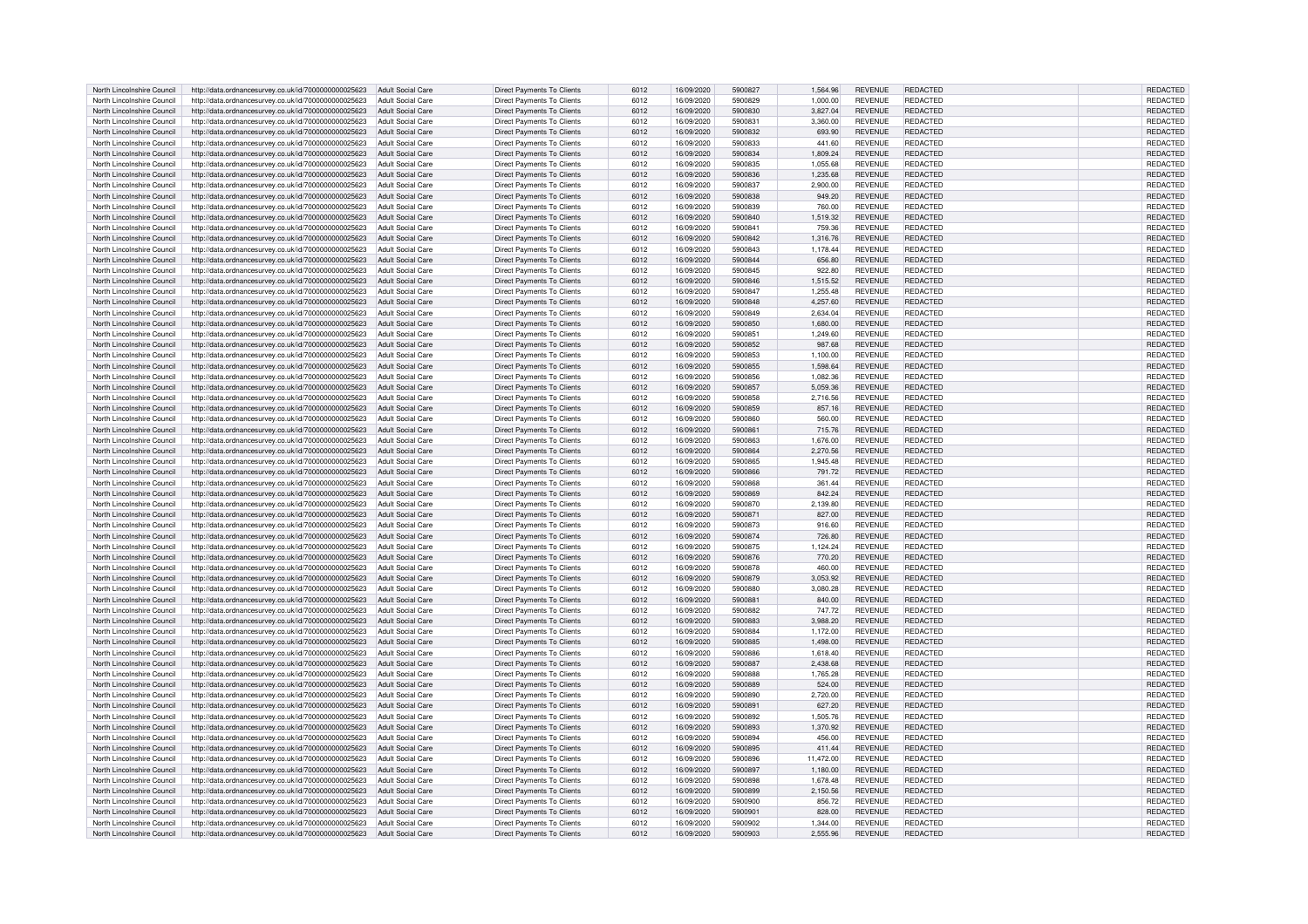| North Lincolnshire Council | http://data.ordnancesurvey.co.uk/id/7000000000025623                   | Adult Social Care        | Direct Payments To Clients        | 6012 | 16/09/2020 | 5900904 | 2.090.00 | <b>REVENUE</b> | <b>REDACTED</b> | REDACTED        |
|----------------------------|------------------------------------------------------------------------|--------------------------|-----------------------------------|------|------------|---------|----------|----------------|-----------------|-----------------|
| North Lincolnshire Council | http://data.ordnancesurvey.co.uk/id/7000000000025623                   | Adult Social Care        | <b>Direct Payments To Clients</b> | 6012 | 16/09/2020 | 5900905 | 2,193.48 | <b>REVENUE</b> | REDACTED        | REDACTED        |
| North Lincolnshire Council | http://data.ordnancesurvey.co.uk/id/7000000000025623                   | Adult Social Care        | <b>Direct Payments To Clients</b> | 6012 | 16/09/2020 | 5900906 | 2,470.76 | <b>REVENUE</b> | <b>REDACTED</b> | REDACTED        |
|                            |                                                                        |                          |                                   |      |            |         |          |                |                 |                 |
| North Lincolnshire Council | http://data.ordnancesurvey.co.uk/id/7000000000025623                   | Adult Social Care        | <b>Direct Payments To Clients</b> | 6012 | 16/09/2020 | 5900907 | 760.00   | <b>REVENUE</b> | REDACTED        | REDACTED        |
| North Lincolnshire Council | http://data.ordnancesurvey.co.uk/id/7000000000025623                   | <b>Adult Social Care</b> | Direct Payments To Clients        | 6012 | 16/09/2020 | 5900908 | 485.12   | <b>REVENUE</b> | REDACTED        | REDACTED        |
| North Lincolnshire Council | http://data.ordnancesurvey.co.uk/id/7000000000025623                   | <b>Adult Social Care</b> | Direct Payments To Clients        | 6012 | 16/09/2020 | 5900909 | 560.00   | <b>REVENUE</b> | <b>REDACTED</b> | REDACTED        |
| North Lincolnshire Council | http://data.ordnancesurvey.co.uk/id/7000000000025623                   | <b>Adult Social Care</b> | Direct Payments To Clients        | 6012 | 16/09/2020 | 5900910 | 2.351.20 | <b>REVENUE</b> | REDACTED        | REDACTED        |
| North Lincolnshire Council | http://data.ordnancesurvey.co.uk/id/7000000000025623                   | <b>Adult Social Care</b> | <b>Direct Payments To Clients</b> | 6012 | 16/09/2020 | 5900912 | 576.24   | <b>REVENUE</b> | <b>REDACTED</b> | REDACTED        |
| North Lincolnshire Council | http://data.ordnancesurvey.co.uk/id/7000000000025623                   | Adult Social Care        | <b>Direct Payments To Clients</b> | 6012 | 16/09/2020 | 5900913 | 1.040.00 | <b>REVENUE</b> | REDACTED        | REDACTED        |
| North Lincolnshire Council | http://data.ordnancesurvey.co.uk/id/7000000000025623                   | <b>Adult Social Care</b> | Direct Payments To Clients        | 6012 | 16/09/2020 | 5900914 | 828.00   | <b>REVENUE</b> | REDACTED        | REDACTED        |
|                            |                                                                        |                          |                                   |      |            |         |          |                |                 |                 |
| North Lincolnshire Council | http://data.ordnancesurvey.co.uk/id/7000000000025623                   | Adult Social Care        | Direct Payments To Clients        | 6012 | 16/09/2020 | 5900915 | 1,557.60 | <b>REVENUE</b> | REDACTED        | REDACTED        |
| North Lincolnshire Council | http://data.ordnancesurvey.co.uk/id/7000000000025623                   | Adult Social Care        | Direct Payments To Clients        | 6012 | 16/09/2020 | 5900916 | 384.00   | <b>REVENUE</b> | REDACTED        | REDACTED        |
| North Lincolnshire Council | http://data.ordnancesurvey.co.uk/id/7000000000025623                   | <b>Adult Social Care</b> | <b>Direct Payments To Clients</b> | 6012 | 16/09/2020 | 5900917 | 1,410.20 | <b>REVENUE</b> | <b>REDACTED</b> | REDACTED        |
| North Lincolnshire Council | http://data.ordnancesurvey.co.uk/id/7000000000025623                   | Adult Social Care        | <b>Direct Payments To Clients</b> | 6012 | 16/09/2020 | 5900918 | 1.380.00 | <b>REVENUE</b> | REDACTED        | REDACTED        |
| North Lincolnshire Council | http://data.ordnancesurvey.co.uk/id/7000000000025623                   | <b>Adult Social Care</b> | Direct Payments To Clients        | 6012 | 16/09/2020 | 5900919 | 1,248.00 | <b>REVENUE</b> | REDACTED        | REDACTED        |
| North Lincolnshire Council | http://data.ordnancesurvey.co.uk/id/7000000000025623                   | <b>Adult Social Care</b> | <b>Direct Payments To Clients</b> | 6012 | 16/09/2020 | 5900920 | 1,069.20 | <b>REVENUE</b> | <b>REDACTED</b> | REDACTED        |
| North Lincolnshire Council | http://data.ordnancesurvey.co.uk/id/7000000000025623                   | Adult Social Care        | Direct Payments To Clients        | 6012 | 16/09/2020 | 590092  | 1.000.00 | <b>REVENUE</b> | REDACTED        | REDACTED        |
|                            |                                                                        |                          |                                   |      |            |         |          |                |                 |                 |
| North Lincolnshire Council | http://data.ordnancesurvey.co.uk/id/7000000000025623                   | <b>Adult Social Care</b> | <b>Direct Payments To Clients</b> | 6012 | 16/09/2020 | 5900922 | 2,618.48 | <b>REVENUE</b> | <b>REDACTED</b> | REDACTED        |
| North Lincolnshire Council | http://data.ordnancesurvey.co.uk/id/7000000000025623                   | <b>Adult Social Care</b> | <b>Direct Payments To Clients</b> | 6012 | 16/09/2020 | 5900923 | 2,846.00 | <b>REVENUE</b> | REDACTED        | REDACTED        |
| North Lincolnshire Council | http://data.ordnancesurvey.co.uk/id/7000000000025623                   | Adult Social Care        | Direct Payments To Clients        | 6012 | 16/09/2020 | 5900924 | 1,394.72 | <b>REVENUE</b> | REDACTED        | REDACTED        |
| North Lincolnshire Council | http://data.ordnancesurvey.co.uk/id/7000000000025623                   | Adult Social Care        | Direct Payments To Clients        | 6012 | 16/09/2020 | 5900925 | 1,291.24 | <b>REVENUE</b> | <b>REDACTED</b> | REDACTED        |
| North Lincolnshire Council | http://data.ordnancesurvey.co.uk/id/7000000000025623                   | Adult Social Care        | <b>Direct Payments To Clients</b> | 6012 | 16/09/2020 | 5900926 | 1,199.24 | <b>REVENUE</b> | REDACTED        | REDACTED        |
| North Lincolnshire Council | http://data.ordnancesurvey.co.uk/id/7000000000025623                   | Adult Social Care        | <b>Direct Payments To Clients</b> | 6012 | 16/09/2020 | 5900927 | 1,080.00 | <b>REVENUE</b> | <b>REDACTED</b> | REDACTED        |
| North Lincolnshire Council |                                                                        |                          |                                   | 6012 |            |         |          | <b>REVENUE</b> | <b>REDACTED</b> | REDACTED        |
|                            | http://data.ordnancesurvey.co.uk/id/7000000000025623                   | Adult Social Care        | Direct Payments To Clients        |      | 16/09/2020 | 5900928 | 1,221.04 |                |                 |                 |
| North Lincolnshire Council | http://data.ordnancesurvey.co.uk/id/7000000000025623                   | <b>Adult Social Care</b> | Direct Payments To Clients        | 6012 | 16/09/2020 | 5900929 | 280.00   | <b>REVENUE</b> | REDACTED        | REDACTED        |
| North Lincolnshire Council | http://data.ordnancesurvey.co.uk/id/7000000000025623                   | Adult Social Care        | Direct Payments To Clients        | 6012 | 16/09/2020 | 5900930 | 2,355.28 | <b>REVENUE</b> | <b>REDACTED</b> | REDACTED        |
| North Lincolnshire Council | http://data.ordnancesurvey.co.uk/id/7000000000025623                   | <b>Adult Social Care</b> | Direct Payments To Clients        | 6012 | 16/09/2020 | 5900931 | 5,168.63 | <b>REVENUE</b> | REDACTED        | REDACTED        |
| North Lincolnshire Council | http://data.ordnancesurvey.co.uk/id/7000000000025623                   | Adult Social Care        | <b>Direct Payments To Clients</b> | 6012 | 16/09/2020 | 5900932 | 1.712.96 | <b>REVENUE</b> | <b>REDACTED</b> | REDACTED        |
| North Lincolnshire Council | http://data.ordnancesurvey.co.uk/id/7000000000025623                   | Adult Social Care        | <b>Direct Payments To Clients</b> | 6012 | 16/09/2020 | 5900933 | 1,464.60 | <b>REVENUE</b> | REDACTED        | REDACTED        |
| North Lincolnshire Council | http://data.ordnancesurvey.co.uk/id/7000000000025623                   | <b>Adult Social Care</b> | <b>Direct Payments To Clients</b> | 6012 | 16/09/2020 | 5900934 | 892.64   | <b>REVENUE</b> | REDACTED        | REDACTED        |
|                            |                                                                        |                          |                                   |      |            |         |          |                |                 |                 |
| North Lincolnshire Council | http://data.ordnancesurvey.co.uk/id/7000000000025623                   | Adult Social Care        | Direct Payments To Clients        | 6012 | 16/09/2020 | 5900935 | 952.80   | <b>REVENUE</b> | REDACTED        | REDACTED        |
| North Lincolnshire Council | http://data.ordnancesurvey.co.uk/id/7000000000025623                   | Adult Social Care        | <b>Direct Payments To Clients</b> | 6012 | 16/09/2020 | 5900936 | 1,240.00 | <b>REVENUE</b> | REDACTED        | REDACTED        |
| North Lincolnshire Council | http://data.ordnancesurvey.co.uk/id/7000000000025623                   | <b>Adult Social Care</b> | <b>Direct Payments To Clients</b> | 6012 | 16/09/2020 | 5900937 | 1,013.20 | <b>REVENUE</b> | REDACTED        | REDACTED        |
| North Lincolnshire Council | http://data.ordnancesurvey.co.uk/id/7000000000025623                   | Adult Social Care        | <b>Direct Payments To Clients</b> | 6012 | 16/09/2020 | 5900938 | 951.32   | <b>REVENUE</b> | <b>REDACTED</b> | REDACTED        |
| North Lincolnshire Council | http://data.ordnancesurvey.co.uk/id/7000000000025623                   | <b>Adult Social Care</b> | Direct Payments To Clients        | 6012 | 16/09/2020 | 5900939 | 906.92   | <b>REVENUE</b> | <b>REDACTED</b> | REDACTED        |
| North Lincolnshire Council | http://data.ordnancesurvey.co.uk/id/7000000000025623                   | <b>Adult Social Care</b> | Direct Payments To Clients        | 6012 | 16/09/2020 | 5900940 | 280.00   | <b>REVENUE</b> | <b>REDACTED</b> | REDACTED        |
| North Lincolnshire Council | http://data.ordnancesurvey.co.uk/id/7000000000025623                   | Adult Social Care        | <b>Direct Payments To Clients</b> | 6012 | 16/09/2020 | 590094  | 604.52   | <b>REVENUE</b> | <b>REDACTED</b> | REDACTED        |
|                            |                                                                        |                          |                                   |      |            |         |          |                |                 |                 |
| North Lincolnshire Council | http://data.ordnancesurvey.co.uk/id/7000000000025623                   | <b>Adult Social Care</b> | <b>Direct Payments To Clients</b> | 6012 | 16/09/2020 | 5900942 | 689.04   | <b>REVENUE</b> | REDACTED        | REDACTED        |
| North Lincolnshire Council | http://data.ordnancesurvey.co.uk/id/7000000000025623                   | Adult Social Care        | <b>Direct Payments To Clients</b> | 6012 | 16/09/2020 | 5900943 | 580.00   | <b>REVENUE</b> | REDACTED        | REDACTED        |
| North Lincolnshire Council | http://data.ordnancesurvey.co.uk/id/7000000000025623                   | <b>Adult Social Care</b> | Direct Payments To Clients        | 6012 | 16/09/2020 | 5900944 | 2,373.28 | <b>REVENUE</b> | REDACTED        | REDACTED        |
| North Lincolnshire Council | http://data.ordnancesurvey.co.uk/id/7000000000025623                   | <b>Adult Social Care</b> | <b>Direct Payments To Clients</b> | 6012 | 16/09/2020 | 5900946 | 1,113.60 | <b>REVENUE</b> | REDACTED        | REDACTED        |
| North Lincolnshire Council | http://data.ordnancesurvey.co.uk/id/7000000000025623                   | Adult Social Care        | Direct Payments To Clients        | 6012 | 16/09/2020 | 5900947 | 2.191.88 | <b>REVENUE</b> | <b>REDACTED</b> | REDACTED        |
| North Lincolnshire Council | http://data.ordnancesurvey.co.uk/id/7000000000025623                   | <b>Adult Social Care</b> | <b>Direct Payments To Clients</b> | 6012 | 16/09/2020 | 5900948 | 560.00   | <b>REVENUE</b> | REDACTED        | REDACTED        |
| North Lincolnshire Council | http://data.ordnancesurvey.co.uk/id/7000000000025623                   | <b>Adult Social Care</b> | Direct Payments To Clients        | 6012 | 16/09/2020 | 5900949 | 3,769.25 | <b>REVENUE</b> | <b>REDACTED</b> | REDACTED        |
|                            |                                                                        |                          |                                   |      |            |         |          |                |                 |                 |
| North Lincolnshire Council | http://data.ordnancesurvey.co.uk/id/7000000000025623                   | <b>Adult Social Care</b> | Direct Payments To Clients        | 6012 | 16/09/2020 | 5900950 | 521.48   | <b>REVENUE</b> | REDACTED        | REDACTED        |
| North Lincolnshire Council | http://data.ordnancesurvey.co.uk/id/7000000000025623                   | <b>Adult Social Care</b> | <b>Direct Payments To Clients</b> | 6012 | 16/09/2020 | 5900953 | 1,084.64 | <b>REVENUE</b> | <b>REDACTED</b> | REDACTED        |
| North Lincolnshire Council | http://data.ordnancesurvey.co.uk/id/7000000000025623                   | Adult Social Care        | Direct Payments To Clients        | 6012 | 16/09/2020 | 5900954 | 464.00   | <b>REVENUE</b> | <b>REDACTED</b> | REDACTED        |
| North Lincolnshire Council | http://data.ordnancesurvey.co.uk/id/7000000000025623                   | <b>Adult Social Care</b> | <b>Direct Payments To Clients</b> | 6012 | 16/09/2020 | 5900955 | 570.24   | <b>REVENUE</b> | REDACTED        | REDACTED        |
| North Lincolnshire Council | http://data.ordnancesurvey.co.uk/id/7000000000025623                   | Adult Social Care        | Direct Payments To Clients        | 6012 | 16/09/2020 | 5900956 | 880.00   | <b>REVENUE</b> | <b>REDACTED</b> | REDACTED        |
| North Lincolnshire Council | http://data.ordnancesurvey.co.uk/id/7000000000025623                   | Adult Social Care        | Direct Payments To Clients        | 6012 | 16/09/2020 | 5900957 | 1,386.52 | <b>REVENUE</b> | REDACTED        | REDACTED        |
| North Lincolnshire Council | http://data.ordnancesurvey.co.uk/id/7000000000025623                   | Adult Social Care        | <b>Direct Payments To Clients</b> | 6012 | 16/09/2020 | 5900958 | 1,785.28 | <b>REVENUE</b> | REDACTED        | REDACTED        |
|                            |                                                                        |                          |                                   |      |            |         |          |                |                 |                 |
| North Lincolnshire Council | http://data.ordnancesurvey.co.uk/id/7000000000025623                   | Adult Social Care        | <b>Direct Payments To Clients</b> | 6012 | 16/09/2020 | 5900959 | 1,425.60 | <b>REVENUE</b> | REDACTED        | REDACTED        |
| North Lincolnshire Council | http://data.ordnancesurvey.co.uk/id/7000000000025623                   | Adult Social Care        | <b>Direct Payments To Clients</b> | 6012 | 16/09/2020 | 5900960 | 1.889.04 | <b>REVENUE</b> | REDACTED        | REDACTED        |
| North Lincolnshire Council | http://data.ordnancesurvey.co.uk/id/7000000000025623                   | <b>Adult Social Care</b> | Direct Payments To Clients        | 6012 | 16/09/2020 | 5900961 | 4,136.92 | <b>REVENUE</b> | <b>REDACTED</b> | REDACTED        |
| North Lincolnshire Council | http://data.ordnancesurvey.co.uk/id/7000000000025623                   | <b>Adult Social Care</b> | Direct Payments To Clients        | 6012 | 16/09/2020 | 5900962 | 2,547.16 | <b>REVENUE</b> | REDACTED        | REDACTED        |
| North Lincolnshire Council | http://data.ordnancesurvey.co.uk/id/7000000000025623                   | <b>Adult Social Care</b> | <b>Direct Payments To Clients</b> | 6012 | 16/09/2020 | 5900963 | 270.00   | <b>REVENUE</b> | <b>REDACTED</b> | <b>REDACTED</b> |
| North Lincolnshire Council | http://data.ordnancesurvey.co.uk/id/7000000000025623                   | <b>Adult Social Care</b> | <b>Direct Payments To Clients</b> | 6012 | 16/09/2020 | 5900965 | 2,311.36 | <b>REVENUE</b> | <b>REDACTED</b> | REDACTED        |
| North Lincolnshire Council | http://data.ordnancesurvey.co.uk/id/7000000000025623                   | <b>Adult Social Care</b> | <b>Direct Payments To Clients</b> | 6012 | 16/09/2020 | 5900966 | 329.68   | <b>REVENUE</b> | REDACTED        | REDACTED        |
| North Lincolnshire Council | http://data.ordnancesurvey.co.uk/id/7000000000025623                   | <b>Adult Social Care</b> | <b>Direct Payments To Clients</b> | 6012 | 16/09/2020 | 5900967 | 871.36   | <b>REVENUE</b> | <b>REDACTED</b> | REDACTED        |
|                            |                                                                        |                          |                                   |      |            | 5900968 |          |                | <b>REDACTED</b> |                 |
| North Lincolnshire Council | http://data.ordnancesurvey.co.uk/id/7000000000025623                   | <b>Adult Social Care</b> | Direct Payments To Clients        | 6012 | 16/09/2020 |         | 1,844.18 | <b>REVENUE</b> |                 | REDACTED        |
| North Lincolnshire Council | http://data.ordnancesurvey.co.uk/id/7000000000025623                   | <b>Adult Social Care</b> | <b>Direct Payments To Clients</b> | 6012 | 16/09/2020 | 5900969 | 677.44   | <b>REVENUE</b> | REDACTED        | REDACTED        |
| North Lincolnshire Council | http://data.ordnancesurvey.co.uk/id/7000000000025623                   | <b>Adult Social Care</b> | <b>Direct Payments To Clients</b> | 6012 | 16/09/2020 | 5900970 | 694.68   | <b>REVENUE</b> | REDACTED        | REDACTED        |
| North Lincolnshire Council | http://data.ordnancesurvey.co.uk/id/7000000000025623                   | Adult Social Care        | Direct Payments To Clients        | 6012 | 16/09/2020 | 5900971 | 427.68   | <b>REVENUE</b> | REDACTED        | REDACTED        |
| North Lincolnshire Council | http://data.ordnancesurvey.co.uk/id/7000000000025623                   | <b>Adult Social Care</b> | Direct Payments To Clients        | 6012 | 16/09/2020 | 5900972 | 6,890.24 | <b>REVENUE</b> | REDACTED        | REDACTED        |
| North Lincolnshire Council | http://data.ordnancesurvey.co.uk/id/7000000000025623                   | <b>Adult Social Care</b> | Direct Payments To Clients        | 6012 | 16/09/2020 | 5900973 | 1,576.96 | <b>REVENUE</b> | REDACTED        | REDACTED        |
| North Lincolnshire Council | http://data.ordnancesurvey.co.uk/id/7000000000025623                   | <b>Adult Social Care</b> | Direct Payments To Clients        | 6012 | 16/09/2020 | 5900974 | 1.059.84 | <b>REVENUE</b> | REDACTED        | REDACTED        |
|                            |                                                                        |                          |                                   |      |            | 5900975 |          |                | <b>REDACTED</b> |                 |
| North Lincolnshire Council | http://data.ordnancesurvey.co.uk/id/7000000000025623                   | <b>Adult Social Care</b> | <b>Direct Payments To Clients</b> | 6012 | 16/09/2020 |         | 400.00   | <b>REVENUE</b> |                 | REDACTED        |
| North Lincolnshire Council | http://data.ordnancesurvey.co.uk/id/7000000000025623                   | <b>Adult Social Care</b> | <b>Direct Payments To Clients</b> | 6012 | 16/09/2020 | 5900976 | 1,048.00 | <b>REVENUE</b> | REDACTED        | REDACTED        |
| North Lincolnshire Council | http://data.ordnancesurvey.co.uk/id/7000000000025623                   | Adult Social Care        | <b>Direct Payments To Clients</b> | 6012 | 16/09/2020 | 5900978 | 496.20   | <b>REVENUE</b> | REDACTED        | REDACTED        |
| North Lincolnshire Council | http://data.ordnancesurvey.co.uk/id/7000000000025623                   | <b>Adult Social Care</b> | Direct Payments To Clients        | 6012 | 16/09/2020 | 5900979 | 3.880.36 | <b>REVENUE</b> | <b>REDACTED</b> | REDACTED        |
| North Lincolnshire Council | http://data.ordnancesurvey.co.uk/id/7000000000025623 Adult Social Care |                          | Direct Payments To Clients        | 6012 | 16/09/2020 | 5900980 | 2,320.00 | <b>REVENUE</b> | REDACTED        | REDACTED        |
|                            |                                                                        |                          |                                   |      |            |         |          |                |                 |                 |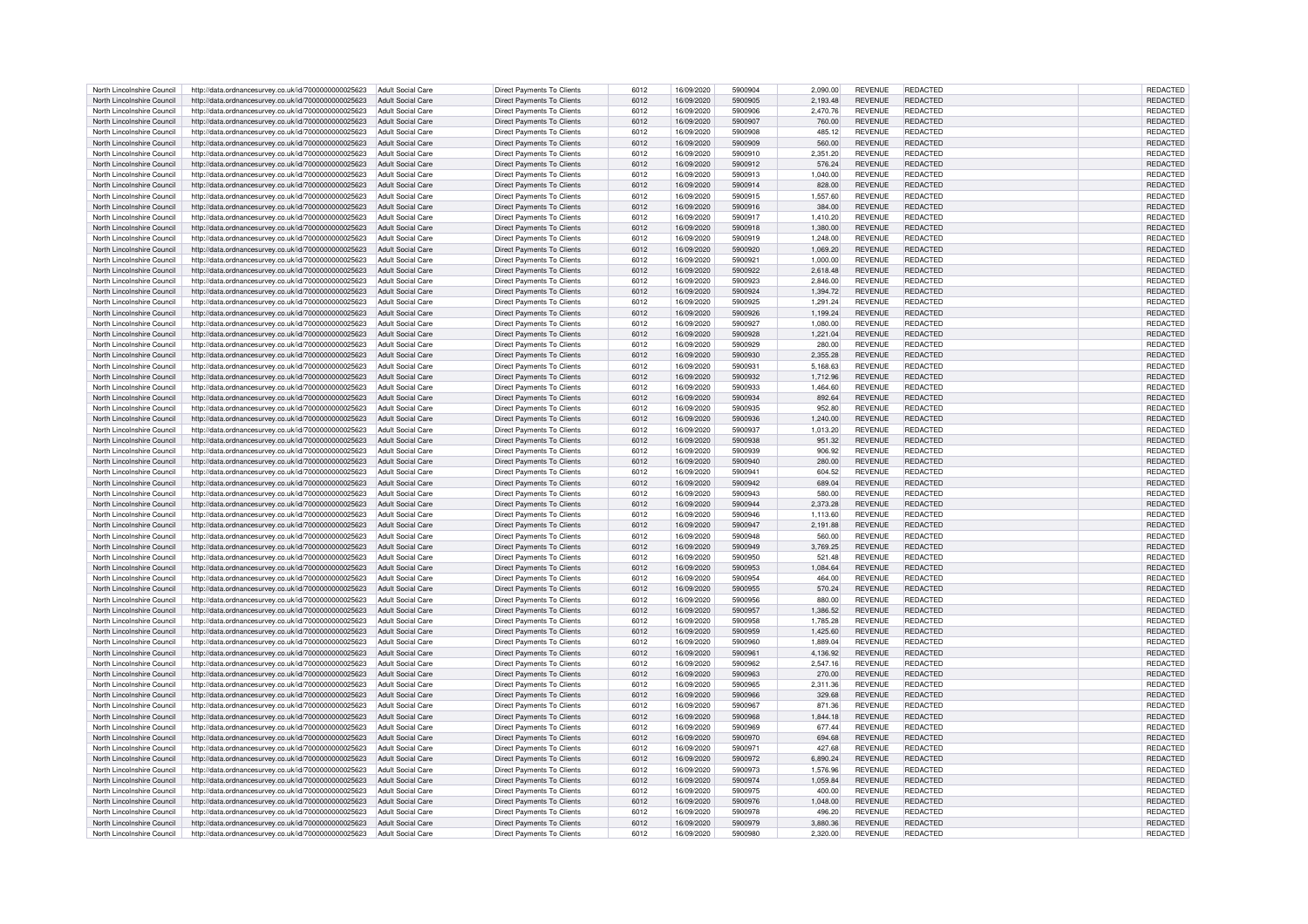| North Lincolnshire Council | http://data.ordnancesurvey.co.uk/id/7000000000025623 | Adult Social Care        | Direct Payments To Clients        | 6012 | 16/09/2020 | 5900981 | 1.897.28 | <b>REVENUE</b> | <b>REDACTED</b> | REDACTED        |
|----------------------------|------------------------------------------------------|--------------------------|-----------------------------------|------|------------|---------|----------|----------------|-----------------|-----------------|
| North Lincolnshire Council | http://data.ordnancesurvey.co.uk/id/7000000000025623 | <b>Adult Social Care</b> | Direct Payments To Clients        | 6012 | 16/09/2020 | 5900982 | 2,592.00 | <b>REVENUE</b> | REDACTED        | REDACTED        |
| North Lincolnshire Council | http://data.ordnancesurvey.co.uk/id/7000000000025623 | <b>Adult Social Care</b> | Direct Payments To Clients        | 6012 | 16/09/2020 | 5900983 | 1,814.40 | <b>REVENUE</b> | REDACTED        | REDACTED        |
|                            |                                                      |                          |                                   |      |            |         |          |                |                 |                 |
| North Lincolnshire Council | http://data.ordnancesurvey.co.uk/id/7000000000025623 | <b>Adult Social Care</b> | Direct Payments To Clients        | 6012 | 16/09/2020 | 5900984 | 2.547.16 | <b>REVENUE</b> | REDACTED        | REDACTED        |
| North Lincolnshire Council | http://data.ordnancesurvey.co.uk/id/7000000000025623 | <b>Adult Social Care</b> | Direct Payments To Clients        | 6012 | 16/09/2020 | 5900985 | 748.80   | <b>REVENUE</b> | REDACTED        | REDACTED        |
| North Lincolnshire Council | http://data.ordnancesurvey.co.uk/id/7000000000025623 | <b>Adult Social Care</b> | Direct Payments To Clients        | 6012 | 16/09/2020 | 5900986 | 1,058.56 | <b>REVENUE</b> | REDACTED        | REDACTED        |
| North Lincolnshire Council | http://data.ordnancesurvey.co.uk/id/7000000000025623 | <b>Adult Social Care</b> | Direct Payments To Clients        | 6012 | 16/09/2020 | 5900987 | 1,467.32 | <b>REVENUE</b> | REDACTED        | REDACTED        |
| North Lincolnshire Council | http://data.ordnancesurvey.co.uk/id/7000000000025623 | <b>Adult Social Care</b> | Direct Payments To Clients        | 6012 | 16/09/2020 | 5900988 | 544.60   | <b>REVENUE</b> | <b>REDACTED</b> | REDACTED        |
| North Lincolnshire Council | http://data.ordnancesurvey.co.uk/id/7000000000025623 | <b>Adult Social Care</b> | <b>Direct Payments To Clients</b> | 6012 | 16/09/2020 | 5900989 | 870.88   | <b>REVENUE</b> | REDACTED        | <b>REDACTED</b> |
|                            |                                                      |                          |                                   |      |            |         |          |                |                 |                 |
| North Lincolnshire Council | http://data.ordnancesurvey.co.uk/id/7000000000025623 | <b>Adult Social Care</b> | Direct Payments To Clients        | 6012 | 16/09/2020 | 5900990 | 261.40   | <b>REVENUE</b> | <b>REDACTED</b> | REDACTED        |
| North Lincolnshire Council | http://data.ordnancesurvey.co.uk/id/7000000000025623 | <b>Adult Social Care</b> | <b>Direct Payments To Clients</b> | 6012 | 16/09/2020 | 5900991 | 818.88   | <b>REVENUE</b> | REDACTED        | REDACTED        |
| North Lincolnshire Council | http://data.ordnancesurvey.co.uk/id/7000000000025623 | <b>Adult Social Care</b> | Direct Payments To Clients        | 6012 | 16/09/2020 | 5900992 | 1,273.56 | <b>REVENUE</b> | REDACTED        | REDACTED        |
| North Lincolnshire Council | http://data.ordnancesurvey.co.uk/id/7000000000025623 | <b>Adult Social Care</b> | Direct Payments To Clients        | 6012 | 16/09/2020 | 5900993 | 672.00   | <b>REVENUE</b> | REDACTED        | REDACTED        |
| North Lincolnshire Council | http://data.ordnancesurvey.co.uk/id/7000000000025623 | <b>Adult Social Care</b> | <b>Direct Payments To Clients</b> | 6012 | 16/09/2020 | 5900994 | 1,480.40 | <b>REVENUE</b> | REDACTED        | REDACTED        |
|                            |                                                      |                          |                                   |      |            |         |          |                |                 |                 |
| North Lincolnshire Council | http://data.ordnancesurvey.co.uk/id/7000000000025623 | <b>Adult Social Care</b> | Direct Payments To Clients        | 6012 | 16/09/2020 | 5900995 | 629.52   | <b>REVENUE</b> | REDACTED        | REDACTED        |
| North Lincolnshire Council | http://data.ordnancesurvey.co.uk/id/7000000000025623 | <b>Adult Social Care</b> | <b>Direct Payments To Clients</b> | 6012 | 16/09/2020 | 5900996 | 781.04   | <b>REVENUE</b> | REDACTED        | REDACTED        |
| North Lincolnshire Council | http://data.ordnancesurvey.co.uk/id/7000000000025623 | <b>Adult Social Care</b> | Direct Payments To Clients        | 6012 | 16/09/2020 | 5900997 | 4.136.92 | <b>REVENUE</b> | REDACTED        | REDACTED        |
| North Lincolnshire Council | http://data.ordnancesurvey.co.uk/id/7000000000025623 | <b>Adult Social Care</b> | Direct Payments To Clients        | 6012 | 16/09/2020 | 5900998 | 1,307.04 | <b>REVENUE</b> | <b>REDACTED</b> | REDACTED        |
| North Lincolnshire Council | http://data.ordnancesurvey.co.uk/id/7000000000025623 | <b>Adult Social Care</b> | Direct Payments To Clients        | 6012 | 16/09/2020 | 5900999 | 1,089.20 | <b>REVENUE</b> | REDACTED        | REDACTED        |
|                            |                                                      |                          |                                   |      |            |         |          |                |                 |                 |
| North Lincolnshire Council | http://data.ordnancesurvey.co.uk/id/7000000000025623 | <b>Adult Social Care</b> | Direct Payments To Clients        | 6012 | 16/09/2020 | 5901000 | 3,043.36 | <b>REVENUE</b> | REDACTED        | REDACTED        |
| North Lincolnshire Council | http://data.ordnancesurvey.co.uk/id/7000000000025623 | Adult Social Care        | Direct Payments To Clients        | 6012 | 16/09/2020 | 5901001 | 711.36   | <b>REVENUE</b> | <b>REDACTED</b> | REDACTED        |
| North Lincolnshire Council | http://data.ordnancesurvey.co.uk/id/7000000000025623 | <b>Adult Social Care</b> | Direct Payments To Clients        | 6012 | 16/09/2020 | 5901002 | 1,607.76 | <b>REVENUE</b> | REDACTED        | REDACTED        |
| North Lincolnshire Council | http://data.ordnancesurvey.co.uk/id/7000000000025623 | <b>Adult Social Care</b> | Direct Payments To Clients        | 6012 | 16/09/2020 | 5901003 | 2,546.88 | <b>REVENUE</b> | <b>REDACTED</b> | REDACTED        |
| North Lincolnshire Council | http://data.ordnancesurvey.co.uk/id/7000000000025623 | <b>Adult Social Care</b> | Direct Payments To Clients        | 6012 | 16/09/2020 | 5901004 | 2,600.00 | <b>REVENUE</b> | <b>REDACTED</b> | REDACTED        |
|                            |                                                      |                          |                                   |      |            |         |          |                |                 |                 |
| North Lincolnshire Council | http://data.ordnancesurvey.co.uk/id/7000000000025623 | <b>Adult Social Care</b> | Direct Payments To Clients        | 6012 | 16/09/2020 | 5901006 | 1,243.32 | <b>REVENUE</b> | <b>REDACTED</b> | REDACTED        |
| North Lincolnshire Council | http://data.ordnancesurvey.co.uk/id/7000000000025623 | <b>Adult Social Care</b> | Direct Payments To Clients        | 6012 | 16/09/2020 | 5901007 | 1,557.04 | <b>REVENUE</b> | REDACTED        | REDACTED        |
| North Lincolnshire Council | http://data.ordnancesurvey.co.uk/id/7000000000025623 | <b>Adult Social Care</b> | <b>Direct Payments To Clients</b> | 6012 | 16/09/2020 | 5901008 | 2,789.44 | <b>REVENUE</b> | <b>REDACTED</b> | REDACTED        |
| North Lincolnshire Council | http://data.ordnancesurvey.co.uk/id/7000000000025623 | <b>Adult Social Care</b> | <b>Direct Payments To Clients</b> | 6012 | 16/09/2020 | 5901009 | 680.00   | <b>REVENUE</b> | REDACTED        | <b>REDACTED</b> |
| North Lincolnshire Council | http://data.ordnancesurvey.co.uk/id/7000000000025623 | <b>Adult Social Care</b> | <b>Direct Payments To Clients</b> | 6012 | 16/09/2020 | 5901010 | 1,104.76 | <b>REVENUE</b> | REDACTED        | REDACTED        |
|                            |                                                      |                          |                                   |      |            |         |          |                |                 |                 |
| North Lincolnshire Council | http://data.ordnancesurvey.co.uk/id/7000000000025623 | <b>Adult Social Care</b> | Direct Payments To Clients        | 6012 | 16/09/2020 | 5901011 | 672.00   | <b>REVENUE</b> | REDACTED        | REDACTED        |
| North Lincolnshire Council | http://data.ordnancesurvey.co.uk/id/7000000000025623 | Adult Social Care        | Direct Payments To Clients        | 6012 | 16/09/2020 | 5901012 | 1,728.00 | <b>REVENUE</b> | REDACTED        | REDACTED        |
| North Lincolnshire Council | http://data.ordnancesurvey.co.uk/id/7000000000025623 | <b>Adult Social Care</b> | Direct Payments To Clients        | 6012 | 16/09/2020 | 5901013 | 1,724.80 | <b>REVENUE</b> | <b>REDACTED</b> | REDACTED        |
| North Lincolnshire Council | http://data.ordnancesurvey.co.uk/id/7000000000025623 | <b>Adult Social Care</b> | Direct Payments To Clients        | 6012 | 16/09/2020 | 5901014 | 3,918.16 | <b>REVENUE</b> | REDACTED        | REDACTED        |
| North Lincolnshire Council | http://data.ordnancesurvey.co.uk/id/7000000000025623 | <b>Adult Social Care</b> | Direct Payments To Clients        | 6012 | 16/09/2020 | 5901015 | 3,184.72 | <b>REVENUE</b> | REDACTED        | REDACTED        |
| North Lincolnshire Council |                                                      |                          |                                   | 6012 |            | 5901016 |          |                | REDACTED        |                 |
|                            | http://data.ordnancesurvey.co.uk/id/7000000000025623 | <b>Adult Social Care</b> | Direct Payments To Clients        |      | 16/09/2020 |         | 458.28   | <b>REVENUE</b> |                 | <b>REDACTED</b> |
| North Lincolnshire Council | http://data.ordnancesurvey.co.uk/id/7000000000025623 | <b>Adult Social Care</b> | <b>Direct Payments To Clients</b> | 6012 | 16/09/2020 | 5901017 | 2,122.40 | <b>REVENUE</b> | REDACTED        | REDACTED        |
| North Lincolnshire Council | http://data.ordnancesurvey.co.uk/id/7000000000025623 | <b>Adult Social Care</b> | <b>Direct Payments To Clients</b> | 6012 | 16/09/2020 | 5901018 | 3,056.64 | <b>REVENUE</b> | <b>REDACTED</b> | REDACTED        |
| North Lincolnshire Council | http://data.ordnancesurvey.co.uk/id/7000000000025623 | <b>Adult Social Care</b> | Direct Payments To Clients        | 6012 | 16/09/2020 | 5901019 | 3,010.40 | <b>REVENUE</b> | <b>REDACTED</b> | REDACTED        |
| North Lincolnshire Council | http://data.ordnancesurvey.co.uk/id/7000000000025623 | <b>Adult Social Care</b> | <b>Direct Payments To Clients</b> | 6012 | 16/09/2020 | 5901020 | 2,801.80 | <b>REVENUE</b> | REDACTED        | REDACTED        |
|                            |                                                      |                          |                                   |      |            |         |          |                |                 |                 |
| North Lincolnshire Council | http://data.ordnancesurvey.co.uk/id/7000000000025623 | <b>Adult Social Care</b> | Direct Payments To Clients        | 6012 | 16/09/2020 | 5901021 | 2,078.72 | <b>REVENUE</b> | REDACTED        | REDACTED        |
| North Lincolnshire Council | http://data.ordnancesurvey.co.uk/id/7000000000025623 | <b>Adult Social Care</b> | <b>Direct Payments To Clients</b> | 6012 | 16/09/2020 | 5901022 | 325.84   | <b>REVENUE</b> | REDACTED        | REDACTED        |
| North Lincolnshire Council | http://data.ordnancesurvey.co.uk/id/7000000000025623 | <b>Adult Social Care</b> | Direct Payments To Clients        | 6012 | 16/09/2020 | 5901023 | 746.88   | <b>REVENUE</b> | REDACTED        | REDACTED        |
| North Lincolnshire Council | http://data.ordnancesurvey.co.uk/id/7000000000025623 | <b>Adult Social Care</b> | Direct Payments To Clients        | 6012 | 16/09/2020 | 5901024 | 519.20   | <b>REVENUE</b> | REDACTED        | REDACTED        |
| North Lincolnshire Council | http://data.ordnancesurvey.co.uk/id/7000000000025623 | <b>Adult Social Care</b> | Direct Payments To Clients        | 6012 | 16/09/2020 | 5901025 | 1,210.56 | <b>REVENUE</b> | REDACTED        | REDACTED        |
|                            |                                                      |                          |                                   |      |            |         |          |                |                 |                 |
| North Lincolnshire Council | http://data.ordnancesurvey.co.uk/id/7000000000025623 | <b>Adult Social Care</b> | Direct Payments To Clients        | 6012 | 16/09/2020 | 5901026 | 3,960.00 | <b>REVENUE</b> | REDACTED        | REDACTED        |
| North Lincolnshire Council | http://data.ordnancesurvey.co.uk/id/7000000000025623 | <b>Adult Social Care</b> | <b>Direct Payments To Clients</b> | 6012 | 16/09/2020 | 5901027 | 2,550.64 | <b>REVENUE</b> | REDACTED        | REDACTED        |
| North Lincolnshire Council | http://data.ordnancesurvey.co.uk/id/7000000000025623 | <b>Adult Social Care</b> | Direct Payments To Clients        | 6012 | 16/09/2020 | 5901028 | 4.467.32 | <b>REVENUE</b> | <b>REDACTED</b> | REDACTED        |
| North Lincolnshire Council | http://data.ordnancesurvey.co.uk/id/7000000000025623 | <b>Adult Social Care</b> | <b>Direct Payments To Clients</b> | 6012 | 16/09/2020 | 5901029 | 483.24   | <b>REVENUE</b> | REDACTED        | REDACTED        |
| North Lincolnshire Council | http://data.ordnancesurvey.co.uk/id/7000000000025623 | <b>Adult Social Care</b> | Direct Payments To Clients        | 6012 | 16/09/2020 | 5901030 | 2,148.64 | <b>REVENUE</b> | <b>REDACTED</b> | <b>REDACTED</b> |
|                            |                                                      |                          |                                   |      |            |         |          |                |                 |                 |
| North Lincolnshire Council | http://data.ordnancesurvey.co.uk/id/7000000000025623 | <b>Adult Social Care</b> | Direct Payments To Clients        | 6012 | 16/09/2020 | 5901032 | 330.80   | <b>REVENUE</b> | REDACTED        | REDACTED        |
| North Lincolnshire Council | http://data.ordnancesurvey.co.uk/id/7000000000025623 | <b>Adult Social Care</b> | <b>Direct Payments To Clients</b> | 6012 | 16/09/2020 | 5901033 | 980.28   | <b>REVENUE</b> | REDACTED        | REDACTED        |
| North Lincolnshire Council | http://data.ordnancesurvey.co.uk/id/7000000000025623 | <b>Adult Social Care</b> | Direct Payments To Clients        | 6012 | 16/09/2020 | 5901034 | 535.92   | <b>REVENUE</b> | <b>REDACTED</b> | REDACTED        |
| North Lincolnshire Council | http://data.ordnancesurvey.co.uk/id/7000000000025623 | Adult Social Care        | <b>Direct Payments To Clients</b> | 6012 | 16/09/2020 | 5901035 | 1,141.40 | <b>REVENUE</b> | REDACTED        | REDACTED        |
| North Lincolnshire Council | http://data.ordnancesurvey.co.uk/id/7000000000025623 | Adult Social Care        | Direct Payments To Clients        | 6012 | 16/09/2020 | 5901037 | 1,892.85 | <b>REVENUE</b> | REDACTED        | REDACTED        |
| North Lincolnshire Council | http://data.ordnancesurvey.co.uk/id/7000000000025623 | <b>Adult Social Care</b> | Direct Payments To Clients        | 6012 | 16/09/2020 | 5901038 | 485.12   | <b>REVENUE</b> | REDACTED        | REDACTED        |
|                            |                                                      |                          |                                   |      |            |         |          |                |                 |                 |
| North Lincolnshire Council | http://data.ordnancesurvey.co.uk/id/7000000000025623 | <b>Adult Social Care</b> | <b>Direct Payments To Clients</b> | 6012 | 16/09/2020 | 5901039 | 720.00   | <b>REVENUE</b> | REDACTED        | <b>REDACTED</b> |
| North Lincolnshire Council | http://data.ordnancesurvey.co.uk/id/7000000000025623 | <b>Adult Social Care</b> | Direct Payments To Clients        | 6012 | 16/09/2020 | 5901040 | 520.00   | <b>REVENUE</b> | <b>REDACTED</b> | REDACTED        |
| North Lincolnshire Council | http://data.ordnancesurvey.co.uk/id/7000000000025623 | <b>Adult Social Care</b> | Direct Payments To Clients        | 6012 | 16/09/2020 | 5901041 | 2.646.40 | <b>REVENUE</b> | REDACTED        | <b>REDACTED</b> |
| North Lincolnshire Council | http://data.ordnancesurvey.co.uk/id/7000000000025623 | <b>Adult Social Care</b> | Direct Payments To Clients        | 6012 | 16/09/2020 | 5901042 | 1,369.36 | <b>REVENUE</b> | <b>REDACTED</b> | REDACTED        |
| North Lincolnshire Council | http://data.ordnancesurvey.co.uk/id/7000000000025623 | <b>Adult Social Care</b> | Direct Payments To Clients        | 6012 | 16/09/2020 | 5901043 | 1,336.80 | <b>REVENUE</b> | <b>REDACTED</b> | REDACTED        |
|                            |                                                      |                          |                                   |      |            |         |          |                |                 |                 |
| North Lincolnshire Council | http://data.ordnancesurvey.co.uk/id/7000000000025623 | <b>Adult Social Care</b> | <b>Direct Payments To Clients</b> | 6012 | 16/09/2020 | 5901044 | 1,200.40 | <b>REVENUE</b> | REDACTED        | REDACTED        |
| North Lincolnshire Council | http://data.ordnancesurvey.co.uk/id/7000000000025623 | <b>Adult Social Care</b> | Direct Payments To Clients        | 6012 | 16/09/2020 | 5901045 | 730.80   | <b>REVENUE</b> | REDACTED        | REDACTED        |
| North Lincolnshire Council | http://data.ordnancesurvey.co.uk/id/7000000000025623 | Adult Social Care        | Direct Payments To Clients        | 6012 | 16/09/2020 | 5901046 | 476.00   | <b>REVENUE</b> | REDACTED        | REDACTED        |
| North Lincolnshire Council | http://data.ordnancesurvey.co.uk/id/7000000000025623 | <b>Adult Social Care</b> | Direct Payments To Clients        | 6012 | 16/09/2020 | 5901047 | 1,785.28 | <b>REVENUE</b> | REDACTED        | REDACTED        |
| North Lincolnshire Council | http://data.ordnancesurvey.co.uk/id/7000000000025623 | <b>Adult Social Care</b> | Direct Payments To Clients        | 6012 | 16/09/2020 | 5901048 | 400.00   | <b>REVENUE</b> | <b>REDACTED</b> | REDACTED        |
|                            |                                                      |                          |                                   |      |            |         |          |                |                 |                 |
| North Lincolnshire Council | http://data.ordnancesurvey.co.uk/id/7000000000025623 | <b>Adult Social Care</b> | Direct Payments To Clients        | 6012 | 16/09/2020 | 5901049 | 2.201.04 | <b>REVENUE</b> | REDACTED        | REDACTED        |
| North Lincolnshire Council | http://data.ordnancesurvey.co.uk/id/7000000000025623 | <b>Adult Social Care</b> | <b>Direct Payments To Clients</b> | 6012 | 16/09/2020 | 5901050 | 448.00   | <b>REVENUE</b> | <b>REDACTED</b> | REDACTED        |
| North Lincolnshire Council | http://data.ordnancesurvey.co.uk/id/7000000000025623 | <b>Adult Social Care</b> | Direct Payments To Clients        | 6012 | 16/09/2020 | 5901051 | 2,135.96 | <b>REVENUE</b> | REDACTED        | REDACTED        |
| North Lincolnshire Council | http://data.ordnancesurvey.co.uk/id/7000000000025623 | <b>Adult Social Care</b> | <b>Direct Payments To Clients</b> | 6012 | 16/09/2020 | 5901052 | 980.00   | <b>REVENUE</b> | REDACTED        | REDACTED        |
| North Lincolnshire Council | http://data.ordnancesurvey.co.uk/id/7000000000025623 | Adult Social Care        | Direct Payments To Clients        | 6012 | 16/09/2020 | 5901053 | 1,466.48 | <b>REVENUE</b> | <b>REDACTED</b> | REDACTED        |
| North Lincolnshire Council | http://data.ordnancesurvey.co.uk/id/7000000000025623 | Adult Social Care        | Direct Payments To Clients        | 6012 | 16/09/2020 | 5901054 | 1,058.44 | <b>REVENUE</b> | REDACTED        | REDACTED        |
|                            |                                                      |                          |                                   |      |            |         |          |                |                 |                 |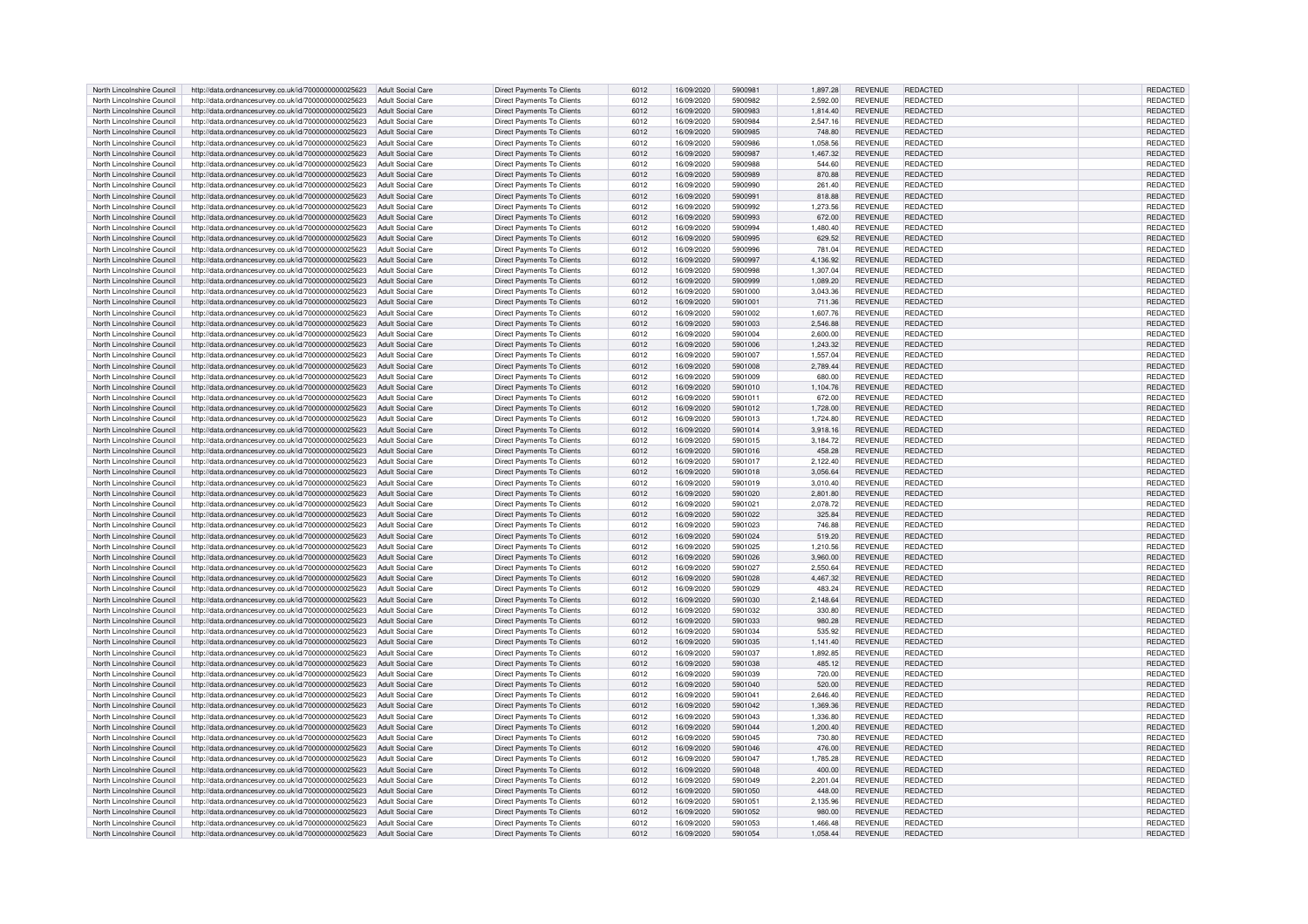| North Lincolnshire Council | http://data.ordnancesurvey.co.uk/id/7000000000025623                   | Adult Social Care        | <b>Direct Payments To Clients</b> | 6012 | 16/09/2020 | 5901055 | 800.00   | <b>REVENUE</b> | REDACTED        | REDACTED        |
|----------------------------|------------------------------------------------------------------------|--------------------------|-----------------------------------|------|------------|---------|----------|----------------|-----------------|-----------------|
| North Lincolnshire Council | http://data.ordnancesurvey.co.uk/id/7000000000025623                   | Adult Social Care        | <b>Direct Payments To Clients</b> | 6012 | 16/09/2020 | 5901056 | 828.00   | <b>REVENUE</b> | <b>REDACTED</b> | <b>REDACTED</b> |
| North Lincolnshire Council | http://data.ordnancesurvey.co.uk/id/7000000000025623                   | Adult Social Care        | Direct Payments To Clients        | 6012 | 16/09/2020 | 5901057 | 3.080.00 | <b>REVENUE</b> | REDACTED        | <b>REDACTED</b> |
|                            |                                                                        |                          |                                   |      |            |         |          |                |                 |                 |
| North Lincolnshire Council | http://data.ordnancesurvey.co.uk/id/7000000000025623                   | <b>Adult Social Care</b> | <b>Direct Payments To Clients</b> | 6012 | 16/09/2020 | 5901058 | 2,070.00 | <b>REVENUE</b> | <b>REDACTED</b> | <b>REDACTED</b> |
| North Lincolnshire Council | http://data.ordnancesurvey.co.uk/id/7000000000025623                   | <b>Adult Social Care</b> | Direct Payments To Clients        | 6012 | 16/09/2020 | 5901059 | 5.734.28 | <b>REVENUE</b> | REDACTED        | REDACTED        |
| North Lincolnshire Council | http://data.ordnancesurvey.co.uk/id/7000000000025623                   | <b>Adult Social Care</b> | <b>Direct Payments To Clients</b> | 6012 | 16/09/2020 | 5901060 | 3,400.68 | <b>REVENUE</b> | <b>REDACTED</b> | REDACTED        |
| North Lincolnshire Council | http://data.ordnancesurvey.co.uk/id/7000000000025623                   | <b>Adult Social Care</b> | Direct Payments To Clients        | 6012 | 16/09/2020 | 5901061 | 1,127.20 | <b>REVENUE</b> | <b>REDACTED</b> | REDACTED        |
| North Lincolnshire Council | http://data.ordnancesurvey.co.uk/id/7000000000025623                   | <b>Adult Social Care</b> | <b>Direct Payments To Clients</b> | 6012 | 16/09/2020 | 5901062 | 1.226.40 | <b>REVENUE</b> | REDACTED        | <b>REDACTED</b> |
| North Lincolnshire Council | http://data.ordnancesurvey.co.uk/id/7000000000025623                   | Adult Social Care        | Direct Payments To Clients        | 6012 | 16/09/2020 | 5901063 | 3.168.32 | <b>REVENUE</b> | <b>REDACTED</b> | <b>REDACTED</b> |
|                            |                                                                        |                          |                                   |      |            |         |          |                |                 |                 |
| North Lincolnshire Council | http://data.ordnancesurvey.co.uk/id/7000000000025623                   | Adult Social Care        | Direct Payments To Clients        | 6012 | 16/09/2020 | 5901064 | 8,358.88 | <b>REVENUE</b> | REDACTED        | REDACTED        |
| North Lincolnshire Council | http://data.ordnancesurvey.co.uk/id/7000000000025623                   | Adult Social Care        | Direct Payments To Clients        | 6012 | 16/09/2020 | 5901065 | 724.00   | <b>REVENUE</b> | REDACTED        | REDACTED        |
| North Lincolnshire Council | http://data.ordnancesurvey.co.uk/id/7000000000025623                   | Adult Social Care        | <b>Direct Payments To Clients</b> | 6012 | 16/09/2020 | 5901066 | 1,004.80 | <b>REVENUE</b> | REDACTED        | REDACTED        |
| North Lincolnshire Council | http://data.ordnancesurvey.co.uk/id/7000000000025623                   | Adult Social Care        | Direct Payments To Clients        | 6012 | 16/09/2020 | 5901067 | 1,192.48 | <b>REVENUE</b> | REDACTED        | <b>REDACTED</b> |
| North Lincolnshire Council | http://data.ordnancesurvey.co.uk/id/7000000000025623                   | Adult Social Care        | Direct Payments To Clients        | 6012 | 16/09/2020 | 5901068 | 1,306.12 | <b>REVENUE</b> | REDACTED        | REDACTED        |
| North Lincolnshire Council | http://data.ordnancesurvey.co.uk/id/7000000000025623                   | <b>Adult Social Care</b> | Direct Payments To Clients        | 6012 | 16/09/2020 | 5901069 | 1,893.80 | <b>REVENUE</b> | REDACTED        | REDACTED        |
| North Lincolnshire Council |                                                                        | <b>Adult Social Care</b> |                                   | 6012 | 16/09/2020 | 5901070 | 2,612.96 | <b>REVENUE</b> | REDACTED        | REDACTED        |
|                            | http://data.ordnancesurvey.co.uk/id/7000000000025623                   |                          | Direct Payments To Clients        |      |            |         |          |                |                 |                 |
| North Lincolnshire Council | http://data.ordnancesurvey.co.uk/id/7000000000025623                   | <b>Adult Social Care</b> | Direct Payments To Clients        | 6012 | 16/09/2020 | 5901071 | 611.60   | <b>REVENUE</b> | <b>REDACTED</b> | REDACTED        |
| North Lincolnshire Council | http://data.ordnancesurvey.co.uk/id/7000000000025623                   | <b>Adult Social Care</b> | <b>Direct Payments To Clients</b> | 6012 | 16/09/2020 | 5901072 | 799.76   | <b>REVENUE</b> | REDACTED        | <b>REDACTED</b> |
| North Lincolnshire Council | http://data.ordnancesurvey.co.uk/id/7000000000025623                   | Adult Social Care        | Direct Payments To Clients        | 6012 | 16/09/2020 | 5901074 | 1,982.32 | <b>REVENUE</b> | REDACTED        | REDACTED        |
| North Lincolnshire Council | http://data.ordnancesurvey.co.uk/id/7000000000025623                   | <b>Adult Social Care</b> | <b>Direct Payments To Clients</b> | 6012 | 16/09/2020 | 5901076 | 2,634.04 | <b>REVENUE</b> | REDACTED        | <b>REDACTED</b> |
| North Lincolnshire Council | http://data.ordnancesurvey.co.uk/id/7000000000025623                   | <b>Adult Social Care</b> | <b>Direct Payments To Clients</b> | 6012 | 16/09/2020 | 5901077 | 2,634.04 | <b>REVENUE</b> | REDACTED        | REDACTED        |
| North Lincolnshire Council | http://data.ordnancesurvey.co.uk/id/7000000000025623                   | Adult Social Care        | <b>Direct Payments To Clients</b> | 6012 | 16/09/2020 | 5901078 | 2,634.04 | <b>REVENUE</b> | <b>REDACTED</b> | REDACTED        |
|                            |                                                                        |                          |                                   |      |            |         |          |                |                 |                 |
| North Lincolnshire Council | http://data.ordnancesurvey.co.uk/id/7000000000025623                   | <b>Adult Social Care</b> | <b>Direct Payments To Clients</b> | 6012 | 16/09/2020 | 5901079 | 880.00   | <b>REVENUE</b> | REDACTED        | REDACTED        |
| North Lincolnshire Council | http://data.ordnancesurvey.co.uk/id/7000000000025623                   | <b>Adult Social Care</b> | Direct Payments To Clients        | 6012 | 16/09/2020 | 5901080 | 3,955.56 | <b>REVENUE</b> | REDACTED        | REDACTED        |
| North Lincolnshire Council | http://data.ordnancesurvey.co.uk/id/7000000000025623                   | Adult Social Care        | Direct Payments To Clients        | 6012 | 16/09/2020 | 5901081 | 1.464.44 | <b>REVENUE</b> | REDACTED        | REDACTED        |
| North Lincolnshire Council | http://data.ordnancesurvey.co.uk/id/7000000000025623                   | <b>Adult Social Care</b> | <b>Direct Payments To Clients</b> | 6012 | 16/09/2020 | 5901082 | 1,194.80 | <b>REVENUE</b> | <b>REDACTED</b> | REDACTED        |
| North Lincolnshire Council | http://data.ordnancesurvey.co.uk/id/7000000000025623                   | Adult Social Care        | Direct Payments To Clients        | 6012 | 16/09/2020 | 5901083 | 945.64   | <b>REVENUE</b> | <b>REDACTED</b> | REDACTED        |
| North Lincolnshire Council | http://data.ordnancesurvey.co.uk/id/7000000000025623                   | Adult Social Care        | <b>Direct Payments To Clients</b> | 6012 | 16/09/2020 | 5901084 | 1,742.72 | <b>REVENUE</b> | REDACTED        | REDACTED        |
| North Lincolnshire Council |                                                                        | Adult Social Care        |                                   | 6012 | 16/09/2020 | 5901085 |          | <b>REVENUE</b> | <b>REDACTED</b> | <b>REDACTED</b> |
|                            | http://data.ordnancesurvey.co.uk/id/7000000000025623                   |                          | Direct Payments To Clients        |      |            |         | 1,080.00 |                |                 |                 |
| North Lincolnshire Council | http://data.ordnancesurvey.co.uk/id/7000000000025623                   | Adult Social Care        | Direct Payments To Clients        | 6012 | 16/09/2020 | 5901086 | 1,944.88 | <b>REVENUE</b> | REDACTED        | REDACTED        |
| North Lincolnshire Council | http://data.ordnancesurvey.co.uk/id/7000000000025623                   | Adult Social Care        | <b>Direct Payments To Clients</b> | 6012 | 16/09/2020 | 5901087 | 2,049.00 | <b>REVENUE</b> | REDACTED        | REDACTED        |
| North Lincolnshire Council | http://data.ordnancesurvey.co.uk/id/7000000000025623                   | Adult Social Care        | <b>Direct Payments To Clients</b> | 6012 | 16/09/2020 | 5901088 | 1,358.28 | <b>REVENUE</b> | REDACTED        | REDACTED        |
| North Lincolnshire Council | http://data.ordnancesurvey.co.uk/id/7000000000025623                   | Adult Social Care        | Direct Payments To Clients        | 6012 | 16/09/2020 | 5901089 | 1,961.24 | <b>REVENUE</b> | REDACTED        | REDACTED        |
| North Lincolnshire Council | http://data.ordnancesurvey.co.uk/id/7000000000025623                   | <b>Adult Social Care</b> | Direct Payments To Clients        | 6012 | 16/09/2020 | 5901090 | 1,540.00 | <b>REVENUE</b> | REDACTED        | REDACTED        |
| North Lincolnshire Council |                                                                        | <b>Adult Social Care</b> |                                   | 6012 |            | 5901091 |          |                | <b>REDACTED</b> |                 |
|                            | http://data.ordnancesurvey.co.uk/id/7000000000025623                   |                          | Direct Payments To Clients        |      | 16/09/2020 |         | 645.36   | <b>REVENUE</b> |                 | REDACTED        |
| North Lincolnshire Council | http://data.ordnancesurvey.co.uk/id/7000000000025623                   | <b>Adult Social Care</b> | Direct Payments To Clients        | 6012 | 16/09/2020 | 5901092 | 852.00   | <b>REVENUE</b> | REDACTED        | REDACTED        |
| North Lincolnshire Council | http://data.ordnancesurvey.co.uk/id/7000000000025623                   | <b>Adult Social Care</b> | <b>Direct Payments To Clients</b> | 6012 | 16/09/2020 | 5901093 | 684.32   | <b>REVENUE</b> | REDACTED        | REDACTED        |
| North Lincolnshire Council | http://data.ordnancesurvey.co.uk/id/7000000000025623                   | <b>Adult Social Care</b> | <b>Direct Payments To Clients</b> | 6012 | 16/09/2020 | 5901094 | 5.443.44 | <b>REVENUE</b> | REDACTED        | <b>REDACTED</b> |
| North Lincolnshire Council | http://data.ordnancesurvey.co.uk/id/7000000000025623                   | <b>Adult Social Care</b> | <b>Direct Payments To Clients</b> | 6012 | 16/09/2020 | 5901096 | 400.00   | <b>REVENUE</b> | <b>REDACTED</b> | REDACTED        |
| North Lincolnshire Council | http://data.ordnancesurvey.co.uk/id/7000000000025623                   | <b>Adult Social Care</b> | <b>Direct Payments To Clients</b> | 6012 | 16/09/2020 | 5901097 | 975.52   | <b>REVENUE</b> | REDACTED        | REDACTED        |
| North Lincolnshire Council | http://data.ordnancesurvey.co.uk/id/7000000000025623                   | <b>Adult Social Care</b> | <b>Direct Payments To Clients</b> | 6012 | 16/09/2020 | 5901098 | 730.80   | <b>REVENUE</b> | REDACTED        | REDACTED        |
|                            |                                                                        |                          |                                   |      |            |         |          |                |                 |                 |
| North Lincolnshire Council | http://data.ordnancesurvey.co.uk/id/7000000000025623                   | Adult Social Care        | <b>Direct Payments To Clients</b> | 6012 | 16/09/2020 | 5901099 | 2,586.56 | <b>REVENUE</b> | REDACTED        | REDACTED        |
| North Lincolnshire Council | http://data.ordnancesurvey.co.uk/id/7000000000025623                   | Adult Social Care        | Direct Payments To Clients        | 6012 | 16/09/2020 | 5901100 | 397.60   | <b>REVENUE</b> | REDACTED        | REDACTED        |
| North Lincolnshire Council | http://data.ordnancesurvey.co.uk/id/7000000000025623                   | <b>Adult Social Care</b> | Direct Payments To Clients        | 6012 | 16/09/2020 | 5901101 | 1,040.00 | <b>REVENUE</b> | REDACTED        | REDACTED        |
| North Lincolnshire Council | http://data.ordnancesurvey.co.uk/id/7000000000025623                   | Adult Social Care        | Direct Payments To Clients        | 6012 | 16/09/2020 | 5901102 | 711.00   | <b>REVENUE</b> | <b>REDACTED</b> | REDACTED        |
| North Lincolnshire Council | http://data.ordnancesurvey.co.uk/id/7000000000025623                   | <b>Adult Social Care</b> | Direct Payments To Clients        | 6012 | 16/09/2020 | 5901103 | 744.00   | <b>REVENUE</b> | REDACTED        | REDACTED        |
| North Lincolnshire Council | http://data.ordnancesurvey.co.uk/id/7000000000025623                   | Adult Social Care        | Direct Payments To Clients        | 6012 | 16/09/2020 | 5901105 | 1.411.56 | <b>REVENUE</b> | <b>REDACTED</b> | REDACTED        |
|                            |                                                                        |                          |                                   |      |            |         |          |                |                 |                 |
| North Lincolnshire Council | http://data.ordnancesurvey.co.uk/id/7000000000025623                   | Adult Social Care        | <b>Direct Payments To Clients</b> | 6012 | 16/09/2020 | 5901107 | 913.84   | <b>REVENUE</b> | REDACTED        | <b>REDACTED</b> |
| North Lincolnshire Council | http://data.ordnancesurvey.co.uk/id/7000000000025623                   | Adult Social Care        | Direct Payments To Clients        | 6012 | 16/09/2020 | 5901108 | 1,748.78 | <b>REVENUE</b> | <b>REDACTED</b> | REDACTED        |
| North Lincolnshire Council | http://data.ordnancesurvey.co.uk/id/7000000000025623                   | Adult Social Care        | Direct Payments To Clients        | 6012 | 16/09/2020 | 5901109 | 2,340.48 | <b>REVENUE</b> | REDACTED        | REDACTED        |
| North Lincolnshire Council | http://data.ordnancesurvey.co.uk/id/7000000000025623                   | Adult Social Care        | <b>Direct Payments To Clients</b> | 6012 | 16/09/2020 | 5901110 | 1,113.48 | <b>REVENUE</b> | REDACTED        | REDACTED        |
| North Lincolnshire Council | http://data.ordnancesurvey.co.uk/id/7000000000025623                   | Adult Social Care        | <b>Direct Payments To Clients</b> | 6012 | 16/09/2020 | 5901111 | 737.68   | <b>REVENUE</b> | REDACTED        | REDACTED        |
| North Lincolnshire Council | http://data.ordnancesurvey.co.uk/id/7000000000025623                   | Adult Social Care        | Direct Payments To Clients        | 6012 | 16/09/2020 | 5901113 | 1,160.48 | <b>REVENUE</b> | REDACTED        | <b>REDACTED</b> |
| North Lincolnshire Council | http://data.ordnancesurvey.co.uk/id/7000000000025623                   | <b>Adult Social Care</b> | Direct Payments To Clients        | 6012 | 16/09/2020 | 5901114 | 1,380.00 | <b>REVENUE</b> | REDACTED        | REDACTED        |
|                            |                                                                        |                          |                                   |      |            |         |          |                |                 |                 |
| North Lincolnshire Council | http://data.ordnancesurvey.co.uk/id/7000000000025623                   | Adult Social Care        | Direct Payments To Clients        | 6012 | 16/09/2020 | 5901115 | 2,000.88 | <b>REVENUE</b> | <b>REDACTED</b> | REDACTED        |
| North Lincolnshire Council | http://data.ordnancesurvey.co.uk/id/7000000000025623                   | <b>Adult Social Care</b> | <b>Direct Payments To Clients</b> | 6012 | 16/09/2020 | 5901116 | 560.00   | <b>REVENUE</b> | <b>REDACTED</b> | REDACTED        |
| North Lincolnshire Council | http://data.ordnancesurvey.co.uk/id/7000000000025623                   | <b>Adult Social Care</b> | <b>Direct Payments To Clients</b> | 6012 | 16/09/2020 | 5901117 | 963.28   | <b>REVENUE</b> | <b>REDACTED</b> | REDACTED        |
| North Lincolnshire Council | http://data.ordnancesurvey.co.uk/id/7000000000025623                   | <b>Adult Social Care</b> | <b>Direct Payments To Clients</b> | 6012 | 16/09/2020 | 5901118 | 1.440.60 | <b>REVENUE</b> | REDACTED        | <b>REDACTED</b> |
| North Lincolnshire Council | http://data.ordnancesurvey.co.uk/id/7000000000025623                   | <b>Adult Social Care</b> | <b>Direct Payments To Clients</b> | 6012 | 16/09/2020 | 5901119 | 1,113.60 | <b>REVENUE</b> | <b>REDACTED</b> | REDACTED        |
| North Lincolnshire Council | http://data.ordnancesurvey.co.uk/id/7000000000025623                   | <b>Adult Social Care</b> | Direct Payments To Clients        | 6012 | 16/09/2020 | 5901120 | 783.60   | <b>REVENUE</b> | REDACTED        | REDACTED        |
| North Lincolnshire Council |                                                                        | Adult Social Care        | Direct Payments To Clients        | 6012 | 16/09/2020 | 5901121 | 1.376.64 | <b>REVENUE</b> | REDACTED        | REDACTED        |
|                            | http://data.ordnancesurvey.co.uk/id/7000000000025623                   |                          |                                   |      |            |         |          |                |                 |                 |
| North Lincolnshire Council | http://data.ordnancesurvey.co.uk/id/7000000000025623                   | <b>Adult Social Care</b> | <b>Direct Payments To Clients</b> | 6012 | 16/09/2020 | 5901181 | 5,830.15 | <b>REVENUE</b> | REDACTED        | REDACTED        |
| North Lincolnshire Council | http://data.ordnancesurvey.co.uk/id/7000000000025623                   | Adult Social Care        | <b>Direct Payments To Clients</b> | 6012 | 16/09/2020 | 5901232 | 2.923.95 | <b>REVENUE</b> | REDACTED        | REDACTED        |
| North Lincolnshire Council | http://data.ordnancesurvey.co.uk/id/7000000000025623                   | <b>Adult Social Care</b> | Direct Payments To Clients        | 6012 | 18/09/2020 | 5902799 | 2,546.28 | <b>REVENUE</b> | REDACTED        | REDACTED        |
| North Lincolnshire Council | http://data.ordnancesurvey.co.uk/id/7000000000025623                   | <b>Adult Social Care</b> | Direct Payments To Clients        | 6012 | 18/09/2020 | 5902808 | 386.26   | <b>REVENUE</b> | REDACTED        | REDACTED        |
| North Lincolnshire Council | http://data.ordnancesurvey.co.uk/id/7000000000025623                   | <b>Adult Social Care</b> | Direct Payments To Clients        | 6012 | 18/09/2020 | 5903151 | 1.315.05 | <b>REVENUE</b> | REDACTED        | REDACTED        |
| North Lincolnshire Council | http://data.ordnancesurvey.co.uk/id/7000000000025623                   | <b>Adult Social Care</b> | Direct Payments To Clients        | 6012 | 18/09/2020 | 5903153 | 2,357.14 | <b>REVENUE</b> | <b>REDACTED</b> | REDACTED        |
|                            |                                                                        |                          |                                   |      |            | 5904153 |          |                |                 |                 |
| North Lincolnshire Council | http://data.ordnancesurvey.co.uk/id/7000000000025623                   | <b>Adult Social Care</b> | <b>Direct Payments To Clients</b> | 6012 | 23/09/2020 |         | 395.30   | <b>REVENUE</b> | REDACTED        | REDACTED        |
| North Lincolnshire Council | http://data.ordnancesurvey.co.uk/id/7000000000025623                   | Adult Social Care        | Direct Payments To Clients        | 6012 | 23/09/2020 | 5904161 | 500.00   | <b>REVENUE</b> | REDACTED        | <b>REDACTED</b> |
| North Lincolnshire Council | http://data.ordnancesurvey.co.uk/id/7000000000025623                   | Adult Social Care        | Direct Payments To Clients        | 6012 | 23/09/2020 | 5904162 | 750.00   | <b>REVENUE</b> | REDACTED        | REDACTED        |
| North Lincolnshire Council | http://data.ordnancesurvey.co.uk/id/7000000000025623 Adult Social Care |                          | <b>Direct Payments To Clients</b> | 6012 | 23/09/2020 | 5904163 | 500.00   | <b>REVENUE</b> | REDACTED        | REDACTED        |
|                            |                                                                        |                          |                                   |      |            |         |          |                |                 |                 |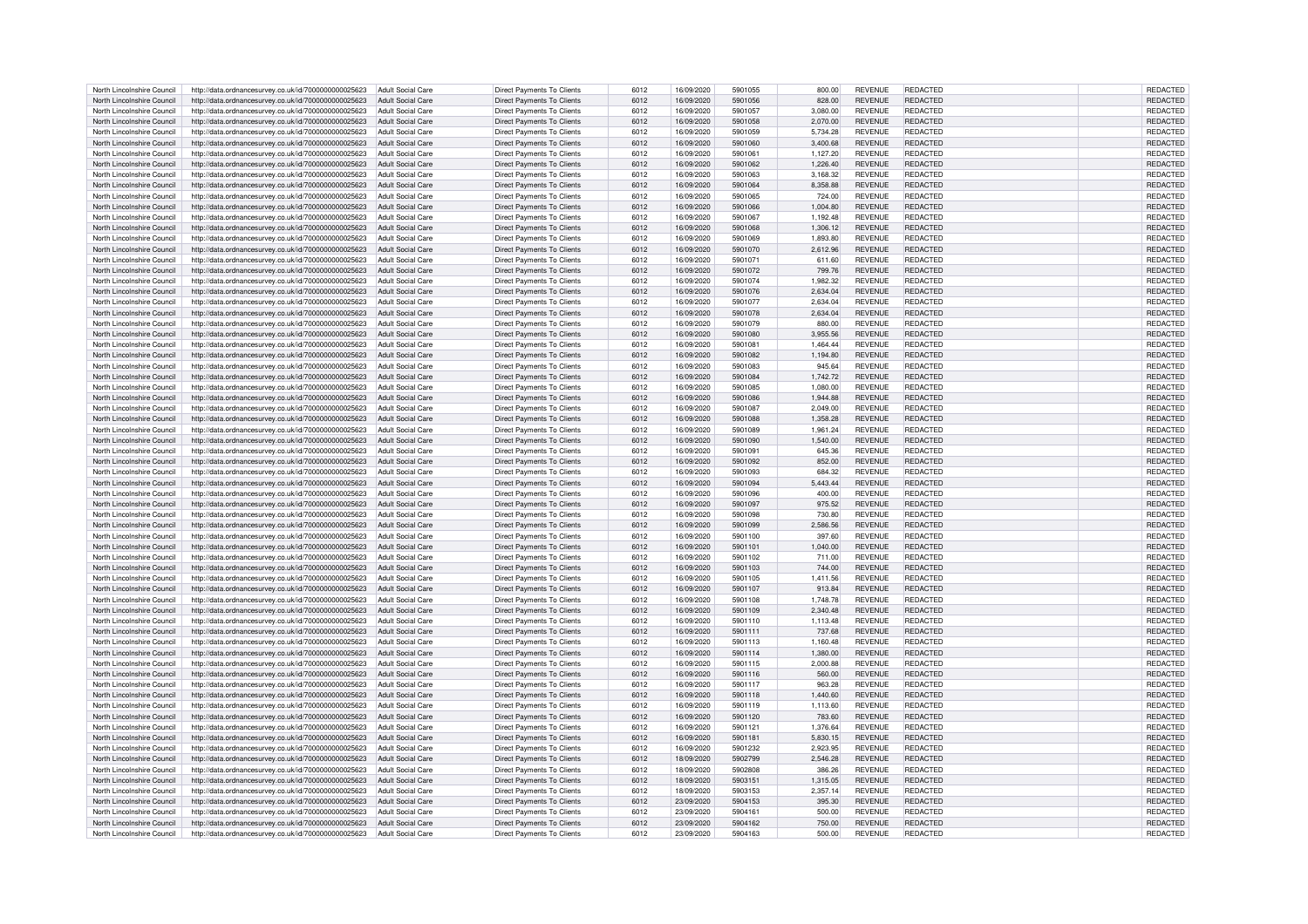| North Lincolnshire Council | http://data.ordnancesurvey.co.uk/id/7000000000025623 | Adult Social Care        | Direct Payments To Clients        | 6012 | 23/09/2020 | 5904164 | 750.00    | <b>REVENUE</b> | <b>REDACTED</b> | REDACTED        |
|----------------------------|------------------------------------------------------|--------------------------|-----------------------------------|------|------------|---------|-----------|----------------|-----------------|-----------------|
| North Lincolnshire Council | http://data.ordnancesurvey.co.uk/id/7000000000025623 | <b>Adult Social Care</b> | Direct Payments To Clients        | 6012 | 23/09/2020 | 5904166 | 750.00    | <b>REVENUE</b> | <b>REDACTED</b> | REDACTED        |
| North Lincolnshire Council | http://data.ordnancesurvey.co.uk/id/7000000000025623 | <b>Adult Social Care</b> | Direct Payments To Clients        | 6012 | 23/09/2020 | 5904167 | 750.00    | <b>REVENUE</b> | REDACTED        | REDACTED        |
|                            |                                                      |                          |                                   |      |            |         |           |                |                 |                 |
| North Lincolnshire Council | http://data.ordnancesurvey.co.uk/id/7000000000025623 | <b>Adult Social Care</b> | Direct Payments To Clients        | 6012 | 23/09/2020 | 5904171 | 500.00    | <b>REVENUE</b> | REDACTED        | REDACTED        |
| North Lincolnshire Council | http://data.ordnancesurvey.co.uk/id/7000000000025623 | <b>Adult Social Care</b> | Direct Payments To Clients        | 6012 | 23/09/2020 | 5905062 | 1,176.24  | <b>REVENUE</b> | REDACTED        | REDACTED        |
| North Lincolnshire Council | http://data.ordnancesurvey.co.uk/id/7000000000025623 | <b>Adult Social Care</b> | Direct Payments To Clients        | 6012 | 23/09/2020 | 5905106 | 1,761.52  | <b>REVENUE</b> | REDACTED        | REDACTED        |
| North Lincolnshire Council | http://data.ordnancesurvey.co.uk/id/7000000000025623 | <b>Adult Social Care</b> | Direct Payments To Clients        | 6012 | 23/09/2020 | 5905115 | 2,000.00  | <b>REVENUE</b> | REDACTED        | <b>REDACTED</b> |
| North Lincolnshire Council | http://data.ordnancesurvey.co.uk/id/7000000000025623 | <b>Adult Social Care</b> | Direct Payments To Clients        | 6012 | 24/09/2020 | 5900793 | 729.64    | <b>REVENUE</b> | <b>REDACTED</b> | REDACTED        |
| North Lincolnshire Council |                                                      | <b>Adult Social Care</b> |                                   | 6012 | 25/09/2020 | 5905626 | 500.00    | <b>REVENUE</b> | REDACTED        | <b>REDACTED</b> |
|                            | http://data.ordnancesurvey.co.uk/id/7000000000025623 |                          | <b>Direct Payments To Clients</b> |      |            |         |           |                |                 |                 |
| North Lincolnshire Council | http://data.ordnancesurvey.co.uk/id/7000000000025623 | <b>Adult Social Care</b> | Direct Payments To Clients        | 6012 | 25/09/2020 | 5905629 | 750.00    | <b>REVENUE</b> | <b>REDACTED</b> | REDACTED        |
| North Lincolnshire Council | http://data.ordnancesurvey.co.uk/id/7000000000025623 | <b>Adult Social Care</b> | <b>Direct Payments To Clients</b> | 6012 | 25/09/2020 | 5905730 | 8,613.00  | <b>REVENUE</b> | REDACTED        | REDACTED        |
| North Lincolnshire Council | http://data.ordnancesurvey.co.uk/id/7000000000025623 | <b>Adult Social Care</b> | Direct Payments To Clients        | 6012 | 25/09/2020 | 5905731 | 1,125.00  | <b>REVENUE</b> | REDACTED        | REDACTED        |
| North Lincolnshire Council | http://data.ordnancesurvey.co.uk/id/7000000000025623 | <b>Adult Social Care</b> | Direct Payments To Clients        | 6012 | 30/09/2020 | 5907564 | 3,661.02  | <b>REVENUE</b> | <b>REDACTED</b> | REDACTED        |
| North Lincolnshire Council | http://data.ordnancesurvey.co.uk/id/7000000000025623 | <b>Adult Social Care</b> | <b>Direct Payments To Clients</b> | 6012 | 30/09/2020 | 5908093 | 1.566.62  | <b>REVENUE</b> | REDACTED        | <b>REDACTED</b> |
|                            |                                                      |                          |                                   |      |            |         |           |                |                 |                 |
| North Lincolnshire Council | http://data.ordnancesurvey.co.uk/id/7000000000025623 | <b>Adult Social Care</b> | Fees & Charges Income             | 9002 | 16/09/2020 | 5900171 | 1,611.37  | <b>REVENUE</b> | REDACTED        | REDACTED        |
| North Lincolnshire Council | http://data.ordnancesurvey.co.uk/id/7000000000025623 | <b>Adult Social Care</b> | Fees & Charges Income             | 9002 | 16/09/2020 | 5900757 | $-99.72$  | <b>REVENUE</b> | <b>REDACTED</b> | REDACTED        |
| North Lincolnshire Council | http://data.ordnancesurvey.co.uk/id/7000000000025623 | <b>Adult Social Care</b> | Fees & Charges Income             | 9002 | 16/09/2020 | 5900759 | $-198.56$ | <b>REVENUE</b> | REDACTED        | REDACTED        |
| North Lincolnshire Council | http://data.ordnancesurvey.co.uk/id/7000000000025623 | <b>Adult Social Care</b> | Fees & Charges Income             | 9002 | 16/09/2020 | 5900760 | $-122.56$ | <b>REVENUE</b> | <b>REDACTED</b> | REDACTED        |
| North Lincolnshire Council | http://data.ordnancesurvey.co.uk/id/7000000000025623 | <b>Adult Social Care</b> | Fees & Charges Income             | 9002 | 16/09/2020 | 5900761 | $-379.76$ | <b>REVENUE</b> | REDACTED        | REDACTED        |
|                            |                                                      |                          |                                   |      |            | 5900762 |           |                | <b>REDACTED</b> |                 |
| North Lincolnshire Council | http://data.ordnancesurvey.co.uk/id/7000000000025623 | <b>Adult Social Care</b> | Fees & Charges Income             | 9002 | 16/09/2020 |         | $-119.28$ | <b>REVENUE</b> |                 | REDACTED        |
| North Lincolnshire Council | http://data.ordnancesurvey.co.uk/id/7000000000025623 | Adult Social Care        | Fees & Charges Income             | 9002 | 16/09/2020 | 5900763 | $-198.56$ | <b>REVENUE</b> | <b>REDACTED</b> | REDACTED        |
| North Lincolnshire Council | http://data.ordnancesurvey.co.uk/id/7000000000025623 | <b>Adult Social Care</b> | Fees & Charges Income             | 9002 | 16/09/2020 | 5900764 | $-138.96$ | <b>REVENUE</b> | REDACTED        | REDACTED        |
| North Lincolnshire Council | http://data.ordnancesurvey.co.uk/id/7000000000025623 | <b>Adult Social Care</b> | Fees & Charges Income             | 9002 | 16/09/2020 | 5900765 | $-122.56$ | <b>REVENUE</b> | <b>REDACTED</b> | REDACTED        |
| North Lincolnshire Council | http://data.ordnancesurvey.co.uk/id/7000000000025623 | <b>Adult Social Care</b> | Fees & Charges Income             | 9002 | 16/09/2020 | 5900766 | $-122.56$ | <b>REVENUE</b> | REDACTED        | REDACTED        |
|                            |                                                      |                          |                                   |      |            |         |           |                |                 |                 |
| North Lincolnshire Council | http://data.ordnancesurvey.co.uk/id/7000000000025623 | <b>Adult Social Care</b> | Fees & Charges Income             | 9002 | 16/09/2020 | 5900767 | $-274.36$ | <b>REVENUE</b> | REDACTED        | REDACTED        |
| North Lincolnshire Council | http://data.ordnancesurvey.co.uk/id/7000000000025623 | <b>Adult Social Care</b> | Fees & Charges Income             | 9002 | 16/09/2020 | 5900768 | $-122.56$ | <b>REVENUE</b> | <b>REDACTED</b> | REDACTED        |
| North Lincolnshire Council | http://data.ordnancesurvey.co.uk/id/7000000000025623 | <b>Adult Social Care</b> | Fees & Charges Income             | 9002 | 16/09/2020 | 5900771 | $-122.56$ | <b>REVENUE</b> | REDACTED        | REDACTED        |
| North Lincolnshire Council | http://data.ordnancesurvey.co.uk/id/7000000000025623 | <b>Adult Social Care</b> | Fees & Charges Income             | 9002 | 16/09/2020 | 5900772 | $-122.56$ | <b>REVENUE</b> | <b>REDACTED</b> | <b>REDACTED</b> |
| North Lincolnshire Council | http://data.ordnancesurvey.co.uk/id/7000000000025623 | <b>Adult Social Care</b> | Fees & Charges Income             | 9002 | 16/09/2020 | 5900774 | $-122.56$ | <b>REVENUE</b> | <b>REDACTED</b> | <b>REDACTED</b> |
|                            |                                                      |                          |                                   |      |            |         |           |                |                 |                 |
| North Lincolnshire Council | http://data.ordnancesurvey.co.uk/id/7000000000025623 | <b>Adult Social Care</b> | Fees & Charges Income             | 9002 | 16/09/2020 | 5900775 | $-187.68$ | <b>REVENUE</b> | <b>REDACTED</b> | REDACTED        |
| North Lincolnshire Council | http://data.ordnancesurvey.co.uk/id/7000000000025623 | Adult Social Care        | Fees & Charges Income             | 9002 | 16/09/2020 | 5900777 | $-122.56$ | <b>REVENUE</b> | REDACTED        | REDACTED        |
| North Lincolnshire Council | http://data.ordnancesurvey.co.uk/id/7000000000025623 | <b>Adult Social Care</b> | Fees & Charges Income             | 9002 | 16/09/2020 | 5900778 | $-122.56$ | <b>REVENUE</b> | REDACTED        | REDACTED        |
| North Lincolnshire Council | http://data.ordnancesurvey.co.uk/id/7000000000025623 | Adult Social Care        | Fees & Charges Income             | 9002 | 16/09/2020 | 5900779 | $-122.56$ | <b>REVENUE</b> | REDACTED        | REDACTED        |
| North Lincolnshire Council | http://data.ordnancesurvey.co.uk/id/7000000000025623 | <b>Adult Social Care</b> | Fees & Charges Income             | 9002 | 16/09/2020 | 5900780 | $-123.00$ | <b>REVENUE</b> | REDACTED        | REDACTED        |
| North Lincolnshire Council |                                                      |                          |                                   | 9002 |            | 5900781 |           | <b>REVENUE</b> | REDACTED        |                 |
|                            | http://data.ordnancesurvey.co.uk/id/7000000000025623 | <b>Adult Social Care</b> | Fees & Charges Income             |      | 16/09/2020 |         | $-122.56$ |                |                 | <b>REDACTED</b> |
| North Lincolnshire Council | http://data.ordnancesurvey.co.uk/id/7000000000025623 | <b>Adult Social Care</b> | Fees & Charges Income             | 9002 | 16/09/2020 | 5900782 | $-56.96$  | <b>REVENUE</b> | REDACTED        | REDACTED        |
| North Lincolnshire Council | http://data.ordnancesurvey.co.uk/id/7000000000025623 | <b>Adult Social Care</b> | Fees & Charges Income             | 9002 | 16/09/2020 | 5900784 | $-98.56$  | <b>REVENUE</b> | <b>REDACTED</b> | <b>REDACTED</b> |
| North Lincolnshire Council | http://data.ordnancesurvey.co.uk/id/7000000000025623 | <b>Adult Social Care</b> | Fees & Charges Income             | 9002 | 16/09/2020 | 5900785 | $-122.56$ | <b>REVENUE</b> | <b>REDACTED</b> | REDACTED        |
| North Lincolnshire Council | http://data.ordnancesurvey.co.uk/id/7000000000025623 | <b>Adult Social Care</b> | Fees & Charges Income             | 9002 | 16/09/2020 | 5900788 | $-21.80$  | <b>REVENUE</b> | REDACTED        | <b>REDACTED</b> |
|                            |                                                      |                          |                                   |      |            |         |           |                | <b>REDACTED</b> |                 |
| North Lincolnshire Council | http://data.ordnancesurvey.co.uk/id/7000000000025623 | <b>Adult Social Care</b> | Fees & Charges Income             | 9002 | 16/09/2020 | 5900792 | $-120.32$ | <b>REVENUE</b> |                 | REDACTED        |
| North Lincolnshire Council | http://data.ordnancesurvey.co.uk/id/7000000000025623 | <b>Adult Social Care</b> | Fees & Charges Income             | 9002 | 16/09/2020 | 5900796 | $-122.56$ | <b>REVENUE</b> | REDACTED        | REDACTED        |
| North Lincolnshire Council | http://data.ordnancesurvey.co.uk/id/7000000000025623 | <b>Adult Social Care</b> | Fees & Charges Income             | 9002 | 16/09/2020 | 5900799 | $-57.36$  | <b>REVENUE</b> | <b>REDACTED</b> | REDACTED        |
| North Lincolnshire Council | http://data.ordnancesurvey.co.uk/id/7000000000025623 | <b>Adult Social Care</b> | Fees & Charges Income             | 9002 | 16/09/2020 | 5900800 | $-122.56$ | <b>REVENUE</b> | REDACTED        | REDACTED        |
| North Lincolnshire Council | http://data.ordnancesurvey.co.uk/id/7000000000025623 | <b>Adult Social Care</b> | Fees & Charges Income             | 9002 | 16/09/2020 | 5900801 | $-198.56$ | <b>REVENUE</b> | REDACTED        | REDACTED        |
|                            |                                                      |                          |                                   |      |            |         |           |                |                 |                 |
| North Lincolnshire Council | http://data.ordnancesurvey.co.uk/id/7000000000025623 | <b>Adult Social Care</b> | Fees & Charges Income             | 9002 | 16/09/2020 | 5900802 | $-122.56$ | <b>REVENUE</b> | REDACTED        | REDACTED        |
| North Lincolnshire Council | http://data.ordnancesurvey.co.uk/id/7000000000025623 | <b>Adult Social Care</b> | Fees & Charges Income             | 9002 | 16/09/2020 | 5900803 | $-198.56$ | <b>REVENUE</b> | <b>REDACTED</b> | REDACTED        |
| North Lincolnshire Council | http://data.ordnancesurvey.co.uk/id/7000000000025623 | <b>Adult Social Care</b> | Fees & Charges Income             | 9002 | 16/09/2020 | 5900804 | $-109.36$ | <b>REVENUE</b> | <b>REDACTED</b> | REDACTED        |
| North Lincolnshire Council | http://data.ordnancesurvey.co.uk/id/7000000000025623 | <b>Adult Social Care</b> | Fees & Charges Income             | 9002 | 16/09/2020 | 5900805 | $-56.96$  | <b>REVENUE</b> | REDACTED        | REDACTED        |
| North Lincolnshire Council | http://data.ordnancesurvey.co.uk/id/7000000000025623 | <b>Adult Social Care</b> | Fees & Charges Income             | 9002 | 16/09/2020 | 5900806 | $-122.56$ | <b>REVENUE</b> | <b>REDACTED</b> | <b>REDACTED</b> |
|                            |                                                      |                          |                                   |      |            | 5900808 |           |                | <b>REDACTED</b> |                 |
| North Lincolnshire Council | http://data.ordnancesurvey.co.uk/id/7000000000025623 | <b>Adult Social Care</b> | Fees & Charges Income             | 9002 | 16/09/2020 |         | $-122.56$ | <b>REVENUE</b> |                 | REDACTED        |
| North Lincolnshire Council | http://data.ordnancesurvey.co.uk/id/7000000000025623 | Adult Social Care        | Fees & Charges Income             | 9002 | 16/09/2020 | 5900809 | $-122.56$ | <b>REVENUE</b> | <b>REDACTED</b> | REDACTED        |
| North Lincolnshire Council | http://data.ordnancesurvey.co.uk/id/7000000000025623 | <b>Adult Social Care</b> | Fees & Charges Income             | 9002 | 16/09/2020 | 5900810 | $-198.56$ | <b>REVENUE</b> | <b>REDACTED</b> | REDACTED        |
| North Lincolnshire Council | http://data.ordnancesurvey.co.uk/id/7000000000025623 | Adult Social Care        | Fees & Charges Income             | 9002 | 16/09/2020 | 5900811 | $-122.56$ | <b>REVENUE</b> | REDACTED        | REDACTED        |
| North Lincolnshire Council | http://data.ordnancesurvey.co.uk/id/7000000000025623 | <b>Adult Social Care</b> | Fees & Charges Income             | 9002 | 16/09/2020 | 5900812 | $-346.44$ | <b>REVENUE</b> | REDACTED        | REDACTED        |
| North Lincolnshire Council | http://data.ordnancesurvey.co.uk/id/7000000000025623 | <b>Adult Social Care</b> | Fees & Charges Income             | 9002 | 16/09/2020 | 5900813 | $-379.76$ | <b>REVENUE</b> | <b>REDACTED</b> | REDACTED        |
|                            |                                                      |                          |                                   |      |            |         |           |                |                 |                 |
| North Lincolnshire Council | http://data.ordnancesurvey.co.uk/id/7000000000025623 | <b>Adult Social Care</b> | Fees & Charges Income             | 9002 | 16/09/2020 | 5900814 | $-127.36$ | <b>REVENUE</b> | <b>REDACTED</b> | <b>REDACTED</b> |
| North Lincolnshire Council | http://data.ordnancesurvey.co.uk/id/7000000000025623 | <b>Adult Social Care</b> | Fees & Charges Income             | 9002 | 16/09/2020 | 5900815 | $-113.72$ | <b>REVENUE</b> | <b>REDACTED</b> | REDACTED        |
| North Lincolnshire Council | http://data.ordnancesurvey.co.uk/id/7000000000025623 | <b>Adult Social Care</b> | Fees & Charges Income             | 9002 | 16/09/2020 | 5900816 | $-122.56$ | <b>REVENUE</b> | REDACTED        | <b>REDACTED</b> |
| North Lincolnshire Council | http://data.ordnancesurvey.co.uk/id/7000000000025623 | <b>Adult Social Care</b> | Fees & Charges Income             | 9002 | 16/09/2020 | 5900817 | $-318.76$ | <b>REVENUE</b> | <b>REDACTED</b> | REDACTED        |
| North Lincolnshire Council | http://data.ordnancesurvey.co.uk/id/7000000000025623 | <b>Adult Social Care</b> | Fees & Charges Income             | 9002 | 16/09/2020 | 5900818 | $-364.72$ | <b>REVENUE</b> | <b>REDACTED</b> | REDACTED        |
|                            |                                                      |                          |                                   |      |            |         |           |                |                 |                 |
| North Lincolnshire Council | http://data.ordnancesurvey.co.uk/id/7000000000025623 | <b>Adult Social Care</b> | Fees & Charges Income             | 9002 | 16/09/2020 | 5900819 | $-85.04$  | <b>REVENUE</b> | REDACTED        | REDACTED        |
| North Lincolnshire Council | http://data.ordnancesurvey.co.uk/id/7000000000025623 | <b>Adult Social Care</b> | Fees & Charges Income             | 9002 | 16/09/2020 | 5900821 | $-324.04$ | <b>REVENUE</b> | <b>REDACTED</b> | REDACTED        |
| North Lincolnshire Council | http://data.ordnancesurvey.co.uk/id/7000000000025623 | <b>Adult Social Care</b> | Fees & Charges Income             | 9002 | 16/09/2020 | 5900822 | $-104.56$ | <b>REVENUE</b> | <b>REDACTED</b> | REDACTED        |
| North Lincolnshire Council | http://data.ordnancesurvey.co.uk/id/7000000000025623 | <b>Adult Social Care</b> | Fees & Charges Income             | 9002 | 16/09/2020 | 5900824 | $-41.12$  | <b>REVENUE</b> | REDACTED        | REDACTED        |
| North Lincolnshire Council | http://data.ordnancesurvey.co.uk/id/7000000000025623 | <b>Adult Social Care</b> | Fees & Charges Income             | 9002 | 16/09/2020 | 5900825 | $-122.56$ | <b>REVENUE</b> | <b>REDACTED</b> | REDACTED        |
|                            |                                                      |                          |                                   |      |            |         |           |                |                 |                 |
| North Lincolnshire Council | http://data.ordnancesurvey.co.uk/id/7000000000025623 | <b>Adult Social Care</b> | Fees & Charges Income             | 9002 | 16/09/2020 | 5900827 | $-341.76$ | <b>REVENUE</b> | REDACTED        | REDACTED        |
| North Lincolnshire Council | http://data.ordnancesurvey.co.uk/id/7000000000025623 | <b>Adult Social Care</b> | Fees & Charges Income             | 9002 | 16/09/2020 | 5900832 | $-122.56$ | <b>REVENUE</b> | <b>REDACTED</b> | REDACTED        |
| North Lincolnshire Council | http://data.ordnancesurvey.co.uk/id/7000000000025623 | <b>Adult Social Care</b> | Fees & Charges Income             | 9002 | 16/09/2020 | 5900836 | $-122.56$ | <b>REVENUE</b> | REDACTED        | REDACTED        |
| North Lincolnshire Council | http://data.ordnancesurvey.co.uk/id/7000000000025623 | <b>Adult Social Care</b> | Fees & Charges Income             | 9002 | 16/09/2020 | 5900837 | $-379.76$ | <b>REVENUE</b> | REDACTED        | <b>REDACTED</b> |
| North Lincolnshire Council | http://data.ordnancesurvey.co.uk/id/7000000000025623 | Adult Social Care        | Fees & Charges Income             | 9002 | 16/09/2020 | 5900838 | $-49.52$  | <b>REVENUE</b> | <b>REDACTED</b> | REDACTED        |
| North Lincolnshire Council | http://data.ordnancesurvey.co.uk/id/7000000000025623 | Adult Social Care        | Fees & Charges Income             | 9002 | 16/09/2020 | 5900839 | $-77.92$  | <b>REVENUE</b> | REDACTED        | REDACTED        |
|                            |                                                      |                          |                                   |      |            |         |           |                |                 |                 |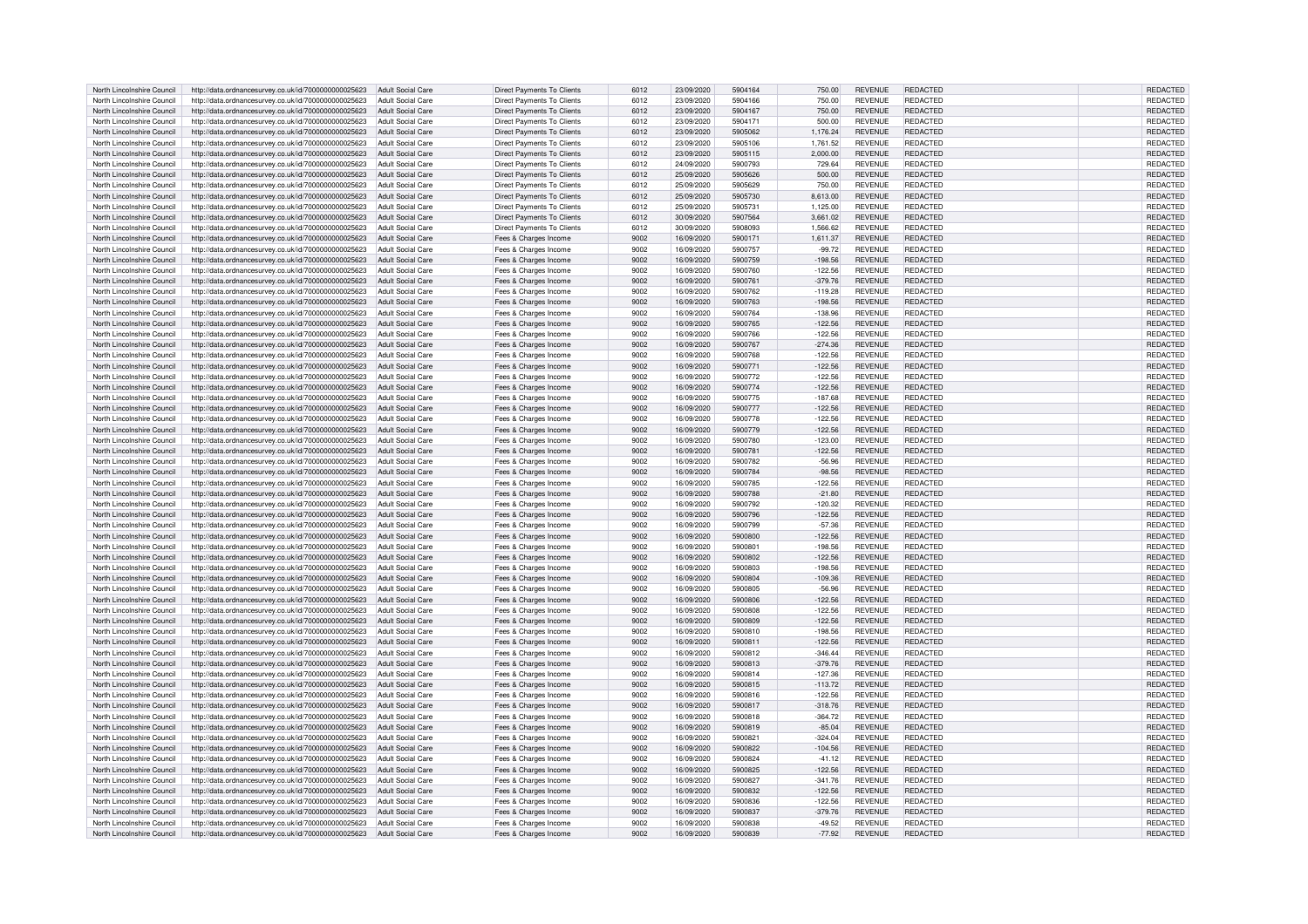| North Lincolnshire Council | http://data.ordnancesurvey.co.uk/id/7000000000025623                   | Adult Social Care        | Fees & Charges Income | 9002 | 16/09/2020 | 5900840 | $-318.04$ | <b>REVENUE</b> | REDACTED        | REDACTED        |
|----------------------------|------------------------------------------------------------------------|--------------------------|-----------------------|------|------------|---------|-----------|----------------|-----------------|-----------------|
| North Lincolnshire Council | http://data.ordnancesurvey.co.uk/id/7000000000025623                   | Adult Social Care        | Fees & Charges Income | 9002 | 16/09/2020 | 5900841 | $-198.56$ | <b>REVENUE</b> | REDACTED        | <b>REDACTED</b> |
| North Lincolnshire Council | http://data.ordnancesurvey.co.uk/id/7000000000025623                   | Adult Social Care        |                       | 9002 | 16/09/2020 | 5900844 | $-103.88$ | <b>REVENUE</b> | REDACTED        | <b>REDACTED</b> |
|                            |                                                                        |                          | Fees & Charges Income |      |            |         |           |                |                 |                 |
| North Lincolnshire Council | http://data.ordnancesurvey.co.uk/id/7000000000025623                   | Adult Social Care        | Fees & Charges Income | 9002 | 16/09/2020 | 5900845 | $-322.92$ | <b>REVENUE</b> | <b>REDACTED</b> | <b>REDACTED</b> |
| North Lincolnshire Council | http://data.ordnancesurvey.co.uk/id/7000000000025623                   | <b>Adult Social Care</b> | Fees & Charges Income | 9002 | 16/09/2020 | 5900846 | $-265.84$ | <b>REVENUE</b> | REDACTED        | REDACTED        |
| North Lincolnshire Council | http://data.ordnancesurvey.co.uk/id/7000000000025623                   | <b>Adult Social Care</b> | Fees & Charges Income | 9002 | 16/09/2020 | 5900847 | $-57.36$  | <b>REVENUE</b> | <b>REDACTED</b> | REDACTED        |
| North Lincolnshire Council | http://data.ordnancesurvey.co.uk/id/7000000000025623                   | <b>Adult Social Care</b> | Fees & Charges Income | 9002 | 16/09/2020 | 5900848 | $-198.56$ | <b>REVENUE</b> | <b>REDACTED</b> | REDACTED        |
| North Lincolnshire Council | http://data.ordnancesurvey.co.uk/id/7000000000025623                   | Adult Social Care        | Fees & Charges Income | 9002 | 16/09/2020 | 5900849 | $-122.56$ | <b>REVENUE</b> | REDACTED        | <b>REDACTED</b> |
|                            |                                                                        |                          |                       | 9002 |            | 5900850 |           | <b>REVENUE</b> | <b>REDACTED</b> |                 |
| North Lincolnshire Council | http://data.ordnancesurvey.co.uk/id/7000000000025623                   | Adult Social Care        | Fees & Charges Income |      | 16/09/2020 |         | $-122.56$ |                |                 | REDACTED        |
| North Lincolnshire Council | http://data.ordnancesurvey.co.uk/id/7000000000025623                   | Adult Social Care        | Fees & Charges Income | 9002 | 16/09/2020 | 5900851 | $-57.36$  | <b>REVENUE</b> | REDACTED        | REDACTED        |
| North Lincolnshire Council | http://data.ordnancesurvey.co.uk/id/7000000000025623                   | Adult Social Care        | Fees & Charges Income | 9002 | 16/09/2020 | 5900852 | $-122.56$ | <b>REVENUE</b> | REDACTED        | REDACTED        |
| North Lincolnshire Council | http://data.ordnancesurvey.co.uk/id/7000000000025623                   | Adult Social Care        | Fees & Charges Income | 9002 | 16/09/2020 | 5900853 | $-198.56$ | <b>REVENUE</b> | <b>REDACTED</b> | REDACTED        |
| North Lincolnshire Council | http://data.ordnancesurvey.co.uk/id/7000000000025623                   | Adult Social Care        | Fees & Charges Income | 9002 | 16/09/2020 | 5900855 | $-85.56$  | <b>REVENUE</b> | REDACTED        | REDACTED        |
| North Lincolnshire Council |                                                                        |                          |                       | 9002 |            | 5900856 |           |                | <b>REDACTED</b> |                 |
|                            | http://data.ordnancesurvey.co.uk/id/7000000000025623                   | <b>Adult Social Care</b> | Fees & Charges Income |      | 16/09/2020 |         | $-85.64$  | <b>REVENUE</b> |                 | REDACTED        |
| North Lincolnshire Council | http://data.ordnancesurvey.co.uk/id/7000000000025623                   | <b>Adult Social Care</b> | Fees & Charges Income | 9002 | 16/09/2020 | 5900857 | $-183.96$ | <b>REVENUE</b> | <b>REDACTED</b> | REDACTED        |
| North Lincolnshire Council | http://data.ordnancesurvey.co.uk/id/7000000000025623                   | <b>Adult Social Care</b> | Fees & Charges Income | 9002 | 16/09/2020 | 5900858 | $-130.44$ | <b>REVENUE</b> | REDACTED        | REDACTED        |
| North Lincolnshire Council | http://data.ordnancesurvey.co.uk/id/7000000000025623                   | <b>Adult Social Care</b> | Fees & Charges Income | 9002 | 16/09/2020 | 5900859 | $-286.40$ | <b>REVENUE</b> | <b>REDACTED</b> | REDACTED        |
| North Lincolnshire Council | http://data.ordnancesurvey.co.uk/id/7000000000025623                   | Adult Social Care        | Fees & Charges Income | 9002 | 16/09/2020 | 5900860 | $-47.56$  | <b>REVENUE</b> | <b>REDACTED</b> | <b>REDACTED</b> |
| North Lincolnshire Council |                                                                        | Adult Social Care        |                       | 9002 | 16/09/2020 | 5900861 | $-244.80$ | <b>REVENUE</b> | <b>REDACTED</b> | REDACTED        |
|                            | http://data.ordnancesurvey.co.uk/id/7000000000025623                   |                          | Fees & Charges Income |      |            |         |           |                |                 |                 |
| North Lincolnshire Council | http://data.ordnancesurvey.co.uk/id/7000000000025623                   | <b>Adult Social Care</b> | Fees & Charges Income | 9002 | 16/09/2020 | 5900863 | $-105.48$ | <b>REVENUE</b> | <b>REDACTED</b> | REDACTED        |
| North Lincolnshire Council | http://data.ordnancesurvey.co.uk/id/7000000000025623                   | <b>Adult Social Care</b> | Fees & Charges Income | 9002 | 16/09/2020 | 5900864 | $-107.96$ | <b>REVENUE</b> | REDACTED        | REDACTED        |
| North Lincolnshire Council | http://data.ordnancesurvey.co.uk/id/7000000000025623                   | Adult Social Care        | Fees & Charges Income | 9002 | 16/09/2020 | 5900865 | $-323.40$ | <b>REVENUE</b> | <b>REDACTED</b> | REDACTED        |
| North Lincolnshire Council | http://data.ordnancesurvey.co.uk/id/7000000000025623                   | <b>Adult Social Care</b> | Fees & Charges Income | 9002 | 16/09/2020 | 5900866 | $-136.60$ | <b>REVENUE</b> | REDACTED        | REDACTED        |
| North Lincolnshire Council |                                                                        |                          |                       | 9002 |            | 5900869 |           | <b>REVENUE</b> | <b>REDACTED</b> |                 |
|                            | http://data.ordnancesurvey.co.uk/id/7000000000025623                   | <b>Adult Social Care</b> | Fees & Charges Income |      | 16/09/2020 |         | $-25.92$  |                |                 | REDACTED        |
| North Lincolnshire Council | http://data.ordnancesurvey.co.uk/id/7000000000025623                   | <b>Adult Social Care</b> | Fees & Charges Income | 9002 | 16/09/2020 | 5900870 | $-74.20$  | <b>REVENUE</b> | REDACTED        | REDACTED        |
| North Lincolnshire Council | http://data.ordnancesurvey.co.uk/id/7000000000025623                   | <b>Adult Social Care</b> | Fees & Charges Income | 9002 | 16/09/2020 | 5900871 | $-332.84$ | <b>REVENUE</b> | <b>REDACTED</b> | REDACTED        |
| North Lincolnshire Council | http://data.ordnancesurvey.co.uk/id/7000000000025623                   | <b>Adult Social Care</b> | Fees & Charges Income | 9002 | 16/09/2020 | 5900875 | $-312.80$ | <b>REVENUE</b> | <b>REDACTED</b> | REDACTED        |
| North Lincolnshire Council | http://data.ordnancesurvey.co.uk/id/7000000000025623                   | Adult Social Care        | Fees & Charges Income | 9002 | 16/09/2020 | 5900881 | $-280.56$ | <b>REVENUE</b> | <b>REDACTED</b> | REDACTED        |
| North Lincolnshire Council |                                                                        | Adult Social Care        |                       | 9002 | 16/09/2020 | 5900882 | $-122.56$ | <b>REVENUE</b> | <b>REDACTED</b> | <b>REDACTED</b> |
|                            | http://data.ordnancesurvey.co.uk/id/7000000000025623                   |                          | Fees & Charges Income |      |            |         |           |                |                 |                 |
| North Lincolnshire Council | http://data.ordnancesurvey.co.uk/id/7000000000025623                   | Adult Social Care        | Fees & Charges Income | 9002 | 16/09/2020 | 5900883 | $-52.20$  | <b>REVENUE</b> | REDACTED        | REDACTED        |
| North Lincolnshire Council | http://data.ordnancesurvey.co.uk/id/7000000000025623                   | Adult Social Care        | Fees & Charges Income | 9002 | 16/09/2020 | 5900884 | $-122.56$ | <b>REVENUE</b> | REDACTED        | REDACTED        |
| North Lincolnshire Council | http://data.ordnancesurvey.co.uk/id/7000000000025623                   | Adult Social Care        | Fees & Charges Income | 9002 | 16/09/2020 | 5900885 | $-269.20$ | <b>REVENUE</b> | REDACTED        | REDACTED        |
| North Lincolnshire Council | http://data.ordnancesurvey.co.uk/id/7000000000025623                   | Adult Social Care        | Fees & Charges Income | 9002 | 16/09/2020 | 5900887 | $-299.20$ | <b>REVENUE</b> | REDACTED        | <b>REDACTED</b> |
| North Lincolnshire Council |                                                                        | Adult Social Care        |                       | 9002 | 16/09/2020 | 5900889 |           | <b>REVENUE</b> | REDACTED        |                 |
|                            | http://data.ordnancesurvey.co.uk/id/7000000000025623                   |                          | Fees & Charges Income |      |            |         | $-15.20$  |                |                 | REDACTED        |
| North Lincolnshire Council | http://data.ordnancesurvey.co.uk/id/7000000000025623                   | Adult Social Care        | Fees & Charges Income | 9002 | 16/09/2020 | 5900890 | $-198.56$ | <b>REVENUE</b> | REDACTED        | REDACTED        |
| North Lincolnshire Council | http://data.ordnancesurvey.co.uk/id/7000000000025623                   | <b>Adult Social Care</b> | Fees & Charges Income | 9002 | 16/09/2020 | 5900891 | $-122.56$ | <b>REVENUE</b> | <b>REDACTED</b> | <b>REDACTED</b> |
| North Lincolnshire Council | http://data.ordnancesurvey.co.uk/id/7000000000025623                   | <b>Adult Social Care</b> | Fees & Charges Income | 9002 | 16/09/2020 | 5900892 | $-323.40$ | <b>REVENUE</b> | <b>REDACTED</b> | REDACTED        |
| North Lincolnshire Council | http://data.ordnancesurvey.co.uk/id/7000000000025623                   | Adult Social Care        | Fees & Charges Income | 9002 | 16/09/2020 | 5900894 | $-198.56$ | <b>REVENUE</b> | <b>REDACTED</b> | <b>REDACTED</b> |
| North Lincolnshire Council |                                                                        | <b>Adult Social Care</b> |                       | 9002 | 16/09/2020 | 5900898 | $-321.00$ | <b>REVENUE</b> | REDACTED        | REDACTED        |
|                            | http://data.ordnancesurvey.co.uk/id/7000000000025623                   |                          | Fees & Charges Income |      |            |         |           |                |                 |                 |
| North Lincolnshire Council | http://data.ordnancesurvey.co.uk/id/7000000000025623                   | <b>Adult Social Care</b> | Fees & Charges Income | 9002 | 16/09/2020 | 5900899 | $-177.48$ | <b>REVENUE</b> | <b>REDACTED</b> | REDACTED        |
| North Lincolnshire Council | http://data.ordnancesurvey.co.uk/id/7000000000025623                   | <b>Adult Social Care</b> | Fees & Charges Income | 9002 | 16/09/2020 | 5900900 | $-119.32$ | <b>REVENUE</b> | REDACTED        | REDACTED        |
| North Lincolnshire Council | http://data.ordnancesurvey.co.uk/id/7000000000025623                   | Adult Social Care        | Fees & Charges Income | 9002 | 16/09/2020 | 5900901 | $-198.56$ | <b>REVENUE</b> | <b>REDACTED</b> | REDACTED        |
| North Lincolnshire Council | http://data.ordnancesurvey.co.uk/id/7000000000025623                   | Adult Social Care        | Fees & Charges Income | 9002 | 16/09/2020 | 5900903 | $-69.16$  | <b>REVENUE</b> | REDACTED        | REDACTED        |
| North Lincolnshire Council | http://data.ordnancesurvey.co.uk/id/7000000000025623                   | <b>Adult Social Care</b> | Fees & Charges Income | 9002 | 16/09/2020 | 5900904 | $-198.56$ | <b>REVENUE</b> | <b>REDACTED</b> | REDACTED        |
|                            |                                                                        |                          |                       |      |            |         |           |                |                 |                 |
| North Lincolnshire Council | http://data.ordnancesurvey.co.uk/id/7000000000025623                   | <b>Adult Social Care</b> | Fees & Charges Income | 9002 | 16/09/2020 | 5900905 | $-30.24$  | <b>REVENUE</b> | <b>REDACTED</b> | REDACTED        |
| North Lincolnshire Council | http://data.ordnancesurvey.co.uk/id/7000000000025623                   | <b>Adult Social Care</b> | Fees & Charges Income | 9002 | 16/09/2020 | 5900907 | $-37.84$  | <b>REVENUE</b> | <b>REDACTED</b> | REDACTED        |
| North Lincolnshire Council | http://data.ordnancesurvey.co.uk/id/7000000000025623                   | <b>Adult Social Care</b> | Fees & Charges Income | 9002 | 16/09/2020 | 5900908 | $-87.16$  | <b>REVENUE</b> | <b>REDACTED</b> | REDACTED        |
| North Lincolnshire Council | http://data.ordnancesurvey.co.uk/id/7000000000025623                   | Adult Social Care        | Fees & Charges Income | 9002 | 16/09/2020 | 5900909 | $-271.12$ | <b>REVENUE</b> | <b>REDACTED</b> | <b>REDACTED</b> |
| North Lincolnshire Council | http://data.ordnancesurvey.co.uk/id/7000000000025623                   | Adult Social Care        | Fees & Charges Income | 9002 | 16/09/2020 | 5900915 | $-198.56$ | <b>REVENUE</b> | <b>REDACTED</b> | REDACTED        |
|                            |                                                                        |                          |                       |      |            |         |           |                |                 |                 |
| North Lincolnshire Council | http://data.ordnancesurvey.co.uk/id/7000000000025623                   | Adult Social Care        | Fees & Charges Income | 9002 | 16/09/2020 | 5900917 | $-33.44$  | <b>REVENUE</b> | REDACTED        | REDACTED        |
| North Lincolnshire Council | http://data.ordnancesurvey.co.uk/id/7000000000025623                   | Adult Social Care        | Fees & Charges Income | 9002 | 16/09/2020 | 5900919 | $-295.92$ | <b>REVENUE</b> | REDACTED        | REDACTED        |
| North Lincolnshire Council | http://data.ordnancesurvey.co.uk/id/7000000000025623                   | Adult Social Care        | Fees & Charges Income | 9002 | 16/09/2020 | 5900922 | $-58.48$  | <b>REVENUE</b> | REDACTED        | REDACTED        |
| North Lincolnshire Council | http://data.ordnancesurvey.co.uk/id/7000000000025623                   | Adult Social Care        | Fees & Charges Income | 9002 | 16/09/2020 | 5900927 | $-397.20$ | <b>REVENUE</b> | REDACTED        | <b>REDACTED</b> |
| North Lincolnshire Council | http://data.ordnancesurvey.co.uk/id/7000000000025623                   | <b>Adult Social Care</b> | Fees & Charges Income | 9002 | 16/09/2020 | 5900928 | $-442.92$ | <b>REVENUE</b> | REDACTED        | REDACTED        |
| North Lincolnshire Council |                                                                        | Adult Social Care        |                       | 9002 | 16/09/2020 |         | $-123.88$ | <b>REVENUE</b> | REDACTED        | REDACTED        |
|                            | http://data.ordnancesurvey.co.uk/id/7000000000025623                   |                          | Fees & Charges Income |      |            | 5900930 |           |                |                 |                 |
| North Lincolnshire Council | http://data.ordnancesurvey.co.uk/id/7000000000025623                   | <b>Adult Social Care</b> | Fees & Charges Income | 9002 | 16/09/2020 | 5900932 | $-161.32$ | <b>REVENUE</b> | REDACTED        | REDACTED        |
| North Lincolnshire Council | http://data.ordnancesurvey.co.uk/id/7000000000025623                   | <b>Adult Social Care</b> | Fees & Charges Income | 9002 | 16/09/2020 | 5900933 | $-104.80$ | <b>REVENUE</b> | <b>REDACTED</b> | REDACTED        |
| North Lincolnshire Council | http://data.ordnancesurvey.co.uk/id/7000000000025623                   | Adult Social Care        | Fees & Charges Income | 9002 | 16/09/2020 | 5900934 | $-229.44$ | <b>REVENUE</b> | <b>REDACTED</b> | REDACTED        |
| North Lincolnshire Council | http://data.ordnancesurvey.co.uk/id/7000000000025623                   | <b>Adult Social Care</b> | Fees & Charges Income | 9002 | 16/09/2020 | 5900935 | $-122.56$ | <b>REVENUE</b> | <b>REDACTED</b> | REDACTED        |
| North Lincolnshire Council | http://data.ordnancesurvey.co.uk/id/7000000000025623                   | <b>Adult Social Care</b> | Fees & Charges Income | 9002 | 16/09/2020 | 5900936 | $-232.28$ | <b>REVENUE</b> | <b>REDACTED</b> | REDACTED        |
|                            |                                                                        |                          |                       |      |            |         |           |                |                 |                 |
| North Lincolnshire Council | http://data.ordnancesurvey.co.uk/id/7000000000025623                   | Adult Social Care        | Fees & Charges Income | 9002 | 16/09/2020 | 5900937 | $-166.36$ | <b>REVENUE</b> | <b>REDACTED</b> | REDACTED        |
| North Lincolnshire Council | http://data.ordnancesurvey.co.uk/id/7000000000025623                   | <b>Adult Social Care</b> | Fees & Charges Income | 9002 | 16/09/2020 | 5900938 | $-192.48$ | <b>REVENUE</b> | <b>REDACTED</b> | REDACTED        |
| North Lincolnshire Council | http://data.ordnancesurvey.co.uk/id/7000000000025623                   | Adult Social Care        | Fees & Charges Income | 9002 | 16/09/2020 | 5900939 | $-22.76$  | <b>REVENUE</b> | REDACTED        | REDACTED        |
| North Lincolnshire Council | http://data.ordnancesurvey.co.uk/id/7000000000025623                   | <b>Adult Social Care</b> | Fees & Charges Income | 9002 | 16/09/2020 | 5900941 | $-171.76$ | <b>REVENUE</b> | <b>REDACTED</b> | REDACTED        |
| North Lincolnshire Council | http://data.ordnancesurvey.co.uk/id/7000000000025623                   | <b>Adult Social Care</b> | Fees & Charges Income | 9002 | 16/09/2020 | 5900942 | $-122.56$ | <b>REVENUE</b> | REDACTED        | REDACTED        |
|                            |                                                                        |                          |                       |      |            |         |           |                |                 |                 |
| North Lincolnshire Council | http://data.ordnancesurvey.co.uk/id/7000000000025623                   | <b>Adult Social Care</b> | Fees & Charges Income | 9002 | 16/09/2020 | 5900944 | $-292.16$ | <b>REVENUE</b> | <b>REDACTED</b> | REDACTED        |
| North Lincolnshire Council | http://data.ordnancesurvey.co.uk/id/7000000000025623                   | <b>Adult Social Care</b> | Fees & Charges Income | 9002 | 16/09/2020 | 5900949 | $-301.28$ | <b>REVENUE</b> | <b>REDACTED</b> | REDACTED        |
| North Lincolnshire Council | http://data.ordnancesurvey.co.uk/id/7000000000025623                   | <b>Adult Social Care</b> | Fees & Charges Income | 9002 | 16/09/2020 | 5900950 | $-96.16$  | <b>REVENUE</b> | REDACTED        | REDACTED        |
| North Lincolnshire Council | http://data.ordnancesurvey.co.uk/id/7000000000025623                   | Adult Social Care        | Fees & Charges Income | 9002 | 16/09/2020 | 5900956 | $-430.96$ | <b>REVENUE</b> | REDACTED        | <b>REDACTED</b> |
| North Lincolnshire Council | http://data.ordnancesurvey.co.uk/id/7000000000025623                   | Adult Social Care        | Fees & Charges Income | 9002 | 16/09/2020 | 5900958 | $-135.00$ | <b>REVENUE</b> | REDACTED        | REDACTED        |
|                            |                                                                        |                          |                       |      |            |         |           |                |                 |                 |
| North Lincolnshire Council | http://data.ordnancesurvey.co.uk/id/7000000000025623 Adult Social Care |                          | Fees & Charges Income | 9002 | 16/09/2020 | 5900961 | $-122.56$ | <b>REVENUE</b> | REDACTED        | REDACTED        |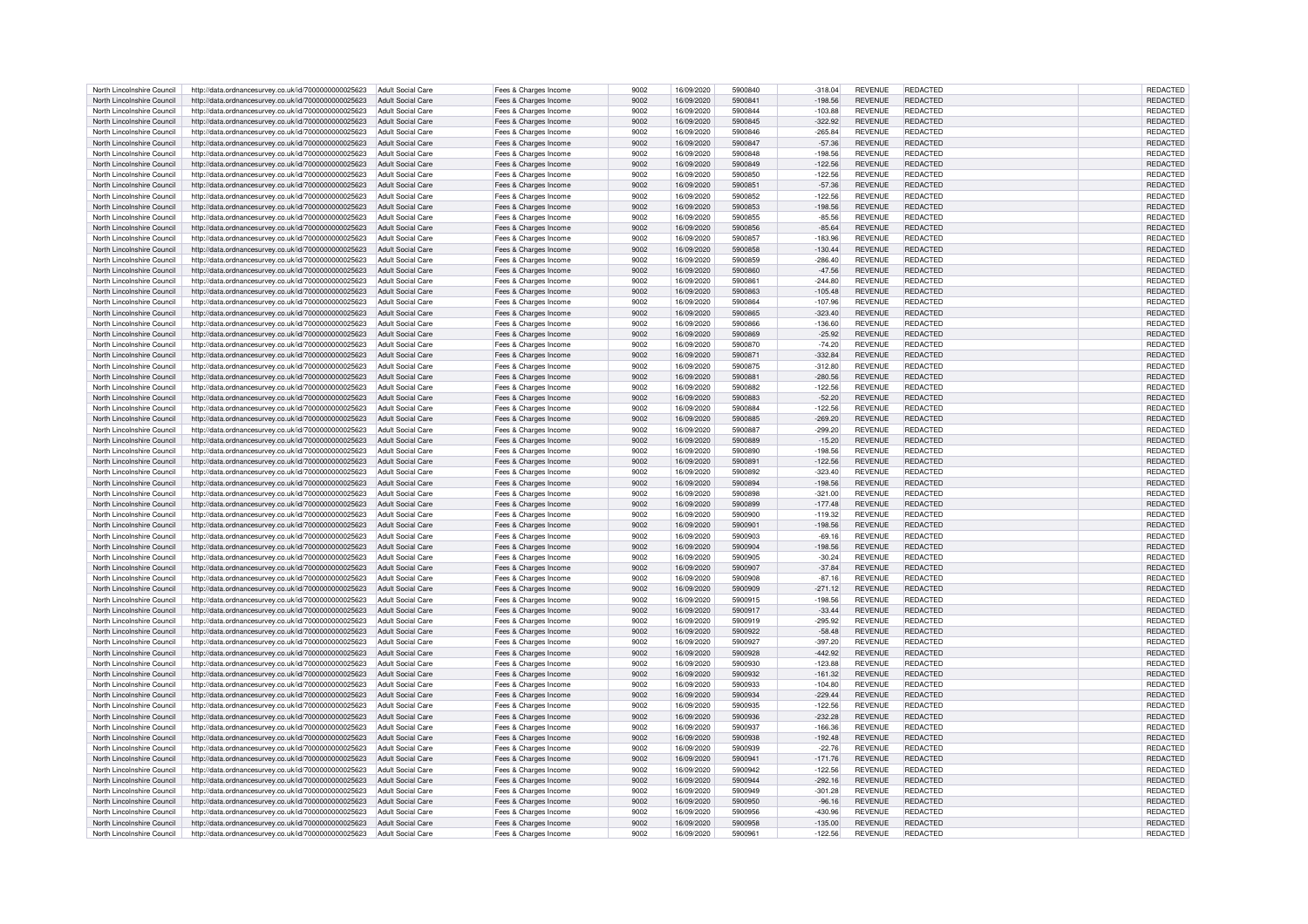| North Lincolnshire Council | http://data.ordnancesurvey.co.uk/id/7000000000025623 | <b>Adult Social Care</b> | Fees & Charges Income | 9002 | 16/09/2020 | 5900965 | $-229.12$ | <b>REVENUE</b> | REDACTED        | <b>REDACTED</b> |
|----------------------------|------------------------------------------------------|--------------------------|-----------------------|------|------------|---------|-----------|----------------|-----------------|-----------------|
| North Lincolnshire Council | http://data.ordnancesurvey.co.uk/id/7000000000025623 | <b>Adult Social Care</b> | Fees & Charges Income | 9002 | 16/09/2020 | 5900968 | $-94.20$  | REVENUE        | <b>REDACTED</b> | REDACTED        |
| North Lincolnshire Council | http://data.ordnancesurvey.co.uk/id/7000000000025623 | <b>Adult Social Care</b> | Fees & Charges Income | 9002 | 16/09/2020 | 5900973 | $-228.24$ | <b>REVENUE</b> | REDACTED        | REDACTED        |
| North Lincolnshire Council |                                                      | <b>Adult Social Care</b> |                       | 9002 | 16/09/2020 | 5900974 | $-191.60$ | <b>REVENUE</b> | REDACTED        |                 |
|                            | http://data.ordnancesurvey.co.uk/id/7000000000025623 |                          | Fees & Charges Income |      |            |         |           |                |                 | REDACTED        |
| North Lincolnshire Council | http://data.ordnancesurvey.co.uk/id/7000000000025623 | <b>Adult Social Care</b> | Fees & Charges Income | 9002 | 16/09/2020 | 5900975 | $-122.56$ | <b>REVENUE</b> | REDACTED        | REDACTED        |
| North Lincolnshire Council | http://data.ordnancesurvey.co.uk/id/7000000000025623 | <b>Adult Social Care</b> | Fees & Charges Income | 9002 | 16/09/2020 | 5900976 | $-122.56$ | <b>REVENUE</b> | REDACTED        | REDACTED        |
| North Lincolnshire Council | http://data.ordnancesurvey.co.uk/id/7000000000025623 | <b>Adult Social Care</b> | Fees & Charges Income | 9002 | 16/09/2020 | 5900978 | $-100.20$ | <b>REVENUE</b> | <b>REDACTED</b> | <b>REDACTED</b> |
| North Lincolnshire Council | http://data.ordnancesurvey.co.uk/id/7000000000025623 | <b>Adult Social Care</b> | Fees & Charges Income | 9002 | 16/09/2020 | 590098  | $-244.20$ | <b>REVENUE</b> | <b>REDACTED</b> | REDACTED        |
| North Lincolnshire Council | http://data.ordnancesurvey.co.uk/id/7000000000025623 | <b>Adult Social Care</b> | Fees & Charges Income | 9002 | 16/09/2020 | 5900983 | $-676.20$ | <b>REVENUE</b> | REDACTED        | <b>REDACTED</b> |
| North Lincolnshire Council | http://data.ordnancesurvey.co.uk/id/7000000000025623 | <b>Adult Social Care</b> | Fees & Charges Income | 9002 | 16/09/2020 | 5900984 | $-232.52$ | <b>REVENUE</b> | <b>REDACTED</b> | REDACTED        |
| North Lincolnshire Council | http://data.ordnancesurvey.co.uk/id/7000000000025623 | <b>Adult Social Care</b> | Fees & Charges Income | 9002 | 16/09/2020 | 5900987 | $-232.28$ | REVENUE        | <b>REDACTED</b> | REDACTED        |
| North Lincolnshire Council |                                                      | <b>Adult Social Care</b> |                       | 9002 | 16/09/2020 | 5900988 | $-47.00$  | REVENUE        | REDACTED        | REDACTED        |
|                            | http://data.ordnancesurvey.co.uk/id/7000000000025623 |                          | Fees & Charges Income |      |            |         |           |                |                 |                 |
| North Lincolnshire Council | http://data.ordnancesurvey.co.uk/id/7000000000025623 | <b>Adult Social Care</b> | Fees & Charges Income | 9002 | 16/09/2020 | 590099  | $-180.20$ | REVENUE        | <b>REDACTED</b> | REDACTED        |
| North Lincolnshire Council | http://data.ordnancesurvey.co.uk/id/7000000000025623 | <b>Adult Social Care</b> | Fees & Charges Income | 9002 | 16/09/2020 | 5900992 | $-12.44$  | REVENUE        | <b>REDACTED</b> | REDACTED        |
| North Lincolnshire Council | http://data.ordnancesurvey.co.uk/id/7000000000025623 | <b>Adult Social Care</b> | Fees & Charges Income | 9002 | 16/09/2020 | 5900993 | $-122.56$ | REVENUE        | REDACTED        | REDACTED        |
| North Lincolnshire Council | http://data.ordnancesurvey.co.uk/id/7000000000025623 | <b>Adult Social Care</b> | Fees & Charges Income | 9002 | 16/09/2020 | 5900996 | $-65.92$  | REVENUE        | <b>REDACTED</b> | REDACTED        |
| North Lincolnshire Council | http://data.ordnancesurvey.co.uk/id/7000000000025623 | <b>Adult Social Care</b> | Fees & Charges Income | 9002 | 16/09/2020 | 5900997 | $-217.24$ | <b>REVENUE</b> | <b>REDACTED</b> | REDACTED        |
| North Lincolnshire Council | http://data.ordnancesurvey.co.uk/id/7000000000025623 | <b>Adult Social Care</b> | Fees & Charges Income | 9002 | 16/09/2020 | 5900999 | $-583.44$ | REVENUE        | <b>REDACTED</b> | REDACTED        |
| North Lincolnshire Council | http://data.ordnancesurvey.co.uk/id/7000000000025623 | <b>Adult Social Care</b> | Fees & Charges Income | 9002 | 16/09/2020 | 5901000 | $-216.52$ | <b>REVENUE</b> | <b>REDACTED</b> | REDACTED        |
| North Lincolnshire Council | http://data.ordnancesurvey.co.uk/id/7000000000025623 | <b>Adult Social Care</b> | Fees & Charges Income | 9002 | 16/09/2020 | 5901001 | $-53.64$  | <b>REVENUE</b> | <b>REDACTED</b> | REDACTED        |
| North Lincolnshire Council | http://data.ordnancesurvey.co.uk/id/7000000000025623 | Adult Social Care        | Fees & Charges Income | 9002 | 16/09/2020 | 5901004 | $-203.36$ | REVENUE        | <b>REDACTED</b> | REDACTED        |
| North Lincolnshire Council | http://data.ordnancesurvev.co.uk/id/7000000000025623 | <b>Adult Social Care</b> |                       | 9002 | 16/09/2020 | 5901006 | $-107.96$ | REVENUE        | REDACTED        | REDACTED        |
|                            |                                                      |                          | Fees & Charges Income |      |            |         |           |                |                 |                 |
| North Lincolnshire Council | http://data.ordnancesurvey.co.uk/id/7000000000025623 | <b>Adult Social Care</b> | Fees & Charges Income | 9002 | 16/09/2020 | 5901009 | $-314.96$ | REVENUE        | <b>REDACTED</b> | REDACTED        |
| North Lincolnshire Council | http://data.ordnancesurvey.co.uk/id/7000000000025623 | <b>Adult Social Care</b> | Fees & Charges Income | 9002 | 16/09/2020 | 5901010 | $-66.20$  | <b>REVENUE</b> | <b>REDACTED</b> | REDACTED        |
| North Lincolnshire Council | http://data.ordnancesurvey.co.uk/id/7000000000025623 | <b>Adult Social Care</b> | Fees & Charges Income | 9002 | 16/09/2020 | 5901011 | $-330.96$ | REVENUE        | <b>REDACTED</b> | REDACTED        |
| North Lincolnshire Council | http://data.ordnancesurvey.co.uk/id/7000000000025623 | <b>Adult Social Care</b> | Fees & Charges Income | 9002 | 16/09/2020 | 5901013 | $-442.96$ | <b>REVENUE</b> | <b>REDACTED</b> | REDACTED        |
| North Lincolnshire Council | http://data.ordnancesurvey.co.uk/id/7000000000025623 | <b>Adult Social Care</b> | Fees & Charges Income | 9002 | 16/09/2020 | 5901014 | $-124.88$ | REVENUE        | <b>REDACTED</b> | REDACTED        |
| North Lincolnshire Council | http://data.ordnancesurvey.co.uk/id/7000000000025623 | <b>Adult Social Care</b> | Fees & Charges Income | 9002 | 16/09/2020 | 5901015 | $-318.32$ | <b>REVENUE</b> | <b>REDACTED</b> | <b>REDACTED</b> |
| North Lincolnshire Council | http://data.ordnancesurvey.co.uk/id/7000000000025623 | <b>Adult Social Care</b> | Fees & Charges Income | 9002 | 16/09/2020 | 5901016 | $-58.00$  | <b>REVENUE</b> | REDACTED        | <b>REDACTED</b> |
| North Lincolnshire Council | http://data.ordnancesurvey.co.uk/id/7000000000025623 | <b>Adult Social Care</b> | Fees & Charges Income | 9002 | 16/09/2020 | 5901018 | $-73.96$  | REVENUE        | <b>REDACTED</b> | <b>REDACTED</b> |
| North Lincolnshire Council | http://data.ordnancesurvey.co.uk/id/7000000000025623 | Adult Social Care        | Fees & Charges Income | 9002 | 16/09/2020 | 5901019 | $-203.36$ | <b>REVENUE</b> | REDACTED        | REDACTED        |
| North Lincolnshire Council | http://data.ordnancesurvey.co.uk/id/7000000000025623 | <b>Adult Social Care</b> | Fees & Charges Income | 9002 | 16/09/2020 | 5901021 | $-67.56$  | REVENUE        | <b>REDACTED</b> | REDACTED        |
| North Lincolnshire Council | http://data.ordnancesurvey.co.uk/id/7000000000025623 | <b>Adult Social Care</b> | Fees & Charges Income | 9002 | 16/09/2020 | 5901023 | $-56.12$  | <b>REVENUE</b> | REDACTED        | REDACTED        |
| North Lincolnshire Council | http://data.ordnancesurvey.co.uk/id/7000000000025623 | <b>Adult Social Care</b> | Fees & Charges Income | 9002 | 16/09/2020 | 5901024 | $-122.56$ | REVENUE        | REDACTED        | <b>REDACTED</b> |
| North Lincolnshire Council | http://data.ordnancesurvey.co.uk/id/7000000000025623 | <b>Adult Social Care</b> | Fees & Charges Income | 9002 | 16/09/2020 | 5901025 | $-104.80$ | <b>REVENUE</b> | REDACTED        | <b>REDACTED</b> |
|                            |                                                      |                          |                       |      |            |         |           |                |                 |                 |
| North Lincolnshire Council | http://data.ordnancesurvey.co.uk/id/7000000000025623 | <b>Adult Social Care</b> | Fees & Charges Income | 9002 | 16/09/2020 | 5901026 | $-262.04$ | REVENUE        | REDACTED        | REDACTED        |
| North Lincolnshire Council | http://data.ordnancesurvey.co.uk/id/7000000000025623 | <b>Adult Social Care</b> | Fees & Charges Income | 9002 | 16/09/2020 | 5901028 | 5.78      | REVENUE        | <b>REDACTED</b> | <b>REDACTED</b> |
| North Lincolnshire Council | http://data.ordnancesurvey.co.uk/id/7000000000025623 | <b>Adult Social Care</b> | Fees & Charges Income | 9002 | 16/09/2020 | 5901033 | $-67.56$  | REVENUE        | <b>REDACTED</b> | REDACTED        |
| North Lincolnshire Council | http://data.ordnancesurvey.co.uk/id/7000000000025623 | <b>Adult Social Care</b> | Fees & Charges Income | 9002 | 16/09/2020 | 5901035 | $-312.48$ | <b>REVENUE</b> | REDACTED        | REDACTED        |
| North Lincolnshire Council | http://data.ordnancesurvey.co.uk/id/7000000000025623 | <b>Adult Social Care</b> | Fees & Charges Income | 9002 | 16/09/2020 | 5901037 | $-129.40$ | REVENUE        | <b>REDACTED</b> | REDACTED        |
| North Lincolnshire Council | http://data.ordnancesurvey.co.uk/id/7000000000025623 | <b>Adult Social Care</b> | Fees & Charges Income | 9002 | 16/09/2020 | 5901038 | $-218.84$ | REVENUE        | REDACTED        | REDACTED        |
| North Lincolnshire Council | http://data.ordnancesurvey.co.uk/id/7000000000025623 | <b>Adult Social Care</b> | Fees & Charges Income | 9002 | 16/09/2020 | 5901040 | $-87.16$  | <b>REVENUE</b> | <b>REDACTED</b> | <b>REDACTED</b> |
| North Lincolnshire Council | http://data.ordnancesurvey.co.uk/id/7000000000025623 | <b>Adult Social Care</b> | Fees & Charges Income | 9002 | 16/09/2020 | 5901042 | $-457.56$ | REVENUE        | REDACTED        | REDACTED        |
| North Lincolnshire Council | http://data.ordnancesurvey.co.uk/id/7000000000025623 | <b>Adult Social Care</b> | Fees & Charges Income | 9002 | 16/09/2020 | 5901044 | $-304.24$ | REVENUE        | REDACTED        | REDACTED        |
| North Lincolnshire Council | http://data.ordnancesurvey.co.uk/id/7000000000025623 | <b>Adult Social Care</b> | Fees & Charges Income | 9002 | 16/09/2020 | 5901045 | $-332.84$ | <b>REVENUE</b> | <b>REDACTED</b> | REDACTED        |
| North Lincolnshire Council | http://data.ordnancesurvey.co.uk/id/7000000000025623 | <b>Adult Social Care</b> | Fees & Charges Income | 9002 | 16/09/2020 | 5901047 | $-141.80$ | <b>REVENUE</b> | REDACTED        | REDACTED        |
| North Lincolnshire Council | http://data.ordnancesurvey.co.uk/id/7000000000025623 | <b>Adult Social Care</b> | Fees & Charges Income | 9002 | 16/09/2020 | 5901049 | $-70.84$  | <b>REVENUE</b> | <b>REDACTED</b> | REDACTED        |
| North Lincolnshire Council |                                                      | <b>Adult Social Care</b> |                       | 9002 | 16/09/2020 | 5901051 | $-392.28$ | <b>REVENUE</b> | REDACTED        | REDACTED        |
|                            | http://data.ordnancesurvey.co.uk/id/7000000000025623 |                          | Fees & Charges Income |      |            |         |           |                |                 |                 |
| North Lincolnshire Council | http://data.ordnancesurvey.co.uk/id/7000000000025623 | <b>Adult Social Care</b> | Fees & Charges Income | 9002 | 16/09/2020 | 5901052 | $-103.20$ | <b>REVENUE</b> | <b>REDACTED</b> | <b>REDACTED</b> |
| North Lincolnshire Council | http://data.ordnancesurvey.co.uk/id/7000000000025623 | <b>Adult Social Care</b> | Fees & Charges Income | 9002 | 16/09/2020 | 5901053 | $-328.52$ | <b>REVENUE</b> | <b>REDACTED</b> | REDACTED        |
| North Lincolnshire Council | http://data.ordnancesurvey.co.uk/id/7000000000025623 | <b>Adult Social Care</b> | Fees & Charges Income | 9002 | 16/09/2020 | 5901057 | $-104.76$ | REVENUE        | <b>REDACTED</b> | REDACTED        |
| North Lincolnshire Council | http://data.ordnancesurvey.co.uk/id/7000000000025623 | <b>Adult Social Care</b> | Fees & Charges Income | 9002 | 16/09/2020 | 5901059 | $-122.56$ | REVENUE        | <b>REDACTED</b> | REDACTED        |
| North Lincolnshire Council | http://data.ordnancesurvey.co.uk/id/7000000000025623 | Adult Social Care        | Fees & Charges Income | 9002 | 16/09/2020 | 5901060 | $-57.36$  | <b>REVENUE</b> | REDACTED        | <b>REDACTED</b> |
| North Lincolnshire Council | http://data.ordnancesurvey.co.uk/id/7000000000025623 | Adult Social Care        | Fees & Charges Income | 9002 | 16/09/2020 | 5901061 | $-319.16$ | REVENUE        | <b>REDACTED</b> | REDACTED        |
| North Lincolnshire Council | http://data.ordnancesurvey.co.uk/id/7000000000025623 | <b>Adult Social Care</b> | Fees & Charges Income | 9002 | 16/09/2020 | 5901062 | $-167.40$ | REVENUE        | <b>REDACTED</b> | REDACTED        |
| North Lincolnshire Council | http://data.ordnancesurvey.co.uk/id/7000000000025623 | <b>Adult Social Care</b> | Fees & Charges Income | 9002 | 16/09/2020 | 5901064 | $-352.00$ | <b>REVENUE</b> | <b>REDACTED</b> | REDACTED        |
| North Lincolnshire Council | http://data.ordnancesurvey.co.uk/id/7000000000025623 | <b>Adult Social Care</b> | Fees & Charges Income | 9002 | 16/09/2020 | 5901065 | $-127.36$ | REVENUE        | <b>REDACTED</b> | REDACTED        |
| North Lincolnshire Council | http://data.ordnancesurvey.co.uk/id/7000000000025623 | Adult Social Care        | Fees & Charges Income | 9002 | 16/09/2020 | 5901066 | $-122.56$ | <b>REVENUE</b> | <b>REDACTED</b> | REDACTED        |
| North Lincolnshire Council | http://data.ordnancesurvey.co.uk/id/7000000000025623 | <b>Adult Social Care</b> | Fees & Charges Income | 9002 | 16/09/2020 | 5901067 | $-57.04$  | REVENUE        | <b>REDACTED</b> | REDACTED        |
| North Lincolnshire Council | http://data.ordnancesurvey.co.uk/id/7000000000025623 | <b>Adult Social Care</b> | Fees & Charges Income | 9002 | 16/09/2020 | 5901068 | $-74.60$  | <b>REVENUE</b> | <b>REDACTED</b> | REDACTED        |
|                            |                                                      |                          |                       |      |            |         |           |                |                 |                 |
| North Lincolnshire Council | http://data.ordnancesurvey.co.uk/id/7000000000025623 | <b>Adult Social Care</b> | Fees & Charges Income | 9002 | 16/09/2020 | 5901069 | $-56.96$  | REVENUE        | REDACTED        | REDACTED        |
| North Lincolnshire Council | http://data.ordnancesurvey.co.uk/id/7000000000025623 | <b>Adult Social Care</b> | Fees & Charges Income | 9002 | 16/09/2020 | 5901071 | $-122.56$ | REVENUE        | <b>REDACTED</b> | REDACTED        |
| North Lincolnshire Council | http://data.ordnancesurvey.co.uk/id/7000000000025623 | Adult Social Care        | Fees & Charges Income | 9002 | 16/09/2020 | 5901072 | $-122.56$ | <b>REVENUE</b> | REDACTED        | REDACTED        |
| North Lincolnshire Council | http://data.ordnancesurvey.co.uk/id/7000000000025623 | <b>Adult Social Care</b> | Fees & Charges Income | 9002 | 16/09/2020 | 5901074 | $-55.24$  | <b>REVENUE</b> | REDACTED        | REDACTED        |
| North Lincolnshire Council | http://data.ordnancesurvey.co.uk/id/7000000000025623 | <b>Adult Social Care</b> | Fees & Charges Income | 9002 | 16/09/2020 | 5901077 | $-122.56$ | <b>REVENUE</b> | REDACTED        | REDACTED        |
| North Lincolnshire Council | http://data.ordnancesurvey.co.uk/id/7000000000025623 | <b>Adult Social Care</b> | Fees & Charges Income | 9002 | 16/09/2020 | 5901078 | $-122.56$ | <b>REVENUE</b> | REDACTED        | REDACTED        |
| North Lincolnshire Council | http://data.ordnancesurvey.co.uk/id/7000000000025623 | <b>Adult Social Care</b> | Fees & Charges Income | 9002 | 16/09/2020 | 5901079 | $-122.56$ | <b>REVENUE</b> | <b>REDACTED</b> | REDACTED        |
| North Lincolnshire Council | http://data.ordnancesurvey.co.uk/id/7000000000025623 | <b>Adult Social Care</b> | Fees & Charges Income | 9002 | 16/09/2020 | 5901080 | $-284.24$ | <b>REVENUE</b> | REDACTED        | REDACTED        |
| North Lincolnshire Council | http://data.ordnancesurvey.co.uk/id/7000000000025623 | <b>Adult Social Care</b> | Fees & Charges Income | 9002 | 16/09/2020 | 5901081 | $-56.96$  | <b>REVENUE</b> | REDACTED        | <b>REDACTED</b> |
| North Lincolnshire Council | http://data.ordnancesurvey.co.uk/id/7000000000025623 | Adult Social Care        | Fees & Charges Income | 9002 | 16/09/2020 | 5901082 | $-119.28$ | <b>REVENUE</b> | <b>REDACTED</b> | <b>REDACTED</b> |
| North Lincolnshire Council | http://data.ordnancesurvey.co.uk/id/7000000000025623 | Adult Social Care        | Fees & Charges Income | 9002 | 16/09/2020 | 5901083 | $-122.56$ | <b>REVENUE</b> | REDACTED        | REDACTED        |
|                            |                                                      |                          |                       |      |            |         |           |                |                 |                 |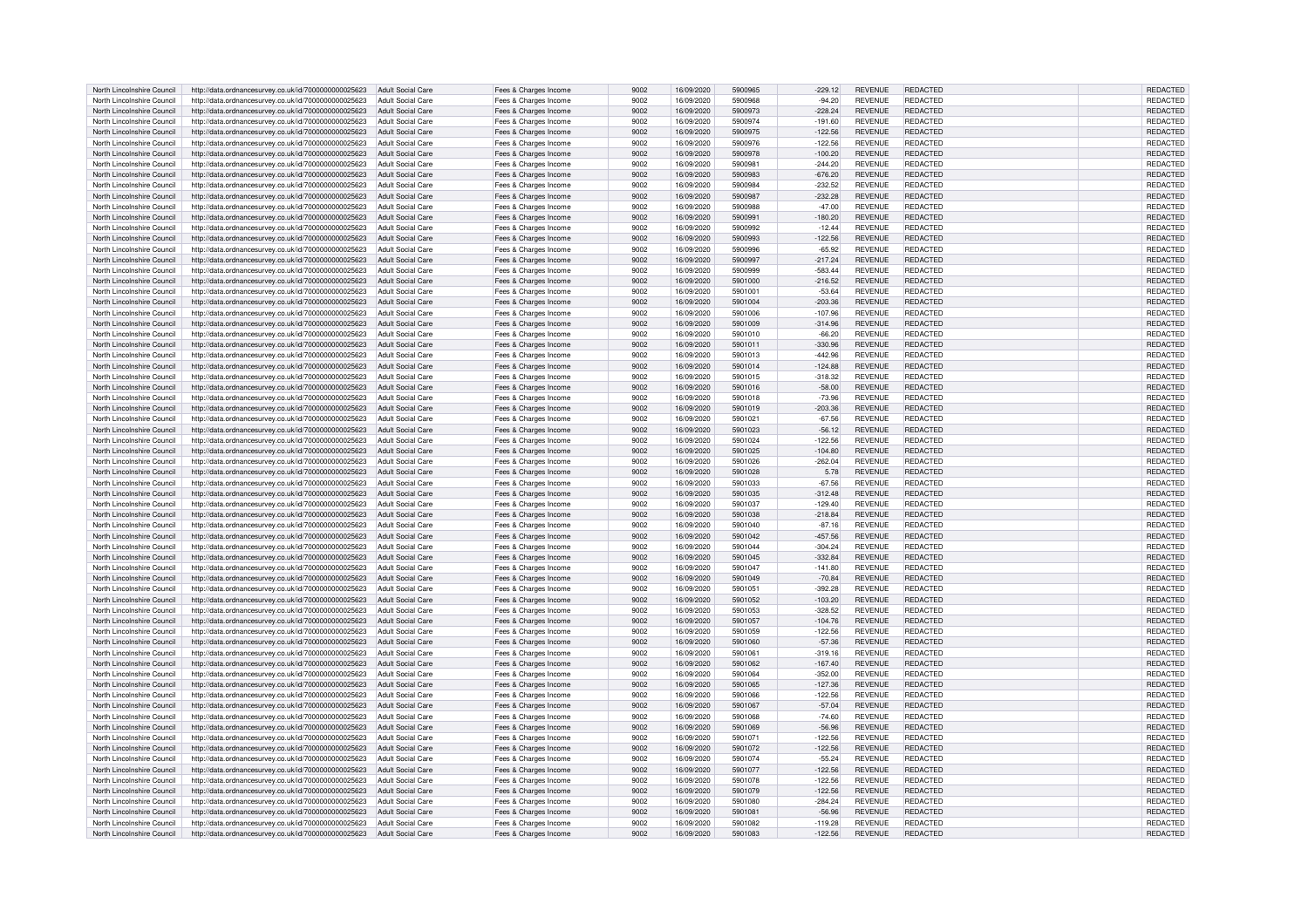| North Lincolnshire Council | http://data.ordnancesurvey.co.uk/id/7000000000025623 | Adult Social Care        | Fees & Charges Income    | 9002 | 16/09/2020 | 5901084 | $-258.96$   | <b>REVENUE</b> | <b>REDACTED</b> |          | REDACTED        |
|----------------------------|------------------------------------------------------|--------------------------|--------------------------|------|------------|---------|-------------|----------------|-----------------|----------|-----------------|
| North Lincolnshire Council | http://data.ordnancesurvey.co.uk/id/7000000000025623 | <b>Adult Social Care</b> | Fees & Charges Income    | 9002 | 16/09/2020 | 5901086 | $-372.64$   | <b>REVENUE</b> | REDACTED        |          | REDACTED        |
| North Lincolnshire Council | http://data.ordnancesurvey.co.uk/id/7000000000025623 | <b>Adult Social Care</b> | Fees & Charges Income    | 9002 | 16/09/2020 | 5901087 | $-103.88$   | <b>REVENUE</b> | <b>REDACTED</b> |          | REDACTED        |
|                            |                                                      |                          |                          |      |            |         |             |                |                 |          |                 |
| North Lincolnshire Council | http://data.ordnancesurvey.co.uk/id/7000000000025623 | Adult Social Care        | Fees & Charges Income    | 9002 | 16/09/2020 | 5901088 | $-122.56$   | <b>REVENUE</b> | REDACTED        |          | REDACTED        |
| North Lincolnshire Council | http://data.ordnancesurvey.co.uk/id/7000000000025623 | <b>Adult Social Care</b> | Fees & Charges Income    | 9002 | 16/09/2020 | 5901089 | $-122.56$   | <b>REVENUE</b> | <b>REDACTED</b> |          | REDACTED        |
| North Lincolnshire Council | http://data.ordnancesurvey.co.uk/id/7000000000025623 | <b>Adult Social Care</b> | Fees & Charges Income    | 9002 | 16/09/2020 | 5901090 | $-12.44$    | <b>REVENUE</b> | REDACTED        |          | REDACTED        |
| North Lincolnshire Council | http://data.ordnancesurvey.co.uk/id/7000000000025623 | <b>Adult Social Care</b> | Fees & Charges Income    | 9002 | 16/09/2020 | 5901091 | $-122.56$   | <b>REVENUE</b> | REDACTED        |          | REDACTED        |
| North Lincolnshire Council | http://data.ordnancesurvey.co.uk/id/7000000000025623 | <b>Adult Social Care</b> | Fees & Charges Income    | 9002 | 16/09/2020 | 5901092 | $-122.56$   | <b>REVENUE</b> | <b>REDACTED</b> |          | REDACTED        |
| North Lincolnshire Council | http://data.ordnancesurvey.co.uk/id/7000000000025623 | <b>Adult Social Care</b> | Fees & Charges Income    | 9002 | 16/09/2020 | 5901094 | $-51.60$    | <b>REVENUE</b> | REDACTED        |          | <b>REDACTED</b> |
| North Lincolnshire Council | http://data.ordnancesurvey.co.uk/id/7000000000025623 | <b>Adult Social Care</b> | Fees & Charges Income    | 9002 | 16/09/2020 | 5901097 | $-122.56$   | <b>REVENUE</b> | <b>REDACTED</b> |          | REDACTED        |
|                            |                                                      |                          |                          |      |            |         |             |                |                 |          |                 |
| North Lincolnshire Council | http://data.ordnancesurvey.co.uk/id/7000000000025623 | Adult Social Care        | Fees & Charges Income    | 9002 | 16/09/2020 | 5901098 | $-119.28$   | <b>REVENUE</b> | REDACTED        |          | REDACTED        |
| North Lincolnshire Council | http://data.ordnancesurvey.co.uk/id/7000000000025623 | Adult Social Care        | Fees & Charges Income    | 9002 | 16/09/2020 | 5901099 | $-62.16$    | <b>REVENUE</b> | REDACTED        |          | REDACTED        |
| North Lincolnshire Council | http://data.ordnancesurvey.co.uk/id/7000000000025623 | <b>Adult Social Care</b> | Fees & Charges Income    | 9002 | 16/09/2020 | 5901100 | $-84.12$    | <b>REVENUE</b> | <b>REDACTED</b> |          | REDACTED        |
| North Lincolnshire Council | http://data.ordnancesurvey.co.uk/id/7000000000025623 | Adult Social Care        | Fees & Charges Income    | 9002 | 16/09/2020 | 5901101 | $-122.56$   | <b>REVENUE</b> | <b>REDACTED</b> |          | <b>REDACTED</b> |
| North Lincolnshire Council | http://data.ordnancesurvey.co.uk/id/7000000000025623 | <b>Adult Social Care</b> | Fees & Charges Income    | 9002 | 16/09/2020 | 5901102 | $-322.76$   | <b>REVENUE</b> | REDACTED        |          | <b>REDACTED</b> |
| North Lincolnshire Council | http://data.ordnancesurvey.co.uk/id/7000000000025623 | <b>Adult Social Care</b> | Fees & Charges Income    | 9002 | 16/09/2020 | 5901103 | $-87.36$    | <b>REVENUE</b> | <b>REDACTED</b> |          | REDACTED        |
| North Lincolnshire Council |                                                      | <b>Adult Social Care</b> | Fees & Charges Income    | 9002 | 16/09/2020 | 5901105 | $-119.28$   | <b>REVENUE</b> | REDACTED        |          | REDACTED        |
|                            | http://data.ordnancesurvey.co.uk/id/7000000000025623 |                          |                          |      |            |         |             |                |                 |          |                 |
| North Lincolnshire Council | http://data.ordnancesurvey.co.uk/id/7000000000025623 | <b>Adult Social Care</b> | Fees & Charges Income    | 9002 | 16/09/2020 | 5901107 | $-54.76$    | <b>REVENUE</b> | <b>REDACTED</b> |          | REDACTED        |
| North Lincolnshire Council | http://data.ordnancesurvey.co.uk/id/7000000000025623 | <b>Adult Social Care</b> | Fees & Charges Income    | 9002 | 16/09/2020 | 5901108 | $-82.00$    | <b>REVENUE</b> | <b>REDACTED</b> |          | REDACTED        |
| North Lincolnshire Council | http://data.ordnancesurvey.co.uk/id/7000000000025623 | <b>Adult Social Care</b> | Fees & Charges Income    | 9002 | 16/09/2020 | 5901109 | $-323.40$   | <b>REVENUE</b> | REDACTED        |          | REDACTED        |
| North Lincolnshire Council | http://data.ordnancesurvey.co.uk/id/7000000000025623 | <b>Adult Social Care</b> | Fees & Charges Income    | 9002 | 16/09/2020 | 5901110 | $-183.52$   | <b>REVENUE</b> | REDACTED        |          | REDACTED        |
| North Lincolnshire Council | http://data.ordnancesurvey.co.uk/id/7000000000025623 | <b>Adult Social Care</b> | Fees & Charges Income    | 9002 | 16/09/2020 | 5901113 | $-122.56$   | <b>REVENUE</b> | REDACTED        |          | REDACTED        |
| North Lincolnshire Council | http://data.ordnancesurvey.co.uk/id/7000000000025623 | <b>Adult Social Care</b> | Fees & Charges Income    | 9002 | 16/09/2020 | 5901115 | $-210.48$   | <b>REVENUE</b> | <b>REDACTED</b> |          | REDACTED        |
| North Lincolnshire Council |                                                      |                          |                          | 9002 |            | 5901116 |             | <b>REVENUE</b> | REDACTED        |          | REDACTED        |
|                            | http://data.ordnancesurvey.co.uk/id/7000000000025623 | Adult Social Care        | Fees & Charges Income    |      | 16/09/2020 |         | $-122.56$   |                |                 |          |                 |
| North Lincolnshire Council | http://data.ordnancesurvey.co.uk/id/7000000000025623 | <b>Adult Social Care</b> | Fees & Charges Income    | 9002 | 16/09/2020 | 5901117 | $-122.56$   | <b>REVENUE</b> | REDACTED        |          | REDACTED        |
| North Lincolnshire Council | http://data.ordnancesurvey.co.uk/id/7000000000025623 | <b>Adult Social Care</b> | Fees & Charges Income    | 9002 | 16/09/2020 | 5901118 | $-198.56$   | <b>REVENUE</b> | <b>REDACTED</b> |          | REDACTED        |
| North Lincolnshire Council | http://data.ordnancesurvey.co.uk/id/7000000000025623 | <b>Adult Social Care</b> | Fees & Charges Income    | 9002 | 16/09/2020 | 5901119 | $-21.12$    | <b>REVENUE</b> | REDACTED        |          | REDACTED        |
| North Lincolnshire Council | http://data.ordnancesurvey.co.uk/id/7000000000025623 | <b>Adult Social Care</b> | Fees & Charges Income    | 9002 | 16/09/2020 | 5901120 | $-237.04$   | <b>REVENUE</b> | <b>REDACTED</b> |          | <b>REDACTED</b> |
| North Lincolnshire Council | http://data.ordnancesurvey.co.uk/id/7000000000025623 | <b>Adult Social Care</b> | Fees & Charges Income    | 9002 | 16/09/2020 | 5901121 | $-198.56$   | <b>REVENUE</b> | REDACTED        |          | <b>REDACTED</b> |
| North Lincolnshire Council | http://data.ordnancesurvey.co.uk/id/7000000000025623 | <b>Adult Social Care</b> | Payments To Private Orgs | 6002 | 02/09/2020 | 5896071 | 6,260.00    | <b>REVENUE</b> | REDACTED        |          | <b>REDACTED</b> |
|                            |                                                      |                          |                          |      |            |         |             |                |                 |          |                 |
| North Lincolnshire Council | http://data.ordnancesurvey.co.uk/id/7000000000025623 | Adult Social Care        | Payments To Private Orgs | 6002 | 02/09/2020 | 5896073 | 31,027.10   | <b>REVENUE</b> | REDACTED        |          | REDACTED        |
| North Lincolnshire Council | http://data.ordnancesurvey.co.uk/id/7000000000025623 | Adult Social Care        | Payments To Private Orgs | 6002 | 02/09/2020 | 5896074 | 22,937.16   | <b>REVENUE</b> | <b>REDACTED</b> |          | <b>REDACTED</b> |
| North Lincolnshire Council | http://data.ordnancesurvey.co.uk/id/7000000000025623 | <b>Adult Social Care</b> | Payments To Private Orgs | 6002 | 02/09/2020 | 5896074 | 5,747.60    | <b>REVENUE</b> | <b>REDACTED</b> |          | REDACTED        |
| North Lincolnshire Council | http://data.ordnancesurvey.co.uk/id/7000000000025623 | Adult Social Care        | Payments To Private Orgs | 6002 | 02/09/2020 | 5896075 | 2,110.48    | <b>REVENUE</b> | REDACTED        | 11881882 | <b>REDACTED</b> |
| North Lincolnshire Council | http://data.ordnancesurvey.co.uk/id/7000000000025623 | <b>Adult Social Care</b> | Payments To Private Orgs | 6002 | 02/09/2020 | 5896076 | 1,900.00    | <b>REVENUE</b> | REDACTED        |          | REDACTED        |
| North Lincolnshire Council | http://data.ordnancesurvey.co.uk/id/7000000000025623 | <b>Adult Social Care</b> | Payments To Private Orgs | 6002 | 02/09/2020 | 5896077 | 2,113.92    | <b>REVENUE</b> | <b>REDACTED</b> |          | REDACTED        |
| North Lincolnshire Council | http://data.ordnancesurvey.co.uk/id/7000000000025623 | <b>Adult Social Care</b> | Payments To Private Orgs | 6002 | 02/09/2020 | 5896077 | 83.122.35   | <b>REVENUE</b> | <b>REDACTED</b> |          | <b>REDACTED</b> |
|                            |                                                      |                          |                          |      |            | 5896079 |             |                | <b>REDACTED</b> |          |                 |
| North Lincolnshire Council | http://data.ordnancesurvey.co.uk/id/7000000000025623 | <b>Adult Social Care</b> | Payments To Private Orgs | 6002 | 02/09/2020 |         | 51,237.15   | <b>REVENUE</b> |                 |          | REDACTED        |
| North Lincolnshire Council | http://data.ordnancesurvey.co.uk/id/7000000000025623 | <b>Adult Social Care</b> | Payments To Private Orgs | 6002 | 02/09/2020 | 5896080 | 25.183.04   | <b>REVENUE</b> | REDACTED        |          | <b>REDACTED</b> |
| North Lincolnshire Council | http://data.ordnancesurvey.co.uk/id/7000000000025623 | <b>Adult Social Care</b> | Payments To Private Orgs | 6002 | 02/09/2020 | 589608  | 7,897.60    | <b>REVENUE</b> | <b>REDACTED</b> |          | REDACTED        |
| North Lincolnshire Council | http://data.ordnancesurvey.co.uk/id/7000000000025623 | <b>Adult Social Care</b> | Payments To Private Orgs | 6002 | 02/09/2020 | 5896082 | 1,375.92    | <b>REVENUE</b> | REDACTED        |          | REDACTED        |
| North Lincolnshire Council | http://data.ordnancesurvey.co.uk/id/7000000000025623 | <b>Adult Social Care</b> | Payments To Private Orgs | 6002 | 02/09/2020 | 5896083 | 401.31      | <b>REVENUE</b> | <b>REDACTED</b> |          | REDACTED        |
| North Lincolnshire Council | http://data.ordnancesurvey.co.uk/id/7000000000025623 | <b>Adult Social Care</b> | Payments To Private Orgs | 6002 | 02/09/2020 | 5896084 | 2,272.00    | <b>REVENUE</b> | REDACTED        |          | REDACTED        |
| North Lincolnshire Council | http://data.ordnancesurvey.co.uk/id/7000000000025623 | <b>Adult Social Care</b> | Payments To Private Orgs | 6002 | 02/09/2020 | 5896085 | 3,368.80    | <b>REVENUE</b> | REDACTED        |          | REDACTED        |
|                            |                                                      |                          |                          |      |            |         |             |                |                 |          |                 |
| North Lincolnshire Council | http://data.ordnancesurvey.co.uk/id/7000000000025623 | <b>Adult Social Care</b> | Payments To Private Orgs | 6002 | 02/09/2020 | 5896087 | 48.926.60   | <b>REVENUE</b> | REDACTED        | 01952719 | REDACTED        |
| North Lincolnshire Council | http://data.ordnancesurvey.co.uk/id/7000000000025623 | <b>Adult Social Care</b> | Payments To Private Orgs | 6002 | 02/09/2020 | 5896088 | 4,800.00    | <b>REVENUE</b> | <b>REDACTED</b> |          | REDACTED        |
| North Lincolnshire Council | http://data.ordnancesurvey.co.uk/id/7000000000025623 | <b>Adult Social Care</b> | Payments To Private Orgs | 6002 | 02/09/2020 | 5896089 | $-2.592.86$ | <b>REVENUE</b> | REDACTED        |          | REDACTED        |
| North Lincolnshire Council | http://data.ordnancesurvey.co.uk/id/7000000000025623 | <b>Adult Social Care</b> | Payments To Private Orgs | 6002 | 02/09/2020 | 5896090 | 47.721.89   | <b>REVENUE</b> | REDACTED        |          | REDACTED        |
| North Lincolnshire Council | http://data.ordnancesurvey.co.uk/id/7000000000025623 | <b>Adult Social Care</b> | Payments To Private Orgs | 6002 | 02/09/2020 | 589609  | 2.008.00    | <b>REVENUE</b> | <b>REDACTED</b> |          | REDACTED        |
| North Lincolnshire Council | http://data.ordnancesurvey.co.uk/id/7000000000025623 | Adult Social Care        | Payments To Private Orgs | 6002 | 02/09/2020 | 5896092 | 2,254.80    | <b>REVENUE</b> | <b>REDACTED</b> |          | REDACTED        |
| North Lincolnshire Council | http://data.ordnancesurvey.co.uk/id/7000000000025623 | Adult Social Care        | Payments To Private Orgs | 6002 | 02/09/2020 | 5896093 | 16,201.42   | <b>REVENUE</b> | <b>REDACTED</b> |          | REDACTED        |
|                            |                                                      |                          |                          |      |            | 5896094 |             |                | <b>REDACTED</b> |          |                 |
| North Lincolnshire Council | http://data.ordnancesurvey.co.uk/id/7000000000025623 | Adult Social Care        | Payments To Private Orgs | 6002 | 02/09/2020 |         | 26,927.38   | <b>REVENUE</b> |                 |          | REDACTED        |
| North Lincolnshire Council | http://data.ordnancesurvey.co.uk/id/7000000000025623 | <b>Adult Social Care</b> | Payments To Private Orgs | 6002 | 02/09/2020 | 5896095 | 18.937.17   | <b>REVENUE</b> | REDACTED        |          | <b>REDACTED</b> |
| North Lincolnshire Council | http://data.ordnancesurvey.co.uk/id/7000000000025623 | <b>Adult Social Care</b> | Payments To Private Orgs | 6002 | 02/09/2020 | 5896097 | 37.023.22   | <b>REVENUE</b> | <b>REDACTED</b> |          | REDACTED        |
| North Lincolnshire Council | http://data.ordnancesurvey.co.uk/id/7000000000025623 | <b>Adult Social Care</b> | Payments To Private Orgs | 6002 | 02/09/2020 | 5896098 | 7,898.08    | <b>REVENUE</b> | <b>REDACTED</b> |          | REDACTED        |
| North Lincolnshire Council | http://data.ordnancesurvey.co.uk/id/7000000000025623 | <b>Adult Social Care</b> | Payments To Private Orgs | 6002 | 02/09/2020 | 5896099 | 2,854.60    | <b>REVENUE</b> | <b>REDACTED</b> | 27662R   | <b>REDACTED</b> |
| North Lincolnshire Council | http://data.ordnancesurvey.co.uk/id/7000000000025623 | <b>Adult Social Care</b> | Payments To Private Orgs | 6002 | 02/09/2020 | 5896100 | 8,386.00    | <b>REVENUE</b> | <b>REDACTED</b> |          | REDACTED        |
| North Lincolnshire Council | http://data.ordnancesurvey.co.uk/id/7000000000025623 | <b>Adult Social Care</b> | Payments To Private Oras | 6002 | 02/09/2020 | 5896101 | 33.715.88   | <b>REVENUE</b> | REDACTED        |          | <b>REDACTED</b> |
| North Lincolnshire Council | http://data.ordnancesurvey.co.uk/id/7000000000025623 | <b>Adult Social Care</b> | Payments To Private Orgs | 6002 | 02/09/2020 | 5896103 | 1,835.20    | <b>REVENUE</b> | <b>REDACTED</b> |          | REDACTED        |
|                            |                                                      |                          |                          |      |            |         |             |                |                 |          |                 |
| North Lincolnshire Council | http://data.ordnancesurvey.co.uk/id/7000000000025623 | <b>Adult Social Care</b> | Payments To Private Orgs | 6002 | 02/09/2020 | 5896104 | 58,883.80   | <b>REVENUE</b> | <b>REDACTED</b> |          | REDACTED        |
| North Lincolnshire Council | http://data.ordnancesurvey.co.uk/id/7000000000025623 | <b>Adult Social Care</b> | Payments To Private Orgs | 6002 | 02/09/2020 | 5896106 | 1,618.36    | <b>REVENUE</b> | REDACTED        |          | REDACTED        |
| North Lincolnshire Council | http://data.ordnancesurvey.co.uk/id/7000000000025623 | <b>Adult Social Care</b> | Payments To Private Orgs | 6002 | 02/09/2020 | 5896106 | 6,580.00    | <b>REVENUE</b> | <b>REDACTED</b> |          | REDACTED        |
| North Lincolnshire Council | http://data.ordnancesurvev.co.uk/id/7000000000025623 | <b>Adult Social Care</b> | Payments To Private Oras | 6002 | 02/09/2020 | 5896107 | 2.084.00    | <b>REVENUE</b> | REDACTED        |          | REDACTED        |
| North Lincolnshire Council | http://data.ordnancesurvey.co.uk/id/7000000000025623 | <b>Adult Social Care</b> | Payments To Private Orgs | 6002 | 02/09/2020 | 5896108 | 2,010.64    | <b>REVENUE</b> | REDACTED        |          | REDACTED        |
| North Lincolnshire Council | http://data.ordnancesurvey.co.uk/id/7000000000025623 | <b>Adult Social Care</b> | Payments To Private Orgs | 6002 | 02/09/2020 | 5896109 | 5,027.60    | <b>REVENUE</b> | <b>REDACTED</b> |          | REDACTED        |
| North Lincolnshire Council | http://data.ordnancesurvey.co.uk/id/7000000000025623 | <b>Adult Social Care</b> | Payments To Private Orgs | 6002 | 02/09/2020 | 5896110 | 8.018.64    | <b>REVENUE</b> | <b>REDACTED</b> |          | REDACTED        |
|                            |                                                      |                          |                          |      |            |         |             |                |                 |          |                 |
| North Lincolnshire Council | http://data.ordnancesurvey.co.uk/id/7000000000025623 | <b>Adult Social Care</b> | Payments To Private Orgs | 6002 | 02/09/2020 | 5896111 | 5.146.12    | <b>REVENUE</b> | <b>REDACTED</b> |          | REDACTED        |
| North Lincolnshire Council | http://data.ordnancesurvey.co.uk/id/7000000000025623 | <b>Adult Social Care</b> | Payments To Private Orgs | 6002 | 02/09/2020 | 5896112 | 11,290.46   | <b>REVENUE</b> | <b>REDACTED</b> |          | REDACTED        |
| North Lincolnshire Council | http://data.ordnancesurvey.co.uk/id/7000000000025623 | <b>Adult Social Care</b> | Payments To Private Orgs | 6002 | 02/09/2020 | 5896113 | 31.002.83   | <b>REVENUE</b> | <b>REDACTED</b> |          | <b>REDACTED</b> |
| North Lincolnshire Council | http://data.ordnancesurvey.co.uk/id/7000000000025623 | Adult Social Care        | Payments To Private Orgs | 6002 | 02/09/2020 | 5896114 | $-830.47$   | <b>REVENUE</b> | <b>REDACTED</b> |          | <b>REDACTED</b> |
|                            |                                                      | Adult Social Care        | Payments To Private Orgs | 6002 | 02/09/2020 | 5896115 | 2,069.48    | <b>REVENUE</b> | REDACTED        |          | REDACTED        |
| North Lincolnshire Council | http://data.ordnancesurvey.co.uk/id/7000000000025623 |                          |                          |      |            |         |             |                |                 |          |                 |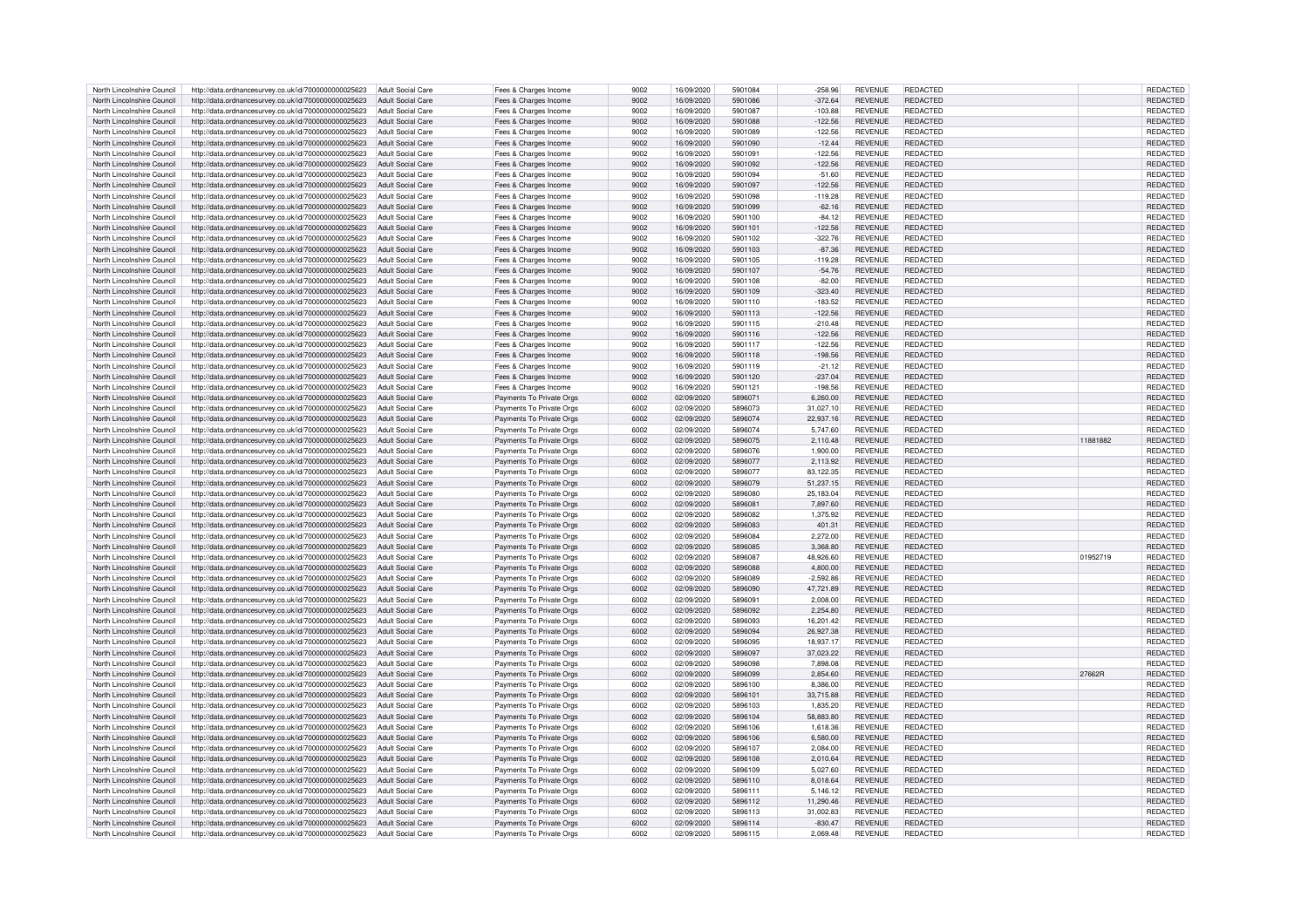| REDACTED<br>North Lincolnshire Council<br>http://data.ordnancesurvey.co.uk/id/7000000000025623<br><b>Adult Social Care</b><br>Payments To Private Orgs<br>6002<br>02/09/2020<br>5896117<br>452.25<br><b>REVENUE</b><br>02/09/2020<br>5,625.00<br><b>REVENUE</b><br>REDACTED<br>North Lincolnshire Council<br>http://data.ordnancesurvey.co.uk/id/7000000000025623<br>Adult Social Care<br>Payments To Private Orgs<br>6002<br>5896118 |          | REDACTED                    |
|---------------------------------------------------------------------------------------------------------------------------------------------------------------------------------------------------------------------------------------------------------------------------------------------------------------------------------------------------------------------------------------------------------------------------------------|----------|-----------------------------|
|                                                                                                                                                                                                                                                                                                                                                                                                                                       |          | <b>REDACTED</b>             |
|                                                                                                                                                                                                                                                                                                                                                                                                                                       |          | REDACTED                    |
| Payments To Private Orgs<br>REDACTED<br>North Lincolnshire Council<br>http://data.ordnancesurvey.co.uk/id/7000000000025623<br><b>Adult Social Care</b><br>6002<br>02/09/2020<br>5896119<br>1,464.32<br><b>REVENUE</b>                                                                                                                                                                                                                 |          | REDACTED                    |
| Payments To Private Orgs<br>6002<br>5896120<br>REDACTED<br>North Lincolnshire Council<br>http://data.ordnancesurvey.co.uk/id/7000000000025623<br><b>Adult Social Care</b><br>02/09/2020<br>$-1,799.44$<br><b>REVENUE</b>                                                                                                                                                                                                              | 27662    | REDACTED                    |
| North Lincolnshire Council<br>http://data.ordnancesurvey.co.uk/id/7000000000025623<br><b>Adult Social Care</b><br>Payments To Private Orgs<br>6002<br>02/09/2020<br>5896121<br>32,244.64<br><b>REVENUE</b><br>REDACTED                                                                                                                                                                                                                | 27662    | REDACTED                    |
| North Lincolnshire Council<br>http://data.ordnancesurvey.co.uk/id/7000000000025623<br><b>Adult Social Care</b><br>Payments To Private Orgs<br>6002<br>02/09/2020<br>5896122<br>52,129.33<br><b>REVENUE</b><br><b>REDACTED</b>                                                                                                                                                                                                         | 27662    | REDACTED                    |
| North Lincolnshire Council<br>http://data.ordnancesurvey.co.uk/id/7000000000025623<br><b>Adult Social Care</b><br>Payments To Private Orgs<br>6002<br>02/09/2020<br>5896122<br>2.290.20<br><b>REVENUE</b><br>REDACTED                                                                                                                                                                                                                 | 27662    | <b>REDACTED</b>             |
| 6002<br>North Lincolnshire Council<br>http://data.ordnancesurvey.co.uk/id/7000000000025623<br><b>Adult Social Care</b><br>02/09/2020<br>5896123<br>2.277.52<br><b>REVENUE</b><br><b>REDACTED</b><br>Payments To Private Orgs                                                                                                                                                                                                          | 27662    | <b>REDACTED</b>             |
| North Lincolnshire Council<br>Adult Social Care<br>6002<br>02/09/2020<br>5896125<br>6,823.68<br>REDACTED<br>http://data.ordnancesurvey.co.uk/id/7000000000025623<br>Payments To Private Orgs<br><b>REVENUE</b>                                                                                                                                                                                                                        |          | REDACTED                    |
| North Lincolnshire Council<br>Adult Social Care<br>Payments To Private Orgs<br>32,474.48<br><b>REVENUE</b><br><b>REDACTED</b><br>http://data.ordnancesurvey.co.uk/id/7000000000025623<br>6002<br>02/09/2020<br>5896125                                                                                                                                                                                                                |          | <b>REDACTED</b>             |
| North Lincolnshire Council<br>http://data.ordnancesurvey.co.uk/id/7000000000025623<br><b>Adult Social Care</b><br>Payments To Private Orgs<br>6002<br>02/09/2020<br>5896126<br>26,597.14<br><b>REVENUE</b><br><b>REDACTED</b>                                                                                                                                                                                                         |          | REDACTED                    |
| North Lincolnshire Council<br>http://data.ordnancesurvey.co.uk/id/7000000000025623<br>Adult Social Care<br>Payments To Private Orgs<br>6002<br>02/09/2020<br>5896127<br>18,302.86<br><b>REVENUE</b><br>REDACTED                                                                                                                                                                                                                       |          | <b>REDACTED</b>             |
| North Lincolnshire Council<br>http://data.ordnancesurvey.co.uk/id/7000000000025623<br><b>Adult Social Care</b><br>Payments To Private Orgs<br>6002<br>02/09/2020<br>5896129<br>10,882.35<br><b>REVENUE</b><br>REDACTED                                                                                                                                                                                                                |          | REDACTED                    |
| 6002<br>North Lincolnshire Council<br>http://data.ordnancesurvey.co.uk/id/7000000000025623<br>Adult Social Care<br>Payments To Private Orgs<br>02/09/2020<br>5896131<br>38,359.95<br><b>REVENUE</b><br>REDACTED                                                                                                                                                                                                                       |          | REDACTED                    |
| North Lincolnshire Council<br>Payments To Private Orgs<br>6002<br>02/09/2020<br>5896132<br>17,936.80<br><b>REVENUE</b><br>REDACTED<br>http://data.ordnancesurvey.co.uk/id/7000000000025623<br><b>Adult Social Care</b>                                                                                                                                                                                                                |          | REDACTED                    |
| North Lincolnshire Council<br>http://data.ordnancesurvey.co.uk/id/7000000000025623<br><b>Adult Social Care</b><br>Payments To Private Orgs<br>6002<br>02/09/2020<br>5896133<br>12,115.52<br><b>REVENUE</b><br><b>REDACTED</b>                                                                                                                                                                                                         |          | REDACTED                    |
| North Lincolnshire Council<br>http://data.ordnancesurvey.co.uk/id/7000000000025623<br><b>Adult Social Care</b><br>Payments To Private Oras<br>6002<br>02/09/2020<br>5896134<br>1.984.36<br><b>REVENUE</b><br>REDACTED                                                                                                                                                                                                                 |          | <b>REDACTED</b>             |
| 6002<br>North Lincolnshire Council<br>02/09/2020<br>5896135<br><b>REDACTED</b>                                                                                                                                                                                                                                                                                                                                                        |          | REDACTED                    |
| http://data.ordnancesurvey.co.uk/id/7000000000025623<br><b>Adult Social Care</b><br>Payments To Private Orgs<br>21,052.16<br><b>REVENUE</b>                                                                                                                                                                                                                                                                                           |          |                             |
| REDACTED<br>North Lincolnshire Council<br>http://data.ordnancesurvey.co.uk/id/7000000000025623<br><b>Adult Social Care</b><br>Payments To Private Orgs<br>6002<br>02/09/2020<br>5896136<br>4,800.00<br><b>REVENUE</b>                                                                                                                                                                                                                 | 5049402  | <b>REDACTED</b>             |
| North Lincolnshire Council<br><b>Adult Social Care</b><br>Payments To Private Orgs<br>6002<br>2,069.48<br><b>REVENUE</b><br><b>REDACTED</b><br>http://data.ordnancesurvey.co.uk/id/7000000000025623<br>02/09/2020<br>5896137                                                                                                                                                                                                          |          | REDACTED                    |
| North Lincolnshire Council<br>http://data.ordnancesurvey.co.uk/id/7000000000025623<br><b>Adult Social Care</b><br>Payments To Private Orgs<br>6002<br>02/09/2020<br>5896138<br>3,850.00<br><b>REVENUE</b><br><b>REDACTED</b>                                                                                                                                                                                                          |          | REDACTED                    |
| North Lincolnshire Council<br>http://data.ordnancesurvey.co.uk/id/7000000000025623<br><b>Adult Social Care</b><br>Payments To Private Orgs<br>6002<br>02/09/2020<br>5896139<br>7,229.44<br><b>REVENUE</b><br><b>REDACTED</b>                                                                                                                                                                                                          |          | REDACTED                    |
| Payments To Private Orgs<br>North Lincolnshire Council<br>http://data.ordnancesurvey.co.uk/id/7000000000025623<br><b>Adult Social Care</b><br>6002<br>5896140<br>3,188.00<br><b>REVENUE</b><br><b>REDACTED</b><br>02/09/2020                                                                                                                                                                                                          |          | REDACTED                    |
| 6002<br>North Lincolnshire Council<br>http://data.ordnancesurvey.co.uk/id/7000000000025623<br><b>Adult Social Care</b><br>Payments To Private Orgs<br>02/09/2020<br>5896141<br>21,227.52<br><b>REVENUE</b><br><b>REDACTED</b>                                                                                                                                                                                                         |          | REDACTED                    |
| North Lincolnshire Council<br>http://data.ordnancesurvey.co.uk/id/7000000000025623<br><b>Adult Social Care</b><br>Payments To Private Orgs<br>6002<br>02/09/2020<br>5896141<br>6,531.84<br><b>REVENUE</b><br>REDACTED                                                                                                                                                                                                                 |          | REDACTED                    |
| North Lincolnshire Council<br>Payments To Private Orgs<br>6002<br>http://data.ordnancesurvey.co.uk/id/7000000000025623<br><b>Adult Social Care</b><br>02/09/2020<br>5896142<br>2.049.92<br><b>REVENUE</b><br><b>REDACTED</b>                                                                                                                                                                                                          |          | <b>REDACTED</b>             |
| North Lincolnshire Council<br>http://data.ordnancesurvey.co.uk/id/7000000000025623<br>6002<br>02/09/2020<br>5896142<br><b>REVENUE</b><br>REDACTED<br><b>Adult Social Care</b><br>Payments To Private Orgs<br>24.799.04                                                                                                                                                                                                                |          | <b>REDACTED</b>             |
| North Lincolnshire Council<br>http://data.ordnancesurvey.co.uk/id/7000000000025623<br>Adult Social Care<br>6002<br>02/09/2020<br>5896143<br><b>REVENUE</b><br><b>REDACTED</b><br>Payments To Private Orgs<br>35,257.18                                                                                                                                                                                                                |          | <b>REDACTED</b>             |
| North Lincolnshire Council<br>Adult Social Care<br>6002<br>02/09/2020<br>5896144<br><b>REDACTED</b><br>http://data.ordnancesurvey.co.uk/id/7000000000025623<br>Payments To Private Orgs<br>4,551.84<br><b>REVENUE</b>                                                                                                                                                                                                                 |          | REDACTED                    |
| North Lincolnshire Council<br>http://data.ordnancesurvey.co.uk/id/7000000000025623<br>Adult Social Care<br>Payments To Private Orgs<br>6002<br>02/09/2020<br>5896145<br>2,316.16<br><b>REVENUE</b><br><b>REDACTED</b>                                                                                                                                                                                                                 |          | REDACTED                    |
| North Lincolnshire Council<br>http://data.ordnancesurvey.co.uk/id/7000000000025623<br>Adult Social Care<br>Payments To Private Orgs<br>6002<br>02/09/2020<br>5896146<br>2,523.00<br><b>REVENUE</b><br><b>REDACTED</b>                                                                                                                                                                                                                 |          | REDACTED                    |
| North Lincolnshire Council<br>http://data.ordnancesurvey.co.uk/id/7000000000025623<br>Payments To Private Orgs<br>6002<br>02/09/2020<br>5896147<br><b>REVENUE</b><br>REDACTED<br>Adult Social Care<br>25,816.96                                                                                                                                                                                                                       |          | <b>REDACTED</b>             |
| North Lincolnshire Council<br>http://data.ordnancesurvey.co.uk/id/7000000000025623<br><b>Adult Social Care</b><br>Payments To Private Orgs<br>6002<br>02/09/2020<br>5896148<br>33,642.96<br><b>REVENUE</b><br>REDACTED                                                                                                                                                                                                                |          | REDACTED                    |
| North Lincolnshire Council<br>http://data.ordnancesurvey.co.uk/id/7000000000025623<br>Adult Social Care<br>Payments To Private Orgs<br>6002<br>02/09/2020<br>5896149<br>10,779.72<br><b>REVENUE</b><br><b>REDACTED</b>                                                                                                                                                                                                                |          | REDACTED                    |
| North Lincolnshire Council<br>Payments To Private Orgs<br>6002<br>5896150<br>22.005.00<br>REDACTED<br><b>Adult Social Care</b><br>02/09/2020<br><b>REVENUE</b>                                                                                                                                                                                                                                                                        |          | REDACTED                    |
| http://data.ordnancesurvey.co.uk/id/7000000000025623<br>02/09/2020<br>5896151<br><b>REDACTED</b>                                                                                                                                                                                                                                                                                                                                      |          |                             |
| North Lincolnshire Council<br>http://data.ordnancesurvey.co.uk/id/7000000000025623<br><b>Adult Social Care</b><br>Payments To Private Orgs<br>6002<br>22,967.15<br><b>REVENUE</b><br>North Lincolnshire Council<br><b>Adult Social Care</b><br>Payments To Private Orgs<br>6002<br>02/09/2020<br>5896152<br>21.960.00<br><b>REVENUE</b><br>REDACTED<br>http://data.ordnancesurvey.co.uk/id/7000000000025623                           |          | REDACTED<br><b>REDACTED</b> |
|                                                                                                                                                                                                                                                                                                                                                                                                                                       |          |                             |
| 6002<br>North Lincolnshire Council<br><b>Adult Social Care</b><br>Payments To Private Orgs<br>02/09/2020<br>5896153<br>25,313.67<br><b>REVENUE</b><br><b>REDACTED</b><br>http://data.ordnancesurvey.co.uk/id/7000000000025623                                                                                                                                                                                                         |          | REDACTED                    |
| North Lincolnshire Council<br>http://data.ordnancesurvey.co.uk/id/7000000000025623<br><b>Adult Social Care</b><br>Payments To Private Orgs<br>6002<br>02/09/2020<br>5896154<br>8,511.04<br><b>REVENUE</b><br><b>REDACTED</b>                                                                                                                                                                                                          |          | REDACTED                    |
| Payments To Private Orgs<br>6,848.00<br><b>REVENUE</b><br><b>REDACTED</b><br>North Lincolnshire Council<br>http://data.ordnancesurvey.co.uk/id/7000000000025623<br><b>Adult Social Care</b><br>6002<br>02/09/2020<br>5896155                                                                                                                                                                                                          |          | REDACTED                    |
| North Lincolnshire Council<br>http://data.ordnancesurvey.co.uk/id/7000000000025623<br><b>Adult Social Care</b><br>Payments To Private Orgs<br>6002<br>02/09/2020<br>5896156<br>2,090.20<br><b>REVENUE</b><br><b>REDACTED</b>                                                                                                                                                                                                          | 02779611 | REDACTED                    |
| North Lincolnshire Council<br>http://data.ordnancesurvey.co.uk/id/7000000000025623<br>Adult Social Care<br>Payments To Private Orgs<br>6002<br>02/09/2020<br>5896156<br>10.883.00<br><b>REVENUE</b><br><b>REDACTED</b>                                                                                                                                                                                                                | 02779611 | <b>REDACTED</b>             |
| Payments To Private Orgs<br>North Lincolnshire Council<br>http://data.ordnancesurvey.co.uk/id/7000000000025623<br><b>Adult Social Care</b><br>6002<br>5896157<br>41,899.92<br><b>REVENUE</b><br>REDACTED<br>02/09/2020                                                                                                                                                                                                                | 02779611 | <b>REDACTED</b>             |
| North Lincolnshire Council<br>http://data.ordnancesurvey.co.uk/id/7000000000025623<br><b>Adult Social Care</b><br>Payments To Private Orgs<br>6002<br>02/09/2020<br>5896158<br>2,090.20<br><b>REVENUE</b><br><b>REDACTED</b>                                                                                                                                                                                                          | 02779611 | <b>REDACTED</b>             |
| North Lincolnshire Council<br>http://data.ordnancesurvey.co.uk/id/7000000000025623<br><b>Adult Social Care</b><br>Payments To Private Orgs<br>6002<br>5896158<br>39,888.32<br><b>REVENUE</b><br>REDACTED<br>02/09/2020                                                                                                                                                                                                                | 02779611 | REDACTED                    |
| 6002<br>North Lincolnshire Council<br>http://data.ordnancesurvey.co.uk/id/7000000000025623<br><b>Adult Social Care</b><br>Payments To Private Orgs<br>02/09/2020<br>5896159<br>45.786.15<br><b>REVENUE</b><br><b>REDACTED</b>                                                                                                                                                                                                         | 02779611 | REDACTED                    |
| 6002<br><b>REVENUE</b><br>REDACTED<br>North Lincolnshire Council<br>http://data.ordnancesurvey.co.uk/id/7000000000025623<br><b>Adult Social Care</b><br>Payments To Private Orgs<br>02/09/2020<br>5896160<br>$-5,365.71$                                                                                                                                                                                                              | 02779611 | REDACTED                    |
| Adult Social Care<br>6002<br><b>REVENUE</b><br>REDACTED<br>North Lincolnshire Council<br>http://data.ordnancesurvey.co.uk/id/7000000000025623<br>Payments To Private Orgs<br>02/09/2020<br>5896161<br>27,978.48                                                                                                                                                                                                                       | 02779611 | <b>REDACTED</b>             |
| 6002<br>3,907.08<br>REDACTED<br>North Lincolnshire Council<br>http://data.ordnancesurvey.co.uk/id/7000000000025623<br>Adult Social Care<br>Payments To Private Orgs<br>02/09/2020<br>5896161<br><b>REVENUE</b>                                                                                                                                                                                                                        | 02779611 | REDACTED                    |
| North Lincolnshire Council<br>http://data.ordnancesurvey.co.uk/id/7000000000025623<br>Adult Social Care<br>Payments To Private Orgs<br>6002<br>02/09/2020<br>5896162<br>2,069.48<br><b>REVENUE</b><br><b>REDACTED</b>                                                                                                                                                                                                                 | 02779611 | REDACTED                    |
| North Lincolnshire Council<br>http://data.ordnancesurvey.co.uk/id/7000000000025623<br>Adult Social Care<br>Payments To Private Orgs<br>6002<br>02/09/2020<br>5896162<br>14,127.40<br><b>REVENUE</b><br><b>REDACTED</b>                                                                                                                                                                                                                | 02779611 | REDACTED                    |
| Payments To Private Orgs<br>6002<br>5896163<br>REDACTED<br>North Lincolnshire Council<br>http://data.ordnancesurvey.co.uk/id/7000000000025623<br>Adult Social Care<br>02/09/2020<br>4,019.18<br><b>REVENUE</b>                                                                                                                                                                                                                        | 02779611 | <b>REDACTED</b>             |
| North Lincolnshire Council<br>Payments To Private Orgs<br>6002<br>10,451.00<br><b>REVENUE</b><br>REDACTED<br>http://data.ordnancesurvey.co.uk/id/7000000000025623<br><b>Adult Social Care</b><br>02/09/2020<br>5896164                                                                                                                                                                                                                | 02779611 | REDACTED                    |
| North Lincolnshire Council<br>Payments To Private Orgs<br>6002<br>5896166<br><b>REVENUE</b><br><b>REDACTED</b><br>http://data.ordnancesurvey.co.uk/id/7000000000025623<br>Adult Social Care<br>02/09/2020<br>2,084.00                                                                                                                                                                                                                 | 02779611 | REDACTED                    |
| North Lincolnshire Council<br>http://data.ordnancesurvey.co.uk/id/7000000000025623<br><b>Adult Social Care</b><br>Payments To Private Orgs<br>6002<br>02/09/2020<br>5896169<br>1,611.92<br><b>REVENUE</b><br>REDACTED                                                                                                                                                                                                                 |          | REDACTED                    |
|                                                                                                                                                                                                                                                                                                                                                                                                                                       | 06048328 | REDACTED                    |
|                                                                                                                                                                                                                                                                                                                                                                                                                                       | 4738023  | <b>REDACTED</b>             |
| North Lincolnshire Council<br>http://data.ordnancesurvey.co.uk/id/7000000000025623<br><b>Adult Social Care</b><br>Payments To Private Orgs<br>6002<br>02/09/2020<br>5896170<br>43,761.17<br><b>REVENUE</b><br><b>REDACTED</b>                                                                                                                                                                                                         |          |                             |
| North Lincolnshire Council<br><b>Adult Social Care</b><br>6002<br>02/09/2020<br>5896172<br>30.917.95<br><b>REVENUE</b><br>REDACTED<br>http://data.ordnancesurvey.co.uk/id/7000000000025623<br>Payments To Private Orgs                                                                                                                                                                                                                |          |                             |
| 6002<br>North Lincolnshire Council<br><b>Adult Social Care</b><br>Payments To Private Orgs<br>02/09/2020<br>5896174<br>3,400.00<br><b>REVENUE</b><br><b>REDACTED</b><br>http://data.ordnancesurvey.co.uk/id/7000000000025623                                                                                                                                                                                                          |          | REDACTED                    |
| North Lincolnshire Council<br><b>Adult Social Care</b><br>6002<br>02/09/2020<br>5896175<br>14,353.00<br><b>REVENUE</b><br><b>REDACTED</b><br>http://data.ordnancesurvey.co.uk/id/7000000000025623<br>Payments To Private Orgs                                                                                                                                                                                                         | 04228353 | REDACTED                    |
| North Lincolnshire Council<br><b>Adult Social Care</b><br>Payments To Private Orgs<br>6002<br>1.824.00<br><b>REVENUE</b><br><b>REDACTED</b><br>http://data.ordnancesurvey.co.uk/id/7000000000025623<br>02/09/2020<br>5896176                                                                                                                                                                                                          |          | REDACTED                    |
| North Lincolnshire Council<br>http://data.ordnancesurvey.co.uk/id/7000000000025623<br><b>Adult Social Care</b><br>Payments To Private Orgs<br>6002<br>02/09/2020<br>5896177<br>35,946.55<br><b>REVENUE</b><br><b>REDACTED</b>                                                                                                                                                                                                         |          | REDACTED                    |
| North Lincolnshire Council<br>http://data.ordnancesurvey.co.uk/id/7000000000025623<br>Adult Social Care<br>Payments To Private Oras<br>6002<br>02/09/2020<br>5896178<br>17,385.87<br><b>REVENUE</b><br>REDACTED                                                                                                                                                                                                                       |          | REDACTED                    |
| North Lincolnshire Council<br>http://data.ordnancesurvey.co.uk/id/7000000000025623<br><b>Adult Social Care</b><br>Payments To Private Orgs<br>6002<br>02/09/2020<br>5896180<br>2,770.56<br><b>REVENUE</b><br><b>REDACTED</b>                                                                                                                                                                                                          |          | REDACTED                    |
| 6002<br>North Lincolnshire Council<br>http://data.ordnancesurvey.co.uk/id/7000000000025623<br><b>Adult Social Care</b><br>Payments To Private Orgs<br>02/09/2020<br>5896181<br>17,802.35<br><b>REVENUE</b><br><b>REDACTED</b>                                                                                                                                                                                                         |          | REDACTED                    |
| North Lincolnshire Council<br>Payments To Private Orgs<br>6002<br>5896182<br><b>REVENUE</b><br>REDACTED<br>http://data.ordnancesurvey.co.uk/id/7000000000025623<br><b>Adult Social Care</b><br>02/09/2020<br>2.168.00                                                                                                                                                                                                                 |          | REDACTED                    |
| North Lincolnshire Council<br>http://data.ordnancesurvey.co.uk/id/7000000000025623<br><b>Adult Social Care</b><br>Payments To Private Orgs<br>6002<br>02/09/2020<br>5896183<br>2,452.00<br><b>REVENUE</b><br><b>REDACTED</b>                                                                                                                                                                                                          |          | REDACTED                    |
| North Lincolnshire Council<br>http://data.ordnancesurvey.co.uk/id/7000000000025623<br><b>Adult Social Care</b><br>Payments To Private Orgs<br>6002<br>02/09/2020<br>5896184<br>6,583.72<br><b>REVENUE</b><br>REDACTED                                                                                                                                                                                                                 |          | REDACTED                    |
| 6002<br>5896184<br><b>REVENUE</b><br>REDACTED<br>North Lincolnshire Council<br>http://data.ordnancesurvey.co.uk/id/7000000000025623<br>Adult Social Care<br>Payments To Private Orgs<br>02/09/2020<br>44.592.32                                                                                                                                                                                                                       |          | <b>REDACTED</b>             |
| REDACTED<br>North Lincolnshire Council<br>http://data.ordnancesurvey.co.uk/id/7000000000025623<br>Adult Social Care<br>Payments To Private Orgs<br>6002<br>02/09/2020<br>5896185<br>2.760.84<br><b>REVENUE</b><br>http://data.ordnancesurvey.co.uk/id/7000000000025623 Adult Social Care                                                                                                                                              |          | REDACTED                    |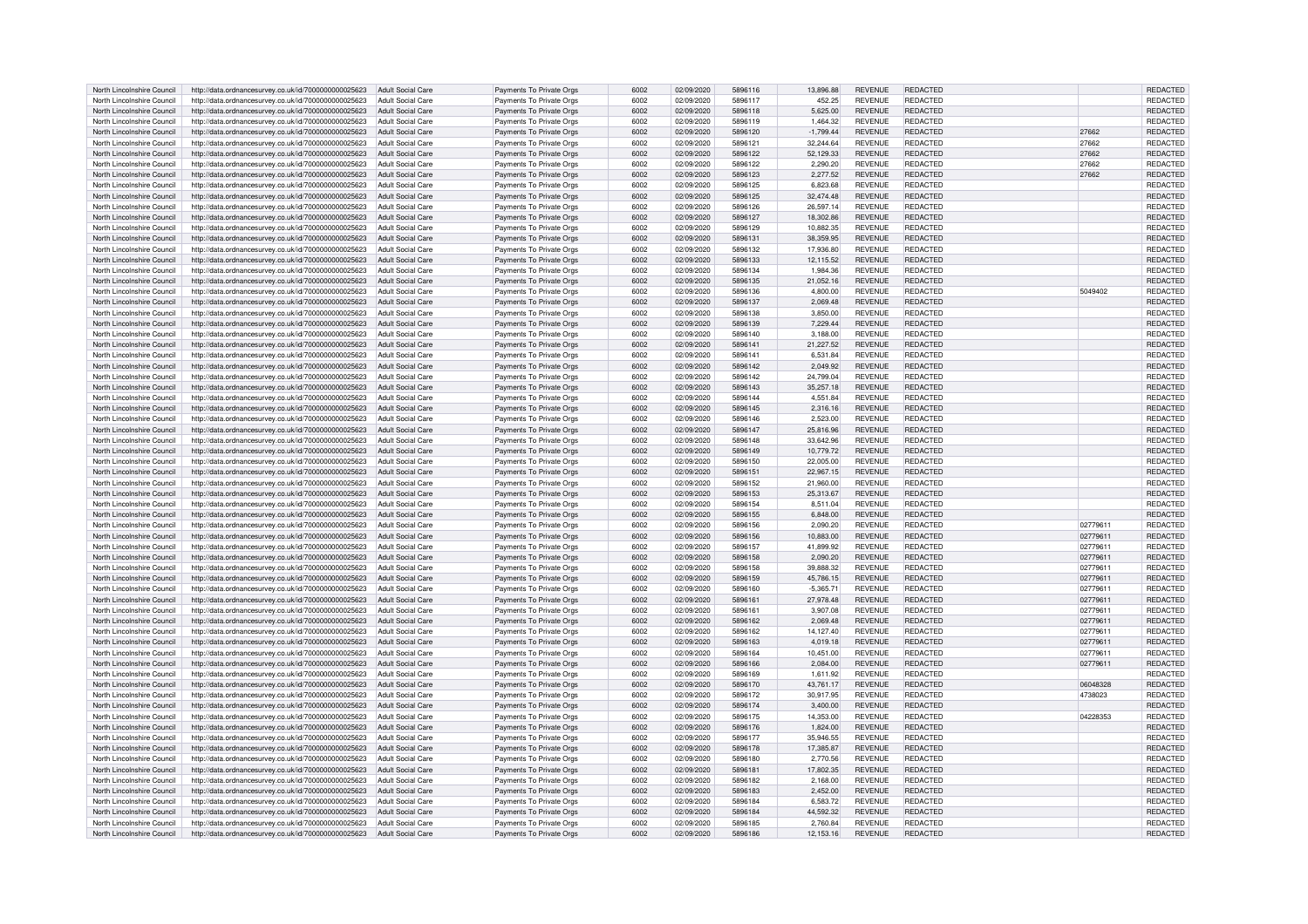| North Lincolnshire Council | http://data.ordnancesurvey.co.uk/id/7000000000025623                   | Adult Social Care        | Payments To Private Orgs | 6002 | 02/09/2020 | 5896187 | 29,773.42   | <b>REVENUE</b> | REDACTED        |          | REDACTED        |
|----------------------------|------------------------------------------------------------------------|--------------------------|--------------------------|------|------------|---------|-------------|----------------|-----------------|----------|-----------------|
| North Lincolnshire Council | http://data.ordnancesurvey.co.uk/id/7000000000025623                   | Adult Social Care        | Payments To Private Orgs | 6002 | 02/09/2020 | 5896188 | 4.380.00    | <b>REVENUE</b> | <b>REDACTED</b> |          | <b>REDACTED</b> |
| North Lincolnshire Council | http://data.ordnancesurvey.co.uk/id/7000000000025623                   | Adult Social Care        |                          | 6002 | 02/09/2020 | 5896189 | 2.574.37    | <b>REVENUE</b> | REDACTED        |          | <b>REDACTED</b> |
|                            |                                                                        |                          | Payments To Private Orgs |      |            |         |             |                |                 |          |                 |
| North Lincolnshire Council | http://data.ordnancesurvey.co.uk/id/7000000000025623                   | Adult Social Care        | Payments To Private Orgs | 6002 | 02/09/2020 | 5896191 | 283.70      | <b>REVENUE</b> | <b>REDACTED</b> |          | REDACTED        |
| North Lincolnshire Council | http://data.ordnancesurvey.co.uk/id/7000000000025623                   | <b>Adult Social Care</b> | Payments To Private Orgs | 6002 | 02/09/2020 | 5896192 | 82,012.38   | <b>REVENUE</b> | REDACTED        |          | REDACTED        |
| North Lincolnshire Council | http://data.ordnancesurvey.co.uk/id/7000000000025623                   | <b>Adult Social Care</b> | Payments To Private Orgs | 6002 | 02/09/2020 | 5896193 | 26,416.96   | <b>REVENUE</b> | REDACTED        |          | REDACTED        |
| North Lincolnshire Council | http://data.ordnancesurvey.co.uk/id/7000000000025623                   | <b>Adult Social Care</b> | Payments To Private Orgs | 6002 | 02/09/2020 | 5896193 | 1,985.92    | <b>REVENUE</b> | <b>REDACTED</b> |          | REDACTED        |
| North Lincolnshire Council | http://data.ordnancesurvey.co.uk/id/7000000000025623                   | <b>Adult Social Care</b> | Payments To Private Orgs | 6002 | 02/09/2020 | 5896194 | 7.195.04    | <b>REVENUE</b> | REDACTED        |          | <b>REDACTED</b> |
| North Lincolnshire Council | http://data.ordnancesurvey.co.uk/id/7000000000025623                   | Adult Social Care        | Payments To Private Orgs | 6002 | 02/09/2020 | 5896196 | 4.138.96    | <b>REVENUE</b> | <b>REDACTED</b> | 02779611 | REDACTED        |
|                            |                                                                        |                          |                          |      |            |         |             |                |                 |          |                 |
| North Lincolnshire Council | http://data.ordnancesurvey.co.uk/id/7000000000025623                   | Adult Social Care        | Payments To Private Orgs | 6002 | 02/09/2020 | 5896197 | 22,696.22   | <b>REVENUE</b> | REDACTED        |          | REDACTED        |
| North Lincolnshire Council | http://data.ordnancesurvey.co.uk/id/7000000000025623                   | Adult Social Care        | Payments To Private Orgs | 6002 | 02/09/2020 | 5896198 | 2,110.48    | <b>REVENUE</b> | REDACTED        |          | <b>REDACTED</b> |
| North Lincolnshire Council | http://data.ordnancesurvey.co.uk/id/7000000000025623                   | Adult Social Care        | Payments To Private Orgs | 6002 | 02/09/2020 | 5896199 | 28,093.55   | <b>REVENUE</b> | <b>REDACTED</b> |          | REDACTED        |
| North Lincolnshire Council | http://data.ordnancesurvey.co.uk/id/7000000000025623                   | Adult Social Care        | Payments To Private Orgs | 6002 | 11/09/2020 | 5899498 | 14,208.46   | <b>REVENUE</b> | REDACTED        |          | REDACTED        |
| North Lincolnshire Council | http://data.ordnancesurvey.co.uk/id/7000000000025623                   | <b>Adult Social Care</b> | Payments To Private Orgs | 6002 | 16/09/2020 | 5901709 | 1,092.98    | <b>REVENUE</b> | <b>REDACTED</b> |          | REDACTED        |
| North Lincolnshire Council | http://data.ordnancesurvey.co.uk/id/7000000000025623                   | <b>Adult Social Care</b> | Payments To Private Orgs | 6002 | 16/09/2020 | 5901710 | 15,301.44   | <b>REVENUE</b> | <b>REDACTED</b> |          | REDACTED        |
|                            |                                                                        |                          |                          |      |            |         |             |                |                 |          |                 |
| North Lincolnshire Council | http://data.ordnancesurvey.co.uk/id/7000000000025623                   | <b>Adult Social Care</b> | Payments To Private Orgs | 6002 | 16/09/2020 | 5901713 | 14,754.95   | <b>REVENUE</b> | REDACTED        |          | REDACTED        |
| North Lincolnshire Council | http://data.ordnancesurvey.co.uk/id/7000000000025623                   | <b>Adult Social Care</b> | Payments To Private Orgs | 6002 | 16/09/2020 | 5901714 | 546.49      | <b>REVENUE</b> | <b>REDACTED</b> |          | REDACTED        |
| North Lincolnshire Council | http://data.ordnancesurvey.co.uk/id/7000000000025623                   | <b>Adult Social Care</b> | Payments To Private Orgs | 6002 | 25/09/2020 | 5905635 | 573.84      | <b>REVENUE</b> | REDACTED        | 08596756 | <b>REDACTED</b> |
| North Lincolnshire Council | http://data.ordnancesurvey.co.uk/id/7000000000025623                   | Adult Social Care        | Payments To Private Orgs | 6002 | 25/09/2020 | 5905636 | 21,204.72   | <b>REVENUE</b> | <b>REDACTED</b> | 08596756 | REDACTED        |
| North Lincolnshire Council | http://data.ordnancesurvey.co.uk/id/7000000000025623                   | Adult Social Care        | Payments To Private Orgs | 6002 | 25/09/2020 | 5905636 | 23,331.73   | <b>REVENUE</b> | <b>REDACTED</b> | 08596756 | <b>REDACTED</b> |
| North Lincolnshire Council | http://data.ordnancesurvey.co.uk/id/7000000000025623                   | <b>Adult Social Care</b> | Payments To Private Orgs | 6002 | 25/09/2020 | 5905640 | 557.92      | <b>REVENUE</b> | REDACTED        |          | REDACTED        |
| North Lincolnshire Council | http://data.ordnancesurvey.co.uk/id/7000000000025623                   | Adult Social Care        | Payments To Private Orgs | 6002 | 25/09/2020 | 5905649 | 39,100.44   | <b>REVENUE</b> | <b>REDACTED</b> |          | REDACTED        |
|                            |                                                                        |                          |                          |      |            |         |             |                |                 |          |                 |
| North Lincolnshire Council | http://data.ordnancesurvey.co.uk/id/7000000000025623                   | <b>Adult Social Care</b> | Payments To Private Orgs | 6002 | 25/09/2020 | 5905649 | 59,108.75   | <b>REVENUE</b> | REDACTED        |          | REDACTED        |
| North Lincolnshire Council | http://data.ordnancesurvey.co.uk/id/7000000000025623                   | <b>Adult Social Care</b> | Payments To Private Orgs | 6002 | 25/09/2020 | 5905650 | 5,443.63    | <b>REVENUE</b> | <b>REDACTED</b> |          | REDACTED        |
| North Lincolnshire Council | http://data.ordnancesurvey.co.uk/id/7000000000025623                   | <b>Adult Social Care</b> | Payments To Private Orgs | 6002 | 25/09/2020 | 5905650 | 3.224.56    | <b>REVENUE</b> | <b>REDACTED</b> |          | REDACTED        |
| North Lincolnshire Council | http://data.ordnancesurvey.co.uk/id/7000000000025623                   | <b>Adult Social Care</b> | Payments To Private Orgs | 6002 | 25/09/2020 | 5905655 | 2,907.28    | <b>REVENUE</b> | <b>REDACTED</b> |          | REDACTED        |
| North Lincolnshire Council | http://data.ordnancesurvey.co.uk/id/7000000000025623                   | Adult Social Care        | Payments To Private Orgs | 6002 | 25/09/2020 | 5905656 | 3.990.28    | <b>REVENUE</b> | <b>REDACTED</b> | 07128156 | REDACTED        |
| North Lincolnshire Council | http://data.ordnancesurvey.co.uk/id/7000000000025623                   | Adult Social Care        | Payments To Private Orgs | 6002 | 25/09/2020 | 5905656 | 920.96      | <b>REVENUE</b> | <b>REDACTED</b> | 07128156 | REDACTED        |
|                            |                                                                        |                          |                          |      |            | 5905659 |             |                | <b>REDACTED</b> |          |                 |
| North Lincolnshire Council | http://data.ordnancesurvey.co.uk/id/7000000000025623                   | Adult Social Care        | Payments To Private Orgs | 6002 | 25/09/2020 |         | $-1.405.94$ | <b>REVENUE</b> |                 | 27662    | <b>REDACTED</b> |
| North Lincolnshire Council | http://data.ordnancesurvey.co.uk/id/7000000000025623                   | Adult Social Care        | Payments To Private Orgs | 6002 | 25/09/2020 | 5905660 | 22,740.20   | <b>REVENUE</b> | REDACTED        | 27662    | REDACTED        |
| North Lincolnshire Council | http://data.ordnancesurvey.co.uk/id/7000000000025623                   | Adult Social Care        | Payments To Private Orgs | 6002 | 25/09/2020 | 5905661 | 1,229.43    | <b>REVENUE</b> | <b>REDACTED</b> | 27662    | REDACTED        |
| North Lincolnshire Council | http://data.ordnancesurvey.co.uk/id/7000000000025623                   | Adult Social Care        | Payments To Private Orgs | 6002 | 25/09/2020 | 5905673 | 11,511.12   | <b>REVENUE</b> | REDACTED        |          | REDACTED        |
| North Lincolnshire Council | http://data.ordnancesurvey.co.uk/id/7000000000025623                   | Adult Social Care        | Payments To Private Orgs | 6002 | 25/09/2020 | 5905677 | 585.20      | <b>REVENUE</b> | REDACTED        | 04228353 | <b>REDACTED</b> |
| North Lincolnshire Council | http://data.ordnancesurvey.co.uk/id/7000000000025623                   | Adult Social Care        | Payments To Private Orgs | 6002 | 25/09/2020 | 5905678 | 7,960.48    | <b>REVENUE</b> | REDACTED        |          | REDACTED        |
|                            |                                                                        |                          |                          |      |            |         |             |                |                 |          |                 |
| North Lincolnshire Council | http://data.ordnancesurvey.co.uk/id/7000000000025623                   | Adult Social Care        | Payments To Private Orgs | 6002 | 30/09/2020 | 5908725 | 6,260.00    | <b>REVENUE</b> | REDACTED        |          | REDACTED        |
| North Lincolnshire Council | http://data.ordnancesurvey.co.uk/id/7000000000025623                   | Adult Social Care        | Payments To Private Orgs | 6002 | 30/09/2020 | 5908726 | 11,560.89   | <b>REVENUE</b> | REDACTED        |          | <b>REDACTED</b> |
| North Lincolnshire Council | http://data.ordnancesurvey.co.uk/id/7000000000025623                   | <b>Adult Social Care</b> | Payments To Private Orgs | 6002 | 30/09/2020 | 5908727 | 22,707.66   | <b>REVENUE</b> | REDACTED        |          | REDACTED        |
| North Lincolnshire Council | http://data.ordnancesurvey.co.uk/id/7000000000025623                   | <b>Adult Social Care</b> | Payments To Private Orgs | 6002 | 30/09/2020 | 5908727 | 5.747.60    | <b>REVENUE</b> | REDACTED        |          | <b>REDACTED</b> |
| North Lincolnshire Council | http://data.ordnancesurvey.co.uk/id/7000000000025623                   | Adult Social Care        | Payments To Private Orgs | 6002 | 30/09/2020 | 5908728 | 2,110.48    | <b>REVENUE</b> | <b>REDACTED</b> | 11881882 | REDACTED        |
| North Lincolnshire Council | http://data.ordnancesurvey.co.uk/id/7000000000025623                   | <b>Adult Social Care</b> | Payments To Private Orgs | 6002 | 30/09/2020 | 5908729 | 3,596.42    | <b>REVENUE</b> | <b>REDACTED</b> |          | REDACTED        |
|                            |                                                                        |                          |                          |      |            |         |             |                |                 |          |                 |
| North Lincolnshire Council | http://data.ordnancesurvey.co.uk/id/7000000000025623                   | Adult Social Care        | Payments To Private Orgs | 6002 | 30/09/2020 | 5908730 | 80,328.96   | <b>REVENUE</b> | REDACTED        |          | REDACTED        |
| North Lincolnshire Council | http://data.ordnancesurvey.co.uk/id/7000000000025623                   | <b>Adult Social Care</b> | Payments To Private Orgs | 6002 | 30/09/2020 | 5908730 | 2,113.92    | <b>REVENUE</b> | <b>REDACTED</b> |          | REDACTED        |
| North Lincolnshire Council | http://data.ordnancesurvey.co.uk/id/7000000000025623                   | Adult Social Care        | Payments To Private Oras | 6002 | 30/09/2020 | 5908732 | $-981.46$   | <b>REVENUE</b> | REDACTED        |          | REDACTED        |
| North Lincolnshire Council | http://data.ordnancesurvey.co.uk/id/7000000000025623                   | <b>Adult Social Care</b> | Payments To Private Orgs | 6002 | 30/09/2020 | 5908733 | 52,139.05   | <b>REVENUE</b> | <b>REDACTED</b> |          | REDACTED        |
| North Lincolnshire Council | http://data.ordnancesurvey.co.uk/id/7000000000025623                   | <b>Adult Social Care</b> | Payments To Private Orgs | 6002 | 30/09/2020 | 5908734 | 25,183.04   | <b>REVENUE</b> | <b>REDACTED</b> |          | REDACTED        |
| North Lincolnshire Council | http://data.ordnancesurvey.co.uk/id/7000000000025623                   | <b>Adult Social Care</b> | Payments To Private Orgs | 6002 | 30/09/2020 | 5908735 | 7,974.04    | <b>REVENUE</b> | <b>REDACTED</b> |          | REDACTED        |
|                            |                                                                        | Adult Social Care        |                          | 6002 |            | 5908736 |             | <b>REVENUE</b> | <b>REDACTED</b> |          |                 |
| North Lincolnshire Council | http://data.ordnancesurvey.co.uk/id/7000000000025623                   |                          | Payments To Private Orgs |      | 30/09/2020 |         | 2,272.00    |                |                 |          | REDACTED        |
| North Lincolnshire Council | http://data.ordnancesurvey.co.uk/id/7000000000025623                   | Adult Social Care        | Payments To Private Orgs | 6002 | 30/09/2020 | 5908737 | 3,368.80    | <b>REVENUE</b> | <b>REDACTED</b> |          | REDACTED        |
| North Lincolnshire Council | http://data.ordnancesurvey.co.uk/id/7000000000025623                   | Adult Social Care        | Payments To Private Orgs | 6002 | 30/09/2020 | 5908739 | 52.201.88   | <b>REVENUE</b> | <b>REDACTED</b> | 01952719 | REDACTED        |
| North Lincolnshire Council | http://data.ordnancesurvey.co.uk/id/7000000000025623                   | Adult Social Care        | Payments To Private Orgs | 6002 | 30/09/2020 | 5908740 | 2,600.00    | <b>REVENUE</b> | REDACTED        |          | REDACTED        |
| North Lincolnshire Council | http://data.ordnancesurvey.co.uk/id/7000000000025623                   | Adult Social Care        | Payments To Private Orgs | 6002 | 30/09/2020 | 5908741 | 49,793.07   | <b>REVENUE</b> | REDACTED        |          | REDACTED        |
| North Lincolnshire Council | http://data.ordnancesurvey.co.uk/id/7000000000025623                   | Adult Social Care        | Payments To Private Orgs | 6002 | 30/09/2020 | 5908742 | 354.63      | <b>REVENUE</b> | REDACTED        |          | REDACTED        |
| North Lincolnshire Council | http://data.ordnancesurvey.co.uk/id/7000000000025623                   | Adult Social Care        | Payments To Private Orgs | 6002 | 30/09/2020 | 5908743 | 2.008.00    | <b>REVENUE</b> | REDACTED        |          | REDACTED        |
|                            |                                                                        |                          |                          |      |            |         |             |                |                 |          |                 |
| North Lincolnshire Council | http://data.ordnancesurvey.co.uk/id/7000000000025623                   | <b>Adult Social Care</b> | Payments To Private Orgs | 6002 | 30/09/2020 | 5908744 | 2,254.80    | <b>REVENUE</b> | <b>REDACTED</b> |          | REDACTED        |
| North Lincolnshire Council | http://data.ordnancesurvey.co.uk/id/7000000000025623                   | Adult Social Care        | Payments To Private Orgs | 6002 | 30/09/2020 | 5908745 | 11,483.15   | <b>REVENUE</b> | <b>REDACTED</b> |          | REDACTED        |
| North Lincolnshire Council | http://data.ordnancesurvey.co.uk/id/7000000000025623                   | <b>Adult Social Care</b> | Payments To Private Orgs | 6002 | 30/09/2020 | 5908747 | 29,126.08   | <b>REVENUE</b> | <b>REDACTED</b> |          | REDACTED        |
| North Lincolnshire Council | http://data.ordnancesurvey.co.uk/id/7000000000025623                   | <b>Adult Social Care</b> | Payments To Private Orgs | 6002 | 30/09/2020 | 5908748 | 993.76      | <b>REVENUE</b> | <b>REDACTED</b> |          | REDACTED        |
| North Lincolnshire Council | http://data.ordnancesurvey.co.uk/id/7000000000025623                   | <b>Adult Social Care</b> | Payments To Private Orgs | 6002 | 30/09/2020 | 5908749 | $-3.759.07$ | <b>REVENUE</b> | <b>REDACTED</b> |          | <b>REDACTED</b> |
| North Lincolnshire Council | http://data.ordnancesurvey.co.uk/id/7000000000025623                   | Adult Social Care        | Payments To Private Orgs | 6002 | 30/09/2020 | 5908750 | 18,086.06   | <b>REVENUE</b> | <b>REDACTED</b> |          | REDACTED        |
|                            |                                                                        |                          |                          |      |            | 5908751 |             |                | <b>REDACTED</b> |          |                 |
| North Lincolnshire Council | http://data.ordnancesurvey.co.uk/id/7000000000025623                   | <b>Adult Social Care</b> | Payments To Private Orgs | 6002 | 30/09/2020 |         | $-4,964.80$ | <b>REVENUE</b> |                 |          | REDACTED        |
| North Lincolnshire Council | http://data.ordnancesurvey.co.uk/id/7000000000025623                   | Adult Social Care        | Payments To Private Orgs | 6002 | 30/09/2020 | 5908752 | 35.746.56   | <b>REVENUE</b> | REDACTED        |          | REDACTED        |
| North Lincolnshire Council | http://data.ordnancesurvey.co.uk/id/7000000000025623                   | <b>Adult Social Care</b> | Payments To Private Orgs | 6002 | 30/09/2020 | 5908754 | 886.92      | <b>REVENUE</b> | REDACTED        |          | REDACTED        |
| North Lincolnshire Council | http://data.ordnancesurvey.co.uk/id/7000000000025623                   | Adult Social Care        | Payments To Private Oras | 6002 | 30/09/2020 | 5908755 | 7.898.08    | <b>REVENUE</b> | REDACTED        |          | REDACTED        |
| North Lincolnshire Council | http://data.ordnancesurvey.co.uk/id/7000000000025623                   | <b>Adult Social Care</b> | Payments To Private Orgs | 6002 | 30/09/2020 | 5908756 | 2,069.48    | <b>REVENUE</b> | <b>REDACTED</b> | 27662R   | REDACTED        |
| North Lincolnshire Council | http://data.ordnancesurvey.co.uk/id/7000000000025623                   | <b>Adult Social Care</b> | Payments To Private Orgs | 6002 | 30/09/2020 | 5908757 | 8,386.00    | <b>REVENUE</b> | <b>REDACTED</b> |          | REDACTED        |
| North Lincolnshire Council | http://data.ordnancesurvey.co.uk/id/7000000000025623                   | <b>Adult Social Care</b> |                          | 6002 | 30/09/2020 | 5908758 | 32,005.74   | <b>REVENUE</b> | <b>REDACTED</b> |          | REDACTED        |
|                            |                                                                        |                          | Payments To Private Orgs |      |            |         |             |                |                 |          |                 |
| North Lincolnshire Council | http://data.ordnancesurvey.co.uk/id/7000000000025623                   | <b>Adult Social Care</b> | Payments To Private Orgs | 6002 | 30/09/2020 | 5908760 | 1,835.20    | <b>REVENUE</b> | <b>REDACTED</b> |          | REDACTED        |
| North Lincolnshire Council | http://data.ordnancesurvey.co.uk/id/7000000000025623                   | <b>Adult Social Care</b> | Payments To Private Orgs | 6002 | 30/09/2020 | 5908761 | 57,147.36   | <b>REVENUE</b> | REDACTED        |          | REDACTED        |
| North Lincolnshire Council | http://data.ordnancesurvey.co.uk/id/7000000000025623                   | Adult Social Care        | Payments To Private Orgs | 6002 | 30/09/2020 | 5908762 | 7,199.68    | <b>REVENUE</b> | REDACTED        |          | <b>REDACTED</b> |
| North Lincolnshire Council | http://data.ordnancesurvey.co.uk/id/7000000000025623                   | Adult Social Care        | Payments To Private Orgs | 6002 | 30/09/2020 | 5908762 | 3.823.72    | <b>REVENUE</b> | REDACTED        |          | REDACTED        |
| North Lincolnshire Council | http://data.ordnancesurvey.co.uk/id/7000000000025623 Adult Social Care |                          | Payments To Private Orgs | 6002 | 30/09/2020 | 5908763 | 2,084.00    | <b>REVENUE</b> | REDACTED        |          | REDACTED        |
|                            |                                                                        |                          |                          |      |            |         |             |                |                 |          |                 |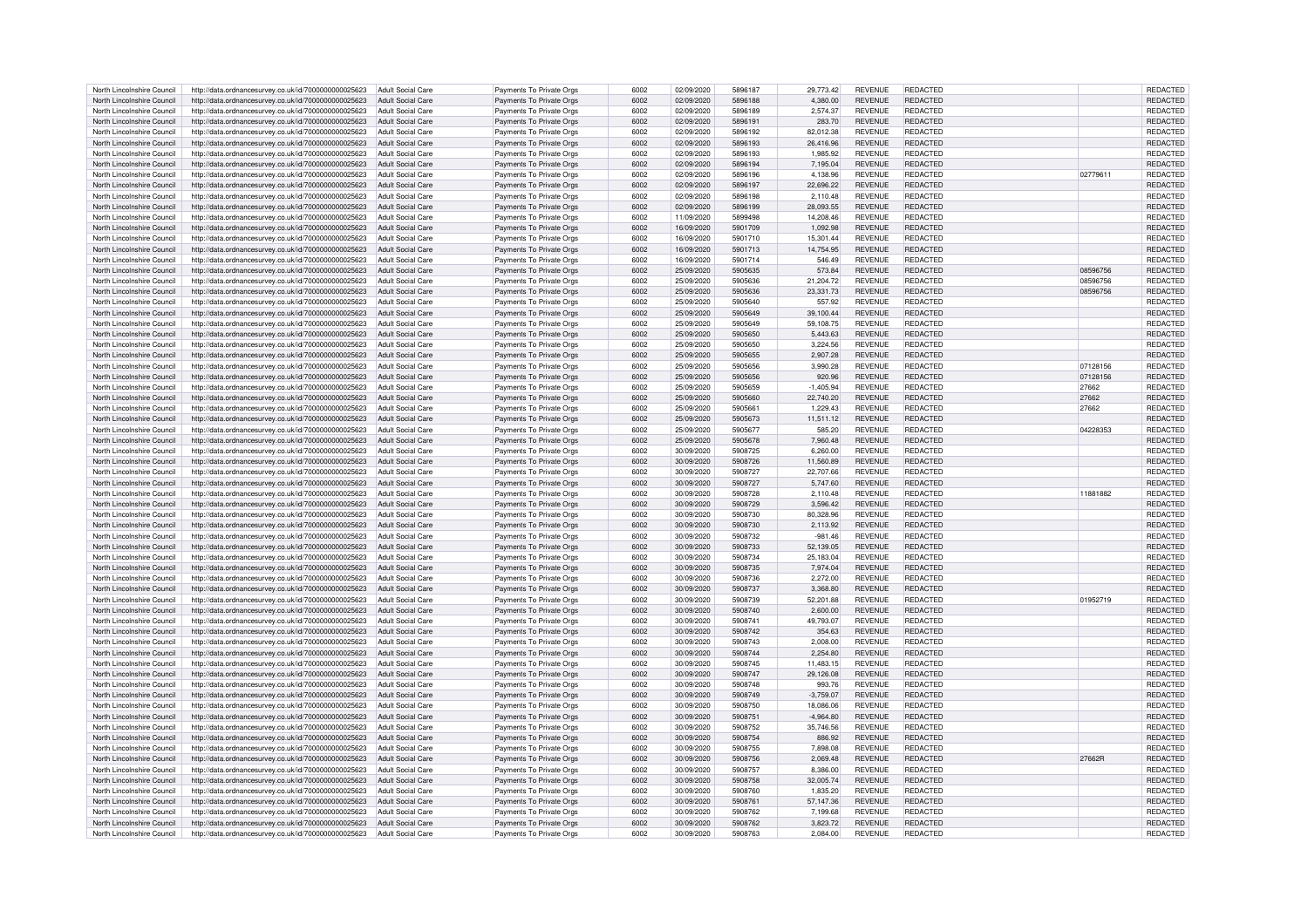| North Lincolnshire Council | http://data.ordnancesurvey.co.uk/id/7000000000025623                   | Adult Social Care        | Payments To Private Orgs | 6002 | 30/09/2020 | 5908764 | 2.010.64    | <b>REVENUE</b> | <b>REDACTED</b> |          | <b>REDACTED</b> |
|----------------------------|------------------------------------------------------------------------|--------------------------|--------------------------|------|------------|---------|-------------|----------------|-----------------|----------|-----------------|
| North Lincolnshire Council | http://data.ordnancesurvey.co.uk/id/7000000000025623                   | Adult Social Care        | Payments To Private Orgs | 6002 | 30/09/2020 | 5908765 | 5,027.60    | <b>REVENUE</b> | REDACTED        |          | REDACTED        |
| North Lincolnshire Council | http://data.ordnancesurvey.co.uk/id/7000000000025623                   | <b>Adult Social Care</b> | Payments To Private Orgs | 6002 | 30/09/2020 | 5908766 | 8,018.64    | <b>REVENUE</b> | REDACTED        |          | REDACTED        |
| North Lincolnshire Council | http://data.ordnancesurvey.co.uk/id/7000000000025623                   | <b>Adult Social Care</b> | Payments To Private Oras | 6002 | 30/09/2020 | 5908767 | 5.314.96    | <b>REVENUE</b> | REDACTED        |          | REDACTED        |
| North Lincolnshire Council | http://data.ordnancesurvey.co.uk/id/7000000000025623                   | <b>Adult Social Care</b> | Payments To Private Orgs | 6002 | 30/09/2020 | 5908768 | 15,534.48   | <b>REVENUE</b> | REDACTED        |          | REDACTED        |
|                            |                                                                        |                          |                          |      |            | 5908769 |             |                |                 |          |                 |
| North Lincolnshire Council | http://data.ordnancesurvey.co.uk/id/7000000000025623                   | <b>Adult Social Care</b> | Payments To Private Orgs | 6002 | 30/09/2020 |         | 24,208.10   | <b>REVENUE</b> | REDACTED        |          | REDACTED        |
| North Lincolnshire Council | http://data.ordnancesurvey.co.uk/id/7000000000025623                   | <b>Adult Social Care</b> | Payments To Private Orgs | 6002 | 30/09/2020 | 5908770 | 2,069.48    | <b>REVENUE</b> | REDACTED        |          | <b>REDACTED</b> |
| North Lincolnshire Council | http://data.ordnancesurvey.co.uk/id/7000000000025623                   | <b>Adult Social Care</b> | Payments To Private Orgs | 6002 | 30/09/2020 | 5908771 | 9,844.48    | <b>REVENUE</b> | <b>REDACTED</b> |          | REDACTED        |
| North Lincolnshire Council | http://data.ordnancesurvey.co.uk/id/7000000000025623                   | <b>Adult Social Care</b> | Payments To Private Orgs | 6002 | 30/09/2020 | 5908772 | 4.500.00    | <b>REVENUE</b> | REDACTED        |          | <b>REDACTED</b> |
| North Lincolnshire Council | http://data.ordnancesurvey.co.uk/id/7000000000025623                   | <b>Adult Social Care</b> | Payments To Private Orgs | 6002 | 30/09/2020 | 5908773 | $-1,577.57$ | <b>REVENUE</b> | <b>REDACTED</b> | 27662    | <b>REDACTED</b> |
| North Lincolnshire Council | http://data.ordnancesurvey.co.uk/id/7000000000025623                   | Adult Social Care        | Payments To Private Orgs | 6002 | 30/09/2020 | 5908774 | 31,512.19   | <b>REVENUE</b> | REDACTED        | 27662    | <b>REDACTED</b> |
| North Lincolnshire Council | http://data.ordnancesurvey.co.uk/id/7000000000025623                   | Adult Social Care        | Payments To Private Orgs | 6002 | 30/09/2020 | 5908775 | 64,922.72   | <b>REVENUE</b> | REDACTED        | 27662    | REDACTED        |
| North Lincolnshire Council | http://data.ordnancesurvey.co.uk/id/7000000000025623                   | Adult Social Care        | Payments To Private Orgs | 6002 | 30/09/2020 | 5908775 | 2,290.20    | <b>REVENUE</b> | <b>REDACTED</b> | 27662    | REDACTED        |
|                            |                                                                        |                          |                          |      |            |         |             |                |                 |          |                 |
| North Lincolnshire Council | http://data.ordnancesurvey.co.uk/id/7000000000025623                   | <b>Adult Social Care</b> | Payments To Private Oras | 6002 | 30/09/2020 | 5908776 | 1.015.35    | <b>REVENUE</b> | REDACTED        | 27662    | <b>REDACTED</b> |
| North Lincolnshire Council | http://data.ordnancesurvey.co.uk/id/7000000000025623                   | Adult Social Care        | Payments To Private Orgs | 6002 | 30/09/2020 | 5908777 | 2,277.52    | <b>REVENUE</b> | REDACTED        | 27662    | REDACTED        |
| North Lincolnshire Council | http://data.ordnancesurvey.co.uk/id/7000000000025623                   | <b>Adult Social Care</b> | Payments To Private Orgs | 6002 | 30/09/2020 | 5908779 | 6,823.68    | <b>REVENUE</b> | <b>REDACTED</b> |          | REDACTED        |
| North Lincolnshire Council | http://data.ordnancesurvey.co.uk/id/7000000000025623                   | <b>Adult Social Care</b> | Payments To Private Orgs | 6002 | 30/09/2020 | 5908779 | 32,474.48   | <b>REVENUE</b> | <b>REDACTED</b> |          | REDACTED        |
| North Lincolnshire Council | http://data.ordnancesurvey.co.uk/id/7000000000025623                   | <b>Adult Social Care</b> | Payments To Private Orgs | 6002 | 30/09/2020 | 5908780 | 26.668.07   | <b>REVENUE</b> | <b>REDACTED</b> |          | REDACTED        |
| North Lincolnshire Council | http://data.ordnancesurvey.co.uk/id/7000000000025623                   | <b>Adult Social Care</b> | Payments To Private Orgs | 6002 | 30/09/2020 | 5908781 | 16,326.15   | <b>REVENUE</b> | <b>REDACTED</b> |          | REDACTED        |
| North Lincolnshire Council | http://data.ordnancesurvey.co.uk/id/7000000000025623                   | <b>Adult Social Care</b> | Payments To Private Orgs | 6002 | 30/09/2020 | 5908782 | 8.359.97    | <b>REVENUE</b> | <b>REDACTED</b> |          | REDACTED        |
| North Lincolnshire Council |                                                                        |                          |                          |      |            | 5908784 |             |                | <b>REDACTED</b> |          |                 |
|                            | http://data.ordnancesurvey.co.uk/id/7000000000025623                   | <b>Adult Social Care</b> | Payments To Private Orgs | 6002 | 30/09/2020 |         | 37,011.80   | <b>REVENUE</b> |                 |          | REDACTED        |
| North Lincolnshire Council | http://data.ordnancesurvey.co.uk/id/7000000000025623                   | <b>Adult Social Care</b> | Payments To Private Orgs | 6002 | 30/09/2020 | 5908785 | 20,499.20   | <b>REVENUE</b> | REDACTED        |          | REDACTED        |
| North Lincolnshire Council | http://data.ordnancesurvey.co.uk/id/7000000000025623                   | <b>Adult Social Care</b> | Payments To Private Orgs | 6002 | 30/09/2020 | 5908786 | $-1,830.29$ | <b>REVENUE</b> | <b>REDACTED</b> |          | REDACTED        |
| North Lincolnshire Council | http://data.ordnancesurvey.co.uk/id/7000000000025623                   | <b>Adult Social Care</b> | Payments To Private Orgs | 6002 | 30/09/2020 | 5908788 | 13,179.40   | <b>REVENUE</b> | <b>REDACTED</b> |          | REDACTED        |
| North Lincolnshire Council | http://data.ordnancesurvey.co.uk/id/7000000000025623                   | <b>Adult Social Care</b> | Payments To Private Orgs | 6002 | 30/09/2020 | 5908790 | $-3,191.66$ | <b>REVENUE</b> | <b>REDACTED</b> |          | REDACTED        |
| North Lincolnshire Council | http://data.ordnancesurvey.co.uk/id/7000000000025623                   | <b>Adult Social Care</b> | Payments To Private Orgs | 6002 | 30/09/2020 | 590879  | 1,984.36    | <b>REVENUE</b> | <b>REDACTED</b> |          | REDACTED        |
| North Lincolnshire Council | http://data.ordnancesurvey.co.uk/id/7000000000025623                   | <b>Adult Social Care</b> | Payments To Private Orgs | 6002 | 30/09/2020 | 5908792 | 24,921.81   | <b>REVENUE</b> | <b>REDACTED</b> |          | REDACTED        |
| North Lincolnshire Council | http://data.ordnancesurvey.co.uk/id/7000000000025623                   | <b>Adult Social Care</b> | Payments To Private Orgs | 6002 | 30/09/2020 | 5908793 | $\Omega$    | <b>REVENUE</b> | <b>REDACTED</b> |          | REDACTED        |
|                            |                                                                        |                          |                          |      |            |         |             |                |                 |          |                 |
| North Lincolnshire Council | http://data.ordnancesurvey.co.uk/id/7000000000025623                   | <b>Adult Social Care</b> | Payments To Private Orgs | 6002 | 30/09/2020 | 5908794 | 4.800.00    | <b>REVENUE</b> | REDACTED        | 5049402  | <b>REDACTED</b> |
| North Lincolnshire Council | http://data.ordnancesurvey.co.uk/id/7000000000025623                   | Adult Social Care        | Payments To Private Orgs | 6002 | 30/09/2020 | 5908795 | 2.069.48    | <b>REVENUE</b> | <b>REDACTED</b> |          | <b>REDACTED</b> |
| North Lincolnshire Council | http://data.ordnancesurvey.co.uk/id/7000000000025623                   | <b>Adult Social Care</b> | Payments To Private Orgs | 6002 | 30/09/2020 | 5908796 | 3,850.00    | <b>REVENUE</b> | <b>REDACTED</b> |          | REDACTED        |
| North Lincolnshire Council | http://data.ordnancesurvey.co.uk/id/7000000000025623                   | <b>Adult Social Care</b> | Payments To Private Orgs | 6002 | 30/09/2020 | 5908797 | 7,229.44    | <b>REVENUE</b> | REDACTED        |          | REDACTED        |
| North Lincolnshire Council | http://data.ordnancesurvey.co.uk/id/7000000000025623                   | Adult Social Care        | Payments To Private Orgs | 6002 | 30/09/2020 | 5908798 | 3,188.00    | <b>REVENUE</b> | REDACTED        |          | REDACTED        |
| North Lincolnshire Council | http://data.ordnancesurvey.co.uk/id/7000000000025623                   | <b>Adult Social Care</b> | Payments To Private Orgs | 6002 | 30/09/2020 | 5908799 | 8,045.77    | <b>REVENUE</b> | REDACTED        |          | <b>REDACTED</b> |
| North Lincolnshire Council | http://data.ordnancesurvey.co.uk/id/7000000000025623                   | <b>Adult Social Care</b> | Payments To Private Orgs | 6002 | 30/09/2020 | 5908799 | 21,227.52   | <b>REVENUE</b> | REDACTED        |          | REDACTED        |
|                            |                                                                        |                          |                          |      |            |         |             |                |                 |          |                 |
| North Lincolnshire Council | http://data.ordnancesurvey.co.uk/id/7000000000025623                   | <b>Adult Social Care</b> | Payments To Private Orgs | 6002 | 30/09/2020 | 5908800 | 24,799.04   | <b>REVENUE</b> | REDACTED        |          | REDACTED        |
| North Lincolnshire Council | http://data.ordnancesurvey.co.uk/id/7000000000025623                   | <b>Adult Social Care</b> | Payments To Private Orgs | 6002 | 30/09/2020 | 5908800 | 2.049.92    | <b>REVENUE</b> | <b>REDACTED</b> |          | <b>REDACTED</b> |
| North Lincolnshire Council | http://data.ordnancesurvey.co.uk/id/7000000000025623                   | <b>Adult Social Care</b> | Payments To Private Orgs | 6002 | 30/09/2020 | 590880  | 40,239.97   | <b>REVENUE</b> | <b>REDACTED</b> |          | REDACTED        |
| North Lincolnshire Council | http://data.ordnancesurvey.co.uk/id/7000000000025623                   | <b>Adult Social Care</b> | Payments To Private Orgs | 6002 | 30/09/2020 | 5908802 | 4.551.84    | <b>REVENUE</b> | REDACTED        |          | REDACTED        |
| North Lincolnshire Council | http://data.ordnancesurvey.co.uk/id/7000000000025623                   | <b>Adult Social Care</b> | Payments To Private Orgs | 6002 | 30/09/2020 | 5908803 | 2,316.16    | <b>REVENUE</b> | <b>REDACTED</b> |          | REDACTED        |
| North Lincolnshire Council | http://data.ordnancesurvey.co.uk/id/7000000000025623                   | <b>Adult Social Care</b> | Payments To Private Orgs | 6002 | 30/09/2020 | 5908804 | 2,523.00    | <b>REVENUE</b> | <b>REDACTED</b> |          | REDACTED        |
| North Lincolnshire Council | http://data.ordnancesurvey.co.uk/id/7000000000025623                   | <b>Adult Social Care</b> | Payments To Private Orgs | 6002 | 30/09/2020 | 5908805 | 25.816.96   | <b>REVENUE</b> | REDACTED        |          | REDACTED        |
| North Lincolnshire Council | http://data.ordnancesurvey.co.uk/id/7000000000025623                   | <b>Adult Social Care</b> | Payments To Private Orgs | 6002 | 30/09/2020 | 5908806 | 709.26      | <b>REVENUE</b> | REDACTED        |          | REDACTED        |
| North Lincolnshire Council |                                                                        | <b>Adult Social Care</b> |                          | 6002 | 30/09/2020 | 5908807 |             | <b>REVENUE</b> | REDACTED        |          | REDACTED        |
|                            | http://data.ordnancesurvey.co.uk/id/7000000000025623                   |                          | Payments To Private Orgs |      |            |         | 32,153.52   |                |                 |          |                 |
| North Lincolnshire Council | http://data.ordnancesurvey.co.uk/id/7000000000025623                   | <b>Adult Social Care</b> | Payments To Private Orgs | 6002 | 30/09/2020 | 5908808 | 10,779.72   | <b>REVENUE</b> | <b>REDACTED</b> |          | REDACTED        |
| North Lincolnshire Council | http://data.ordnancesurvey.co.uk/id/7000000000025623                   | <b>Adult Social Care</b> | Payments To Private Orgs | 6002 | 30/09/2020 | 5908809 | 21,325.53   | <b>REVENUE</b> | REDACTED        |          | REDACTED        |
| North Lincolnshire Council | http://data.ordnancesurvey.co.uk/id/7000000000025623                   | <b>Adult Social Care</b> | Payments To Private Orgs | 6002 | 30/09/2020 | 5908810 | 20.059.20   | <b>REVENUE</b> | <b>REDACTED</b> |          | REDACTED        |
| North Lincolnshire Council | http://data.ordnancesurvey.co.uk/id/7000000000025623                   | <b>Adult Social Care</b> | Payments To Private Orgs | 6002 | 30/09/2020 | 5908811 | 21.960.00   | <b>REVENUE</b> | REDACTED        |          | REDACTED        |
| North Lincolnshire Council | http://data.ordnancesurvey.co.uk/id/7000000000025623                   | Adult Social Care        | Payments To Private Orgs | 6002 | 30/09/2020 | 5908812 | 17,388.64   | <b>REVENUE</b> | <b>REDACTED</b> |          | REDACTED        |
| North Lincolnshire Council | http://data.ordnancesurvey.co.uk/id/7000000000025623                   | Adult Social Care        | Payments To Private Orgs | 6002 | 30/09/2020 | 5908813 | 8,511.04    | <b>REVENUE</b> | <b>REDACTED</b> |          | REDACTED        |
| North Lincolnshire Council | http://data.ordnancesurvey.co.uk/id/7000000000025623                   | Adult Social Care        | Payments To Private Orgs | 6002 | 30/09/2020 | 5908814 | 6,848.00    | <b>REVENUE</b> | REDACTED        |          | REDACTED        |
| North Lincolnshire Council | http://data.ordnancesurvey.co.uk/id/7000000000025623                   | Adult Social Care        | Payments To Private Orgs | 6002 | 30/09/2020 | 5908815 | 2,090.20    | <b>REVENUE</b> | <b>REDACTED</b> | 02779611 | REDACTED        |
|                            |                                                                        |                          |                          |      |            |         |             |                |                 |          |                 |
| North Lincolnshire Council | http://data.ordnancesurvey.co.uk/id/7000000000025623                   | Adult Social Care        | Payments To Private Orgs | 6002 | 30/09/2020 | 5908815 | 10,883.00   | <b>REVENUE</b> | REDACTED        | 02779611 | <b>REDACTED</b> |
| North Lincolnshire Council | http://data.ordnancesurvey.co.uk/id/7000000000025623                   | <b>Adult Social Care</b> | Payments To Private Orgs | 6002 | 30/09/2020 | 5908816 | 43,528.49   | <b>REVENUE</b> | REDACTED        | 02779611 | REDACTED        |
| North Lincolnshire Council | http://data.ordnancesurvey.co.uk/id/7000000000025623                   | Adult Social Care        | Payments To Private Orgs | 6002 | 30/09/2020 | 5908817 | $-850.71$   | <b>REVENUE</b> | <b>REDACTED</b> | 02779611 | REDACTED        |
| North Lincolnshire Council | http://data.ordnancesurvey.co.uk/id/7000000000025623                   | <b>Adult Social Care</b> | Payments To Private Orgs | 6002 | 30/09/2020 | 5908818 | 2,090.20    | <b>REVENUE</b> | <b>REDACTED</b> | 02779611 | REDACTED        |
| North Lincolnshire Council | http://data.ordnancesurvey.co.uk/id/7000000000025623                   | <b>Adult Social Care</b> | Payments To Private Orgs | 6002 | 30/09/2020 | 5908818 | 39,888.32   | <b>REVENUE</b> | <b>REDACTED</b> | 02779611 | REDACTED        |
| North Lincolnshire Council | http://data.ordnancesurvey.co.uk/id/7000000000025623                   | <b>Adult Social Care</b> | Payments To Private Orgs | 6002 | 30/09/2020 | 5908820 | 47.885.72   | <b>REVENUE</b> | REDACTED        | 02779611 | <b>REDACTED</b> |
| North Lincolnshire Council | http://data.ordnancesurvey.co.uk/id/7000000000025623                   | <b>Adult Social Care</b> | Payments To Private Orgs | 6002 | 30/09/2020 | 5908821 | 3,907.08    | <b>REVENUE</b> | <b>REDACTED</b> | 02779611 | REDACTED        |
| North Lincolnshire Council | http://data.ordnancesurvey.co.uk/id/7000000000025623                   | <b>Adult Social Care</b> | Payments To Private Orgs | 6002 | 30/09/2020 | 5908821 | 29,957.19   | <b>REVENUE</b> | <b>REDACTED</b> | 02779611 | REDACTED        |
|                            |                                                                        |                          |                          |      |            |         |             |                |                 |          |                 |
| North Lincolnshire Council | http://data.ordnancesurvey.co.uk/id/7000000000025623                   | <b>Adult Social Care</b> | Payments To Private Orgs | 6002 | 30/09/2020 | 5908822 | 2,069.48    | <b>REVENUE</b> | <b>REDACTED</b> | 02779611 | REDACTED        |
| North Lincolnshire Council | http://data.ordnancesurvey.co.uk/id/7000000000025623                   | <b>Adult Social Care</b> | Payments To Private Orgs | 6002 | 30/09/2020 | 5908822 | 14,127.40   | <b>REVENUE</b> | <b>REDACTED</b> | 0277961  | REDACTED        |
| North Lincolnshire Council | http://data.ordnancesurvey.co.uk/id/7000000000025623                   | <b>Adult Social Care</b> | Payments To Private Orgs | 6002 | 30/09/2020 | 5908823 | 6.270.60    | <b>REVENUE</b> | REDACTED        | 02779611 | <b>REDACTED</b> |
| North Lincolnshire Council | http://data.ordnancesurvey.co.uk/id/7000000000025623                   | <b>Adult Social Care</b> | Payments To Private Orgs | 6002 | 30/09/2020 | 5908824 | 10,451.00   | <b>REVENUE</b> | REDACTED        | 02779611 | <b>REDACTED</b> |
| North Lincolnshire Council | http://data.ordnancesurvey.co.uk/id/7000000000025623                   | <b>Adult Social Care</b> | Payments To Private Orgs | 6002 | 30/09/2020 | 5908826 | 2,084.00    | <b>REVENUE</b> | <b>REDACTED</b> | 02779611 | <b>REDACTED</b> |
| North Lincolnshire Council | http://data.ordnancesurvey.co.uk/id/7000000000025623                   | <b>Adult Social Care</b> | Payments To Private Orgs | 6002 | 30/09/2020 | 5908829 | 1.611.92    | <b>REVENUE</b> | REDACTED        |          | REDACTED        |
| North Lincolnshire Council | http://data.ordnancesurvey.co.uk/id/7000000000025623                   | <b>Adult Social Care</b> | Payments To Private Orgs | 6002 | 30/09/2020 | 5908830 | 40,427.66   | <b>REVENUE</b> | <b>REDACTED</b> | 06048328 | REDACTED        |
| North Lincolnshire Council | http://data.ordnancesurvey.co.uk/id/7000000000025623                   | <b>Adult Social Care</b> | Payments To Private Orgs | 6002 | 30/09/2020 | 5908832 | $-212.78$   | <b>REVENUE</b> | REDACTED        | 06048328 | REDACTED        |
|                            |                                                                        |                          |                          | 6002 | 30/09/2020 | 5908833 |             | <b>REVENUE</b> | REDACTED        | 4738023  | <b>REDACTED</b> |
| North Lincolnshire Council | http://data.ordnancesurvey.co.uk/id/7000000000025623                   | Adult Social Care        | Payments To Private Orgs |      |            |         | 29,160.88   |                |                 |          |                 |
| North Lincolnshire Council | http://data.ordnancesurvey.co.uk/id/7000000000025623                   | Adult Social Care        | Payments To Private Orgs | 6002 | 30/09/2020 | 5908834 | 3.400.00    | <b>REVENUE</b> | REDACTED        |          | <b>REDACTED</b> |
| North Lincolnshire Council | http://data.ordnancesurvey.co.uk/id/7000000000025623 Adult Social Care |                          | Payments To Private Orgs | 6002 | 30/09/2020 | 5908835 | 27,532.00   | <b>REVENUE</b> | <b>REDACTED</b> | 04228353 | REDACTED        |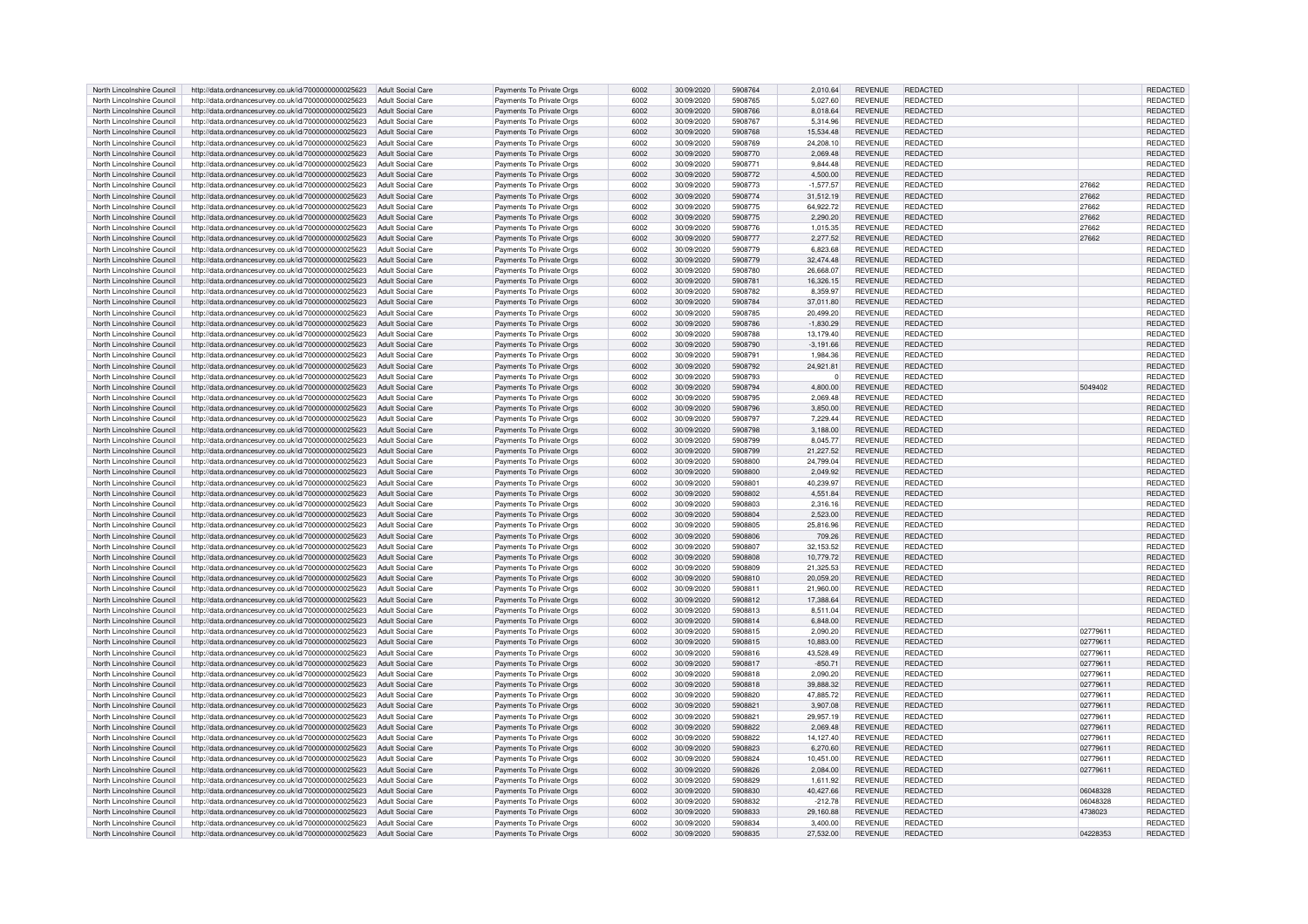| North Lincolnshire Council | http://data.ordnancesurvey.co.uk/id/7000000000025623                   | Adult Social Care        | Payments To Private Orgs       | 6002 | 30/09/2020 | 5908836 | 1.824.00      | <b>REVENUE</b> | REDACTED        |          | REDACTED        |
|----------------------------|------------------------------------------------------------------------|--------------------------|--------------------------------|------|------------|---------|---------------|----------------|-----------------|----------|-----------------|
| North Lincolnshire Council | http://data.ordnancesurvey.co.uk/id/7000000000025623                   | Adult Social Care        | Payments To Private Orgs       | 6002 | 30/09/2020 | 5908837 | 37.152.30     | <b>REVENUE</b> | <b>REDACTED</b> |          | <b>REDACTED</b> |
| North Lincolnshire Council | http://data.ordnancesurvey.co.uk/id/7000000000025623                   | Adult Social Care        | Payments To Private Orgs       | 6002 | 30/09/2020 | 5908838 | 16.392.91     | <b>REVENUE</b> | REDACTED        |          | <b>REDACTED</b> |
| North Lincolnshire Council | http://data.ordnancesurvey.co.uk/id/7000000000025623                   | Adult Social Care        | Payments To Private Orgs       | 6002 | 30/09/2020 | 5908840 | 2,770.56      | <b>REVENUE</b> | <b>REDACTED</b> |          | REDACTED        |
|                            |                                                                        |                          |                                |      |            |         |               |                |                 |          |                 |
| North Lincolnshire Council | http://data.ordnancesurvey.co.uk/id/7000000000025623                   | <b>Adult Social Care</b> | Payments To Private Orgs       | 6002 | 30/09/2020 | 5908841 | 15,887.36     | <b>REVENUE</b> | REDACTED        |          | REDACTED        |
| North Lincolnshire Council | http://data.ordnancesurvey.co.uk/id/7000000000025623                   | <b>Adult Social Care</b> | Payments To Private Orgs       | 6002 | 30/09/2020 | 5908842 | 2,168.00      | <b>REVENUE</b> | REDACTED        |          | REDACTED        |
| North Lincolnshire Council | http://data.ordnancesurvey.co.uk/id/7000000000025623                   | <b>Adult Social Care</b> | Payments To Private Orgs       | 6002 | 30/09/2020 | 5908843 | 2,452.00      | <b>REVENUE</b> | <b>REDACTED</b> |          | REDACTED        |
| North Lincolnshire Council | http://data.ordnancesurvey.co.uk/id/7000000000025623                   | <b>Adult Social Care</b> | Payments To Private Orgs       | 6002 | 30/09/2020 | 5908844 | 42,780.38     | <b>REVENUE</b> | REDACTED        |          | <b>REDACTED</b> |
| North Lincolnshire Council | http://data.ordnancesurvey.co.uk/id/7000000000025623                   | Adult Social Care        | Payments To Private Orgs       | 6002 | 30/09/2020 | 5908844 | 6.583.72      | <b>REVENUE</b> | <b>REDACTED</b> |          | <b>REDACTED</b> |
| North Lincolnshire Council | http://data.ordnancesurvey.co.uk/id/7000000000025623                   | Adult Social Care        | Payments To Private Orgs       | 6002 | 30/09/2020 | 5908845 | 1,042.25      | <b>REVENUE</b> | REDACTED        |          | REDACTED        |
| North Lincolnshire Council | http://data.ordnancesurvey.co.uk/id/7000000000025623                   | Adult Social Care        | Payments To Private Orgs       | 6002 | 30/09/2020 | 5908846 | 2,760.84      | <b>REVENUE</b> | REDACTED        |          | REDACTED        |
| North Lincolnshire Council | http://data.ordnancesurvey.co.uk/id/7000000000025623                   | Adult Social Care        | Payments To Private Orgs       | 6002 | 30/09/2020 | 5908847 | 12,153.16     | <b>REVENUE</b> | <b>REDACTED</b> |          | REDACTED        |
|                            |                                                                        |                          |                                |      |            |         |               |                |                 |          |                 |
| North Lincolnshire Council | http://data.ordnancesurvey.co.uk/id/7000000000025623                   | Adult Social Care        | Payments To Private Orgs       | 6002 | 30/09/2020 | 5908848 | 27,480.96     | <b>REVENUE</b> | REDACTED        |          | <b>REDACTED</b> |
| North Lincolnshire Council | http://data.ordnancesurvey.co.uk/id/7000000000025623                   | <b>Adult Social Care</b> | Payments To Private Orgs       | 6002 | 30/09/2020 | 5908849 | 4,380.00      | <b>REVENUE</b> | <b>REDACTED</b> |          | REDACTED        |
| North Lincolnshire Council | http://data.ordnancesurvey.co.uk/id/7000000000025623                   | Adult Social Care        | Payments To Private Orgs       | 6002 | 30/09/2020 | 5908850 | 2,322.16      | <b>REVENUE</b> | <b>REDACTED</b> |          | REDACTED        |
| North Lincolnshire Council | http://data.ordnancesurvey.co.uk/id/7000000000025623                   | <b>Adult Social Care</b> | Payments To Private Orgs       | 6002 | 30/09/2020 | 5908851 | 73,575.57     | <b>REVENUE</b> | REDACTED        |          | REDACTED        |
| North Lincolnshire Council | http://data.ordnancesurvey.co.uk/id/7000000000025623                   | Adult Social Care        | Payments To Private Orgs       | 6002 | 30/09/2020 | 5908853 | 425.55        | <b>REVENUE</b> | REDACTED        |          | REDACTED        |
| North Lincolnshire Council | http://data.ordnancesurvey.co.uk/id/7000000000025623                   | Adult Social Care        | Payments To Private Orgs       | 6002 | 30/09/2020 | 5908854 | 1.985.92      | <b>REVENUE</b> | REDACTED        |          | <b>REDACTED</b> |
| North Lincolnshire Council | http://data.ordnancesurvey.co.uk/id/7000000000025623                   | Adult Social Care        | Payments To Private Orgs       | 6002 | 30/09/2020 | 5908854 | 21,806.79     | <b>REVENUE</b> | <b>REDACTED</b> |          | REDACTED        |
| North Lincolnshire Council | http://data.ordnancesurvey.co.uk/id/7000000000025623                   | <b>Adult Social Care</b> | Payments To Private Orgs       | 6002 | 30/09/2020 | 5908855 | 7,195.04      | <b>REVENUE</b> | <b>REDACTED</b> |          | REDACTED        |
|                            |                                                                        |                          |                                |      |            |         |               |                |                 |          |                 |
| North Lincolnshire Council | http://data.ordnancesurvey.co.uk/id/7000000000025623                   | Adult Social Care        | Payments To Private Orgs       | 6002 | 30/09/2020 | 5908857 | 4.138.96      | <b>REVENUE</b> | REDACTED        | 02779611 | REDACTED        |
| North Lincolnshire Council | http://data.ordnancesurvey.co.uk/id/7000000000025623                   | Adult Social Care        | Payments To Private Orgs       | 6002 | 30/09/2020 | 5908858 | 23,831.04     | <b>REVENUE</b> | <b>REDACTED</b> |          | REDACTED        |
| North Lincolnshire Council | http://data.ordnancesurvey.co.uk/id/7000000000025623                   | <b>Adult Social Care</b> | Payments To Private Orgs       | 6002 | 30/09/2020 | 5908859 | 2.110.48      | <b>REVENUE</b> | REDACTED        |          | REDACTED        |
| North Lincolnshire Council | http://data.ordnancesurvey.co.uk/id/7000000000025623                   | <b>Adult Social Care</b> | Payments To Private Orgs       | 6002 | 30/09/2020 | 5908860 | 27,215.00     | <b>REVENUE</b> | <b>REDACTED</b> |          | REDACTED        |
| North Lincolnshire Council | http://data.ordnancesurvey.co.uk/id/7000000000025623                   | <b>Adult Social Care</b> | Payments To Private Orgs       | 6002 | 30/09/2020 | 5908861 | 292.85        | <b>REVENUE</b> | <b>REDACTED</b> |          | REDACTED        |
| North Lincolnshire Council | http://data.ordnancesurvey.co.uk/id/7000000000025623                   | <b>Adult Social Care</b> | Residential Care Income        | 9078 | 02/09/2020 | 5896073 | $-3,243.24$   | <b>REVENUE</b> | <b>REDACTED</b> |          | REDACTED        |
| North Lincolnshire Council | http://data.ordnancesurvey.co.uk/id/7000000000025623                   | <b>Adult Social Care</b> | Residential Care Income        | 9078 | 02/09/2020 | 5896074 | $-853.20$     | <b>REVENUE</b> | <b>REDACTED</b> |          | <b>REDACTED</b> |
|                            |                                                                        |                          |                                |      |            |         |               |                |                 |          |                 |
| North Lincolnshire Council | http://data.ordnancesurvey.co.uk/id/7000000000025623                   | Adult Social Care        | <b>Residential Care Income</b> | 9078 | 02/09/2020 | 5896077 | $-23.407.57$  | <b>REVENUE</b> | <b>REDACTED</b> |          | REDACTED        |
| North Lincolnshire Council | http://data.ordnancesurvey.co.uk/id/7000000000025623                   | Adult Social Care        | <b>Residential Care Income</b> | 9078 | 02/09/2020 | 5896077 | $-423.00$     | <b>REVENUE</b> | <b>REDACTED</b> |          | REDACTED        |
| North Lincolnshire Council | http://data.ordnancesurvey.co.uk/id/7000000000025623                   | Adult Social Care        | Residential Care Income        | 9078 | 02/09/2020 | 5896079 | $-16, 110.10$ | <b>REVENUE</b> | <b>REDACTED</b> |          | REDACTED        |
| North Lincolnshire Council | http://data.ordnancesurvey.co.uk/id/7000000000025623                   | Adult Social Care        | Residential Care Income        | 9078 | 02/09/2020 | 5896080 | $-8,599.28$   | <b>REVENUE</b> | REDACTED        |          | REDACTED        |
| North Lincolnshire Council | http://data.ordnancesurvey.co.uk/id/7000000000025623                   | Adult Social Care        | Residential Care Income        | 9078 | 02/09/2020 | 5896087 | $-11,277.76$  | <b>REVENUE</b> | REDACTED        | 01952719 | REDACTED        |
| North Lincolnshire Council | http://data.ordnancesurvey.co.uk/id/7000000000025623                   | Adult Social Care        | Residential Care Income        | 9078 | 02/09/2020 | 5896090 | $-13.351.40$  | <b>REVENUE</b> | REDACTED        |          | <b>REDACTED</b> |
| North Lincolnshire Council | http://data.ordnancesurvey.co.uk/id/7000000000025623                   | Adult Social Care        | Residential Care Income        | 9078 | 02/09/2020 | 5896093 | $-5.395.20$   | <b>REVENUE</b> | <b>REDACTED</b> |          | REDACTED        |
| North Lincolnshire Council |                                                                        | Adult Social Care        | <b>Residential Care Income</b> | 9078 | 02/09/2020 | 5896094 | $-6,508.86$   | <b>REVENUE</b> | REDACTED        |          | REDACTED        |
|                            | http://data.ordnancesurvey.co.uk/id/7000000000025623                   |                          |                                |      |            |         |               |                |                 |          |                 |
| North Lincolnshire Council | http://data.ordnancesurvey.co.uk/id/7000000000025623                   | Adult Social Care        | Residential Care Income        | 9078 | 02/09/2020 | 5896095 | $-3,789.12$   | <b>REVENUE</b> | REDACTED        |          | REDACTED        |
| North Lincolnshire Council | http://data.ordnancesurvey.co.uk/id/7000000000025623                   | <b>Adult Social Care</b> | Residential Care Income        | 9078 | 02/09/2020 | 5896097 | $-9.944.96$   | <b>REVENUE</b> | REDACTED        |          | REDACTED        |
| North Lincolnshire Council | http://data.ordnancesurvey.co.uk/id/7000000000025623                   | Adult Social Care        | Residential Care Income        | 9078 | 02/09/2020 | 5896101 | $-8.416.70$   | <b>REVENUE</b> | <b>REDACTED</b> |          | <b>REDACTED</b> |
| North Lincolnshire Council | http://data.ordnancesurvey.co.uk/id/7000000000025623                   | Adult Social Care        | Residential Care Income        | 9078 | 02/09/2020 | 5896102 | $-268.8$      | <b>REVENUE</b> | <b>REDACTED</b> |          | REDACTED        |
| North Lincolnshire Council | http://data.ordnancesurvey.co.uk/id/7000000000025623                   | <b>Adult Social Care</b> | Residential Care Income        | 9078 | 02/09/2020 | 5896104 | $-10,583.08$  | <b>REVENUE</b> | REDACTED        |          | REDACTED        |
| North Lincolnshire Council | http://data.ordnancesurvey.co.uk/id/7000000000025623                   | Adult Social Care        | Residential Care Income        | 9078 | 02/09/2020 | 5896105 | $-280.54$     | <b>REVENUE</b> | REDACTED        |          | REDACTED        |
| North Lincolnshire Council | http://data.ordnancesurvey.co.uk/id/7000000000025623                   | Adult Social Care        | <b>Residential Care Income</b> | 9078 | 02/09/2020 | 5896107 | $-414.20$     | <b>REVENUE</b> | <b>REDACTED</b> |          | REDACTED        |
| North Lincolnshire Council | http://data.ordnancesurvey.co.uk/id/7000000000025623                   | Adult Social Care        | Residential Care Income        | 9078 | 02/09/2020 | 5896112 | $-3.796.82$   | <b>REVENUE</b> | REDACTED        |          |                 |
|                            |                                                                        |                          |                                |      |            |         |               |                |                 |          | REDACTED        |
| North Lincolnshire Council | http://data.ordnancesurvey.co.uk/id/7000000000025623                   | <b>Adult Social Care</b> | Residential Care Income        | 9078 | 02/09/2020 | 5896113 | $-8.730.76$   | <b>REVENUE</b> | <b>REDACTED</b> |          | REDACTED        |
| North Lincolnshire Council | http://data.ordnancesurvey.co.uk/id/7000000000025623                   | <b>Adult Social Care</b> | <b>Residential Care Income</b> | 9078 | 02/09/2020 | 5896120 | 316.01        | <b>REVENUE</b> | <b>REDACTED</b> | 27662    | <b>REDACTED</b> |
| North Lincolnshire Council | http://data.ordnancesurvey.co.uk/id/7000000000025623                   | <b>Adult Social Care</b> | Residential Care Income        | 9078 | 02/09/2020 | 5896121 | $-6.332.88$   | <b>REVENUE</b> | <b>REDACTED</b> | 27662    | REDACTED        |
| North Lincolnshire Council | http://data.ordnancesurvey.co.uk/id/7000000000025623                   | Adult Social Care        | <b>Residential Care Income</b> | 9078 | 02/09/2020 | 5896122 | $-569.40$     | <b>REVENUE</b> | <b>REDACTED</b> | 27662    | REDACTED        |
| North Lincolnshire Council | http://data.ordnancesurvey.co.uk/id/7000000000025623                   | Adult Social Care        | Residential Care Income        | 9078 | 02/09/2020 | 5896122 | $-7,665.48$   | <b>REVENUE</b> | <b>REDACTED</b> | 27662    | REDACTED        |
| North Lincolnshire Council | http://data.ordnancesurvey.co.uk/id/7000000000025623                   | Adult Social Care        | <b>Residential Care Income</b> | 9078 | 02/09/2020 | 5896125 | $-1,395.16$   | <b>REVENUE</b> | <b>REDACTED</b> |          | REDACTED        |
|                            |                                                                        | Adult Social Care        | Residential Care Income        | 9078 | 02/09/2020 | 5896125 |               | <b>REVENUE</b> | REDACTED        |          |                 |
| North Lincolnshire Council | http://data.ordnancesurvey.co.uk/id/7000000000025623                   |                          |                                |      |            |         | $-1,006.52$   |                |                 |          | REDACTED        |
| North Lincolnshire Council | http://data.ordnancesurvey.co.uk/id/7000000000025623                   | Adult Social Care        | Residential Care Income        | 9078 | 02/09/2020 | 5896126 | $-8,366.55$   | <b>REVENUE</b> | REDACTED        |          | REDACTED        |
| North Lincolnshire Council | http://data.ordnancesurvey.co.uk/id/7000000000025623                   | Adult Social Care        | Residential Care Income        | 9078 | 02/09/2020 | 5896127 | $-6,307.45$   | <b>REVENUE</b> | REDACTED        |          | REDACTED        |
| North Lincolnshire Council | http://data.ordnancesurvey.co.uk/id/7000000000025623                   | Adult Social Care        | Residential Care Income        | 9078 | 02/09/2020 | 5896129 | $-1,407.96$   | <b>REVENUE</b> | REDACTED        |          | REDACTED        |
| North Lincolnshire Council | http://data.ordnancesurvey.co.uk/id/7000000000025623                   | <b>Adult Social Care</b> | Residential Care Income        | 9078 | 02/09/2020 | 5896131 | $-5,486.52$   | <b>REVENUE</b> | <b>REDACTED</b> |          | REDACTED        |
| North Lincolnshire Council | http://data.ordnancesurvey.co.uk/id/7000000000025623                   | Adult Social Care        | Residential Care Income        | 9078 | 02/09/2020 | 5896132 | $-4.807.33$   | <b>REVENUE</b> | <b>REDACTED</b> |          | REDACTED        |
| North Lincolnshire Council | http://data.ordnancesurvey.co.uk/id/7000000000025623                   | <b>Adult Social Care</b> | Residential Care Income        | 9078 | 02/09/2020 | 5896133 | $-3,985.80$   | <b>REVENUE</b> | <b>REDACTED</b> |          | REDACTED        |
| North Lincolnshire Council | http://data.ordnancesurvey.co.uk/id/7000000000025623                   | <b>Adult Social Care</b> | Residential Care Income        | 9078 | 02/09/2020 | 5896135 | $-4,920.74$   | <b>REVENUE</b> | <b>REDACTED</b> |          | REDACTED        |
| North Lincolnshire Council | http://data.ordnancesurvey.co.uk/id/7000000000025623                   | Adult Social Care        | Residential Care Income        | 9078 | 02/09/2020 | 5896139 | $-257.40$     | <b>REVENUE</b> | <b>REDACTED</b> |          | REDACTED        |
| North Lincolnshire Council |                                                                        | Adult Social Care        | Residential Care Income        | 9078 | 02/09/2020 | 5896141 | $-3,180.60$   | <b>REVENUE</b> | <b>REDACTED</b> |          | REDACTED        |
|                            | http://data.ordnancesurvey.co.uk/id/7000000000025623                   |                          |                                |      |            |         |               |                |                 |          |                 |
| North Lincolnshire Council | http://data.ordnancesurvey.co.uk/id/7000000000025623                   | <b>Adult Social Care</b> | Residential Care Income        | 9078 | 02/09/2020 | 5896141 | $-464.60$     | <b>REVENUE</b> | <b>REDACTED</b> |          | REDACTED        |
| North Lincolnshire Council | http://data.ordnancesurvey.co.uk/id/7000000000025623                   | Adult Social Care        | Residential Care Income        | 9078 | 02/09/2020 | 5896142 | $-1.112.84$   | <b>REVENUE</b> | REDACTED        |          | REDACTED        |
| North Lincolnshire Council | http://data.ordnancesurvey.co.uk/id/7000000000025623                   | <b>Adult Social Care</b> | Residential Care Income        | 9078 | 02/09/2020 | 5896142 | $-5,947.40$   | <b>REVENUE</b> | REDACTED        |          | REDACTED        |
| North Lincolnshire Council | http://data.ordnancesurvey.co.uk/id/7000000000025623                   | Adult Social Care        | Residential Care Income        | 9078 | 02/09/2020 | 5896143 | $-9.470.45$   | <b>REVENUE</b> | REDACTED        |          | REDACTED        |
| North Lincolnshire Council | http://data.ordnancesurvey.co.uk/id/7000000000025623                   | <b>Adult Social Care</b> | Residential Care Income        | 9078 | 02/09/2020 | 5896147 | $-9,665.34$   | <b>REVENUE</b> | <b>REDACTED</b> |          | REDACTED        |
| North Lincolnshire Council | http://data.ordnancesurvey.co.uk/id/7000000000025623                   | <b>Adult Social Care</b> | Residential Care Income        | 9078 | 02/09/2020 | 5896148 | $-4,418.72$   | <b>REVENUE</b> | <b>REDACTED</b> |          | REDACTED        |
| North Lincolnshire Council | http://data.ordnancesurvey.co.uk/id/7000000000025623                   | <b>Adult Social Care</b> | Residential Care Income        | 9078 | 02/09/2020 | 5896150 | $-6.566.84$   | <b>REVENUE</b> | <b>REDACTED</b> |          | REDACTED        |
| North Lincolnshire Council | http://data.ordnancesurvey.co.uk/id/7000000000025623                   | Adult Social Care        | <b>Residential Care Income</b> | 9078 | 02/09/2020 | 5896151 | $-9,275.39$   | <b>REVENUE</b> | <b>REDACTED</b> |          | REDACTED        |
|                            |                                                                        |                          |                                | 9078 |            | 5896153 |               |                |                 |          |                 |
| North Lincolnshire Council | http://data.ordnancesurvey.co.uk/id/7000000000025623                   | <b>Adult Social Care</b> | Residential Care Income        |      | 02/09/2020 |         | $-398.96$     | <b>REVENUE</b> | REDACTED        |          | REDACTED        |
| North Lincolnshire Council | http://data.ordnancesurvey.co.uk/id/7000000000025623                   | Adult Social Care        | Residential Care Income        | 9078 | 02/09/2020 | 5896155 | $-443.12$     | <b>REVENUE</b> | REDACTED        |          | <b>REDACTED</b> |
| North Lincolnshire Council | http://data.ordnancesurvey.co.uk/id/7000000000025623                   | Adult Social Care        | Residential Care Income        | 9078 | 02/09/2020 | 5896156 | $-541.40$     | <b>REVENUE</b> | <b>REDACTED</b> | 02779611 | REDACTED        |
| North Lincolnshire Council | http://data.ordnancesurvey.co.uk/id/7000000000025623 Adult Social Care |                          | Residential Care Income        | 9078 | 02/09/2020 | 5896156 | $-808.40$     | <b>REVENUE</b> | REDACTED        | 02779611 | REDACTED        |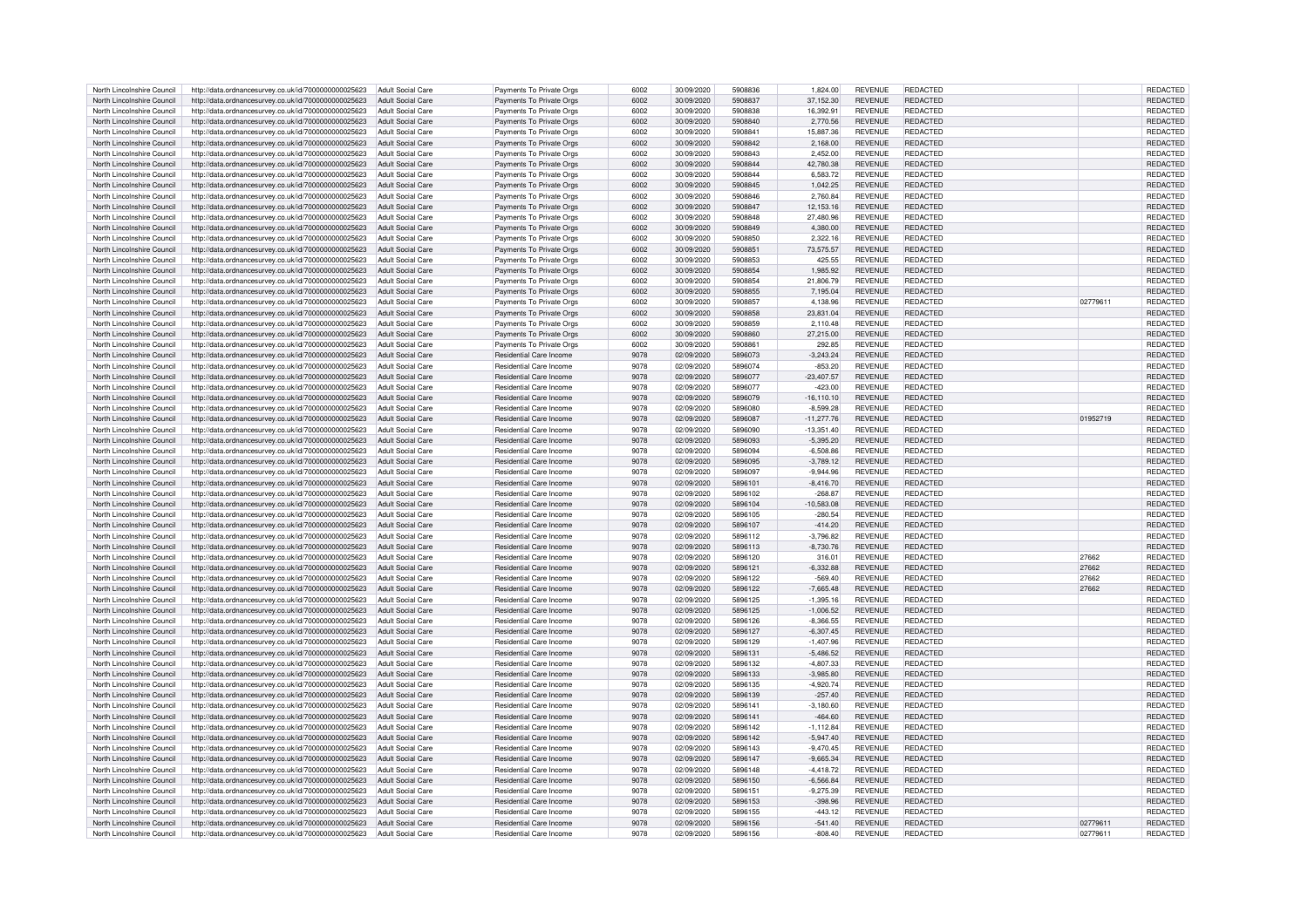| North Lincolnshire Council | http://data.ordnancesurvey.co.uk/id/7000000000025623 | <b>Adult Social Care</b> | Residential Care Income        | 9078 | 02/09/2020 | 5896157 | $-3,714.00$   | <b>REVENUE</b> | <b>REDACTED</b> | 02779611 | REDACTED        |
|----------------------------|------------------------------------------------------|--------------------------|--------------------------------|------|------------|---------|---------------|----------------|-----------------|----------|-----------------|
| North Lincolnshire Council | http://data.ordnancesurvey.co.uk/id/7000000000025623 | <b>Adult Social Care</b> | <b>Residential Care Income</b> | 9078 | 02/09/2020 | 5896158 | $-569.40$     | <b>REVENUE</b> | REDACTED        | 02779611 | <b>REDACTED</b> |
| North Lincolnshire Council | http://data.ordnancesurvey.co.uk/id/7000000000025623 | <b>Adult Social Care</b> | <b>Residential Care Income</b> | 9078 | 02/09/2020 | 5896158 | $-6,080.60$   | <b>REVENUE</b> | <b>REDACTED</b> | 02779611 | <b>REDACTED</b> |
| North Lincolnshire Council | http://data.ordnancesurvey.co.uk/id/7000000000025623 | <b>Adult Social Care</b> | Residential Care Income        | 9078 | 02/09/2020 | 5896159 | $-14, 148.27$ | <b>REVENUE</b> | REDACTED        | 02779611 | <b>REDACTED</b> |
|                            |                                                      |                          |                                |      |            |         |               |                |                 |          |                 |
| North Lincolnshire Council | http://data.ordnancesurvey.co.uk/id/7000000000025623 | <b>Adult Social Care</b> | Residential Care Income        | 9078 | 02/09/2020 | 5896160 | 183.03        | <b>REVENUE</b> | REDACTED        | 02779611 | REDACTED        |
| North Lincolnshire Council | http://data.ordnancesurvey.co.uk/id/7000000000025623 | <b>Adult Social Care</b> | Residential Care Income        | 9078 | 02/09/2020 | 5896161 | $-4,700.32$   | <b>REVENUE</b> | REDACTED        | 02779611 | REDACTED        |
| North Lincolnshire Council | http://data.ordnancesurvey.co.uk/id/7000000000025623 | <b>Adult Social Care</b> | <b>Residential Care Income</b> | 9078 | 02/09/2020 | 5896161 | $-692.96$     | <b>REVENUE</b> | <b>REDACTED</b> | 02779611 | REDACTED        |
| North Lincolnshire Council | http://data.ordnancesurvey.co.uk/id/7000000000025623 | <b>Adult Social Care</b> | Residential Care Income        | 9078 | 02/09/2020 | 5896162 | $-378.20$     | <b>REVENUE</b> | REDACTED        | 02779611 | REDACTED        |
| North Lincolnshire Council | http://data.ordnancesurvey.co.uk/id/7000000000025623 | <b>Adult Social Care</b> | Residential Care Income        | 9078 | 02/09/2020 | 5896162 | $-828.40$     | <b>REVENUE</b> | <b>REDACTED</b> | 02779611 | <b>REDACTED</b> |
| North Lincolnshire Council | http://data.ordnancesurvey.co.uk/id/7000000000025623 | <b>Adult Social Care</b> | Residential Care Income        | 9078 | 02/09/2020 | 5896163 | $-1,413.56$   | <b>REVENUE</b> | REDACTED        | 02779611 | REDACTED        |
| North Lincolnshire Council | http://data.ordnancesurvey.co.uk/id/7000000000025623 | <b>Adult Social Care</b> | Residential Care Income        | 9078 | 02/09/2020 | 5896164 | $-1,963.80$   | <b>REVENUE</b> | REDACTED        | 02779611 | REDACTED        |
| North Lincolnshire Council | http://data.ordnancesurvey.co.uk/id/7000000000025623 | <b>Adult Social Care</b> | Residential Care Income        | 9078 | 02/09/2020 | 5896170 | $-13,741.91$  | <b>REVENUE</b> | <b>REDACTED</b> | 06048328 | REDACTED        |
| North Lincolnshire Council | http://data.ordnancesurvey.co.uk/id/7000000000025623 | Adult Social Care        | Residential Care Income        | 9078 | 02/09/2020 | 5896172 |               | <b>REVENUE</b> | REDACTED        | 4738023  | REDACTED        |
|                            |                                                      |                          |                                |      |            |         | 12,876.69     |                |                 |          |                 |
| North Lincolnshire Council | http://data.ordnancesurvey.co.uk/id/7000000000025623 | <b>Adult Social Care</b> | Residential Care Income        | 9078 | 02/09/2020 | 5896173 | $-395.54$     | <b>REVENUE</b> | <b>REDACTED</b> | 4738023  | REDACTED        |
| North Lincolnshire Council | http://data.ordnancesurvey.co.uk/id/7000000000025623 | <b>Adult Social Care</b> | <b>Residential Care Income</b> | 9078 | 02/09/2020 | 5896175 | $-758.00$     | <b>REVENUE</b> | <b>REDACTED</b> | 04228353 | REDACTED        |
| North Lincolnshire Council | http://data.ordnancesurvey.co.uk/id/7000000000025623 | <b>Adult Social Care</b> | Residential Care Income        | 9078 | 02/09/2020 | 5896177 | 10,353.64     | <b>REVENUE</b> | REDACTED        |          | REDACTED        |
| North Lincolnshire Council | http://data.ordnancesurvey.co.uk/id/7000000000025623 | <b>Adult Social Care</b> | <b>Residential Care Income</b> | 9078 | 02/09/2020 | 5896178 | $-4, 123.82$  | <b>REVENUE</b> | <b>REDACTED</b> |          | REDACTED        |
| North Lincolnshire Council | http://data.ordnancesurvey.co.uk/id/7000000000025623 | <b>Adult Social Care</b> | Residential Care Income        | 9078 | 02/09/2020 | 5896180 | $-414.20$     | <b>REVENUE</b> | REDACTED        |          | REDACTED        |
| North Lincolnshire Council | http://data.ordnancesurvey.co.uk/id/7000000000025623 | <b>Adult Social Care</b> | Residential Care Income        | 9078 | 02/09/2020 | 5896181 | $-8,707.53$   | <b>REVENUE</b> | <b>REDACTED</b> |          | REDACTED        |
| North Lincolnshire Council | http://data.ordnancesurvey.co.uk/id/7000000000025623 | <b>Adult Social Care</b> | <b>Residential Care Income</b> | 9078 | 02/09/2020 | 5896184 | $-347.00$     | <b>REVENUE</b> | <b>REDACTED</b> |          | REDACTED        |
|                            |                                                      |                          |                                |      |            |         |               |                |                 |          |                 |
| North Lincolnshire Council | http://data.ordnancesurvey.co.uk/id/7000000000025623 | <b>Adult Social Care</b> | Residential Care Income        | 9078 | 02/09/2020 | 5896184 | $-10.672.30$  | <b>REVENUE</b> | REDACTED        |          | REDACTED        |
| North Lincolnshire Council | http://data.ordnancesurvey.co.uk/id/7000000000025623 | <b>Adult Social Care</b> | <b>Residential Care Income</b> | 9078 | 02/09/2020 | 5896187 | $-7,962.66$   | <b>REVENUE</b> | <b>REDACTED</b> |          | REDACTED        |
| North Lincolnshire Council | http://data.ordnancesurvey.co.uk/id/7000000000025623 | <b>Adult Social Care</b> | Residential Care Income        | 9078 | 02/09/2020 | 5896192 | -28,028.36    | <b>REVENUE</b> | <b>REDACTED</b> |          | REDACTED        |
| North Lincolnshire Council | http://data.ordnancesurvey.co.uk/id/7000000000025623 | <b>Adult Social Care</b> | Residential Care Income        | 9078 | 02/09/2020 | 5896193 | $-8,901.12$   | <b>REVENUE</b> | <b>REDACTED</b> |          | REDACTED        |
| North Lincolnshire Council | http://data.ordnancesurvey.co.uk/id/7000000000025623 | <b>Adult Social Care</b> | <b>Residential Care Income</b> | 9078 | 02/09/2020 | 5896193 | $-414.20$     | <b>REVENUE</b> | <b>REDACTED</b> |          | REDACTED        |
| North Lincolnshire Council | http://data.ordnancesurvey.co.uk/id/7000000000025623 | <b>Adult Social Care</b> | Residential Care Income        | 9078 | 02/09/2020 | 5896197 | $-9.389.20$   | <b>REVENUE</b> | <b>REDACTED</b> |          | REDACTED        |
| North Lincolnshire Council | http://data.ordnancesurvey.co.uk/id/7000000000025623 | <b>Adult Social Care</b> | Residential Care Income        | 9078 | 02/09/2020 | 5896199 | $-6.756.80$   | <b>REVENUE</b> | <b>REDACTED</b> |          | <b>REDACTED</b> |
| North Lincolnshire Council |                                                      | <b>Adult Social Care</b> | <b>Residential Care Income</b> | 9078 | 30/09/2020 | 5908726 | $-2.414.87$   | <b>REVENUE</b> | <b>REDACTED</b> |          |                 |
|                            | http://data.ordnancesurvey.co.uk/id/7000000000025623 |                          |                                |      |            |         |               |                |                 |          | REDACTED        |
| North Lincolnshire Council | http://data.ordnancesurvey.co.uk/id/7000000000025623 | <b>Adult Social Care</b> | <b>Residential Care Income</b> | 9078 | 30/09/2020 | 5908727 | $-853.20$     | <b>REVENUE</b> | <b>REDACTED</b> |          | <b>REDACTED</b> |
| North Lincolnshire Council | http://data.ordnancesurvey.co.uk/id/7000000000025623 | Adult Social Care        | Residential Care Income        | 9078 | 30/09/2020 | 5908730 | $-24.019.33$  | <b>REVENUE</b> | <b>REDACTED</b> |          | REDACTED        |
| North Lincolnshire Council | http://data.ordnancesurvey.co.uk/id/7000000000025623 | Adult Social Care        | Residential Care Income        | 9078 | 30/09/2020 | 5908730 | $-423.00$     | <b>REVENUE</b> | <b>REDACTED</b> |          | REDACTED        |
| North Lincolnshire Council | http://data.ordnancesurvey.co.uk/id/7000000000025623 | <b>Adult Social Care</b> | Residential Care Income        | 9078 | 30/09/2020 | 5908733 | 16,722.08     | <b>REVENUE</b> | <b>REDACTED</b> |          | REDACTED        |
| North Lincolnshire Council | http://data.ordnancesurvey.co.uk/id/7000000000025623 | Adult Social Care        | Residential Care Income        | 9078 | 30/09/2020 | 5908734 | $-9,175.69$   | <b>REVENUE</b> | <b>REDACTED</b> |          | REDACTED        |
| North Lincolnshire Council | http://data.ordnancesurvey.co.uk/id/7000000000025623 | <b>Adult Social Care</b> | Residential Care Income        | 9078 | 30/09/2020 | 5908739 | $-11,640.29$  | <b>REVENUE</b> | <b>REDACTED</b> | 01952719 | REDACTED        |
|                            |                                                      |                          |                                |      |            |         |               |                |                 |          |                 |
| North Lincolnshire Council | http://data.ordnancesurvey.co.uk/id/7000000000025623 | <b>Adult Social Care</b> | Residential Care Income        | 9078 | 30/09/2020 | 5908741 | 13,237.51     | <b>REVENUE</b> | REDACTED        |          | REDACTED        |
| North Lincolnshire Council | http://data.ordnancesurvey.co.uk/id/7000000000025623 | <b>Adult Social Care</b> | Residential Care Income        | 9078 | 30/09/2020 | 5908745 | $-6,396.55$   | <b>REVENUE</b> | <b>REDACTED</b> |          | REDACTED        |
| North Lincolnshire Council | http://data.ordnancesurvey.co.uk/id/7000000000025623 | <b>Adult Social Care</b> | Residential Care Income        | 9078 | 30/09/2020 | 5908747 | $-7,299.12$   | <b>REVENUE</b> | <b>REDACTED</b> |          | REDACTED        |
| North Lincolnshire Council | http://data.ordnancesurvey.co.uk/id/7000000000025623 | <b>Adult Social Care</b> | Residential Care Income        | 9078 | 30/09/2020 | 5908748 | 393.21        | <b>REVENUE</b> | REDACTED        |          | <b>REDACTED</b> |
| North Lincolnshire Council | http://data.ordnancesurvey.co.uk/id/7000000000025623 | <b>Adult Social Care</b> | Residential Care Income        | 9078 | 30/09/2020 | 5908750 | $-3,695.42$   | <b>REVENUE</b> | <b>REDACTED</b> |          | REDACTED        |
| North Lincolnshire Council | http://data.ordnancesurvey.co.uk/id/7000000000025623 | <b>Adult Social Care</b> | Residential Care Income        | 9078 | 30/09/2020 | 5908751 | 1,429.80      | <b>REVENUE</b> | <b>REDACTED</b> |          | REDACTED        |
| North Lincolnshire Council | http://data.ordnancesurvey.co.uk/id/7000000000025623 | <b>Adult Social Care</b> | Residential Care Income        | 9078 | 30/09/2020 | 5908752 | $-8.920.86$   | <b>REVENUE</b> | <b>REDACTED</b> |          | REDACTED        |
| North Lincolnshire Council | http://data.ordnancesurvey.co.uk/id/7000000000025623 | <b>Adult Social Care</b> | <b>Residential Care Income</b> | 9078 | 30/09/2020 | 5908758 | 10,956.53     | <b>REVENUE</b> | <b>REDACTED</b> |          | REDACTED        |
|                            |                                                      |                          |                                |      |            |         |               |                |                 |          |                 |
| North Lincolnshire Council | http://data.ordnancesurvey.co.uk/id/7000000000025623 | <b>Adult Social Care</b> | Residential Care Income        | 9078 | 30/09/2020 | 5908761 | $-16.824.75$  | <b>REVENUE</b> | <b>REDACTED</b> |          | REDACTED        |
| North Lincolnshire Council | http://data.ordnancesurvey.co.uk/id/7000000000025623 | <b>Adult Social Care</b> | Residential Care Income        | 9078 | 30/09/2020 | 5908763 | $-414.20$     | <b>REVENUE</b> | <b>REDACTED</b> |          | REDACTED        |
| North Lincolnshire Council | http://data.ordnancesurvey.co.uk/id/7000000000025623 | <b>Adult Social Care</b> | Residential Care Income        | 9078 | 30/09/2020 | 5908768 | $-3,825.93$   | <b>REVENUE</b> | <b>REDACTED</b> |          | REDACTED        |
| North Lincolnshire Council | http://data.ordnancesurvey.co.uk/id/7000000000025623 | <b>Adult Social Care</b> | Residential Care Income        | 9078 | 30/09/2020 | 5908769 | $-6.355.14$   | <b>REVENUE</b> | REDACTED        |          | REDACTED        |
| North Lincolnshire Council | http://data.ordnancesurvey.co.uk/id/7000000000025623 | <b>Adult Social Care</b> | <b>Residential Care Income</b> | 9078 | 30/09/2020 | 5908774 | $-4.508.62$   | <b>REVENUE</b> | <b>REDACTED</b> | 27662    | REDACTED        |
| North Lincolnshire Council | http://data.ordnancesurvey.co.uk/id/7000000000025623 | <b>Adult Social Care</b> | <b>Residential Care Income</b> | 9078 | 30/09/2020 | 5908775 | $-569.40$     | <b>REVENUE</b> | <b>REDACTED</b> | 27662    | <b>REDACTED</b> |
| North Lincolnshire Council | http://data.ordnancesurvey.co.uk/id/7000000000025623 | <b>Adult Social Care</b> | <b>Residential Care Income</b> | 9078 | 30/09/2020 | 5908775 | $-7,665.48$   | <b>REVENUE</b> | REDACTED        | 27662    | <b>REDACTED</b> |
|                            |                                                      |                          |                                |      |            |         |               |                |                 |          |                 |
| North Lincolnshire Council | http://data.ordnancesurvey.co.uk/id/7000000000025623 | Adult Social Care        | Residential Care Income        | 9078 | 30/09/2020 | 5908779 | $-1,395.16$   | <b>REVENUE</b> | REDACTED        |          | REDACTED        |
| North Lincolnshire Council | http://data.ordnancesurvey.co.uk/id/7000000000025623 | Adult Social Care        | Residential Care Income        | 9078 | 30/09/2020 | 5908779 | $-1,006.52$   | <b>REVENUE</b> | REDACTED        |          | REDACTED        |
| North Lincolnshire Council | http://data.ordnancesurvey.co.uk/id/7000000000025623 | <b>Adult Social Care</b> | Residential Care Income        | 9078 | 30/09/2020 | 5908780 | $-8,278.64$   | <b>REVENUE</b> | <b>REDACTED</b> |          | REDACTED        |
| North Lincolnshire Council | http://data.ordnancesurvey.co.uk/id/7000000000025623 | <b>Adult Social Care</b> | <b>Residential Care Income</b> | 9078 | 30/09/2020 | 5908781 | $-6,126.12$   | <b>REVENUE</b> | REDACTED        |          | REDACTED        |
| North Lincolnshire Council | http://data.ordnancesurvey.co.uk/id/7000000000025623 | <b>Adult Social Care</b> | Residential Care Income        | 9078 | 30/09/2020 | 5908782 | $-1,407.96$   | <b>REVENUE</b> | <b>REDACTED</b> |          | REDACTED        |
| North Lincolnshire Council | http://data.ordnancesurvey.co.uk/id/7000000000025623 | Adult Social Care        | Residential Care Income        | 9078 | 30/09/2020 | 5908784 | $-5,486.52$   | <b>REVENUE</b> | REDACTED        |          | REDACTED        |
| North Lincolnshire Council | http://data.ordnancesurvey.co.uk/id/7000000000025623 | <b>Adult Social Care</b> | Residential Care Income        | 9078 | 30/09/2020 | 5908785 | $-5,000.88$   | <b>REVENUE</b> | REDACTED        |          | REDACTED        |
| North Lincolnshire Council | http://data.ordnancesurvey.co.uk/id/7000000000025623 | <b>Adult Social Care</b> | Residential Care Income        | 9078 | 30/09/2020 | 5908786 | 858.75        | <b>REVENUE</b> | <b>REDACTED</b> |          | REDACTED        |
| North Lincolnshire Council |                                                      | <b>Adult Social Care</b> | Residential Care Income        | 9078 | 30/09/2020 | 5908788 | $-3.147.43$   | <b>REVENUE</b> | REDACTED        |          |                 |
|                            | http://data.ordnancesurvey.co.uk/id/7000000000025623 |                          |                                |      |            |         |               |                |                 |          | REDACTED        |
| North Lincolnshire Council | http://data.ordnancesurvey.co.uk/id/7000000000025623 | <b>Adult Social Care</b> | Residential Care Income        | 9078 | 30/09/2020 | 5908789 | $-361.49$     | <b>REVENUE</b> | <b>REDACTED</b> |          | REDACTED        |
| North Lincolnshire Council | http://data.ordnancesurvey.co.uk/id/7000000000025623 | <b>Adult Social Care</b> | Residential Care Income        | 9078 | 30/09/2020 | 5908790 | 361.49        | <b>REVENUE</b> | <b>REDACTED</b> |          | REDACTED        |
| North Lincolnshire Council | http://data.ordnancesurvey.co.uk/id/7000000000025623 | <b>Adult Social Care</b> | Residential Care Income        | 9078 | 30/09/2020 | 5908792 | $-5.547.16$   | <b>REVENUE</b> | <b>REDACTED</b> |          | REDACTED        |
| North Lincolnshire Council | http://data.ordnancesurvey.co.uk/id/7000000000025623 | <b>Adult Social Care</b> | Residential Care Income        | 9078 | 30/09/2020 | 5908793 | $-665.24$     | <b>REVENUE</b> | REDACTED        |          | REDACTED        |
| North Lincolnshire Council | http://data.ordnancesurvey.co.uk/id/7000000000025623 | Adult Social Care        | <b>Residential Care Income</b> | 9078 | 30/09/2020 | 5908797 | $-257.40$     | <b>REVENUE</b> | REDACTED        |          | REDACTED        |
| North Lincolnshire Council | http://data.ordnancesurvey.co.uk/id/7000000000025623 | <b>Adult Social Care</b> | <b>Residential Care Income</b> | 9078 | 30/09/2020 | 5908799 | $-3.180.60$   | <b>REVENUE</b> | <b>REDACTED</b> |          | REDACTED        |
| North Lincolnshire Council | http://data.ordnancesurvey.co.uk/id/7000000000025623 | <b>Adult Social Care</b> | <b>Residential Care Income</b> | 9078 | 30/09/2020 | 5908799 | $-464.60$     | <b>REVENUE</b> | <b>REDACTED</b> |          | REDACTED        |
|                            |                                                      |                          |                                |      |            |         |               |                |                 |          |                 |
| North Lincolnshire Council | http://data.ordnancesurvey.co.uk/id/7000000000025623 | <b>Adult Social Care</b> | Residential Care Income        | 9078 | 30/09/2020 | 5908800 | $-6.498.08$   | <b>REVENUE</b> | REDACTED        |          | REDACTED        |
| North Lincolnshire Council | http://data.ordnancesurvey.co.uk/id/7000000000025623 | <b>Adult Social Care</b> | <b>Residential Care Income</b> | 9078 | 30/09/2020 | 5908800 | $-1, 112.84$  | <b>REVENUE</b> | <b>REDACTED</b> |          | REDACTED        |
| North Lincolnshire Council | http://data.ordnancesurvey.co.uk/id/7000000000025623 | <b>Adult Social Care</b> | Residential Care Income        | 9078 | 30/09/2020 | 590880  | $-10,544.05$  | <b>REVENUE</b> | REDACTED        |          | REDACTED        |
| North Lincolnshire Council | http://data.ordnancesurvey.co.uk/id/7000000000025623 | <b>Adult Social Care</b> | <b>Residential Care Income</b> | 9078 | 30/09/2020 | 5908805 | $-9,884.64$   | <b>REVENUE</b> | REDACTED        |          | REDACTED        |
| North Lincolnshire Council | http://data.ordnancesurvey.co.uk/id/7000000000025623 | Adult Social Care        | <b>Residential Care Income</b> | 9078 | 30/09/2020 | 5908807 | $-6.767.88$   | <b>REVENUE</b> | <b>REDACTED</b> |          | REDACTED        |
| North Lincolnshire Council | http://data.ordnancesurvey.co.uk/id/7000000000025623 | Adult Social Care        | Residential Care Income        | 9078 | 30/09/2020 | 5908809 | $-6.364.91$   | <b>REVENUE</b> | REDACTED        |          | REDACTED        |
|                            |                                                      |                          |                                |      |            |         |               |                |                 |          |                 |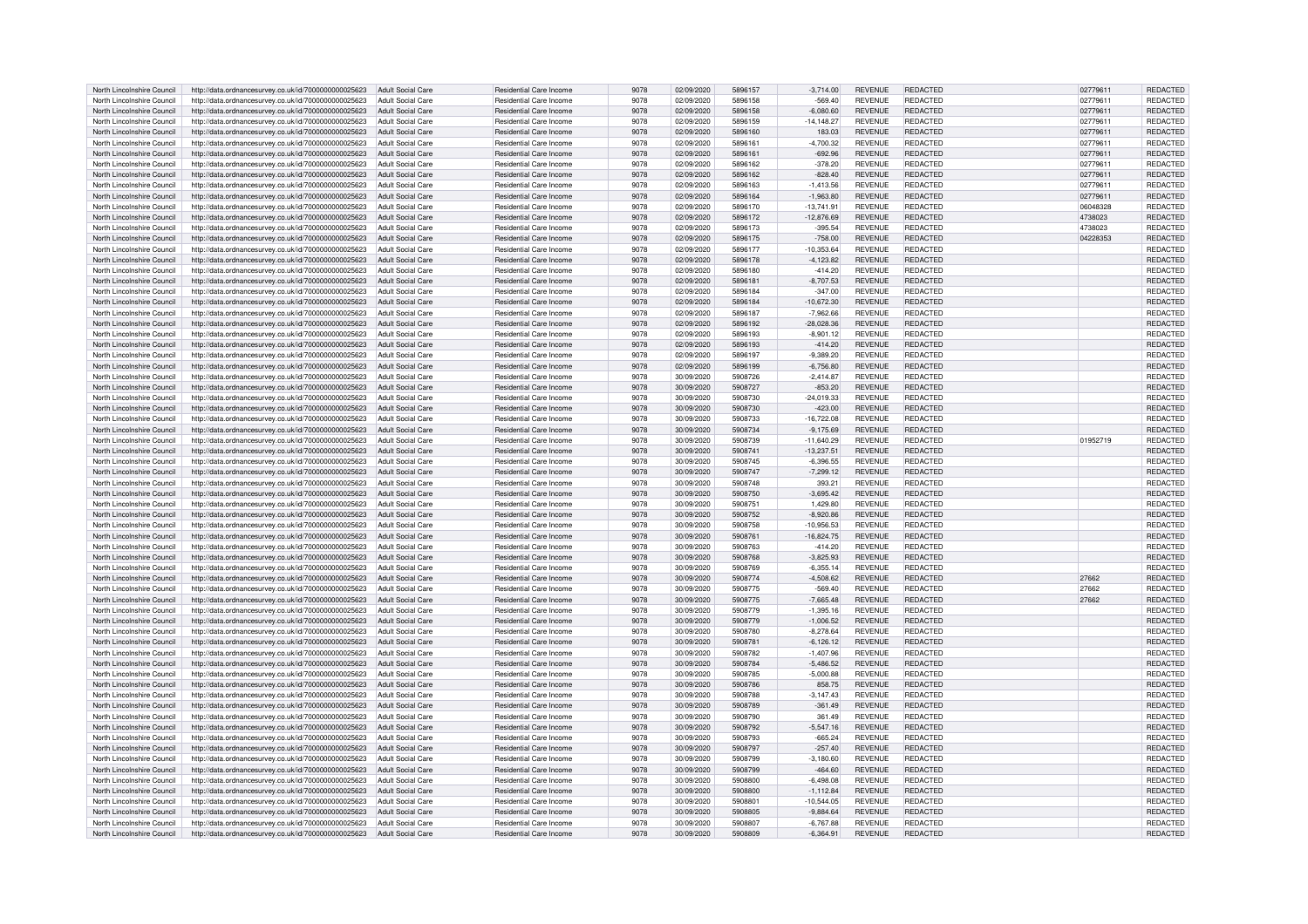| North Lincolnshire Council | http://data.ordnancesurvey.co.uk/id/7000000000025623 | Adult Social Care        | Residential Care Income        | 9078 | 30/09/2020 | 5908810 | $-7,856.88$  | <b>REVENUE</b> | REDACTED        |          | REDACTED        |
|----------------------------|------------------------------------------------------|--------------------------|--------------------------------|------|------------|---------|--------------|----------------|-----------------|----------|-----------------|
| North Lincolnshire Council | http://data.ordnancesurvey.co.uk/id/7000000000025623 | <b>Adult Social Care</b> | <b>Residential Care Income</b> | 9078 | 30/09/2020 | 5908812 | $-398.96$    | <b>REVENUE</b> | REDACTED        |          | <b>REDACTED</b> |
| North Lincolnshire Council | http://data.ordnancesurvey.co.uk/id/7000000000025623 | <b>Adult Social Care</b> | Residential Care Income        | 9078 | 30/09/2020 | 5908814 | $-443.12$    | <b>REVENUE</b> | REDACTED        |          | REDACTED        |
| North Lincolnshire Council | http://data.ordnancesurvey.co.uk/id/7000000000025623 | <b>Adult Social Care</b> | Residential Care Income        | 9078 | 30/09/2020 | 5908815 | $-808.40$    | <b>REVENUE</b> | REDACTED        | 02779611 | REDACTED        |
|                            |                                                      |                          |                                |      |            |         |              |                |                 |          |                 |
| North Lincolnshire Council | http://data.ordnancesurvey.co.uk/id/7000000000025623 | <b>Adult Social Care</b> | Residential Care Income        | 9078 | 30/09/2020 | 5908815 | $-541.40$    | <b>REVENUE</b> | REDACTED        | 0277961  | REDACTED        |
| North Lincolnshire Council | http://data.ordnancesurvey.co.uk/id/7000000000025623 | <b>Adult Social Care</b> | Residential Care Income        | 9078 | 30/09/2020 | 5908816 | $-3,714.00$  | <b>REVENUE</b> | REDACTED        | 02779611 | REDACTED        |
| North Lincolnshire Council | http://data.ordnancesurvey.co.uk/id/7000000000025623 | <b>Adult Social Care</b> | Residential Care Income        | 9078 | 30/09/2020 | 5908818 | $-569.40$    | <b>REVENUE</b> | <b>REDACTED</b> | 02779611 | REDACTED        |
| North Lincolnshire Council | http://data.ordnancesurvey.co.uk/id/7000000000025623 | <b>Adult Social Care</b> | Residential Care Income        | 9078 | 30/09/2020 | 5908818 | $-6.080.60$  | <b>REVENUE</b> | REDACTED        | 02779611 | <b>REDACTED</b> |
| North Lincolnshire Council | http://data.ordnancesurvey.co.uk/id/7000000000025623 | <b>Adult Social Care</b> | Residential Care Income        | 9078 | 30/09/2020 | 5908820 | $-15.512.90$ | <b>REVENUE</b> | <b>REDACTED</b> | 02779611 | <b>REDACTED</b> |
| North Lincolnshire Council | http://data.ordnancesurvey.co.uk/id/7000000000025623 | Adult Social Care        | Residential Care Income        | 9078 | 30/09/2020 | 5908821 | $-4,700.32$  | REVENUE        | REDACTED        | 02779611 | REDACTED        |
| North Lincolnshire Council | http://data.ordnancesurvey.co.uk/id/7000000000025623 | <b>Adult Social Care</b> | Residential Care Income        | 9078 | 30/09/2020 | 5908821 | $-692.96$    | <b>REVENUE</b> | REDACTED        | 02779611 | <b>REDACTED</b> |
| North Lincolnshire Council | http://data.ordnancesurvey.co.uk/id/7000000000025623 | Adult Social Care        | Residential Care Income        | 9078 | 30/09/2020 | 5908822 | $-378.20$    | <b>REVENUE</b> | <b>REDACTED</b> | 02779611 | REDACTED        |
| North Lincolnshire Council | http://data.ordnancesurvey.co.uk/id/7000000000025623 | <b>Adult Social Care</b> | Residential Care Income        | 9078 | 30/09/2020 | 5908822 |              | <b>REVENUE</b> | REDACTED        | 02779611 | <b>REDACTED</b> |
|                            |                                                      |                          |                                |      |            |         | $-828.40$    |                |                 |          |                 |
| North Lincolnshire Council | http://data.ordnancesurvey.co.uk/id/7000000000025623 | Adult Social Care        | <b>Residential Care Income</b> | 9078 | 30/09/2020 | 5908823 | $-1,413.56$  | <b>REVENUE</b> | <b>REDACTED</b> | 02779611 | REDACTED        |
| North Lincolnshire Council | http://data.ordnancesurvey.co.uk/id/7000000000025623 | <b>Adult Social Care</b> | Residential Care Income        | 9078 | 30/09/2020 | 5908824 | $-1,963.80$  | <b>REVENUE</b> | <b>REDACTED</b> | 02779611 | REDACTED        |
| North Lincolnshire Council | http://data.ordnancesurvey.co.uk/id/7000000000025623 | <b>Adult Social Care</b> | Residential Care Income        | 9078 | 30/09/2020 | 5908830 | $-12,867.84$ | <b>REVENUE</b> | REDACTED        | 06048328 | REDACTED        |
| North Lincolnshire Council | http://data.ordnancesurvey.co.uk/id/7000000000025623 | <b>Adult Social Care</b> | Residential Care Income        | 9078 | 30/09/2020 | 5908832 | $-4,209.93$  | <b>REVENUE</b> | <b>REDACTED</b> | 06048328 | <b>REDACTED</b> |
| North Lincolnshire Council | http://data.ordnancesurvey.co.uk/id/7000000000025623 | <b>Adult Social Care</b> | Residential Care Income        | 9078 | 30/09/2020 | 5908833 | $-11.339.57$ | <b>REVENUE</b> | REDACTED        | 4738023  | <b>REDACTED</b> |
| North Lincolnshire Council | http://data.ordnancesurvey.co.uk/id/7000000000025623 | <b>Adult Social Care</b> | <b>Residential Care Income</b> | 9078 | 30/09/2020 | 5908835 | $-758.00$    | <b>REVENUE</b> | <b>REDACTED</b> | 04228353 | REDACTED        |
| North Lincolnshire Council | http://data.ordnancesurvey.co.uk/id/7000000000025623 | <b>Adult Social Care</b> | Residential Care Income        | 9078 | 30/09/2020 | 5908837 | 10,368.89    | <b>REVENUE</b> | <b>REDACTED</b> |          | REDACTED        |
|                            |                                                      |                          |                                |      |            |         |              |                |                 |          |                 |
| North Lincolnshire Council | http://data.ordnancesurvey.co.uk/id/7000000000025623 | <b>Adult Social Care</b> | Residential Care Income        | 9078 | 30/09/2020 | 5908838 | $-4.467.33$  | <b>REVENUE</b> | REDACTED        |          | REDACTED        |
| North Lincolnshire Council | http://data.ordnancesurvey.co.uk/id/7000000000025623 | <b>Adult Social Care</b> | <b>Residential Care Income</b> | 9078 | 30/09/2020 | 5908840 | $-414.20$    | <b>REVENUE</b> | <b>REDACTED</b> |          | REDACTED        |
| North Lincolnshire Council | http://data.ordnancesurvey.co.uk/id/7000000000025623 | <b>Adult Social Care</b> | Residential Care Income        | 9078 | 30/09/2020 | 5908841 | $-8,158.44$  | <b>REVENUE</b> | REDACTED        |          | REDACTED        |
| North Lincolnshire Council | http://data.ordnancesurvey.co.uk/id/7000000000025623 | <b>Adult Social Care</b> | Residential Care Income        | 9078 | 30/09/2020 | 5908844 | 10,439.68    | <b>REVENUE</b> | <b>REDACTED</b> |          | REDACTED        |
| North Lincolnshire Council | http://data.ordnancesurvey.co.uk/id/7000000000025623 | <b>Adult Social Care</b> | Residential Care Income        | 9078 | 30/09/2020 | 5908844 | $-739.79$    | <b>REVENUE</b> | <b>REDACTED</b> |          | REDACTED        |
| North Lincolnshire Council | http://data.ordnancesurvey.co.uk/id/7000000000025623 | <b>Adult Social Care</b> | Residential Care Income        | 9078 | 30/09/2020 | 5908848 | $-6,687.28$  | <b>REVENUE</b> | <b>REDACTED</b> |          | REDACTED        |
| North Lincolnshire Council | http://data.ordnancesurvey.co.uk/id/7000000000025623 | <b>Adult Social Care</b> | Residential Care Income        | 9078 | 30/09/2020 | 590885  | $-24.961.43$ | <b>REVENUE</b> | <b>REDACTED</b> |          | <b>REDACTED</b> |
| North Lincolnshire Council |                                                      | <b>Adult Social Care</b> | <b>Residential Care Income</b> | 9078 | 30/09/2020 | 5908854 |              | <b>REVENUE</b> | <b>REDACTED</b> |          | <b>REDACTED</b> |
|                            | http://data.ordnancesurvey.co.uk/id/7000000000025623 |                          |                                |      |            |         | $-7,558.96$  |                |                 |          |                 |
| North Lincolnshire Council | http://data.ordnancesurvey.co.uk/id/7000000000025623 | <b>Adult Social Care</b> | <b>Residential Care Income</b> | 9078 | 30/09/2020 | 5908854 | $-414.20$    | <b>REVENUE</b> | <b>REDACTED</b> |          | <b>REDACTED</b> |
| North Lincolnshire Council | http://data.ordnancesurvey.co.uk/id/7000000000025623 | <b>Adult Social Care</b> | Residential Care Income        | 9078 | 30/09/2020 | 5908858 | 12,369.21    | <b>REVENUE</b> | <b>REDACTED</b> |          | REDACTED        |
| North Lincolnshire Council | http://data.ordnancesurvey.co.uk/id/7000000000025623 | Adult Social Care        | Residential Care Income        | 9078 | 30/09/2020 | 5908860 | $-6,756.80$  | <b>REVENUE</b> | <b>REDACTED</b> |          | REDACTED        |
| North Lincolnshire Council | http://data.ordnancesurvey.co.uk/id/7000000000025623 | Childrens & Education    | <b>B Out Basic Allowance</b>   | 5520 | 01/09/2020 | 5895149 | 675.70       | <b>REVENUE</b> | <b>REDACTED</b> |          | REDACTED        |
| North Lincolnshire Council | http://data.ordnancesurvey.co.uk/id/7000000000025623 | Childrens & Education    | <b>B Out Basic Allowance</b>   | 5520 | 01/09/2020 | 5895152 | 175.10       | <b>REVENUE</b> | REDACTED        |          | <b>REDACTED</b> |
| North Lincolnshire Council | http://data.ordnancesurvey.co.uk/id/7000000000025623 | Childrens & Education    | <b>B Out Basic Allowance</b>   | 5520 | 01/09/2020 | 5895153 | 222.48       | <b>REVENUE</b> | <b>REDACTED</b> |          | REDACTED        |
|                            |                                                      |                          |                                | 5520 |            | 5895154 |              |                |                 |          |                 |
| North Lincolnshire Council | http://data.ordnancesurvey.co.uk/id/7000000000025623 | Childrens & Education    | B Out Basic Allowance          |      | 01/09/2020 |         | 844.96       | <b>REVENUE</b> | REDACTED        |          | REDACTED        |
| North Lincolnshire Council | http://data.ordnancesurvey.co.uk/id/7000000000025623 | Childrens & Education    | <b>B Out Basic Allowance</b>   | 5520 | 01/09/2020 | 5895156 | 342.82       | <b>REVENUE</b> | <b>REDACTED</b> |          | <b>REDACTED</b> |
| North Lincolnshire Council | http://data.ordnancesurvey.co.uk/id/7000000000025623 | Childrens & Education    | <b>B Out Basic Allowance</b>   | 5520 | 01/09/2020 | 5895157 | 799.11       | <b>REVENUE</b> | <b>REDACTED</b> |          | REDACTED        |
| North Lincolnshire Council | http://data.ordnancesurvey.co.uk/id/7000000000025623 | Childrens & Education    | <b>B Out Basic Allowance</b>   | 5520 | 01/09/2020 | 5895162 | 386.08       | <b>REVENUE</b> | REDACTED        |          | <b>REDACTED</b> |
| North Lincolnshire Council | http://data.ordnancesurvey.co.uk/id/7000000000025623 | Childrens & Education    | <b>B Out Basic Allowance</b>   | 5520 | 01/09/2020 | 5895164 | 620.06       | <b>REVENUE</b> | <b>REDACTED</b> |          | REDACTED        |
| North Lincolnshire Council | http://data.ordnancesurvey.co.uk/id/7000000000025623 | Childrens & Education    | <b>B Out Basic Allowance</b>   | 5520 | 01/09/2020 | 5895167 | 378.34       | <b>REVENUE</b> | <b>REDACTED</b> |          | REDACTED        |
| North Lincolnshire Council | http://data.ordnancesurvey.co.uk/id/7000000000025623 | Childrens & Education    | <b>B Out Basic Allowance</b>   | 5520 | 01/09/2020 | 5895169 | 842.54       | <b>REVENUE</b> | REDACTED        |          | REDACTED        |
| North Lincolnshire Council | http://data.ordnancesurvey.co.uk/id/7000000000025623 | Childrens & Education    | <b>B Out Basic Allowance</b>   | 5520 | 01/09/2020 | 5895172 | 501.01       | <b>REVENUE</b> | <b>REDACTED</b> |          | REDACTED        |
|                            |                                                      |                          |                                |      |            |         |              |                |                 |          |                 |
| North Lincolnshire Council | http://data.ordnancesurvey.co.uk/id/7000000000025623 | Childrens & Education    | <b>B Out Basic Allowance</b>   | 5520 | 01/09/2020 | 5895174 | 532.05       | <b>REVENUE</b> | REDACTED        |          | REDACTED        |
| North Lincolnshire Council | http://data.ordnancesurvey.co.uk/id/7000000000025623 | Childrens & Education    | <b>B Out Basic Allowance</b>   | 5520 | 01/09/2020 | 5895181 | 384.05       | <b>REVENUE</b> | <b>REDACTED</b> |          | REDACTED        |
| North Lincolnshire Council | http://data.ordnancesurvey.co.uk/id/7000000000025623 | Childrens & Education    | <b>B Out Basic Allowance</b>   | 5520 | 01/09/2020 | 5895182 | 559.53       | <b>REVENUE</b> | <b>REDACTED</b> |          | REDACTED        |
| North Lincolnshire Council | http://data.ordnancesurvey.co.uk/id/7000000000025623 | Childrens & Education    | <b>B Out Basic Allowance</b>   | 5520 | 01/09/2020 | 5895184 | 312.07       | <b>REVENUE</b> | <b>REDACTED</b> |          | REDACTED        |
| North Lincolnshire Council | http://data.ordnancesurvey.co.uk/id/7000000000025623 | Childrens & Education    | <b>B Out Basic Allowance</b>   | 5520 | 01/09/2020 | 5895185 | 889.92       | <b>REVENUE</b> | <b>REDACTED</b> |          | REDACTED        |
| North Lincolnshire Council | http://data.ordnancesurvey.co.uk/id/7000000000025623 | Childrens & Education    | <b>B Out Basic Allowance</b>   | 5520 | 01/09/2020 | 5895188 | 222.48       | <b>REVENUE</b> | <b>REDACTED</b> |          | REDACTED        |
| North Lincolnshire Council | http://data.ordnancesurvey.co.uk/id/7000000000025623 | Childrens & Education    | <b>B Out Basic Allowance</b>   | 5520 | 01/09/2020 | 5895194 | 421.14       | <b>REVENUE</b> | REDACTED        |          | <b>REDACTED</b> |
|                            |                                                      |                          |                                |      |            |         |              |                |                 |          |                 |
| North Lincolnshire Council | http://data.ordnancesurvey.co.uk/id/7000000000025623 | Childrens & Education    | B Out Basic Allowance          | 5520 | 01/09/2020 | 5895195 | 682.27       | <b>REVENUE</b> | <b>REDACTED</b> |          | REDACTED        |
| North Lincolnshire Council | http://data.ordnancesurvey.co.uk/id/7000000000025623 | Childrens & Education    | <b>B Out Basic Allowance</b>   | 5520 | 01/09/2020 | 5895197 | 318.00       | <b>REVENUE</b> | REDACTED        |          | REDACTED        |
| North Lincolnshire Council | http://data.ordnancesurvey.co.uk/id/7000000000025623 | Childrens & Education    | <b>B Out Basic Allowance</b>   | 5520 | 01/09/2020 | 5895202 | 287.00       | <b>REVENUE</b> | REDACTED        |          | REDACTED        |
| North Lincolnshire Council | http://data.ordnancesurvey.co.uk/id/7000000000025623 | Childrens & Education    | B Out Basic Allowance          | 5520 | 01/09/2020 | 5895205 | 283.00       | <b>REVENUE</b> | REDACTED        |          | REDACTED        |
| North Lincolnshire Council | http://data.ordnancesurvey.co.uk/id/7000000000025623 | Childrens & Education    | B Out Basic Allowance          | 5520 | 01/09/2020 | 5895207 | 240.68       | <b>REVENUE</b> | REDACTED        |          | REDACTED        |
| North Lincolnshire Council | http://data.ordnancesurvey.co.uk/id/7000000000025623 | Childrens & Education    | B Out Basic Allowance          | 5520 | 01/09/2020 | 5895208 | 483.00       | <b>REVENUE</b> | REDACTED        |          | REDACTED        |
| North Lincolnshire Council | http://data.ordnancesurvey.co.uk/id/7000000000025623 | Childrens & Education    | <b>B Out Basic Allowance</b>   | 5520 | 01/09/2020 | 5895211 | 287.00       | <b>REVENUE</b> | <b>REDACTED</b> |          | REDACTED        |
| North Lincolnshire Council | http://data.ordnancesurvey.co.uk/id/7000000000025623 | Childrens & Education    | <b>B Out Basic Allowance</b>   | 5520 | 01/09/2020 | 5895213 | 341.69       | <b>REVENUE</b> | <b>REDACTED</b> |          | REDACTED        |
| North Lincolnshire Council | http://data.ordnancesurvey.co.uk/id/7000000000025623 | Childrens & Education    | <b>B Out Basic Allowance</b>   | 5520 | 01/09/2020 | 5895215 | 409.26       | <b>REVENUE</b> | REDACTED        |          | REDACTED        |
|                            |                                                      |                          |                                |      |            |         |              |                |                 |          |                 |
| North Lincolnshire Council | http://data.ordnancesurvey.co.uk/id/7000000000025623 | Childrens & Education    | <b>B.Out Basic Allowance</b>   | 5520 | 01/09/2020 | 5895217 | 297.52       | <b>REVENUE</b> | <b>REDACTED</b> |          | REDACTED        |
| North Lincolnshire Council | http://data.ordnancesurvey.co.uk/id/7000000000025623 | Childrens & Education    | <b>B Out Basic Allowance</b>   | 5520 | 01/09/2020 | 5895219 | 274.10       | <b>REVENUE</b> | <b>REDACTED</b> |          | REDACTED        |
| North Lincolnshire Council | http://data.ordnancesurvey.co.uk/id/7000000000025623 | Childrens & Education    | <b>B Out Basic Allowance</b>   | 5520 | 01/09/2020 | 5895220 | 1.150.53     | <b>REVENUE</b> | REDACTED        |          | REDACTED        |
| North Lincolnshire Council | http://data.ordnancesurvey.co.uk/id/7000000000025623 | Childrens & Education    | <b>B Out Basic Allowance</b>   | 5520 | 01/09/2020 | 5895223 | 265.74       | <b>REVENUE</b> | REDACTED        |          | REDACTED        |
| North Lincolnshire Council | http://data.ordnancesurvey.co.uk/id/7000000000025623 | Childrens & Education    | <b>B Out Basic Allowance</b>   | 5520 | 01/09/2020 | 5895225 | 634.53       | <b>REVENUE</b> | REDACTED        |          | REDACTED        |
| North Lincolnshire Council | http://data.ordnancesurvey.co.uk/id/7000000000025623 | Childrens & Education    | <b>B Out Basic Allowance</b>   | 5520 | 01/09/2020 | 5895228 | 667.44       | <b>REVENUE</b> | <b>REDACTED</b> |          | REDACTED        |
| North Lincolnshire Council | http://data.ordnancesurvey.co.uk/id/7000000000025623 | Childrens & Education    | <b>B Out Basic Allowance</b>   | 5520 | 01/09/2020 | 5895234 | 397.58       | <b>REVENUE</b> | <b>REDACTED</b> |          | REDACTED        |
|                            |                                                      |                          |                                |      |            |         |              |                |                 |          |                 |
| North Lincolnshire Council | http://data.ordnancesurvey.co.uk/id/7000000000025623 | Childrens & Education    | <b>B Out Basic Allowance</b>   | 5520 | 01/09/2020 | 5895236 | 620.06       | <b>REVENUE</b> | <b>REDACTED</b> |          | REDACTED        |
| North Lincolnshire Council | http://data.ordnancesurvey.co.uk/id/7000000000025623 | Childrens & Education    | <b>B Out Basic Allowance</b>   | 5520 | 01/09/2020 | 5895238 | 265.74       | <b>REVENUE</b> | <b>REDACTED</b> |          | REDACTED        |
| North Lincolnshire Council | http://data.ordnancesurvey.co.uk/id/7000000000025623 | Childrens & Education    | <b>B Out Basic Allowance</b>   | 5520 | 01/09/2020 | 5895246 | 885.80       | <b>REVENUE</b> | <b>REDACTED</b> |          | REDACTED        |
| North Lincolnshire Council | http://data.ordnancesurvey.co.uk/id/7000000000025623 | Childrens & Education    | <b>B Out Basic Allowance</b>   | 5520 | 01/09/2020 | 5895249 | 933.18       | <b>REVENUE</b> | <b>REDACTED</b> |          | <b>REDACTED</b> |
| North Lincolnshire Council | http://data.ordnancesurvey.co.uk/id/7000000000025623 | Childrens & Education    | B Out Basic Allowance          | 5520 | 01/09/2020 | 5895254 | 252.10       | <b>REVENUE</b> | REDACTED        |          | REDACTED        |
| North Lincolnshire Council | http://data.ordnancesurvey.co.uk/id/7000000000025623 | Childrens & Education    | <b>B Out Basic Allowance</b>   | 5520 | 01/09/2020 | 5895258 | 480.48       | <b>REVENUE</b> | REDACTED        |          | REDACTED        |
|                            |                                                      |                          |                                |      |            |         |              |                |                 |          |                 |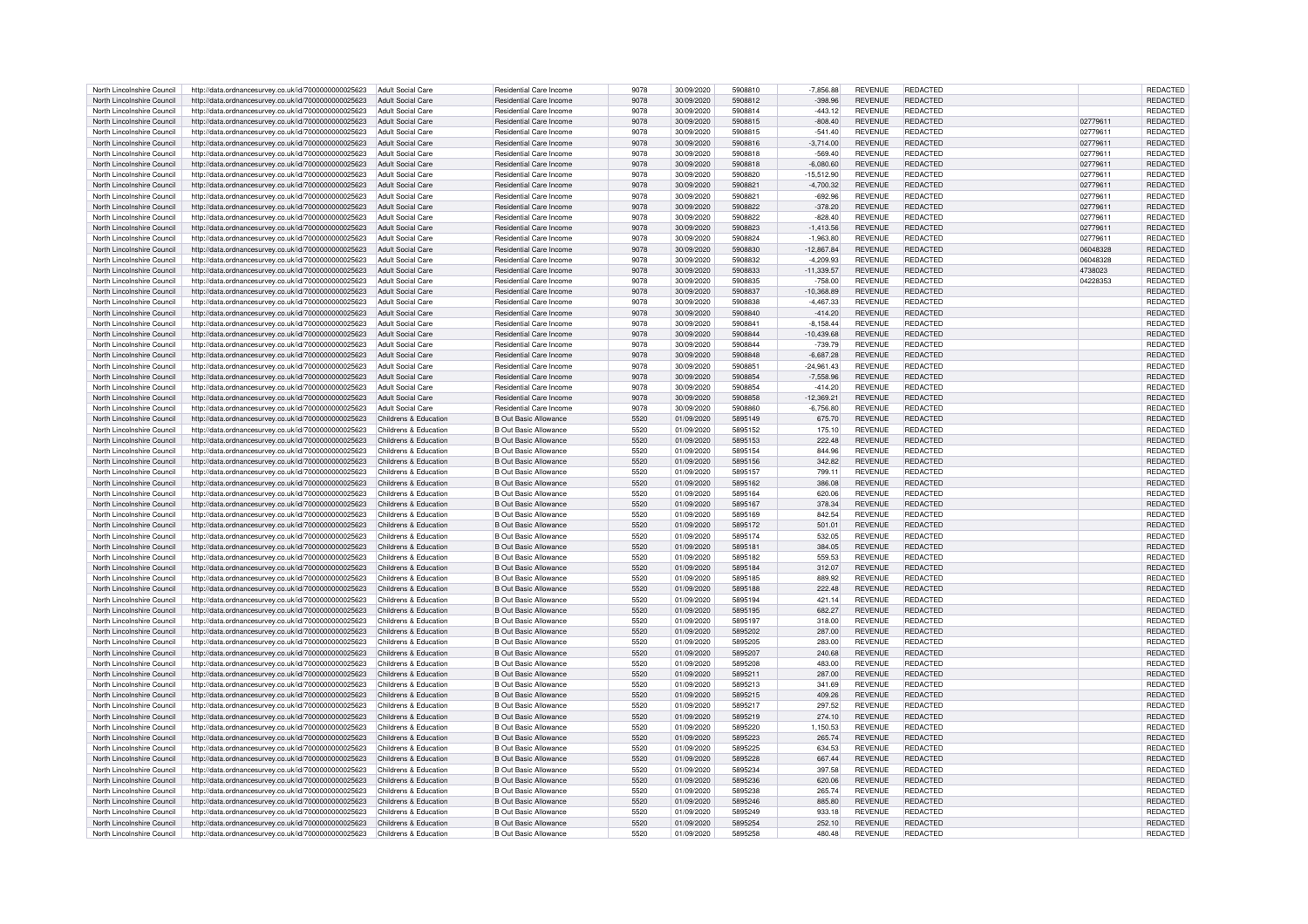| North Lincolnshire Council | http://data.ordnancesurvey.co.uk/id/7000000000025623                       | Childrens & Education | <b>B Out Basic Allowance</b> | 5520 | 01/09/2020 | 5895260 | 314.00   | <b>REVENUE</b> | REDACTED        | REDACTED        |
|----------------------------|----------------------------------------------------------------------------|-----------------------|------------------------------|------|------------|---------|----------|----------------|-----------------|-----------------|
| North Lincolnshire Council | http://data.ordnancesurvey.co.uk/id/7000000000025623                       | Childrens & Education | <b>B Out Basic Allowance</b> | 5520 | 01/09/2020 | 5895261 | 394.05   | <b>REVENUE</b> | REDACTED        | REDACTED        |
| North Lincolnshire Council | http://data.ordnancesurvey.co.uk/id/7000000000025623                       | Childrens & Education | <b>B Out Basic Allowance</b> | 5520 | 01/09/2020 | 5895266 | 296.66   | <b>REVENUE</b> | REDACTED        | REDACTED        |
|                            |                                                                            |                       |                              |      |            |         |          |                |                 |                 |
| North Lincolnshire Council | http://data.ordnancesurvey.co.uk/id/7000000000025623                       | Childrens & Education | <b>B Out Basic Allowance</b> | 5520 | 01/09/2020 | 5895269 | 399.00   | <b>REVENUE</b> | REDACTED        | <b>REDACTED</b> |
| North Lincolnshire Council | http://data.ordnancesurvey.co.uk/id/7000000000025623                       | Childrens & Education | <b>B Out Basic Allowance</b> | 5520 | 01/09/2020 | 5895271 | 933.18   | <b>REVENUE</b> | <b>REDACTED</b> | REDACTED        |
| North Lincolnshire Council | http://data.ordnancesurvey.co.uk/id/7000000000025623                       | Childrens & Education | <b>B Out Basic Allowance</b> | 5520 | 01/09/2020 | 5895272 | 322.39   | <b>REVENUE</b> | <b>REDACTED</b> | REDACTED        |
| North Lincolnshire Council | http://data.ordnancesurvey.co.uk/id/7000000000025623                       | Childrens & Education | <b>B Out Basic Allowance</b> | 5520 | 01/09/2020 | 5895274 | 391.43   | <b>REVENUE</b> | REDACTED        | REDACTED        |
| North Lincolnshire Council | http://data.ordnancesurvey.co.uk/id/7000000000025623                       | Childrens & Education | <b>B Out Basic Allowance</b> | 5520 | 01/09/2020 | 5895277 | 222.48   | <b>REVENUE</b> | <b>REDACTED</b> | REDACTED        |
| North Lincolnshire Council | http://data.ordnancesurvey.co.uk/id/7000000000025623                       | Childrens & Education | <b>B Out Basic Allowance</b> | 5520 | 01/09/2020 | 5895282 | 265.74   | <b>REVENUE</b> | REDACTED        | <b>REDACTED</b> |
| North Lincolnshire Council | http://data.ordnancesurvey.co.uk/id/7000000000025623                       | Childrens & Education | <b>B Out Basic Allowance</b> | 5520 | 01/09/2020 | 5895285 | 349.00   | <b>REVENUE</b> | <b>REDACTED</b> | REDACTED        |
|                            |                                                                            |                       |                              |      |            |         |          |                |                 |                 |
| North Lincolnshire Council | http://data.ordnancesurvey.co.uk/id/7000000000025623                       | Childrens & Education | <b>B Out Basic Allowance</b> | 5520 | 01/09/2020 | 5895287 | 222.48   | <b>REVENUE</b> | <b>REDACTED</b> | REDACTED        |
| North Lincolnshire Council | http://data.ordnancesurvey.co.uk/id/7000000000025623                       | Childrens & Education | <b>B Out Basic Allowance</b> | 5520 | 01/09/2020 | 5895288 | 1,215.74 | <b>REVENUE</b> | REDACTED        | REDACTED        |
| North Lincolnshire Council | http://data.ordnancesurvey.co.uk/id/7000000000025623                       | Childrens & Education | <b>B Out Basic Allowance</b> | 5520 | 01/09/2020 | 5895291 | 222.48   | <b>REVENUE</b> | <b>REDACTED</b> | REDACTED        |
| North Lincolnshire Council | http://data.ordnancesurvey.co.uk/id/7000000000025623                       | Childrens & Education | <b>B Out Basic Allowance</b> | 5520 | 01/09/2020 | 5895301 | 366.80   | <b>REVENUE</b> | <b>REDACTED</b> | REDACTED        |
| North Lincolnshire Council | http://data.ordnancesurvey.co.uk/id/7000000000025623                       | Childrens & Education | <b>B Out Basic Allowance</b> | 5520 | 01/09/2020 | 5895303 | 343.65   | <b>REVENUE</b> | <b>REDACTED</b> | REDACTED        |
| North Lincolnshire Council | http://data.ordnancesurvey.co.uk/id/7000000000025623                       | Childrens & Education | <b>B Out Basic Allowance</b> | 5520 | 01/09/2020 | 5895305 | 287.00   | <b>REVENUE</b> | <b>REDACTED</b> | REDACTED        |
| North Lincolnshire Council |                                                                            | Childrens & Education | <b>B Out Basic Allowance</b> | 5520 | 01/09/2020 | 5895307 | 366.88   | <b>REVENUE</b> | REDACTED        | REDACTED        |
|                            | http://data.ordnancesurvey.co.uk/id/7000000000025623                       |                       |                              |      |            |         |          |                |                 |                 |
| North Lincolnshire Council | http://data.ordnancesurvey.co.uk/id/7000000000025623                       | Childrens & Education | <b>B Out Basic Allowance</b> | 5520 | 01/09/2020 | 5895312 | 494.40   | <b>REVENUE</b> | <b>REDACTED</b> | REDACTED        |
| North Lincolnshire Council | http://data.ordnancesurvey.co.uk/id/7000000000025623                       | Childrens & Education | <b>B Out Basic Allowance</b> | 5520 | 01/09/2020 | 5895317 | 406.85   | <b>REVENUE</b> | REDACTED        | REDACTED        |
| North Lincolnshire Council | http://data.ordnancesurvey.co.uk/id/7000000000025623                       | Childrens & Education | <b>B Out Basic Allowance</b> | 5520 | 01/09/2020 | 5895318 | 342.82   | <b>REVENUE</b> | <b>REDACTED</b> | REDACTED        |
| North Lincolnshire Council | http://data.ordnancesurvey.co.uk/id/7000000000025623                       | Childrens & Education | <b>B Out Basic Allowance</b> | 5520 | 01/09/2020 | 5895320 | 222.48   | <b>REVENUE</b> | <b>REDACTED</b> | REDACTED        |
| North Lincolnshire Council | http://data.ordnancesurvey.co.uk/id/7000000000025623                       | Childrens & Education | <b>B Out Basic Allowance</b> | 5520 | 01/09/2020 | 5895321 | 773.53   | <b>REVENUE</b> | REDACTED        | REDACTED        |
| North Lincolnshire Council | http://data.ordnancesurvey.co.uk/id/7000000000025623                       | Childrens & Education | <b>B Out Basic Allowance</b> | 5520 | 01/09/2020 | 5895322 | 517.92   | <b>REVENUE</b> | <b>REDACTED</b> | REDACTED        |
| North Lincolnshire Council |                                                                            |                       | <b>B Out Basic Allowance</b> | 5520 |            | 5895325 |          | <b>REVENUE</b> | <b>REDACTED</b> | REDACTED        |
|                            | http://data.ordnancesurvey.co.uk/id/7000000000025623                       | Childrens & Education |                              |      | 01/09/2020 |         | 282.00   |                |                 |                 |
| North Lincolnshire Council | http://data.ordnancesurvey.co.uk/id/7000000000025623                       | Childrens & Education | <b>B Out Basic Allowance</b> | 5520 | 01/09/2020 | 5895328 | 382.00   | <b>REVENUE</b> | <b>REDACTED</b> | REDACTED        |
| North Lincolnshire Council | http://data.ordnancesurvey.co.uk/id/7000000000025623                       | Childrens & Education | <b>B Out Basic Allowance</b> | 5520 | 01/09/2020 | 5895336 | 572.68   | <b>REVENUE</b> | <b>REDACTED</b> | REDACTED        |
| North Lincolnshire Council | http://data.ordnancesurvey.co.uk/id/7000000000025623                       | Childrens & Education | <b>B Out Basic Allowance</b> | 5520 | 01/09/2020 | 5895337 | 597.58   | <b>REVENUE</b> | REDACTED        | REDACTED        |
| North Lincolnshire Council | http://data.ordnancesurvey.co.uk/id/7000000000025623                       | Childrens & Education | <b>B Out Basic Allowance</b> | 5520 | 01/09/2020 | 5895339 | 251.00   | <b>REVENUE</b> | <b>REDACTED</b> | REDACTED        |
| North Lincolnshire Council | http://data.ordnancesurvey.co.uk/id/7000000000025623                       | Childrens & Education | <b>B Out Basic Allowance</b> | 5520 | 01/09/2020 | 5895343 | 258.00   | <b>REVENUE</b> | <b>REDACTED</b> | <b>REDACTED</b> |
| North Lincolnshire Council | http://data.ordnancesurvey.co.uk/id/7000000000025623                       | Childrens & Education | <b>B Out Basic Allowance</b> | 5520 | 01/09/2020 | 5895345 | 572.68   | <b>REVENUE</b> | <b>REDACTED</b> | <b>REDACTED</b> |
|                            |                                                                            |                       |                              |      |            |         |          |                |                 |                 |
| North Lincolnshire Council | http://data.ordnancesurvey.co.uk/id/7000000000025623                       | Childrens & Education | <b>B Out Basic Allowance</b> | 5520 | 01/09/2020 | 5895346 | 531.48   | <b>REVENUE</b> | REDACTED        | REDACTED        |
| North Lincolnshire Council | http://data.ordnancesurvey.co.uk/id/7000000000025623                       | Childrens & Education | <b>B Out Basic Allowance</b> | 5520 | 01/09/2020 | 5895349 | 844.96   | <b>REVENUE</b> | <b>REDACTED</b> | REDACTED        |
| North Lincolnshire Council | http://data.ordnancesurvey.co.uk/id/7000000000025623                       | Childrens & Education | <b>B Out Basic Allowance</b> | 5520 | 01/09/2020 | 5895350 | 710.70   | <b>REVENUE</b> | REDACTED        | REDACTED        |
| North Lincolnshire Council | http://data.ordnancesurvey.co.uk/id/7000000000025623                       | Childrens & Education | <b>B Out Basic Allowance</b> | 5520 | 01/09/2020 | 5895351 | 286.34   | <b>REVENUE</b> | REDACTED        | <b>REDACTED</b> |
| North Lincolnshire Council | http://data.ordnancesurvey.co.uk/id/7000000000025623                       | Childrens & Education | <b>B Out Basic Allowance</b> | 5520 | 01/09/2020 | 5895352 | 440.84   | <b>REVENUE</b> | REDACTED        | REDACTED        |
| North Lincolnshire Council | http://data.ordnancesurvey.co.uk/id/7000000000025623                       | Childrens & Education | <b>B Out Basic Allowance</b> | 5520 | 01/09/2020 | 5895355 | 419.21   | <b>REVENUE</b> | REDACTED        | REDACTED        |
| North Lincolnshire Council | http://data.ordnancesurvey.co.uk/id/7000000000025623                       | Childrens & Education | <b>B Out Basic Allowance</b> | 5520 | 01/09/2020 | 5895357 | 397.58   | <b>REVENUE</b> | <b>REDACTED</b> | <b>REDACTED</b> |
|                            |                                                                            |                       |                              |      |            |         |          |                |                 |                 |
| North Lincolnshire Council | http://data.ordnancesurvey.co.uk/id/7000000000025623                       | Childrens & Education | <b>B Out Basic Allowance</b> | 5520 | 01/09/2020 | 5895359 | 525.30   | <b>REVENUE</b> | <b>REDACTED</b> | REDACTED        |
| North Lincolnshire Council | http://data.ordnancesurvey.co.uk/id/7000000000025623                       | Childrens & Education | <b>B Out Basic Allowance</b> | 5520 | 01/09/2020 | 5895362 | 287.00   | <b>REVENUE</b> | REDACTED        | <b>REDACTED</b> |
| North Lincolnshire Council | http://data.ordnancesurvey.co.uk/id/7000000000025623                       | Childrens & Education | <b>B Out Basic Allowance</b> | 5520 | 01/09/2020 | 5895364 | 222.48   | <b>REVENUE</b> | <b>REDACTED</b> | REDACTED        |
| North Lincolnshire Council | http://data.ordnancesurvey.co.uk/id/7000000000025623                       | Childrens & Education | <b>B Out Basic Allowance</b> | 5520 | 01/09/2020 | 5895365 | 394.05   | <b>REVENUE</b> | REDACTED        | REDACTED        |
| North Lincolnshire Council | http://data.ordnancesurvey.co.uk/id/7000000000025623                       | Childrens & Education | <b>B Out Basic Allowance</b> | 5520 | 01/09/2020 | 5895366 | 482.04   | <b>REVENUE</b> | REDACTED        | REDACTED        |
| North Lincolnshire Council | http://data.ordnancesurvey.co.uk/id/7000000000025623                       | Childrens & Education | <b>B Out Basic Allowance</b> | 5520 | 01/09/2020 | 5895367 | 508.10   | <b>REVENUE</b> | REDACTED        | REDACTED        |
| North Lincolnshire Council | http://data.ordnancesurvey.co.uk/id/7000000000025623                       | Childrens & Education | <b>B Out Basic Allowance</b> | 5520 | 01/09/2020 | 5895370 | 222.48   | <b>REVENUE</b> | REDACTED        | REDACTED        |
|                            |                                                                            |                       |                              |      |            |         |          |                |                 |                 |
| North Lincolnshire Council | http://data.ordnancesurvey.co.uk/id/7000000000025623                       | Childrens & Education | <b>B Out Basic Allowance</b> | 5520 | 01/09/2020 | 5895372 | 299.10   | <b>REVENUE</b> | REDACTED        | REDACTED        |
| North Lincolnshire Council | http://data.ordnancesurvey.co.uk/id/7000000000025623                       | Childrens & Education | <b>B Out Basic Allowance</b> | 5520 | 01/09/2020 | 5895379 | 250.30   | <b>REVENUE</b> | <b>REDACTED</b> | REDACTED        |
| North Lincolnshire Council | http://data.ordnancesurvey.co.uk/id/7000000000025623                       | Childrens & Education | <b>B Out Basic Allowance</b> | 5520 | 01/09/2020 | 5895385 | 397.58   | <b>REVENUE</b> | <b>REDACTED</b> | REDACTED        |
| North Lincolnshire Council | http://data.ordnancesurvey.co.uk/id/7000000000025623                       | Childrens & Education | <b>B Out Basic Allowance</b> | 5520 | 01/09/2020 | 5895386 | 256.91   | <b>REVENUE</b> | REDACTED        | <b>REDACTED</b> |
| North Lincolnshire Council | http://data.ordnancesurvey.co.uk/id/7000000000025623                       | Childrens & Education | <b>B Out Basic Allowance</b> | 5520 | 01/09/2020 | 5895387 | 620.06   | <b>REVENUE</b> | <b>REDACTED</b> | REDACTED        |
| North Lincolnshire Council | http://data.ordnancesurvey.co.uk/id/7000000000025623                       | Childrens & Education | <b>B Out Basic Allowance</b> | 5520 | 01/09/2020 | 5895390 | 422.30   | <b>REVENUE</b> | <b>REDACTED</b> | REDACTED        |
| North Lincolnshire Council | http://data.ordnancesurvey.co.uk/id/7000000000025623                       | Childrens & Education | <b>B Out Basic Allowance</b> | 5520 | 01/09/2020 | 5895394 | 523.74   | <b>REVENUE</b> | <b>REDACTED</b> | REDACTED        |
|                            |                                                                            |                       |                              |      |            |         |          |                |                 |                 |
| North Lincolnshire Council | http://data.ordnancesurvey.co.uk/id/7000000000025623                       | Childrens & Education | <b>B Out Basic Allowance</b> | 5520 | 01/09/2020 | 5895395 | 265.74   | <b>REVENUE</b> | <b>REDACTED</b> | REDACTED        |
| North Lincolnshire Council | http://data.ordnancesurvey.co.uk/id/7000000000025623                       | Childrens & Education | <b>B Out Basic Allowance</b> | 5520 | 01/09/2020 | 5895396 | 286.34   | <b>REVENUE</b> | REDACTED        | <b>REDACTED</b> |
| North Lincolnshire Council | http://data.ordnancesurvey.co.uk/id/7000000000025623                       | Childrens & Education | <b>B Out Basic Allowance</b> | 5520 | 01/09/2020 | 5895397 | 271.92   | <b>REVENUE</b> | <b>REDACTED</b> | REDACTED        |
| North Lincolnshire Council | http://data.ordnancesurvey.co.uk/id/7000000000025623                       | Childrens & Education | <b>B Out Basic Allowance</b> | 5520 | 01/09/2020 | 5895398 | 620.06   | <b>REVENUE</b> | <b>REDACTED</b> | REDACTED        |
| North Lincolnshire Council | http://data.ordnancesurvey.co.uk/id/7000000000025623                       | Childrens & Education | <b>B Out Basic Allowance</b> | 5520 | 01/09/2020 | 5895399 | 265.74   | <b>REVENUE</b> | <b>REDACTED</b> | REDACTED        |
| North Lincolnshire Council | http://data.ordnancesurvey.co.uk/id/7000000000025623                       | Childrens & Education | <b>B Out Basic Allowance</b> | 5520 | 01/09/2020 | 5895401 | 328.57   | <b>REVENUE</b> | <b>REDACTED</b> | REDACTED        |
| North Lincolnshire Council | http://data.ordnancesurvey.co.uk/id/7000000000025623                       | Childrens & Education | <b>B Out Basic Allowance</b> | 5520 | 01/09/2020 | 5895407 | 360.12   | <b>REVENUE</b> | REDACTED        | <b>REDACTED</b> |
| North Lincolnshire Council |                                                                            | Childrens & Education | <b>B Out Basic Allowance</b> | 5520 | 01/09/2020 | 5895408 |          | <b>REVENUE</b> | <b>REDACTED</b> | REDACTED        |
|                            | http://data.ordnancesurvey.co.uk/id/7000000000025623                       |                       |                              |      |            |         | 271.92   |                |                 |                 |
| North Lincolnshire Council | http://data.ordnancesurvey.co.uk/id/7000000000025623                       | Childrens & Education | <b>B Out Basic Allowance</b> | 5520 | 01/09/2020 | 5895410 | 286.34   | <b>REVENUE</b> | <b>REDACTED</b> | REDACTED        |
| North Lincolnshire Council | http://data.ordnancesurvey.co.uk/id/7000000000025623                       | Childrens & Education | <b>B Out Basic Allowance</b> | 5520 | 01/09/2020 | 5895417 | 265.74   | <b>REVENUE</b> | REDACTED        | REDACTED        |
| North Lincolnshire Council | http://data.ordnancesurvey.co.uk/id/7000000000025623                       | Childrens & Education | <b>B Out Basic Allowance</b> | 5520 | 01/09/2020 | 5895420 | 572.68   | <b>REVENUE</b> | <b>REDACTED</b> | REDACTED        |
| North Lincolnshire Council | http://data.ordnancesurvey.co.uk/id/7000000000025623                       | Childrens & Education | <b>B Out Basic Allowance</b> | 5520 | 01/09/2020 | 5895422 | 267.76   | <b>REVENUE</b> | REDACTED        | REDACTED        |
| North Lincolnshire Council | http://data.ordnancesurvey.co.uk/id/7000000000025623                       | Childrens & Education | <b>B Out Basic Allowance</b> | 5520 | 01/09/2020 | 5895428 | 300.76   | <b>REVENUE</b> | REDACTED        | REDACTED        |
| North Lincolnshire Council | http://data.ordnancesurvey.co.uk/id/7000000000025623                       | Childrens & Education | <b>B Out Basic Allowance</b> | 5520 | 01/09/2020 | 5895429 | 271.92   | <b>REVENUE</b> | <b>REDACTED</b> | REDACTED        |
|                            |                                                                            |                       |                              |      |            |         |          |                |                 |                 |
| North Lincolnshire Council | http://data.ordnancesurvey.co.uk/id/7000000000025623                       | Childrens & Education | <b>B Out Basic Allowance</b> | 5520 | 07/09/2020 | 5897356 | 675.70   | <b>REVENUE</b> | REDACTED        | REDACTED        |
| North Lincolnshire Council | http://data.ordnancesurvey.co.uk/id/7000000000025623                       | Childrens & Education | <b>B Out Basic Allowance</b> | 5520 | 07/09/2020 | 5897359 | 175.10   | <b>REVENUE</b> | <b>REDACTED</b> | REDACTED        |
| North Lincolnshire Council | http://data.ordnancesurvey.co.uk/id/7000000000025623                       | Childrens & Education | <b>B Out Basic Allowance</b> | 5520 | 07/09/2020 | 5897360 | 222.48   | <b>REVENUE</b> | REDACTED        | REDACTED        |
| North Lincolnshire Council | http://data.ordnancesurvey.co.uk/id/7000000000025623                       | Childrens & Education | B Out Basic Allowance        | 5520 | 07/09/2020 | 5897361 | 844.96   | <b>REVENUE</b> | REDACTED        | <b>REDACTED</b> |
| North Lincolnshire Council | http://data.ordnancesurvey.co.uk/id/7000000000025623                       | Childrens & Education | B Out Basic Allowance        | 5520 | 07/09/2020 | 5897363 | 342.82   | <b>REVENUE</b> | <b>REDACTED</b> | REDACTED        |
| North Lincolnshire Council | http://data.ordnancesurvey.co.uk/id/7000000000025623 Childrens & Education |                       | <b>B Out Basic Allowance</b> | 5520 | 07/09/2020 | 5897364 | 458.47   | <b>REVENUE</b> | REDACTED        | REDACTED        |
|                            |                                                                            |                       |                              |      |            |         |          |                |                 |                 |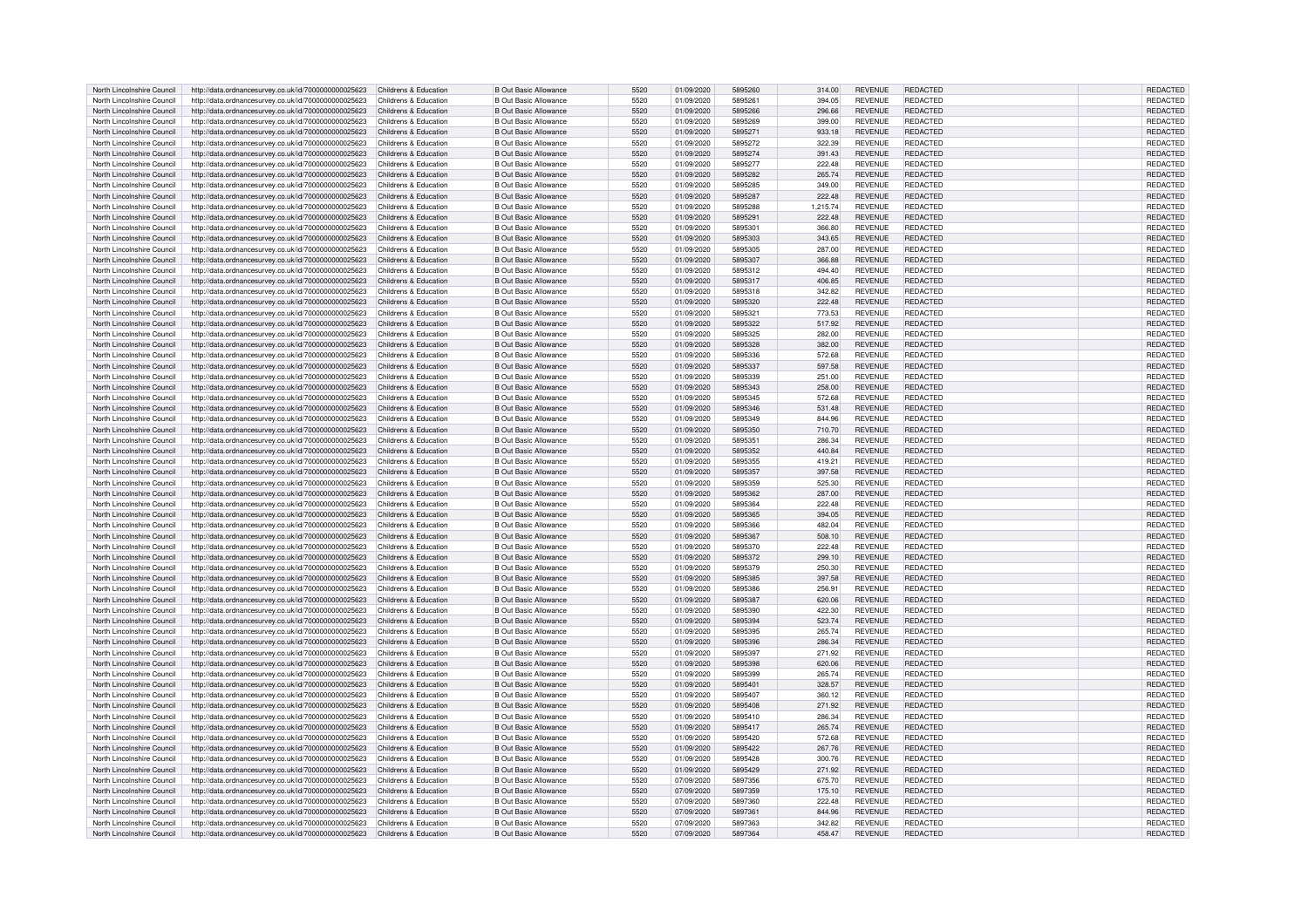| North Lincolnshire Council | http://data.ordnancesurvey.co.uk/id/7000000000025623                       | Childrens & Education | <b>B Out Basic Allowance</b> | 5520 | 07/09/2020 | 5897369 | 386.08   | <b>REVENUE</b> | REDACTED        | REDACTED        |
|----------------------------|----------------------------------------------------------------------------|-----------------------|------------------------------|------|------------|---------|----------|----------------|-----------------|-----------------|
| North Lincolnshire Council | http://data.ordnancesurvey.co.uk/id/7000000000025623                       | Childrens & Education | <b>B Out Basic Allowance</b> | 5520 | 07/09/2020 | 5897371 | 620.06   | <b>REVENUE</b> | <b>REDACTED</b> | <b>REDACTED</b> |
| North Lincolnshire Council |                                                                            | Childrens & Education | <b>B Out Basic Allowance</b> | 5520 | 07/09/2020 | 5897374 |          | <b>REVENUE</b> | REDACTED        | REDACTED        |
|                            | http://data.ordnancesurvey.co.uk/id/7000000000025623                       |                       |                              |      |            |         | 378.34   |                |                 |                 |
| North Lincolnshire Council | http://data.ordnancesurvey.co.uk/id/7000000000025623                       | Childrens & Education | <b>B Out Basic Allowance</b> | 5520 | 07/09/2020 | 5897376 | 842.54   | <b>REVENUE</b> | <b>REDACTED</b> | REDACTED        |
| North Lincolnshire Council | http://data.ordnancesurvey.co.uk/id/7000000000025623                       | Childrens & Education | <b>B Out Basic Allowance</b> | 5520 | 07/09/2020 | 5897381 | 532.05   | <b>REVENUE</b> | REDACTED        | REDACTED        |
| North Lincolnshire Council | http://data.ordnancesurvey.co.uk/id/7000000000025623                       | Childrens & Education | <b>B Out Basic Allowance</b> | 5520 | 07/09/2020 | 5897388 | 384.05   | <b>REVENUE</b> | <b>REDACTED</b> | REDACTED        |
| North Lincolnshire Council | http://data.ordnancesurvey.co.uk/id/7000000000025623                       | Childrens & Education | <b>B Out Basic Allowance</b> | 5520 | 07/09/2020 | 5897389 | 559.53   | <b>REVENUE</b> | <b>REDACTED</b> | REDACTED        |
| North Lincolnshire Council | http://data.ordnancesurvey.co.uk/id/7000000000025623                       | Childrens & Education | <b>B Out Basic Allowance</b> | 5520 | 07/09/2020 | 5897391 | 312.07   | <b>REVENUE</b> | REDACTED        | <b>REDACTED</b> |
| North Lincolnshire Council | http://data.ordnancesurvey.co.uk/id/7000000000025623                       | Childrens & Education | <b>B Out Basic Allowance</b> | 5520 | 07/09/2020 | 5897392 | 889.92   | <b>REVENUE</b> | <b>REDACTED</b> | <b>REDACTED</b> |
|                            |                                                                            |                       |                              |      |            |         |          |                |                 |                 |
| North Lincolnshire Council | http://data.ordnancesurvey.co.uk/id/7000000000025623                       | Childrens & Education | <b>B Out Basic Allowance</b> | 5520 | 07/09/2020 | 5897395 | 222.48   | REVENUE        | REDACTED        | REDACTED        |
| North Lincolnshire Council | http://data.ordnancesurvey.co.uk/id/7000000000025623                       | Childrens & Education | <b>B Out Basic Allowance</b> | 5520 | 07/09/2020 | 5897401 | 421.14   | <b>REVENUE</b> | <b>REDACTED</b> | REDACTED        |
| North Lincolnshire Council | http://data.ordnancesurvey.co.uk/id/7000000000025623                       | Childrens & Education | <b>B Out Basic Allowance</b> | 5520 | 07/09/2020 | 5897402 | 682.27   | <b>REVENUE</b> | REDACTED        | REDACTED        |
| North Lincolnshire Council | http://data.ordnancesurvey.co.uk/id/7000000000025623                       | Childrens & Education | <b>B Out Basic Allowance</b> | 5520 | 07/09/2020 | 5897404 | 318.00   | <b>REVENUE</b> | REDACTED        | <b>REDACTED</b> |
| North Lincolnshire Council | http://data.ordnancesurvey.co.uk/id/7000000000025623                       | Childrens & Education | <b>B Out Basic Allowance</b> | 5520 | 07/09/2020 | 5897409 | 287.00   | <b>REVENUE</b> | REDACTED        | REDACTED        |
| North Lincolnshire Council | http://data.ordnancesurvey.co.uk/id/7000000000025623                       | Childrens & Education | B Out Basic Allowance        | 5520 | 07/09/2020 | 5897412 | 283.00   | <b>REVENUE</b> | REDACTED        | REDACTED        |
|                            |                                                                            |                       |                              |      |            |         |          |                |                 |                 |
| North Lincolnshire Council | http://data.ordnancesurvey.co.uk/id/7000000000025623                       | Childrens & Education | <b>B Out Basic Allowance</b> | 5520 | 07/09/2020 | 5897414 | 240.68   | <b>REVENUE</b> | REDACTED        | REDACTED        |
| North Lincolnshire Council | http://data.ordnancesurvey.co.uk/id/7000000000025623                       | Childrens & Education | <b>B Out Basic Allowance</b> | 5520 | 07/09/2020 | 5897415 | 483.00   | <b>REVENUE</b> | REDACTED        | REDACTED        |
| North Lincolnshire Council | http://data.ordnancesurvey.co.uk/id/7000000000025623                       | Childrens & Education | <b>B Out Basic Allowance</b> | 5520 | 07/09/2020 | 5897417 | 308.05   | <b>REVENUE</b> | <b>REDACTED</b> | <b>REDACTED</b> |
| North Lincolnshire Council | http://data.ordnancesurvey.co.uk/id/7000000000025623                       | Childrens & Education | B Out Basic Allowance        | 5520 | 07/09/2020 | 5897418 | 287.00   | <b>REVENUE</b> | <b>REDACTED</b> | REDACTED        |
| North Lincolnshire Council | http://data.ordnancesurvey.co.uk/id/7000000000025623                       | Childrens & Education | <b>B Out Basic Allowance</b> | 5520 | 07/09/2020 | 5897420 | 341.69   | <b>REVENUE</b> | <b>REDACTED</b> | REDACTED        |
| North Lincolnshire Council | http://data.ordnancesurvey.co.uk/id/7000000000025623                       | Childrens & Education | <b>B Out Basic Allowance</b> | 5520 | 07/09/2020 | 5897422 | 409.26   | <b>REVENUE</b> | REDACTED        | REDACTED        |
|                            |                                                                            | Childrens & Education |                              | 5520 |            | 5897424 |          |                | <b>REDACTED</b> |                 |
| North Lincolnshire Council | http://data.ordnancesurvey.co.uk/id/7000000000025623                       |                       | <b>B Out Basic Allowance</b> |      | 07/09/2020 |         | 297.52   | <b>REVENUE</b> |                 | REDACTED        |
| North Lincolnshire Council | http://data.ordnancesurvey.co.uk/id/7000000000025623                       | Childrens & Education | <b>B Out Basic Allowance</b> | 5520 | 07/09/2020 | 5897426 | 274.10   | <b>REVENUE</b> | REDACTED        | REDACTED        |
| North Lincolnshire Council | http://data.ordnancesurvey.co.uk/id/7000000000025623                       | Childrens & Education | <b>B Out Basic Allowance</b> | 5520 | 07/09/2020 | 5897427 | 1,201.96 | <b>REVENUE</b> | <b>REDACTED</b> | REDACTED        |
| North Lincolnshire Council | http://data.ordnancesurvey.co.uk/id/7000000000025623                       | Childrens & Education | <b>B Out Basic Allowance</b> | 5520 | 07/09/2020 | 5897430 | 265.74   | <b>REVENUE</b> | <b>REDACTED</b> | REDACTED        |
| North Lincolnshire Council | http://data.ordnancesurvey.co.uk/id/7000000000025623                       | Childrens & Education | <b>B Out Basic Allowance</b> | 5520 | 07/09/2020 | 5897432 | 634.53   | <b>REVENUE</b> | <b>REDACTED</b> | REDACTED        |
| North Lincolnshire Council | http://data.ordnancesurvey.co.uk/id/7000000000025623                       | Childrens & Education | <b>B Out Basic Allowance</b> | 5520 | 07/09/2020 | 5897434 | 444.96   | <b>REVENUE</b> | <b>REDACTED</b> | <b>REDACTED</b> |
|                            |                                                                            | Childrens & Education | <b>B Out Basic Allowance</b> | 5520 | 07/09/2020 | 5897435 | 667.44   | <b>REVENUE</b> | <b>REDACTED</b> |                 |
| North Lincolnshire Council | http://data.ordnancesurvey.co.uk/id/7000000000025623                       |                       |                              |      |            |         |          |                |                 | REDACTED        |
| North Lincolnshire Council | http://data.ordnancesurvey.co.uk/id/7000000000025623                       | Childrens & Education | <b>B Out Basic Allowance</b> | 5520 | 07/09/2020 | 5897441 | 397.58   | <b>REVENUE</b> | REDACTED        | REDACTED        |
| North Lincolnshire Council | http://data.ordnancesurvey.co.uk/id/7000000000025623                       | Childrens & Education | <b>B Out Basic Allowance</b> | 5520 | 07/09/2020 | 5897443 | 620.06   | <b>REVENUE</b> | REDACTED        | REDACTED        |
| North Lincolnshire Council | http://data.ordnancesurvey.co.uk/id/7000000000025623                       | Childrens & Education | <b>B Out Basic Allowance</b> | 5520 | 07/09/2020 | 5897445 | 265.74   | <b>REVENUE</b> | REDACTED        | REDACTED        |
| North Lincolnshire Council | http://data.ordnancesurvey.co.uk/id/7000000000025623                       | Childrens & Education | <b>B Out Basic Allowance</b> | 5520 | 07/09/2020 | 5897453 | 885.80   | <b>REVENUE</b> | REDACTED        | REDACTED        |
| North Lincolnshire Council | http://data.ordnancesurvey.co.uk/id/7000000000025623                       | Childrens & Education | B Out Basic Allowance        | 5520 | 07/09/2020 | 5897456 | 667.44   | <b>REVENUE</b> | REDACTED        | REDACTED        |
|                            |                                                                            |                       |                              |      |            |         |          |                |                 |                 |
| North Lincolnshire Council | http://data.ordnancesurvey.co.uk/id/7000000000025623                       | Childrens & Education | B Out Basic Allowance        | 5520 | 07/09/2020 | 5897461 | 252.10   | <b>REVENUE</b> | REDACTED        | REDACTED        |
| North Lincolnshire Council | http://data.ordnancesurvey.co.uk/id/7000000000025623                       | Childrens & Education | B Out Basic Allowance        | 5520 | 07/09/2020 | 5897465 | 480.48   | <b>REVENUE</b> | <b>REDACTED</b> | REDACTED        |
| North Lincolnshire Council | http://data.ordnancesurvey.co.uk/id/7000000000025623                       | Childrens & Education | B Out Basic Allowance        | 5520 | 07/09/2020 | 5897467 | 475.00   | <b>REVENUE</b> | <b>REDACTED</b> | REDACTED        |
| North Lincolnshire Council | http://data.ordnancesurvey.co.uk/id/7000000000025623                       | Childrens & Education | <b>B Out Basic Allowance</b> | 5520 | 07/09/2020 | 5897468 | 394.05   | <b>REVENUE</b> | <b>REDACTED</b> | REDACTED        |
| North Lincolnshire Council | http://data.ordnancesurvey.co.uk/id/7000000000025623                       | Childrens & Education | <b>B Out Basic Allowance</b> | 5520 | 07/09/2020 | 5897473 | 296.66   | <b>REVENUE</b> | <b>REDACTED</b> | <b>REDACTED</b> |
| North Lincolnshire Council | http://data.ordnancesurvey.co.uk/id/7000000000025623                       | Childrens & Education | <b>B Out Basic Allowance</b> | 5520 | 07/09/2020 | 5897476 | 399.00   | <b>REVENUE</b> | <b>REDACTED</b> | REDACTED        |
|                            |                                                                            |                       |                              |      |            |         |          |                |                 |                 |
| North Lincolnshire Council | http://data.ordnancesurvey.co.uk/id/7000000000025623                       | Childrens & Education | <b>B Out Basic Allowance</b> | 5520 | 07/09/2020 | 5897478 | 933.18   | <b>REVENUE</b> | REDACTED        | REDACTED        |
| North Lincolnshire Council | http://data.ordnancesurvey.co.uk/id/7000000000025623                       | Childrens & Education | <b>B Out Basic Allowance</b> | 5520 | 07/09/2020 | 5897479 | 322.39   | <b>REVENUE</b> | REDACTED        | REDACTED        |
| North Lincolnshire Council | http://data.ordnancesurvey.co.uk/id/7000000000025623                       | Childrens & Education | <b>B Out Basic Allowance</b> | 5520 | 07/09/2020 | 5897481 | 391.43   | <b>REVENUE</b> | REDACTED        | REDACTED        |
| North Lincolnshire Council | http://data.ordnancesurvey.co.uk/id/7000000000025623                       | Childrens & Education | <b>B Out Basic Allowance</b> | 5520 | 07/09/2020 | 5897484 | 222.48   | <b>REVENUE</b> | REDACTED        | REDACTED        |
| North Lincolnshire Council | http://data.ordnancesurvey.co.uk/id/7000000000025623                       | Childrens & Education | <b>B Out Basic Allowance</b> | 5520 | 07/09/2020 | 5897489 | 265.74   | <b>REVENUE</b> | <b>REDACTED</b> | REDACTED        |
| North Lincolnshire Council | http://data.ordnancesurvey.co.uk/id/7000000000025623                       | Childrens & Education | <b>B Out Basic Allowance</b> | 5520 | 07/09/2020 | 5897492 | 349.00   | <b>REVENUE</b> | <b>REDACTED</b> | REDACTED        |
|                            |                                                                            |                       |                              |      |            |         |          |                |                 |                 |
| North Lincolnshire Council | http://data.ordnancesurvey.co.uk/id/7000000000025623                       | Childrens & Education | <b>B Out Basic Allowance</b> | 5520 | 07/09/2020 | 5897494 | 222.48   | <b>REVENUE</b> | <b>REDACTED</b> | REDACTED        |
| North Lincolnshire Council | http://data.ordnancesurvey.co.uk/id/7000000000025623                       | Childrens & Education | <b>B Out Basic Allowance</b> | 5520 | 07/09/2020 | 5897495 | 1,215.74 | <b>REVENUE</b> | <b>REDACTED</b> | REDACTED        |
| North Lincolnshire Council | http://data.ordnancesurvey.co.uk/id/7000000000025623                       | Childrens & Education | <b>B Out Basic Allowance</b> | 5520 | 07/09/2020 | 5897498 | 222.48   | <b>REVENUE</b> | <b>REDACTED</b> | REDACTED        |
| North Lincolnshire Council | http://data.ordnancesurvey.co.uk/id/7000000000025623                       | Childrens & Education | <b>B Out Basic Allowance</b> | 5520 | 07/09/2020 | 5897508 | 366.80   | <b>REVENUE</b> | <b>REDACTED</b> | REDACTED        |
| North Lincolnshire Council | http://data.ordnancesurvey.co.uk/id/7000000000025623                       | Childrens & Education | <b>B Out Basic Allowance</b> | 5520 | 07/09/2020 | 5897510 | 343.65   | <b>REVENUE</b> | <b>REDACTED</b> | REDACTED        |
| North Lincolnshire Council | http://data.ordnancesurvey.co.uk/id/7000000000025623                       | Childrens & Education | <b>B Out Basic Allowance</b> | 5520 | 07/09/2020 | 5897512 | 287.00   | <b>REVENUE</b> | REDACTED        | REDACTED        |
| North Lincolnshire Council | http://data.ordnancesurvey.co.uk/id/7000000000025623                       | Childrens & Education | <b>B Out Basic Allowance</b> | 5520 | 07/09/2020 | 5897514 | 366.88   | <b>REVENUE</b> | REDACTED        | REDACTED        |
|                            |                                                                            |                       |                              |      |            |         |          |                |                 |                 |
| North Lincolnshire Council | http://data.ordnancesurvey.co.uk/id/7000000000025623                       | Childrens & Education | B Out Basic Allowance        | 5520 | 07/09/2020 | 5897519 | 494.40   | <b>REVENUE</b> | <b>REDACTED</b> | REDACTED        |
| North Lincolnshire Council | http://data.ordnancesurvey.co.uk/id/7000000000025623                       | Childrens & Education | <b>B Out Basic Allowance</b> | 5520 | 07/09/2020 | 5897524 | 386.08   | <b>REVENUE</b> | REDACTED        | REDACTED        |
| North Lincolnshire Council | http://data.ordnancesurvey.co.uk/id/7000000000025623                       | Childrens & Education | B Out Basic Allowance        | 5520 | 07/09/2020 | 5897525 | 342.82   | <b>REVENUE</b> | <b>REDACTED</b> | REDACTED        |
| North Lincolnshire Council | http://data.ordnancesurvey.co.uk/id/7000000000025623                       | Childrens & Education | <b>B Out Basic Allowance</b> | 5520 | 07/09/2020 | 5897527 | 222.48   | <b>REVENUE</b> | <b>REDACTED</b> | REDACTED        |
| North Lincolnshire Council | http://data.ordnancesurvey.co.uk/id/7000000000025623                       | Childrens & Education | <b>B Out Basic Allowance</b> | 5520 | 07/09/2020 | 5897528 | 773.53   | <b>REVENUE</b> | <b>REDACTED</b> | REDACTED        |
| North Lincolnshire Council | http://data.ordnancesurvey.co.uk/id/7000000000025623                       | Childrens & Education | <b>B Out Basic Allowance</b> | 5520 | 07/09/2020 | 5897529 | 783.66   | <b>REVENUE</b> | REDACTED        | REDACTED        |
| North Lincolnshire Council |                                                                            | Childrens & Education | <b>B Out Basic Allowance</b> | 5520 | 07/09/2020 | 5897532 | 282.00   | <b>REVENUE</b> | <b>REDACTED</b> | REDACTED        |
|                            | http://data.ordnancesurvey.co.uk/id/7000000000025623                       |                       |                              |      |            |         |          |                |                 |                 |
| North Lincolnshire Council | http://data.ordnancesurvey.co.uk/id/7000000000025623                       | Childrens & Education | <b>B Out Basic Allowance</b> | 5520 | 07/09/2020 | 5897535 | 570.00   | <b>REVENUE</b> | <b>REDACTED</b> | REDACTED        |
| North Lincolnshire Council | http://data.ordnancesurvey.co.uk/id/7000000000025623                       | Childrens & Education | <b>B Out Basic Allowance</b> | 5520 | 07/09/2020 | 5897539 | 738.06   | <b>REVENUE</b> | REDACTED        | REDACTED        |
| North Lincolnshire Council | http://data.ordnancesurvey.co.uk/id/7000000000025623                       | Childrens & Education | <b>B Out Basic Allowance</b> | 5520 | 07/09/2020 | 5897542 | 1,718.04 | <b>REVENUE</b> | REDACTED        | REDACTED        |
| North Lincolnshire Council | http://data.ordnancesurvey.co.uk/id/7000000000025623                       | Childrens & Education | <b>B Out Basic Allowance</b> | 5520 | 07/09/2020 | 5897544 | 572.68   | <b>REVENUE</b> | REDACTED        | REDACTED        |
| North Lincolnshire Council | http://data.ordnancesurvey.co.uk/id/7000000000025623                       | Childrens & Education | <b>B Out Basic Allowance</b> | 5520 | 07/09/2020 | 5897545 | 597.58   | <b>REVENUE</b> | <b>REDACTED</b> | REDACTED        |
|                            |                                                                            |                       |                              |      |            | 5897547 |          |                | <b>REDACTED</b> |                 |
| North Lincolnshire Council | http://data.ordnancesurvey.co.uk/id/7000000000025623                       | Childrens & Education | <b>B Out Basic Allowance</b> | 5520 | 07/09/2020 |         | 251.00   | <b>REVENUE</b> |                 | REDACTED        |
| North Lincolnshire Council | http://data.ordnancesurvey.co.uk/id/7000000000025623                       | Childrens & Education | <b>B Out Basic Allowance</b> | 5520 | 07/09/2020 | 5897551 | 258.00   | <b>REVENUE</b> | <b>REDACTED</b> | REDACTED        |
| North Lincolnshire Council | http://data.ordnancesurvey.co.uk/id/7000000000025623                       | Childrens & Education | <b>B Out Basic Allowance</b> | 5520 | 07/09/2020 | 5897552 | 572.68   | <b>REVENUE</b> | <b>REDACTED</b> | REDACTED        |
| North Lincolnshire Council | http://data.ordnancesurvey.co.uk/id/7000000000025623                       | Childrens & Education | <b>B Out Basic Allowance</b> | 5520 | 07/09/2020 | 5897554 | 531.48   | <b>REVENUE</b> | REDACTED        | REDACTED        |
| North Lincolnshire Council | http://data.ordnancesurvey.co.uk/id/7000000000025623                       | Childrens & Education | B Out Basic Allowance        | 5520 | 07/09/2020 | 5897557 | 844.96   | <b>REVENUE</b> | <b>REDACTED</b> | <b>REDACTED</b> |
| North Lincolnshire Council | http://data.ordnancesurvey.co.uk/id/7000000000025623                       | Childrens & Education | <b>B Out Basic Allowance</b> | 5520 | 07/09/2020 | 5897558 | 710.70   | <b>REVENUE</b> | <b>REDACTED</b> | REDACTED        |
| North Lincolnshire Council | http://data.ordnancesurvey.co.uk/id/7000000000025623 Childrens & Education |                       | <b>B</b> Out Basic Allowance | 5520 | 07/09/2020 | 5897559 | 286.34   | <b>REVENUE</b> | REDACTED        | REDACTED        |
|                            |                                                                            |                       |                              |      |            |         |          |                |                 |                 |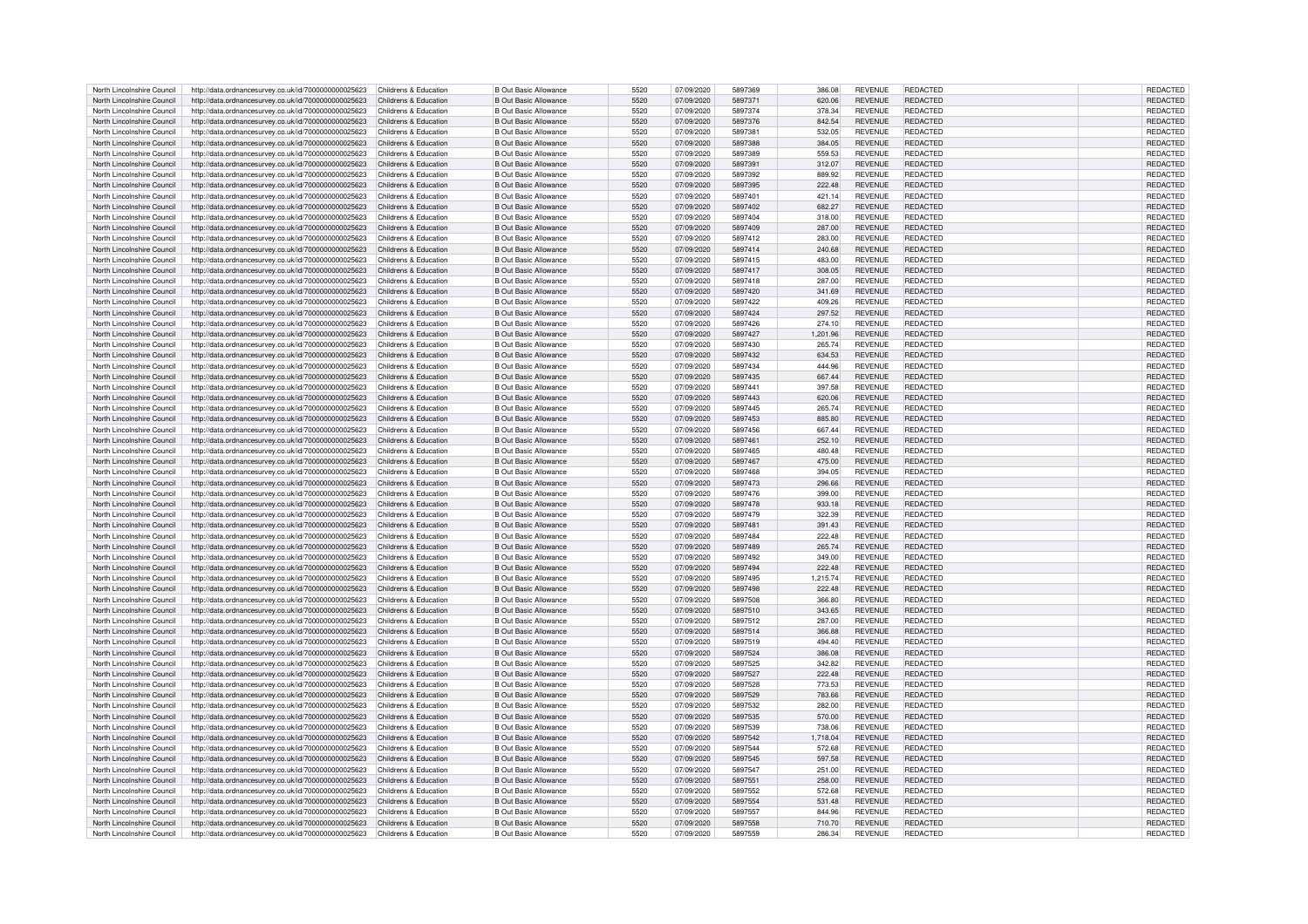| North Lincolnshire Council | http://data.ordnancesurvey.co.uk/id/7000000000025623                       | Childrens & Education | <b>B Out Basic Allowance</b> | 5520 | 07/09/2020 | 5897560 | 440.84   | <b>REVENUE</b> | <b>REDACTED</b> | REDACTED        |
|----------------------------|----------------------------------------------------------------------------|-----------------------|------------------------------|------|------------|---------|----------|----------------|-----------------|-----------------|
| North Lincolnshire Council | http://data.ordnancesurvey.co.uk/id/7000000000025623                       | Childrens & Education | <b>B Out Basic Allowance</b> | 5520 | 07/09/2020 | 5897562 | 419.21   | <b>REVENUE</b> | REDACTED        | REDACTED        |
| North Lincolnshire Council | http://data.ordnancesurvey.co.uk/id/7000000000025623                       | Childrens & Education | <b>B Out Basic Allowance</b> | 5520 | 07/09/2020 | 5897564 | 397.58   | <b>REVENUE</b> | REDACTED        | REDACTED        |
|                            |                                                                            |                       |                              |      |            |         |          |                |                 |                 |
| North Lincolnshire Council | http://data.ordnancesurvey.co.uk/id/7000000000025623                       | Childrens & Education | <b>B Out Basic Allowance</b> | 5520 | 07/09/2020 | 5897566 | 525.30   | <b>REVENUE</b> | REDACTED        | <b>REDACTED</b> |
| North Lincolnshire Council | http://data.ordnancesurvey.co.uk/id/7000000000025623                       | Childrens & Education | <b>B Out Basic Allowance</b> | 5520 | 07/09/2020 | 5897569 | 287.00   | <b>REVENUE</b> | <b>REDACTED</b> | REDACTED        |
| North Lincolnshire Council | http://data.ordnancesurvey.co.uk/id/7000000000025623                       | Childrens & Education | <b>B Out Basic Allowance</b> | 5520 | 07/09/2020 | 5897571 | 222.48   | <b>REVENUE</b> | <b>REDACTED</b> | REDACTED        |
| North Lincolnshire Council | http://data.ordnancesurvey.co.uk/id/7000000000025623                       | Childrens & Education | <b>B Out Basic Allowance</b> | 5520 | 07/09/2020 | 5897572 | 394.05   | <b>REVENUE</b> | REDACTED        | REDACTED        |
| North Lincolnshire Council | http://data.ordnancesurvey.co.uk/id/7000000000025623                       | Childrens & Education | <b>B Out Basic Allowance</b> | 5520 | 07/09/2020 | 5897573 | 306.94   | <b>REVENUE</b> | <b>REDACTED</b> | REDACTED        |
| North Lincolnshire Council | http://data.ordnancesurvey.co.uk/id/7000000000025623                       | Childrens & Education | <b>B Out Basic Allowance</b> | 5520 | 07/09/2020 | 5897574 | 508.10   | <b>REVENUE</b> | REDACTED        | <b>REDACTED</b> |
| North Lincolnshire Council | http://data.ordnancesurvey.co.uk/id/7000000000025623                       | Childrens & Education | <b>B Out Basic Allowance</b> | 5520 | 07/09/2020 | 5897577 | 222.48   | <b>REVENUE</b> | <b>REDACTED</b> | REDACTED        |
|                            |                                                                            |                       |                              |      |            |         |          |                |                 |                 |
| North Lincolnshire Council | http://data.ordnancesurvey.co.uk/id/7000000000025623                       | Childrens & Education | <b>B Out Basic Allowance</b> | 5520 | 07/09/2020 | 5897579 | 299.10   | <b>REVENUE</b> | <b>REDACTED</b> | REDACTED        |
| North Lincolnshire Council | http://data.ordnancesurvey.co.uk/id/7000000000025623                       | Childrens & Education | <b>B Out Basic Allowance</b> | 5520 | 07/09/2020 | 5897586 | 250.30   | <b>REVENUE</b> | REDACTED        | REDACTED        |
| North Lincolnshire Council | http://data.ordnancesurvey.co.uk/id/7000000000025623                       | Childrens & Education | <b>B Out Basic Allowance</b> | 5520 | 07/09/2020 | 5897590 | 300.76   | <b>REVENUE</b> | <b>REDACTED</b> | REDACTED        |
| North Lincolnshire Council | http://data.ordnancesurvey.co.uk/id/7000000000025623                       | Childrens & Education | <b>B Out Basic Allowance</b> | 5520 | 07/09/2020 | 5897592 | 397.58   | <b>REVENUE</b> | <b>REDACTED</b> | REDACTED        |
| North Lincolnshire Council | http://data.ordnancesurvey.co.uk/id/7000000000025623                       | Childrens & Education | <b>B Out Basic Allowance</b> | 5520 | 07/09/2020 | 5897593 | 199.82   | <b>REVENUE</b> | <b>REDACTED</b> | REDACTED        |
| North Lincolnshire Council | http://data.ordnancesurvey.co.uk/id/7000000000025623                       | Childrens & Education | <b>B Out Basic Allowance</b> | 5520 | 07/09/2020 | 5897594 | 620.06   | <b>REVENUE</b> | <b>REDACTED</b> | REDACTED        |
| North Lincolnshire Council |                                                                            | Childrens & Education | <b>B Out Basic Allowance</b> | 5520 | 07/09/2020 | 5897597 | 286.34   | <b>REVENUE</b> | REDACTED        | REDACTED        |
|                            | http://data.ordnancesurvey.co.uk/id/7000000000025623                       |                       |                              |      |            |         |          |                |                 |                 |
| North Lincolnshire Council | http://data.ordnancesurvey.co.uk/id/7000000000025623                       | Childrens & Education | <b>B Out Basic Allowance</b> | 5520 | 07/09/2020 | 5897602 | 265.74   | <b>REVENUE</b> | <b>REDACTED</b> | REDACTED        |
| North Lincolnshire Council | http://data.ordnancesurvey.co.uk/id/7000000000025623                       | Childrens & Education | <b>B Out Basic Allowance</b> | 5520 | 07/09/2020 | 5897604 | 286.34   | <b>REVENUE</b> | REDACTED        | REDACTED        |
| North Lincolnshire Council | http://data.ordnancesurvey.co.uk/id/7000000000025623                       | Childrens & Education | <b>B Out Basic Allowance</b> | 5520 | 07/09/2020 | 5897605 | 271.92   | <b>REVENUE</b> | <b>REDACTED</b> | REDACTED        |
| North Lincolnshire Council | http://data.ordnancesurvey.co.uk/id/7000000000025623                       | Childrens & Education | <b>B Out Basic Allowance</b> | 5520 | 07/09/2020 | 5897606 | 620.06   | <b>REVENUE</b> | <b>REDACTED</b> | REDACTED        |
| North Lincolnshire Council | http://data.ordnancesurvey.co.uk/id/7000000000025623                       | Childrens & Education | <b>B Out Basic Allowance</b> | 5520 | 07/09/2020 | 5897607 | 265.74   | <b>REVENUE</b> | REDACTED        | REDACTED        |
| North Lincolnshire Council | http://data.ordnancesurvey.co.uk/id/7000000000025623                       | Childrens & Education | <b>B Out Basic Allowance</b> | 5520 | 07/09/2020 | 5897609 | 328.57   | <b>REVENUE</b> | <b>REDACTED</b> | REDACTED        |
| North Lincolnshire Council |                                                                            |                       | <b>B Out Basic Allowance</b> | 5520 |            | 5897613 |          | <b>REVENUE</b> | <b>REDACTED</b> |                 |
|                            | http://data.ordnancesurvey.co.uk/id/7000000000025623                       | Childrens & Education |                              |      | 07/09/2020 |         | 300.76   |                |                 | REDACTED        |
| North Lincolnshire Council | http://data.ordnancesurvey.co.uk/id/7000000000025623                       | Childrens & Education | <b>B Out Basic Allowance</b> | 5520 | 07/09/2020 | 5897615 | 350.20   | <b>REVENUE</b> | <b>REDACTED</b> | REDACTED        |
| North Lincolnshire Council | http://data.ordnancesurvey.co.uk/id/7000000000025623                       | Childrens & Education | <b>B Out Basic Allowance</b> | 5520 | 07/09/2020 | 5897616 | 271.92   | <b>REVENUE</b> | <b>REDACTED</b> | REDACTED        |
| North Lincolnshire Council | http://data.ordnancesurvey.co.uk/id/7000000000025623                       | Childrens & Education | <b>B Out Basic Allowance</b> | 5520 | 07/09/2020 | 5897620 | 286.34   | <b>REVENUE</b> | REDACTED        | REDACTED        |
| North Lincolnshire Council | http://data.ordnancesurvey.co.uk/id/7000000000025623                       | Childrens & Education | <b>B Out Basic Allowance</b> | 5520 | 07/09/2020 | 5897621 | 271.92   | <b>REVENUE</b> | <b>REDACTED</b> | REDACTED        |
| North Lincolnshire Council | http://data.ordnancesurvey.co.uk/id/7000000000025623                       | Childrens & Education | <b>B Out Basic Allowance</b> | 5520 | 07/09/2020 | 5897626 | 275.15   | <b>REVENUE</b> | <b>REDACTED</b> | <b>REDACTED</b> |
| North Lincolnshire Council | http://data.ordnancesurvey.co.uk/id/7000000000025623                       | Childrens & Education | <b>B Out Basic Allowance</b> | 5520 | 07/09/2020 | 5897628 | 265.74   | <b>REVENUE</b> | <b>REDACTED</b> | <b>REDACTED</b> |
|                            |                                                                            |                       |                              |      |            |         |          |                |                 |                 |
| North Lincolnshire Council | http://data.ordnancesurvey.co.uk/id/7000000000025623                       | Childrens & Education | <b>B Out Basic Allowance</b> | 5520 | 07/09/2020 | 5897631 | 572.68   | <b>REVENUE</b> | REDACTED        | REDACTED        |
| North Lincolnshire Council | http://data.ordnancesurvey.co.uk/id/7000000000025623                       | Childrens & Education | <b>B Out Basic Allowance</b> | 5520 | 07/09/2020 | 5897633 | 267.76   | <b>REVENUE</b> | <b>REDACTED</b> | REDACTED        |
| North Lincolnshire Council | http://data.ordnancesurvey.co.uk/id/7000000000025623                       | Childrens & Education | <b>B Out Basic Allowance</b> | 5520 | 07/09/2020 | 5897639 | 300.76   | <b>REVENUE</b> | REDACTED        | REDACTED        |
| North Lincolnshire Council | http://data.ordnancesurvey.co.uk/id/7000000000025623                       | Childrens & Education | <b>B Out Basic Allowance</b> | 5520 | 07/09/2020 | 5897640 | 407.88   | <b>REVENUE</b> | REDACTED        | <b>REDACTED</b> |
| North Lincolnshire Council | http://data.ordnancesurvey.co.uk/id/7000000000025623                       | Childrens & Education | <b>B Out Basic Allowance</b> | 5520 | 14/09/2020 | 5900174 | 675.70   | <b>REVENUE</b> | REDACTED        | REDACTED        |
| North Lincolnshire Council | http://data.ordnancesurvey.co.uk/id/7000000000025623                       | Childrens & Education | <b>B Out Basic Allowance</b> | 5520 | 14/09/2020 | 5900177 | 175.10   | <b>REVENUE</b> | REDACTED        | REDACTED        |
| North Lincolnshire Council | http://data.ordnancesurvey.co.uk/id/7000000000025623                       | Childrens & Education | <b>B Out Basic Allowance</b> | 5520 | 14/09/2020 | 5900178 | 222.48   | <b>REVENUE</b> | <b>REDACTED</b> | <b>REDACTED</b> |
|                            |                                                                            |                       |                              |      |            |         |          |                |                 |                 |
| North Lincolnshire Council | http://data.ordnancesurvey.co.uk/id/7000000000025623                       | Childrens & Education | <b>B Out Basic Allowance</b> | 5520 | 14/09/2020 | 5900179 | 844.96   | <b>REVENUE</b> | <b>REDACTED</b> | REDACTED        |
| North Lincolnshire Council | http://data.ordnancesurvey.co.uk/id/7000000000025623                       | Childrens & Education | <b>B Out Basic Allowance</b> | 5520 | 14/09/2020 | 5900181 | 342.82   | <b>REVENUE</b> | <b>REDACTED</b> | <b>REDACTED</b> |
| North Lincolnshire Council | http://data.ordnancesurvey.co.uk/id/7000000000025623                       | Childrens & Education | <b>B Out Basic Allowance</b> | 5520 | 14/09/2020 | 5900182 | 678.77   | <b>REVENUE</b> | <b>REDACTED</b> | REDACTED        |
| North Lincolnshire Council | http://data.ordnancesurvey.co.uk/id/7000000000025623                       | Childrens & Education | <b>B Out Basic Allowance</b> | 5520 | 14/09/2020 | 5900187 | 651.82   | <b>REVENUE</b> | REDACTED        | REDACTED        |
| North Lincolnshire Council | http://data.ordnancesurvey.co.uk/id/7000000000025623                       | Childrens & Education | <b>B Out Basic Allowance</b> | 5520 | 14/09/2020 | 5900189 | 620.06   | <b>REVENUE</b> | REDACTED        | REDACTED        |
| North Lincolnshire Council | http://data.ordnancesurvey.co.uk/id/7000000000025623                       | Childrens & Education | <b>B Out Basic Allowance</b> | 5520 | 14/09/2020 | 5900190 | 222.48   | <b>REVENUE</b> | REDACTED        | REDACTED        |
| North Lincolnshire Council | http://data.ordnancesurvey.co.uk/id/7000000000025623                       | Childrens & Education | <b>B Out Basic Allowance</b> | 5520 | 14/09/2020 | 5900192 | 528.43   | <b>REVENUE</b> | REDACTED        | REDACTED        |
|                            |                                                                            |                       |                              |      |            |         |          |                |                 |                 |
| North Lincolnshire Council | http://data.ordnancesurvey.co.uk/id/7000000000025623                       | Childrens & Education | <b>B Out Basic Allowance</b> | 5520 | 14/09/2020 | 5900194 | 842.54   | <b>REVENUE</b> | REDACTED        | REDACTED        |
| North Lincolnshire Council | http://data.ordnancesurvey.co.uk/id/7000000000025623                       | Childrens & Education | <b>B Out Basic Allowance</b> | 5520 | 14/09/2020 | 5900197 | 473.11   | <b>REVENUE</b> | <b>REDACTED</b> | REDACTED        |
| North Lincolnshire Council | http://data.ordnancesurvey.co.uk/id/7000000000025623                       | Childrens & Education | <b>B Out Basic Allowance</b> | 5520 | 14/09/2020 | 5900199 | 532.05   | <b>REVENUE</b> | <b>REDACTED</b> | REDACTED        |
| North Lincolnshire Council | http://data.ordnancesurvey.co.uk/id/7000000000025623                       | Childrens & Education | <b>B Out Basic Allowance</b> | 5520 | 14/09/2020 | 5900206 | 384.05   | <b>REVENUE</b> | REDACTED        | <b>REDACTED</b> |
| North Lincolnshire Council | http://data.ordnancesurvey.co.uk/id/7000000000025623                       | Childrens & Education | <b>B Out Basic Allowance</b> | 5520 | 14/09/2020 | 5900207 | 559.53   | <b>REVENUE</b> | <b>REDACTED</b> | REDACTED        |
| North Lincolnshire Council | http://data.ordnancesurvey.co.uk/id/7000000000025623                       | Childrens & Education | <b>B Out Basic Allowance</b> | 5520 | 14/09/2020 | 5900209 | 312.07   | <b>REVENUE</b> | <b>REDACTED</b> | REDACTED        |
| North Lincolnshire Council | http://data.ordnancesurvey.co.uk/id/7000000000025623                       | Childrens & Education | <b>B Out Basic Allowance</b> | 5520 | 14/09/2020 | 5900210 | 889.92   | <b>REVENUE</b> | <b>REDACTED</b> | REDACTED        |
|                            |                                                                            |                       |                              |      |            |         |          |                |                 |                 |
| North Lincolnshire Council | http://data.ordnancesurvey.co.uk/id/7000000000025623                       | Childrens & Education | <b>B Out Basic Allowance</b> | 5520 | 14/09/2020 | 5900213 | 222.48   | <b>REVENUE</b> | <b>REDACTED</b> | REDACTED        |
| North Lincolnshire Council | http://data.ordnancesurvey.co.uk/id/7000000000025623                       | Childrens & Education | <b>B Out Basic Allowance</b> | 5520 | 14/09/2020 | 5900219 | 421.14   | <b>REVENUE</b> | <b>REDACTED</b> | <b>REDACTED</b> |
| North Lincolnshire Council | http://data.ordnancesurvey.co.uk/id/7000000000025623                       | Childrens & Education | <b>B Out Basic Allowance</b> | 5520 | 14/09/2020 | 5900220 | 682.27   | <b>REVENUE</b> | <b>REDACTED</b> | REDACTED        |
| North Lincolnshire Council | http://data.ordnancesurvey.co.uk/id/7000000000025623                       | Childrens & Education | <b>B Out Basic Allowance</b> | 5520 | 14/09/2020 | 5900222 | 318.00   | <b>REVENUE</b> | <b>REDACTED</b> | REDACTED        |
| North Lincolnshire Council | http://data.ordnancesurvey.co.uk/id/7000000000025623                       | Childrens & Education | <b>B Out Basic Allowance</b> | 5520 | 14/09/2020 | 5900227 | 287.00   | <b>REVENUE</b> | <b>REDACTED</b> | REDACTED        |
| North Lincolnshire Council | http://data.ordnancesurvey.co.uk/id/7000000000025623                       | Childrens & Education | <b>B Out Basic Allowance</b> | 5520 | 14/09/2020 | 5900230 | 283.00   | <b>REVENUE</b> | <b>REDACTED</b> | REDACTED        |
| North Lincolnshire Council | http://data.ordnancesurvey.co.uk/id/7000000000025623                       | Childrens & Education | <b>B Out Basic Allowance</b> | 5520 | 14/09/2020 | 5900232 | 240.68   | <b>REVENUE</b> | REDACTED        | <b>REDACTED</b> |
|                            |                                                                            |                       |                              |      |            |         |          |                |                 |                 |
| North Lincolnshire Council | http://data.ordnancesurvey.co.uk/id/7000000000025623                       | Childrens & Education | <b>B Out Basic Allowance</b> | 5520 | 14/09/2020 | 5900233 | 483.00   | <b>REVENUE</b> | <b>REDACTED</b> | REDACTED        |
| North Lincolnshire Council | http://data.ordnancesurvey.co.uk/id/7000000000025623                       | Childrens & Education | <b>B Out Basic Allowance</b> | 5520 | 14/09/2020 | 5900236 | 287.00   | <b>REVENUE</b> | <b>REDACTED</b> | REDACTED        |
| North Lincolnshire Council | http://data.ordnancesurvey.co.uk/id/7000000000025623                       | Childrens & Education | <b>B Out Basic Allowance</b> | 5520 | 14/09/2020 | 5900238 | 341.69   | <b>REVENUE</b> | REDACTED        | REDACTED        |
| North Lincolnshire Council | http://data.ordnancesurvey.co.uk/id/7000000000025623                       | Childrens & Education | <b>B Out Basic Allowance</b> | 5520 | 14/09/2020 | 5900240 | 409.26   | <b>REVENUE</b> | <b>REDACTED</b> | REDACTED        |
| North Lincolnshire Council | http://data.ordnancesurvey.co.uk/id/7000000000025623                       | Childrens & Education | <b>B Out Basic Allowance</b> | 5520 | 14/09/2020 | 5900241 | 376.07   | <b>REVENUE</b> | <b>REDACTED</b> | REDACTED        |
| North Lincolnshire Council | http://data.ordnancesurvey.co.uk/id/7000000000025623                       | Childrens & Education | <b>B Out Basic Allowance</b> | 5520 | 14/09/2020 | 5900242 | 297.52   | <b>REVENUE</b> | REDACTED        | REDACTED        |
|                            |                                                                            |                       |                              | 5520 |            | 5900244 |          |                | <b>REDACTED</b> |                 |
| North Lincolnshire Council | http://data.ordnancesurvey.co.uk/id/7000000000025623                       | Childrens & Education | <b>B Out Basic Allowance</b> |      | 14/09/2020 |         | 274.10   | <b>REVENUE</b> |                 | REDACTED        |
| North Lincolnshire Council | http://data.ordnancesurvey.co.uk/id/7000000000025623                       | Childrens & Education | <b>B Out Basic Allowance</b> | 5520 | 14/09/2020 | 5900245 | 1.201.96 | <b>REVENUE</b> | REDACTED        | REDACTED        |
| North Lincolnshire Council | http://data.ordnancesurvey.co.uk/id/7000000000025623                       | Childrens & Education | <b>B Out Basic Allowance</b> | 5520 | 14/09/2020 | 5900248 | 265.74   | <b>REVENUE</b> | <b>REDACTED</b> | REDACTED        |
| North Lincolnshire Council | http://data.ordnancesurvey.co.uk/id/7000000000025623                       | Childrens & Education | <b>B Out Basic Allowance</b> | 5520 | 14/09/2020 | 5900250 | 634.53   | <b>REVENUE</b> | REDACTED        | REDACTED        |
| North Lincolnshire Council | http://data.ordnancesurvey.co.uk/id/7000000000025623                       | Childrens & Education | B Out Basic Allowance        | 5520 | 14/09/2020 | 5900253 | 667.44   | <b>REVENUE</b> | REDACTED        | <b>REDACTED</b> |
| North Lincolnshire Council | http://data.ordnancesurvey.co.uk/id/7000000000025623                       | Childrens & Education | B Out Basic Allowance        | 5520 | 14/09/2020 | 5900259 | 397.58   | <b>REVENUE</b> | <b>REDACTED</b> | REDACTED        |
| North Lincolnshire Council | http://data.ordnancesurvey.co.uk/id/7000000000025623 Childrens & Education |                       | <b>B Out Basic Allowance</b> | 5520 | 14/09/2020 | 5900261 | 620.06   | <b>REVENUE</b> | REDACTED        | REDACTED        |
|                            |                                                                            |                       |                              |      |            |         |          |                |                 |                 |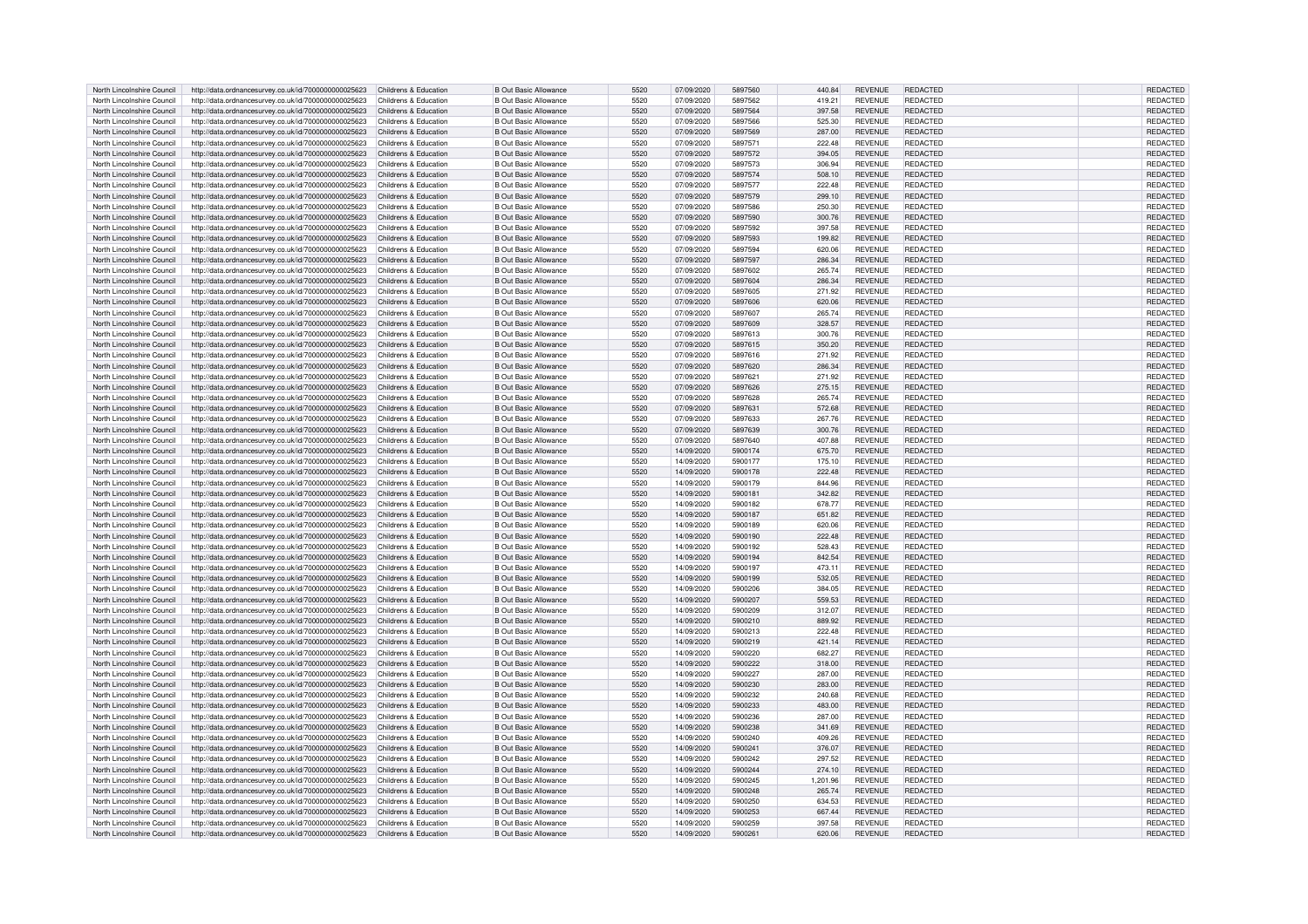| North Lincolnshire Council                               | http://data.ordnancesurvey.co.uk/id/7000000000025623                       | Childrens & Education                          | <b>B Out Basic Allowance</b>                                 | 5520         | 14/09/2020               | 5900263            | 265.74           | <b>REVENUE</b> | REDACTED                    | REDACTED        |
|----------------------------------------------------------|----------------------------------------------------------------------------|------------------------------------------------|--------------------------------------------------------------|--------------|--------------------------|--------------------|------------------|----------------|-----------------------------|-----------------|
| North Lincolnshire Council                               | http://data.ordnancesurvey.co.uk/id/7000000000025623                       | Childrens & Education                          | <b>B Out Basic Allowance</b>                                 | 5520         | 14/09/2020               | 5900271            | 885.80           | <b>REVENUE</b> | REDACTED                    | REDACTED        |
| North Lincolnshire Council                               | http://data.ordnancesurvey.co.uk/id/7000000000025623                       | Childrens & Education                          | <b>B Out Basic Allowance</b>                                 | 5520         | 14/09/2020               | 5900274            | 667.44           | <b>REVENUE</b> | REDACTED                    | REDACTED        |
| North Lincolnshire Council                               | http://data.ordnancesurvey.co.uk/id/7000000000025623                       | Childrens & Education                          | B Out Basic Allowance                                        | 5520         | 14/09/2020               | 5900279            | 252.10           | <b>REVENUE</b> | <b>REDACTED</b>             | <b>REDACTED</b> |
|                                                          |                                                                            |                                                |                                                              |              |                          |                    |                  |                |                             |                 |
| North Lincolnshire Council                               | http://data.ordnancesurvey.co.uk/id/7000000000025623                       | Childrens & Education                          | <b>B Out Basic Allowance</b>                                 | 5520         | 14/09/2020               | 5900283            | 480.48           | <b>REVENUE</b> | REDACTED                    | REDACTED        |
| North Lincolnshire Council                               | http://data.ordnancesurvey.co.uk/id/7000000000025623                       | Childrens & Education                          | <b>B Out Basic Allowance</b>                                 | 5520         | 14/09/2020               | 5900285            | 314.00           | <b>REVENUE</b> | REDACTED                    | REDACTED        |
| North Lincolnshire Council                               | http://data.ordnancesurvey.co.uk/id/7000000000025623                       | Childrens & Education                          | <b>B Out Basic Allowance</b>                                 | 5520         | 14/09/2020               | 5900286            | 394.05           | <b>REVENUE</b> | REDACTED                    | REDACTED        |
| North Lincolnshire Council                               | http://data.ordnancesurvey.co.uk/id/7000000000025623                       | Childrens & Education                          | <b>B Out Basic Allowance</b>                                 | 5520         | 14/09/2020               | 5900291            | 296.66           | <b>REVENUE</b> | <b>REDACTED</b>             | REDACTED        |
| North Lincolnshire Council                               | http://data.ordnancesurvey.co.uk/id/7000000000025623                       | Childrens & Education                          | <b>B Out Basic Allowance</b>                                 | 5520         | 14/09/2020               | 5900294            | 399.00           | <b>REVENUE</b> | REDACTED                    | <b>REDACTED</b> |
| North Lincolnshire Council                               | http://data.ordnancesurvey.co.uk/id/7000000000025623                       | Childrens & Education                          | <b>B Out Basic Allowance</b>                                 | 5520         | 14/09/2020               | 5900296            | 933.18           | <b>REVENUE</b> | <b>REDACTED</b>             | REDACTED        |
| North Lincolnshire Council                               | http://data.ordnancesurvey.co.uk/id/7000000000025623                       | Childrens & Education                          | <b>B Out Basic Allowance</b>                                 | 5520         | 14/09/2020               | 5900297            | 472.77           | <b>REVENUE</b> | <b>REDACTED</b>             | REDACTED        |
| North Lincolnshire Council                               |                                                                            | Childrens & Education                          | <b>B Out Basic Allowance</b>                                 | 5520         | 14/09/2020               | 5900299            | 391.43           | <b>REVENUE</b> | REDACTED                    | REDACTED        |
|                                                          | http://data.ordnancesurvey.co.uk/id/7000000000025623                       |                                                |                                                              |              |                          |                    |                  |                |                             |                 |
| North Lincolnshire Council                               | http://data.ordnancesurvey.co.uk/id/7000000000025623                       | Childrens & Education                          | <b>B Out Basic Allowance</b>                                 | 5520         | 14/09/2020               | 5900302            | 222.48           | <b>REVENUE</b> | REDACTED                    | REDACTED        |
| North Lincolnshire Council                               | http://data.ordnancesurvey.co.uk/id/7000000000025623                       | Childrens & Education                          | <b>B Out Basic Allowance</b>                                 | 5520         | 14/09/2020               | 5900307            | 265.74           | <b>REVENUE</b> | <b>REDACTED</b>             | <b>REDACTED</b> |
| North Lincolnshire Council                               | http://data.ordnancesurvey.co.uk/id/7000000000025623                       | Childrens & Education                          | <b>B Out Basic Allowance</b>                                 | 5520         | 14/09/2020               | 5900310            | 349.00           | <b>REVENUE</b> | <b>REDACTED</b>             | REDACTED        |
| North Lincolnshire Council                               | http://data.ordnancesurvey.co.uk/id/7000000000025623                       | Childrens & Education                          | <b>B Out Basic Allowance</b>                                 | 5520         | 14/09/2020               | 5900313            | 1,215.74         | <b>REVENUE</b> | <b>REDACTED</b>             | REDACTED        |
| North Lincolnshire Council                               | http://data.ordnancesurvey.co.uk/id/7000000000025623                       | Childrens & Education                          | <b>B Out Basic Allowance</b>                                 | 5520         | 14/09/2020               | 5900316            | 222.48           | <b>REVENUE</b> | REDACTED                    | REDACTED        |
| North Lincolnshire Council                               | http://data.ordnancesurvey.co.uk/id/7000000000025623                       | Childrens & Education                          | <b>B Out Basic Allowance</b>                                 | 5520         | 14/09/2020               | 5900317            | 460.41           | <b>REVENUE</b> | <b>REDACTED</b>             | REDACTED        |
| North Lincolnshire Council                               | http://data.ordnancesurvey.co.uk/id/7000000000025623                       | Childrens & Education                          | <b>B Out Basic Allowance</b>                                 | 5520         | 14/09/2020               | 5900325            | 366.80           | <b>REVENUE</b> | REDACTED                    | REDACTED        |
| North Lincolnshire Council                               | http://data.ordnancesurvey.co.uk/id/7000000000025623                       | Childrens & Education                          | B Out Basic Allowance                                        | 5520         | 14/09/2020               | 5900327            | 343.65           | <b>REVENUE</b> | <b>REDACTED</b>             | REDACTED        |
| North Lincolnshire Council                               | http://data.ordnancesurvey.co.uk/id/7000000000025623                       | Childrens & Education                          | <b>B Out Basic Allowance</b>                                 | 5520         | 14/09/2020               | 5900329            | 287.00           | <b>REVENUE</b> | <b>REDACTED</b>             | REDACTED        |
|                                                          |                                                                            |                                                |                                                              |              |                          |                    |                  |                |                             |                 |
| North Lincolnshire Council<br>North Lincolnshire Council | http://data.ordnancesurvey.co.uk/id/7000000000025623                       | Childrens & Education<br>Childrens & Education | <b>B Out Basic Allowance</b><br><b>B Out Basic Allowance</b> | 5520<br>5520 | 14/09/2020<br>14/09/2020 | 5900330<br>5900335 | 366,88<br>494.40 | <b>REVENUE</b> | REDACTED<br><b>REDACTED</b> | REDACTED        |
|                                                          | http://data.ordnancesurvey.co.uk/id/7000000000025623                       |                                                |                                                              |              |                          |                    |                  | <b>REVENUE</b> |                             | REDACTED        |
| North Lincolnshire Council                               | http://data.ordnancesurvey.co.uk/id/7000000000025623                       | Childrens & Education                          | <b>B Out Basic Allowance</b>                                 | 5520         | 14/09/2020               | 5900340            | 386.08           | <b>REVENUE</b> | <b>REDACTED</b>             | REDACTED        |
| North Lincolnshire Council                               | http://data.ordnancesurvey.co.uk/id/7000000000025623                       | Childrens & Education                          | <b>B Out Basic Allowance</b>                                 | 5520         | 14/09/2020               | 5900341            | 342.82           | <b>REVENUE</b> | <b>REDACTED</b>             | REDACTED        |
| North Lincolnshire Council                               | http://data.ordnancesurvey.co.uk/id/7000000000025623                       | Childrens & Education                          | <b>B Out Basic Allowance</b>                                 | 5520         | 14/09/2020               | 5900343            | 222.48           | <b>REVENUE</b> | <b>REDACTED</b>             | REDACTED        |
| North Lincolnshire Council                               | http://data.ordnancesurvey.co.uk/id/7000000000025623                       | Childrens & Education                          | <b>B Out Basic Allowance</b>                                 | 5520         | 14/09/2020               | 5900344            | 773.53           | <b>REVENUE</b> | REDACTED                    | REDACTED        |
| North Lincolnshire Council                               | http://data.ordnancesurvey.co.uk/id/7000000000025623                       | Childrens & Education                          | <b>B Out Basic Allowance</b>                                 | 5520         | 14/09/2020               | 5900345            | 517.92           | <b>REVENUE</b> | <b>REDACTED</b>             | <b>REDACTED</b> |
| North Lincolnshire Council                               | http://data.ordnancesurvey.co.uk/id/7000000000025623                       | Childrens & Education                          | <b>B Out Basic Allowance</b>                                 | 5520         | 14/09/2020               | 5900348            | 282.00           | <b>REVENUE</b> | REDACTED                    | REDACTED        |
| North Lincolnshire Council                               | http://data.ordnancesurvey.co.uk/id/7000000000025623                       | Childrens & Education                          | <b>B Out Basic Allowance</b>                                 | 5520         | 14/09/2020               | 5900351            | 382.00           | <b>REVENUE</b> | REDACTED                    | REDACTED        |
| North Lincolnshire Council                               | http://data.ordnancesurvey.co.uk/id/7000000000025623                       | Childrens & Education                          | <b>B Out Basic Allowance</b>                                 | 5520         | 14/09/2020               | 5900355            | 271.92           | <b>REVENUE</b> | <b>REDACTED</b>             | REDACTED        |
| North Lincolnshire Council                               | http://data.ordnancesurvey.co.uk/id/7000000000025623                       | Childrens & Education                          | <b>B Out Basic Allowance</b>                                 | 5520         | 14/09/2020               | 5900358            | 286.34           | <b>REVENUE</b> | <b>REDACTED</b>             | REDACTED        |
| North Lincolnshire Council                               | http://data.ordnancesurvey.co.uk/id/7000000000025623                       | Childrens & Education                          | <b>B Out Basic Allowance</b>                                 | 5520         | 14/09/2020               | 5900360            | 572.68           | <b>REVENUE</b> | REDACTED                    | REDACTED        |
| North Lincolnshire Council                               |                                                                            | Childrens & Education                          | <b>B Out Basic Allowance</b>                                 | 5520         | 14/09/2020               | 5900361            | 597.58           | <b>REVENUE</b> | REDACTED                    | REDACTED        |
|                                                          | http://data.ordnancesurvey.co.uk/id/7000000000025623                       |                                                |                                                              | 5520         |                          |                    |                  |                |                             |                 |
| North Lincolnshire Council                               | http://data.ordnancesurvey.co.uk/id/7000000000025623                       | Childrens & Education                          | <b>B Out Basic Allowance</b>                                 |              | 14/09/2020               | 5900363            | 251.00           | <b>REVENUE</b> | <b>REDACTED</b>             | <b>REDACTED</b> |
| North Lincolnshire Council                               | http://data.ordnancesurvey.co.uk/id/7000000000025623                       | Childrens & Education                          | <b>B Out Basic Allowance</b>                                 | 5520         | 14/09/2020               | 5900367            | 258.00           | <b>REVENUE</b> | <b>REDACTED</b>             | REDACTED        |
| North Lincolnshire Council                               | http://data.ordnancesurvey.co.uk/id/7000000000025623                       | Childrens & Education                          | <b>B Out Basic Allowance</b>                                 | 5520         | 14/09/2020               | 5900368            | 572.68           | <b>REVENUE</b> | <b>REDACTED</b>             | REDACTED        |
| North Lincolnshire Council                               | http://data.ordnancesurvey.co.uk/id/7000000000025623                       | Childrens & Education                          | <b>B Out Basic Allowance</b>                                 | 5520         | 14/09/2020               | 5900369            | 531.48           | <b>REVENUE</b> | <b>REDACTED</b>             | REDACTED        |
| North Lincolnshire Council                               | http://data.ordnancesurvey.co.uk/id/7000000000025623                       | Childrens & Education                          | <b>B Out Basic Allowance</b>                                 | 5520         | 14/09/2020               | 5900372            | 844.96           | <b>REVENUE</b> | REDACTED                    | REDACTED        |
| North Lincolnshire Council                               | http://data.ordnancesurvey.co.uk/id/7000000000025623                       | Childrens & Education                          | <b>B Out Basic Allowance</b>                                 | 5520         | 14/09/2020               | 5900373            | 1,242.18         | <b>REVENUE</b> | <b>REDACTED</b>             | REDACTED        |
| North Lincolnshire Council                               | http://data.ordnancesurvey.co.uk/id/7000000000025623                       | Childrens & Education                          | <b>B Out Basic Allowance</b>                                 | 5520         | 14/09/2020               | 5900374            | 286.34           | <b>REVENUE</b> | REDACTED                    | REDACTED        |
| North Lincolnshire Council                               | http://data.ordnancesurvey.co.uk/id/7000000000025623                       | Childrens & Education                          | <b>B Out Basic Allowance</b>                                 | 5520         | 14/09/2020               | 5900375            | 440.84           | <b>REVENUE</b> | <b>REDACTED</b>             | REDACTED        |
| North Lincolnshire Council                               | http://data.ordnancesurvey.co.uk/id/7000000000025623                       | Childrens & Education                          | <b>B Out Basic Allowance</b>                                 | 5520         | 14/09/2020               | 5900377            | 419.21           | <b>REVENUE</b> | REDACTED                    | REDACTED        |
| North Lincolnshire Council                               | http://data.ordnancesurvey.co.uk/id/7000000000025623                       | Childrens & Education                          | <b>B Out Basic Allowance</b>                                 | 5520         | 14/09/2020               | 5900380            | 397.58           | <b>REVENUE</b> | <b>REDACTED</b>             | REDACTED        |
| North Lincolnshire Council                               | http://data.ordnancesurvey.co.uk/id/7000000000025623                       | Childrens & Education                          | <b>B Out Basic Allowance</b>                                 | 5520         | 14/09/2020               | 5900382            | 525.30           | <b>REVENUE</b> | <b>REDACTED</b>             | REDACTED        |
| North Lincolnshire Council                               | http://data.ordnancesurvey.co.uk/id/7000000000025623                       | Childrens & Education                          | <b>B Out Basic Allowance</b>                                 | 5520         | 14/09/2020               | 5900384            | 213.65           | <b>REVENUE</b> | <b>REDACTED</b>             | REDACTED        |
| North Lincolnshire Council                               |                                                                            | Childrens & Education                          | <b>B Out Basic Allowance</b>                                 | 5520         | 14/09/2020               | 5900385            | 287.00           | <b>REVENUE</b> | <b>REDACTED</b>             | <b>REDACTED</b> |
|                                                          | http://data.ordnancesurvey.co.uk/id/7000000000025623                       |                                                |                                                              |              |                          |                    |                  |                |                             |                 |
| North Lincolnshire Council                               | http://data.ordnancesurvey.co.uk/id/7000000000025623                       | Childrens & Education                          | <b>B Out Basic Allowance</b>                                 | 5520         | 14/09/2020               | 5900387            | 222.48           | <b>REVENUE</b> | <b>REDACTED</b>             | <b>REDACTED</b> |
| North Lincolnshire Council                               | http://data.ordnancesurvey.co.uk/id/7000000000025623                       | Childrens & Education                          | <b>B Out Basic Allowance</b>                                 | 5520         | 14/09/2020               | 5900388            | 394.05           | <b>REVENUE</b> | <b>REDACTED</b>             | REDACTED        |
| North Lincolnshire Council                               | http://data.ordnancesurvey.co.uk/id/7000000000025623                       | Childrens & Education                          | <b>B Out Basic Allowance</b>                                 | 5520         | 14/09/2020               | 5900389            | 306.94           | <b>REVENUE</b> | REDACTED                    | REDACTED        |
| North Lincolnshire Council                               | http://data.ordnancesurvey.co.uk/id/7000000000025623                       | Childrens & Education                          | <b>B Out Basic Allowance</b>                                 | 5520         | 14/09/2020               | 5900390            | 508.10           | <b>REVENUE</b> | <b>REDACTED</b>             | REDACTED        |
| North Lincolnshire Council                               | http://data.ordnancesurvey.co.uk/id/7000000000025623                       | Childrens & Education                          | <b>B Out Basic Allowance</b>                                 | 5520         | 14/09/2020               | 5900393            | 222.48           | <b>REVENUE</b> | <b>REDACTED</b>             | REDACTED        |
| North Lincolnshire Council                               | http://data.ordnancesurvey.co.uk/id/7000000000025623                       | Childrens & Education                          | B Out Basic Allowance                                        | 5520         | 14/09/2020               | 5900395            | 299.10           | <b>REVENUE</b> | REDACTED                    | REDACTED        |
| North Lincolnshire Council                               | http://data.ordnancesurvey.co.uk/id/7000000000025623                       | Childrens & Education                          | <b>B Out Basic Allowance</b>                                 | 5520         | 14/09/2020               | 5900402            | 250.30           | <b>REVENUE</b> | REDACTED                    | REDACTED        |
| North Lincolnshire Council                               | http://data.ordnancesurvey.co.uk/id/7000000000025623                       | Childrens & Education                          | B Out Basic Allowance                                        | 5520         | 14/09/2020               | 5900408            | 397.58           | <b>REVENUE</b> | <b>REDACTED</b>             | REDACTED        |
| North Lincolnshire Council                               | http://data.ordnancesurvey.co.uk/id/7000000000025623                       | Childrens & Education                          | <b>B Out Basic Allowance</b>                                 | 5520         | 14/09/2020               | 5900409            | 199.82           | <b>REVENUE</b> | <b>REDACTED</b>             | <b>REDACTED</b> |
| North Lincolnshire Council                               | http://data.ordnancesurvey.co.uk/id/7000000000025623                       | Childrens & Education                          | <b>B Out Basic Allowance</b>                                 | 5520         | 14/09/2020               | 5900410            | 620.06           | <b>REVENUE</b> | <b>REDACTED</b>             | REDACTED        |
| North Lincolnshire Council                               | http://data.ordnancesurvey.co.uk/id/7000000000025623                       | Childrens & Education                          | <b>B Out Basic Allowance</b>                                 | 5520         | 14/09/2020               | 5900413            | 286.34           | <b>REVENUE</b> | REDACTED                    | <b>REDACTED</b> |
| North Lincolnshire Council                               | http://data.ordnancesurvey.co.uk/id/7000000000025623                       | Childrens & Education                          | <b>B Out Basic Allowance</b>                                 | 5520         | 14/09/2020               | 5900417            | 265.74           | <b>REVENUE</b> | <b>REDACTED</b>             | REDACTED        |
| North Lincolnshire Council                               | http://data.ordnancesurvey.co.uk/id/7000000000025623                       | Childrens & Education                          | <b>B Out Basic Allowance</b>                                 | 5520         | 14/09/2020               | 5900418            | 265.74           | <b>REVENUE</b> | <b>REDACTED</b>             | REDACTED        |
|                                                          |                                                                            |                                                |                                                              |              |                          |                    |                  |                |                             |                 |
| North Lincolnshire Council                               | http://data.ordnancesurvey.co.uk/id/7000000000025623                       | Childrens & Education                          | <b>B Out Basic Allowance</b>                                 | 5520         | 14/09/2020               | 5900420            | 286.34           | <b>REVENUE</b> | REDACTED                    | REDACTED        |
| North Lincolnshire Council                               | http://data.ordnancesurvey.co.uk/id/7000000000025623                       | Childrens & Education                          | <b>B Out Basic Allowance</b>                                 | 5520         | 14/09/2020               | 5900421            | 271.92           | <b>REVENUE</b> | <b>REDACTED</b>             | REDACTED        |
| North Lincolnshire Council                               | http://data.ordnancesurvey.co.uk/id/7000000000025623                       | Childrens & Education                          | <b>B Out Basic Allowance</b>                                 | 5520         | 14/09/2020               | 5900422            | 620.06           | <b>REVENUE</b> | REDACTED                    | REDACTED        |
| North Lincolnshire Council                               | http://data.ordnancesurvey.co.uk/id/7000000000025623                       | Childrens & Education                          | <b>B Out Basic Allowance</b>                                 | 5520         | 14/09/2020               | 5900423            | 265.74           | <b>REVENUE</b> | <b>REDACTED</b>             | REDACTED        |
| North Lincolnshire Council                               | http://data.ordnancesurvey.co.uk/id/7000000000025623                       | Childrens & Education                          | <b>B</b> Out Basic Allowance                                 | 5520         | 14/09/2020               | 5900425            | 328.57           | <b>REVENUE</b> | <b>REDACTED</b>             | REDACTED        |
| North Lincolnshire Council                               | http://data.ordnancesurvey.co.uk/id/7000000000025623                       | Childrens & Education                          | <b>B Out Basic Allowance</b>                                 | 5520         | 14/09/2020               | 5900431            | 700.40           | <b>REVENUE</b> | <b>REDACTED</b>             | REDACTED        |
| North Lincolnshire Council                               | http://data.ordnancesurvey.co.uk/id/7000000000025623                       | Childrens & Education                          | <b>B Out Basic Allowance</b>                                 | 5520         | 14/09/2020               | 5900432            | 271.92           | <b>REVENUE</b> | <b>REDACTED</b>             | REDACTED        |
| North Lincolnshire Council                               | http://data.ordnancesurvey.co.uk/id/7000000000025623                       | Childrens & Education                          | <b>B Out Basic Allowance</b>                                 | 5520         | 14/09/2020               | 5900435            | 286.34           | <b>REVENUE</b> | REDACTED                    | REDACTED        |
| North Lincolnshire Council                               | http://data.ordnancesurvey.co.uk/id/7000000000025623                       | Childrens & Education                          | B Out Basic Allowance                                        | 5520         | 14/09/2020               | 5900441            | 265.74           | <b>REVENUE</b> | REDACTED                    | REDACTED        |
| North Lincolnshire Council                               | http://data.ordnancesurvey.co.uk/id/7000000000025623                       | Childrens & Education                          | B Out Basic Allowance                                        | 5520         | 14/09/2020               | 5900442            | 265.74           | <b>REVENUE</b> | <b>REDACTED</b>             | <b>REDACTED</b> |
| North Lincolnshire Council                               | http://data.ordnancesurvey.co.uk/id/7000000000025623 Childrens & Education |                                                | <b>B</b> Out Basic Allowance                                 | 5520         | 14/09/2020               | 5900445            | 572.68           | <b>REVENUE</b> | REDACTED                    | REDACTED        |
|                                                          |                                                                            |                                                |                                                              |              |                          |                    |                  |                |                             |                 |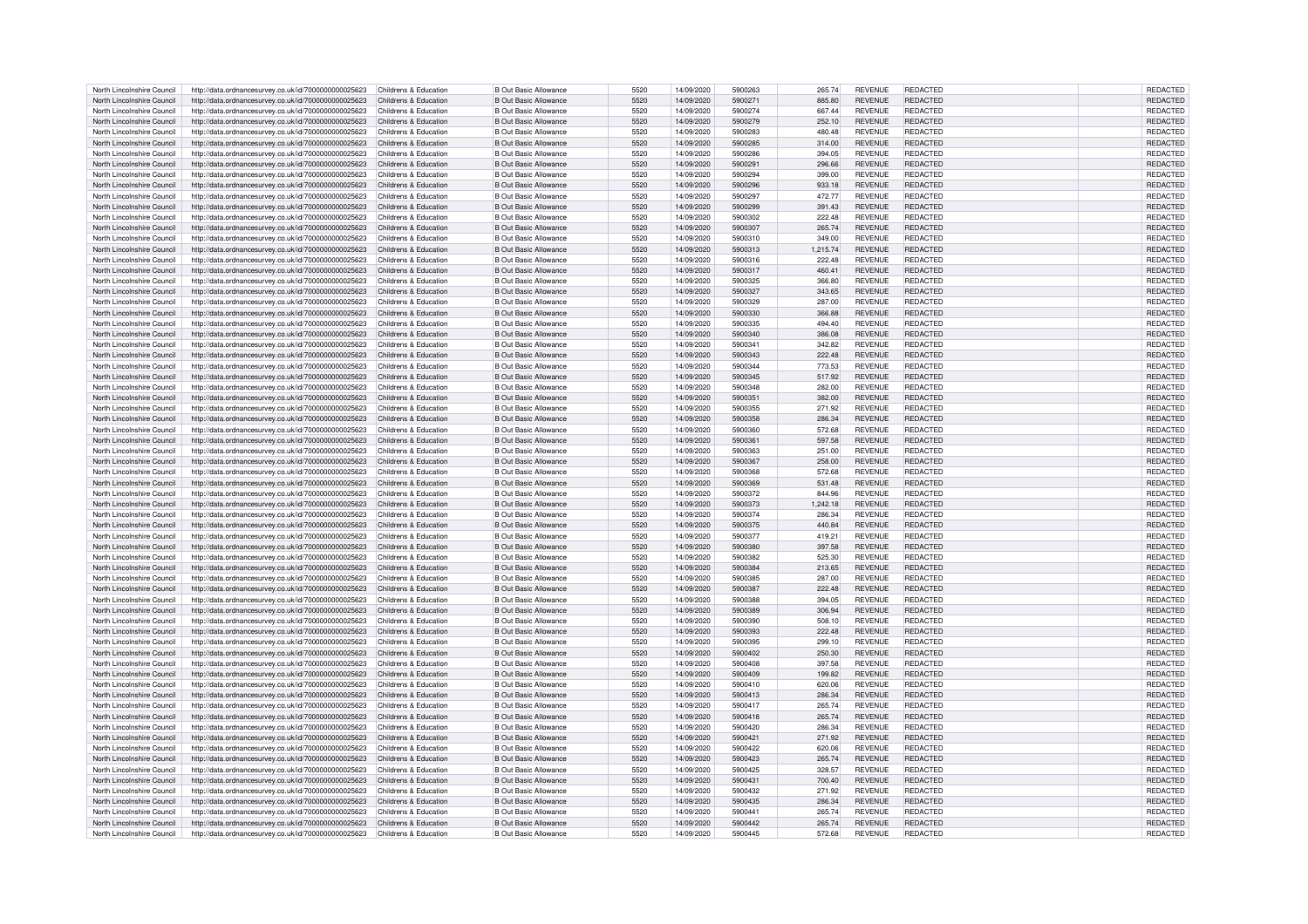| North Lincolnshire Council | http://data.ordnancesurvey.co.uk/id/7000000000025623                       | Childrens & Education | <b>B Out Basic Allowance</b> | 5520 | 14/09/2020 | 5900447 | 267.76   | <b>REVENUE</b> | <b>REDACTED</b> | REDACTED        |
|----------------------------|----------------------------------------------------------------------------|-----------------------|------------------------------|------|------------|---------|----------|----------------|-----------------|-----------------|
| North Lincolnshire Council | http://data.ordnancesurvey.co.uk/id/7000000000025623                       | Childrens & Education | <b>B Out Basic Allowance</b> | 5520 | 14/09/2020 | 5900453 | 300.76   | <b>REVENUE</b> | REDACTED        | REDACTED        |
| North Lincolnshire Council | http://data.ordnancesurvey.co.uk/id/7000000000025623                       | Childrens & Education | <b>B Out Basic Allowance</b> | 5520 | 14/09/2020 | 5900454 | 271.92   | <b>REVENUE</b> | REDACTED        | REDACTED        |
|                            |                                                                            |                       |                              |      |            |         |          |                |                 |                 |
| North Lincolnshire Council | http://data.ordnancesurvey.co.uk/id/7000000000025623                       | Childrens & Education | <b>B Out Basic Allowance</b> | 5520 | 21/09/2020 | 5904211 | 675.70   | <b>REVENUE</b> | REDACTED        | <b>REDACTED</b> |
| North Lincolnshire Council | http://data.ordnancesurvey.co.uk/id/7000000000025623                       | Childrens & Education | <b>B Out Basic Allowance</b> | 5520 | 21/09/2020 | 5904214 | 175.10   | <b>REVENUE</b> | <b>REDACTED</b> | REDACTED        |
| North Lincolnshire Council | http://data.ordnancesurvey.co.uk/id/7000000000025623                       | Childrens & Education | <b>B Out Basic Allowance</b> | 5520 | 21/09/2020 | 5904215 | 222.48   | <b>REVENUE</b> | REDACTED        | REDACTED        |
| North Lincolnshire Council | http://data.ordnancesurvey.co.uk/id/7000000000025623                       | Childrens & Education | <b>B Out Basic Allowance</b> | 5520 | 21/09/2020 | 5904216 | 844.96   | <b>REVENUE</b> | REDACTED        | REDACTED        |
| North Lincolnshire Council | http://data.ordnancesurvey.co.uk/id/7000000000025623                       | Childrens & Education | <b>B Out Basic Allowance</b> | 5520 | 21/09/2020 | 5904218 | 342.82   | <b>REVENUE</b> | <b>REDACTED</b> | REDACTED        |
| North Lincolnshire Council | http://data.ordnancesurvey.co.uk/id/7000000000025623                       | Childrens & Education | <b>B Out Basic Allowance</b> | 5520 | 21/09/2020 | 5904219 | 678.77   | <b>REVENUE</b> | REDACTED        | <b>REDACTED</b> |
| North Lincolnshire Council | http://data.ordnancesurvey.co.uk/id/7000000000025623                       | Childrens & Education | <b>B Out Basic Allowance</b> | 5520 | 21/09/2020 | 5904223 | 386.08   | <b>REVENUE</b> | <b>REDACTED</b> | REDACTED        |
|                            |                                                                            |                       |                              |      |            |         |          |                |                 |                 |
| North Lincolnshire Council | http://data.ordnancesurvey.co.uk/id/7000000000025623                       | Childrens & Education | <b>B Out Basic Allowance</b> | 5520 | 21/09/2020 | 5904224 | 285.96   | <b>REVENUE</b> | <b>REDACTED</b> | REDACTED        |
| North Lincolnshire Council | http://data.ordnancesurvey.co.uk/id/7000000000025623                       | Childrens & Education | <b>B Out Basic Allowance</b> | 5520 | 21/09/2020 | 5904225 | 620.06   | <b>REVENUE</b> | REDACTED        | REDACTED        |
| North Lincolnshire Council | http://data.ordnancesurvey.co.uk/id/7000000000025623                       | Childrens & Education | <b>B Out Basic Allowance</b> | 5520 | 21/09/2020 | 5904227 | 327.95   | <b>REVENUE</b> | <b>REDACTED</b> | REDACTED        |
| North Lincolnshire Council | http://data.ordnancesurvey.co.uk/id/7000000000025623                       | Childrens & Education | <b>B Out Basic Allowance</b> | 5520 | 21/09/2020 | 5904228 | 378.34   | <b>REVENUE</b> | <b>REDACTED</b> | REDACTED        |
| North Lincolnshire Council | http://data.ordnancesurvey.co.uk/id/7000000000025623                       | Childrens & Education | <b>B Out Basic Allowance</b> | 5520 | 21/09/2020 | 5904230 | 842.54   | <b>REVENUE</b> | <b>REDACTED</b> | REDACTED        |
| North Lincolnshire Council | http://data.ordnancesurvey.co.uk/id/7000000000025623                       | Childrens & Education | <b>B Out Basic Allowance</b> | 5520 | 21/09/2020 | 5904233 | 473.11   | <b>REVENUE</b> | <b>REDACTED</b> | REDACTED        |
| North Lincolnshire Council |                                                                            | Childrens & Education | <b>B Out Basic Allowance</b> | 5520 | 21/09/2020 | 5904235 | 532.05   | <b>REVENUE</b> | REDACTED        | REDACTED        |
|                            | http://data.ordnancesurvey.co.uk/id/7000000000025623                       |                       |                              |      |            |         |          |                |                 |                 |
| North Lincolnshire Council | http://data.ordnancesurvey.co.uk/id/7000000000025623                       | Childrens & Education | <b>B Out Basic Allowance</b> | 5520 | 21/09/2020 | 5904242 | 384.05   | <b>REVENUE</b> | <b>REDACTED</b> | REDACTED        |
| North Lincolnshire Council | http://data.ordnancesurvey.co.uk/id/7000000000025623                       | Childrens & Education | <b>B Out Basic Allowance</b> | 5520 | 21/09/2020 | 5904243 | 559.53   | <b>REVENUE</b> | REDACTED        | REDACTED        |
| North Lincolnshire Council | http://data.ordnancesurvey.co.uk/id/7000000000025623                       | Childrens & Education | <b>B Out Basic Allowance</b> | 5520 | 21/09/2020 | 5904245 | 312.07   | <b>REVENUE</b> | <b>REDACTED</b> | REDACTED        |
| North Lincolnshire Council | http://data.ordnancesurvey.co.uk/id/7000000000025623                       | Childrens & Education | <b>B Out Basic Allowance</b> | 5520 | 21/09/2020 | 5904246 | 889.92   | <b>REVENUE</b> | <b>REDACTED</b> | REDACTED        |
| North Lincolnshire Council | http://data.ordnancesurvey.co.uk/id/7000000000025623                       | Childrens & Education | <b>B Out Basic Allowance</b> | 5520 | 21/09/2020 | 5904249 | 444.96   | <b>REVENUE</b> | REDACTED        | REDACTED        |
| North Lincolnshire Council | http://data.ordnancesurvey.co.uk/id/7000000000025623                       | Childrens & Education | <b>B Out Basic Allowance</b> | 5520 | 21/09/2020 | 5904255 | 421.14   | <b>REVENUE</b> | <b>REDACTED</b> | REDACTED        |
| North Lincolnshire Council |                                                                            |                       | <b>B Out Basic Allowance</b> | 5520 |            | 5904256 |          | <b>REVENUE</b> | <b>REDACTED</b> |                 |
|                            | http://data.ordnancesurvey.co.uk/id/7000000000025623                       | Childrens & Education |                              |      | 21/09/2020 |         | 682.27   |                |                 | REDACTED        |
| North Lincolnshire Council | http://data.ordnancesurvey.co.uk/id/7000000000025623                       | Childrens & Education | <b>B Out Basic Allowance</b> | 5520 | 21/09/2020 | 5904258 | 318.00   | <b>REVENUE</b> | <b>REDACTED</b> | REDACTED        |
| North Lincolnshire Council | http://data.ordnancesurvey.co.uk/id/7000000000025623                       | Childrens & Education | <b>B Out Basic Allowance</b> | 5520 | 21/09/2020 | 5904263 | 287.00   | <b>REVENUE</b> | <b>REDACTED</b> | REDACTED        |
| North Lincolnshire Council | http://data.ordnancesurvey.co.uk/id/7000000000025623                       | Childrens & Education | <b>B Out Basic Allowance</b> | 5520 | 21/09/2020 | 5904266 | 283.00   | <b>REVENUE</b> | REDACTED        | REDACTED        |
| North Lincolnshire Council | http://data.ordnancesurvey.co.uk/id/7000000000025623                       | Childrens & Education | <b>B Out Basic Allowance</b> | 5520 | 21/09/2020 | 5904268 | 240.68   | <b>REVENUE</b> | <b>REDACTED</b> | REDACTED        |
| North Lincolnshire Council | http://data.ordnancesurvey.co.uk/id/7000000000025623                       | Childrens & Education | <b>B Out Basic Allowance</b> | 5520 | 21/09/2020 | 5904269 | 483.00   | <b>REVENUE</b> | REDACTED        | <b>REDACTED</b> |
| North Lincolnshire Council | http://data.ordnancesurvey.co.uk/id/7000000000025623                       | Childrens & Education | <b>B Out Basic Allowance</b> | 5520 | 21/09/2020 | 5904272 | 287.00   | <b>REVENUE</b> | <b>REDACTED</b> | <b>REDACTED</b> |
|                            |                                                                            |                       |                              |      |            |         |          |                |                 |                 |
| North Lincolnshire Council | http://data.ordnancesurvey.co.uk/id/7000000000025623                       | Childrens & Education | <b>B Out Basic Allowance</b> | 5520 | 21/09/2020 | 5904274 | 341.69   | <b>REVENUE</b> | REDACTED        | REDACTED        |
| North Lincolnshire Council | http://data.ordnancesurvey.co.uk/id/7000000000025623                       | Childrens & Education | <b>B Out Basic Allowance</b> | 5520 | 21/09/2020 | 5904276 | 409.26   | <b>REVENUE</b> | <b>REDACTED</b> | REDACTED        |
| North Lincolnshire Council | http://data.ordnancesurvey.co.uk/id/7000000000025623                       | Childrens & Education | <b>B Out Basic Allowance</b> | 5520 | 21/09/2020 | 5904278 | 297.52   | <b>REVENUE</b> | REDACTED        | REDACTED        |
| North Lincolnshire Council | http://data.ordnancesurvey.co.uk/id/7000000000025623                       | Childrens & Education | <b>B Out Basic Allowance</b> | 5520 | 21/09/2020 | 5904280 | 274.10   | <b>REVENUE</b> | REDACTED        | <b>REDACTED</b> |
| North Lincolnshire Council | http://data.ordnancesurvey.co.uk/id/7000000000025623                       | Childrens & Education | <b>B Out Basic Allowance</b> | 5520 | 21/09/2020 | 5904281 | 969.29   | <b>REVENUE</b> | REDACTED        | REDACTED        |
| North Lincolnshire Council | http://data.ordnancesurvey.co.uk/id/7000000000025623                       | Childrens & Education | <b>B Out Basic Allowance</b> | 5520 | 21/09/2020 | 5904284 | 265.74   | <b>REVENUE</b> | REDACTED        | REDACTED        |
| North Lincolnshire Council | http://data.ordnancesurvey.co.uk/id/7000000000025623                       | Childrens & Education | <b>B Out Basic Allowance</b> | 5520 | 21/09/2020 | 5904286 | 634.53   | <b>REVENUE</b> | <b>REDACTED</b> | <b>REDACTED</b> |
|                            |                                                                            |                       |                              |      |            |         |          |                |                 |                 |
| North Lincolnshire Council | http://data.ordnancesurvey.co.uk/id/7000000000025623                       | Childrens & Education | <b>B Out Basic Allowance</b> | 5520 | 21/09/2020 | 5904289 | 667.44   | <b>REVENUE</b> | <b>REDACTED</b> | REDACTED        |
| North Lincolnshire Council | http://data.ordnancesurvey.co.uk/id/7000000000025623                       | Childrens & Education | <b>B Out Basic Allowance</b> | 5520 | 21/09/2020 | 5904295 | 397.58   | <b>REVENUE</b> | REDACTED        | <b>REDACTED</b> |
| North Lincolnshire Council | http://data.ordnancesurvey.co.uk/id/7000000000025623                       | Childrens & Education | <b>B Out Basic Allowance</b> | 5520 | 21/09/2020 | 5904297 | 620.06   | <b>REVENUE</b> | <b>REDACTED</b> | REDACTED        |
| North Lincolnshire Council | http://data.ordnancesurvey.co.uk/id/7000000000025623                       | Childrens & Education | <b>B Out Basic Allowance</b> | 5520 | 21/09/2020 | 5904299 | 265.74   | <b>REVENUE</b> | REDACTED        | REDACTED        |
| North Lincolnshire Council | http://data.ordnancesurvey.co.uk/id/7000000000025623                       | Childrens & Education | <b>B Out Basic Allowance</b> | 5520 | 21/09/2020 | 5904307 | 885.80   | <b>REVENUE</b> | REDACTED        | REDACTED        |
| North Lincolnshire Council | http://data.ordnancesurvey.co.uk/id/7000000000025623                       | Childrens & Education | <b>B Out Basic Allowance</b> | 5520 | 21/09/2020 | 5904310 | 667.44   | <b>REVENUE</b> | REDACTED        | REDACTED        |
| North Lincolnshire Council | http://data.ordnancesurvey.co.uk/id/7000000000025623                       | Childrens & Education | <b>B Out Basic Allowance</b> | 5520 |            | 5904315 | 252.10   | <b>REVENUE</b> | REDACTED        | REDACTED        |
|                            |                                                                            |                       |                              |      | 21/09/2020 |         |          |                |                 |                 |
| North Lincolnshire Council | http://data.ordnancesurvey.co.uk/id/7000000000025623                       | Childrens & Education | <b>B Out Basic Allowance</b> | 5520 | 21/09/2020 | 5904319 | 480.48   | <b>REVENUE</b> | REDACTED        | REDACTED        |
| North Lincolnshire Council | http://data.ordnancesurvey.co.uk/id/7000000000025623                       | Childrens & Education | <b>B Out Basic Allowance</b> | 5520 | 21/09/2020 | 5904321 | 314.00   | <b>REVENUE</b> | <b>REDACTED</b> | REDACTED        |
| North Lincolnshire Council | http://data.ordnancesurvey.co.uk/id/7000000000025623                       | Childrens & Education | <b>B Out Basic Allowance</b> | 5520 | 21/09/2020 | 5904322 | 394.05   | <b>REVENUE</b> | <b>REDACTED</b> | REDACTED        |
| North Lincolnshire Council | http://data.ordnancesurvey.co.uk/id/7000000000025623                       | Childrens & Education | <b>B Out Basic Allowance</b> | 5520 | 21/09/2020 | 5904327 | 296.66   | <b>REVENUE</b> | REDACTED        | <b>REDACTED</b> |
| North Lincolnshire Council | http://data.ordnancesurvey.co.uk/id/7000000000025623                       | Childrens & Education | <b>B Out Basic Allowance</b> | 5520 | 21/09/2020 | 5904330 | 399.00   | <b>REVENUE</b> | <b>REDACTED</b> | REDACTED        |
| North Lincolnshire Council | http://data.ordnancesurvey.co.uk/id/7000000000025623                       | Childrens & Education | <b>B Out Basic Allowance</b> | 5520 | 21/09/2020 | 5904332 | 933.18   | <b>REVENUE</b> | <b>REDACTED</b> | REDACTED        |
| North Lincolnshire Council | http://data.ordnancesurvey.co.uk/id/7000000000025623                       | Childrens & Education | <b>B Out Basic Allowance</b> | 5520 | 21/09/2020 | 5904333 | 322.39   | <b>REVENUE</b> | <b>REDACTED</b> | REDACTED        |
|                            |                                                                            |                       |                              |      |            |         |          |                |                 |                 |
| North Lincolnshire Council | http://data.ordnancesurvey.co.uk/id/7000000000025623                       | Childrens & Education | <b>B Out Basic Allowance</b> | 5520 | 21/09/2020 | 5904335 | 391.43   | <b>REVENUE</b> | <b>REDACTED</b> | REDACTED        |
| North Lincolnshire Council | http://data.ordnancesurvey.co.uk/id/7000000000025623                       | Childrens & Education | <b>B Out Basic Allowance</b> | 5520 | 21/09/2020 | 5904338 | 222.48   | <b>REVENUE</b> | <b>REDACTED</b> | <b>REDACTED</b> |
| North Lincolnshire Council | http://data.ordnancesurvey.co.uk/id/7000000000025623                       | Childrens & Education | <b>B Out Basic Allowance</b> | 5520 | 21/09/2020 | 5904343 | 265.74   | <b>REVENUE</b> | <b>REDACTED</b> | REDACTED        |
| North Lincolnshire Council | http://data.ordnancesurvey.co.uk/id/7000000000025623                       | Childrens & Education | <b>B Out Basic Allowance</b> | 5520 | 21/09/2020 | 5904346 | 349.00   | <b>REVENUE</b> | <b>REDACTED</b> | REDACTED        |
| North Lincolnshire Council | http://data.ordnancesurvey.co.uk/id/7000000000025623                       | Childrens & Education | <b>B Out Basic Allowance</b> | 5520 | 21/09/2020 | 5904349 | 1,215.74 | <b>REVENUE</b> | <b>REDACTED</b> | REDACTED        |
| North Lincolnshire Council | http://data.ordnancesurvey.co.uk/id/7000000000025623                       | Childrens & Education | <b>B Out Basic Allowance</b> | 5520 | 21/09/2020 | 5904352 | 222.48   | <b>REVENUE</b> | <b>REDACTED</b> | REDACTED        |
| North Lincolnshire Council | http://data.ordnancesurvey.co.uk/id/7000000000025623                       | Childrens & Education | <b>B Out Basic Allowance</b> | 5520 | 21/09/2020 | 5904361 | 366.80   | <b>REVENUE</b> | REDACTED        | <b>REDACTED</b> |
|                            |                                                                            |                       |                              |      |            |         |          |                |                 |                 |
| North Lincolnshire Council | http://data.ordnancesurvey.co.uk/id/7000000000025623                       | Childrens & Education | <b>B Out Basic Allowance</b> | 5520 | 21/09/2020 | 5904363 | 343.65   | <b>REVENUE</b> | <b>REDACTED</b> | REDACTED        |
| North Lincolnshire Council | http://data.ordnancesurvey.co.uk/id/7000000000025623                       | Childrens & Education | <b>B Out Basic Allowance</b> | 5520 | 21/09/2020 | 5904365 | 287.00   | <b>REVENUE</b> | <b>REDACTED</b> | REDACTED        |
| North Lincolnshire Council | http://data.ordnancesurvey.co.uk/id/7000000000025623                       | Childrens & Education | <b>B Out Basic Allowance</b> | 5520 | 21/09/2020 | 5904366 | 366.88   | <b>REVENUE</b> | REDACTED        | REDACTED        |
| North Lincolnshire Council | http://data.ordnancesurvey.co.uk/id/7000000000025623                       | Childrens & Education | <b>B Out Basic Allowance</b> | 5520 | 21/09/2020 | 5904371 | 494.40   | <b>REVENUE</b> | <b>REDACTED</b> | REDACTED        |
| North Lincolnshire Council | http://data.ordnancesurvey.co.uk/id/7000000000025623                       | Childrens & Education | <b>B Out Basic Allowance</b> | 5520 | 21/09/2020 | 5904376 | 386.08   | <b>REVENUE</b> | <b>REDACTED</b> | REDACTED        |
| North Lincolnshire Council | http://data.ordnancesurvey.co.uk/id/7000000000025623                       | Childrens & Education | <b>B Out Basic Allowance</b> | 5520 | 21/09/2020 | 5904377 | 342.82   | <b>REVENUE</b> | REDACTED        | REDACTED        |
|                            |                                                                            |                       |                              | 5520 |            | 5904380 |          |                | <b>REDACTED</b> |                 |
| North Lincolnshire Council | http://data.ordnancesurvey.co.uk/id/7000000000025623                       | Childrens & Education | <b>B Out Basic Allowance</b> |      | 21/09/2020 |         | 773.53   | <b>REVENUE</b> |                 | REDACTED        |
| North Lincolnshire Council | http://data.ordnancesurvey.co.uk/id/7000000000025623                       | Childrens & Education | <b>B Out Basic Allowance</b> | 5520 | 21/09/2020 | 5904381 | 517.92   | <b>REVENUE</b> | REDACTED        | REDACTED        |
| North Lincolnshire Council | http://data.ordnancesurvey.co.uk/id/7000000000025623                       | Childrens & Education | <b>B Out Basic Allowance</b> | 5520 | 21/09/2020 | 5904384 | 282.00   | <b>REVENUE</b> | <b>REDACTED</b> | REDACTED        |
| North Lincolnshire Council | http://data.ordnancesurvey.co.uk/id/7000000000025623                       | Childrens & Education | <b>B Out Basic Allowance</b> | 5520 | 21/09/2020 | 5904387 | 382.00   | <b>REVENUE</b> | REDACTED        | REDACTED        |
| North Lincolnshire Council | http://data.ordnancesurvey.co.uk/id/7000000000025623                       | Childrens & Education | B Out Basic Allowance        | 5520 | 21/09/2020 | 5904391 | 271.92   | <b>REVENUE</b> | REDACTED        | <b>REDACTED</b> |
| North Lincolnshire Council | http://data.ordnancesurvey.co.uk/id/7000000000025623                       | Childrens & Education | B Out Basic Allowance        | 5520 | 21/09/2020 | 5904394 | 422.30   | <b>REVENUE</b> | <b>REDACTED</b> | REDACTED        |
| North Lincolnshire Council | http://data.ordnancesurvey.co.uk/id/7000000000025623 Childrens & Education |                       | <b>B Out Basic Allowance</b> | 5520 | 21/09/2020 | 5904396 | 572.68   | <b>REVENUE</b> | REDACTED        | REDACTED        |
|                            |                                                                            |                       |                              |      |            |         |          |                |                 |                 |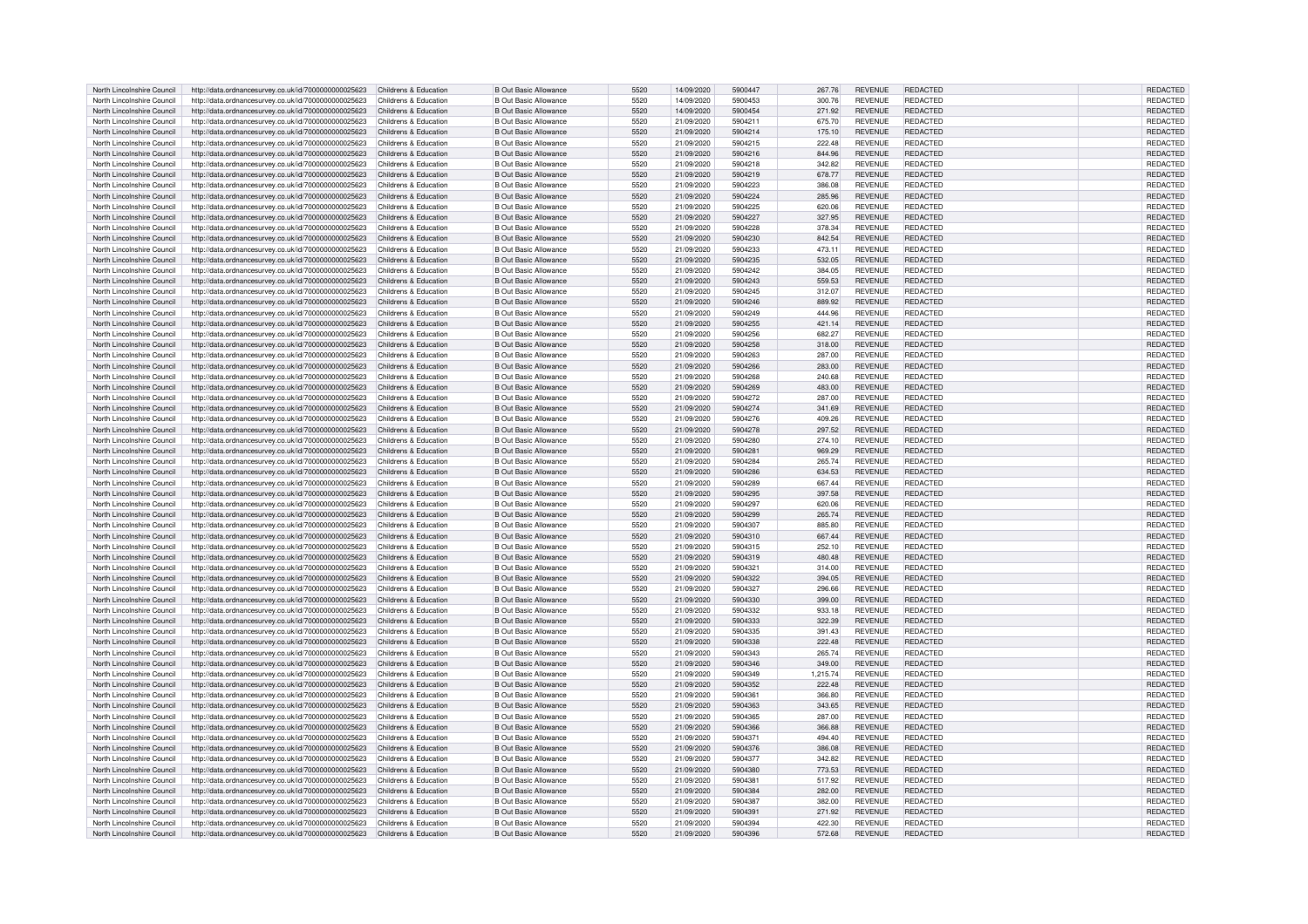| North Lincolnshire Council | http://data.ordnancesurvey.co.uk/id/7000000000025623 | Childrens & Education | <b>B Out Basic Allowance</b> | 5520 | 21/09/2020 | 5904397 | 597.58   | <b>REVENUE</b> | <b>REDACTED</b> | REDACTED        |
|----------------------------|------------------------------------------------------|-----------------------|------------------------------|------|------------|---------|----------|----------------|-----------------|-----------------|
| North Lincolnshire Council | http://data.ordnancesurvey.co.uk/id/7000000000025623 | Childrens & Education | <b>B Out Basic Allowance</b> | 5520 | 21/09/2020 | 5904399 | 251.00   | <b>REVENUE</b> | REDACTED        | REDACTED        |
| North Lincolnshire Council | http://data.ordnancesurvey.co.uk/id/7000000000025623 | Childrens & Education | <b>B Out Basic Allowance</b> | 5520 | 21/09/2020 | 5904403 | 258.00   | <b>REVENUE</b> | <b>REDACTED</b> | REDACTED        |
| North Lincolnshire Council | http://data.ordnancesurvey.co.uk/id/7000000000025623 | Childrens & Education | <b>B Out Basic Allowance</b> | 5520 | 21/09/2020 | 5904404 | 1.017.64 | <b>REVENUE</b> | REDACTED        | REDACTED        |
|                            |                                                      |                       |                              |      |            |         |          |                |                 |                 |
| North Lincolnshire Council | http://data.ordnancesurvey.co.uk/id/7000000000025623 | Childrens & Education | <b>B Out Basic Allowance</b> | 5520 | 21/09/2020 | 5904405 | 531.48   | <b>REVENUE</b> | REDACTED        | REDACTED        |
| North Lincolnshire Council | http://data.ordnancesurvey.co.uk/id/7000000000025623 | Childrens & Education | <b>B Out Basic Allowance</b> | 5520 | 21/09/2020 | 5904408 | 844.96   | <b>REVENUE</b> | REDACTED        | REDACTED        |
| North Lincolnshire Council | http://data.ordnancesurvey.co.uk/id/7000000000025623 | Childrens & Education | <b>B Out Basic Allowance</b> | 5520 | 21/09/2020 | 5904409 | 710.70   | <b>REVENUE</b> | REDACTED        | REDACTED        |
| North Lincolnshire Council | http://data.ordnancesurvey.co.uk/id/7000000000025623 | Childrens & Education | <b>B Out Basic Allowance</b> | 5520 | 21/09/2020 | 5904410 | 286.34   | <b>REVENUE</b> | <b>REDACTED</b> | REDACTED        |
| North Lincolnshire Council | http://data.ordnancesurvey.co.uk/id/7000000000025623 | Childrens & Education | <b>B Out Basic Allowance</b> | 5520 | 21/09/2020 | 5904411 | 440.84   | <b>REVENUE</b> | REDACTED        | <b>REDACTED</b> |
| North Lincolnshire Council | http://data.ordnancesurvey.co.uk/id/7000000000025623 | Childrens & Education | <b>B Out Basic Allowance</b> | 5520 | 21/09/2020 | 5904415 | 397.58   | <b>REVENUE</b> | <b>REDACTED</b> | REDACTED        |
| North Lincolnshire Council | http://data.ordnancesurvey.co.uk/id/7000000000025623 | Childrens & Education | <b>B Out Basic Allowance</b> | 5520 | 21/09/2020 | 5904417 | 525.30   | <b>REVENUE</b> | <b>REDACTED</b> | REDACTED        |
|                            |                                                      |                       |                              |      |            |         |          |                |                 |                 |
| North Lincolnshire Council | http://data.ordnancesurvey.co.uk/id/7000000000025623 | Childrens & Education | <b>B Out Basic Allowance</b> | 5520 | 21/09/2020 | 5904419 | 279.42   | <b>REVENUE</b> | REDACTED        | REDACTED        |
| North Lincolnshire Council | http://data.ordnancesurvey.co.uk/id/7000000000025623 | Childrens & Education | <b>B Out Basic Allowance</b> | 5520 | 21/09/2020 | 5904420 | 287.00   | <b>REVENUE</b> | <b>REDACTED</b> | REDACTED        |
| North Lincolnshire Council | http://data.ordnancesurvey.co.uk/id/7000000000025623 | Childrens & Education | <b>B Out Basic Allowance</b> | 5520 | 21/09/2020 | 5904422 | 222.48   | <b>REVENUE</b> | REDACTED        | <b>REDACTED</b> |
| North Lincolnshire Council | http://data.ordnancesurvey.co.uk/id/7000000000025623 | Childrens & Education | B Out Basic Allowance        | 5520 | 21/09/2020 | 5904423 | 394.05   | <b>REVENUE</b> | REDACTED        | REDACTED        |
| North Lincolnshire Council | http://data.ordnancesurvey.co.uk/id/7000000000025623 | Childrens & Education | <b>B Out Basic Allowance</b> | 5520 | 21/09/2020 | 5904424 | 306.94   | <b>REVENUE</b> | <b>REDACTED</b> | REDACTED        |
| North Lincolnshire Council | http://data.ordnancesurvey.co.uk/id/7000000000025623 | Childrens & Education | B Out Basic Allowance        | 5520 | 21/09/2020 | 5904425 | 508.10   | <b>REVENUE</b> | REDACTED        | REDACTED        |
| North Lincolnshire Council | http://data.ordnancesurvey.co.uk/id/7000000000025623 | Childrens & Education | <b>B Out Basic Allowance</b> | 5520 | 21/09/2020 | 5904428 | 222.48   | <b>REVENUE</b> | <b>REDACTED</b> | REDACTED        |
| North Lincolnshire Council | http://data.ordnancesurvey.co.uk/id/7000000000025623 | Childrens & Education | <b>B Out Basic Allowance</b> | 5520 | 21/09/2020 | 5904430 | 299.10   | <b>REVENUE</b> | <b>REDACTED</b> | REDACTED        |
| North Lincolnshire Council | http://data.ordnancesurvey.co.uk/id/7000000000025623 | Childrens & Education | <b>B Out Basic Allowance</b> | 5520 | 21/09/2020 | 5904434 | 326.16   | <b>REVENUE</b> | REDACTED        | REDACTED        |
| North Lincolnshire Council |                                                      |                       | B Out Basic Allowance        | 5520 |            | 5904437 |          |                | REDACTED        |                 |
|                            | http://data.ordnancesurvey.co.uk/id/7000000000025623 | Childrens & Education |                              |      | 21/09/2020 |         | 250.30   | <b>REVENUE</b> |                 | REDACTED        |
| North Lincolnshire Council | http://data.ordnancesurvey.co.uk/id/7000000000025623 | Childrens & Education | <b>B Out Basic Allowance</b> | 5520 | 21/09/2020 | 5904443 | 397.58   | <b>REVENUE</b> | <b>REDACTED</b> | REDACTED        |
| North Lincolnshire Council | http://data.ordnancesurvey.co.uk/id/7000000000025623 | Childrens & Education | <b>B Out Basic Allowance</b> | 5520 | 21/09/2020 | 5904444 | 199.82   | <b>REVENUE</b> | <b>REDACTED</b> | REDACTED        |
| North Lincolnshire Council | http://data.ordnancesurvey.co.uk/id/7000000000025623 | Childrens & Education | <b>B Out Basic Allowance</b> | 5520 | 21/09/2020 | 5904445 | 620.06   | <b>REVENUE</b> | REDACTED        | REDACTED        |
| North Lincolnshire Council | http://data.ordnancesurvey.co.uk/id/7000000000025623 | Childrens & Education | <b>B Out Basic Allowance</b> | 5520 | 21/09/2020 | 5904448 | 286.34   | <b>REVENUE</b> | <b>REDACTED</b> | REDACTED        |
| North Lincolnshire Council | http://data.ordnancesurvey.co.uk/id/7000000000025623 | Childrens & Education | <b>B Out Basic Allowance</b> | 5520 | 21/09/2020 | 5904452 | 424.65   | <b>REVENUE</b> | <b>REDACTED</b> | REDACTED        |
| North Lincolnshire Council | http://data.ordnancesurvey.co.uk/id/7000000000025623 | Childrens & Education | <b>B Out Basic Allowance</b> | 5520 | 21/09/2020 | 5904453 | 265.74   | <b>REVENUE</b> | REDACTED        | REDACTED        |
| North Lincolnshire Council | http://data.ordnancesurvey.co.uk/id/7000000000025623 | Childrens & Education | <b>B Out Basic Allowance</b> | 5520 | 21/09/2020 | 5904454 | 286.34   | <b>REVENUE</b> | <b>REDACTED</b> | <b>REDACTED</b> |
| North Lincolnshire Council | http://data.ordnancesurvey.co.uk/id/7000000000025623 | Childrens & Education | <b>B Out Basic Allowance</b> | 5520 | 21/09/2020 | 5904455 | 271.92   | <b>REVENUE</b> | REDACTED        | <b>REDACTED</b> |
| North Lincolnshire Council | http://data.ordnancesurvey.co.uk/id/7000000000025623 | Childrens & Education | <b>B Out Basic Allowance</b> | 5520 | 21/09/2020 | 5904456 | 620.06   | <b>REVENUE</b> | <b>REDACTED</b> | <b>REDACTED</b> |
|                            |                                                      | Childrens & Education | B Out Basic Allowance        | 5520 | 21/09/2020 | 5904457 |          |                | REDACTED        |                 |
| North Lincolnshire Council | http://data.ordnancesurvey.co.uk/id/7000000000025623 |                       |                              |      |            |         | 265.74   | <b>REVENUE</b> |                 | REDACTED        |
| North Lincolnshire Council | http://data.ordnancesurvey.co.uk/id/7000000000025623 | Childrens & Education | <b>B Out Basic Allowance</b> | 5520 | 21/09/2020 | 5904459 | 328.57   | <b>REVENUE</b> | <b>REDACTED</b> | REDACTED        |
| North Lincolnshire Council | http://data.ordnancesurvey.co.uk/id/7000000000025623 | Childrens & Education | <b>B Out Basic Allowance</b> | 5520 | 21/09/2020 | 5904465 | 350.20   | <b>REVENUE</b> | <b>REDACTED</b> | REDACTED        |
| North Lincolnshire Council | http://data.ordnancesurvey.co.uk/id/7000000000025623 | Childrens & Education | B Out Basic Allowance        | 5520 | 21/09/2020 | 5904466 | 271.92   | <b>REVENUE</b> | REDACTED        | <b>REDACTED</b> |
| North Lincolnshire Council | http://data.ordnancesurvey.co.uk/id/7000000000025623 | Childrens & Education | B Out Basic Allowance        | 5520 | 21/09/2020 | 5904469 | 286.34   | <b>REVENUE</b> | <b>REDACTED</b> | <b>REDACTED</b> |
| North Lincolnshire Council | http://data.ordnancesurvey.co.uk/id/7000000000025623 | Childrens & Education | <b>B Out Basic Allowance</b> | 5520 | 21/09/2020 | 5904475 | 265.74   | <b>REVENUE</b> | <b>REDACTED</b> | REDACTED        |
| North Lincolnshire Council | http://data.ordnancesurvey.co.uk/id/7000000000025623 | Childrens & Education | B Out Basic Allowance        | 5520 | 21/09/2020 | 5904476 | 265.74   | <b>REVENUE</b> | <b>REDACTED</b> | <b>REDACTED</b> |
| North Lincolnshire Council | http://data.ordnancesurvey.co.uk/id/7000000000025623 | Childrens & Education | <b>B Out Basic Allowance</b> | 5520 | 21/09/2020 | 5904479 | 572.68   | <b>REVENUE</b> | <b>REDACTED</b> | REDACTED        |
| North Lincolnshire Council | http://data.ordnancesurvey.co.uk/id/7000000000025623 | Childrens & Education | <b>B Out Basic Allowance</b> | 5520 | 21/09/2020 | 5904482 | 267.76   | <b>REVENUE</b> | REDACTED        | <b>REDACTED</b> |
| North Lincolnshire Council | http://data.ordnancesurvey.co.uk/id/7000000000025623 | Childrens & Education | <b>B Out Basic Allowance</b> | 5520 | 21/09/2020 | 5904488 | 300.76   | <b>REVENUE</b> | <b>REDACTED</b> | REDACTED        |
| North Lincolnshire Council | http://data.ordnancesurvey.co.uk/id/7000000000025623 | Childrens & Education | <b>B Out Basic Allowance</b> | 5520 | 21/09/2020 | 5904489 | 271.92   | <b>REVENUE</b> | REDACTED        | REDACTED        |
| North Lincolnshire Council |                                                      | Childrens & Education | <b>B Out Basic Allowance</b> | 5520 | 28/09/2020 | 5906897 |          | <b>REVENUE</b> | <b>REDACTED</b> | REDACTED        |
|                            | http://data.ordnancesurvey.co.uk/id/7000000000025623 |                       |                              |      |            | 5906900 | 675.70   |                |                 |                 |
| North Lincolnshire Council | http://data.ordnancesurvey.co.uk/id/7000000000025623 | Childrens & Education | <b>B Out Basic Allowance</b> | 5520 | 28/09/2020 |         | 175.10   | <b>REVENUE</b> | REDACTED        | REDACTED        |
| North Lincolnshire Council | http://data.ordnancesurvey.co.uk/id/7000000000025623 | Childrens & Education | <b>B Out Basic Allowance</b> | 5520 | 28/09/2020 | 5906901 | 222.48   | <b>REVENUE</b> | REDACTED        | REDACTED        |
| North Lincolnshire Council | http://data.ordnancesurvey.co.uk/id/7000000000025623 | Childrens & Education | <b>B Out Basic Allowance</b> | 5520 | 28/09/2020 | 5906902 | 844.96   | <b>REVENUE</b> | REDACTED        | REDACTED        |
| North Lincolnshire Council | http://data.ordnancesurvey.co.uk/id/7000000000025623 | Childrens & Education | <b>B Out Basic Allowance</b> | 5520 | 28/09/2020 | 5906904 | 342.82   | <b>REVENUE</b> | <b>REDACTED</b> | REDACTED        |
| North Lincolnshire Council | http://data.ordnancesurvey.co.uk/id/7000000000025623 | Childrens & Education | <b>B Out Basic Allowance</b> | 5520 | 28/09/2020 | 5906905 | 678.77   | <b>REVENUE</b> | REDACTED        | REDACTED        |
| North Lincolnshire Council | http://data.ordnancesurvey.co.uk/id/7000000000025623 | Childrens & Education | <b>B Out Basic Allowance</b> | 5520 | 28/09/2020 | 5906909 | 386.08   | <b>REVENUE</b> | REDACTED        | <b>REDACTED</b> |
| North Lincolnshire Council | http://data.ordnancesurvey.co.uk/id/7000000000025623 | Childrens & Education | <b>B Out Basic Allowance</b> | 5520 | 28/09/2020 | 5906911 | 620.06   | <b>REVENUE</b> | <b>REDACTED</b> | REDACTED        |
| North Lincolnshire Council | http://data.ordnancesurvey.co.uk/id/7000000000025623 | Childrens & Education | <b>B Out Basic Allowance</b> | 5520 | 28/09/2020 | 5906914 | 378.34   | <b>REVENUE</b> | <b>REDACTED</b> | REDACTED        |
| North Lincolnshire Council | http://data.ordnancesurvey.co.uk/id/7000000000025623 | Childrens & Education | <b>B Out Basic Allowance</b> | 5520 | 28/09/2020 | 5906916 | 842.54   | <b>REVENUE</b> | <b>REDACTED</b> | REDACTED        |
|                            |                                                      |                       |                              |      |            |         |          |                |                 |                 |
| North Lincolnshire Council | http://data.ordnancesurvey.co.uk/id/7000000000025623 | Childrens & Education | <b>B Out Basic Allowance</b> | 5520 | 28/09/2020 | 5906919 | 473.11   | <b>REVENUE</b> | <b>REDACTED</b> | REDACTED        |
| North Lincolnshire Council | http://data.ordnancesurvey.co.uk/id/7000000000025623 | Childrens & Education | <b>B Out Basic Allowance</b> | 5520 | 28/09/2020 | 5906921 | 532.05   | <b>REVENUE</b> | REDACTED        | <b>REDACTED</b> |
| North Lincolnshire Council | http://data.ordnancesurvey.co.uk/id/7000000000025623 | Childrens & Education | <b>B Out Basic Allowance</b> | 5520 | 28/09/2020 | 5906928 | 384.05   | <b>REVENUE</b> | <b>REDACTED</b> | REDACTED        |
| North Lincolnshire Council | http://data.ordnancesurvey.co.uk/id/7000000000025623 | Childrens & Education | B Out Basic Allowance        | 5520 | 28/09/2020 | 5906929 | 559.53   | <b>REVENUE</b> | <b>REDACTED</b> | REDACTED        |
| North Lincolnshire Council | http://data.ordnancesurvey.co.uk/id/7000000000025623 | Childrens & Education | <b>B Out Basic Allowance</b> | 5520 | 28/09/2020 | 5906931 | 312.07   | <b>REVENUE</b> | <b>REDACTED</b> | <b>REDACTED</b> |
| North Lincolnshire Council | http://data.ordnancesurvey.co.uk/id/7000000000025623 | Childrens & Education | <b>B Out Basic Allowance</b> | 5520 | 28/09/2020 | 5906932 | 889.92   | <b>REVENUE</b> | <b>REDACTED</b> | REDACTED        |
| North Lincolnshire Council | http://data.ordnancesurvey.co.uk/id/7000000000025623 | Childrens & Education | <b>B Out Basic Allowance</b> | 5520 | 28/09/2020 | 5906935 | 222.48   | <b>REVENUE</b> | REDACTED        | REDACTED        |
| North Lincolnshire Council | http://data.ordnancesurvey.co.uk/id/7000000000025623 | Childrens & Education | <b>B Out Basic Allowance</b> | 5520 | 28/09/2020 | 5906941 | 421.14   | <b>REVENUE</b> | <b>REDACTED</b> | REDACTED        |
| North Lincolnshire Council | http://data.ordnancesurvey.co.uk/id/7000000000025623 | Childrens & Education | B Out Basic Allowance        | 5520 | 28/09/2020 | 5906942 | 682.27   | <b>REVENUE</b> | <b>REDACTED</b> | REDACTED        |
| North Lincolnshire Council | http://data.ordnancesurvey.co.uk/id/7000000000025623 | Childrens & Education | <b>B Out Basic Allowance</b> | 5520 | 28/09/2020 | 5906944 | 318.00   | <b>REVENUE</b> | REDACTED        | REDACTED        |
| North Lincolnshire Council | http://data.ordnancesurvey.co.uk/id/7000000000025623 | Childrens & Education | <b>B Out Basic Allowance</b> | 5520 | 28/09/2020 | 5906949 | 287.00   | <b>REVENUE</b> | <b>REDACTED</b> | REDACTED        |
| North Lincolnshire Council | http://data.ordnancesurvev.co.uk/id/7000000000025623 | Childrens & Education | <b>B Out Basic Allowance</b> | 5520 | 28/09/2020 | 5906952 | 283.00   | <b>REVENUE</b> | REDACTED        | REDACTED        |
| North Lincolnshire Council |                                                      | Childrens & Education | <b>B Out Basic Allowance</b> | 5520 | 28/09/2020 | 5906954 | 240.68   | <b>REVENUE</b> | <b>REDACTED</b> | REDACTED        |
|                            | http://data.ordnancesurvey.co.uk/id/7000000000025623 |                       |                              |      |            |         |          |                |                 |                 |
| North Lincolnshire Council | http://data.ordnancesurvey.co.uk/id/7000000000025623 | Childrens & Education | <b>B Out Basic Allowance</b> | 5520 | 28/09/2020 | 5906955 | 483.00   | <b>REVENUE</b> | <b>REDACTED</b> | REDACTED        |
| North Lincolnshire Council | http://data.ordnancesurvey.co.uk/id/7000000000025623 | Childrens & Education | <b>B Out Basic Allowance</b> | 5520 | 28/09/2020 | 5906958 | 287.00   | <b>REVENUE</b> | <b>REDACTED</b> | REDACTED        |
| North Lincolnshire Council | http://data.ordnancesurvey.co.uk/id/7000000000025623 | Childrens & Education | <b>B Out Basic Allowance</b> | 5520 | 28/09/2020 | 5906960 | 341.69   | <b>REVENUE</b> | <b>REDACTED</b> | REDACTED        |
| North Lincolnshire Council | http://data.ordnancesurvey.co.uk/id/7000000000025623 | Childrens & Education | <b>B Out Basic Allowance</b> | 5520 | 28/09/2020 | 5906962 | 409.26   | <b>REVENUE</b> | <b>REDACTED</b> | REDACTED        |
| North Lincolnshire Council | http://data.ordnancesurvey.co.uk/id/7000000000025623 | Childrens & Education | <b>B Out Basic Allowance</b> | 5520 | 28/09/2020 | 5906964 | 297.52   | <b>REVENUE</b> | <b>REDACTED</b> | REDACTED        |
| North Lincolnshire Council | http://data.ordnancesurvey.co.uk/id/7000000000025623 | Childrens & Education | B Out Basic Allowance        | 5520 | 28/09/2020 | 5906966 | 274.10   | <b>REVENUE</b> | <b>REDACTED</b> | <b>REDACTED</b> |
| North Lincolnshire Council | http://data.ordnancesurvey.co.uk/id/7000000000025623 | Childrens & Education | <b>B</b> Out Basic Allowance | 5520 | 28/09/2020 | 5906967 | 876.22   | <b>REVENUE</b> | REDACTED        | REDACTED        |
|                            |                                                      |                       |                              |      |            |         |          |                |                 |                 |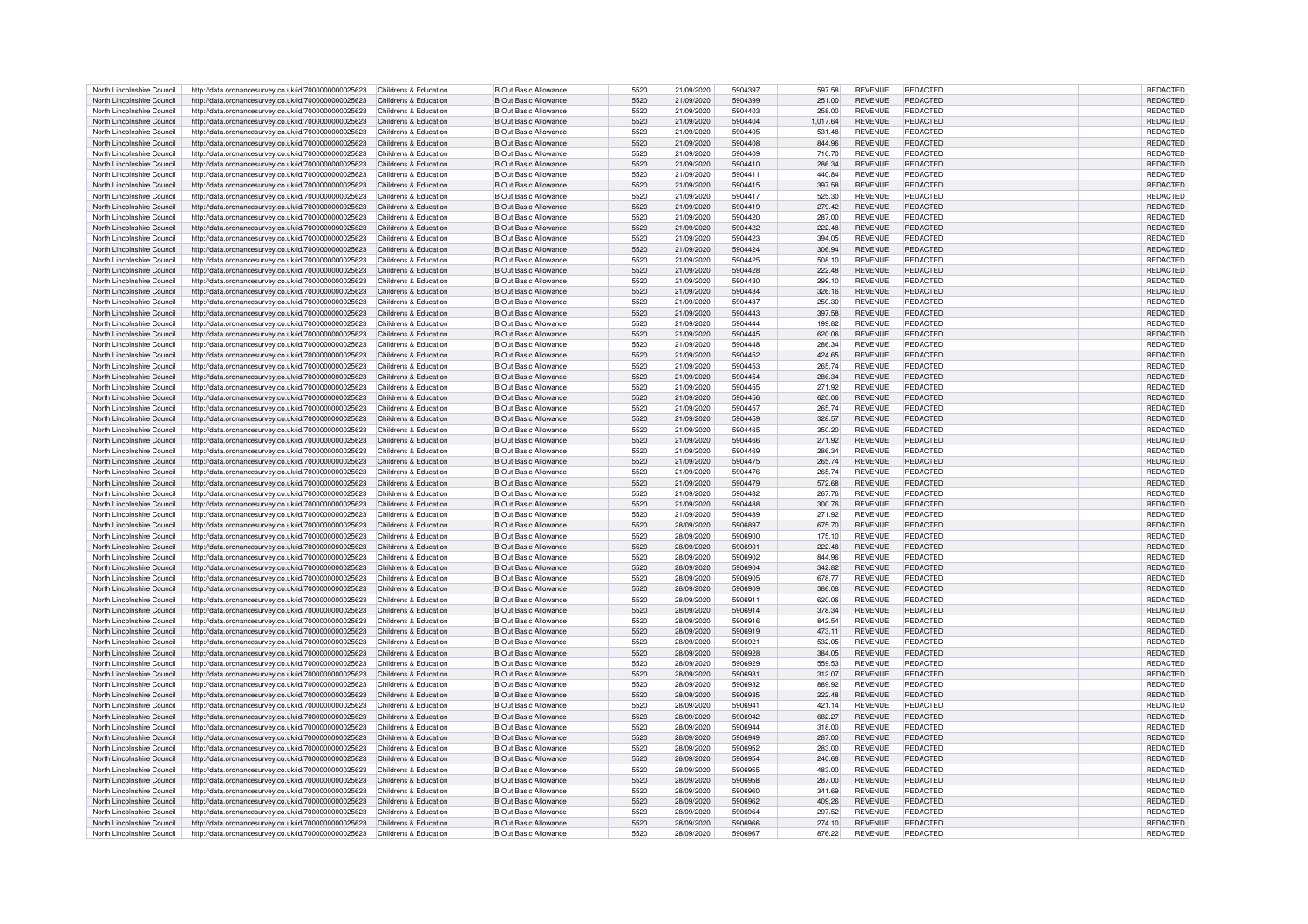| North Lincolnshire Council | http://data.ordnancesurvey.co.uk/id/7000000000025623                       | Childrens & Education | <b>B Out Basic Allowance</b> | 5520 | 28/09/2020 | 5906970 | 265.74   | <b>REVENUE</b> | <b>REDACTED</b> | REDACTED        |
|----------------------------|----------------------------------------------------------------------------|-----------------------|------------------------------|------|------------|---------|----------|----------------|-----------------|-----------------|
| North Lincolnshire Council | http://data.ordnancesurvey.co.uk/id/7000000000025623                       | Childrens & Education | <b>B Out Basic Allowance</b> | 5520 | 28/09/2020 | 5906972 | 634.53   | <b>REVENUE</b> | REDACTED        | REDACTED        |
| North Lincolnshire Council | http://data.ordnancesurvey.co.uk/id/7000000000025623                       | Childrens & Education | <b>B Out Basic Allowance</b> | 5520 | 28/09/2020 | 5906975 | 667.44   | <b>REVENUE</b> | REDACTED        | REDACTED        |
|                            |                                                                            |                       |                              |      |            |         |          |                |                 |                 |
| North Lincolnshire Council | http://data.ordnancesurvey.co.uk/id/7000000000025623                       | Childrens & Education | <b>B Out Basic Allowance</b> | 5520 | 28/09/2020 | 5906981 | 397.58   | <b>REVENUE</b> | REDACTED        | <b>REDACTED</b> |
| North Lincolnshire Council | http://data.ordnancesurvey.co.uk/id/7000000000025623                       | Childrens & Education | <b>B Out Basic Allowance</b> | 5520 | 28/09/2020 | 5906983 | 620.06   | <b>REVENUE</b> | <b>REDACTED</b> | REDACTED        |
| North Lincolnshire Council | http://data.ordnancesurvey.co.uk/id/7000000000025623                       | Childrens & Education | <b>B Out Basic Allowance</b> | 5520 | 28/09/2020 | 5906985 | 351.45   | <b>REVENUE</b> | <b>REDACTED</b> | REDACTED        |
| North Lincolnshire Council | http://data.ordnancesurvey.co.uk/id/7000000000025623                       | Childrens & Education | <b>B Out Basic Allowance</b> | 5520 | 28/09/2020 | 5906993 | 885.80   | <b>REVENUE</b> | REDACTED        | <b>REDACTED</b> |
| North Lincolnshire Council | http://data.ordnancesurvey.co.uk/id/7000000000025623                       | Childrens & Education | <b>B Out Basic Allowance</b> | 5520 | 28/09/2020 | 5906996 | 685.98   | <b>REVENUE</b> | <b>REDACTED</b> | REDACTED        |
| North Lincolnshire Council | http://data.ordnancesurvey.co.uk/id/7000000000025623                       | Childrens & Education | <b>B Out Basic Allowance</b> | 5520 | 28/09/2020 | 5907001 | 252.10   | <b>REVENUE</b> | REDACTED        | <b>REDACTED</b> |
| North Lincolnshire Council | http://data.ordnancesurvey.co.uk/id/7000000000025623                       | Childrens & Education | <b>B Out Basic Allowance</b> | 5520 | 28/09/2020 | 5907005 | 480.48   | <b>REVENUE</b> | <b>REDACTED</b> | REDACTED        |
|                            |                                                                            |                       |                              |      |            |         |          |                |                 |                 |
| North Lincolnshire Council | http://data.ordnancesurvey.co.uk/id/7000000000025623                       | Childrens & Education | <b>B Out Basic Allowance</b> | 5520 | 28/09/2020 | 5907007 | 314.00   | <b>REVENUE</b> | <b>REDACTED</b> | REDACTED        |
| North Lincolnshire Council | http://data.ordnancesurvey.co.uk/id/7000000000025623                       | Childrens & Education | <b>B Out Basic Allowance</b> | 5520 | 28/09/2020 | 5907008 | 394.05   | <b>REVENUE</b> | REDACTED        | REDACTED        |
| North Lincolnshire Council | http://data.ordnancesurvey.co.uk/id/7000000000025623                       | Childrens & Education | <b>B Out Basic Allowance</b> | 5520 | 28/09/2020 | 5907013 | 296.66   | <b>REVENUE</b> | <b>REDACTED</b> | REDACTED        |
| North Lincolnshire Council | http://data.ordnancesurvey.co.uk/id/7000000000025623                       | Childrens & Education | <b>B Out Basic Allowance</b> | 5520 | 28/09/2020 | 5907016 | 399.00   | <b>REVENUE</b> | <b>REDACTED</b> | REDACTED        |
| North Lincolnshire Council | http://data.ordnancesurvey.co.uk/id/7000000000025623                       | Childrens & Education | <b>B Out Basic Allowance</b> | 5520 | 28/09/2020 | 5907018 | 933.18   | <b>REVENUE</b> | <b>REDACTED</b> | REDACTED        |
| North Lincolnshire Council | http://data.ordnancesurvey.co.uk/id/7000000000025623                       | Childrens & Education | <b>B Out Basic Allowance</b> | 5520 | 28/09/2020 | 5907019 | 322.39   | <b>REVENUE</b> | <b>REDACTED</b> | REDACTED        |
| North Lincolnshire Council |                                                                            | Childrens & Education | <b>B Out Basic Allowance</b> | 5520 | 28/09/2020 | 5907021 | 391.43   | <b>REVENUE</b> | REDACTED        | REDACTED        |
|                            | http://data.ordnancesurvey.co.uk/id/7000000000025623                       |                       |                              |      |            |         |          |                |                 |                 |
| North Lincolnshire Council | http://data.ordnancesurvey.co.uk/id/7000000000025623                       | Childrens & Education | <b>B Out Basic Allowance</b> | 5520 | 28/09/2020 | 5907024 | 222.48   | <b>REVENUE</b> | <b>REDACTED</b> | REDACTED        |
| North Lincolnshire Council | http://data.ordnancesurvey.co.uk/id/7000000000025623                       | Childrens & Education | <b>B Out Basic Allowance</b> | 5520 | 28/09/2020 | 5907029 | 265.74   | <b>REVENUE</b> | REDACTED        | REDACTED        |
| North Lincolnshire Council | http://data.ordnancesurvey.co.uk/id/7000000000025623                       | Childrens & Education | <b>B Out Basic Allowance</b> | 5520 | 28/09/2020 | 5907032 | 349.00   | <b>REVENUE</b> | <b>REDACTED</b> | REDACTED        |
| North Lincolnshire Council | http://data.ordnancesurvey.co.uk/id/7000000000025623                       | Childrens & Education | <b>B Out Basic Allowance</b> | 5520 | 28/09/2020 | 5907035 | 1,301.45 | <b>REVENUE</b> | <b>REDACTED</b> | REDACTED        |
| North Lincolnshire Council | http://data.ordnancesurvey.co.uk/id/7000000000025623                       | Childrens & Education | <b>B Out Basic Allowance</b> | 5520 | 28/09/2020 | 5907038 | 222.48   | <b>REVENUE</b> | REDACTED        | REDACTED        |
| North Lincolnshire Council | http://data.ordnancesurvey.co.uk/id/7000000000025623                       | Childrens & Education | <b>B Out Basic Allowance</b> | 5520 | 28/09/2020 | 5907048 | 366.80   | <b>REVENUE</b> | <b>REDACTED</b> | REDACTED        |
| North Lincolnshire Council |                                                                            |                       | <b>B Out Basic Allowance</b> | 5520 |            | 5907050 |          | <b>REVENUE</b> | <b>REDACTED</b> | REDACTED        |
|                            | http://data.ordnancesurvey.co.uk/id/7000000000025623                       | Childrens & Education |                              |      | 28/09/2020 |         | 343.65   |                |                 |                 |
| North Lincolnshire Council | http://data.ordnancesurvey.co.uk/id/7000000000025623                       | Childrens & Education | <b>B Out Basic Allowance</b> | 5520 | 28/09/2020 | 5907052 | 287.00   | <b>REVENUE</b> | <b>REDACTED</b> | REDACTED        |
| North Lincolnshire Council | http://data.ordnancesurvey.co.uk/id/7000000000025623                       | Childrens & Education | <b>B Out Basic Allowance</b> | 5520 | 28/09/2020 | 5907053 | 366.88   | <b>REVENUE</b> | <b>REDACTED</b> | REDACTED        |
| North Lincolnshire Council | http://data.ordnancesurvey.co.uk/id/7000000000025623                       | Childrens & Education | <b>B Out Basic Allowance</b> | 5520 | 28/09/2020 | 5907058 | 494.40   | <b>REVENUE</b> | REDACTED        | REDACTED        |
| North Lincolnshire Council | http://data.ordnancesurvey.co.uk/id/7000000000025623                       | Childrens & Education | <b>B Out Basic Allowance</b> | 5520 | 28/09/2020 | 5907063 | 386.08   | <b>REVENUE</b> | <b>REDACTED</b> | <b>REDACTED</b> |
| North Lincolnshire Council | http://data.ordnancesurvey.co.uk/id/7000000000025623                       | Childrens & Education | <b>B Out Basic Allowance</b> | 5520 | 28/09/2020 | 5907064 | 342.82   | <b>REVENUE</b> | <b>REDACTED</b> | <b>REDACTED</b> |
| North Lincolnshire Council | http://data.ordnancesurvey.co.uk/id/7000000000025623                       | Childrens & Education | <b>B Out Basic Allowance</b> | 5520 | 28/09/2020 | 5907066 | 222.48   | <b>REVENUE</b> | <b>REDACTED</b> | <b>REDACTED</b> |
|                            |                                                                            |                       |                              |      |            |         |          |                |                 |                 |
| North Lincolnshire Council | http://data.ordnancesurvey.co.uk/id/7000000000025623                       | Childrens & Education | <b>B Out Basic Allowance</b> | 5520 | 28/09/2020 | 5907067 | 773.53   | <b>REVENUE</b> | REDACTED        | REDACTED        |
| North Lincolnshire Council | http://data.ordnancesurvey.co.uk/id/7000000000025623                       | Childrens & Education | <b>B Out Basic Allowance</b> | 5520 | 28/09/2020 | 5907068 | 105.33   | <b>REVENUE</b> | <b>REDACTED</b> | REDACTED        |
| North Lincolnshire Council | http://data.ordnancesurvey.co.uk/id/7000000000025623                       | Childrens & Education | <b>B Out Basic Allowance</b> | 5520 | 28/09/2020 | 5907071 | 282.00   | <b>REVENUE</b> | REDACTED        | REDACTED        |
| North Lincolnshire Council | http://data.ordnancesurvey.co.uk/id/7000000000025623                       | Childrens & Education | <b>B Out Basic Allowance</b> | 5520 | 28/09/2020 | 5907074 | 382.00   | <b>REVENUE</b> | REDACTED        | <b>REDACTED</b> |
| North Lincolnshire Council | http://data.ordnancesurvey.co.uk/id/7000000000025623                       | Childrens & Education | B Out Basic Allowance        | 5520 | 28/09/2020 | 5907078 | 271.92   | <b>REVENUE</b> | REDACTED        | REDACTED        |
| North Lincolnshire Council | http://data.ordnancesurvey.co.uk/id/7000000000025623                       | Childrens & Education | <b>B Out Basic Allowance</b> | 5520 | 28/09/2020 | 5907081 | 286.34   | <b>REVENUE</b> | REDACTED        | REDACTED        |
| North Lincolnshire Council | http://data.ordnancesurvey.co.uk/id/7000000000025623                       | Childrens & Education | <b>B Out Basic Allowance</b> | 5520 | 28/09/2020 | 5907083 | 572.68   | <b>REVENUE</b> | <b>REDACTED</b> | <b>REDACTED</b> |
|                            |                                                                            |                       |                              |      |            |         |          |                |                 |                 |
| North Lincolnshire Council | http://data.ordnancesurvey.co.uk/id/7000000000025623                       | Childrens & Education | <b>B Out Basic Allowance</b> | 5520 | 28/09/2020 | 5907084 | 597.58   | <b>REVENUE</b> | <b>REDACTED</b> | REDACTED        |
| North Lincolnshire Council | http://data.ordnancesurvey.co.uk/id/7000000000025623                       | Childrens & Education | <b>B Out Basic Allowance</b> | 5520 | 28/09/2020 | 5907086 | 251.00   | <b>REVENUE</b> | <b>REDACTED</b> | <b>REDACTED</b> |
| North Lincolnshire Council | http://data.ordnancesurvey.co.uk/id/7000000000025623                       | Childrens & Education | <b>B Out Basic Allowance</b> | 5520 | 28/09/2020 | 5907090 | 258.00   | <b>REVENUE</b> | <b>REDACTED</b> | REDACTED        |
| North Lincolnshire Council | http://data.ordnancesurvey.co.uk/id/7000000000025623                       | Childrens & Education | <b>B Out Basic Allowance</b> | 5520 | 28/09/2020 | 5907091 | 572.68   | <b>REVENUE</b> | REDACTED        | REDACTED        |
| North Lincolnshire Council | http://data.ordnancesurvey.co.uk/id/7000000000025623                       | Childrens & Education | <b>B Out Basic Allowance</b> | 5520 | 28/09/2020 | 5907092 | 531.48   | <b>REVENUE</b> | REDACTED        | REDACTED        |
| North Lincolnshire Council | http://data.ordnancesurvey.co.uk/id/7000000000025623                       | Childrens & Education | <b>B Out Basic Allowance</b> | 5520 | 28/09/2020 | 5907095 | 844.96   | <b>REVENUE</b> | REDACTED        | REDACTED        |
| North Lincolnshire Council | http://data.ordnancesurvey.co.uk/id/7000000000025623                       | Childrens & Education | <b>B Out Basic Allowance</b> | 5520 | 28/09/2020 | 5907096 | 710.70   | <b>REVENUE</b> | REDACTED        | REDACTED        |
|                            |                                                                            |                       |                              |      |            |         |          |                |                 |                 |
| North Lincolnshire Council | http://data.ordnancesurvey.co.uk/id/7000000000025623                       | Childrens & Education | <b>B Out Basic Allowance</b> | 5520 | 28/09/2020 | 5907097 | 286.34   | <b>REVENUE</b> | REDACTED        | REDACTED        |
| North Lincolnshire Council | http://data.ordnancesurvey.co.uk/id/7000000000025623                       | Childrens & Education | <b>B Out Basic Allowance</b> | 5520 | 28/09/2020 | 5907098 | 440.84   | <b>REVENUE</b> | <b>REDACTED</b> | REDACTED        |
| North Lincolnshire Council | http://data.ordnancesurvey.co.uk/id/7000000000025623                       | Childrens & Education | <b>B Out Basic Allowance</b> | 5520 | 28/09/2020 | 5907102 | 397.58   | <b>REVENUE</b> | <b>REDACTED</b> | REDACTED        |
| North Lincolnshire Council | http://data.ordnancesurvey.co.uk/id/7000000000025623                       | Childrens & Education | <b>B Out Basic Allowance</b> | 5520 | 28/09/2020 | 5907104 | 525.30   | <b>REVENUE</b> | REDACTED        | <b>REDACTED</b> |
| North Lincolnshire Council | http://data.ordnancesurvey.co.uk/id/7000000000025623                       | Childrens & Education | <b>B Out Basic Allowance</b> | 5520 | 28/09/2020 | 5907106 | 279.42   | <b>REVENUE</b> | <b>REDACTED</b> | REDACTED        |
| North Lincolnshire Council | http://data.ordnancesurvey.co.uk/id/7000000000025623                       | Childrens & Education | <b>B Out Basic Allowance</b> | 5520 | 28/09/2020 | 5907107 | 287.00   | <b>REVENUE</b> | <b>REDACTED</b> | REDACTED        |
| North Lincolnshire Council | http://data.ordnancesurvey.co.uk/id/7000000000025623                       | Childrens & Education | <b>B Out Basic Allowance</b> | 5520 | 28/09/2020 | 5907109 | 222.48   | <b>REVENUE</b> | <b>REDACTED</b> | REDACTED        |
|                            |                                                                            |                       |                              |      |            |         |          |                |                 |                 |
| North Lincolnshire Council | http://data.ordnancesurvey.co.uk/id/7000000000025623                       | Childrens & Education | <b>B Out Basic Allowance</b> | 5520 | 28/09/2020 | 5907110 | 394.05   | <b>REVENUE</b> | <b>REDACTED</b> | REDACTED        |
| North Lincolnshire Council | http://data.ordnancesurvey.co.uk/id/7000000000025623                       | Childrens & Education | <b>B Out Basic Allowance</b> | 5520 | 28/09/2020 | 5907111 | 273.63   | <b>REVENUE</b> | <b>REDACTED</b> | <b>REDACTED</b> |
| North Lincolnshire Council | http://data.ordnancesurvey.co.uk/id/7000000000025623                       | Childrens & Education | <b>B Out Basic Allowance</b> | 5520 | 28/09/2020 | 5907112 | 508.10   | <b>REVENUE</b> | <b>REDACTED</b> | REDACTED        |
| North Lincolnshire Council | http://data.ordnancesurvey.co.uk/id/7000000000025623                       | Childrens & Education | <b>B Out Basic Allowance</b> | 5520 | 28/09/2020 | 5907114 | 222.48   | <b>REVENUE</b> | <b>REDACTED</b> | REDACTED        |
| North Lincolnshire Council | http://data.ordnancesurvey.co.uk/id/7000000000025623                       | Childrens & Education | <b>B Out Basic Allowance</b> | 5520 | 28/09/2020 | 5907116 | 299.10   | <b>REVENUE</b> | <b>REDACTED</b> | REDACTED        |
| North Lincolnshire Council | http://data.ordnancesurvey.co.uk/id/7000000000025623                       | Childrens & Education | <b>B Out Basic Allowance</b> | 5520 | 28/09/2020 | 5907123 | 250.30   | <b>REVENUE</b> | <b>REDACTED</b> | REDACTED        |
| North Lincolnshire Council | http://data.ordnancesurvey.co.uk/id/7000000000025623                       | Childrens & Education | <b>B Out Basic Allowance</b> | 5520 | 28/09/2020 | 5907129 | 397.58   | <b>REVENUE</b> | REDACTED        | <b>REDACTED</b> |
|                            |                                                                            |                       |                              |      |            |         |          |                |                 |                 |
| North Lincolnshire Council | http://data.ordnancesurvey.co.uk/id/7000000000025623                       | Childrens & Education | <b>B Out Basic Allowance</b> | 5520 | 28/09/2020 | 5907130 | 199.82   | <b>REVENUE</b> | <b>REDACTED</b> | REDACTED        |
| North Lincolnshire Council | http://data.ordnancesurvey.co.uk/id/7000000000025623                       | Childrens & Education | <b>B Out Basic Allowance</b> | 5520 | 28/09/2020 | 5907131 | 620.06   | <b>REVENUE</b> | <b>REDACTED</b> | REDACTED        |
| North Lincolnshire Council | http://data.ordnancesurvey.co.uk/id/7000000000025623                       | Childrens & Education | <b>B Out Basic Allowance</b> | 5520 | 28/09/2020 | 5907134 | 286.34   | <b>REVENUE</b> | REDACTED        | REDACTED        |
| North Lincolnshire Council | http://data.ordnancesurvey.co.uk/id/7000000000025623                       | Childrens & Education | <b>B Out Basic Allowance</b> | 5520 | 28/09/2020 | 5907135 | 683.63   | <b>REVENUE</b> | <b>REDACTED</b> | REDACTED        |
| North Lincolnshire Council | http://data.ordnancesurvey.co.uk/id/7000000000025623                       | Childrens & Education | <b>B Out Basic Allowance</b> | 5520 | 28/09/2020 | 5907138 | 488.22   | <b>REVENUE</b> | <b>REDACTED</b> | REDACTED        |
| North Lincolnshire Council | http://data.ordnancesurvey.co.uk/id/7000000000025623                       | Childrens & Education | <b>B Out Basic Allowance</b> | 5520 | 28/09/2020 | 5907139 | 265.74   | <b>REVENUE</b> | REDACTED        | REDACTED        |
|                            |                                                                            |                       |                              | 5520 |            | 5907140 | 286.34   |                | <b>REDACTED</b> |                 |
| North Lincolnshire Council | http://data.ordnancesurvey.co.uk/id/7000000000025623                       | Childrens & Education | <b>B Out Basic Allowance</b> |      | 28/09/2020 |         |          | <b>REVENUE</b> |                 | REDACTED        |
| North Lincolnshire Council | http://data.ordnancesurvey.co.uk/id/7000000000025623                       | Childrens & Education | <b>B Out Basic Allowance</b> | 5520 | 28/09/2020 | 5907141 | 271.92   | <b>REVENUE</b> | REDACTED        | REDACTED        |
| North Lincolnshire Council | http://data.ordnancesurvey.co.uk/id/7000000000025623                       | Childrens & Education | <b>B Out Basic Allowance</b> | 5520 | 28/09/2020 | 5907142 | 620.06   | <b>REVENUE</b> | <b>REDACTED</b> | REDACTED        |
| North Lincolnshire Council | http://data.ordnancesurvey.co.uk/id/7000000000025623                       | Childrens & Education | <b>B Out Basic Allowance</b> | 5520 | 28/09/2020 | 5907143 | 265.74   | <b>REVENUE</b> | REDACTED        | REDACTED        |
| North Lincolnshire Council | http://data.ordnancesurvey.co.uk/id/7000000000025623                       | Childrens & Education | B Out Basic Allowance        | 5520 | 28/09/2020 | 5907145 | 328.57   | <b>REVENUE</b> | REDACTED        | <b>REDACTED</b> |
| North Lincolnshire Council | http://data.ordnancesurvey.co.uk/id/7000000000025623                       | Childrens & Education | B Out Basic Allowance        | 5520 | 28/09/2020 | 5907147 | 300.76   | <b>REVENUE</b> | <b>REDACTED</b> | REDACTED        |
| North Lincolnshire Council | http://data.ordnancesurvey.co.uk/id/7000000000025623 Childrens & Education |                       | <b>B Out Basic Allowance</b> | 5520 | 28/09/2020 | 5907151 | 350.20   | <b>REVENUE</b> | REDACTED        | REDACTED        |
|                            |                                                                            |                       |                              |      |            |         |          |                |                 |                 |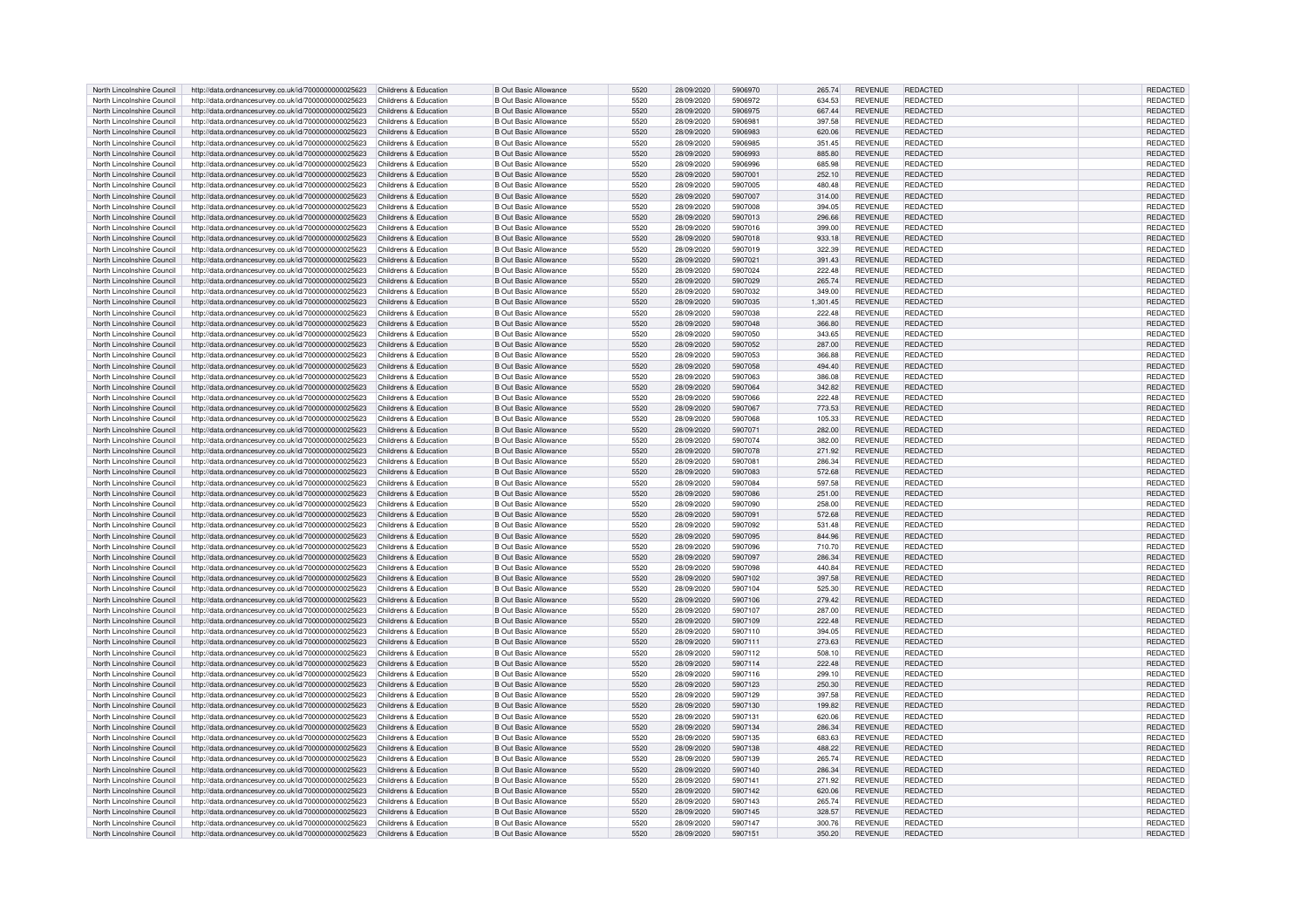| North Lincolnshire Council | http://data.ordnancesurvey.co.uk/id/7000000000025623 | Childrens & Education | <b>B Out Basic Allowance</b> | 5520 | 28/09/2020 | 5907152 | 271.92   | <b>REVENUE</b> | REDACTED        | REDACTED        |
|----------------------------|------------------------------------------------------|-----------------------|------------------------------|------|------------|---------|----------|----------------|-----------------|-----------------|
| North Lincolnshire Council | http://data.ordnancesurvey.co.uk/id/7000000000025623 | Childrens & Education | <b>B Out Basic Allowance</b> | 5520 | 28/09/2020 | 5907153 | 70.78    | <b>REVENUE</b> | <b>REDACTED</b> | <b>REDACTED</b> |
| North Lincolnshire Council |                                                      | Childrens & Education | <b>B Out Basic Allowance</b> | 5520 | 28/09/2020 | 5907155 | 286.34   | <b>REVENUE</b> | REDACTED        | REDACTED        |
|                            | http://data.ordnancesurvey.co.uk/id/7000000000025623 |                       |                              |      |            |         |          |                |                 |                 |
| North Lincolnshire Council | http://data.ordnancesurvey.co.uk/id/7000000000025623 | Childrens & Education | <b>B Out Basic Allowance</b> | 5520 | 28/09/2020 | 5907159 | 172.01   | <b>REVENUE</b> | <b>REDACTED</b> | <b>REDACTED</b> |
| North Lincolnshire Council | http://data.ordnancesurvey.co.uk/id/7000000000025623 | Childrens & Education | <b>B Out Basic Allowance</b> | 5520 | 28/09/2020 | 5907161 | 265.74   | <b>REVENUE</b> | REDACTED        | REDACTED        |
| North Lincolnshire Council | http://data.ordnancesurvey.co.uk/id/7000000000025623 | Childrens & Education | <b>B Out Basic Allowance</b> | 5520 | 28/09/2020 | 5907162 | 265.74   | <b>REVENUE</b> | <b>REDACTED</b> | REDACTED        |
| North Lincolnshire Council | http://data.ordnancesurvey.co.uk/id/7000000000025623 | Childrens & Education | <b>B Out Basic Allowance</b> | 5520 | 28/09/2020 | 5907164 | 300.76   | <b>REVENUE</b> | <b>REDACTED</b> | REDACTED        |
| North Lincolnshire Council | http://data.ordnancesurvey.co.uk/id/7000000000025623 | Childrens & Education | <b>B Out Basic Allowance</b> | 5520 | 28/09/2020 | 5907165 | 572.68   | <b>REVENUE</b> | REDACTED        | <b>REDACTED</b> |
|                            |                                                      |                       |                              | 5520 |            | 5907168 |          |                | <b>REDACTED</b> |                 |
| North Lincolnshire Council | http://data.ordnancesurvey.co.uk/id/7000000000025623 | Childrens & Education | <b>B Out Basic Allowance</b> |      | 28/09/2020 |         | 267.76   | <b>REVENUE</b> |                 | REDACTED        |
| North Lincolnshire Council | http://data.ordnancesurvey.co.uk/id/7000000000025623 | Childrens & Education | <b>B Out Basic Allowance</b> | 5520 | 28/09/2020 | 5907174 | 300.76   | REVENUE        | REDACTED        | REDACTED        |
| North Lincolnshire Council | http://data.ordnancesurvey.co.uk/id/7000000000025623 | Childrens & Education | <b>B Out Basic Allowance</b> | 5520 | 28/09/2020 | 5907175 | 271.92   | <b>REVENUE</b> | <b>REDACTED</b> | REDACTED        |
| North Lincolnshire Council | http://data.ordnancesurvey.co.uk/id/7000000000025623 | Childrens & Education | <b>Client Related Costs</b>  | 5534 | 01/09/2020 | 5895149 | 45.17    | <b>REVENUE</b> | REDACTED        | REDACTED        |
| North Lincolnshire Council | http://data.ordnancesurvey.co.uk/id/7000000000025623 | Childrens & Education | <b>Client Related Costs</b>  | 5534 | 01/09/2020 | 5895152 | 80.00    | <b>REVENUE</b> | REDACTED        | <b>REDACTED</b> |
|                            |                                                      |                       |                              | 5534 |            | 5895153 |          |                |                 |                 |
| North Lincolnshire Council | http://data.ordnancesurvey.co.uk/id/7000000000025623 | Childrens & Education | <b>Client Related Costs</b>  |      | 01/09/2020 |         | 40.00    | <b>REVENUE</b> | REDACTED        | REDACTED        |
| North Lincolnshire Council | http://data.ordnancesurvey.co.uk/id/7000000000025623 | Childrens & Education | <b>Client Related Costs</b>  | 5534 | 01/09/2020 | 5895154 | 22.31    | <b>REVENUE</b> | REDACTED        | REDACTED        |
| North Lincolnshire Council | http://data.ordnancesurvey.co.uk/id/7000000000025623 | Childrens & Education | <b>Client Related Costs</b>  | 5534 | 01/09/2020 | 5895156 | 62.31    | <b>REVENUE</b> | REDACTED        | REDACTED        |
| North Lincolnshire Council | http://data.ordnancesurvey.co.uk/id/7000000000025623 | Childrens & Education | Client Related Costs         | 5534 | 01/09/2020 | 5895157 | 22.31    | <b>REVENUE</b> | REDACTED        | REDACTED        |
| North Lincolnshire Council | http://data.ordnancesurvey.co.uk/id/7000000000025623 | Childrens & Education | <b>Client Related Costs</b>  | 5534 | 01/09/2020 | 5895164 | 210.00   | <b>REVENUE</b> | <b>REDACTED</b> | <b>REDACTED</b> |
| North Lincolnshire Council | http://data.ordnancesurvey.co.uk/id/7000000000025623 | Childrens & Education | <b>Client Related Costs</b>  | 5534 | 01/09/2020 | 5895167 | 60.00    | <b>REVENUE</b> | <b>REDACTED</b> | REDACTED        |
|                            |                                                      |                       |                              |      |            |         |          |                |                 |                 |
| North Lincolnshire Council | http://data.ordnancesurvey.co.uk/id/7000000000025623 | Childrens & Education | <b>Client Related Costs</b>  | 5534 | 01/09/2020 | 5895169 | 262.31   | <b>REVENUE</b> | <b>REDACTED</b> | REDACTED        |
| North Lincolnshire Council | http://data.ordnancesurvey.co.uk/id/7000000000025623 | Childrens & Education | <b>Client Related Costs</b>  | 5534 | 01/09/2020 | 5895185 | 100.00   | <b>REVENUE</b> | REDACTED        | REDACTED        |
| North Lincolnshire Council | http://data.ordnancesurvey.co.uk/id/7000000000025623 | Childrens & Education | <b>Client Related Costs</b>  | 5534 | 01/09/2020 | 5895188 | 60.00    | <b>REVENUE</b> | <b>REDACTED</b> | REDACTED        |
| North Lincolnshire Council | http://data.ordnancesurvey.co.uk/id/7000000000025623 | Childrens & Education | <b>Client Related Costs</b>  | 5534 | 01/09/2020 | 5895195 | 50.00    | <b>REVENUE</b> | REDACTED        | REDACTED        |
| North Lincolnshire Council | http://data.ordnancesurvey.co.uk/id/7000000000025623 | Childrens & Education | <b>Client Related Costs</b>  | 5534 | 01/09/2020 | 5895207 | 53.50    | <b>REVENUE</b> | <b>REDACTED</b> | REDACTED        |
|                            |                                                      |                       |                              |      |            |         |          |                |                 |                 |
| North Lincolnshire Council | http://data.ordnancesurvey.co.uk/id/7000000000025623 | Childrens & Education | <b>Client Related Costs</b>  | 5534 | 01/09/2020 | 5895220 | 141.43   | <b>REVENUE</b> | <b>REDACTED</b> | REDACTED        |
| North Lincolnshire Council | http://data.ordnancesurvey.co.uk/id/7000000000025623 | Childrens & Education | <b>Client Related Costs</b>  | 5534 | 01/09/2020 | 5895228 | 50.00    | <b>REVENUE</b> | REDACTED        | REDACTED        |
| North Lincolnshire Council | http://data.ordnancesurvey.co.uk/id/7000000000025623 | Childrens & Education | <b>Client Related Costs</b>  | 5534 | 01/09/2020 | 5895236 | 130.00   | <b>REVENUE</b> | <b>REDACTED</b> | <b>REDACTED</b> |
| North Lincolnshire Council | http://data.ordnancesurvey.co.uk/id/7000000000025623 | Childrens & Education | <b>Client Related Costs</b>  | 5534 | 01/09/2020 | 5895246 | 62.86    | <b>REVENUE</b> | <b>REDACTED</b> | REDACTED        |
| North Lincolnshire Council | http://data.ordnancesurvey.co.uk/id/7000000000025623 | Childrens & Education | <b>Client Related Costs</b>  | 5534 | 01/09/2020 | 5895249 | 190.00   | <b>REVENUE</b> | <b>REDACTED</b> | REDACTED        |
|                            |                                                      |                       |                              |      |            |         |          |                |                 |                 |
| North Lincolnshire Council | http://data.ordnancesurvey.co.uk/id/7000000000025623 | Childrens & Education | <b>Client Related Costs</b>  | 5534 | 01/09/2020 | 5895258 | 34.29    | <b>REVENUE</b> | REDACTED        | REDACTED        |
| North Lincolnshire Council | http://data.ordnancesurvey.co.uk/id/7000000000025623 | Childrens & Education | <b>Client Related Costs</b>  | 5534 | 01/09/2020 | 5895271 | 160.00   | <b>REVENUE</b> | REDACTED        | REDACTED        |
| North Lincolnshire Council | http://data.ordnancesurvey.co.uk/id/7000000000025623 | Childrens & Education | <b>Client Related Costs</b>  | 5534 | 01/09/2020 | 5895274 | 30.00    | <b>REVENUE</b> | REDACTED        | REDACTED        |
| North Lincolnshire Council | http://data.ordnancesurvey.co.uk/id/7000000000025623 | Childrens & Education | <b>Client Related Costs</b>  | 5534 | 01/09/2020 | 5895277 | 40.00    | <b>REVENUE</b> | REDACTED        | REDACTED        |
| North Lincolnshire Council | http://data.ordnancesurvey.co.uk/id/7000000000025623 | Childrens & Education | <b>Client Related Costs</b>  | 5534 | 01/09/2020 | 5895282 | 20.00    | <b>REVENUE</b> | REDACTED        | REDACTED        |
|                            |                                                      |                       |                              | 5534 |            |         |          |                |                 |                 |
| North Lincolnshire Council | http://data.ordnancesurvey.co.uk/id/7000000000025623 | Childrens & Education | <b>Client Related Costs</b>  |      | 01/09/2020 | 5895287 | 227.00   | <b>REVENUE</b> | REDACTED        | REDACTED        |
| North Lincolnshire Council | http://data.ordnancesurvey.co.uk/id/7000000000025623 | Childrens & Education | <b>Client Related Costs</b>  | 5534 | 01/09/2020 | 5895288 | 85.71    | <b>REVENUE</b> | <b>REDACTED</b> | REDACTED        |
| North Lincolnshire Council | http://data.ordnancesurvey.co.uk/id/7000000000025623 | Childrens & Education | <b>Client Related Costs</b>  | 5534 | 01/09/2020 | 5895291 | 276.00   | <b>REVENUE</b> | REDACTED        | REDACTED        |
| North Lincolnshire Council | http://data.ordnancesurvey.co.uk/id/7000000000025623 | Childrens & Education | <b>Client Related Costs</b>  | 5534 | 01/09/2020 | 5895312 | 300.00   | <b>REVENUE</b> | <b>REDACTED</b> | <b>REDACTED</b> |
| North Lincolnshire Council | http://data.ordnancesurvey.co.uk/id/7000000000025623 | Childrens & Education | <b>Client Related Costs</b>  | 5534 | 01/09/2020 | 5895317 | 83.74    | <b>REVENUE</b> | <b>REDACTED</b> | REDACTED        |
|                            |                                                      |                       |                              |      |            |         |          |                |                 |                 |
| North Lincolnshire Council | http://data.ordnancesurvey.co.uk/id/7000000000025623 | Childrens & Education | <b>Client Related Costs</b>  | 5534 | 01/09/2020 | 5895318 | 102.31   | <b>REVENUE</b> | REDACTED        | REDACTED        |
| North Lincolnshire Council | http://data.ordnancesurvey.co.uk/id/7000000000025623 | Childrens & Education | <b>Client Related Costs</b>  | 5534 | 01/09/2020 | 5895320 | 122.31   | <b>REVENUE</b> | REDACTED        | REDACTED        |
| North Lincolnshire Council | http://data.ordnancesurvey.co.uk/id/7000000000025623 | Childrens & Education | <b>Client Related Costs</b>  | 5534 | 01/09/2020 | 5895321 | 359.31   | <b>REVENUE</b> | REDACTED        | REDACTED        |
| North Lincolnshire Council | http://data.ordnancesurvey.co.uk/id/7000000000025623 | Childrens & Education | <b>Client Related Costs</b>  | 5534 | 01/09/2020 | 5895322 | 97.14    | <b>REVENUE</b> | REDACTED        | REDACTED        |
| North Lincolnshire Council | http://data.ordnancesurvey.co.uk/id/7000000000025623 | Childrens & Education | <b>Client Related Costs</b>  | 5534 | 01/09/2020 | 5895336 | 110.00   | <b>REVENUE</b> | REDACTED        | REDACTED        |
|                            |                                                      |                       |                              |      |            |         |          |                |                 |                 |
| North Lincolnshire Council | http://data.ordnancesurvey.co.uk/id/7000000000025623 | Childrens & Education | <b>Client Related Costs</b>  | 5534 | 01/09/2020 | 5895345 | 150.00   | <b>REVENUE</b> | <b>REDACTED</b> | REDACTED        |
| North Lincolnshire Council | http://data.ordnancesurvey.co.uk/id/7000000000025623 | Childrens & Education | <b>Client Related Costs</b>  | 5534 | 01/09/2020 | 5895346 | 160.00   | <b>REVENUE</b> | <b>REDACTED</b> | REDACTED        |
| North Lincolnshire Council | http://data.ordnancesurvey.co.uk/id/7000000000025623 | Childrens & Education | <b>Client Related Costs</b>  | 5534 | 01/09/2020 | 5895349 | 222.92   | <b>REVENUE</b> | REDACTED        | REDACTED        |
| North Lincolnshire Council | http://data.ordnancesurvey.co.uk/id/7000000000025623 | Childrens & Education | <b>Client Related Costs</b>  | 5534 | 01/09/2020 | 5895350 | 160.00   | <b>REVENUE</b> | <b>REDACTED</b> | REDACTED        |
| North Lincolnshire Council | http://data.ordnancesurvey.co.uk/id/7000000000025623 | Childrens & Education | <b>Client Related Costs</b>  | 5534 | 01/09/2020 | 5895352 | 80.00    | <b>REVENUE</b> | <b>REDACTED</b> | REDACTED        |
|                            |                                                      | Childrens & Education |                              | 5534 |            | 5895355 |          |                | <b>REDACTED</b> |                 |
| North Lincolnshire Council | http://data.ordnancesurvey.co.uk/id/7000000000025623 |                       | <b>Client Related Costs</b>  |      | 01/09/2020 |         | 264.27   | <b>REVENUE</b> |                 | REDACTED        |
| North Lincolnshire Council | http://data.ordnancesurvey.co.uk/id/7000000000025623 | Childrens & Education | <b>Client Related Costs</b>  | 5534 | 01/09/2020 | 5895364 | 40.00    | <b>REVENUE</b> | REDACTED        | REDACTED        |
| North Lincolnshire Council | http://data.ordnancesurvey.co.uk/id/7000000000025623 | Childrens & Education | <b>Client Related Costs</b>  | 5534 | 01/09/2020 | 5895370 | 60.00    | <b>REVENUE</b> | REDACTED        | REDACTED        |
| North Lincolnshire Council | http://data.ordnancesurvey.co.uk/id/7000000000025623 | Childrens & Education | <b>Client Related Costs</b>  | 5534 | 01/09/2020 | 5895385 | 40.00    | <b>REVENUE</b> | REDACTED        | REDACTED        |
| North Lincolnshire Council | http://data.ordnancesurvey.co.uk/id/7000000000025623 | Childrens & Education | <b>Client Related Costs</b>  | 5534 | 01/09/2020 | 5895386 | 102.86   | <b>REVENUE</b> | <b>REDACTED</b> | REDACTED        |
| North Lincolnshire Council | http://data.ordnancesurvey.co.uk/id/7000000000025623 | Childrens & Education | <b>Client Related Costs</b>  | 5534 | 01/09/2020 | 5895387 | 556.79   | <b>REVENUE</b> | REDACTED        | REDACTED        |
|                            |                                                      |                       |                              |      |            |         |          |                |                 |                 |
| North Lincolnshire Council | http://data.ordnancesurvey.co.uk/id/7000000000025623 | Childrens & Education | <b>Client Related Costs</b>  | 5534 | 01/09/2020 | 5895394 | 60.00    | <b>REVENUE</b> | REDACTED        | REDACTED        |
| North Lincolnshire Council | http://data.ordnancesurvey.co.uk/id/7000000000025623 | Childrens & Education | <b>Client Related Costs</b>  | 5534 | 01/09/2020 | 5895398 | 100.00   | <b>REVENUE</b> | REDACTED        | REDACTED        |
| North Lincolnshire Council | http://data.ordnancesurvey.co.uk/id/7000000000025623 | Childrens & Education | <b>Client Related Costs</b>  | 5534 | 01/09/2020 | 5895399 | 205.7    | <b>REVENUE</b> | <b>REDACTED</b> | REDACTED        |
| North Lincolnshire Council | http://data.ordnancesurvey.co.uk/id/7000000000025623 | Childrens & Education | <b>Client Related Costs</b>  | 5534 | 01/09/2020 | 5895420 | 40.00    | <b>REVENUE</b> | <b>REDACTED</b> | REDACTED        |
| North Lincolnshire Council | http://data.ordnancesurvey.co.uk/id/7000000000025623 | Childrens & Education | <b>Client Related Costs</b>  | 5534 | 01/09/2020 | 5895428 | 111.05   | <b>REVENUE</b> | REDACTED        | REDACTED        |
|                            |                                                      |                       |                              |      |            |         |          |                |                 |                 |
| North Lincolnshire Council | http://data.ordnancesurvey.co.uk/id/7000000000025623 | Childrens & Education | <b>Client Related Costs</b>  | 5534 | 04/09/2020 | 5897033 | 1.000.00 | <b>REVENUE</b> | REDACTED        | REDACTED        |
| North Lincolnshire Council | http://data.ordnancesurvey.co.uk/id/7000000000025623 | Childrens & Education | <b>Client Related Costs</b>  | 5534 | 07/09/2020 | 5897356 | 42.31    | <b>REVENUE</b> | REDACTED        | REDACTED        |
| North Lincolnshire Council | http://data.ordnancesurvey.co.uk/id/7000000000025623 | Childrens & Education | <b>Client Related Costs</b>  | 5534 | 07/09/2020 | 5897359 | 80.00    | <b>REVENUE</b> | REDACTED        | REDACTED        |
| North Lincolnshire Council | http://data.ordnancesurvey.co.uk/id/7000000000025623 | Childrens & Education | <b>Client Related Costs</b>  | 5534 | 07/09/2020 | 5897360 | 40.00    | <b>REVENUE</b> | <b>REDACTED</b> | REDACTED        |
| North Lincolnshire Council | http://data.ordnancesurvey.co.uk/id/7000000000025623 | Childrens & Education | <b>Client Related Costs</b>  | 5534 | 07/09/2020 | 5897361 | 22.31    | <b>REVENUE</b> | REDACTED        | REDACTED        |
|                            |                                                      |                       |                              |      |            |         |          |                |                 |                 |
| North Lincolnshire Council | http://data.ordnancesurvey.co.uk/id/7000000000025623 | Childrens & Education | <b>Client Related Costs</b>  | 5534 | 07/09/2020 | 5897363 | 62.31    | <b>REVENUE</b> | REDACTED        | REDACTED        |
| North Lincolnshire Council | http://data.ordnancesurvey.co.uk/id/7000000000025623 | Childrens & Education | <b>Client Related Costs</b>  | 5534 | 07/09/2020 | 5897364 | 22.31    | <b>REVENUE</b> | REDACTED        | REDACTED        |
| North Lincolnshire Council | http://data.ordnancesurvey.co.uk/id/7000000000025623 | Childrens & Education | <b>Client Related Costs</b>  | 5534 | 07/09/2020 | 5897371 | 210.00   | <b>REVENUE</b> | REDACTED        | REDACTED        |
| North Lincolnshire Council | http://data.ordnancesurvey.co.uk/id/7000000000025623 | Childrens & Education | <b>Client Related Costs</b>  | 5534 | 07/09/2020 | 5897374 | 60.00    | <b>REVENUE</b> | <b>REDACTED</b> | <b>REDACTED</b> |
| North Lincolnshire Council | http://data.ordnancesurvey.co.uk/id/7000000000025623 | Childrens & Education | <b>Client Related Costs</b>  | 5534 | 07/09/2020 | 5897376 | 262.31   | <b>REVENUE</b> | <b>REDACTED</b> | REDACTED        |
|                            |                                                      |                       |                              |      |            |         |          |                |                 |                 |
| North Lincolnshire Council | http://data.ordnancesurvey.co.uk/id/7000000000025623 | Childrens & Education | <b>Client Related Costs</b>  | 5534 | 07/09/2020 | 5897389 | 308.57   | <b>REVENUE</b> | REDACTED        | REDACTED        |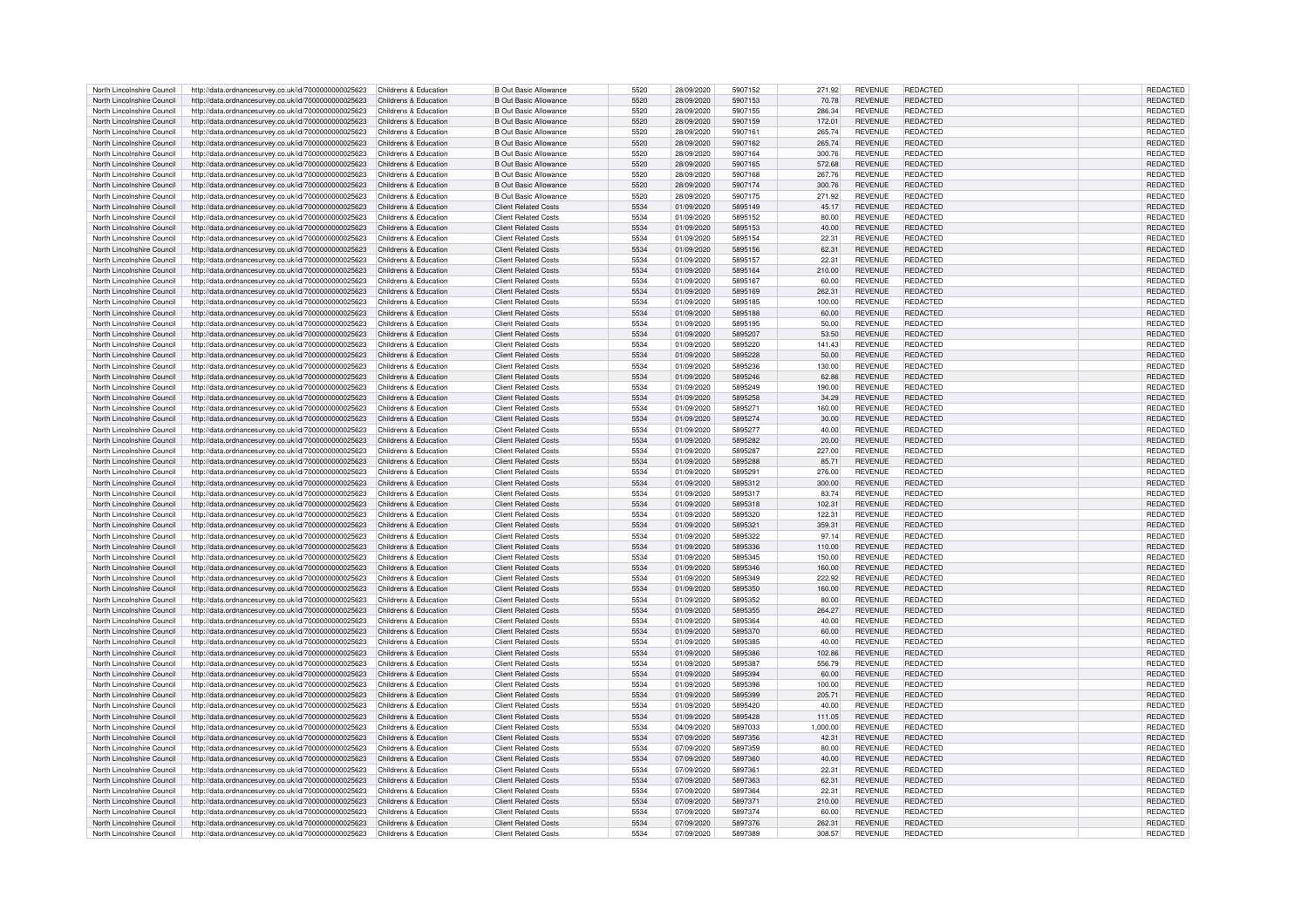| North Lincolnshire Council | http://data.ordnancesurvey.co.uk/id/7000000000025623                       | Childrens & Education | <b>Client Related Costs</b> | 5534 | 07/09/2020 | 5897392 | 169.00 | <b>REVENUE</b> | <b>REDACTED</b> | REDACTED        |
|----------------------------|----------------------------------------------------------------------------|-----------------------|-----------------------------|------|------------|---------|--------|----------------|-----------------|-----------------|
| North Lincolnshire Council | http://data.ordnancesurvey.co.uk/id/7000000000025623                       | Childrens & Education | <b>Client Related Costs</b> | 5534 | 07/09/2020 | 5897395 | 60.00  | <b>REVENUE</b> | <b>REDACTED</b> | REDACTED        |
| North Lincolnshire Council | http://data.ordnancesurvey.co.uk/id/7000000000025623                       | Childrens & Education | <b>Client Related Costs</b> | 5534 | 07/09/2020 | 5897402 | 50.00  | <b>REVENUE</b> | REDACTED        | REDACTED        |
|                            |                                                                            |                       |                             |      |            |         |        |                |                 |                 |
| North Lincolnshire Council | http://data.ordnancesurvey.co.uk/id/7000000000025623                       | Childrens & Education | <b>Client Related Costs</b> | 5534 | 07/09/2020 | 5897414 | 53.50  | <b>REVENUE</b> | REDACTED        | <b>REDACTED</b> |
| North Lincolnshire Council | http://data.ordnancesurvey.co.uk/id/7000000000025623                       | Childrens & Education | <b>Client Related Costs</b> | 5534 | 07/09/2020 | 5897427 | 90.00  | <b>REVENUE</b> | <b>REDACTED</b> | REDACTED        |
| North Lincolnshire Council | http://data.ordnancesurvey.co.uk/id/7000000000025623                       | Childrens & Education | <b>Client Related Costs</b> | 5534 | 07/09/2020 | 5897435 | 15.71  | <b>REVENUE</b> | <b>REDACTED</b> | REDACTED        |
| North Lincolnshire Council | http://data.ordnancesurvey.co.uk/id/7000000000025623                       | Childrens & Education | <b>Client Related Costs</b> | 5534 | 07/09/2020 | 5897443 | 130.00 | <b>REVENUE</b> | <b>REDACTED</b> | REDACTED        |
| North Lincolnshire Council | http://data.ordnancesurvey.co.uk/id/7000000000025623                       | Childrens & Education | <b>Client Related Costs</b> | 5534 | 07/09/2020 | 5897456 | 228.97 | <b>REVENUE</b> | <b>REDACTED</b> | REDACTED        |
| North Lincolnshire Council | http://data.ordnancesurvey.co.uk/id/7000000000025623                       | Childrens & Education | <b>Client Related Costs</b> | 5534 | 07/09/2020 | 5897465 | 288.57 | <b>REVENUE</b> | REDACTED        | <b>REDACTED</b> |
| North Lincolnshire Council |                                                                            | Childrens & Education | <b>Client Related Costs</b> | 5534 | 07/09/2020 | 5897478 | 160.00 | <b>REVENUE</b> | <b>REDACTED</b> | REDACTED        |
|                            | http://data.ordnancesurvey.co.uk/id/7000000000025623                       |                       |                             |      |            |         |        |                |                 |                 |
| North Lincolnshire Council | http://data.ordnancesurvey.co.uk/id/7000000000025623                       | Childrens & Education | <b>Client Related Costs</b> | 5534 | 07/09/2020 | 5897484 | 40.00  | <b>REVENUE</b> | REDACTED        | REDACTED        |
| North Lincolnshire Council | http://data.ordnancesurvey.co.uk/id/7000000000025623                       | Childrens & Education | <b>Client Related Costs</b> | 5534 | 07/09/2020 | 5897489 | 20.00  | <b>REVENUE</b> | REDACTED        | REDACTED        |
| North Lincolnshire Council | http://data.ordnancesurvey.co.uk/id/7000000000025623                       | Childrens & Education | <b>Client Related Costs</b> | 5534 | 07/09/2020 | 5897494 | 144.00 | <b>REVENUE</b> | <b>REDACTED</b> | REDACTED        |
| North Lincolnshire Council | http://data.ordnancesurvey.co.uk/id/7000000000025623                       | Childrens & Education | <b>Client Related Costs</b> | 5534 | 07/09/2020 | 5897498 | 80.00  | <b>REVENUE</b> | REDACTED        | REDACTED        |
| North Lincolnshire Council | http://data.ordnancesurvey.co.uk/id/7000000000025623                       | Childrens & Education | <b>Client Related Costs</b> | 5534 | 07/09/2020 | 5897519 | 300.00 | <b>REVENUE</b> | <b>REDACTED</b> | REDACTED        |
|                            |                                                                            |                       | <b>Client Related Costs</b> | 5534 |            | 5897524 |        |                | <b>REDACTED</b> |                 |
| North Lincolnshire Council | http://data.ordnancesurvey.co.uk/id/7000000000025623                       | Childrens & Education |                             |      | 07/09/2020 |         | 82.31  | <b>REVENUE</b> |                 | REDACTED        |
| North Lincolnshire Council | http://data.ordnancesurvey.co.uk/id/7000000000025623                       | Childrens & Education | <b>Client Related Costs</b> | 5534 | 07/09/2020 | 5897525 | 102.31 | <b>REVENUE</b> | REDACTED        | REDACTED        |
| North Lincolnshire Council | http://data.ordnancesurvey.co.uk/id/7000000000025623                       | Childrens & Education | <b>Client Related Costs</b> | 5534 | 07/09/2020 | 5897527 | 122.3  | <b>REVENUE</b> | <b>REDACTED</b> | REDACTED        |
| North Lincolnshire Council | http://data.ordnancesurvey.co.uk/id/7000000000025623                       | Childrens & Education | <b>Client Related Costs</b> | 5534 | 07/09/2020 | 5897528 | 182.31 | <b>REVENUE</b> | <b>REDACTED</b> | REDACTED        |
| North Lincolnshire Council | http://data.ordnancesurvey.co.uk/id/7000000000025623                       | Childrens & Education | <b>Client Related Costs</b> | 5534 | 07/09/2020 | 5897529 | 40.00  | <b>REVENUE</b> | <b>REDACTED</b> | REDACTED        |
| North Lincolnshire Council | http://data.ordnancesurvey.co.uk/id/7000000000025623                       | Childrens & Education | <b>Client Related Costs</b> | 5534 | 07/09/2020 | 5897544 | 110.00 | <b>REVENUE</b> | <b>REDACTED</b> | REDACTED        |
| North Lincolnshire Council | http://data.ordnancesurvey.co.uk/id/7000000000025623                       | Childrens & Education | <b>Client Related Costs</b> | 5534 | 07/09/2020 | 5897552 | 150.00 | <b>REVENUE</b> | REDACTED        | REDACTED        |
|                            |                                                                            |                       |                             |      |            |         |        |                |                 |                 |
| North Lincolnshire Council | http://data.ordnancesurvey.co.uk/id/7000000000025623                       | Childrens & Education | <b>Client Related Costs</b> | 5534 | 07/09/2020 | 5897554 | 160.00 | <b>REVENUE</b> | <b>REDACTED</b> | REDACTED        |
| North Lincolnshire Council | http://data.ordnancesurvey.co.uk/id/7000000000025623                       | Childrens & Education | <b>Client Related Costs</b> | 5534 | 07/09/2020 | 5897558 | 120.00 | <b>REVENUE</b> | REDACTED        | REDACTED        |
| North Lincolnshire Council | http://data.ordnancesurvey.co.uk/id/7000000000025623                       | Childrens & Education | <b>Client Related Costs</b> | 5534 | 07/09/2020 | 5897560 | 80.00  | <b>REVENUE</b> | <b>REDACTED</b> | REDACTED        |
| North Lincolnshire Council | http://data.ordnancesurvey.co.uk/id/7000000000025623                       | Childrens & Education | <b>Client Related Costs</b> | 5534 | 07/09/2020 | 5897562 | 100.00 | <b>REVENUE</b> | <b>REDACTED</b> | REDACTED        |
| North Lincolnshire Council | http://data.ordnancesurvey.co.uk/id/7000000000025623                       | Childrens & Education | <b>Client Related Costs</b> | 5534 | 07/09/2020 | 5897564 | 326.74 | <b>REVENUE</b> | <b>REDACTED</b> | REDACTED        |
| North Lincolnshire Council | http://data.ordnancesurvey.co.uk/id/7000000000025623                       | Childrens & Education | <b>Client Related Costs</b> | 5534 | 07/09/2020 | 5897571 | 40.00  | <b>REVENUE</b> | <b>REDACTED</b> | <b>REDACTED</b> |
| North Lincolnshire Council |                                                                            | Childrens & Education | <b>Client Related Costs</b> | 5534 | 07/09/2020 | 5897577 | 200.00 | <b>REVENUE</b> | REDACTED        | <b>REDACTED</b> |
|                            | http://data.ordnancesurvey.co.uk/id/7000000000025623                       |                       |                             |      |            |         |        |                |                 |                 |
| North Lincolnshire Council | http://data.ordnancesurvey.co.uk/id/7000000000025623                       | Childrens & Education | Client Related Costs        | 5534 | 07/09/2020 | 5897592 | 40.00  | <b>REVENUE</b> | <b>REDACTED</b> | <b>REDACTED</b> |
| North Lincolnshire Council | http://data.ordnancesurvey.co.uk/id/7000000000025623                       | Childrens & Education | <b>Client Related Costs</b> | 5534 | 07/09/2020 | 5897593 | 80.00  | <b>REVENUE</b> | REDACTED        | REDACTED        |
| North Lincolnshire Council | http://data.ordnancesurvey.co.uk/id/7000000000025623                       | Childrens & Education | <b>Client Related Costs</b> | 5534 | 07/09/2020 | 5897594 | 140.00 | <b>REVENUE</b> | <b>REDACTED</b> | <b>REDACTED</b> |
| North Lincolnshire Council | http://data.ordnancesurvey.co.uk/id/7000000000025623                       | Childrens & Education | <b>Client Related Costs</b> | 5534 | 07/09/2020 | 5897606 | 94.29  | <b>REVENUE</b> | REDACTED        | REDACTED        |
| North Lincolnshire Council | http://data.ordnancesurvey.co.uk/id/7000000000025623                       | Childrens & Education | <b>Client Related Costs</b> | 5534 | 07/09/2020 | 5897607 | 80.00  | <b>REVENUE</b> | REDACTED        | <b>REDACTED</b> |
|                            |                                                                            |                       |                             | 5534 |            |         |        |                | REDACTED        |                 |
| North Lincolnshire Council | http://data.ordnancesurvey.co.uk/id/7000000000025623                       | Childrens & Education | <b>Client Related Costs</b> |      | 07/09/2020 | 5897618 | 170.98 | <b>REVENUE</b> |                 | <b>REDACTED</b> |
| North Lincolnshire Council | http://data.ordnancesurvey.co.uk/id/7000000000025623                       | Childrens & Education | <b>Client Related Costs</b> | 5534 | 07/09/2020 | 5897626 | 11.43  | <b>REVENUE</b> | REDACTED        | REDACTED        |
| North Lincolnshire Council | http://data.ordnancesurvey.co.uk/id/7000000000025623                       | Childrens & Education | <b>Client Related Costs</b> | 5534 | 07/09/2020 | 5897631 | 40.00  | <b>REVENUE</b> | <b>REDACTED</b> | <b>REDACTED</b> |
| North Lincolnshire Council | http://data.ordnancesurvey.co.uk/id/7000000000025623                       | Childrens & Education | <b>Client Related Costs</b> | 5534 | 07/09/2020 | 5897639 | 19.90  | <b>REVENUE</b> | <b>REDACTED</b> | REDACTED        |
| North Lincolnshire Council | http://data.ordnancesurvey.co.uk/id/7000000000025623                       | Childrens & Education | <b>Client Related Costs</b> | 5534 | 14/09/2020 | 5900174 | 42.31  | <b>REVENUE</b> | REDACTED        | <b>REDACTED</b> |
| North Lincolnshire Council | http://data.ordnancesurvey.co.uk/id/7000000000025623                       | Childrens & Education | <b>Client Related Costs</b> | 5534 | 14/09/2020 | 5900177 | 80.00  | <b>REVENUE</b> | <b>REDACTED</b> | REDACTED        |
|                            |                                                                            |                       |                             |      |            |         |        |                |                 |                 |
| North Lincolnshire Council | http://data.ordnancesurvey.co.uk/id/7000000000025623                       | Childrens & Education | <b>Client Related Costs</b> | 5534 | 14/09/2020 | 5900178 | 40.00  | <b>REVENUE</b> | REDACTED        | REDACTED        |
| North Lincolnshire Council | http://data.ordnancesurvey.co.uk/id/7000000000025623                       | Childrens & Education | <b>Client Related Costs</b> | 5534 | 14/09/2020 | 5900179 | 22.3   | <b>REVENUE</b> | REDACTED        | REDACTED        |
| North Lincolnshire Council | http://data.ordnancesurvey.co.uk/id/7000000000025623                       | Childrens & Education | <b>Client Related Costs</b> | 5534 | 14/09/2020 | 5900181 | 62.31  | <b>REVENUE</b> | REDACTED        | REDACTED        |
| North Lincolnshire Council | http://data.ordnancesurvey.co.uk/id/7000000000025623                       | Childrens & Education | <b>Client Related Costs</b> | 5534 | 14/09/2020 | 5900182 | 299.78 | <b>REVENUE</b> | <b>REDACTED</b> | REDACTED        |
| North Lincolnshire Council | http://data.ordnancesurvey.co.uk/id/7000000000025623                       | Childrens & Education | <b>Client Related Costs</b> | 5534 | 14/09/2020 | 5900189 | 210.00 | <b>REVENUE</b> | <b>REDACTED</b> | REDACTED        |
| North Lincolnshire Council | http://data.ordnancesurvey.co.uk/id/7000000000025623                       | Childrens & Education | <b>Client Related Costs</b> | 5534 | 14/09/2020 | 5900190 | 638.48 | <b>REVENUE</b> | <b>REDACTED</b> | REDACTED        |
| North Lincolnshire Council |                                                                            | Childrens & Education | <b>Client Related Costs</b> |      | 14/09/2020 |         |        | <b>REVENUE</b> | <b>REDACTED</b> |                 |
|                            | http://data.ordnancesurvey.co.uk/id/7000000000025623                       |                       |                             | 5534 |            | 5900192 | 145.71 |                |                 | REDACTED        |
| North Lincolnshire Council | http://data.ordnancesurvey.co.uk/id/7000000000025623                       | Childrens & Education | <b>Client Related Costs</b> | 5534 | 14/09/2020 | 5900194 | 262.31 | <b>REVENUE</b> | REDACTED        | <b>REDACTED</b> |
| North Lincolnshire Council | http://data.ordnancesurvey.co.uk/id/7000000000025623                       | Childrens & Education | <b>Client Related Costs</b> | 5534 | 14/09/2020 | 5900207 | 60.00  | <b>REVENUE</b> | <b>REDACTED</b> | <b>REDACTED</b> |
| North Lincolnshire Council | http://data.ordnancesurvey.co.uk/id/7000000000025623                       | Childrens & Education | <b>Client Related Costs</b> | 5534 | 14/09/2020 | 5900210 | 100.00 | <b>REVENUE</b> | <b>REDACTED</b> | REDACTED        |
| North Lincolnshire Council | http://data.ordnancesurvey.co.uk/id/7000000000025623                       | Childrens & Education | <b>Client Related Costs</b> | 5534 | 14/09/2020 | 5900213 | 60.00  | <b>REVENUE</b> | <b>REDACTED</b> | REDACTED        |
| North Lincolnshire Council | http://data.ordnancesurvey.co.uk/id/7000000000025623                       | Childrens & Education | <b>Client Related Costs</b> | 5534 | 14/09/2020 | 5900220 | 10.00  | <b>REVENUE</b> | <b>REDACTED</b> | REDACTED        |
| North Lincolnshire Council | http://data.ordnancesurvey.co.uk/id/7000000000025623                       | Childrens & Education | <b>Client Related Costs</b> | 5534 | 14/09/2020 | 5900232 | 53.50  | <b>REVENUE</b> | REDACTED        | <b>REDACTED</b> |
| North Lincolnshire Council |                                                                            |                       | Client Related Costs        | 5534 |            | 5900245 |        |                | <b>REDACTED</b> |                 |
|                            | http://data.ordnancesurvey.co.uk/id/7000000000025623                       | Childrens & Education |                             |      | 14/09/2020 |         | 90.00  | <b>REVENUE</b> |                 | REDACTED        |
| North Lincolnshire Council | http://data.ordnancesurvey.co.uk/id/7000000000025623                       | Childrens & Education | <b>Client Related Costs</b> | 5534 | 14/09/2020 | 5900253 | 84.29  | <b>REVENUE</b> | <b>REDACTED</b> | REDACTED        |
| North Lincolnshire Council | http://data.ordnancesurvey.co.uk/id/7000000000025623                       | Childrens & Education | <b>Client Related Costs</b> | 5534 | 14/09/2020 | 5900261 | 130.00 | <b>REVENUE</b> | <b>REDACTED</b> | REDACTED        |
| North Lincolnshire Council | http://data.ordnancesurvey.co.uk/id/7000000000025623                       | Childrens & Education | <b>Client Related Costs</b> | 5534 | 14/09/2020 | 5900263 | 85.7   | <b>REVENUE</b> | <b>REDACTED</b> | REDACTED        |
| North Lincolnshire Council | http://data.ordnancesurvey.co.uk/id/7000000000025623                       | Childrens & Education | <b>Client Related Costs</b> | 5534 | 14/09/2020 | 5900271 | 417.14 | <b>REVENUE</b> | REDACTED        | <b>REDACTED</b> |
| North Lincolnshire Council | http://data.ordnancesurvey.co.uk/id/7000000000025623                       | Childrens & Education | <b>Client Related Costs</b> | 5534 | 14/09/2020 | 5900274 | 190.00 | <b>REVENUE</b> | <b>REDACTED</b> | REDACTED        |
| North Lincolnshire Council |                                                                            | Childrens & Education | <b>Client Related Costs</b> | 5534 | 14/09/2020 | 5900283 |        | <b>REVENUE</b> | <b>REDACTED</b> |                 |
|                            | http://data.ordnancesurvey.co.uk/id/7000000000025623                       |                       |                             |      |            |         | 140.00 |                |                 | REDACTED        |
| North Lincolnshire Council | http://data.ordnancesurvey.co.uk/id/7000000000025623                       | Childrens & Education | <b>Client Related Costs</b> | 5534 | 14/09/2020 | 5900296 | 160.00 | <b>REVENUE</b> | <b>REDACTED</b> | REDACTED        |
| North Lincolnshire Council | http://data.ordnancesurvey.co.uk/id/7000000000025623                       | Childrens & Education | <b>Client Related Costs</b> | 5534 | 14/09/2020 | 5900302 | 40.00  | <b>REVENUE</b> | <b>REDACTED</b> | REDACTED        |
| North Lincolnshire Council | http://data.ordnancesurvey.co.uk/id/7000000000025623                       | Childrens & Education | <b>Client Related Costs</b> | 5534 | 14/09/2020 | 5900307 | 20.00  | <b>REVENUE</b> | REDACTED        | <b>REDACTED</b> |
| North Lincolnshire Council | http://data.ordnancesurvey.co.uk/id/7000000000025623                       | Childrens & Education | <b>Client Related Costs</b> | 5534 | 14/09/2020 | 5900313 | 85.71  | <b>REVENUE</b> | REDACTED        | REDACTED        |
| North Lincolnshire Council | http://data.ordnancesurvey.co.uk/id/7000000000025623                       | Childrens & Education | <b>Client Related Costs</b> | 5534 | 14/09/2020 | 5900316 | 108.00 | <b>REVENUE</b> | <b>REDACTED</b> | REDACTED        |
| North Lincolnshire Council | http://data.ordnancesurvey.co.uk/id/7000000000025623                       | Childrens & Education | <b>Client Related Costs</b> | 5534 | 14/09/2020 | 5900317 | 40.00  | <b>REVENUE</b> | REDACTED        | REDACTED        |
|                            |                                                                            |                       |                             |      |            |         |        |                |                 |                 |
| North Lincolnshire Council | http://data.ordnancesurvey.co.uk/id/7000000000025623                       | Childrens & Education | <b>Client Related Costs</b> | 5534 | 14/09/2020 | 5900335 | 300.00 | <b>REVENUE</b> | <b>REDACTED</b> | REDACTED        |
| North Lincolnshire Council | http://data.ordnancesurvey.co.uk/id/7000000000025623                       | Childrens & Education | <b>Client Related Costs</b> | 5534 | 14/09/2020 | 5900340 | 82.31  | <b>REVENUE</b> | REDACTED        | REDACTED        |
| North Lincolnshire Council | http://data.ordnancesurvey.co.uk/id/7000000000025623                       | Childrens & Education | <b>Client Related Costs</b> | 5534 | 14/09/2020 | 5900341 | 102.3  | <b>REVENUE</b> | <b>REDACTED</b> | <b>REDACTED</b> |
| North Lincolnshire Council | http://data.ordnancesurvey.co.uk/id/7000000000025623                       | Childrens & Education | <b>Client Related Costs</b> | 5534 | 14/09/2020 | 5900343 | 122.31 | <b>REVENUE</b> | <b>REDACTED</b> | REDACTED        |
| North Lincolnshire Council | http://data.ordnancesurvey.co.uk/id/7000000000025623 Childrens & Education |                       | <b>Client Related Costs</b> | 5534 | 14/09/2020 | 5900344 | 245.26 | <b>REVENUE</b> | REDACTED        | REDACTED        |
|                            |                                                                            |                       |                             |      |            |         |        |                |                 |                 |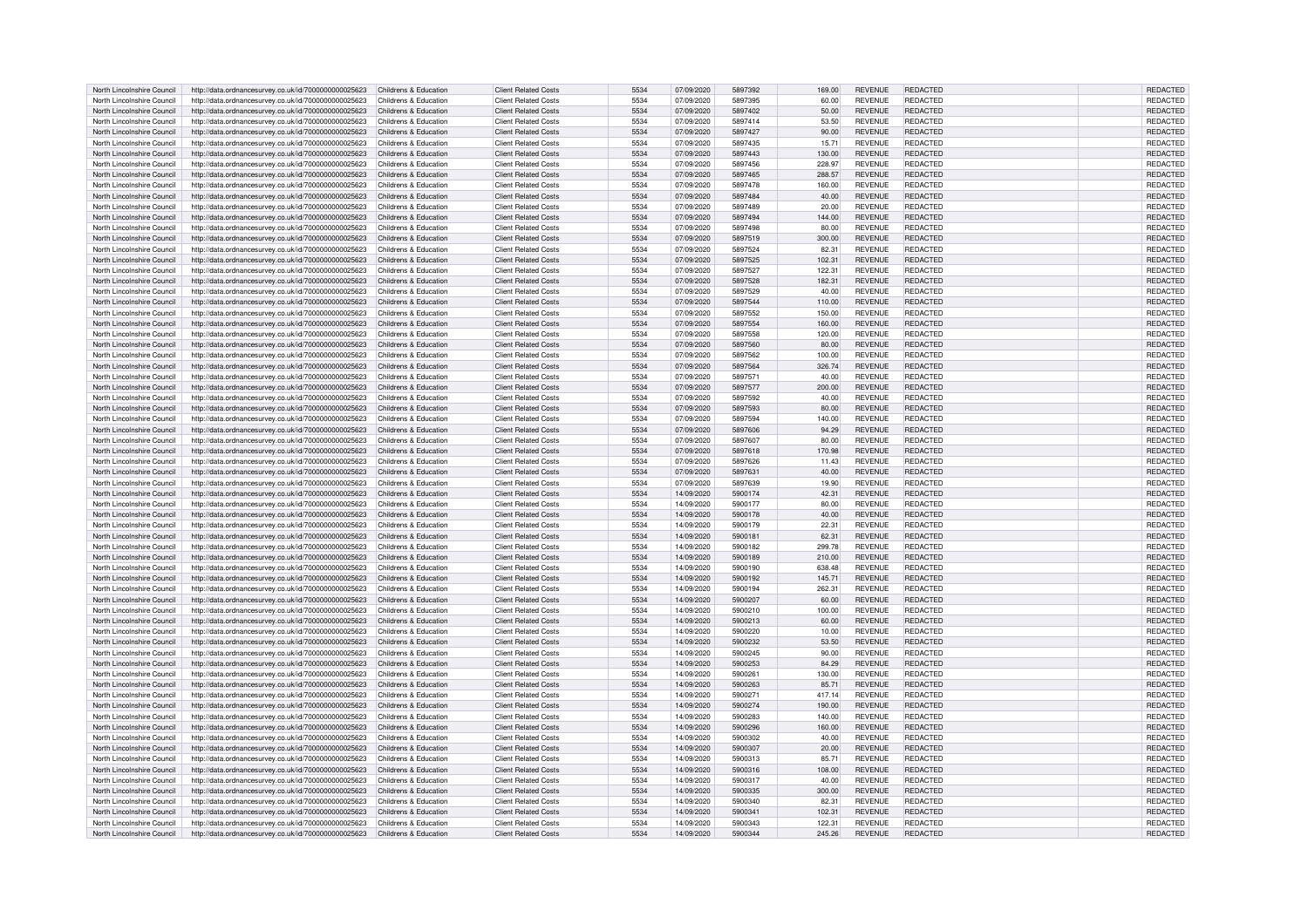| North Lincolnshire Council | http://data.ordnancesurvey.co.uk/id/7000000000025623 | Childrens & Education | <b>Client Related Costs</b> | 5534 | 14/09/2020 | 5900345 | 40.00  | <b>REVENUE</b> | REDACTED        | REDACTED        |
|----------------------------|------------------------------------------------------|-----------------------|-----------------------------|------|------------|---------|--------|----------------|-----------------|-----------------|
| North Lincolnshire Council | http://data.ordnancesurvey.co.uk/id/7000000000025623 | Childrens & Education | <b>Client Related Costs</b> | 5534 | 14/09/2020 | 5900360 | 110.00 | <b>REVENUE</b> | REDACTED        | <b>REDACTED</b> |
| North Lincolnshire Council |                                                      | Childrens & Education | <b>Client Related Costs</b> | 5534 | 14/09/2020 | 5900367 | 154.29 | <b>REVENUE</b> | REDACTED        | REDACTED        |
|                            | http://data.ordnancesurvey.co.uk/id/7000000000025623 |                       |                             |      |            |         |        |                |                 |                 |
| North Lincolnshire Council | http://data.ordnancesurvey.co.uk/id/7000000000025623 | Childrens & Education | <b>Client Related Costs</b> | 5534 | 14/09/2020 | 5900368 | 150.00 | <b>REVENUE</b> | REDACTED        | REDACTED        |
| North Lincolnshire Council | http://data.ordnancesurvey.co.uk/id/7000000000025623 | Childrens & Education | <b>Client Related Costs</b> | 5534 | 14/09/2020 | 5900369 | 160.00 | <b>REVENUE</b> | REDACTED        | REDACTED        |
| North Lincolnshire Council | http://data.ordnancesurvey.co.uk/id/7000000000025623 | Childrens & Education | <b>Client Related Costs</b> | 5534 | 14/09/2020 | 5900373 | 200.00 | <b>REVENUE</b> | REDACTED        | REDACTED        |
| North Lincolnshire Council | http://data.ordnancesurvey.co.uk/id/7000000000025623 | Childrens & Education | <b>Client Related Costs</b> | 5534 | 14/09/2020 | 5900375 | 125.25 | <b>REVENUE</b> | <b>REDACTED</b> | REDACTED        |
| North Lincolnshire Council | http://data.ordnancesurvey.co.uk/id/7000000000025623 | Childrens & Education | <b>Client Related Costs</b> | 5534 | 14/09/2020 | 5900377 | 100.00 | <b>REVENUE</b> | REDACTED        | <b>REDACTED</b> |
| North Lincolnshire Council | http://data.ordnancesurvey.co.uk/id/7000000000025623 | Childrens & Education | <b>Client Related Costs</b> | 5534 | 14/09/2020 | 5900384 | 57.14  | <b>REVENUE</b> | <b>REDACTED</b> | REDACTED        |
|                            |                                                      |                       |                             | 5534 |            | 5900387 |        |                | <b>REDACTED</b> |                 |
| North Lincolnshire Council | http://data.ordnancesurvey.co.uk/id/7000000000025623 | Childrens & Education | <b>Client Related Costs</b> |      | 14/09/2020 |         | 40.00  | <b>REVENUE</b> |                 | REDACTED        |
| North Lincolnshire Council | http://data.ordnancesurvey.co.uk/id/7000000000025623 | Childrens & Education | <b>Client Related Costs</b> | 5534 | 14/09/2020 | 5900393 | 214.00 | <b>REVENUE</b> | REDACTED        | <b>REDACTED</b> |
| North Lincolnshire Council | http://data.ordnancesurvey.co.uk/id/7000000000025623 | Childrens & Education | <b>Client Related Costs</b> | 5534 | 14/09/2020 | 5900408 | 40.00  | <b>REVENUE</b> | <b>REDACTED</b> | REDACTED        |
| North Lincolnshire Council | http://data.ordnancesurvey.co.uk/id/7000000000025623 | Childrens & Education | <b>Client Related Costs</b> | 5534 | 14/09/2020 | 5900409 | 80.00  | <b>REVENUE</b> | REDACTED        | <b>REDACTED</b> |
| North Lincolnshire Council | http://data.ordnancesurvey.co.uk/id/7000000000025623 | Childrens & Education | Client Related Costs        | 5534 | 14/09/2020 | 5900410 | 140.00 | <b>REVENUE</b> | <b>REDACTED</b> | REDACTED        |
| North Lincolnshire Council | http://data.ordnancesurvey.co.uk/id/7000000000025623 | Childrens & Education | <b>Client Related Costs</b> | 5534 | 14/09/2020 | 5900417 | 20.00  | <b>REVENUE</b> | <b>REDACTED</b> | REDACTED        |
| North Lincolnshire Council |                                                      | Childrens & Education | <b>Client Related Costs</b> | 5534 | 14/09/2020 | 5900422 | 60.00  | <b>REVENUE</b> | REDACTED        | REDACTED        |
|                            | http://data.ordnancesurvey.co.uk/id/7000000000025623 |                       |                             |      |            |         |        |                |                 |                 |
| North Lincolnshire Council | http://data.ordnancesurvey.co.uk/id/7000000000025623 | Childrens & Education | Client Related Costs        | 5534 | 14/09/2020 | 5900423 | 80.00  | <b>REVENUE</b> | <b>REDACTED</b> | <b>REDACTED</b> |
| North Lincolnshire Council | http://data.ordnancesurvey.co.uk/id/7000000000025623 | Childrens & Education | <b>Client Related Costs</b> | 5534 | 14/09/2020 | 5900441 | 68.57  | <b>REVENUE</b> | REDACTED        | <b>REDACTED</b> |
| North Lincolnshire Council | http://data.ordnancesurvey.co.uk/id/7000000000025623 | Childrens & Education | Client Related Costs        | 5534 | 14/09/2020 | 5900445 | 40.00  | <b>REVENUE</b> | <b>REDACTED</b> | REDACTED        |
| North Lincolnshire Council | http://data.ordnancesurvey.co.uk/id/7000000000025623 | Childrens & Education | <b>Client Related Costs</b> | 5534 | 16/09/2020 | 5901919 | 314.40 | <b>REVENUE</b> | <b>REDACTED</b> | REDACTED        |
| North Lincolnshire Council | http://data.ordnancesurvey.co.uk/id/7000000000025623 | Childrens & Education | <b>Client Related Costs</b> | 5534 | 18/09/2020 | 5903743 | 316.40 | <b>REVENUE</b> | REDACTED        | REDACTED        |
| North Lincolnshire Council | http://data.ordnancesurvey.co.uk/id/7000000000025623 | Childrens & Education | <b>Client Related Costs</b> | 5534 | 21/09/2020 | 5904211 | 39.45  | <b>REVENUE</b> | <b>REDACTED</b> | REDACTED        |
|                            |                                                      |                       |                             |      |            |         |        |                |                 |                 |
| North Lincolnshire Council | http://data.ordnancesurvey.co.uk/id/7000000000025623 | Childrens & Education | <b>Client Related Costs</b> | 5534 | 21/09/2020 | 5904214 | 80.00  | <b>REVENUE</b> | REDACTED        | REDACTED        |
| North Lincolnshire Council | http://data.ordnancesurvey.co.uk/id/7000000000025623 | Childrens & Education | <b>Client Related Costs</b> | 5534 | 21/09/2020 | 5904215 | 40.00  | <b>REVENUE</b> | REDACTED        | REDACTED        |
| North Lincolnshire Council | http://data.ordnancesurvey.co.uk/id/7000000000025623 | Childrens & Education | <b>Client Related Costs</b> | 5534 | 21/09/2020 | 5904216 | 22.31  | <b>REVENUE</b> | <b>REDACTED</b> | REDACTED        |
| North Lincolnshire Council | http://data.ordnancesurvey.co.uk/id/7000000000025623 | Childrens & Education | <b>Client Related Costs</b> | 5534 | 21/09/2020 | 5904218 | 62.31  | <b>REVENUE</b> | REDACTED        | REDACTED        |
| North Lincolnshire Council | http://data.ordnancesurvey.co.uk/id/7000000000025623 | Childrens & Education | Client Related Costs        | 5534 | 21/09/2020 | 5904219 | 22.31  | <b>REVENUE</b> | <b>REDACTED</b> | <b>REDACTED</b> |
| North Lincolnshire Council | http://data.ordnancesurvey.co.uk/id/7000000000025623 | Childrens & Education | <b>Client Related Costs</b> | 5534 | 21/09/2020 | 5904224 | 91.43  | <b>REVENUE</b> | <b>REDACTED</b> | <b>REDACTED</b> |
|                            |                                                      |                       |                             | 5534 |            | 5904225 |        |                | <b>REDACTED</b> |                 |
| North Lincolnshire Council | http://data.ordnancesurvey.co.uk/id/7000000000025623 | Childrens & Education | <b>Client Related Costs</b> |      | 21/09/2020 |         | 210.00 | <b>REVENUE</b> |                 | <b>REDACTED</b> |
| North Lincolnshire Council | http://data.ordnancesurvey.co.uk/id/7000000000025623 | Childrens & Education | <b>Client Related Costs</b> | 5534 | 21/09/2020 | 5904228 | 60.00  | <b>REVENUE</b> | <b>REDACTED</b> | REDACTED        |
| North Lincolnshire Council | http://data.ordnancesurvey.co.uk/id/7000000000025623 | Childrens & Education | <b>Client Related Costs</b> | 5534 | 21/09/2020 | 5904230 | 262.31 | <b>REVENUE</b> | <b>REDACTED</b> | REDACTED        |
| North Lincolnshire Council | http://data.ordnancesurvey.co.uk/id/7000000000025623 | Childrens & Education | <b>Client Related Costs</b> | 5534 | 21/09/2020 | 5904233 | 153.47 | <b>REVENUE</b> | <b>REDACTED</b> | REDACTED        |
| North Lincolnshire Council | http://data.ordnancesurvey.co.uk/id/7000000000025623 | Childrens & Education | <b>Client Related Costs</b> | 5534 | 21/09/2020 | 5904243 | 60.00  | <b>REVENUE</b> | REDACTED        | <b>REDACTED</b> |
| North Lincolnshire Council | http://data.ordnancesurvey.co.uk/id/7000000000025623 | Childrens & Education | Client Related Costs        | 5534 | 21/09/2020 | 5904246 | 100.00 | <b>REVENUE</b> | <b>REDACTED</b> | REDACTED        |
|                            |                                                      |                       |                             | 5534 |            | 5904249 |        |                | <b>REDACTED</b> |                 |
| North Lincolnshire Council | http://data.ordnancesurvey.co.uk/id/7000000000025623 | Childrens & Education | <b>Client Related Costs</b> |      | 21/09/2020 |         | 60.00  | <b>REVENUE</b> |                 | REDACTED        |
| North Lincolnshire Council | http://data.ordnancesurvey.co.uk/id/7000000000025623 | Childrens & Education | <b>Client Related Costs</b> | 5534 | 21/09/2020 | 5904256 | 10.00  | <b>REVENUE</b> | REDACTED        | <b>REDACTED</b> |
| North Lincolnshire Council | http://data.ordnancesurvey.co.uk/id/7000000000025623 | Childrens & Education | Client Related Costs        | 5534 | 21/09/2020 | 5904268 | 53.50  | <b>REVENUE</b> | <b>REDACTED</b> | REDACTED        |
| North Lincolnshire Council | http://data.ordnancesurvey.co.uk/id/7000000000025623 | Childrens & Education | <b>Client Related Costs</b> | 5534 | 21/09/2020 | 5904281 | 90.00  | <b>REVENUE</b> | REDACTED        | <b>REDACTED</b> |
| North Lincolnshire Council | http://data.ordnancesurvey.co.uk/id/7000000000025623 | Childrens & Education | Client Related Costs        | 5534 | 21/09/2020 | 5904284 | 75.50  | <b>REVENUE</b> | <b>REDACTED</b> | REDACTED        |
| North Lincolnshire Council | http://data.ordnancesurvey.co.uk/id/7000000000025623 | Childrens & Education | <b>Client Related Costs</b> | 5534 | 21/09/2020 | 5904289 | 50.00  | <b>REVENUE</b> | <b>REDACTED</b> | REDACTED        |
| North Lincolnshire Council | http://data.ordnancesurvey.co.uk/id/7000000000025623 | Childrens & Education | <b>Client Related Costs</b> | 5534 | 21/09/2020 | 5904297 | 130.00 | <b>REVENUE</b> | REDACTED        | REDACTED        |
|                            |                                                      |                       |                             |      |            |         |        |                |                 |                 |
| North Lincolnshire Council | http://data.ordnancesurvey.co.uk/id/7000000000025623 | Childrens & Education | <b>Client Related Costs</b> | 5534 | 21/09/2020 | 5904307 | 237.00 | <b>REVENUE</b> | <b>REDACTED</b> | REDACTED        |
| North Lincolnshire Council | http://data.ordnancesurvey.co.uk/id/7000000000025623 | Childrens & Education | <b>Client Related Costs</b> | 5534 | 21/09/2020 | 5904310 | 190.00 | <b>REVENUE</b> | REDACTED        | REDACTED        |
| North Lincolnshire Council | http://data.ordnancesurvey.co.uk/id/7000000000025623 | Childrens & Education | <b>Client Related Costs</b> | 5534 | 21/09/2020 | 5904319 | 140.00 | <b>REVENUE</b> | <b>REDACTED</b> | REDACTED        |
| North Lincolnshire Council | http://data.ordnancesurvey.co.uk/id/7000000000025623 | Childrens & Education | <b>Client Related Costs</b> | 5534 | 21/09/2020 | 5904332 | 160.00 | <b>REVENUE</b> | <b>REDACTED</b> | REDACTED        |
| North Lincolnshire Council | http://data.ordnancesurvey.co.uk/id/7000000000025623 | Childrens & Education | <b>Client Related Costs</b> | 5534 | 21/09/2020 | 5904335 | 95.00  | <b>REVENUE</b> | REDACTED        | REDACTED        |
| North Lincolnshire Council | http://data.ordnancesurvey.co.uk/id/7000000000025623 | Childrens & Education | <b>Client Related Costs</b> | 5534 | 21/09/2020 | 5904338 | 40.00  | <b>REVENUE</b> | <b>REDACTED</b> | REDACTED        |
|                            |                                                      |                       |                             |      |            |         |        |                |                 |                 |
| North Lincolnshire Council | http://data.ordnancesurvey.co.uk/id/7000000000025623 | Childrens & Education | <b>Client Related Costs</b> | 5534 | 21/09/2020 | 5904343 | 20.00  | <b>REVENUE</b> | REDACTED        | REDACTED        |
| North Lincolnshire Council | http://data.ordnancesurvey.co.uk/id/7000000000025623 | Childrens & Education | <b>Client Related Costs</b> | 5534 | 21/09/2020 | 5904352 | 80.00  | <b>REVENUE</b> | <b>REDACTED</b> | <b>REDACTED</b> |
| North Lincolnshire Council | http://data.ordnancesurvey.co.uk/id/7000000000025623 | Childrens & Education | <b>Client Related Costs</b> | 5534 | 21/09/2020 | 5904371 | 300.00 | <b>REVENUE</b> | REDACTED        | REDACTED        |
| North Lincolnshire Council | http://data.ordnancesurvey.co.uk/id/7000000000025623 | Childrens & Education | <b>Client Related Costs</b> | 5534 | 21/09/2020 | 5904376 | 82.31  | <b>REVENUE</b> | REDACTED        | REDACTED        |
| North Lincolnshire Council | http://data.ordnancesurvey.co.uk/id/7000000000025623 | Childrens & Education | <b>Client Related Costs</b> | 5534 | 21/09/2020 | 5904377 | 102.31 | <b>REVENUE</b> | <b>REDACTED</b> | REDACTED        |
| North Lincolnshire Council | http://data.ordnancesurvey.co.uk/id/7000000000025623 | Childrens & Education | <b>Client Related Costs</b> | 5534 | 21/09/2020 | 5904380 | 182.31 | <b>REVENUE</b> | REDACTED        | <b>REDACTED</b> |
| North Lincolnshire Council |                                                      | Childrens & Education | <b>Client Related Costs</b> | 5534 | 21/09/2020 | 5904381 | 40.00  | <b>REVENUE</b> | <b>REDACTED</b> | REDACTED        |
|                            | http://data.ordnancesurvey.co.uk/id/7000000000025623 |                       |                             |      |            |         |        |                |                 |                 |
| North Lincolnshire Council | http://data.ordnancesurvey.co.uk/id/7000000000025623 | Childrens & Education | <b>Client Related Costs</b> | 5534 | 21/09/2020 | 5904396 | 110.00 | <b>REVENUE</b> | <b>REDACTED</b> | REDACTED        |
| North Lincolnshire Council | http://data.ordnancesurvey.co.uk/id/7000000000025623 | Childrens & Education | <b>Client Related Costs</b> | 5534 | 21/09/2020 | 5904403 | 40.00  | <b>REVENUE</b> | REDACTED        | REDACTED        |
| North Lincolnshire Council | http://data.ordnancesurvey.co.uk/id/7000000000025623 | Childrens & Education | <b>Client Related Costs</b> | 5534 | 21/09/2020 | 5904404 | 150.00 | <b>REVENUE</b> | <b>REDACTED</b> | REDACTED        |
| North Lincolnshire Council | http://data.ordnancesurvey.co.uk/id/7000000000025623 | Childrens & Education | <b>Client Related Costs</b> | 5534 | 21/09/2020 | 5904405 | 160.00 | <b>REVENUE</b> | REDACTED        | REDACTED        |
| North Lincolnshire Council | http://data.ordnancesurvey.co.uk/id/7000000000025623 | Childrens & Education | Client Related Costs        | 5534 | 21/09/2020 | 5904409 | 160.00 | <b>REVENUE</b> | <b>REDACTED</b> | REDACTED        |
| North Lincolnshire Council | http://data.ordnancesurvey.co.uk/id/7000000000025623 | Childrens & Education | <b>Client Related Costs</b> | 5534 | 21/09/2020 | 5904411 | 80.00  | <b>REVENUE</b> | <b>REDACTED</b> | REDACTED        |
| North Lincolnshire Council |                                                      | Childrens & Education | <b>Client Related Costs</b> | 5534 | 21/09/2020 | 5904419 | 100.00 | <b>REVENUE</b> | REDACTED        | REDACTED        |
|                            | http://data.ordnancesurvey.co.uk/id/7000000000025623 |                       |                             |      |            |         |        |                |                 |                 |
| North Lincolnshire Council | http://data.ordnancesurvey.co.uk/id/7000000000025623 | Childrens & Education | <b>Client Related Costs</b> | 5534 | 21/09/2020 | 5904422 | 40.00  | <b>REVENUE</b> | <b>REDACTED</b> | REDACTED        |
| North Lincolnshire Council | http://data.ordnancesurvey.co.uk/id/7000000000025623 | Childrens & Education | <b>Client Related Costs</b> | 5534 | 21/09/2020 | 5904428 | 60.00  | <b>REVENUE</b> | REDACTED        | REDACTED        |
| North Lincolnshire Council | http://data.ordnancesurvey.co.uk/id/7000000000025623 | Childrens & Education | <b>Client Related Costs</b> | 5534 | 21/09/2020 | 5904443 | 40.00  | <b>REVENUE</b> | <b>REDACTED</b> | REDACTED        |
| North Lincolnshire Council | http://data.ordnancesurvey.co.uk/id/7000000000025623 | Childrens & Education | Client Related Costs        | 5534 | 21/09/2020 | 5904444 | 80.00  | <b>REVENUE</b> | <b>REDACTED</b> | REDACTED        |
| North Lincolnshire Council | http://data.ordnancesurvey.co.uk/id/7000000000025623 | Childrens & Education | <b>Client Related Costs</b> | 5534 | 21/09/2020 | 5904445 | 140.00 | <b>REVENUE</b> | REDACTED        | REDACTED        |
| North Lincolnshire Council | http://data.ordnancesurvey.co.uk/id/7000000000025623 | Childrens & Education | <b>Client Related Costs</b> | 5534 | 21/09/2020 | 5904452 | 62.86  | <b>REVENUE</b> | <b>REDACTED</b> | REDACTED        |
|                            |                                                      |                       |                             | 5534 |            | 5904456 |        |                | <b>REDACTED</b> |                 |
| North Lincolnshire Council | http://data.ordnancesurvey.co.uk/id/7000000000025623 | Childrens & Education | <b>Client Related Costs</b> |      | 21/09/2020 |         | 60.00  | <b>REVENUE</b> |                 | REDACTED        |
| North Lincolnshire Council | http://data.ordnancesurvey.co.uk/id/7000000000025623 | Childrens & Education | Client Related Costs        | 5534 | 21/09/2020 | 5904457 | 80.00  | <b>REVENUE</b> | <b>REDACTED</b> | <b>REDACTED</b> |
| North Lincolnshire Council | http://data.ordnancesurvey.co.uk/id/7000000000025623 | Childrens & Education | <b>Client Related Costs</b> | 5534 | 21/09/2020 | 5904475 | 40.00  | <b>REVENUE</b> | REDACTED        | <b>REDACTED</b> |
| North Lincolnshire Council | http://data.ordnancesurvey.co.uk/id/7000000000025623 | Childrens & Education | <b>Client Related Costs</b> | 5534 | 21/09/2020 | 5904479 | 40.00  | <b>REVENUE</b> | REDACTED        | REDACTED        |
|                            |                                                      |                       |                             |      |            |         |        |                |                 |                 |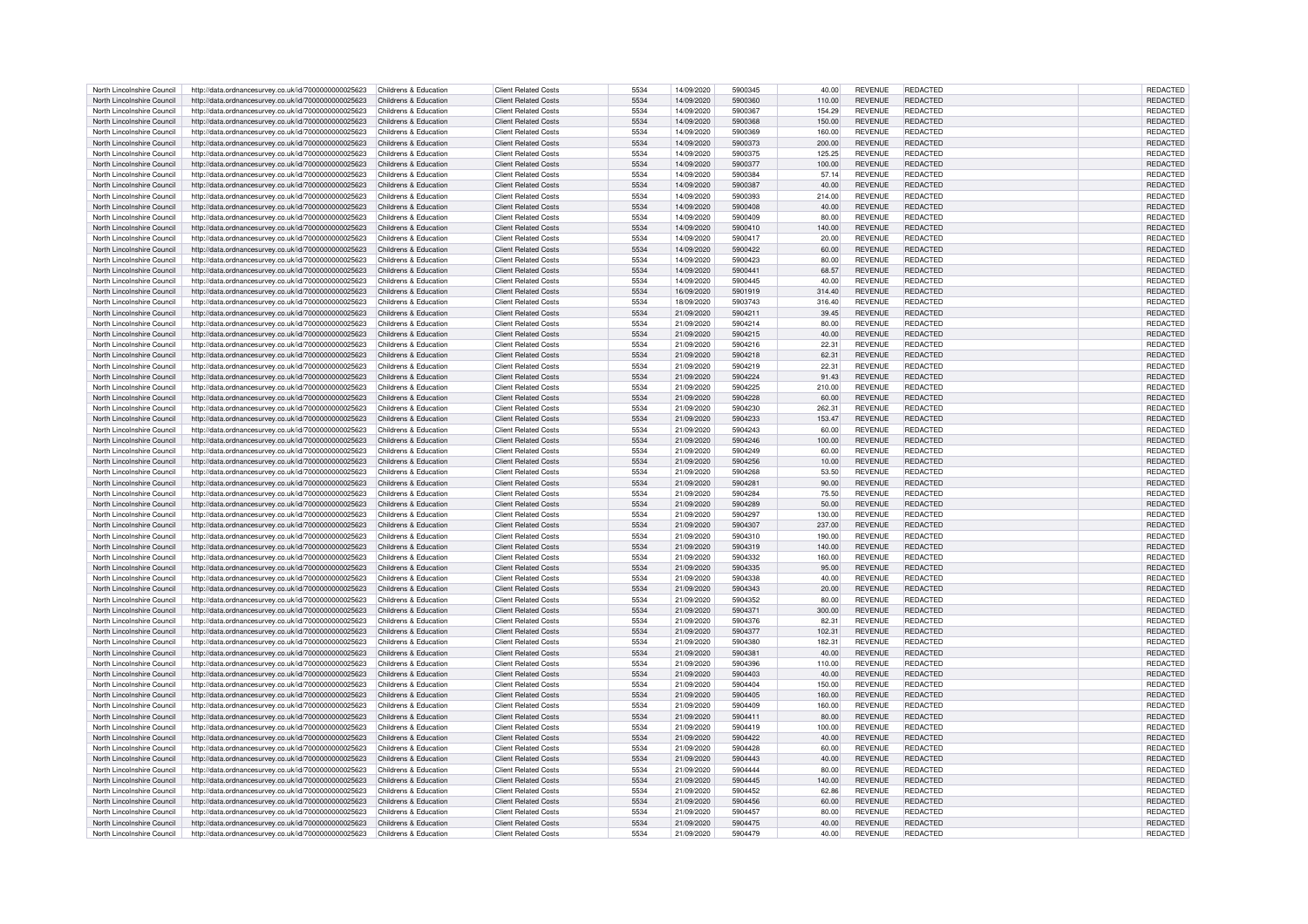| North Lincolnshire Council | http://data.ordnancesurvey.co.uk/id/7000000000025623                       | Childrens & Education | <b>Client Related Costs</b>       | 5534 | 25/09/2020 | 5905735 | 260.00      | <b>REVENUE</b> | <b>REDACTED</b> |          | REDACTED        |
|----------------------------|----------------------------------------------------------------------------|-----------------------|-----------------------------------|------|------------|---------|-------------|----------------|-----------------|----------|-----------------|
| North Lincolnshire Council | http://data.ordnancesurvey.co.uk/id/7000000000025623                       | Childrens & Education | <b>Client Related Costs</b>       | 5534 | 25/09/2020 | 5906419 | 501.82      | <b>REVENUE</b> | <b>REDACTED</b> |          | REDACTED        |
| North Lincolnshire Council | http://data.ordnancesurvey.co.uk/id/7000000000025623                       | Childrens & Education | <b>Client Related Costs</b>       | 5534 | 28/09/2020 | 5906897 | 142.31      | <b>REVENUE</b> | REDACTED        |          | REDACTED        |
|                            |                                                                            |                       |                                   |      |            |         |             |                |                 |          |                 |
| North Lincolnshire Council | http://data.ordnancesurvey.co.uk/id/7000000000025623                       | Childrens & Education | <b>Client Related Costs</b>       | 5534 | 28/09/2020 | 5906900 | 80.00       | <b>REVENUE</b> | REDACTED        |          | <b>REDACTED</b> |
| North Lincolnshire Council | http://data.ordnancesurvey.co.uk/id/7000000000025623                       | Childrens & Education | <b>Client Related Costs</b>       | 5534 | 28/09/2020 | 5906901 | 40.00       | <b>REVENUE</b> | <b>REDACTED</b> |          | REDACTED        |
| North Lincolnshire Council | http://data.ordnancesurvey.co.uk/id/7000000000025623                       | Childrens & Education | <b>Client Related Costs</b>       | 5534 | 28/09/2020 | 5906902 | 22.31       | <b>REVENUE</b> | REDACTED        |          | REDACTED        |
| North Lincolnshire Council | http://data.ordnancesurvey.co.uk/id/7000000000025623                       | Childrens & Education | <b>Client Related Costs</b>       | 5534 | 28/09/2020 | 5906904 | 36.60       | <b>REVENUE</b> | <b>REDACTED</b> |          | REDACTED        |
| North Lincolnshire Council | http://data.ordnancesurvey.co.uk/id/7000000000025623                       | Childrens & Education | <b>Client Related Costs</b>       | 5534 | 28/09/2020 | 5906905 | 22.31       | <b>REVENUE</b> | <b>REDACTED</b> |          | REDACTED        |
| North Lincolnshire Council | http://data.ordnancesurvey.co.uk/id/7000000000025623                       | Childrens & Education | <b>Client Related Costs</b>       | 5534 | 28/09/2020 | 5906911 | 210.00      | <b>REVENUE</b> | REDACTED        |          | <b>REDACTED</b> |
| North Lincolnshire Council | http://data.ordnancesurvey.co.uk/id/7000000000025623                       | Childrens & Education | <b>Client Related Costs</b>       | 5534 | 28/09/2020 | 5906916 | 262.31      | <b>REVENUE</b> | <b>REDACTED</b> |          | <b>REDACTED</b> |
|                            |                                                                            |                       |                                   |      |            |         |             |                |                 |          |                 |
| North Lincolnshire Council | http://data.ordnancesurvey.co.uk/id/7000000000025623                       | Childrens & Education | <b>Client Related Costs</b>       | 5534 | 28/09/2020 | 5906929 | 60.00       | <b>REVENUE</b> | REDACTED        |          | REDACTED        |
| North Lincolnshire Council | http://data.ordnancesurvey.co.uk/id/7000000000025623                       | Childrens & Education | <b>Client Related Costs</b>       | 5534 | 28/09/2020 | 5906932 | 88.57       | <b>REVENUE</b> | REDACTED        |          | REDACTED        |
| North Lincolnshire Council | http://data.ordnancesurvey.co.uk/id/7000000000025623                       | Childrens & Education | <b>Client Related Costs</b>       | 5534 | 28/09/2020 | 5906935 | 60.00       | <b>REVENUE</b> | <b>REDACTED</b> |          | REDACTED        |
| North Lincolnshire Council | http://data.ordnancesurvey.co.uk/id/7000000000025623                       | Childrens & Education | <b>Client Related Costs</b>       | 5534 | 28/09/2020 | 5906942 | 130.00      | <b>REVENUE</b> | REDACTED        |          | REDACTED        |
| North Lincolnshire Council | http://data.ordnancesurvey.co.uk/id/7000000000025623                       | Childrens & Education | <b>Client Related Costs</b>       | 5534 | 28/09/2020 | 5906954 | 53.50       | <b>REVENUE</b> | REDACTED        |          | REDACTED        |
| North Lincolnshire Council | http://data.ordnancesurvey.co.uk/id/7000000000025623                       | Childrens & Education | <b>Client Related Costs</b>       | 5534 | 28/09/2020 | 5906967 | 90.00       | <b>REVENUE</b> | <b>REDACTED</b> |          | REDACTED        |
| North Lincolnshire Council |                                                                            | Childrens & Education | <b>Client Related Costs</b>       | 5534 | 28/09/2020 | 5906975 | 50.00       | <b>REVENUE</b> | REDACTED        |          | REDACTED        |
|                            | http://data.ordnancesurvey.co.uk/id/7000000000025623                       |                       |                                   |      |            |         |             |                |                 |          |                 |
| North Lincolnshire Council | http://data.ordnancesurvey.co.uk/id/7000000000025623                       | Childrens & Education | <b>Client Related Costs</b>       | 5534 | 28/09/2020 | 5906983 | 130.00      | <b>REVENUE</b> | <b>REDACTED</b> |          | REDACTED        |
| North Lincolnshire Council | http://data.ordnancesurvey.co.uk/id/7000000000025623                       | Childrens & Education | <b>Client Related Costs</b>       | 5534 | 28/09/2020 | 5906993 | 160.00      | <b>REVENUE</b> | REDACTED        |          | REDACTED        |
| North Lincolnshire Council | http://data.ordnancesurvey.co.uk/id/7000000000025623                       | Childrens & Education | <b>Client Related Costs</b>       | 5534 | 28/09/2020 | 5906996 | 190.00      | <b>REVENUE</b> | <b>REDACTED</b> |          | REDACTED        |
| North Lincolnshire Council | http://data.ordnancesurvey.co.uk/id/7000000000025623                       | Childrens & Education | <b>Client Related Costs</b>       | 5534 | 28/09/2020 | 5907005 | 140.00      | <b>REVENUE</b> | <b>REDACTED</b> |          | REDACTED        |
| North Lincolnshire Council | http://data.ordnancesurvey.co.uk/id/7000000000025623                       | Childrens & Education | <b>Client Related Costs</b>       | 5534 | 28/09/2020 | 5907018 | 160.00      | <b>REVENUE</b> | REDACTED        |          | REDACTED        |
| North Lincolnshire Council | http://data.ordnancesurvey.co.uk/id/7000000000025623                       | Childrens & Education | <b>Client Related Costs</b>       | 5534 | 28/09/2020 | 5907024 | 40.00       | <b>REVENUE</b> | <b>REDACTED</b> |          | REDACTED        |
| North Lincolnshire Council |                                                                            | Childrens & Education | <b>Client Related Costs</b>       | 5534 | 28/09/2020 | 5907029 |             | <b>REVENUE</b> | REDACTED        |          | REDACTED        |
|                            | http://data.ordnancesurvey.co.uk/id/7000000000025623                       |                       |                                   |      |            |         | 20.00       |                |                 |          |                 |
| North Lincolnshire Council | http://data.ordnancesurvey.co.uk/id/7000000000025623                       | Childrens & Education | <b>Client Related Costs</b>       | 5534 | 28/09/2020 | 5907038 | 80.00       | <b>REVENUE</b> | <b>REDACTED</b> |          | REDACTED        |
| North Lincolnshire Council | http://data.ordnancesurvey.co.uk/id/7000000000025623                       | Childrens & Education | <b>Client Related Costs</b>       | 5534 | 28/09/2020 | 5907058 | 300.00      | <b>REVENUE</b> | <b>REDACTED</b> |          | REDACTED        |
| North Lincolnshire Council | http://data.ordnancesurvey.co.uk/id/7000000000025623                       | Childrens & Education | <b>Client Related Costs</b>       | 5534 | 28/09/2020 | 5907063 | 82.31       | <b>REVENUE</b> | REDACTED        |          | REDACTED        |
| North Lincolnshire Council | http://data.ordnancesurvey.co.uk/id/7000000000025623                       | Childrens & Education | <b>Client Related Costs</b>       | 5534 | 28/09/2020 | 5907064 | 102.31      | <b>REVENUE</b> | <b>REDACTED</b> |          | <b>REDACTED</b> |
| North Lincolnshire Council | http://data.ordnancesurvey.co.uk/id/7000000000025623                       | Childrens & Education | <b>Client Related Costs</b>       | 5534 | 28/09/2020 | 5907066 | 178.27      | <b>REVENUE</b> | REDACTED        |          | <b>REDACTED</b> |
| North Lincolnshire Council | http://data.ordnancesurvey.co.uk/id/7000000000025623                       | Childrens & Education | <b>Client Related Costs</b>       | 5534 | 28/09/2020 | 5907067 | 182.31      | <b>REVENUE</b> | <b>REDACTED</b> |          | <b>REDACTED</b> |
|                            |                                                                            |                       |                                   | 5534 |            |         |             |                |                 |          |                 |
| North Lincolnshire Council | http://data.ordnancesurvey.co.uk/id/7000000000025623                       | Childrens & Education | <b>Client Related Costs</b>       |      | 28/09/2020 | 5907068 | 482.86      | <b>REVENUE</b> | REDACTED        |          | REDACTED        |
| North Lincolnshire Council | http://data.ordnancesurvey.co.uk/id/7000000000025623                       | Childrens & Education | <b>Client Related Costs</b>       | 5534 | 28/09/2020 | 5907083 | 110.00      | <b>REVENUE</b> | REDACTED        |          | <b>REDACTED</b> |
| North Lincolnshire Council | http://data.ordnancesurvey.co.uk/id/7000000000025623                       | Childrens & Education | <b>Client Related Costs</b>       | 5534 | 28/09/2020 | 5907090 | 40.00       | <b>REVENUE</b> | REDACTED        |          | REDACTED        |
| North Lincolnshire Council | http://data.ordnancesurvey.co.uk/id/7000000000025623                       | Childrens & Education | <b>Client Related Costs</b>       | 5534 | 28/09/2020 | 5907091 | 150.00      | <b>REVENUE</b> | REDACTED        |          | <b>REDACTED</b> |
| North Lincolnshire Council | http://data.ordnancesurvey.co.uk/id/7000000000025623                       | Childrens & Education | <b>Client Related Costs</b>       | 5534 | 28/09/2020 | 5907092 | 160.00      | <b>REVENUE</b> | REDACTED        |          | <b>REDACTED</b> |
| North Lincolnshire Council | http://data.ordnancesurvey.co.uk/id/7000000000025623                       | Childrens & Education | <b>Client Related Costs</b>       | 5534 | 28/09/2020 | 5907096 | 160.00      | <b>REVENUE</b> | REDACTED        |          | REDACTED        |
| North Lincolnshire Council | http://data.ordnancesurvey.co.uk/id/7000000000025623                       | Childrens & Education | <b>Client Related Costs</b>       | 5534 | 28/09/2020 | 5907098 | 80.00       | <b>REVENUE</b> | <b>REDACTED</b> |          | <b>REDACTED</b> |
|                            |                                                                            |                       |                                   |      |            |         |             |                |                 |          |                 |
| North Lincolnshire Council | http://data.ordnancesurvey.co.uk/id/7000000000025623                       | Childrens & Education | <b>Client Related Costs</b>       | 5534 | 28/09/2020 | 5907106 | 100.00      | <b>REVENUE</b> | <b>REDACTED</b> |          | REDACTED        |
| North Lincolnshire Council | http://data.ordnancesurvey.co.uk/id/7000000000025623                       | Childrens & Education | <b>Client Related Costs</b>       | 5534 | 28/09/2020 | 5907109 | 40.00       | <b>REVENUE</b> | REDACTED        |          | <b>REDACTED</b> |
| North Lincolnshire Council | http://data.ordnancesurvey.co.uk/id/7000000000025623                       | Childrens & Education | <b>Client Related Costs</b>       | 5534 | 28/09/2020 | 5907114 | 116.00      | <b>REVENUE</b> | <b>REDACTED</b> |          | REDACTED        |
| North Lincolnshire Council | http://data.ordnancesurvey.co.uk/id/7000000000025623                       | Childrens & Education | <b>Client Related Costs</b>       | 5534 | 28/09/2020 | 5907129 | 40.00       | <b>REVENUE</b> | REDACTED        |          | REDACTED        |
| North Lincolnshire Council | http://data.ordnancesurvey.co.uk/id/7000000000025623                       | Childrens & Education | <b>Client Related Costs</b>       | 5534 | 28/09/2020 | 5907130 | 80.00       | <b>REVENUE</b> | REDACTED        |          | REDACTED        |
| North Lincolnshire Council | http://data.ordnancesurvey.co.uk/id/7000000000025623                       | Childrens & Education | <b>Client Related Costs</b>       | 5534 | 28/09/2020 | 5907131 | 140.00      | <b>REVENUE</b> | REDACTED        |          | REDACTED        |
| North Lincolnshire Council | http://data.ordnancesurvey.co.uk/id/7000000000025623                       | Childrens & Education | <b>Client Related Costs</b>       | 5534 | 28/09/2020 | 5907138 | 74.29       | <b>REVENUE</b> | <b>REDACTED</b> |          | REDACTED        |
|                            |                                                                            |                       |                                   |      |            |         |             |                |                 |          |                 |
| North Lincolnshire Council | http://data.ordnancesurvey.co.uk/id/7000000000025623                       | Childrens & Education | <b>Client Related Costs</b>       | 5534 | 28/09/2020 | 5907142 | 185.71      | <b>REVENUE</b> | <b>REDACTED</b> |          | REDACTED        |
| North Lincolnshire Council | http://data.ordnancesurvey.co.uk/id/7000000000025623                       | Childrens & Education | <b>Client Related Costs</b>       | 5534 | 28/09/2020 | 5907143 | 80.00       | <b>REVENUE</b> | <b>REDACTED</b> |          | REDACTED        |
| North Lincolnshire Council | http://data.ordnancesurvey.co.uk/id/7000000000025623                       | Childrens & Education | <b>Client Related Costs</b>       | 5534 | 28/09/2020 | 5907153 | 615.20      | <b>REVENUE</b> | <b>REDACTED</b> |          | REDACTED        |
| North Lincolnshire Council | http://data.ordnancesurvey.co.uk/id/7000000000025623                       | Childrens & Education | <b>Client Related Costs</b>       | 5534 | 28/09/2020 | 5907159 | 148.59      | <b>REVENUE</b> | REDACTED        |          | <b>REDACTED</b> |
| North Lincolnshire Council | http://data.ordnancesurvey.co.uk/id/7000000000025623                       | Childrens & Education | <b>Client Related Costs</b>       | 5534 | 28/09/2020 | 5907161 | 40.00       | <b>REVENUE</b> | <b>REDACTED</b> |          | REDACTED        |
| North Lincolnshire Council | http://data.ordnancesurvey.co.uk/id/7000000000025623                       | Childrens & Education | <b>Client Related Costs</b>       | 5534 | 28/09/2020 | 5907165 | 40.00       | <b>REVENUE</b> | <b>REDACTED</b> |          | REDACTED        |
| North Lincolnshire Council | http://data.ordnancesurvey.co.uk/id/7000000000025623                       | Childrens & Education | <b>Client Transport Costs</b>     | 6092 | 01/09/2020 | 5895321 | 270.00      | <b>REVENUE</b> | <b>REDACTED</b> |          | REDACTED        |
|                            |                                                                            |                       |                                   |      |            |         |             |                |                 |          |                 |
| North Lincolnshire Council | http://data.ordnancesurvey.co.uk/id/7000000000025623                       | Childrens & Education | <b>Client Transport Costs</b>     | 6092 | 01/09/2020 | 5895331 | 550.00      | <b>REVENUE</b> | <b>REDACTED</b> |          | REDACTED        |
| North Lincolnshire Council | http://data.ordnancesurvey.co.uk/id/7000000000025623                       | Childrens & Education | <b>Client Transport Costs</b>     | 6092 | 01/09/2020 | 5895355 | 169.65      | <b>REVENUE</b> | REDACTED        |          | <b>REDACTED</b> |
| North Lincolnshire Council | http://data.ordnancesurvey.co.uk/id/7000000000025623                       | Childrens & Education | <b>Client Transport Costs</b>     | 6092 | 01/09/2020 | 5895386 | 304.20      | <b>REVENUE</b> | <b>REDACTED</b> |          | REDACTED        |
| North Lincolnshire Council | http://data.ordnancesurvey.co.uk/id/7000000000025623                       | Childrens & Education | <b>Client Transport Costs</b>     | 6092 | 01/09/2020 | 5895387 | 916.20      | <b>REVENUE</b> | <b>REDACTED</b> |          | REDACTED        |
| North Lincolnshire Council | http://data.ordnancesurvey.co.uk/id/7000000000025623                       | Childrens & Education | <b>Client Transport Costs</b>     | 6092 | 04/09/2020 | 5896799 | 2,212.40    | <b>REVENUE</b> | <b>REDACTED</b> |          | REDACTED        |
| North Lincolnshire Council | http://data.ordnancesurvey.co.uk/id/7000000000025623                       | Childrens & Education | <b>Client Transport Costs</b>     | 6092 | 04/09/2020 | 5897064 | $-2,212.40$ | <b>REVENUE</b> | <b>REDACTED</b> |          | REDACTED        |
| North Lincolnshire Council | http://data.ordnancesurvey.co.uk/id/7000000000025623                       | Childrens & Education | <b>Client Transport Costs</b>     | 6092 | 07/09/2020 | 5897456 | 334.80      | <b>REVENUE</b> | REDACTED        |          | <b>REDACTED</b> |
|                            |                                                                            |                       |                                   |      |            |         |             |                |                 |          |                 |
| North Lincolnshire Council | http://data.ordnancesurvey.co.uk/id/7000000000025623                       | Childrens & Education | <b>Client Transport Costs</b>     | 6092 | 07/09/2020 | 5897577 | 213.84      | <b>REVENUE</b> | <b>REDACTED</b> |          | REDACTED        |
| North Lincolnshire Council | http://data.ordnancesurvey.co.uk/id/7000000000025623                       | Childrens & Education | <b>Client Transport Costs</b>     | 6092 | 07/09/2020 | 5897618 | 138.15      | <b>REVENUE</b> | <b>REDACTED</b> |          | REDACTED        |
| North Lincolnshire Council | http://data.ordnancesurvey.co.uk/id/7000000000025623                       | Childrens & Education | <b>Client Transport Costs</b>     | 6092 | 14/09/2020 | 5900190 | 137.70      | <b>REVENUE</b> | REDACTED        |          | REDACTED        |
| North Lincolnshire Council | http://data.ordnancesurvey.co.uk/id/7000000000025623                       | Childrens & Education | <b>Client Transport Costs</b>     | 6092 | 14/09/2020 | 5900307 | 90.00       | <b>REVENUE</b> | REDACTED        |          | REDACTED        |
| North Lincolnshire Council | http://data.ordnancesurvey.co.uk/id/7000000000025623                       | Childrens & Education | <b>Client Transport Costs</b>     | 6092 | 14/09/2020 | 5900317 | 103.50      | <b>REVENUE</b> | REDACTED        |          | <b>REDACTED</b> |
| North Lincolnshire Council | http://data.ordnancesurvey.co.uk/id/7000000000025623                       | Childrens & Education | <b>Client Transport Costs</b>     | 6092 | 14/09/2020 | 5900431 | 85.75       | <b>REVENUE</b> | REDACTED        |          | REDACTED        |
| North Lincolnshire Council | http://data.ordnancesurvey.co.uk/id/7000000000025623                       | Childrens & Education | <b>Client Transport Costs</b>     | 6092 | 21/09/2020 | 5904488 | 144.00      | <b>REVENUE</b> | <b>REDACTED</b> |          | REDACTED        |
|                            |                                                                            |                       |                                   |      |            |         |             |                |                 |          |                 |
| North Lincolnshire Council | http://data.ordnancesurvey.co.uk/id/7000000000025623                       | Childrens & Education | <b>Client Transport Costs</b>     | 6092 | 28/09/2020 | 5907114 | 83.34       | <b>REVENUE</b> | REDACTED        |          | REDACTED        |
| North Lincolnshire Council | http://data.ordnancesurvey.co.uk/id/7000000000025623                       | Childrens & Education | <b>Client Transport Costs</b>     | 6092 | 30/09/2020 | 5908101 | 358.26      | <b>REVENUE</b> | <b>REDACTED</b> |          | REDACTED        |
| North Lincolnshire Council | http://data.ordnancesurvey.co.uk/id/7000000000025623                       | Childrens & Education | <b>Direct Payments To Clients</b> | 6012 | 09/09/2020 | 5896980 | 2,205.96    | <b>REVENUE</b> | REDACTED        |          | REDACTED        |
| North Lincolnshire Council | http://data.ordnancesurvey.co.uk/id/7000000000025623                       | Childrens & Education | <b>Direct Payments To Clients</b> | 6012 | 09/09/2020 | 5898019 | 300.00      | <b>REVENUE</b> | <b>REDACTED</b> | 05398529 | <b>REDACTED</b> |
| North Lincolnshire Council | http://data.ordnancesurvey.co.uk/id/7000000000025623                       | Childrens & Education | Direct Payments To Clients        | 6012 | 16/09/2020 | 5900167 | 720.00      | <b>REVENUE</b> | <b>REDACTED</b> | 7605054  | REDACTED        |
| North Lincolnshire Council | http://data.ordnancesurvey.co.uk/id/7000000000025623 Childrens & Education |                       | Direct Payments To Clients        | 6012 | 16/09/2020 | 5900168 | 774.00      | <b>REVENUE</b> | REDACTED        | 7605054  | REDACTED        |
|                            |                                                                            |                       |                                   |      |            |         |             |                |                 |          |                 |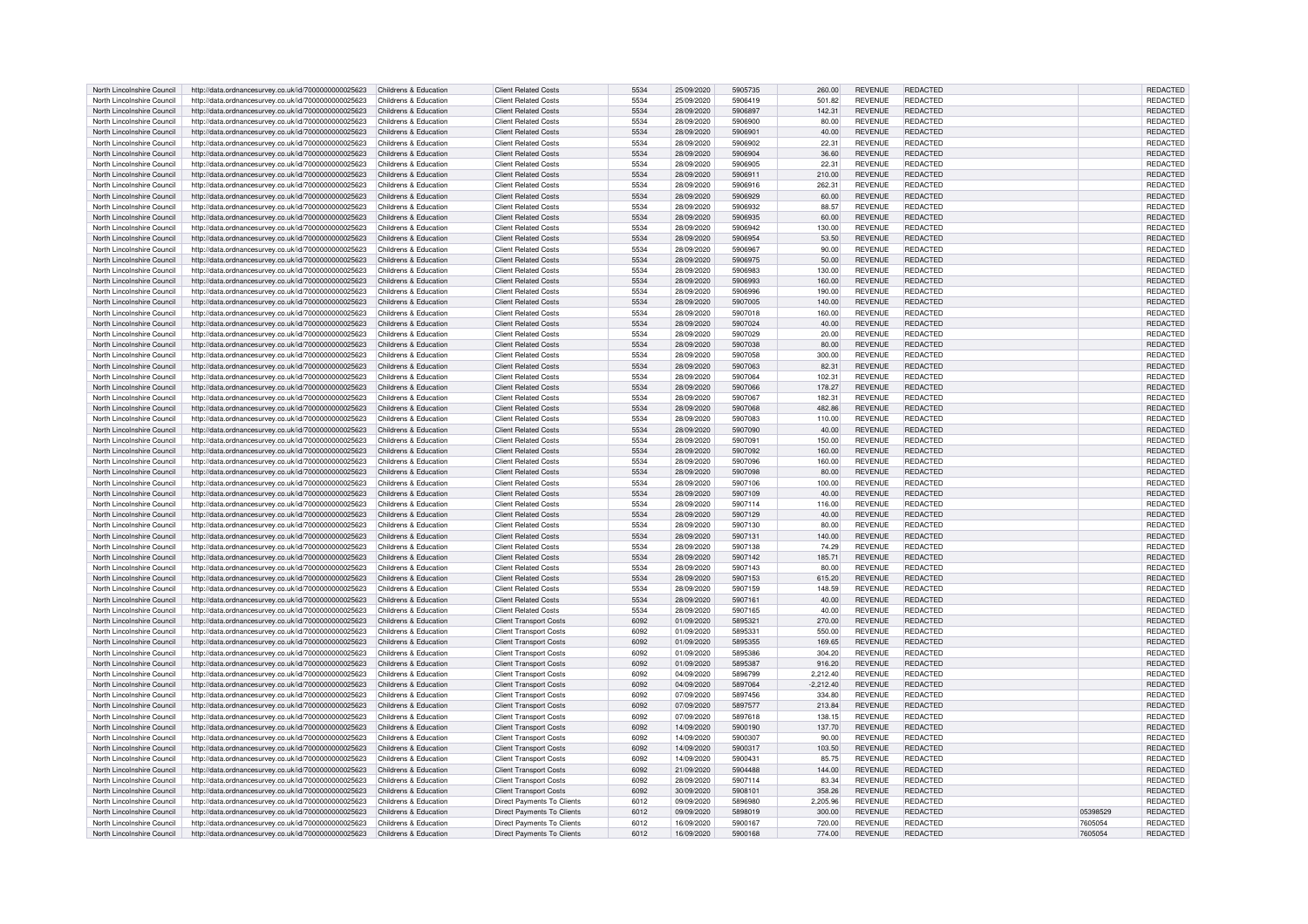| North Lincolnshire Council | http://data.ordnancesurvey.co.uk/id/7000000000025623 | Childrens & Education             | Direct Payments To Clients        | 6012           | 16/09/2020 | 5900745 | 324.00       | <b>REVENUE</b> | REDACTED        |          | REDACTED        |
|----------------------------|------------------------------------------------------|-----------------------------------|-----------------------------------|----------------|------------|---------|--------------|----------------|-----------------|----------|-----------------|
| North Lincolnshire Council | http://data.ordnancesurvey.co.uk/id/7000000000025623 | Childrens & Education             | <b>Direct Payments To Clients</b> | 6012           | 16/09/2020 | 5900747 | 252.00       | <b>REVENUE</b> | <b>REDACTED</b> |          | <b>REDACTED</b> |
|                            |                                                      |                                   |                                   |                |            |         |              |                |                 |          |                 |
| North Lincolnshire Council | http://data.ordnancesurvey.co.uk/id/7000000000025623 | Childrens & Education             | Direct Payments To Clients        | 6012           | 16/09/2020 | 5900749 | 288.00       | <b>REVENUE</b> | REDACTED        |          | REDACTED        |
| North Lincolnshire Council | http://data.ordnancesurvey.co.uk/id/7000000000025623 | Childrens & Education             | Direct Payments To Clients        | 6012           | 16/09/2020 | 5900751 | 270.00       | <b>REVENUE</b> | <b>REDACTED</b> |          | REDACTED        |
| North Lincolnshire Council | http://data.ordnancesurvey.co.uk/id/7000000000025623 | Childrens & Education             | <b>Direct Payments To Clients</b> | 6012           | 16/09/2020 | 5900752 | 1.260.00     | <b>REVENUE</b> | REDACTED        |          | REDACTED        |
| North Lincolnshire Council | http://data.ordnancesurvey.co.uk/id/7000000000025623 | Childrens & Education             | Home To School Transport          | 4201           | 18/09/2020 | 5901961 | 640.80       | <b>REVENUE</b> | <b>REDACTED</b> |          | REDACTED        |
| North Lincolnshire Council | http://data.ordnancesurvey.co.uk/id/7000000000025623 | Childrens & Education             | Other Professional Fees           | 5829           | 04/09/2020 | 5896563 | 270.00       | <b>REVENUE</b> | <b>REDACTED</b> |          | <b>REDACTED</b> |
|                            |                                                      |                                   |                                   |                |            | 5896975 |              |                |                 |          |                 |
| North Lincolnshire Council | http://data.ordnancesurvey.co.uk/id/7000000000025623 | Childrens & Education             | Payments To Private Orgs          | 6002           | 04/09/2020 |         | 406.32       | <b>REVENUE</b> | REDACTED        | 07128156 | <b>REDACTED</b> |
| North Lincolnshire Council | http://data.ordnancesurvey.co.uk/id/7000000000025623 | Childrens & Education             | Payments To Private Orgs          | 6002           | 11/09/2020 | 5899551 | 396.00       | <b>REVENUE</b> | REDACTED        |          | REDACTED        |
| North Lincolnshire Council | http://data.ordnancesurvey.co.uk/id/7000000000025623 | Childrens & Education             | Payments To Private Orgs          | 6002           | 11/09/2020 | 5899552 | 396.00       | <b>REVENUE</b> | <b>REDACTED</b> |          | REDACTED        |
| North Lincolnshire Council | http://data.ordnancesurvey.co.uk/id/7000000000025623 | Childrens & Education             | Payments To Private Orgs          | 6002           | 11/09/2020 | 5899553 | 696.00       | <b>REVENUE</b> | REDACTED        |          | REDACTED        |
| North Lincolnshire Council | http://data.ordnancesurvey.co.uk/id/7000000000025623 | Childrens & Education             | Payments To Private Orgs          | 6002           | 11/09/2020 | 5899561 | 363.00       | <b>REVENUE</b> | <b>REDACTED</b> |          | REDACTED        |
|                            |                                                      |                                   |                                   |                |            |         |              |                |                 |          |                 |
| North Lincolnshire Council | http://data.ordnancesurvey.co.uk/id/7000000000025623 | Childrens & Education             | Payments To Private Orgs          | 6002           | 23/09/2020 | 5903856 | 390.00       | <b>REVENUE</b> | REDACTED        |          | REDACTED        |
| North Lincolnshire Council | http://data.ordnancesurvey.co.uk/id/7000000000025623 | Childrens & Education             | Payments To Private Orgs          | 6002           | 23/09/2020 | 5903859 | 585.00       | <b>REVENUE</b> | <b>REDACTED</b> |          | REDACTED        |
| North Lincolnshire Council | http://data.ordnancesurvey.co.uk/id/7000000000025623 | Childrens & Education             | Payments To Private Orgs          | 6002           | 23/09/2020 | 5905100 | 2,600.00     | <b>REVENUE</b> | REDACTED        |          | REDACTED        |
| North Lincolnshire Council | http://data.ordnancesurvey.co.uk/id/7000000000025623 | Childrens & Education             | Payments To Private Orgs          | 6002           | 23/09/2020 | 5905101 | 2,600.00     | <b>REVENUE</b> | <b>REDACTED</b> |          | REDACTED        |
|                            |                                                      |                                   |                                   |                |            |         |              |                |                 |          |                 |
| North Lincolnshire Council | http://data.ordnancesurvey.co.uk/id/7000000000025623 | Childrens & Education             | Payments To Private Orgs          | 6002           | 23/09/2020 | 5905103 | 1,400.00     | <b>REVENUE</b> | REDACTED        |          | REDACTED        |
| North Lincolnshire Council | http://data.ordnancesurvey.co.uk/id/7000000000025623 | Childrens & Education             | Payments To Private Orgs          | 6002           | 23/09/2020 | 5905104 | 2,600.00     | <b>REVENUE</b> | <b>REDACTED</b> |          | REDACTED        |
| North Lincolnshire Council | http://data.ordnancesurvey.co.uk/id/7000000000025623 | Childrens & Education             | Payments To Private Orgs          | 6002           | 23/09/2020 | 5905105 | 900.00       | <b>REVENUE</b> | <b>REDACTED</b> |          | REDACTED        |
| North Lincolnshire Council | http://data.ordnancesurvey.co.uk/id/7000000000025623 | Childrens & Education             | Payments To Private Orgs          | 6002           | 23/09/2020 | 5905107 | 1,200.00     | <b>REVENUE</b> | REDACTED        |          | REDACTED        |
| North Lincolnshire Council |                                                      | Childrens & Education             | Pay - Operational Staff           | 0921           |            | 5894789 |              | <b>REVENUE</b> | <b>REDACTED</b> |          |                 |
|                            | http://data.ordnancesurvey.co.uk/id/7000000000025623 |                                   |                                   |                | 01/09/2020 |         | 1,416.64     |                |                 |          | REDACTED        |
| North Lincolnshire Council | http://data.ordnancesurvey.co.uk/id/7000000000025623 | Childrens & Education             | Pay - Operational Staff           | 0921           | 03/09/2020 | 5896857 | 1,416.64     | <b>REVENUE</b> | REDACTED        |          | REDACTED        |
| North Lincolnshire Council | http://data.ordnancesurvey.co.uk/id/7000000000025623 | Childrens & Education             | Pay - Operational Staff           | 0921           | 23/09/2020 | 5905005 | 1.416.64     | <b>REVENUE</b> | REDACTED        |          | <b>REDACTED</b> |
| North Lincolnshire Council | http://data.ordnancesurvey.co.uk/id/7000000000025623 | Childrens & Education             | Pay - Operational Staf            | 0921           | 23/09/2020 | 5905006 | 1,416.64     | <b>REVENUE</b> | <b>REDACTED</b> |          | REDACTED        |
| North Lincolnshire Council | http://data.ordnancesurvey.co.uk/id/7000000000025623 | Childrens & Education             | Pay - Operational Staff           | 0921           | 23/09/2020 | 5905007 | 1,416.64     | <b>REVENUE</b> | REDACTED        |          | REDACTED        |
|                            |                                                      |                                   |                                   |                |            |         |              |                |                 |          |                 |
| North Lincolnshire Council | http://data.ordnancesurvey.co.uk/id/7000000000025623 | Childrens & Education             | Pay - Operational Staff           | 0921           | 23/09/2020 | 5905014 | 1.416.64     | <b>REVENUE</b> | <b>REDACTED</b> |          | <b>REDACTED</b> |
| North Lincolnshire Council | http://data.ordnancesurvey.co.uk/id/7000000000025623 | Corporate And Democratic Core     | It Software-Maintenance           | 5053           | 03/09/2020 | 5896856 | 1.081.96     | <b>REVENUE</b> | <b>REDACTED</b> |          | REDACTED        |
| North Lincolnshire Council | http://data.ordnancesurvey.co.uk/id/7000000000025623 | Corporate And Democratic Core     | Other Supplies & Services         | 5799           | 04/09/2020 | 5894977 |              | <b>REVENUE</b> | <b>REDACTED</b> |          | REDACTED        |
| North Lincolnshire Council | http://data.ordnancesurvey.co.uk/id/7000000000025623 | Corporate And Democratic Core     | Other Supplies & Services         | 5799           | 04/09/2020 | 5894978 | $\Omega$     | <b>REVENUE</b> | <b>REDACTED</b> |          | REDACTED        |
|                            |                                                      |                                   |                                   |                |            | 5896479 |              | <b>REVENUE</b> |                 |          |                 |
| North Lincolnshire Council | http://data.ordnancesurvey.co.uk/id/7000000000025623 | Corporate And Democratic Core     | Other Supplies & Services         | 5799           | 04/09/2020 |         | $\mathbf{0}$ |                | REDACTED        |          | REDACTED        |
| North Lincolnshire Council | http://data.ordnancesurvey.co.uk/id/7000000000025623 | Council Tax Payers Account        | Refunds                           | <b>REFUND</b>  | 01/09/2020 | 5895026 | 413.17       |                | REDACTED        |          | REDACTED        |
| North Lincolnshire Council | http://data.ordnancesurvey.co.uk/id/7000000000025623 | Council Tax Payers Account        | Refunds                           | <b>REFUND</b>  | 01/09/2020 | 5895031 | 357.20       |                | REDACTED        |          | REDACTED        |
| North Lincolnshire Council | http://data.ordnancesurvey.co.uk/id/7000000000025623 | Council Tax Payers Account        | Refunds                           | <b>REFUND</b>  | 01/09/2020 | 5895035 | 692.43       |                | <b>REDACTED</b> |          | REDACTED        |
| North Lincolnshire Council | http://data.ordnancesurvey.co.uk/id/7000000000025623 | Council Tax Payers Account        | Refunds                           | <b>REFUND</b>  | 01/09/2020 | 5895037 | 327.16       |                | <b>REDACTED</b> |          | REDACTED        |
|                            |                                                      |                                   |                                   |                |            |         |              |                |                 |          |                 |
| North Lincolnshire Council | http://data.ordnancesurvey.co.uk/id/7000000000025623 | Council Tax Payers Account        | Refunds                           | <b>REFUND</b>  | 01/09/2020 | 5895045 | 330.34       |                | <b>REDACTED</b> |          | REDACTED        |
| North Lincolnshire Council | http://data.ordnancesurvey.co.uk/id/7000000000025623 | Council Tax Payers Account        | Refunds                           | <b>REFUND</b>  | 01/09/2020 | 5895048 | 660.71       |                | <b>REDACTED</b> |          | REDACTED        |
| North Lincolnshire Council | http://data.ordnancesurvey.co.uk/id/7000000000025623 | Council Tax Payers Account        | Refunds                           | <b>REFUND</b>  | 03/09/2020 | 5896590 | 294.71       |                | <b>REDACTED</b> |          | REDACTED        |
| North Lincolnshire Council | http://data.ordnancesurvey.co.uk/id/7000000000025623 | Council Tax Payers Account        | Refunds                           | <b>REFUND</b>  | 03/09/2020 | 5896595 | 389.15       |                | <b>REDACTED</b> |          | REDACTED        |
| North Lincolnshire Council |                                                      |                                   | Refunds                           | <b>REFUND</b>  | 03/09/2020 | 5896602 | 290.92       |                | REDACTED        |          | REDACTED        |
|                            | http://data.ordnancesurvey.co.uk/id/7000000000025623 | Council Tax Payers Account        |                                   |                |            |         |              |                |                 |          |                 |
| North Lincolnshire Council | http://data.ordnancesurvey.co.uk/id/7000000000025623 | Council Tax Payers Account        | Refunds                           | <b>REFUND</b>  | 03/09/2020 | 5896604 | 312.67       |                | REDACTED        |          | REDACTED        |
| North Lincolnshire Council | http://data.ordnancesurvey.co.uk/id/7000000000025623 | Council Tax Payers Account        | Refunds                           | <b>REFUND</b>  | 03/09/2020 | 5896605 | 374.10       |                | <b>REDACTED</b> |          | REDACTED        |
| North Lincolnshire Council | http://data.ordnancesurvey.co.uk/id/7000000000025623 | Council Tax Payers Account        | Refunds                           | <b>REFUND</b>  | 03/09/2020 | 5896612 | 352.00       |                | REDACTED        |          | REDACTED        |
| North Lincolnshire Council | http://data.ordnancesurvey.co.uk/id/7000000000025623 | Council Tax Payers Account        | Refunds                           | <b>REFUND</b>  | 03/09/2020 | 5896724 | $-493.75$    |                | REDACTED        |          | REDACTED        |
|                            |                                                      |                                   |                                   |                |            | 5896728 |              |                |                 |          |                 |
| North Lincolnshire Council | http://data.ordnancesurvey.co.uk/id/7000000000025623 | Council Tax Payers Account        | Refunds                           | <b>REFUND</b>  | 03/09/2020 |         | $-343.61$    |                | <b>REDACTED</b> |          | REDACTED        |
| North Lincolnshire Council | http://data.ordnancesurvey.co.uk/id/7000000000025623 | Council Tax Payers Account        | Refunds                           | REFUND         | 03/09/2020 | 5896736 | $-400.60$    |                | <b>REDACTED</b> |          | REDACTED        |
| North Lincolnshire Council | http://data.ordnancesurvey.co.uk/id/7000000000025623 | <b>Council Tax Payers Account</b> | Refunds                           | <b>REFUND</b>  | 07/09/2020 | 5897934 | 572.64       |                | <b>REDACTED</b> |          | REDACTED        |
| North Lincolnshire Council | http://data.ordnancesurvey.co.uk/id/7000000000025623 | Council Tax Payers Account        | Refunds                           | <b>REFUND</b>  | 07/09/2020 | 5897935 | 740.07       |                | <b>REDACTED</b> |          | REDACTED        |
| North Lincolnshire Council | http://data.ordnancesurvey.co.uk/id/7000000000025623 | Council Tax Payers Account        | Refunds                           | <b>REFUND</b>  | 07/09/2020 | 5897939 | 617.91       |                | <b>REDACTED</b> |          | REDACTED        |
|                            |                                                      |                                   |                                   |                |            |         |              |                |                 |          |                 |
| North Lincolnshire Council | http://data.ordnancesurvey.co.uk/id/7000000000025623 | Council Tax Payers Account        | Refunds                           | <b>REELIND</b> | 07/09/2020 | 5897941 | 378.45       |                | <b>REDACTED</b> |          | REDACTED        |
| North Lincolnshire Council | http://data.ordnancesurvey.co.uk/id/7000000000025623 | Council Tax Payers Account        | Refunds                           | <b>REFUND</b>  | 07/09/2020 | 5897942 | 461.97       |                | <b>REDACTED</b> |          | REDACTED        |
| North Lincolnshire Council | http://data.ordnancesurvey.co.uk/id/7000000000025623 | Council Tax Payers Account        | Refunds                           | <b>REFUND</b>  | 07/09/2020 | 5897944 | 422.54       |                | <b>REDACTED</b> |          | <b>REDACTED</b> |
| North Lincolnshire Council | http://data.ordnancesurvey.co.uk/id/7000000000025623 | Council Tax Payers Account        | Refunds                           | <b>REFUND</b>  | 07/09/2020 | 5897953 | 255.57       |                | <b>REDACTED</b> |          | REDACTED        |
| North Lincolnshire Council | http://data.ordnancesurvey.co.uk/id/7000000000025623 | Council Tax Pavers Account        | Refunds                           | <b>REFUND</b>  | 07/09/2020 | 5897954 | 846.02       |                | <b>REDACTED</b> |          | REDACTED        |
|                            |                                                      |                                   |                                   |                |            | 5897955 |              |                | REDACTED        |          |                 |
| North Lincolnshire Council | http://data.ordnancesurvey.co.uk/id/7000000000025623 | Council Tax Payers Account        | Refunds                           | <b>REFUND</b>  | 07/09/2020 |         | 292.70       |                |                 |          | REDACTED        |
| North Lincolnshire Council | http://data.ordnancesurvey.co.uk/id/7000000000025623 | Council Tax Payers Account        | Refunds                           | <b>REFUND</b>  | 07/09/2020 | 5897959 | 283.18       |                | <b>REDACTED</b> |          | REDACTED        |
| North Lincolnshire Council | http://data.ordnancesurvey.co.uk/id/7000000000025623 | Council Tax Payers Account        | Refunds                           | <b>REFUND</b>  | 10/09/2020 | 5899255 | 811.84       |                | <b>REDACTED</b> |          | REDACTED        |
| North Lincolnshire Council | http://data.ordnancesurvey.co.uk/id/7000000000025623 | Council Tax Payers Account        | Refunds                           | <b>REFUND</b>  | 10/09/2020 | 5899260 | 550.00       |                | <b>REDACTED</b> |          | REDACTED        |
| North Lincolnshire Council | http://data.ordnancesurvey.co.uk/id/7000000000025623 | Council Tax Payers Account        | Refunds                           | <b>REFUND</b>  | 10/09/2020 | 5899261 | 257.76       |                | <b>REDACTED</b> |          | REDACTED        |
| North Lincolnshire Council | http://data.ordnancesurvey.co.uk/id/7000000000025623 | Council Tax Payers Account        | Refunds                           | <b>REFUND</b>  | 10/09/2020 | 5899262 | 2.100.52     |                | <b>REDACTED</b> |          | REDACTED        |
|                            |                                                      |                                   |                                   |                |            |         |              |                |                 |          |                 |
| North Lincolnshire Council | http://data.ordnancesurvey.co.uk/id/7000000000025623 | Council Tax Payers Account        | Refunds                           | <b>REFUND</b>  | 10/09/2020 | 5899265 | 259.75       |                | REDACTED        |          | REDACTED        |
| North Lincolnshire Council | http://data.ordnancesurvey.co.uk/id/7000000000025623 | Council Tax Payers Account        | Refunds                           | <b>REFUND</b>  | 10/09/2020 | 5899266 | 351.13       |                | REDACTED        |          | REDACTED        |
| North Lincolnshire Council | http://data.ordnancesurvey.co.uk/id/7000000000025623 | Council Tax Payers Account        | Refunds                           | <b>REFUND</b>  | 10/09/2020 | 5899267 | 289.67       |                | <b>REDACTED</b> |          | REDACTED        |
| North Lincolnshire Council | http://data.ordnancesurvey.co.uk/id/7000000000025623 | Council Tax Payers Account        | Refunds                           | <b>REFUND</b>  | 10/09/2020 | 5899270 | 264.40       |                | REDACTED        |          | REDACTED        |
| North Lincolnshire Council |                                                      | Council Tax Payers Account        | Refunds                           | <b>REFUND</b>  | 10/09/2020 | 5899273 | 366.83       |                | <b>REDACTED</b> |          |                 |
|                            | http://data.ordnancesurvey.co.uk/id/7000000000025623 |                                   |                                   |                |            |         |              |                |                 |          | REDACTED        |
| North Lincolnshire Council | http://data.ordnancesurvey.co.uk/id/7000000000025623 | Council Tax Payers Account        | Refunds                           | <b>REFUND</b>  | 10/09/2020 | 5899274 | 276.32       |                | REDACTED        |          | REDACTED        |
| North Lincolnshire Council | http://data.ordnancesurvey.co.uk/id/7000000000025623 | Council Tax Payers Account        | Refunds                           | <b>REFUND</b>  | 10/09/2020 | 5899275 | 264.39       |                | <b>REDACTED</b> |          | REDACTED        |
| North Lincolnshire Council | http://data.ordnancesurvey.co.uk/id/7000000000025623 | Council Tax Payers Account        | Refunds                           | <b>REFUND</b>  | 10/09/2020 | 5899276 | 251.43       |                | <b>REDACTED</b> |          | REDACTED        |
| North Lincolnshire Council | http://data.ordnancesurvey.co.uk/id/7000000000025623 | <b>Council Tax Payers Account</b> | Refunds                           | <b>REFUND</b>  | 10/09/2020 | 5899279 | 355.08       |                | <b>REDACTED</b> |          | REDACTED        |
| North Lincolnshire Council |                                                      |                                   | Refunds                           | <b>REFUND</b>  | 10/09/2020 | 5899280 | 276.40       |                | <b>REDACTED</b> |          |                 |
|                            | http://data.ordnancesurvey.co.uk/id/7000000000025623 | Council Tax Payers Account        |                                   |                |            |         |              |                |                 |          | REDACTED        |
| North Lincolnshire Council | http://data.ordnancesurvey.co.uk/id/7000000000025623 | Council Tax Payers Account        | Refunds                           | <b>REFLIND</b> | 10/09/2020 | 5899282 | 839.39       |                | <b>REDACTED</b> |          | <b>REDACTED</b> |
| North Lincolnshire Council | http://data.ordnancesurvey.co.uk/id/7000000000025623 | Council Tax Payers Account        | Refunds                           | <b>REFUND</b>  | 10/09/2020 | 5899283 | 1,481.58     |                | REDACTED        |          | REDACTED        |
|                            |                                                      |                                   |                                   |                |            |         |              |                |                 |          |                 |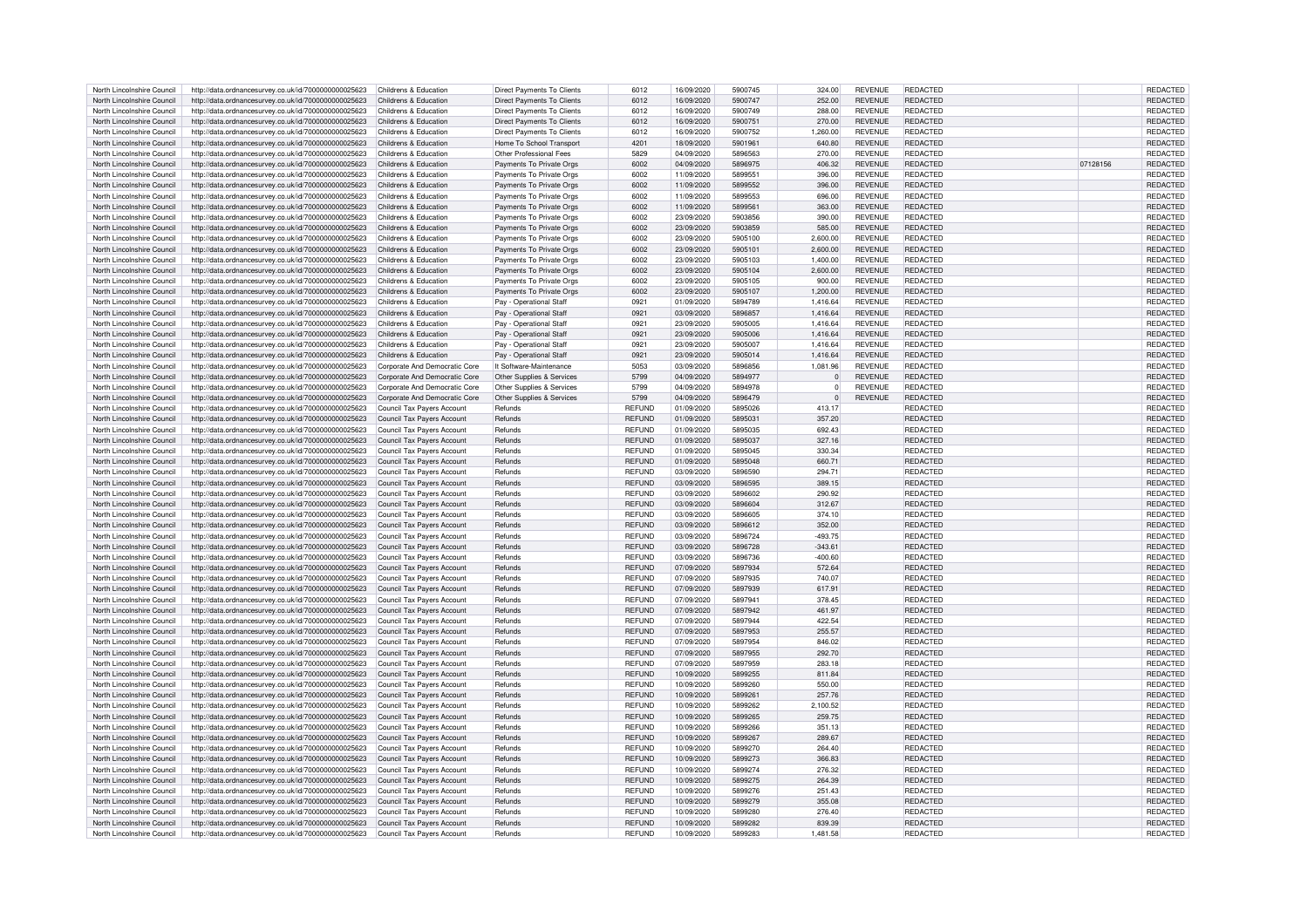| North Lincolnshire Council | http://data.ordnancesurvey.co.uk/id/7000000000025623 | Council Tax Payers Account        | Refunds                       | REFUND           | 10/09/2020 | 5899287 | 399.22    |                | REDACTED        | REDACTED        |
|----------------------------|------------------------------------------------------|-----------------------------------|-------------------------------|------------------|------------|---------|-----------|----------------|-----------------|-----------------|
| North Lincolnshire Council | http://data.ordnancesurvey.co.uk/id/7000000000025623 | Council Tax Pavers Account        | Refunds                       | <b>REFUND</b>    | 10/09/2020 | 5899288 | 269.93    |                | REDACTED        | <b>REDACTED</b> |
|                            |                                                      |                                   |                               |                  |            |         |           |                |                 |                 |
| North Lincolnshire Council | http://data.ordnancesurvey.co.uk/id/7000000000025623 | Council Tax Payers Account        | Refunds                       | <b>REFUND</b>    | 10/09/2020 | 5899290 | 3,637.16  |                | REDACTED        | REDACTED        |
| North Lincolnshire Council | http://data.ordnancesurvey.co.uk/id/7000000000025623 | Council Tax Payers Account        | Refunds                       | <b>REFUND</b>    | 10/09/2020 | 5899292 | 688.93    |                | <b>REDACTED</b> | <b>REDACTED</b> |
| North Lincolnshire Council | http://data.ordnancesurvey.co.uk/id/7000000000025623 | Council Tax Payers Account        | Refunds                       | REFUND           | 10/09/2020 | 5899293 | 714.67    |                | REDACTED        | REDACTED        |
| North Lincolnshire Council | http://data.ordnancesurvey.co.uk/id/7000000000025623 | Council Tax Payers Account        | Refunds                       | <b>REFUND</b>    | 14/09/2020 | 5900102 | 456.18    |                | REDACTED        | REDACTED        |
| North Lincolnshire Council |                                                      | Council Tax Payers Account        | Refunds                       | <b>REFUND</b>    | 14/09/2020 | 5900106 | 655.27    |                | REDACTED        | REDACTED        |
|                            | http://data.ordnancesurvey.co.uk/id/7000000000025623 |                                   |                               |                  |            |         |           |                |                 |                 |
| North Lincolnshire Council | http://data.ordnancesurvey.co.uk/id/7000000000025623 | Council Tax Payers Account        | Refunds                       | <b>REFUND</b>    | 14/09/2020 | 5900107 | 812.37    |                | REDACTED        | REDACTED        |
| North Lincolnshire Council | http://data.ordnancesurvey.co.uk/id/7000000000025623 | Council Tax Payers Account        | Refunds                       | <b>REFUND</b>    | 14/09/2020 | 5900115 | 738.00    |                | REDACTED        | REDACTED        |
| North Lincolnshire Council | http://data.ordnancesurvey.co.uk/id/7000000000025623 | Council Tax Payers Account        | Refunds                       | <b>REFUND</b>    | 14/09/2020 | 5900119 | 287.40    |                | REDACTED        | REDACTED        |
| North Lincolnshire Council | http://data.ordnancesurvey.co.uk/id/7000000000025623 | Council Tax Payers Account        | Refunds                       | <b>REFUND</b>    | 14/09/2020 | 5900120 | 993.69    |                | REDACTED        | REDACTED        |
|                            |                                                      |                                   |                               |                  |            |         |           |                |                 |                 |
| North Lincolnshire Council | http://data.ordnancesurvey.co.uk/id/7000000000025623 | Council Tax Payers Account        | Refunds                       | <b>REFUND</b>    | 14/09/2020 | 5900122 | 361.05    |                | REDACTED        | REDACTED        |
| North Lincolnshire Council | http://data.ordnancesurvey.co.uk/id/7000000000025623 | Council Tax Payers Account        | Refunds                       | <b>REFUND</b>    | 17/09/2020 | 5902877 | 264.89    |                | REDACTED        | REDACTED        |
| North Lincolnshire Council | http://data.ordnancesurvey.co.uk/id/7000000000025623 | Council Tax Payers Account        | Refunds                       | <b>REFUND</b>    | 17/09/2020 | 5902878 | 702.42    |                | REDACTED        | REDACTED        |
| North Lincolnshire Council | http://data.ordnancesurvey.co.uk/id/7000000000025623 | Council Tax Payers Account        | Refunds                       | <b>REFUND</b>    | 17/09/2020 | 5902881 | 900.33    |                | REDACTED        | REDACTED        |
| North Lincolnshire Council | http://data.ordnancesurvey.co.uk/id/7000000000025623 | Council Tax Payers Account        | Refunds                       | <b>REFUND</b>    | 17/09/2020 | 5902890 | 279.28    |                | REDACTED        | REDACTED        |
|                            |                                                      |                                   |                               |                  |            |         |           |                |                 |                 |
| North Lincolnshire Council | http://data.ordnancesurvey.co.uk/id/7000000000025623 | Council Tax Payers Account        | Refunds                       | <b>REFUND</b>    | 17/09/2020 | 5902891 | 286,76    |                | REDACTED        | <b>REDACTED</b> |
| North Lincolnshire Council | http://data.ordnancesurvey.co.uk/id/7000000000025623 | Council Tax Payers Account        | Refunds                       | <b>REFUND</b>    | 21/09/2020 | 5904773 | 1.700.82  |                | <b>REDACTED</b> | REDACTED        |
| North Lincolnshire Council | http://data.ordnancesurvey.co.uk/id/7000000000025623 | Council Tax Payers Account        | Refunds                       | <b>REFUND</b>    | 21/09/2020 | 5904776 | 253.90    |                | REDACTED        | REDACTED        |
| North Lincolnshire Council | http://data.ordnancesurvey.co.uk/id/7000000000025623 | Council Tax Payers Account        | Refunds                       | <b>REFUND</b>    | 21/09/2020 | 5904779 | 325.44    |                | REDACTED        | REDACTED        |
|                            |                                                      |                                   |                               |                  |            |         |           |                |                 |                 |
| North Lincolnshire Council | http://data.ordnancesurvey.co.uk/id/7000000000025623 | Council Tax Payers Account        | Refunds                       | <b>REFUND</b>    | 21/09/2020 | 5904780 | 262.39    |                | REDACTED        | REDACTED        |
| North Lincolnshire Council | http://data.ordnancesurvey.co.uk/id/7000000000025623 | Council Tax Pavers Account        | Refunds                       | <b>REFUND</b>    | 21/09/2020 | 5904781 | 256.60    |                | REDACTED        | REDACTED        |
| North Lincolnshire Council | http://data.ordnancesurvey.co.uk/id/7000000000025623 | Council Tax Payers Account        | Refunds                       | REFUND           | 21/09/2020 | 5904785 | 274.62    |                | REDACTED        | REDACTED        |
| North Lincolnshire Council | http://data.ordnancesurvey.co.uk/id/7000000000025623 | Council Tax Payers Account        | Refunds                       | <b>REFUND</b>    | 21/09/2020 | 5904787 | 797.90    |                | REDACTED        | REDACTED        |
|                            |                                                      |                                   |                               |                  |            |         |           |                |                 |                 |
| North Lincolnshire Council | http://data.ordnancesurvey.co.uk/id/7000000000025623 | <b>Council Tax Pavers Account</b> | Refunds                       | REFUND           | 21/09/2020 | 5904791 | 539.99    |                | REDACTED        | REDACTED        |
| North Lincolnshire Council | http://data.ordnancesurvey.co.uk/id/7000000000025623 | Council Tax Payers Account        | Refunds                       | <b>REFUND</b>    | 21/09/2020 | 5904793 | 350.88    |                | <b>REDACTED</b> | <b>REDACTED</b> |
| North Lincolnshire Council | http://data.ordnancesurvey.co.uk/id/7000000000025623 | Council Tax Payers Account        | Refunds                       | <b>REFUND</b>    | 21/09/2020 | 5904795 | 357.79    |                | REDACTED        | REDACTED        |
| North Lincolnshire Council | http://data.ordnancesurvey.co.uk/id/7000000000025623 | Council Tax Payers Account        | Refunds                       | <b>REFUND</b>    | 24/09/2020 | 5905943 | 264.39    |                | REDACTED        | <b>REDACTED</b> |
|                            |                                                      |                                   |                               |                  |            | 5905948 |           |                |                 |                 |
| North Lincolnshire Council | http://data.ordnancesurvey.co.uk/id/7000000000025623 | Council Tax Payers Account        | Refunds                       | <b>REFUND</b>    | 24/09/2020 |         | 250.95    |                | REDACTED        | <b>REDACTED</b> |
| North Lincolnshire Council | http://data.ordnancesurvey.co.uk/id/7000000000025623 | Council Tax Payers Account        | Refunds                       | <b>REFUND</b>    | 24/09/2020 | 5905950 | 443.20    |                | REDACTED        | REDACTED        |
| North Lincolnshire Council | http://data.ordnancesurvey.co.uk/id/7000000000025623 | Council Tax Payers Account        | Refunds                       | <b>REFUND</b>    | 24/09/2020 | 5905952 | 319.31    |                | REDACTED        | REDACTED        |
| North Lincolnshire Council | http://data.ordnancesurvey.co.uk/id/7000000000025623 | Council Tax Payers Account        | Refunds                       | <b>REFUND</b>    | 24/09/2020 | 5905953 | 334.29    |                | REDACTED        | <b>REDACTED</b> |
| North Lincolnshire Council |                                                      |                                   | Refunds                       | <b>REFUND</b>    | 24/09/2020 | 5905955 | 389.08    |                | REDACTED        | REDACTED        |
|                            | http://data.ordnancesurvey.co.uk/id/7000000000025623 | Council Tax Payers Account        |                               |                  |            |         |           |                |                 |                 |
| North Lincolnshire Council | http://data.ordnancesurvey.co.uk/id/7000000000025623 | Council Tax Payers Account        | Refunds                       | REFUND           | 24/09/2020 | 5905959 | 334.72    |                | REDACTED        | REDACTED        |
| North Lincolnshire Council | http://data.ordnancesurvey.co.uk/id/7000000000025623 | Council Tax Payers Account        | Refunds                       | <b>REFUND</b>    | 24/09/2020 | 5905960 | 312.88    |                | <b>REDACTED</b> | REDACTED        |
| North Lincolnshire Council | http://data.ordnancesurvey.co.uk/id/7000000000025623 | Council Tax Payers Account        | Refunds                       | <b>REFUND</b>    | 24/09/2020 | 5905962 | 284.83    |                | <b>REDACTED</b> | REDACTED        |
| North Lincolnshire Council | http://data.ordnancesurvey.co.uk/id/7000000000025623 | Council Tax Payers Account        | Refunds                       | <b>REFUND</b>    | 28/09/2020 | 5906831 | 258.28    |                | REDACTED        | REDACTED        |
|                            |                                                      |                                   |                               |                  |            |         |           |                |                 |                 |
| North Lincolnshire Council | http://data.ordnancesurvey.co.uk/id/7000000000025623 | Council Tax Payers Account        | Refunds                       | <b>REFUND</b>    | 28/09/2020 | 5906832 | 600.12    |                | <b>REDACTED</b> | REDACTED        |
| North Lincolnshire Council | http://data.ordnancesurvey.co.uk/id/7000000000025623 | Council Tax Payers Account        | Refunds                       | <b>REFUND</b>    | 28/09/2020 | 5906844 | 336.11    |                | REDACTED        | REDACTED        |
| North Lincolnshire Council | http://data.ordnancesurvey.co.uk/id/7000000000025623 | Council Tax Payers Account        | Refunds                       | <b>REFUND</b>    | 28/09/2020 | 5906845 | 1,374.44  |                | REDACTED        | REDACTED        |
| North Lincolnshire Council | http://data.ordnancesurvey.co.uk/id/7000000000025623 | Council Tax Payers Account        | Refunds                       | <b>REFUND</b>    | 28/09/2020 | 5906847 | 545.88    |                | REDACTED        | REDACTED        |
|                            |                                                      |                                   |                               |                  |            |         |           |                |                 |                 |
| North Lincolnshire Council | http://data.ordnancesurvey.co.uk/id/7000000000025623 | Council Tax Payers Account        | Refunds                       | <b>REFUND</b>    | 28/09/2020 | 5906849 | 508.10    |                | REDACTED        | REDACTED        |
| North Lincolnshire Council | http://data.ordnancesurvey.co.uk/id/7000000000025623 | Council Tax Payers Account        | Refunds                       | <b>REFUND</b>    | 28/09/2020 | 5906851 | 399.08    |                | REDACTED        | REDACTED        |
| North Lincolnshire Council | http://data.ordnancesurvey.co.uk/id/7000000000025623 | Council Tax Payers Account        | Refunds                       | <b>REFUND</b>    | 28/09/2020 | 5906855 | 289.13    |                | REDACTED        | REDACTED        |
| North Lincolnshire Council | http://data.ordnancesurvey.co.uk/id/7000000000025623 | Council Tax Payers Account        | Refunds                       | <b>REFUND</b>    | 28/09/2020 | 5906857 | 263.37    |                | REDACTED        | REDACTED        |
|                            |                                                      |                                   |                               |                  |            |         |           |                |                 |                 |
| North Lincolnshire Council | http://data.ordnancesurvey.co.uk/id/7000000000025623 | Council Tax Payers Account        | Refunds                       | <b>REFUND</b>    | 28/09/2020 | 5906860 | 336.24    |                | <b>REDACTED</b> | REDACTED        |
| North Lincolnshire Council | http://data.ordnancesurvey.co.uk/id/7000000000025623 | Council Tax Payers Account        | Refunds                       | <b>REFUND</b>    | 28/09/2020 | 590686  | 419.53    |                | REDACTED        | REDACTED        |
| North Lincolnshire Council | http://data.ordnancesurvey.co.uk/id/7000000000025623 | Culture, Env, Reg & Planning Cap  | Improvement Grants            | A <sub>088</sub> | 04/09/2020 | 5896927 | 5.805.00  | CAPITAL        | REDACTED        | <b>REDACTED</b> |
| North Lincolnshire Council | http://data.ordnancesurvey.co.uk/id/7000000000025623 | Culture, Env, Reg & Planning Cap  | <b>Improvement Grants</b>     | A088             | 04/09/2020 | 5896929 | 10,864.61 | CAPITAL        | REDACTED        | <b>REDACTED</b> |
| North Lincolnshire Council | http://data.ordnancesurvey.co.uk/id/7000000000025623 | Culture, Env, Reg & Planning Cap  | <b>Improvement Grants</b>     | A088             | 25/09/2020 | 5906185 | 470.00    | CAPITAL        | REDACTED        | REDACTED        |
|                            |                                                      |                                   |                               |                  |            |         |           |                |                 |                 |
| North Lincolnshire Council | http://data.ordnancesurvey.co.uk/id/7000000000025623 | Culture, Env, Reg & Planning Cap  | <b>Improvement Grants</b>     | A088             | 25/09/2020 | 5906197 | 4,266.00  | CAPITAL        | REDACTED        | REDACTED        |
| North Lincolnshire Council | http://data.ordnancesurvey.co.uk/id/7000000000025623 | Culture & Related Services        | Other Professional Fees       | 5829             | 16/09/2020 | 5898116 | 350.00    | REVENUE        | REDACTED        | <b>REDACTED</b> |
| North Lincolnshire Council | http://data.ordnancesurvey.co.uk/id/7000000000025623 | Highways & Transport              | Other Supplies & Services     | 5799             | 25/09/2020 | 5905609 | 1,970.00  | <b>REVENUE</b> | REDACTED        | REDACTED        |
| North Lincolnshire Council | http://data.ordnancesurvey.co.uk/id/7000000000025623 | <b>Housing Services</b>           | Gen Office Exp (Incl Postage) | 5603             | 18/09/2020 | 5903385 | 450.03    | <b>REVENUE</b> | REDACTED        | REDACTED        |
|                            |                                                      |                                   | Refunds                       |                  |            | 5897020 |           |                | <b>REDACTED</b> |                 |
| North Lincolnshire Council | http://data.ordnancesurvey.co.uk/id/7000000000025623 | Nndr Payers Account               |                               | <b>REFUND</b>    | 04/09/2020 |         | 4,120.08  |                |                 | REDACTED        |
| North Lincolnshire Council | http://data.ordnancesurvey.co.uk/id/7000000000025623 | Nndr Pavers Account               | Refunds                       | <b>REFUND</b>    | 04/09/2020 | 5897021 | 10,648.08 |                | REDACTED        | REDACTED        |
| North Lincolnshire Council | http://data.ordnancesurvey.co.uk/id/7000000000025623 | Nndr Pavers Account               | Refunds                       | <b>REFUND</b>    | 11/09/2020 | 5899609 | 500.00    |                | REDACTED        | REDACTED        |
| North Lincolnshire Council | http://data.ordnancesurvey.co.uk/id/7000000000025623 | Nndr Pavers Account               | Refunds                       | <b>REFUND</b>    | 11/09/2020 | 5899611 | 972.84    |                | <b>REDACTED</b> | REDACTED        |
| North Lincolnshire Council | http://data.ordnancesurvey.co.uk/id/7000000000025623 | Nndr Payers Account               | Refunds                       | <b>REFUND</b>    | 11/09/2020 | 5899612 | 372.15    |                | <b>REDACTED</b> | REDACTED        |
|                            |                                                      |                                   |                               |                  |            | 5899613 |           |                |                 |                 |
| North Lincolnshire Council | http://data.ordnancesurvey.co.uk/id/7000000000025623 | Nndr Payers Account               | Refunds                       | <b>REFUND</b>    | 11/09/2020 |         | 386.00    |                | REDACTED        | REDACTED        |
| North Lincolnshire Council | http://data.ordnancesurvey.co.uk/id/7000000000025623 | Nndr Payers Account               | Refunds                       | REFUND           | 11/09/2020 | 5899614 | 715.00    |                | REDACTED        | REDACTED        |
| North Lincolnshire Council | http://data.ordnancesurvey.co.uk/id/7000000000025623 | Nndr Pavers Account               | Refunds                       | <b>REFUND</b>    | 11/09/2020 | 5899615 | 674.00    |                | REDACTED        | REDACTED        |
| North Lincolnshire Council | http://data.ordnancesurvey.co.uk/id/7000000000025623 | Nndr Payers Account               | Refunds                       | <b>REFUND</b>    | 11/09/2020 | 5899616 | 289.42    |                | REDACTED        | REDACTED        |
| North Lincolnshire Council | http://data.ordnancesurvey.co.uk/id/7000000000025623 | Nndr Payers Account               | Refunds                       | <b>REFUND</b>    | 11/09/2020 | 5899617 | 2,584.28  |                | REDACTED        | REDACTED        |
|                            |                                                      |                                   |                               |                  |            |         |           |                |                 |                 |
| North Lincolnshire Council | http://data.ordnancesurvey.co.uk/id/7000000000025623 | Nndr Payers Account               | Refunds                       | <b>REFUND</b>    | 11/09/2020 | 5899619 | 602.50    |                | REDACTED        | REDACTED        |
| North Lincolnshire Council | http://data.ordnancesurvey.co.uk/id/7000000000025623 | Nndr Payers Account               | Refunds                       | <b>REFUND</b>    | 11/09/2020 | 5899620 | 3.496.18  |                | REDACTED        | REDACTED        |
| North Lincolnshire Council | http://data.ordnancesurvey.co.uk/id/7000000000025623 | Nndr Payers Account               | Refunds                       | <b>REFUND</b>    | 11/09/2020 | 5899621 | 1,738.42  |                | REDACTED        | REDACTED        |
| North Lincolnshire Council | http://data.ordnancesurvey.co.uk/id/7000000000025623 | Nndr Payers Account               | Refunds                       | <b>REFUND</b>    | 11/09/2020 | 5899622 | 1.445.80  |                | REDACTED        | REDACTED        |
| North Lincolnshire Council |                                                      |                                   | Refunds                       | <b>REFUND</b>    | 11/09/2020 | 5899623 | 375.23    |                | <b>REDACTED</b> | REDACTED        |
|                            | http://data.ordnancesurvey.co.uk/id/7000000000025623 | Nndr Payers Account               |                               |                  |            |         |           |                |                 |                 |
| North Lincolnshire Council | http://data.ordnancesurvey.co.uk/id/7000000000025623 | Nndr Payers Account               | Refunds                       | <b>REFUND</b>    | 11/09/2020 | 5899624 | 65.830.58 |                | <b>REDACTED</b> | REDACTED        |
| North Lincolnshire Council | http://data.ordnancesurvey.co.uk/id/7000000000025623 | Nndr Pavers Account               | Refunds                       | <b>REFUND</b>    | 11/09/2020 | 5899626 | 8.498.27  |                | REDACTED        | REDACTED        |
|                            |                                                      |                                   |                               |                  |            |         |           |                |                 |                 |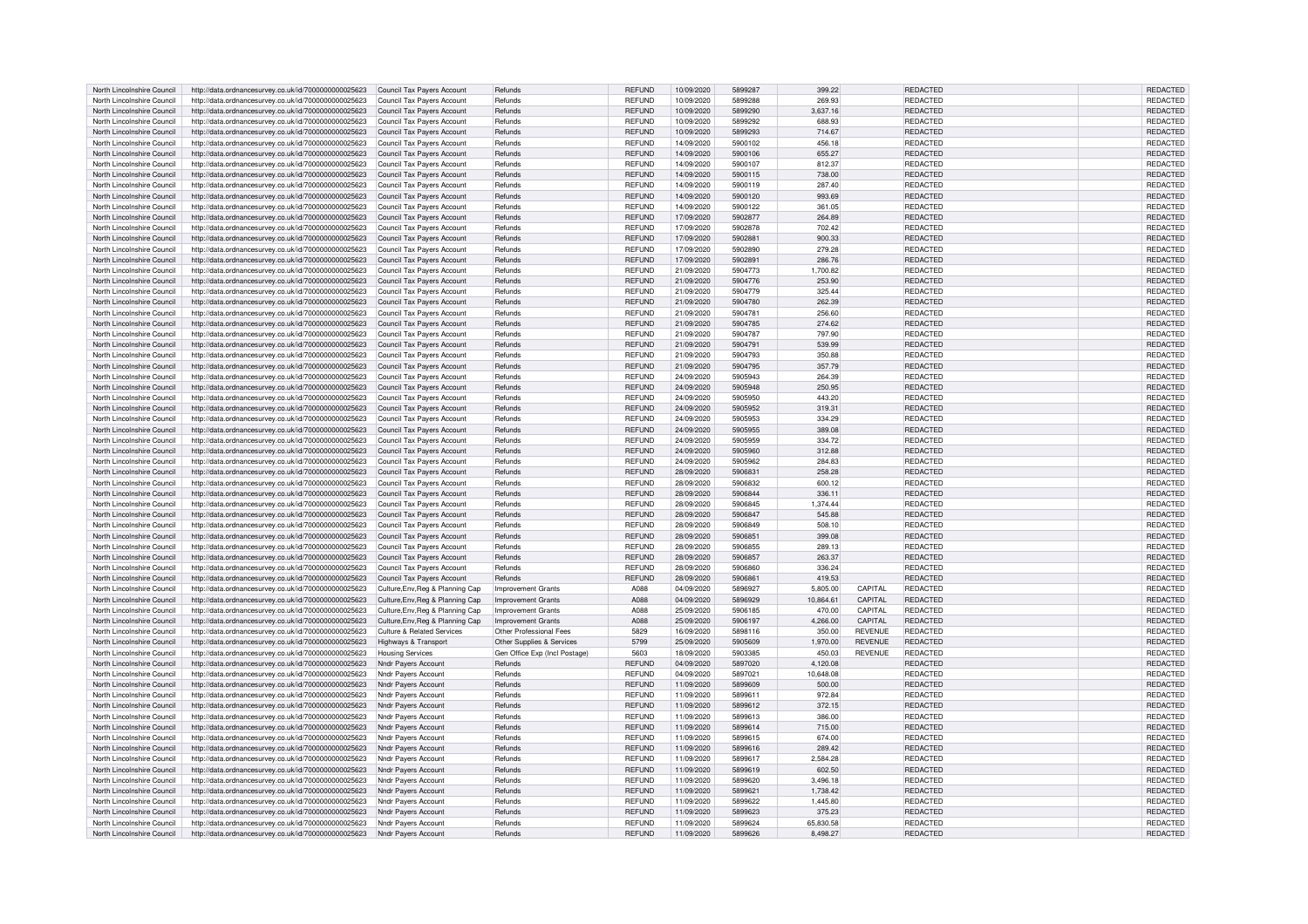| North Lincolnshire Council                               | http://data.ordnancesurvey.co.uk/id/7000000000025623                                                         | Nndr Pavers Account                      | Refunds                                            | <b>REFUND</b>  | 11/09/2020               | 5899627            | 5,028.06              |                                  | REDACTED                                       |          | REDACTED                    |
|----------------------------------------------------------|--------------------------------------------------------------------------------------------------------------|------------------------------------------|----------------------------------------------------|----------------|--------------------------|--------------------|-----------------------|----------------------------------|------------------------------------------------|----------|-----------------------------|
| North Lincolnshire Council                               | http://data.ordnancesurvey.co.uk/id/7000000000025623                                                         | Nndr Payers Account                      | Refunds                                            | <b>REFUND</b>  | 11/09/2020               | 5899628            | 830.50                |                                  | <b>REDACTED</b>                                |          | <b>REDACTED</b>             |
| North Lincolnshire Council                               | http://data.ordnancesurvey.co.uk/id/7000000000025623                                                         | Nndr Payers Account                      | Refunds                                            | <b>REFUND</b>  | 11/09/2020               | 5899629            | 1,229.80              |                                  | REDACTED                                       |          | REDACTED                    |
| North Lincolnshire Council                               | http://data.ordnancesurvey.co.uk/id/7000000000025623                                                         | Nndr Payers Account                      | Refunds                                            | <b>REFUND</b>  | 25/09/2020               | 5906314            | 1,262.30              |                                  | REDACTED                                       |          | REDACTED                    |
| North Lincolnshire Council                               | http://data.ordnancesurvey.co.uk/id/7000000000025623                                                         | Nndr Payers Account                      | Refunds                                            | <b>REFUND</b>  | 25/09/2020               | 5906315            | 14.354.15             |                                  | <b>REDACTED</b>                                |          | REDACTED                    |
| North Lincolnshire Council                               | http://data.ordnancesurvey.co.uk/id/7000000000025623                                                         | Nndr Payers Account                      | Refunds                                            | <b>REFUND</b>  | 25/09/2020               | 5906316            | 11,910.50             |                                  | <b>REDACTED</b>                                |          | REDACTED                    |
|                                                          |                                                                                                              |                                          |                                                    |                |                          |                    |                       |                                  |                                                |          |                             |
| North Lincolnshire Council                               | http://data.ordnancesurvey.co.uk/id/7000000000025623                                                         | Nndr Pavers Account                      | Refunds                                            | <b>REFUND</b>  | 25/09/2020               | 5906317            | 1,666.65              |                                  | REDACTED                                       |          | REDACTED                    |
| North Lincolnshire Council                               | http://data.ordnancesurvey.co.uk/id/7000000000025623                                                         | Nndr Payers Account                      | Refunds                                            | <b>REFUND</b>  | 25/09/2020               | 5906318            | 2,562.04              |                                  | REDACTED                                       |          | REDACTED                    |
| North Lincolnshire Council                               | http://data.ordnancesurvey.co.uk/id/7000000000025623                                                         | Nndr Pavers Account                      | Refunds                                            | <b>REFUND</b>  | 25/09/2020               | 5906319            | 31,574.74             |                                  | REDACTED                                       |          | REDACTED                    |
| North Lincolnshire Council                               | http://data.ordnancesurvey.co.uk/id/7000000000025623                                                         | Nndr Payers Account                      | Refunds                                            | <b>REFUND</b>  | 25/09/2020               | 5906320            | 11,764.53             |                                  | <b>REDACTED</b>                                |          | <b>REDACTED</b>             |
| North Lincolnshire Council                               | http://data.ordnancesurvey.co.uk/id/7000000000025623                                                         | Nndr Payers Account                      | Refunds                                            | <b>REFUND</b>  | 25/09/2020               | 5906321            | 1.747.50              |                                  | REDACTED                                       |          | REDACTED                    |
| North Lincolnshire Council                               | http://data.ordnancesurvey.co.uk/id/7000000000025623                                                         | Nndr Payers Account                      | Refunds                                            | <b>REFUND</b>  | 25/09/2020               | 5906322            | 2.090.79              |                                  | REDACTED                                       |          | <b>REDACTED</b>             |
| North Lincolnshire Council                               | http://data.ordnancesurvey.co.uk/id/7000000000025623                                                         | Nndr Payers Account                      | Refunds                                            | <b>REFUND</b>  | 25/09/2020               | 5906323            | 1,169.62              |                                  | REDACTED                                       |          | REDACTED                    |
| North Lincolnshire Council                               | http://data.ordnancesurvey.co.uk/id/7000000000025623                                                         | Nndr Payers Account                      | Refunds                                            | <b>REFUND</b>  | 25/09/2020               | 5906324            | 381.56                |                                  | REDACTED                                       |          | REDACTED                    |
|                                                          |                                                                                                              |                                          |                                                    |                |                          |                    |                       |                                  |                                                |          |                             |
| North Lincolnshire Council                               | http://data.ordnancesurvey.co.uk/id/7000000000025623                                                         | Nndr Payers Account                      | Refunds                                            | <b>REFUND</b>  | 25/09/2020               | 5906325            | 1.064.01              |                                  | REDACTED                                       |          | REDACTED                    |
| North Lincolnshire Council                               | http://data.ordnancesurvey.co.uk/id/7000000000025623                                                         | Nndr Payers Account                      | Refunds                                            | <b>REFUND</b>  | 25/09/2020               | 5906327            | 10.728.50             |                                  | <b>REDACTED</b>                                |          | REDACTED                    |
| North Lincolnshire Council                               | http://data.ordnancesurvey.co.uk/id/7000000000025623                                                         | Nndr Payers Account                      | Refunds                                            | <b>REFUND</b>  | 25/09/2020               | 5906328            | 600.09                |                                  | REDACTED                                       |          | <b>REDACTED</b>             |
| North Lincolnshire Council                               | http://data.ordnancesurvey.co.uk/id/7000000000025623                                                         | Nndr Payers Account                      | Refunds                                            | <b>REFUND</b>  | 25/09/2020               | 5906329            | 7,257.48              |                                  | REDACTED                                       |          | REDACTED                    |
| North Lincolnshire Council                               | http://data.ordnancesurvey.co.uk/id/7000000000025623                                                         | Nndr Payers Account                      | Refunds                                            | <b>REFUND</b>  | 25/09/2020               | 5906330            | 4,798.02              |                                  | REDACTED                                       |          | REDACTED                    |
| North Lincolnshire Council                               | http://data.ordnancesurvey.co.uk/id/7000000000025623                                                         | Nndr Payers Account                      | Refunds                                            | <b>REFUND</b>  | 25/09/2020               | 5906333            | 52,878.69             |                                  | <b>REDACTED</b>                                |          | REDACTED                    |
| North Lincolnshire Council                               | http://data.ordnancesurvey.co.uk/id/7000000000025623                                                         | Nndr Payers Account                      | Refunds                                            | <b>REFUND</b>  | 25/09/2020               | 5906334            | 26.786.57             |                                  | REDACTED                                       |          | <b>REDACTED</b>             |
| North Lincolnshire Council                               |                                                                                                              | Nndr Payers Account                      | Refunds                                            | <b>REFUND</b>  | 25/09/2020               | 5906335            | 8.884.70              |                                  | REDACTED                                       |          | REDACTED                    |
|                                                          | http://data.ordnancesurvey.co.uk/id/7000000000025623                                                         |                                          |                                                    |                |                          |                    |                       |                                  |                                                |          |                             |
| North Lincolnshire Council                               | http://data.ordnancesurvey.co.uk/id/7000000000025623                                                         | Nndr Payers Account                      | Refunds                                            | <b>REFUND</b>  | 25/09/2020               | 5906336            | 18,684.21             |                                  | REDACTED                                       |          | REDACTED                    |
| North Lincolnshire Council                               | http://data.ordnancesurvey.co.uk/id/7000000000025623                                                         | Nndr Payers Account                      | Refunds                                            | <b>REFUND</b>  | 25/09/2020               | 5906337            | 2.994.88              |                                  | REDACTED                                       |          | REDACTED                    |
| North Lincolnshire Council                               | http://data.ordnancesurvey.co.uk/id/7000000000025623                                                         | Nndr Payers Account                      | Refunds                                            | <b>REFUND</b>  | 25/09/2020               | 5906338            | 26,264.65             |                                  | REDACTED                                       |          | REDACTED                    |
| North Lincolnshire Council                               | http://data.ordnancesurvey.co.uk/id/7000000000025623                                                         | Nndr Payers Account                      | Refunds                                            | <b>REFUND</b>  | 25/09/2020               | 5906339            | 26.264.65             |                                  | REDACTED                                       |          | REDACTED                    |
| North Lincolnshire Council                               | http://data.ordnancesurvey.co.uk/id/7000000000025623                                                         | Nndr Payers Account                      | Refunds                                            | <b>REFUND</b>  | 25/09/2020               | 5906340            | 10,212.56             |                                  | REDACTED                                       |          | REDACTED                    |
| North Lincolnshire Council                               | http://data.ordnancesurvey.co.uk/id/7000000000025623                                                         | Nndr Pavers Account                      | Refunds                                            | <b>REFUND</b>  | 25/09/2020               | 5906341            | 12,232.48             |                                  | <b>REDACTED</b>                                |          | REDACTED                    |
| North Lincolnshire Council                               | http://data.ordnancesurvey.co.uk/id/7000000000025623                                                         | Nndr Payers Account                      | Refunds                                            | <b>REFUND</b>  | 25/09/2020               | 5906342            | 4.192.22              |                                  | <b>REDACTED</b>                                |          | REDACTED                    |
|                                                          |                                                                                                              |                                          |                                                    |                | 25/09/2020               | 5906343            |                       |                                  |                                                |          |                             |
| North Lincolnshire Council                               | http://data.ordnancesurvey.co.uk/id/7000000000025623                                                         | Nndr Payers Account                      | Refunds                                            | <b>REFUND</b>  |                          |                    | 8,806.14              |                                  | <b>REDACTED</b>                                |          | REDACTED                    |
| North Lincolnshire Council                               | http://data.ordnancesurvey.co.uk/id/7000000000025623                                                         | Nndr Payers Account                      | Refunds                                            | <b>REFUND</b>  | 25/09/2020               | 5906344            | 5.904.00              |                                  | REDACTED                                       |          | REDACTED                    |
| North Lincolnshire Council                               | http://data.ordnancesurvey.co.uk/id/7000000000025623                                                         | Nndr Payers Account                      | Refunds                                            | <b>REFUND</b>  | 25/09/2020               | 5906345            | 3,733.27              |                                  | REDACTED                                       |          | REDACTED                    |
| North Lincolnshire Council                               | http://data.ordnancesurvey.co.uk/id/7000000000025623                                                         | Nndr Payers Account                      | Refunds                                            | <b>REFUND</b>  | 25/09/2020               | 5906347            | 11,700.80             |                                  | REDACTED                                       |          | REDACTED                    |
| North Lincolnshire Council                               | http://data.ordnancesurvey.co.uk/id/7000000000025623                                                         | Nndr Payers Account                      | Refunds                                            | <b>REFUND</b>  | 25/09/2020               | 5906348            | 13,655.21             |                                  | REDACTED                                       |          | <b>REDACTED</b>             |
| North Lincolnshire Council                               | http://data.ordnancesurvey.co.uk/id/7000000000025623                                                         | Nndr Payers Account                      | Refunds                                            | <b>REFUND</b>  | 25/09/2020               | 5906349            | 6,480.55              |                                  | REDACTED                                       |          | REDACTED                    |
| North Lincolnshire Council                               | http://data.ordnancesurvey.co.uk/id/7000000000025623                                                         | Nndr Payers Account                      | Refunds                                            | <b>REFUND</b>  | 25/09/2020               | 5906350            | 8,587.13              |                                  | <b>REDACTED</b>                                |          | <b>REDACTED</b>             |
| North Lincolnshire Council                               |                                                                                                              |                                          | Refunds                                            |                | 25/09/2020               | 5906351            | 6,480.55              |                                  | REDACTED                                       |          |                             |
|                                                          | http://data.ordnancesurvey.co.uk/id/7000000000025623                                                         | Nndr Payers Account                      |                                                    | <b>REFUND</b>  |                          |                    |                       |                                  |                                                |          | REDACTED                    |
| North Lincolnshire Council                               | http://data.ordnancesurvey.co.uk/id/7000000000025623                                                         | Nndr Payers Account                      | Refunds                                            | <b>REFUND</b>  | 25/09/2020               | 5906352            | 14,219.23             |                                  | REDACTED                                       |          | REDACTED                    |
| North Lincolnshire Council                               | http://data.ordnancesurvey.co.uk/id/7000000000025623                                                         | Nndr Payers Account                      | Refunds                                            | <b>REFUND</b>  | 25/09/2020               | 5906353            | 6.051.64              |                                  | REDACTED                                       |          | <b>REDACTED</b>             |
| North Lincolnshire Council                               | http://data.ordnancesurvey.co.uk/id/7000000000025623                                                         | Nndr Payers Account                      | Refunds                                            | <b>REFUND</b>  | 25/09/2020               | 5906354            | 5.053.66              |                                  | <b>REDACTED</b>                                |          | <b>REDACTED</b>             |
| North Lincolnshire Council                               | http://data.ordnancesurvey.co.uk/id/7000000000025623                                                         | Nndr Payers Account                      | Refunds                                            | <b>REFLIND</b> | 25/09/2020               | 5906355            | 12.050.19             |                                  | REDACTED                                       |          | REDACTED                    |
| North Lincolnshire Council                               | http://data.ordnancesurvey.co.uk/id/7000000000025623                                                         | Nndr Payers Account                      | Refunds                                            | <b>REFUND</b>  | 25/09/2020               | 5906356            | 1,450.00              |                                  | REDACTED                                       |          | REDACTED                    |
| North Lincolnshire Council                               | http://data.ordnancesurvey.co.uk/id/7000000000025623                                                         | Nndr Payers Account                      | Refunds                                            | <b>REFUND</b>  | 25/09/2020               | 5906358            | 3,317.00              |                                  | REDACTED                                       |          | REDACTED                    |
| North Lincolnshire Council                               | http://data.ordnancesurvey.co.uk/id/7000000000025623                                                         | Nndr Payers Account                      | Refunds                                            | <b>REFUND</b>  | 25/09/2020               | 5906359            | 3,230.00              |                                  | <b>REDACTED</b>                                |          | REDACTED                    |
| North Lincolnshire Council                               | http://data.ordnancesurvey.co.uk/id/7000000000025623                                                         | Nndr Payers Account                      | Refunds                                            | <b>REFUND</b>  | 25/09/2020               | 5906360            | 17.036.83             |                                  | REDACTED                                       |          | REDACTED                    |
| North Lincolnshire Council                               |                                                                                                              |                                          | Refunds                                            | <b>REFUND</b>  | 25/09/2020               | 5906361            | 11.367.32             |                                  | <b>REDACTED</b>                                |          | REDACTED                    |
|                                                          | http://data.ordnancesurvey.co.uk/id/7000000000025623                                                         | Nndr Payers Account                      |                                                    |                |                          |                    |                       |                                  |                                                |          |                             |
| North Lincolnshire Council                               | http://data.ordnancesurvey.co.uk/id/7000000000025623                                                         | Nndr Payers Account                      | Refunds                                            | <b>REFUND</b>  | 25/09/2020               | 5906362            | 6,480.55              |                                  | REDACTED                                       |          | REDACTED                    |
| North Lincolnshire Council                               | http://data.ordnancesurvey.co.uk/id/7000000000025623                                                         | Nndr Payers Account                      | Refunds                                            | <b>REFUND</b>  | 25/09/2020               | 5906363            | 9,357.50              |                                  | <b>REDACTED</b>                                |          | REDACTED                    |
| North Lincolnshire Council                               | http://data.ordnancesurvey.co.uk/id/7000000000025623                                                         | Nndr Payers Account                      | Refunds                                            | <b>REFUND</b>  | 25/09/2020               | 5906364            | 10,280.56             |                                  | <b>REDACTED</b>                                |          | REDACTED                    |
| North Lincolnshire Council                               | http://data.ordnancesurvey.co.uk/id/7000000000025623                                                         | <b>Planning Services</b>                 | Payments To Voluntary Orgs                         | 6001           | 16/09/2020               | 5899656            | 11.404.28             | <b>REVENUE</b>                   | <b>REDACTED</b>                                |          | REDACTED                    |
| North Lincolnshire Council                               | http://data.ordnancesurvey.co.uk/id/7000000000025623                                                         | <b>Culture &amp; Related Services</b>    | Other Supplies & Services                          | 5799           | 11/09/2020               | 5899203            | 3.564.00              | <b>REVENUE</b>                   | Redbourne Parish Council                       |          | RED0001D                    |
| North Lincolnshire Council                               | http://data.ordnancesurvey.co.uk/id/7000000000025623                                                         | Highways & Transport                     | Other Supplies & Services                          | 5799           | 11/09/2020               | 5899204            | 1,115.00              | <b>REVENUE</b>                   | Redbourne Parish Counci                        |          | <b>RED0001D</b>             |
| North Lincolnshire Council                               | http://data.ordnancesurvey.co.uk/id/7000000000025623                                                         | <b>Planning Services</b>                 | Payments To Voluntary Orgs                         | 6001           | 02/09/2020               | 5895141            | 10.000.00             | <b>REVENUE</b>                   | Redbourne Parish Counci                        |          | <b>RED0048D</b>             |
| North Lincolnshire Council                               | http://data.ordnancesurvey.co.uk/id/7000000000025623                                                         | Environmental & Regulatory Svs           | Payments To Private Orgs                           | 6002           | 09/09/2020               | 5896847            | 1,369.40              | <b>REVENUE</b>                   | Refood Uk Ltd                                  | 06561170 | <b>REF0100F</b>             |
|                                                          |                                                                                                              |                                          |                                                    |                |                          |                    |                       |                                  |                                                |          |                             |
| North Lincolnshire Council                               | http://data.ordnancesurvey.co.uk/id/7000000000025623                                                         | Environmental & Regulatory Svs           | Payments To Private Orgs                           | 6002           | 30/09/2020               | 5906416            | 2,020.00              | <b>REVENUE</b>                   | Repic Ltd                                      | 05016750 | <b>REP0165P</b>             |
| North Lincolnshire Council                               | http://data.ordnancesurvey.co.uk/id/7000000000025623                                                         | Fin&Inv I&F                              | Other Supplies & Services                          | 5799           | 11/09/2020               | 5898973            | 1,590.00              | <b>REVENUE</b>                   | Resolution Data Management Ltd                 | 1910045  | <b>RES0016S</b>             |
| North Lincolnshire Council                               | http://data.ordnancesurvey.co.uk/id/7000000000025623                                                         | Corporate And Democratic Core            | Repair & Maintenance Costs                         | 3000           | 25/09/2020               | 5906176            |                       | <b>REVENUE</b>                   | Rex Group Services Ltd                         | 1534914  | <b>REX0004X</b>             |
| North Lincolnshire Council                               | http://data.ordnancesurvey.co.uk/id/7000000000025623                                                         | Culture & Related Services               | <b>Benair &amp; Maintenance Costs</b>              | 3000           | 18/09/2020               | 5902635            | 500.00                | <b>REVENUE</b>                   | <b>Rex Group Services Ltd</b>                  | 1534914  | <b>RFX0004X</b>             |
| North Lincolnshire Council                               | http://data.ordnancesurvey.co.uk/id/7000000000025623                                                         | <b>Planning Services</b>                 | Payments To Private Orgs                           | 6002           | 16/09/2020               | 5899716            | 2,500.00              | <b>REVENUE</b>                   | Rider Levett Bucknall Uk Ltd                   |          | <b>RID0150D</b>             |
| North Lincolnshire Council                               | http://data.ordnancesurvey.co.uk/id/7000000000025623                                                         | Non Distributed Costs                    | Advertising & Publicity                            | 5610           | 02/09/2020               | 5895853            | 337.50                | <b>REVENUE</b>                   | Rightmove Group Limited                        |          | <b>RIG0015G</b>             |
| North Lincolnshire Council                               | http://data.ordnancesurvey.co.uk/id/7000000000025623                                                         | Non Distributed Costs                    | Advertising & Publicity                            | 5610           | 02/10/2020               | 5908136            | 450.00                | <b>REVENUE</b>                   | <b>Rightmove Group Limited</b>                 |          | RIG0015G                    |
| North Lincolnshire Council                               | http://data.ordnancesurvey.co.uk/id/7000000000025623                                                         | <b>Culture &amp; Related Services</b>    | <b>Equipment Purchase</b>                          | 5001           | 16/09/2020               | 5889891            | 54.20                 | <b>REVENUE</b>                   | <b>Ripon Farm Services</b>                     | 3973430  | <b>PAR0006R</b>             |
|                                                          |                                                                                                              |                                          |                                                    |                |                          |                    |                       |                                  |                                                |          |                             |
| North Lincolnshire Council                               | http://data.ordnancesurvey.co.uk/id/7000000000025623                                                         | Culture & Related Services               | Materials                                          | 5004           | 16/09/2020               | 5889891            | 244.00                | <b>REVENUE</b>                   | <b>Rinon Farm Services</b>                     | 3973430  | <b>PAR0006R</b>             |
| North Lincolnshire Council                               | http://data.ordnancesurvey.co.uk/id/7000000000025623                                                         | <b>Culture &amp; Related Services</b>    | Materials                                          | 5004           | 30/09/2020               | 5899517            | 233.58                | <b>REVENUE</b>                   | <b>Ripon Farm Services</b>                     | 3973430  | <b>PAR0006R</b>             |
| North Lincolnshire Council                               | http://data.ordnancesurvey.co.uk/id/7000000000025623                                                         | Environmental & Regulatory Svs           | Other Vehicle Costs                                | 4005           | 11/09/2020               | 5899418            | 3.423.00              | <b>REVENUE</b>                   | Riverside Truck Rental I to                    | 3190863  | <b>RIV0019V</b>             |
| North Lincolnshire Council                               | http://data.ordnancesurvey.co.uk/id/7000000000025623                                                         | Environmental & Regulatory Svs           | Other Vehicle Costs                                | 4005           | 11/09/2020               | 5899419            | 3,423.00              | <b>REVENUE</b>                   | <b>Riverside Truck Rental Ltd</b>              | 3190863  | <b>RIV0019V</b>             |
| North Lincolnshire Council                               | http://data.ordnancesurvey.co.uk/id/7000000000025623                                                         | <b>Culture &amp; Related Services</b>    | Materials                                          | 5004           | 09/09/2020               | 5898061            | 272.85                | <b>REVENUE</b>                   | <b>RIss Direct</b>                             |          | <b>RLS0006S</b>             |
| North Lincolnshire Council                               |                                                                                                              |                                          |                                                    |                |                          |                    |                       |                                  |                                                |          |                             |
|                                                          | http://data.ordnancesurvey.co.uk/id/7000000000025623                                                         | Culture & Related Services               | Materials                                          | 5004           | 11/09/2020               | 5899541            | 210.10                | <b>REVENUE</b>                   | <b>Riss Direct</b>                             |          | <b>RLS0006S</b>             |
| North Lincolnshire Council                               |                                                                                                              |                                          |                                                    |                |                          |                    | 405.00                |                                  | Roadway Uk (Tm) I td                           | 09294199 |                             |
|                                                          | http://data.ordnancesurvey.co.uk/id/7000000000025623                                                         | Highways & Transport                     | Other Supplies & Services                          | 5799<br>5799   | 04/09/2020<br>30/09/2020 | 5895115<br>5901167 |                       | <b>REVENUE</b><br><b>REVENUE</b> |                                                |          | <b>ROA0015A</b>             |
| North Lincolnshire Council<br>North Lincolnshire Council | http://data.ordnancesurvey.co.uk/id/7000000000025623<br>http://data.ordnancesurvey.co.uk/id/7000000000025623 | Highways & Transport<br>Housing Services | Other Supplies & Services<br>Fees & Charges Income | 9002           | 25/09/2020               | 5905732            | 3.500.00<br>$-700.00$ | <b>REVENUE</b>                   | Roadworks Information I to<br>Rolec Energy Ltd | 10031908 | <b>ELG0002G</b><br>ROL0032L |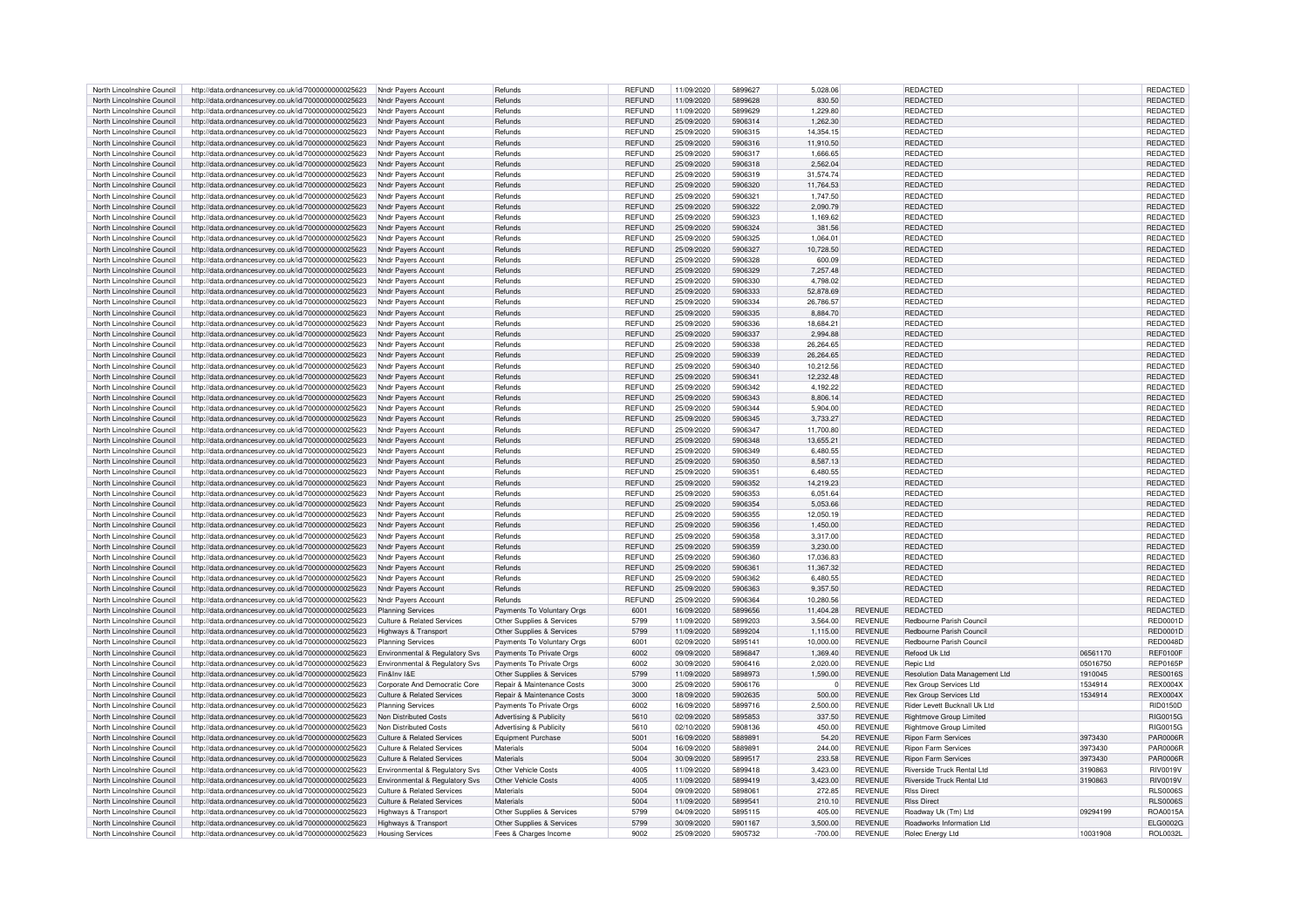| North Lincolnshire Council | http://data.ordnancesurvey.co.uk/id/7000000000025623 | <b>Housing Services</b>                   | Fees & Charges Income         | 9002 | 30/09/2020 | 5905729 | $-700.00$ | <b>REVENUE</b> | Rolec Energy Ltd                             | 10031908 | ROL0032L         |
|----------------------------|------------------------------------------------------|-------------------------------------------|-------------------------------|------|------------|---------|-----------|----------------|----------------------------------------------|----------|------------------|
| North Lincolnshire Council | http://data.ordnancesurvey.co.uk/id/7000000000025623 | <b>Housing Services</b>                   | Fees & Charges Income         | 9002 | 30/09/2020 | 5906821 | $-700.00$ | REVENUE        | Rolec Energy Ltd                             | 10031908 | <b>ROL0032L</b>  |
| North Lincolnshire Council | http://data.ordnancesurvey.co.uk/id/7000000000025623 | <b>Housing Services</b>                   | Fees & Charges Income         | 9002 | 30/09/2020 | 5906822 | $-700.00$ | <b>REVENUE</b> | Rolec Energy Ltd                             | 10031908 | <b>ROL0032L</b>  |
| North Lincolnshire Council | http://data.ordnancesurvey.co.uk/id/7000000000025623 | Childrens & Education                     | Payments To Private Orgs      | 6002 | 23/09/2020 | 5903855 | 1,750.00  | <b>REVENUE</b> | Ron Dearing Utc                              | 10009591 | RON025N          |
| North Lincolnshire Council | http://data.ordnancesurvey.co.uk/id/7000000000025623 | <b>Culture &amp; Related Services</b>     | Other Supplies & Services     | 5799 | 11/09/2020 | 5899205 | 992.00    | <b>REVENUE</b> | Roxby-Cum-Risby Parish Council               |          | ROX0002X         |
| North Lincolnshire Council | http://data.ordnancesurvey.co.uk/id/7000000000025623 | Highways & Transport                      | Other Supplies & Services     | 5799 | 11/09/2020 | 5899206 | 382.00    | <b>REVENUE</b> | Roxby-Cum-Risby Parish Council               |          | ROX0002X         |
|                            |                                                      |                                           |                               |      |            |         |           |                |                                              |          |                  |
| North Lincolnshire Council | http://data.ordnancesurvey.co.uk/id/7000000000025623 | <b>Adult Social Care</b>                  | Gen Office Exp (Incl Postage) | 5603 | 16/09/2020 | 5901933 | 200.00    | <b>REVENUE</b> | Royal Mail Group Plc                         | 4138203  | ROY0021Y         |
| North Lincolnshire Council | http://data.ordnancesurvey.co.uk/id/7000000000025623 | <b>Adult Social Care</b>                  | Gen Office Exp (Incl Postage) | 5603 | 30/09/2020 | 5907611 | 176.96    | <b>REVENUE</b> | Royal Mail Group Plc                         | 4138203  | ROY0021Y         |
| North Lincolnshire Council | http://data.ordnancesurvey.co.uk/id/7000000000025623 | Adult Social Care                         | Gen Office Exp (Incl Postage) | 5603 | 30/09/2020 | 5907611 | 77.17     | <b>REVENUE</b> | Royal Mail Group Plc                         | 4138203  | ROY0021Y         |
| North Lincolnshire Council | http://data.ordnancesurvey.co.uk/id/7000000000025623 | <b>Adult Social Care</b>                  | Gen Office Exp (Incl Postage) | 5603 | 30/09/2020 | 5907614 | 126.00    | <b>REVENUE</b> | Royal Mail Group Plc                         | 4138203  | ROY0021Y         |
| North Lincolnshire Council | http://data.ordnancesurvey.co.uk/id/7000000000025623 | Central Services To Public                | Gen Office Exp (Incl Postage) | 5603 | 11/09/2020 | 5899018 | 1,006.92  | <b>REVENUE</b> | Royal Mail Group Plc                         | 4138203  | ROY0021Y         |
| North Lincolnshire Council | http://data.ordnancesurvey.co.uk/id/7000000000025623 | Central Services To Public                | Gen Office Exp (Incl Postage) | 5603 | 16/09/2020 | 5901933 | 370.00    | <b>REVENUE</b> | Royal Mail Group Plc                         | 4138203  | ROY0021Y         |
| North Lincolnshire Council | http://data.ordnancesurvey.co.uk/id/7000000000025623 | Central Services To Public                | Gen Office Exp (Incl Postage) | 5603 | 18/09/2020 | 5901967 | 147.84    | <b>REVENUE</b> | <b>Royal Mail Group Plc</b>                  | 4138203  | ROY0021Y         |
| North Lincolnshire Council | http://data.ordnancesurvey.co.uk/id/7000000000025623 | Central Services To Public                | Gen Office Exp (Incl Postage) | 5603 | 18/09/2020 | 5901968 | 86.84     | <b>REVENUE</b> | Royal Mail Group Plc                         | 4138203  | ROY0021Y         |
| North Lincolnshire Council | http://data.ordnancesurvey.co.uk/id/7000000000025623 | Central Services To Public                | Gen Office Exp (Incl Postage) | 5603 | 30/09/2020 | 5907611 | 380.61    | <b>REVENUE</b> | Royal Mail Group Plc                         | 4138203  | ROY0021Y         |
| North Lincolnshire Council |                                                      | Central Services To Public                |                               | 5603 | 30/09/2020 | 5907614 | 189.68    | <b>REVENUE</b> |                                              | 4138203  | ROY0021\         |
|                            | http://data.ordnancesurvey.co.uk/id/7000000000025623 |                                           | Gen Office Exp (Incl Postage  |      |            |         |           |                | Royal Mail Group Plc                         |          |                  |
| North Lincolnshire Council | http://data.ordnancesurvey.co.uk/id/7000000000025623 | Childrens & Education                     | Gen Office Exp (Incl Postage  | 5603 | 18/09/2020 | 5901968 | 51.54     | <b>REVENUE</b> | Royal Mail Group Plc                         | 4138203  | ROY0021Y         |
| North Lincolnshire Council | http://data.ordnancesurvey.co.uk/id/7000000000025623 | Childrens & Education                     | Gen Office Exp (Incl Postage  | 5603 | 30/09/2020 | 5907611 | 62.61     | <b>REVENUE</b> | <b>Royal Mail Group Plo</b>                  | 4138203  | ROY0021Y         |
| North Lincolnshire Council | http://data.ordnancesurvey.co.uk/id/7000000000025623 | Corporate And Democratic Core             | Gen Office Exp (Incl Postage) | 5603 | 16/09/2020 | 5901933 | 1,440.64  | <b>REVENUE</b> | Royal Mail Group Plc                         | 4138203  | ROY0021Y         |
| North Lincolnshire Council | http://data.ordnancesurvey.co.uk/id/7000000000025623 | Corporate And Democratic Core             | Gen Office Exp (Incl Postage  | 5603 | 16/09/2020 | 5901933 | 120.00    | <b>REVENUE</b> | Royal Mail Group Plc                         | 4138203  | ROY0021Y         |
| North Lincolnshire Council | http://data.ordnancesurvey.co.uk/id/7000000000025623 | Cornorate And Democratic Core             | Gen Office Exp (Incl Postage) | 5603 | 18/09/2020 | 5901967 | 1,522.17  | <b>REVENUE</b> | Royal Mail Group Plc                         | 4138203  | ROY0021Y         |
| North Lincolnshire Council | http://data.ordnancesurvey.co.uk/id/7000000000025623 | Corporate And Democratic Core             | Gen Office Exp (Incl Postage  | 5603 | 18/09/2020 | 5901967 | 717.59    | REVENUE        | Royal Mail Group Plc                         | 4138203  | ROY0021Y         |
| North Lincolnshire Council | http://data.ordnancesurvey.co.uk/id/7000000000025623 | Corporate And Democratic Core             | Gen Office Exp (Incl Postage) | 5603 | 18/09/2020 | 5901968 | 754.18    | <b>REVENUE</b> | Royal Mail Group Plc                         | 4138203  | ROY0021Y         |
| North Lincolnshire Council | http://data.ordnancesurvey.co.uk/id/7000000000025623 | Corporate And Democratic Core             | Gen Office Exp (Incl Postage) | 5603 | 18/09/2020 | 5901968 | 2.781.65  | REVENUE        | Royal Mail Group Plc                         | 4138203  | ROY0021Y         |
| North Lincolnshire Council | http://data.ordnancesurvey.co.uk/id/7000000000025623 | Corporate And Democratic Core             | Gen Office Exp (Incl Postage  | 5603 | 30/09/2020 | 5907611 | 2,289.42  | <b>REVENUE</b> | Roval Mail Group Plc                         | 4138203  | ROY0021Y         |
|                            |                                                      |                                           |                               |      |            |         |           |                |                                              |          |                  |
| North Lincolnshire Council | http://data.ordnancesurvey.co.uk/id/7000000000025623 | Corporate And Democratic Core             | Gen Office Exp (Incl Postage  | 5603 | 30/09/2020 | 5907611 | 2.29      | REVENUE        | Roval Mail Group Plo                         | 4138203  | ROY0021\         |
| North Lincolnshire Council | http://data.ordnancesurvey.co.uk/id/7000000000025623 | Corporate And Democratic Core             | Gen Office Exp (Incl Postage  | 5603 | 30/09/2020 | 5907614 | 2.644.08  | REVENUE        | Royal Mail Group Plc                         | 4138203  | ROY0021Y         |
| North Lincolnshire Council | http://data.ordnancesurvey.co.uk/id/7000000000025623 | Corporate And Democratic Core             | Gen Office Exp (Incl Postage) | 5603 | 30/09/2020 | 5907614 | 109.72    | <b>REVENUE</b> | Royal Mail Group Plo                         | 4138203  | ROY0021Y         |
| North Lincolnshire Council | http://data.ordnancesurvey.co.uk/id/7000000000025623 | Non Distributed Costs                     | Gen Office Exp (Incl Postage) | 5603 | 16/09/2020 | 5901933 | 12.00     | <b>REVENUE</b> | Royal Mail Group Plc                         | 4138203  | ROY0021Y         |
| North Lincolnshire Council | http://data.ordnancesurvey.co.uk/id/7000000000025623 | Culture & Related Services                | Other Supplies & Services     | 5799 | 16/09/2020 | 5898886 | 272.99    | <b>REVENUE</b> | Rural Payments Agency                        |          | <b>RUR0063F</b>  |
| North Lincolnshire Council | http://data.ordnancesurvey.co.uk/id/7000000000025623 | <b>Culture &amp; Related Services</b>     | Equipment Hire/Rent           | 5002 | 16/09/2020 | 5896862 | 609.00    | <b>REVENUE</b> | <b>Russell Groundcare</b>                    | 178738   | <b>RUS0130S</b>  |
| North Lincolnshire Council | http://data.ordnancesurvey.co.uk/id/7000000000025623 | <b>Culture &amp; Related Services</b>     | Vehicle Repairs               | 4004 | 16/09/2020 | 5901698 | 272.70    | <b>REVENUE</b> | Russell Groundcare                           | 178738   | <b>RUS0130S</b>  |
| North Lincolnshire Council | http://data.ordnancesurvey.co.uk/id/7000000000025623 | <b>Planning Services</b>                  | Equipment Purchase            | 5001 | 04/09/2020 | 5896845 | 1,899.00  | <b>REVENUE</b> | Safe Fence I td                              |          | SAF0069F         |
| North Lincolnshire Council | http://data.ordnancesurvey.co.uk/id/7000000000025623 | Environmental & Regulatory Sys            | Payments To Private Orgs      | 6002 | 11/09/2020 | 5899502 | 2,413.00  | <b>REVENUE</b> | S A Greenfield                               |          | GRA0228A         |
| North Lincolnshire Council |                                                      | Childrens & Education                     | Client Related Costs          | 5534 | 09/09/2020 | 5895111 |           | <b>REVENUE</b> |                                              | 03234511 | ARG0003G         |
|                            | http://data.ordnancesurvey.co.uk/id/7000000000025623 |                                           |                               |      |            |         | 307.95    |                | Sainsbury'S Argos Ltd                        |          |                  |
| North Lincolnshire Council | http://data.ordnancesurvey.co.uk/id/7000000000025623 | Childrens & Education                     | Client Related Costs          | 5534 | 23/09/2020 | 5901719 | 260.88    | REVENUE        | Sainsbury'S Argos Ltd                        | 03234511 | ARG0003G         |
| North Lincolnshire Council | http://data.ordnancesurvey.co.uk/id/7000000000025623 | Childrens & Education                     | <b>Client Related Costs</b>   | 5534 | 30/09/2020 | 5906782 | 1.055.16  | <b>REVENUE</b> | Sainsbury'S Argos Ltd                        | 03234511 | ARG0003G         |
| North Lincolnshire Council | http://data.ordnancesurvey.co.uk/id/7000000000025623 | Culture & Related Services                | <b>Equipment Purchase</b>     | 5001 | 23/09/2020 | 5902668 | 314.47    | <b>REVENUE</b> | Sainsbury'S Argos Ltd                        | 03234511 | ABG0003G         |
| North Lincolnshire Council | http://data.ordnancesurvey.co.uk/id/7000000000025623 | Culture & Related Services                | <b>Exhibitions/Fvents</b>     | 5709 | 16/09/2020 | 5898123 | 437.50    | <b>REVENUE</b> | Sam Metz                                     |          | SAM0012M         |
| North Lincolnshire Council | http://data.ordnancesurvey.co.uk/id/7000000000025623 | Culture & Related Services                | Other Supplies & Services     | 5799 | 11/09/2020 | 5899207 | 843.00    | <b>REVENUE</b> | Saxby-All-Saints Parish Council              |          | SAX0004X         |
| North Lincolnshire Council | http://data.ordnancesurvey.co.uk/id/7000000000025623 | Culture & Related Services                | Other Supplies & Services     | 5799 | 11/09/2020 | 5899209 | 10,691.00 | REVENUE        | Scawby Parish Council                        |          | <b>SCA0009A</b>  |
| North Lincolnshire Council | http://data.ordnancesurvey.co.uk/id/7000000000025623 | Childrens & Education                     | Payments To Private Orgs      | 6002 | 25/09/2020 | 5901949 | 60,000.00 | REVENUE        | Scunthorpe C Of E Primary School"Main A/C'   |          | <b>SCU0232U</b>  |
| North Lincolnshire Council | http://data.ordnancesurvey.co.uk/id/7000000000025623 | <b>Culture &amp; Related Services</b>     | Other Supplies & Services     | 5799 | 04/09/2020 | 5896363 | 467.91    | <b>REVENUE</b> | Scunthorpe & District Citizens Advice Bureau |          | SCU0018U         |
| North Lincolnshire Council | http://data.ordnancesurvey.co.uk/id/7000000000025623 | <b>Planning Services</b>                  | Payments To Voluntary Orgs    | 6001 | 04/09/2020 | 5896919 | 60,000.00 | REVENUE        | Scunthorpe & District Citizens Advice Bureau |          | SCU0018U         |
|                            |                                                      |                                           |                               |      |            |         |           |                |                                              |          |                  |
| North Lincolnshire Council | http://data.ordnancesurvey.co.uk/id/7000000000025623 | <b>Environmental &amp; Regulatory Sys</b> | Repair & Maintenance Costs    | 3000 | 18/09/2020 | 5902638 | 600.00    | <b>REVENUE</b> | Scunthorpe Industrial Doors                  |          | SCU0299U         |
| North Lincolnshire Council | http://data.ordnancesurvey.co.uk/id/7000000000025623 | Environmental & Regulatory Svs            | Repair & Maintenance Costs    | 3000 | 25/09/2020 | 5906178 | 600.00    | <b>REVENUE</b> | Scunthorpe Industrial Doors                  |          | <b>SCLI0299L</b> |
| North Lincolnshire Council | http://data.ordnancesurvey.co.uk/id/7000000000025623 | <b>Adult Social Care</b>                  | Equipment Maint.& Repair      | 5003 | 16/09/2020 | 5901735 | 450.00    | <b>REVENUE</b> | Scunthorpe Mobility                          |          | SCU0261U         |
| North Lincolnshire Council | http://data.ordnancesurvey.co.uk/id/7000000000025623 | Culture & Related Services                | <b>Fxhibitions/Events</b>     | 5709 | 09/09/2020 | 5895081 | 400.00    | <b>REVENUE</b> | Sean Coleman Design                          |          | COL0498L         |
| North Lincolnshire Council | http://data.ordnancesurvey.co.uk/id/7000000000025623 | Corporate And Democratic Core             | Other Professional Fees       | 5829 | 04/09/2020 | 5896368 | 286.65    | <b>REVENUE</b> | Security Plus Limited                        | 1325489  | <b>SEC0017C</b>  |
| North Lincolnshire Council | http://data.ordnancesurvey.co.uk/id/7000000000025623 | Corporate And Democratic Core             | Other Professional Fees       | 5829 | 04/09/2020 | 5896517 | 394.80    | <b>REVENUE</b> | Security Plus Limited                        | 1325489  | <b>SEC0017C</b>  |
| North Lincolnshire Council | http://data.ordnancesurvey.co.uk/id/7000000000025623 | Corporate And Democratic Core             | Other Professional Fees       | 5829 | 16/09/2020 | 5899712 | 299.25    | <b>REVENUE</b> | Security Plus Limited                        | 1325489  | SEC0017C         |
| North Lincolnshire Council | http://data.ordnancesurvey.co.uk/id/7000000000025623 | Culture & Related Services                | Other Professional Fees       | 5829 | 02/09/2020 | 5895097 | 300.00    | <b>REVENUE</b> | Selwyn Dorfman                               |          | <b>DOR0199R</b>  |
| North Lincolnshire Council | http://data.ordnancesurvey.co.uk/id/7000000000025623 | Adult Social Care                         | Payments To Private Orgs      | 6002 | 16/09/2020 | 5901723 | 1,821.30  | <b>REVENUE</b> | Sensory-Ot4 Me I td                          | 12400937 | SEN0099M         |
| North Lincolnshire Council | http://data.ordnancesurvey.co.uk/id/7000000000025623 | Childrens & Education                     | It Software-Maintenance       | 5053 | 09/09/2020 | 5894792 | 17.739.13 | <b>REVENUE</b> | Servelec Youth Services Limited              |          | CAR0695F         |
| North Lincolnshire Council | http://data.ordnancesurvey.co.uk/id/7000000000025623 | Childrens & Education                     | It Software-Maintenance       | 5053 | 09/09/2020 | 5894793 | 18,093.96 | REVENUE        | Servelec Youth Services Limited              |          | <b>CAR0695F</b>  |
|                            |                                                      |                                           |                               |      |            |         |           |                |                                              |          |                  |
| North Lincolnshire Council | http://data.ordnancesurvey.co.uk/id/7000000000025623 | Childrens & Education                     | Licences                      | 4002 | 09/09/2020 | 5894792 | $\Omega$  | <b>REVENUE</b> | Servelec Youth Services Limited              |          | CAR0695F         |
| North Lincolnshire Council | http://data.ordnancesurvey.co.uk/id/7000000000025623 | Childrens & Education                     | Licences                      | 4002 | 09/09/2020 | 5894793 | $\Omega$  | <b>REVENUE</b> | Servelec Youth Services Limited              |          | CAR0695R         |
| North Lincolnshire Council | http://data.ordnancesurvey.co.uk/id/7000000000025623 | Childrens & Education                     | Home To School Transport      | 4201 | 25/09/2020 | 5906085 | 330.00    | <b>REVENUE</b> | Sherwood Trave                               |          | SHE0170E         |
| North Lincolnshire Council | http://data.ordnancesurvey.co.uk/id/7000000000025623 | Childrens & Education                     | Home To School Transport      | 4201 | 25/09/2020 | 5906086 | 330.00    | REVENUE        | Sherwood Trave                               |          | SHE0170E         |
| North Lincolnshire Council | http://data.ordnancesurvey.co.uk/id/7000000000025623 | Childrens & Education                     | Home To School Transport      | 4201 | 30/09/2020 | 5907503 | 330.00    | REVENUE        | Sherwood Travel                              |          | <b>SHE0170E</b>  |
| North Lincolnshire Council | http://data.ordnancesurvey.co.uk/id/7000000000025623 | Culture & Related Services                | Other Supplies & Services     | 5799 | 11/09/2020 | 5899530 | 1,602.72  | REVENUE        | Shield Security Services (Yorkshire) Ltd     | 4464684  | <b>SHI0015I</b>  |
| North Lincolnshire Council | http://data.ordnancesurvey.co.uk/id/7000000000025623 | Culture & Related Services                | Pay - Agency                  | 0131 | 23/09/2020 | 5905063 | 544.00    | REVENUE        | Shield Security Services (Yorkshire) Ltd     | 4464684  | <b>SHI0015I</b>  |
| North Lincolnshire Council | http://data.ordnancesurvey.co.uk/id/7000000000025623 | Public Health                             | Other Supplies & Services     | 5799 | 11/09/2020 | 5898337 | 1,917.47  | <b>REVENUE</b> | Shield Security Services(Yorkshire)Ltd       | 4464684  | SHI0015L         |
| North Lincolnshire Council | http://data.ordnancesurvey.co.uk/id/7000000000025623 | <b>Culture &amp; Related Services</b>     | Other Supplies & Services     | 5799 | 25/09/2020 | 5905903 | 997.83    | <b>REVENUE</b> | Shield Security (Yorkshire) Ltd              | 4464684  | SHI01511         |
|                            |                                                      |                                           |                               | 5799 |            |         |           | <b>REVENUE</b> |                                              | 4464684  | <b>SHI0151I</b>  |
| North Lincolnshire Council | http://data.ordnancesurvey.co.uk/id/7000000000025623 | Culture & Related Services                | Other Supplies & Services     |      | 25/09/2020 | 5905904 | 2.676.87  |                | Shield Security (Yorkshire) Ltd              |          |                  |
| North Lincolnshire Council | http://data.ordnancesurvey.co.uk/id/7000000000025623 | Environmental & Regulatory Svs            | Payments To Private Orgs      | 6002 | 25/09/2020 | 5905995 | 496.44    | REVENUE        | Shredall (East Midlands) Ltd                 | 03317730 | SHR0005F         |
| North Lincolnshire Council | http://data.ordnancesurvey.co.uk/id/7000000000025623 | Environmental & Regulatory Svs            | Payments To Private Orgs      | 6002 | 25/09/2020 | 5906000 | 500.02    | <b>REVENUE</b> | Shredall (East Midlands) Ltd                 | 03317730 | SHR0005R         |
| North Lincolnshire Council | http://data.ordnancesurvey.co.uk/id/7000000000025623 | Environmental & Regulatory Svs            | Payments To Private Orgs      | 6002 | 25/09/2020 | 5906001 | 299.60    | <b>REVENUE</b> | Shredall (East Midlands) Ltd                 | 03317730 | SHR0005B         |
| North Lincolnshire Council | http://data.ordnancesurvey.co.uk/id/7000000000025623 | Culture & Related Services                | Materials                     | 5004 | 02/10/2020 | 5898371 | 2,044.20  | <b>REVENUE</b> | <b>Sign Services</b>                         | 3712515  | SIG0030G         |
| North Lincolnshire Council | http://data.ordnancesurvey.co.uk/id/7000000000025623 | Corporate And Democratic Core             | Non-Premises Insurance - Cont | 5631 | 23/09/2020 | 5904875 | 40,712.00 | <b>REVENUE</b> | Sir John Nelthorpe School Fund               |          | <b>SJN0001N</b>  |
| North Lincolnshire Council | http://data.ordnancesurvey.co.uk/id/7000000000025623 | Childrens & Education                     | Payments To Private Orgs      | 6002 | 11/09/2020 | 5898483 | 2.345.00  | <b>REVENUE</b> | Sixteen Plus I td                            |          | SIX0032X         |
|                            |                                                      |                                           |                               |      |            |         |           |                |                                              |          |                  |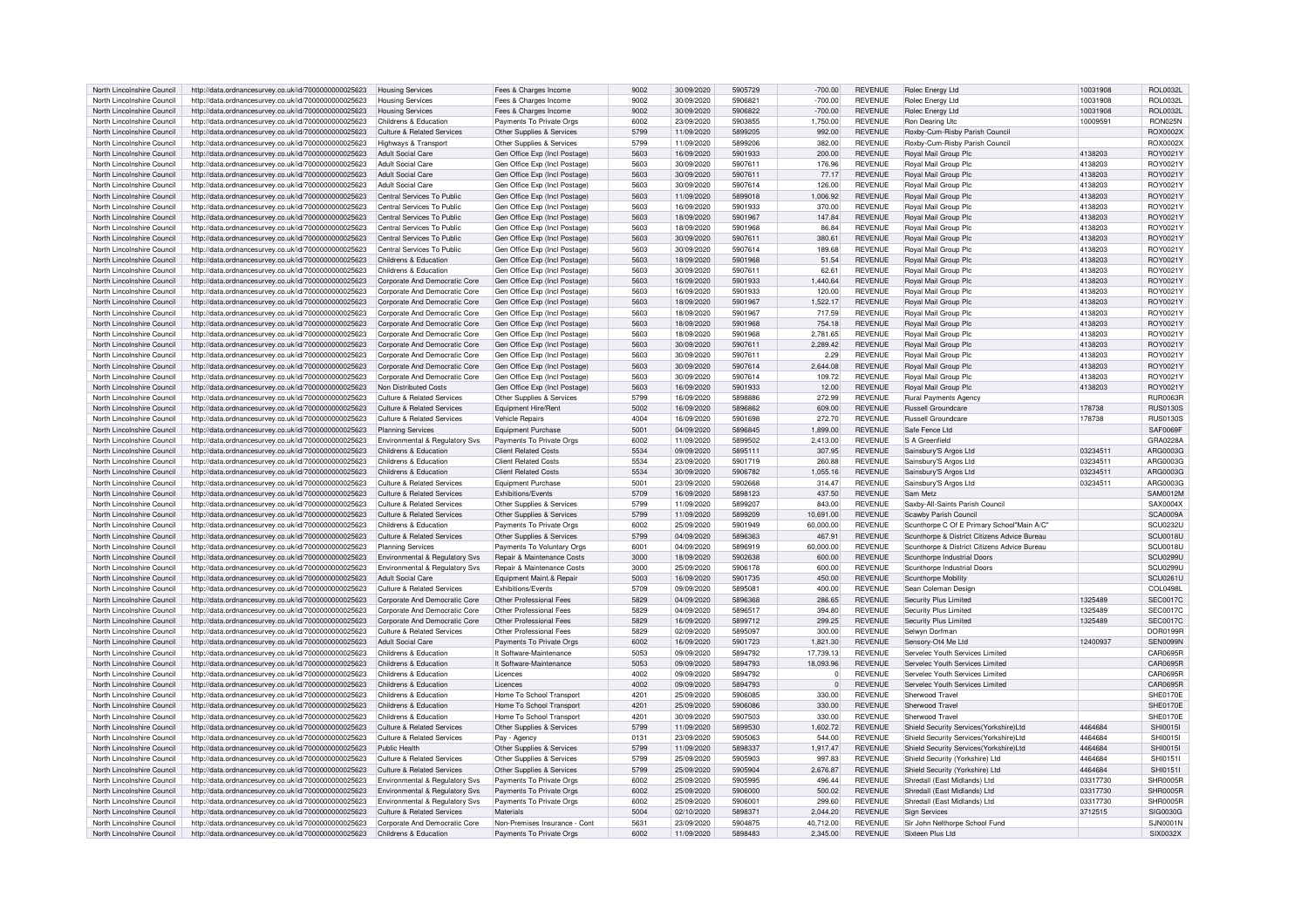| North Lincolnshire Council | http://data.ordnancesurvey.co.uk/id/7000000000025623 | Planning Services                     | <b>Benair &amp; Maintenance Costs</b> | 3000 | 11/09/2020 | 5899055 | 274.34    | REVENUE        | Skuma Timba Limited                | 6176953  | <b>SKU0001U</b>  |
|----------------------------|------------------------------------------------------|---------------------------------------|---------------------------------------|------|------------|---------|-----------|----------------|------------------------------------|----------|------------------|
| North Lincolnshire Council | http://data.ordnancesurvey.co.uk/id/7000000000025623 |                                       | Repair & Maintenance Costs            | 3000 | 30/09/2020 | 5908070 | 221.20    | <b>REVENUE</b> | <b>Skyview Systems Ltd</b>         | 2535682  | <b>SKY0163Y</b>  |
|                            |                                                      | Environmental & Regulatory Svs        |                                       |      |            |         |           |                |                                    |          |                  |
| North Lincolnshire Council | http://data.ordnancesurvey.co.uk/id/7000000000025623 | Corporate And Democratic Core         | Course Fees/Training                  | 2002 | 23/09/2020 | 5903958 | 692.00    | <b>REVENUE</b> | Smg (Uk) Ltd                       | 821116   | SMG0022G         |
| North Lincolnshire Council | http://data.ordnancesurvey.co.uk/id/7000000000025623 | Culture & Related Services            | Other Supplies & Services             | 5799 | 16/09/2020 | 5900047 | 37,689.30 | <b>REVENUE</b> | Smg (Uk) Ltd                       | 821116   | SMG0022G         |
| North Lincolnshire Council | http://data.ordnancesurvey.co.uk/id/7000000000025623 | <b>Culture &amp; Related Services</b> | Other Supplies & Services             | 5799 | 16/09/2020 | 5900049 | 37,689.30 | <b>REVENUE</b> | Sma (Uk) Ltd                       | 821116   | SMG0022G         |
| North Lincolnshire Council | http://data.ordnancesurvey.co.uk/id/7000000000025623 | Corporate And Democratic Core         | Clothing, Uniforms & Laundry          | 5301 | 16/09/2020 | 5887895 | 237.02    | <b>REVENUE</b> | Smi Groun                          | 07644080 | SMI0960          |
| North Lincolnshire Council | http://data.ordnancesurvey.co.uk/id/7000000000025623 | Environmental & Regulatory Svs        | Clothing, Uniforms & Laundry          | 5301 | 09/09/2020 | 5895764 | 327.20    | <b>REVENUE</b> | Smi Groun                          | 07644080 | <b>SMI09601</b>  |
|                            |                                                      |                                       |                                       |      |            |         |           |                |                                    |          |                  |
| North Lincolnshire Council | http://data.ordnancesurvey.co.uk/id/7000000000025623 | Environmental & Regulatory Svs        | Clothing, Uniforms & Laundry          | 5301 | 09/09/2020 | 5895771 | 585.00    | <b>REVENUE</b> | Smi Groun                          | 07644080 | <b>SMI0960L</b>  |
| North Lincolnshire Council | http://data.ordnancesurvey.co.uk/id/7000000000025623 | Environmental & Regulatory Svs        | Clothing, Uniforms & Laundry          | 5301 | 09/09/2020 | 5895831 | 406.80    | <b>REVENUE</b> | Smi Groun                          | 07644080 | SMI0960I         |
| North Lincolnshire Council | http://data.ordnancesurvey.co.uk/id/7000000000025623 | Environmental & Regulatory Svs        | Clothing, Uniforms & Laundry          | 5301 | 09/09/2020 | 5895842 | 383.16    | <b>REVENUE</b> | Smi Group                          | 07644080 | <b>SMI09601</b>  |
| North Lincolnshire Council | http://data.ordnancesurvey.co.uk/id/7000000000025623 | Environmental & Regulatory Sys        | Clothing, Uniforms & Laundry          | 5301 | 09/09/2020 | 5896916 | 360.36    | <b>REVENUE</b> | Smi Group                          | 07644080 | <b>SMI09601</b>  |
| North Lincolnshire Council | http://data.ordnancesurvey.co.uk/id/7000000000025623 | Environmental & Regulatory Svs        | Clothing, Uniforms & Laundry          | 5301 | 18/09/2020 | 5902804 | 325.00    | <b>REVENUE</b> | Smi Group                          | 07644080 | <b>SMI0960I</b>  |
|                            |                                                      |                                       |                                       |      |            |         |           | <b>REVENUE</b> |                                    |          | P&M0002M         |
| North Lincolnshire Council | http://data.ordnancesurvey.co.uk/id/7000000000025623 | Corporate And Democratic Core         | Other Supplies & Services             | 5799 | 16/09/2020 | 5901686 | 319.97    |                | Sodexo Motivation Solutions Ltd    |          |                  |
| North Lincolnshire Council | http://data.ordnancesurvey.co.uk/id/7000000000025623 | Corporate And Democratic Core         | It Software-Purchase                  | 5051 | 16/10/2020 | 5908317 | 1,200.80  | <b>REVENUE</b> | Softwareone Uk I td                | 0662960  | COM0151M         |
| North Lincolnshire Council | http://data.ordnancesurvey.co.uk/id/7000000000025623 | Public Health                         | Materials                             | 5004 | 16/09/2020 | 5900151 | 2,691.80  | <b>REVENUE</b> | Solon Security Ltd                 | 03065075 | SOL0070L         |
| North Lincolnshire Council | http://data.ordnancesurvey.co.uk/id/7000000000025623 | Childrens & Education                 | Payments To Private Orgs              | 6002 | 23/10/2020 | 5908066 | 840.00    | REVENUE        | Solutions Pledge2learn             |          | <b>PLE0041E</b>  |
| North Lincolnshire Council | http://data.ordnancesurvey.co.uk/id/7000000000025623 | Childrens & Education                 | Payments To Private Orgs              | 6002 | 27/10/2020 | 5908069 | 1.560.00  | REVENUE        | Solutions Pledge2learn             |          | <b>PLE0041E</b>  |
| North Lincolnshire Council |                                                      | Adult Social Care                     | Payments To Health Providers          | 6019 | 11/09/2020 | 5899071 | 301.32    | <b>REVENUE</b> | South Axholme Practice             |          | SOU0151U         |
|                            | http://data.ordnancesurvey.co.uk/id/7000000000025623 |                                       |                                       |      |            |         |           |                |                                    |          |                  |
| North Lincolnshire Council | http://data.ordnancesurvey.co.uk/id/7000000000025623 | Culture & Related Services            | <b>Exhibitions/Events</b>             | 5709 | 18/09/2020 | 5899557 | 600.00    | <b>REVENUE</b> | South Bank Centre                  |          | SBC00020         |
| North Lincolnshire Council | http://data.ordnancesurvey.co.uk/id/7000000000025623 | Culture & Related Services            | Other Supplies & Services             | 5799 | 11/09/2020 | 5899211 | 1.447.00  | <b>REVENUE</b> | South Ferriby Parish Council       |          | SOU0001L         |
| North Lincolnshire Council | http://data.ordnancesurvey.co.uk/id/7000000000025623 | Corporate And Democratic Core         | Course Fees/Training                  | 2002 | 30/09/2020 | 5907622 | 795.00    | REVENUE        | Specialist Vocational Training Ltd |          | SVT00021         |
| North Lincolnshire Council | http://data.ordnancesurvey.co.uk/id/7000000000025623 | Culture & Related Services            | Stock Purchases & Adjustments         | 5030 | 18/09/2020 | 5903041 | 225.62    | <b>REVENUE</b> | Splash About International I to    |          | SPL0006L         |
| North Lincolnshire Council | http://data.ordnancesurvey.co.uk/id/7000000000025623 |                                       | Other Professional Fees               | 5829 | 09/09/2020 | 5896069 | 1,135.16  | <b>REVENUE</b> | Srcl Ltd (Mediaburst)              | 03226910 | WHI0238          |
|                            |                                                      | Environmental & Regulatory Svs        |                                       |      |            |         |           |                |                                    |          |                  |
| North Lincolnshire Council | http://data.ordnancesurvey.co.uk/id/7000000000025623 | Environmental & Regulatory Svs        | Other Professional Fees               | 5829 | 09/09/2020 | 5896070 | 870.37    | REVENUE        | SrcI I td (Mediaburst)             | 03226910 | <b>WHI0238I</b>  |
| North Lincolnshire Council | http://data.ordnancesurvey.co.uk/id/7000000000025623 | <b>Culture &amp; Related Services</b> | Repair & Maintenance Costs            | 3000 | 25/09/2020 | 5905566 | 573.00    | <b>REVENUE</b> | Sri Water Engineering Ltd          |          | SRI0002          |
| North Lincolnshire Council | http://data.ordnancesurvey.co.uk/id/7000000000025623 | Culture & Related Services            | Repair & Maintenance Costs            | 3000 | 25/09/2020 | 5905567 | 616.95    | REVENUE        | Sri Water Engineering Ltd          |          | SRI0002          |
| North Lincolnshire Council | http://data.ordnancesurvey.co.uk/id/7000000000025623 | Central Services To Public            | <b>Business Support Grants</b>        | 6090 | 28/09/2020 | 5905127 | 10.000.00 | <b>REVENUE</b> | Staarz                             |          | CD030140         |
| North Lincolnshire Council | http://data.ordnancesurvey.co.uk/id/7000000000025623 | Childrens & Education                 | Home To School Transport              | 4201 | 01/09/2020 | 5894796 | 56,760.00 | <b>REVENUE</b> |                                    | 2818654  | <b>LIN0118N</b>  |
|                            |                                                      |                                       |                                       |      |            |         |           |                | <b>Stagecoach Services Limited</b> |          |                  |
| North Lincolnshire Council | http://data.ordnancesurvey.co.uk/id/7000000000025623 | Highways & Transport                  | <b>Concessionary Fares</b>            | 6010 | 25/09/2020 | 5905915 | 79,450.00 | <b>REVENUE</b> | Stagecoach Services Limited        | 2818654  | <b>I IN0118N</b> |
| North Lincolnshire Council | http://data.ordnancesurvey.co.uk/id/7000000000025623 | Highways & Transpor                   | Passenger Transport                   | 6011 | 23/09/2020 | 5905225 | 432.00    | <b>REVENUE</b> | Stagecoach Services Ltd            | 2818654  | STA0274A         |
| North Lincolnshire Council | http://data.ordnancesurvey.co.uk/id/7000000000025623 | <b>Highways &amp; Transport</b>       | Passenger Transport                   | 6011 | 23/09/2020 | 5905226 | 6.214.00  | REVENUE        | Stagecoach Services Ltd            | 2818654  | STA0274A         |
| North Lincolnshire Council | http://data.ordnancesurvey.co.uk/id/7000000000025623 | Highways & Transpor                   | Passenger Transport                   | 6011 | 23/09/2020 | 5905227 | 4,305.00  | <b>REVENUE</b> | Stagecoach Services Ltd            | 2818654  | <b>STA0274A</b>  |
| North Lincolnshire Council | http://data.ordnancesurvey.co.uk/id/7000000000025623 | Highways & Transpor                   | Passenger Transport                   | 6011 | 23/09/2020 | 5905228 | 507.00    | <b>REVENUE</b> | Stagecoach Services Ltd            | 2818654  | <b>STA0274A</b>  |
|                            |                                                      |                                       |                                       |      |            |         |           |                |                                    |          |                  |
| North Lincolnshire Council | http://data.ordnancesurvey.co.uk/id/7000000000025623 | Highways & Transport                  | Passenger Transport                   | 6011 | 23/09/2020 | 5905229 | 572.00    | <b>REVENUE</b> | Stagecoach Services Ltd            | 2818654  | STA0274A         |
| North Lincolnshire Council | http://data.ordnancesurvey.co.uk/id/7000000000025623 | Highways & Transpor                   | Passenger Transport                   | 6011 | 23/09/2020 | 5905232 | 2,132.00  | <b>REVENUE</b> | <b>Stagecoach Services Ltd</b>     | 2818654  | STA0274A         |
| North Lincolnshire Council | http://data.ordnancesurvey.co.uk/id/7000000000025623 | Highways & Transpor                   | Passenger Transport                   | 6011 | 23/09/2020 | 5905233 | 630.00    | REVENUE        | Stagecoach Services Ltd            | 2818654  | STA0274A         |
| North Lincolnshire Council | http://data.ordnancesurvey.co.uk/id/7000000000025623 | Highways & Transpor                   | Passenger Transport                   | 6011 | 23/09/2020 | 5905234 | 8.335.34  | <b>REVENUE</b> | Stagecoach Services Ltd            | 2818654  | <b>STA0274A</b>  |
| North Lincolnshire Council | http://data.ordnancesurvey.co.uk/id/7000000000025623 |                                       |                                       | 6011 | 23/09/2020 | 5905235 | 384.00    | <b>REVENUE</b> | Stagecoach Services Ltd            | 2818654  | <b>STA0274A</b>  |
|                            |                                                      | Highways & Transport                  | Passenger Transport                   |      |            |         |           |                |                                    |          |                  |
| North Lincolnshire Council | http://data.ordnancesurvey.co.uk/id/7000000000025623 | Highways & Transport                  | Passenger Transport                   | 6011 | 23/09/2020 | 5905236 | 5,258.00  | <b>REVENUE</b> | Stagecoach Services Ltd            | 2818654  | STA0274A         |
| North Lincolnshire Council | http://data.ordnancesurvey.co.uk/id/7000000000025623 | <b>Highways &amp; Transport</b>       | Passenger Transport                   | 6011 | 23/09/2020 | 5905237 | 3,690.00  | <b>REVENUE</b> | Stagecoach Services Ltd            | 2818654  | <b>STA0274A</b>  |
| North Lincolnshire Council | http://data.ordnancesurvey.co.uk/id/7000000000025623 | Highways & Transport                  | Passenger Transport                   | 6011 | 23/09/2020 | 5905238 | 429.00    | REVENUE        | Stagecoach Services Ltd            | 2818654  | STA0274A         |
| North Lincolnshire Council | http://data.ordnancesurvey.co.uk/id/7000000000025623 | Highways & Transport                  | Passenger Transport                   | 6011 | 23/09/2020 | 5905239 | 484.00    | <b>REVENUE</b> | Stagecoach Services Ltd            | 2818654  | <b>STA0274A</b>  |
| North Lincolnshire Council | http://data.ordnancesurvey.co.uk/id/7000000000025623 | Highways & Transpor                   | Passenger Transport                   | 6011 | 23/09/2020 | 5905242 | 1,804.00  | <b>REVENUE</b> | <b>Stagecoach Services Ltd</b>     | 2818654  | STA0274A         |
|                            |                                                      |                                       |                                       |      |            |         |           |                |                                    |          |                  |
| North Lincolnshire Council | http://data.ordnancesurvey.co.uk/id/7000000000025623 | Highways & Transpor                   | Passenger Transport                   | 6011 | 23/09/2020 | 5905243 | 630.00    | REVENUE        | Stagecoach Services Ltd            | 2818654  | STA0274A         |
| North Lincolnshire Council | http://data.ordnancesurvey.co.uk/id/7000000000025623 | Highways & Transpor                   | Passenger Transport                   | 6011 | 23/09/2020 | 5905244 | 5.129.44  | <b>REVENUE</b> | Stagecoach Services Ltd            | 2818654  | <b>STA0274A</b>  |
| North Lincolnshire Council | http://data.ordnancesurvey.co.uk/id/7000000000025623 | Highways & Transport                  | Passenger Transport                   | 6011 | 25/09/2020 | 5905925 | 5,736.00  | REVENUE        | Stagecoach Services Ltd            | 2818654  | STA0274A         |
| North Lincolnshire Council | http://data.ordnancesurvey.co.uk/id/7000000000025623 | <b>Highways &amp; Transport</b>       | Passenger Transport                   | 6011 | 25/09/2020 | 5905929 | 420.00    | <b>REVENUE</b> | Stagecoach Services Ltd            | 2818654  | <b>STA0274A</b>  |
| North Lincolnshire Council | http://data.ordnancesurvey.co.uk/id/7000000000025623 | Highways & Transport                  | Passenger Transport                   | 6011 | 25/09/2020 | 5905931 | 468.00    | REVENUE        | Stagecoach Services Ltd            | 2818654  | <b>STA0274A</b>  |
|                            |                                                      |                                       |                                       |      |            |         |           |                |                                    |          |                  |
| North Lincolnshire Council | http://data.ordnancesurvey.co.uk/id/7000000000025623 | <b>Highways &amp; Transport</b>       | Passenger Transport                   | 6011 | 25/09/2020 | 5905933 | 528.00    | <b>REVENUE</b> | Stagecoach Services Ltd            | 2818654  | STA0274A         |
| North Lincolnshire Council | http://data.ordnancesurvey.co.uk/id/7000000000025623 | Highways & Transpor                   | Passenger Transport                   | 6011 | 25/09/2020 | 5905934 | 2,564.72  | <b>REVENUE</b> | Stagecoach Services Ltd            | 2818654  | STA0274A         |
| North Lincolnshire Council | http://data.ordnancesurvey.co.uk/id/7000000000025623 | <b>Highways &amp; Transport</b>       | Passenger Transport                   | 6011 | 25/09/2020 | 5905964 | 1,968.00  | REVENUE        | Stagecoach Services Ltd            | 2818654  | STA0274A         |
| North Lincolnshire Council | http://data.ordnancesurvey.co.uk/id/7000000000025623 | Highways & Transpor                   | Passenger Transport                   | 6011 | 25/09/2020 | 5905965 | 4,100.00  | <b>REVENUE</b> | Stagecoach Services Ltd            | 2818654  | STA0274A         |
| North Lincolnshire Council | http://data.ordnancesurvey.co.uk/id/7000000000025623 | Highways & Transpor                   | Passenger Transport                   | 6011 | 25/09/2020 | 5905993 | 384.00    | <b>REVENUE</b> | <b>Stagecoach Services Ltd</b>     | 2818654  | <b>STA0274A</b>  |
| North Lincolnshire Council |                                                      |                                       |                                       | 6011 | 25/09/2020 | 5905994 |           | <b>REVENUE</b> |                                    | 2818654  | STA0274A         |
|                            | http://data.ordnancesurvey.co.uk/id/7000000000025623 | Highways & Transport                  | Passenger Transport                   |      |            |         | 5,770.62  |                | <b>Stagecoach Services Ltd</b>     |          |                  |
| North Lincolnshire Council | http://data.ordnancesurvey.co.uk/id/7000000000025623 | Highways & Transpor                   | Passenger Transport                   | 6011 | 25/09/2020 | 5906050 | 384.00    | <b>REVENUE</b> | Stagecoach Services Ltd            | 2818654  | STA0274A         |
| North Lincolnshire Council | http://data.ordnancesurvey.co.uk/id/7000000000025623 | <b>Highways &amp; Transport</b>       | Passenger Transport                   | 6011 | 25/09/2020 | 5906052 | 1.968.00  | REVENUE        | Stagecoach Services Ltd            | 2818654  | STA0274A         |
| North Lincolnshire Council | http://data.ordnancesurvey.co.uk/id/7000000000025623 | Highways & Transpor                   | Passenger Transport                   | 6011 | 25/09/2020 | 5906054 | 5.736.00  | <b>REVENUE</b> | Stagecoach Services Ltd            | 2818654  | <b>STA0274A</b>  |
| North Lincolnshire Council | http://data.ordnancesurvey.co.uk/id/7000000000025623 | Highways & Transport                  | Passenger Transport                   | 6011 | 25/09/2020 | 5906063 | 420.00    | <b>REVENUE</b> | Stagecoach Services Ltd            | 2818654  | <b>STA0274A</b>  |
| North Lincolnshire Council | http://data.ordnancesurvey.co.uk/id/7000000000025623 | Highways & Transport                  | Passenger Transport                   | 6011 | 25/09/2020 | 5906066 | 4.100.00  | <b>REVENUE</b> | Stagecoach Services Ltd            | 2818654  | <b>STA0274A</b>  |
|                            |                                                      |                                       |                                       |      |            |         |           |                |                                    |          |                  |
| North Lincolnshire Council | http://data.ordnancesurvey.co.uk/id/7000000000025623 | Highways & Transpor                   | Passenger Transport                   | 6011 | 25/09/2020 | 5906068 | 468.00    | REVENUE        | Stagecoach Services Ltd            | 2818654  | STA0274A         |
| North Lincolnshire Council | http://data.ordnancesurvey.co.uk/id/7000000000025623 | <b>Highways &amp; Transport</b>       | Passenger Transport                   | 6011 | 25/09/2020 | 5906069 | 528.00    | REVENUE        | Stagecoach Services Ltd            | 2818654  | STA0274A         |
| North Lincolnshire Council | http://data.ordnancesurvey.co.uk/id/7000000000025623 | Highways & Transport                  | Passenger Transport                   | 6011 | 25/09/2020 | 5906070 | 480.72    | <b>REVENUE</b> | Stagecoach Services Ltd            | 2818654  | <b>STA0274A</b>  |
| North Lincolnshire Council | http://data.ordnancesurvey.co.uk/id/7000000000025623 | Highways & Transpor                   | Passenger Transport                   | 6011 | 25/09/2020 | 5906071 | 2.207.04  | <b>REVENUE</b> | Stagecoach Services Ltd            | 2818654  | STA0274A         |
| North Lincolnshire Council | http://data.ordnancesurvey.co.uk/id/7000000000025623 | <b>Highways &amp; Transport</b>       | Passenger Transport                   | 6011 | 25/09/2020 | 5906072 | 15,803.76 | <b>REVENUE</b> | Stagecoach Services Ltd            | 2818654  | <b>STA0274A</b>  |
|                            |                                                      |                                       |                                       |      |            |         |           |                |                                    |          |                  |
| North Lincolnshire Council | http://data.ordnancesurvey.co.uk/id/7000000000025623 | Highways & Transpor                   | Passenger Transport                   | 6011 | 25/09/2020 | 5906077 | 4.100.00  | REVENUE        | Stagecoach Services Ltd            | 2818654  | <b>STA0274A</b>  |
| North Lincolnshire Council | http://data.ordnancesurvey.co.uk/id/7000000000025623 | <b>Highways &amp; Transport</b>       | Passenger Transport                   | 6011 | 25/09/2020 | 5906078 | 420.00    | <b>REVENUE</b> | Stagecoach Services Ltd            | 2818654  | <b>STA0274A</b>  |
| North Lincolnshire Council | http://data.ordnancesurvey.co.uk/id/7000000000025623 | <b>Highways &amp; Transport</b>       | Passenger Transport                   | 6011 | 25/09/2020 | 5906079 | 1.968.00  | <b>REVENUE</b> | Stagecoach Services Ltd            | 2818654  | <b>STA0274A</b>  |
| North Lincolnshire Council | http://data.ordnancesurvey.co.uk/id/7000000000025623 | Highways & Transpor                   | Passenger Transport                   | 6011 | 25/09/2020 | 5906080 | 384.00    | <b>REVENUE</b> | <b>Stagecoach Services Ltd</b>     | 2818654  | <b>STA0274A</b>  |
| North Lincolnshire Council | http://data.ordnancesurvey.co.uk/id/7000000000025623 | Highways & Transpor                   | Passenger Transport                   | 6011 | 25/09/2020 | 5906081 | 528.00    | <b>REVENUE</b> | Stagecoach Services Ltd            | 2818654  | STA0274A         |
|                            |                                                      |                                       |                                       |      |            |         |           |                |                                    |          |                  |
| North Lincolnshire Council | http://data.ordnancesurvey.co.uk/id/7000000000025623 | Highways & Transport                  | Passenger Transport                   | 6011 | 25/09/2020 | 5906082 | 5,736.00  | <b>REVENUE</b> | Stagecoach Services Ltd            | 2818654  | STA0274A         |
| North Lincolnshire Council | http://data.ordnancesurvey.co.uk/id/7000000000025623 | Highways & Transport                  | Passenger Transport                   | 6011 | 23/10/2020 | 5901990 | 31,515.48 | <b>REVENUE</b> | Stagecoach Services Ltd            | 2818654  | <b>STA0274A</b>  |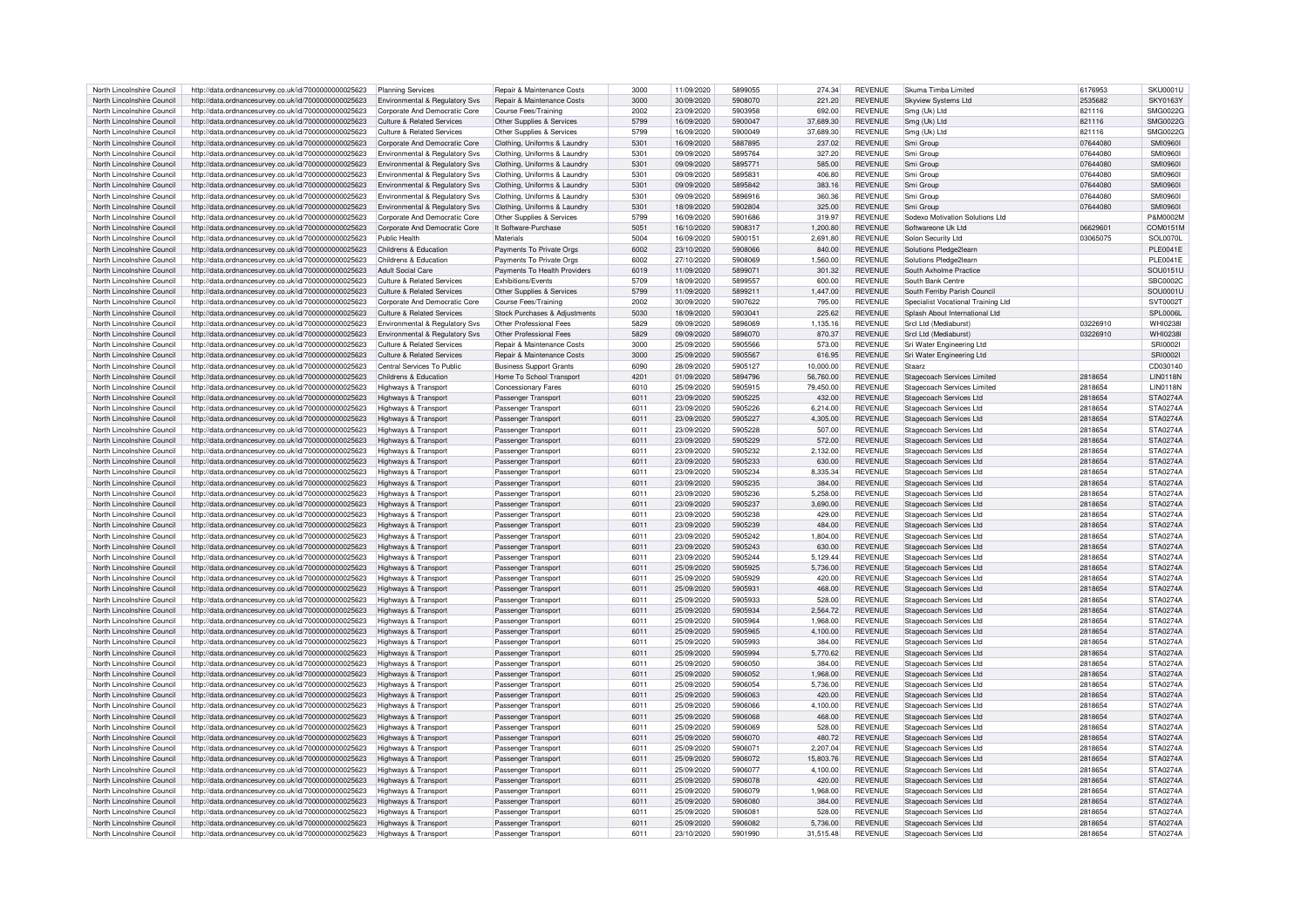| North Lincolnshire Council | http://data.ordnancesurvey.co.uk/id/7000000000025623 | Childrens & Education                      | Payments To Voluntary Orgs         | 6001             | 04/09/2020 | 5896337 | 1,060.68  | <b>REVENUE</b> | Stepping Stones Of Scawby                    |          | <b>SCA0139A</b> |
|----------------------------|------------------------------------------------------|--------------------------------------------|------------------------------------|------------------|------------|---------|-----------|----------------|----------------------------------------------|----------|-----------------|
| North Lincolnshire Council | http://data.ordnancesurvey.co.uk/id/7000000000025623 | Culture & Related Services                 | Equipment Maint.& Repair           | 5003             | 25/09/2020 | 5906190 | 1.304.24  | <b>REVENUE</b> | Steve Ball Joinery Ltd                       | 3682402  | <b>BAL0025L</b> |
| North Lincolnshire Council | http://data.ordnancesurvey.co.uk/id/7000000000025623 | Culture & Related Services                 | <b>Equipment Purchase</b>          | 5001             | 25/09/2020 | 5906180 | 611.28    | REVENUE        | Steve Ball Joinery Ltd                       | 3682402  | <b>BAL0025L</b> |
|                            |                                                      |                                            |                                    | 5001             |            | 5906182 |           | <b>REVENUE</b> |                                              |          |                 |
| North Lincolnshire Council | http://data.ordnancesurvey.co.uk/id/7000000000025623 | <b>Culture &amp; Related Services</b>      | <b>Equipment Purchase</b>          |                  | 25/09/2020 |         | 2,534.13  |                | Steve Ball Joinery Ltd                       | 3682402  | <b>BAL0025L</b> |
| North Lincolnshire Council | http://data.ordnancesurvey.co.uk/id/7000000000025623 | Culture & Related Services                 | Equipment Purchase                 | 5001             | 25/09/2020 | 5906184 | 392.89    | <b>REVENUE</b> | Steve Ball Joinery Ltd                       | 3682402  | <b>BAL0025L</b> |
| North Lincolnshire Council | http://data.ordnancesurvey.co.uk/id/7000000000025623 | Culture & Related Services                 | <b>Equipment Purchase</b>          | 5001             | 25/09/2020 | 5906186 | 678.04    | <b>REVENUE</b> | Steve Ball Joinery Ltd                       | 3682402  | BAI 0025L       |
| North Lincolnshire Council | http://data.ordnancesurvey.co.uk/id/7000000000025623 | <b>Culture &amp; Related Services</b>      | Repair & Maintenance Costs         | 3000             | 18/09/2020 | 5901978 | 169.29    | <b>REVENUE</b> | Steve Ball Joinery Ltd                       | 3682402  | <b>BAL0025L</b> |
| North Lincolnshire Council | http://data.ordnancesurvey.co.uk/id/7000000000025623 | Environmental & Regulatory Svs             | Repair & Maintenance Costs         | 3000             | 18/09/2020 | 5901978 | 103.13    | <b>REVENUE</b> | Steve Ball Joinery Ltd                       | 3682402  | <b>BAL0025L</b> |
| North Lincolnshire Council | http://data.ordnancesurvey.co.uk/id/7000000000025623 | Fin&Inv I&F                                | Repair & Maintenance Costs         | 3000             | 25/09/2020 | 5906181 | 506.61    | <b>REVENUE</b> | Steve Ball Joinery Ltd                       | 3682402  | <b>BAL0025L</b> |
| North Lincolnshire Council | http://data.ordnancesurvey.co.uk/id/7000000000025623 | Highways & Transport                       | Foujoment Purchase                 | 5001             | 25/09/2020 | 5906179 | 826.58    | <b>REVENUE</b> | Steve Ball Joinery Ltd                       | 3682402  | <b>BAL0025L</b> |
| North Lincolnshire Council | http://data.ordnancesurvey.co.uk/id/7000000000025623 | <b>Planning Services</b>                   | Other Supplies & Services          | 5799             | 30/09/2020 | 5905222 | 543.98    | <b>REVENUE</b> | Steve Ball Joinery Ltd                       | 3682402  | <b>BAL0025L</b> |
| North Lincolnshire Council | http://data.ordnancesurvey.co.uk/id/7000000000025623 | Childrens & Education                      | Clothing, Uniforms & Laundry       | 5301             | 09/09/2020 | 5897351 | 295.90    | <b>REVENUE</b> | Stitchline I td                              | 4576139  | STI0016I        |
| North Lincolnshire Council | http://data.ordnancesurvey.co.uk/id/7000000000025623 | <b>Culture &amp; Related Services</b>      | Materials                          | 5004             | 25/09/2020 | 5905613 | 1,029.60  | REVENUE        | Stoneledge (South Bank) Ltd                  |          | STO0010O        |
| North Lincolnshire Council | http://data.ordnancesurvey.co.uk/id/7000000000025623 | Childrens & Education                      | Payments To Private Orgs           | 6002             | 25/09/2020 | 5905623 | 931.80    | REVENUE        | St Pauls Pre-School                          |          | STP0001P        |
|                            |                                                      |                                            |                                    |                  |            | 5898331 |           |                |                                              |          |                 |
| North Lincolnshire Council | http://data.ordnancesurvey.co.uk/id/7000000000025623 | Corporate And Democratic Core              | <b>Equipment Purchase</b>          | 5001             | 09/09/2020 |         | 996.00    | REVENUE        | Systematic Print Management Ltd              | 3890167  | <b>SYS0015S</b> |
| North Lincolnshire Council | http://data.ordnancesurvey.co.uk/id/7000000000025623 | Corporate And Democratic Core              | Gen Office Exp (Incl Postage)      | 5603             | 09/09/2020 | 5897019 | 323.00    | <b>REVENUE</b> | Systematic Print Management Ltd              | 3890167  | SYS0015S        |
| North Lincolnshire Council | http://data.ordnancesurvey.co.uk/id/7000000000025623 | Corporate And Democratic Core              | Gen Office Exp (Incl Postage)      | 5603             | 16/09/2020 | 5899228 | 480.00    | <b>REVENUE</b> | Systematic Print Management Ltd              | 3890167  | SYS0015S        |
| North Lincolnshire Council | http://data.ordnancesurvey.co.uk/id/7000000000025623 | Corporate And Democratic Core              | Gen Office Exp (Incl Postage       | 5603             | 30/09/2020 | 5903824 | 2,650.00  | REVENUE        | Tabletalk Media Limited                      | 0503398  | <b>TAB0026B</b> |
| North Lincolnshire Council | http://data.ordnancesurvey.co.uk/id/7000000000025623 | Culture & Related Services                 | Licenses, Subs & Memberships       | 5510             | 04/09/2020 | 5896763 | 592.00    | REVENUE        | Taylor & Francis Group                       |          | TAY0051Y        |
| North Lincolnshire Council | http://data.ordnancesurvey.co.uk/id/7000000000025623 | Environmental & Regulatory Svs             | Materials                          | 5004             | 16/09/2020 | 5901840 | 653.95    | <b>REVENUE</b> | Tc Harrison Group Ltd                        |          | <b>HAR0419R</b> |
| North Lincolnshire Council | http://data.ordnancesurvey.co.uk/id/7000000000025623 | Environmental & Regulatory Svs             | Materials                          | 5004             | 11/09/2020 | 5899421 | 1.490.38  | <b>REVENUE</b> | T C Harrison Group Ltd                       |          | TCH0005H        |
| North Lincolnshire Council | http://data.ordnancesurvey.co.uk/id/7000000000025623 | Environmental & Regulatory Svs             | Materials                          | 5004             | 11/09/2020 | 5899422 | 3.367.55  | <b>REVENUE</b> | T C Harrison Group Ltd                       |          | TCH0005H        |
| North Lincolnshire Council | http://data.ordnancesurvey.co.uk/id/7000000000025623 | <b>Environmental &amp; Regulatory Svs</b>  | Materials                          | 5004             | 11/09/2020 | 5899423 | 1,773.10  | <b>REVENUE</b> | T C Harrison Group Ltd                       |          | TCH0005H        |
| North Lincolnshire Council | http://data.ordnancesurvey.co.uk/id/7000000000025623 | Childrens & Education                      | <b>Retirement Additional Costs</b> | 2007             | 16/09/2020 | 5900045 | 1,607.52  | <b>REVENUE</b> | <b>Teachers' Pensions</b>                    |          | <b>TEA0600A</b> |
| North Lincolnshire Council | http://data.ordnancesurvey.co.uk/id/7000000000025623 | Childrens & Education                      |                                    | 6002             | 11/09/2020 | 5899083 | 1.013.50  | <b>REVENUE</b> | <b>Teaching Personnel Ltd</b>                | 3225158  | <b>BAR0135R</b> |
|                            |                                                      |                                            | Payments To Private Orgs           |                  |            |         |           |                |                                              |          |                 |
| North Lincolnshire Council | http://data.ordnancesurvey.co.uk/id/7000000000025623 | Childrens & Education                      | Payments To Private Orgs           | 6002             | 11/09/2020 | 5899084 | 1,013.50  | <b>REVENUE</b> | <b>Teaching Personnel Ltd</b>                | 3225158  | BAR0135R        |
| North Lincolnshire Council | http://data.ordnancesurvey.co.uk/id/7000000000025623 | Childrens & Education                      | Payments To Private Orgs           | 6002             | 11/09/2020 | 5899085 | 1,013.50  | <b>REVENUE</b> | <b>Teaching Personnel Ltd</b>                | 3225158  | <b>BAR0135R</b> |
| North Lincolnshire Council | http://data.ordnancesurvey.co.uk/id/7000000000025623 | Childrens & Education                      | Payments To Private Orgs           | 6002             | 11/09/2020 | 5899086 | 1.013.50  | <b>REVENUE</b> | <b>Teaching Personnel Ltd</b>                | 3225158  | <b>BAR0135R</b> |
| North Lincolnshire Council | http://data.ordnancesurvey.co.uk/id/7000000000025623 | Childrens & Education                      | Payments To Private Orgs           | 6002             | 11/09/2020 | 5899087 | 1,013.50  | <b>REVENUE</b> | <b>Teaching Personnel Ltd</b>                | 3225158  | <b>BAR0135R</b> |
| North Lincolnshire Council | http://data.ordnancesurvey.co.uk/id/7000000000025623 | Childrens & Education                      | Payments To Private Orgs           | 6002             | 18/09/2020 | 5903383 | 1.013.50  | <b>REVENUE</b> | <b>Teaching Personnel Ltd</b>                | 3225158  | <b>BAR0135R</b> |
| North Lincolnshire Council | http://data.ordnancesurvey.co.uk/id/7000000000025623 | Childrens & Education                      | <b>Equipment Purchase</b>          | 5001             | 23/09/2020 | 5901727 | 305.80    | <b>REVENUE</b> | Technology Teaching Systems Group Ltd        | 4373761  | <b>TEC0003C</b> |
| North Lincolnshire Council | http://data.ordnancesurvey.co.uk/id/7000000000025623 | Environmental & Regulatory Svs             | Materials                          | 5004             | 16/09/2020 | 5901854 | 2,503.71  | REVENUE        | Terberg Matec Uk I to                        | 3404297  | <b>TER0017R</b> |
| North Lincolnshire Council | http://data.ordnancesurvey.co.uk/id/7000000000025623 | <b>Environmental &amp; Regulatory Svs</b>  | Materials                          | 5004             | 16/09/2020 | 5901855 | 237.00    | <b>REVENUE</b> | <b>Terberg Matec Uk Ltd</b>                  | 3404297  | <b>TER0017R</b> |
| North Lincolnshire Council | http://data.ordnancesurvey.co.uk/id/7000000000025623 | Childrens & Education                      | <b>Recruitment Costs And Dbs</b>   | 2004             | 23/09/2020 | 5905045 | 1.299.00  | REVENUE        | Tes Global Ltd                               | 02017289 | <b>TES0005S</b> |
|                            |                                                      |                                            |                                    | 5534             |            | 5898547 |           |                | T Gihala & Son                               |          |                 |
| North Lincolnshire Council | http://data.ordnancesurvey.co.uk/id/7000000000025623 | Childrens & Education                      | <b>Client Related Costs</b>        |                  | 09/09/2020 |         | 551.67    | REVENUE        |                                              |          | GIB0037B        |
| North Lincolnshire Council | http://data.ordnancesurvey.co.uk/id/7000000000025623 | <b>Housing Services</b>                    | Other Supplies & Services          | 5799             | 04/09/2020 | 5896860 | 643.33    | <b>REVENUE</b> | T Gihala & Son                               |          | GIB0037B        |
| North Lincolnshire Council | http://data.ordnancesurvey.co.uk/id/7000000000025623 | <b>Housing Services</b>                    | Other Supplies & Services          | 5799             | 11/09/2020 | 5899024 | 587.50    | <b>REVENUE</b> | T Gibala & Son                               |          | GIB0037B        |
| North Lincolnshire Council | http://data.ordnancesurvey.co.uk/id/7000000000025623 | Childrens & Education                      | <b>Client Related Costs</b>        | 5534             | 30/09/2020 | 5907583 | 265.50    | REVENUE        | The Ark Family Centre                        |          | <b>ARK0120K</b> |
| North Lincolnshire Council | http://data.ordnancesurvey.co.uk/id/7000000000025623 | Adult Social Care                          | Payments To Health Providers       | 6019             | 11/09/2020 | 5899075 | 239.92    | <b>REVENUE</b> | The Birches Medical Practice                 |          | <b>BIR0224R</b> |
| North Lincolnshire Council | http://data.ordnancesurvey.co.uk/id/7000000000025623 | Public Health                              | Payments To Health Providers       | 6019             | 11/09/2020 | 5899075 | 60.00     | REVENUE        | The Birches Medical Practice                 |          | <b>BIR0224R</b> |
| North Lincolnshire Council | http://data.ordnancesurvey.co.uk/id/7000000000025623 | Culture & Related Services                 | Materials                          | 5004             | 04/09/2020 | 5896766 | 4.500.00  | <b>REVENUE</b> | The British Museum Great Court Ltd           |          | <b>BRI0317I</b> |
| North Lincolnshire Council | http://data.ordnancesurvey.co.uk/id/7000000000025623 | Environmental & Regulatory Sys             | Other Supplies & Services          | 5799             | 11/09/2020 | 5899046 | 552.00    | <b>REVENUE</b> | The Columbaria Compan                        | 890557   | COL0332L        |
| North Lincolnshire Council | http://data.ordnancesurvey.co.uk/id/7000000000025623 | <b>Culture &amp; Related Services</b>      | Other Professional Fees            | 5829             | 30/09/2020 | 5907475 | 250.00    | <b>REVENUE</b> | The Common Faults                            |          | <b>THE0099E</b> |
| North Lincolnshire Council | http://data.ordnancesurvey.co.uk/id/7000000000025623 | <b>Adult Social Care</b>                   | Payments To Private Orgs           | 6002             | 25/09/2020 | 5905654 | 2,160.00  | REVENUE        | The Croft Community (Camphill Village Trust) |          | CVT0001T        |
| North Lincolnshire Council | http://data.ordnancesurvey.co.uk/id/7000000000025623 | Support Servs Capital                      | <b>External Fees</b>               | A083             | 11/09/2020 | 5896327 | $\Omega$  | CAPITAL        | The Dextrous Web Ltd                         | 06617101 | <b>DEX0003X</b> |
| North Lincolnshire Council |                                                      | Public Health                              | Materials                          | 5004             |            | 5896760 | 15 018 61 |                |                                              |          |                 |
|                            | http://data.ordnancesurvey.co.uk/id/7000000000025623 |                                            |                                    |                  | 23/09/2020 |         |           | <b>REVENUE</b> | The Dollywood Foundation Of The Uk           |          | <b>DOL0032L</b> |
| North Lincolnshire Council | http://data.ordnancesurvey.co.uk/id/7000000000025623 | Fin&Inv I&F                                | Gen Office Exp (Incl Postage)      | 5603             | 23/09/2020 | 5903814 | 3,581.76  | <b>REVENUE</b> | The Essential Partnership Ltd                |          | <b>ESS0130S</b> |
| North Lincolnshire Council | http://data.ordnancesurvey.co.uk/id/7000000000025623 | Central Services To Public                 | <b>Business Support Grants</b>     | 6090             | 28/09/2020 | 5907541 | 10,000.00 | <b>REVENUE</b> | The Forge Project                            |          | CD030160        |
| North Lincolnshire Council | http://data.ordnancesurvey.co.uk/id/7000000000025623 | Adult Social Care Capital                  | Other Costs                        | A085             | 09/09/2020 | 5897338 | 333.00    | CAPITAL        | The Helping Hand Co Ledbury Ltd              | 2172956  | <b>HEL0001L</b> |
| North Lincolnshire Council | http://data.ordnancesurvey.co.uk/id/7000000000025623 | Environmental & Regulatory Sys             | Equipment Purchase                 | 5001             | 16/09/2020 | 5888027 | 553.02    | <b>REVENUE</b> | The Helping Hand Co Ledbury Ltd              | 2172956  | HEL0001L        |
| North Lincolnshire Council | http://data.ordnancesurvey.co.uk/id/7000000000025623 | Highways & Transport                       | Rents                              | 3201             | 30/09/2020 | 5908062 | 3,087.50  | <b>REVENUE</b> | The Hunt Group Ltd                           |          | HUN0080N        |
| North Lincolnshire Council | http://data.ordnancesurvey.co.uk/id/7000000000025623 | Environmental & Regulatory Svs             | <b>Equipment Purchase</b>          | 5001             | 02/09/2020 | 5894802 | 1,112.50  | <b>REVENUE</b> | The Keysafe Company                          | OC349554 | <b>KEY0098Y</b> |
| North Lincolnshire Council | http://data.ordnancesurvey.co.uk/id/7000000000025623 | Environmental & Regulatory Svs             | Equipment Purchase                 | 5001             | 30/09/2020 | 5906016 | 890.00    | REVENUE        | The Keysafe Company                          | OC349554 | <b>KEY0098Y</b> |
| North Lincolnshire Council | http://data.ordnancesurvey.co.uk/id/7000000000025623 | Culture & Related Services                 | <b>Catering Contract</b>           | 5204             | 04/09/2020 | 5896875 | 674.50    | REVENUE        | The Wortley House Hote                       | 4792332  | WOR0009F        |
| North Lincolnshire Council | http://data.ordnancesurvey.co.uk/id/7000000000025623 | <b>Culture &amp; Related Services</b>      | <b>Catering Contract</b>           | 5204             | 04/09/2020 | 5896876 | 826.50    | REVENUE        | The Wortley House Hotel                      | 4792332  | WOR0009F        |
| North Lincolnshire Council |                                                      | Culture & Related Services                 | Catering Contract                  | 5204             | 04/09/2020 | 5896877 | 712.50    | <b>REVENUE</b> | The Wortley House Hote                       | 4792332  | WOR0009F        |
|                            | http://data.ordnancesurvey.co.uk/id/7000000000025623 |                                            |                                    |                  |            |         |           |                |                                              |          |                 |
| North Lincolnshire Council | http://data.ordnancesurvey.co.uk/id/7000000000025623 | Culture & Related Services                 | <b>Catering Contract</b>           | 5204             | 04/09/2020 | 5896878 | 698.25    | <b>REVENUE</b> | The Wortley House Hotel                      | 4792332  | WOR0009F        |
| North Lincolnshire Council | http://data.ordnancesurvey.co.uk/id/7000000000025623 | Culture & Related Services                 | <b>Catering Contract</b>           | 5204             | 23/09/2020 | 5903789 | 541.50    | <b>REVENUE</b> | The Wortley House Hotel                      | 4792332  | WOR0009F        |
| North Lincolnshire Council | http://data.ordnancesurvey.co.uk/id/7000000000025623 | Culture & Related Services                 | <b>Catering Contract</b>           | 5204             | 23/09/2020 | 5903790 | 665.00    | <b>REVENUE</b> | The Wortley House Hotel                      | 4792332  | WOR0009F        |
| North Lincolnshire Council | http://data.ordnancesurvey.co.uk/id/7000000000025623 | Culture & Related Services                 | <b>Catering Contract</b>           | 5204             | 23/09/2020 | 5903792 | 570.00    | REVENUE        | The Wortley House Hotel                      | 4792332  | WOR0009F        |
| North Lincolnshire Council | http://data.ordnancesurvey.co.uk/id/7000000000025623 | Environmental & Regulatory Svs             | Other Professional Fees            | 5829             | 18/09/2020 | 5902791 | 210.00    | <b>REVENUE</b> | The Yahoo Company                            | 3569494  | WES0387S        |
| North Lincolnshire Council | http://data.ordnancesurvey.co.uk/id/7000000000025623 | Environmental & Regulatory Sys             | Other Professional Fees            | 5829             | 18/09/2020 | 5902792 | 360.00    | <b>REVENUE</b> | The Yahoo Company                            | 3569494  | <b>WES0387S</b> |
| North Lincolnshire Council | http://data.ordnancesurvey.co.uk/id/7000000000025623 | Adult Social Care                          | Vehicle Hire                       | $410^{-1}$       | 11/09/2020 | 5899424 | 837.00    | <b>REVENUE</b> | Tjs Hire Co (Humberside) Ltd                 | 1364047  | T.IS0001S       |
| North Lincolnshire Council | http://data.ordnancesurvey.co.uk/id/7000000000025623 | Adult Social Care                          | Vehicle Hire                       | 4101             | 11/09/2020 | 5899426 | 837.00    | <b>REVENUE</b> | Tis Hire Co (Humberside) Ltd                 | 1364047  | <b>TJS0001S</b> |
| North Lincolnshire Council | http://data.ordnancesurvey.co.uk/id/7000000000025623 | Childrens & Education                      | Vehicle Hire                       | 4101             | 11/09/2020 | 5899425 | 708.57    | <b>REVENUE</b> | Tis Hire Co (Humberside) Ltd                 | 1364047  | <b>TJS0001S</b> |
| North Lincolnshire Council | http://data.ordnancesurvey.co.uk/id/7000000000025623 | Childrens & Education                      | Vehicle Hire                       | $410^{-1}$       | 11/09/2020 | 5899428 | 490.00    | <b>REVENUE</b> | Tjs Hire Co (Humberside) Ltd                 | 1364047  | <b>TJS0001S</b> |
|                            |                                                      |                                            |                                    |                  |            | 5901858 |           |                |                                              |          |                 |
| North Lincolnshire Council | http://data.ordnancesurvey.co.uk/id/7000000000025623 | Childrens & Education                      | Vehicle Hire                       | 410 <sup>1</sup> | 18/09/2020 |         | 345.45    | <b>REVENUE</b> | Tis Hire Co (Humberside) Ltd                 | 1364047  | <b>TJS0001S</b> |
| North Lincolnshire Council | http://data.ordnancesurvey.co.uk/id/7000000000025623 | Childrens & Education                      | Vehicle Hire                       | 410              | 30/09/2020 | 5908264 | 540.68    | <b>REVENUE</b> | Tjs Hire Co (Humberside) Ltd                 | 1364047  | <b>TJS0001S</b> |
| North Lincolnshire Council | http://data.ordnancesurvey.co.uk/id/7000000000025623 | Culture & Related Services                 | Vehicle Hire                       | 410 <sup>1</sup> | 11/09/2020 | 5899427 | 797.14    | <b>REVENUE</b> | Tis Hire Co (Humberside) Ltd                 | 1364047  | T.IS0001S       |
| North Lincolnshire Council | http://data.ordnancesurvey.co.uk/id/7000000000025623 | Culture & Related Services                 | Vehicle Hire                       | 410 <sup>1</sup> | 16/09/2020 | 5901857 | 797.14    | <b>REVENUE</b> | Tis Hire Co (Humberside) Ltd                 | 1364047  | <b>TJS0001S</b> |
| North Lincolnshire Council | http://data.ordnancesurvey.co.uk/id/7000000000025623 | <b>Environmental &amp; Requlatory Sys.</b> | Vehicle Hire                       | 4101             | 11/09/2020 | 5899430 | 900.00    | <b>REVENUE</b> | Tis Hire Co (Humberside) I td                | 1364047  | <b>TJS0001S</b> |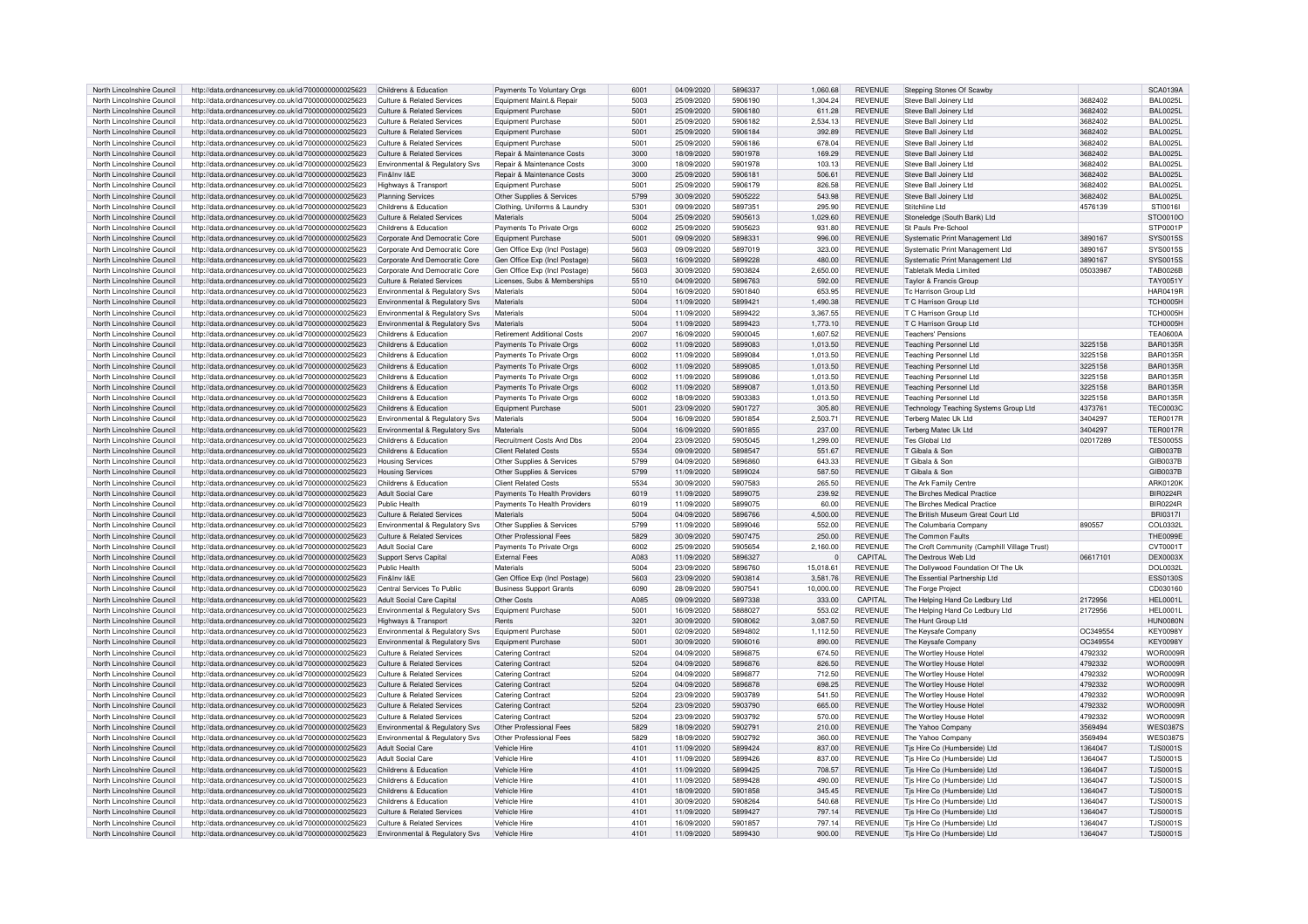| North Lincolnshire Council | http://data.ordnancesurvey.co.uk/id/7000000000025623 | Environmental & Regulatory Svs            | Vehicle Hire                          | 4101 | 11/09/2020 | 5899432 | 797.14         | <b>REVENUE</b> | Tis Hire Co (Humberside) Ltd            | 1364047  | T.IS0001S       |
|----------------------------|------------------------------------------------------|-------------------------------------------|---------------------------------------|------|------------|---------|----------------|----------------|-----------------------------------------|----------|-----------------|
| North Lincolnshire Council | http://data.ordnancesurvey.co.uk/id/7000000000025623 | Highways & Transport                      | Vehicle Hire                          | 4101 | 11/09/2020 | 5899429 | 531.43         | <b>REVENUE</b> | Tjs Hire Co (Humberside) Ltd            | 1364047  | <b>TJS0001S</b> |
| North Lincolnshire Council | http://data.ordnancesurvey.co.uk/id/7000000000025623 | Highways & Transport                      | Vehicle Hire                          | 4101 | 11/09/2020 | 589943  | 837.00         | <b>REVENUE</b> | Tjs Hire Co (Humberside) Ltd            | 1364047  | T.IS0001S       |
| North Lincolnshire Council | http://data.ordnancesurvey.co.uk/id/7000000000025623 | Highways & Transport                      | Vehicle Hire                          | 4101 | 16/09/2020 | 5901856 | 837.00         | <b>REVENUE</b> | Tjs Hire Co (Humberside) Ltd            | 1364047  | <b>TJS0001S</b> |
| North Lincolnshire Council | http://data.ordnancesurvey.co.uk/id/7000000000025623 | Childrens & Education                     | It Software-Maintenance               | 5053 | 25/09/2020 | 5905869 | 840.00         | <b>REVENUE</b> | Tondesk Uk Ltd                          |          | <b>TOP0100P</b> |
|                            |                                                      |                                           |                                       |      |            | 5893074 |                |                |                                         |          |                 |
| North Lincolnshire Council | http://data.ordnancesurvey.co.uk/id/7000000000025623 | Highways & Transport                      | <b>Equipment Purchase</b>             | 5001 | 16/09/2020 |         | 1,737.50       | <b>REVENUE</b> | <b>Torne Valley</b>                     | 1057235  | <b>TOR0063R</b> |
| North Lincolnshire Council | http://data.ordnancesurvey.co.uk/id/7000000000025623 | Highways & Transport                      | <b>Equipment Purchase</b>             | 5001 | 18/09/2020 | 5896825 | 313.48         | <b>REVENUE</b> | <b>Torne Valley</b>                     | 1057235  | <b>TOR0063R</b> |
| North Lincolnshire Council | http://data.ordnancesurvey.co.uk/id/7000000000025623 | Adult Social Care                         | <b>Equipment Purchase</b>             | 5001 | 30/09/2020 | 5908304 | 264.00         | <b>REVENUE</b> | <b>Total Computer Networks Ltd</b>      | 04858126 | <b>TOT0031T</b> |
| North Lincolnshire Council | http://data.ordnancesurvey.co.uk/id/7000000000025623 | Childrens & Education                     | It Hardware - Purchase                | 5050 | 23/09/2020 | 5903379 | 900.00         | <b>REVENUE</b> | <b>Total Computer Networks Ltd</b>      | 04858126 | <b>TOT0031T</b> |
| North Lincolnshire Council | http://data.ordnancesurvey.co.uk/id/7000000000025623 | Childrens & Education                     | It Hardware - Purchase                | 5050 | 23/09/2020 | 5903401 | 900.00         | <b>REVENUE</b> | <b>Total Computer Networks Ltd</b>      | 04858126 | <b>TOT0031T</b> |
| North Lincolnshire Council | http://data.ordnancesurvey.co.uk/id/7000000000025623 | Support Servs Capital                     | It Equipment                          | A098 | 30/09/2020 | 5908306 | 950.00         | CAPITAI        | <b>Total Computer Networks Ltd</b>      | 04858126 | TOT0031T        |
| North Lincolnshire Council | http://data.ordnancesurvey.co.uk/id/7000000000025623 | Fin&Inv I&F                               | Flectricity                           | 3102 | 11/09/2020 | 5899009 | 1,011.23       | <b>REVENUE</b> | Total Gas & Power Ltd                   |          | FI F0001F       |
| North Lincolnshire Council | http://data.ordnancesurvey.co.uk/id/7000000000025623 | Adult Social Care                         | Repair & Maintenance Costs            | 3000 | 18/09/2020 | 5901984 | 284.22         | REVENUE        | Townsend Elec. Serv. - Mechanical       |          | <b>TOW0600W</b> |
| North Lincolnshire Council | http://data.ordnancesurvey.co.uk/id/7000000000025623 | Childrens & Education                     | <b>Benair &amp; Maintenance Costs</b> | 3000 | 18/09/2020 | 5901984 | 40.04          | REVENUE        | Townsend Flec. Serv. - Mechanica        |          | <b>TOW0600W</b> |
| North Lincolnshire Council | http://data.ordnancesurvey.co.uk/id/7000000000025623 | Highways & Transport                      | Repair & Maintenance Costs            | 3000 | 18/09/2020 | 5901984 | 64.10          | <b>REVENUE</b> | Townsend Elec. Serv. - Mechanical       |          | <b>TOW0600W</b> |
| North Lincolnshire Council | http://data.ordnancesurvey.co.uk/id/7000000000025623 | <b>Planning Services</b>                  | Repair & Maintenance Costs            | 3000 | 18/09/2020 | 5901984 | 227.93         | <b>REVENUE</b> | Townsend Elec. Serv. - Mechanical       |          | <b>TOW0600W</b> |
| North Lincolnshire Council | http://data.ordnancesurvey.co.uk/id/7000000000025623 | Childrens & Education                     | Repair & Maintenance Costs            | 3000 | 18/09/2020 | 5901985 | 69.16          | <b>REVENUE</b> | <b>Townsend Flectrical Services</b>     |          | <b>TOW0097W</b> |
| North Lincolnshire Council | http://data.ordnancesurvey.co.uk/id/7000000000025623 | Childrens & Education                     | Repair & Maintenance Costs            | 3000 | 25/09/2020 | 5906196 | 4,374.98       | <b>REVENUE</b> | <b>Townsend Electrical Services</b>     |          | <b>TOW0097W</b> |
|                            |                                                      |                                           |                                       |      |            |         |                |                |                                         |          |                 |
| North Lincolnshire Council | http://data.ordnancesurvey.co.uk/id/7000000000025623 | Corporate And Democratic Core             | Repair & Maintenance Costs            | 3000 | 18/09/2020 | 5901985 | 76.96          | <b>REVENUE</b> | <b>Townsend Electrical Services</b>     |          | <b>TOW0097W</b> |
| North Lincolnshire Council | http://data.ordnancesurvey.co.uk/id/7000000000025623 | Culture & Related Services                | Repair & Maintenance Costs            | 3000 | 18/09/2020 | 5901985 | 281.32         | <b>REVENUE</b> | <b>Townsend Electrical Services</b>     |          | <b>TOW0097W</b> |
| North Lincolnshire Council | http://data.ordnancesurvey.co.uk/id/7000000000025623 | Culture & Related Services                | Repair & Maintenance Costs            | 3000 | 25/09/2020 | 5906193 | 1,706.13       | <b>REVENUE</b> | <b>Townsend Electrical Services</b>     |          | <b>TOW0097W</b> |
| North Lincolnshire Council | http://data.ordnancesurvey.co.uk/id/7000000000025623 | <b>Environmental &amp; Regulatory Sys</b> | Repair & Maintenance Costs            | 3000 | 18/09/2020 | 5901985 | 251.99         | <b>REVENUE</b> | <b>Townsend Electrical Services</b>     |          | <b>TOW0097W</b> |
| North Lincolnshire Council | http://data.ordnancesurvey.co.uk/id/7000000000025623 | Fin&Inv I&F                               | Repair & Maintenance Costs            | 3000 | 18/09/2020 | 5901985 | 46.54          | <b>REVENUE</b> | <b>Townsend Electrical Services</b>     |          | <b>TOW0097W</b> |
| North Lincolnshire Council | http://data.ordnancesurvey.co.uk/id/7000000000025623 | <b>Culture &amp; Related Services</b>     | Other Vehicle Costs                   | 4005 | 16/09/2020 | 5901859 | 763.32         | <b>REVENUE</b> | Tracker Network (Uk) I td               | 263277   | TRA0013A        |
| North Lincolnshire Council | http://data.ordnancesurvey.co.uk/id/7000000000025623 | <b>Culture &amp; Related Services</b>     | Exhibitions/Events                    | 5709 | 23/09/2020 | 5905156 | 7.500.00       | <b>REVENUE</b> | <b>Tracv Satchwill</b>                  |          | SAT0064T        |
| North Lincolnshire Council | http://data.ordnancesurvey.co.uk/id/7000000000025623 | Highways & Transport                      | <b>Equipment Purchase</b>             | 5001 | 18/09/2020 | 5889893 | 232.22         | <b>REVENUE</b> | Trade Uk                                | 3006378  | <b>TRA0086A</b> |
| North Lincolnshire Council | http://data.ordnancesurvey.co.uk/id/7000000000025623 | Highways & Transport                      | <b>Equipment Purchase</b>             | 5001 | 18/09/2020 | 5889980 | 658.28         | <b>REVENUE</b> | Trade U                                 | 3006378  | <b>TRA0086A</b> |
| North Lincolnshire Council | http://data.ordnancesurvey.co.uk/id/7000000000025623 | Environmental & Regulatory Svs            | Payments To Private Orgs              | 6002 | 25/09/2020 | 5906009 | 379,656.72     | <b>REVENUE</b> | Transwaste Recycling And Aggregates Ltd | 3863280  | <b>TRA0252A</b> |
| North Lincolnshire Council | http://data.ordnancesurvey.co.uk/id/7000000000025623 | Environmental & Regulatory Svs            | Payments To Private Orgs              | 6002 | 30/09/2020 | 5906463 | 1,672.86       | <b>REVENUE</b> | Transwaste Recycling And Aggregates Ltd | 3863280  | <b>TRA0252A</b> |
| North Lincolnshire Council | http://data.ordnancesurvey.co.uk/id/7000000000025623 | Childrens & Education                     | Payments To Private Orgs              | 6002 | 04/09/2020 | 5896868 | 18,986.57      | <b>REVENUE</b> | Treehouse Care Ltd                      |          | <b>TRE0066E</b> |
| North Lincolnshire Council | http://data.ordnancesurvey.co.uk/id/7000000000025623 | Childrens & Education                     |                                       | 6002 | 04/09/2020 | 5896869 | 21.248.33      | <b>REVENUE</b> | Treehouse Care Ltd                      |          | <b>TRE0066E</b> |
|                            |                                                      |                                           | Payments To Private Orgs              |      |            |         |                |                |                                         |          |                 |
| North Lincolnshire Council | http://data.ordnancesurvey.co.uk/id/7000000000025623 | Central Services To Public                | <b>Business Support Grants</b>        | 6090 | 28/09/2020 | 5907547 | 10,000.00      | <b>REVENUE</b> | <b>Trent Supplies Limitied</b>          |          | CD030170        |
| North Lincolnshire Council | http://data.ordnancesurvey.co.uk/id/7000000000025623 | Corporate And Democratic Core             | Repair & Maintenance Costs            | 3000 | 25/09/2020 | 590557  | $\overline{0}$ | <b>REVENUE</b> | Trent Valley Refrigeration Ltd          | 0439468  | <b>TRE0071E</b> |
| North Lincolnshire Council | http://data.ordnancesurvey.co.uk/id/7000000000025623 | Environmental & Regulatory Svs            | Equipment Maint.& Repai               | 5003 | 16/09/2020 | 5901728 | 450.00         | <b>REVENUE</b> | Trent Valley Refrigeration Ltd          | 04394681 | <b>TRE0071E</b> |
| North Lincolnshire Council | http://data.ordnancesurvey.co.uk/id/7000000000025623 | Culture & Related Services                | <b>Equipment Purchase</b>             | 5001 | 16/09/2020 | 5889906 | 338.60         | <b>REVENUE</b> | Truxor Uk I td                          | 11289755 | <b>TRU0099U</b> |
| North Lincolnshire Council | http://data.ordnancesurvey.co.uk/id/7000000000025623 | Environmental & Regulatory Svs            | Equipment Purchase                    | 5001 | 25/09/2020 | 5906022 | 408.00         | <b>REVENUE</b> | Tunstall Healthcare (Uk) Ltd            | 1332249  | <b>TUN0021N</b> |
| North Lincolnshire Council | http://data.ordnancesurvey.co.uk/id/7000000000025623 | Adult Social Care                         | Provisions                            | 5201 | 04/09/2020 | 5896331 | 296.12         | <b>REVENUE</b> | Turner Price I to                       | 0273214  | <b>TUR0245R</b> |
| North Lincolnshire Council | http://data.ordnancesurvey.co.uk/id/7000000000025623 | Adult Social Care                         | Provisions                            | 5201 | 25/09/2020 | 5906301 | 313.93         | <b>REVENUE</b> | Turner Price I to                       | 02732141 | <b>TUR0245R</b> |
| North Lincolnshire Council | http://data.ordnancesurvey.co.uk/id/7000000000025623 | Adult Social Care                         | Provisions                            | 520  | 25/09/2020 | 5906303 | 376.31         | <b>REVENUE</b> | Turner Price Ltd                        | 0273214  | <b>TUR0245R</b> |
| North Lincolnshire Council | http://data.ordnancesurvey.co.uk/id/7000000000025623 | Culture & Related Services                | Provisions                            | 5201 | 02/09/2020 | 5895098 | 231.97         | <b>REVENUE</b> | <b>Turner Price Ltd</b>                 | 02732141 | <b>TUR0245R</b> |
| North Lincolnshire Council | http://data.ordnancesurvey.co.uk/id/7000000000025623 | Culture & Related Services                | Provisions                            | 5201 | 09/09/2020 | 5898124 | 561.28         | <b>REVENUE</b> | Turner Price I to                       | 02732141 | TUR0245R        |
| North Lincolnshire Council | http://data.ordnancesurvey.co.uk/id/7000000000025623 | Culture & Related Services                | Provisions                            | 5201 | 23/09/2020 | 5903812 | 354.69         | <b>REVENUE</b> | Turner Price I td                       | 02732141 | <b>TUR0245R</b> |
| North Lincolnshire Council |                                                      | Culture & Related Services                | Provisions                            | 5201 |            | 5908335 |                | <b>REVENUE</b> | <b>Turner Price Ltd</b>                 |          | <b>TUR0245R</b> |
|                            | http://data.ordnancesurvey.co.uk/id/7000000000025623 |                                           |                                       |      | 30/09/2020 |         | 214.05         |                |                                         | 02732141 |                 |
| North Lincolnshire Council | http://data.ordnancesurvey.co.uk/id/7000000000025623 | Fin&Inv I&F                               | Provisions                            | 5201 | 09/09/2020 | 5898243 | 261.83         | <b>REVENUE</b> | Turner Price I td                       | 02732141 | TUR0245F        |
| North Lincolnshire Council | http://data.ordnancesurvey.co.uk/id/7000000000025623 | Fin&Inv I&F                               | Provisions                            | 5201 | 09/09/2020 | 5898245 | 338.90         | <b>REVENUE</b> | Turner Price I to                       | 02732141 | <b>TUR0245R</b> |
| North Lincolnshire Council | http://data.ordnancesurvey.co.uk/id/7000000000025623 | Fin&Inv I&E                               | Provisions                            | 5201 | 09/09/2020 | 5898251 | 338.90         | <b>REVENUE</b> | <b>Turner Price Ltd</b>                 | 02732141 | <b>TUR0245R</b> |
| North Lincolnshire Council | http://data.ordnancesurvey.co.uk/id/7000000000025623 | Fin&Inv I&F                               | Provisions                            | 5201 | 09/09/2020 | 5898252 | 264.60         | <b>REVENUE</b> | Turner Price I to                       | 02732141 | <b>TUR0245R</b> |
| North Lincolnshire Council | http://data.ordnancesurvey.co.uk/id/7000000000025623 | Fin&Inv I&E                               | Provisions                            | 5201 | 09/09/2020 | 5898254 | 276.44         | <b>REVENUE</b> | <b>Turner Price Ltd</b>                 | 02732141 | <b>TUR0245R</b> |
| North Lincolnshire Council | http://data.ordnancesurvey.co.uk/id/7000000000025623 | Fin&Inv I&E                               | Provisions                            | 520  | 09/09/2020 | 5898255 | 266,80         | <b>REVENUE</b> | Turner Price Ltd                        | 02732141 | <b>TUR0245R</b> |
| North Lincolnshire Council | http://data.ordnancesurvey.co.uk/id/7000000000025623 | Fin&Inv I&F                               | Provisions                            | 5201 | 09/09/2020 | 5898258 | 382.73         | <b>REVENUE</b> | Turner Price I to                       | 02732141 | <b>TUR0245R</b> |
| North Lincolnshire Council | http://data.ordnancesurvey.co.uk/id/7000000000025623 | Fin&Inv I&E                               | Provisions                            | 5201 | 09/09/2020 | 5898259 | 313.39         | <b>REVENUE</b> | Turner Price Ltd                        | 02732141 | <b>TUR0245R</b> |
| North Lincolnshire Council | http://data.ordnancesurvey.co.uk/id/7000000000025623 | Fin&Inv I&F                               | Provisions                            | 5201 | 09/09/2020 | 5898263 | 241.31         | <b>REVENUE</b> | Turner Price I to                       | 02732141 | <b>TUR0245R</b> |
| North Lincolnshire Council | http://data.ordnancesurvey.co.uk/id/7000000000025623 | Fin&Inv I&F                               | Provisions                            | 5201 | 09/09/2020 | 5898264 | 374.51         | <b>REVENUE</b> | Turner Price I to                       | 02732141 | <b>TUR0245R</b> |
| North Lincolnshire Council | http://data.ordnancesurvey.co.uk/id/7000000000025623 | Fin&Inv I&E                               | Provisions                            | 5201 | 09/09/2020 | 5898266 | 252.19         | <b>REVENUE</b> | <b>Turner Price Ltd</b>                 | 02732141 | <b>TUR0245R</b> |
| North Lincolnshire Council | http://data.ordnancesurvey.co.uk/id/7000000000025623 | Fin&Inv I&F                               | Provisions                            | 520  | 09/09/2020 | 5898268 | 272.49         | <b>REVENUE</b> | <b>Turner Price Ltd</b>                 | 02732141 | TUR0245F        |
| North Lincolnshire Council | http://data.ordnancesurvey.co.uk/id/7000000000025623 | Fin&Inv I&E                               | Provisions                            | 5201 | 09/09/2020 | 5898278 | 633.90         | <b>REVENUE</b> | <b>Turner Price Ltd</b>                 | 02732141 | <b>TUR0245R</b> |
| North Lincolnshire Council |                                                      | Fin&Inv I&F                               | Provisions                            | 5201 | 09/09/2020 | 5898280 | 514.46         | <b>REVENUE</b> | Turner Price Ltd                        | 02732141 | <b>TUR0245R</b> |
|                            | http://data.ordnancesurvey.co.uk/id/7000000000025623 |                                           |                                       |      |            |         |                |                |                                         |          |                 |
| North Lincolnshire Council | http://data.ordnancesurvey.co.uk/id/7000000000025623 | Fin&Inv I&F                               | Provisions                            | 5201 | 09/09/2020 | 5898284 | 305.67         | <b>REVENUE</b> | <b>Turner Price Ltd</b>                 | 02732141 | <b>TUR0245R</b> |
| North Lincolnshire Council | http://data.ordnancesurvey.co.uk/id/7000000000025623 | Fin&Inv I&F                               | Provisions                            | 5201 | 09/09/2020 | 5898286 | 405.42         | <b>REVENUE</b> | Turner Price Ltd                        | 02732141 | <b>TUR0245R</b> |
| North Lincolnshire Council | http://data.ordnancesurvey.co.uk/id/7000000000025623 | Fin&Inv I&E                               | Provisions                            | 5201 | 09/09/2020 | 5898291 | 339.13         | <b>REVENUE</b> | <b>Turner Price Ltd</b>                 | 0273214  | <b>TUR0245R</b> |
| North Lincolnshire Council | http://data.ordnancesurvey.co.uk/id/7000000000025623 | Fin&Inv I&E                               | Provisions                            | 5201 | 09/09/2020 | 5898293 | 407.73         | <b>REVENUE</b> | <b>Turner Price Ltd</b>                 | 02732141 | <b>TUR0245R</b> |
| North Lincolnshire Council | http://data.ordnancesurvey.co.uk/id/7000000000025623 | Fin&Inv I&F                               | Provisions                            | 5201 | 09/09/2020 | 5898294 | 443.54         | <b>REVENUE</b> | Turner Price Ltd                        | 02732141 | <b>TUR0245R</b> |
| North Lincolnshire Council | http://data.ordnancesurvey.co.uk/id/7000000000025623 | Fin&Inv I&F                               | Provisions                            | 5201 | 09/09/2020 | 5898295 | 419.76         | <b>REVENUE</b> | Turner Price Ltd                        | 02732141 | <b>TUR0245R</b> |
| North Lincolnshire Council | http://data.ordnancesurvey.co.uk/id/7000000000025623 | Fin&Inv I&E                               | Provisions                            | 5201 | 09/09/2020 | 5898299 | 259.12         | <b>REVENUE</b> | <b>Turner Price Ltd</b>                 | 02732141 | <b>TUR0245R</b> |
| North Lincolnshire Council | http://data.ordnancesurvey.co.uk/id/7000000000025623 | Fin&Inv I&F                               | Provisions                            | 5201 | 09/09/2020 | 5898303 | 283.56         | <b>REVENUE</b> | Turner Price I to                       | 02732141 | <b>TUR0245R</b> |
| North Lincolnshire Council | http://data.ordnancesurvey.co.uk/id/7000000000025623 | Fin&Inv I&F                               | Provisions                            | 5201 | 30/09/2020 | 5907787 | 483.70         | <b>REVENUE</b> | <b>Turner Price Ltd</b>                 | 02732141 | <b>TUR0245R</b> |
| North Lincolnshire Council | http://data.ordnancesurvey.co.uk/id/7000000000025623 | Fin&Inv I&E                               | Provisions                            | 5201 | 30/09/2020 | 5907794 | 792.34         | <b>REVENUE</b> | <b>Turner Price Ltd</b>                 | 02732141 | <b>TUR0245R</b> |
| North Lincolnshire Council | http://data.ordnancesurvey.co.uk/id/7000000000025623 | Fin&Inv I&F                               | Provisions                            | 5201 | 30/09/2020 | 5907795 | 254.23         | <b>REVENUE</b> | <b>Turner Price Ltd</b>                 | 02732141 | <b>TUR0245R</b> |
| North Lincolnshire Council | http://data.ordnancesurvey.co.uk/id/7000000000025623 | Fin&Inv I&F                               | Provisions                            | 5201 | 30/09/2020 | 5907799 | 274.69         | <b>REVENUE</b> | <b>Turner Price Ltd</b>                 | 02732141 | <b>TUR0245R</b> |
| North Lincolnshire Council | http://data.ordnancesurvey.co.uk/id/7000000000025623 | Fin&Inv I&F                               | Provisions                            | 5201 | 30/09/2020 | 5907803 | 269.08         | <b>REVENUE</b> | <b>Turner Price Ltd</b>                 | 02732141 | <b>TUR0245R</b> |
| North Lincolnshire Council |                                                      | Fin&Inv I&F                               | Provisions                            | 5201 |            | 5907804 | 366.44         |                | Turner Price I to                       |          |                 |
|                            | http://data.ordnancesurvey.co.uk/id/7000000000025623 |                                           |                                       |      | 30/09/2020 |         |                | <b>REVENUE</b> |                                         | 02732141 | <b>TUR0245R</b> |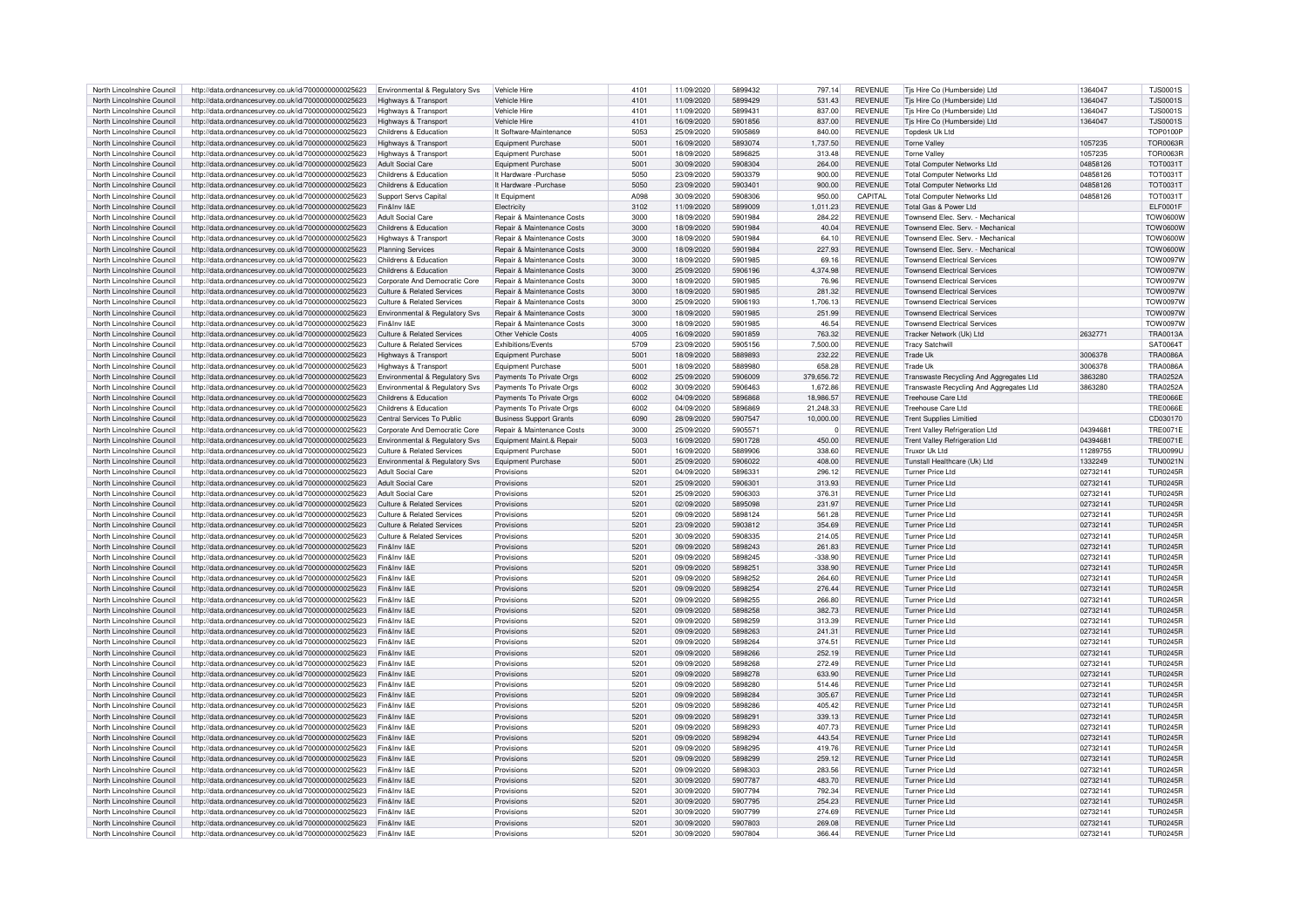| North Lincolnshire Council                               | http://data.ordnancesurvey.co.uk/id/7000000000025623                                                         | Fin&Inv I&E                                  | Provisions                                           | 5201             | 30/09/2020               | 5907811 | 439.19           | <b>REVENUE</b>                   | Turner Price Ltd                     | 02732141  | <b>TUR0245R</b>                    |
|----------------------------------------------------------|--------------------------------------------------------------------------------------------------------------|----------------------------------------------|------------------------------------------------------|------------------|--------------------------|---------|------------------|----------------------------------|--------------------------------------|-----------|------------------------------------|
| North Lincolnshire Council                               | http://data.ordnancesurvey.co.uk/id/7000000000025623                                                         | Fin&Inv I&F                                  | Provisions                                           | 5201             | 30/09/2020               | 5907813 | 361.53           | <b>REVENUE</b>                   | Turner Price I to                    | 0273214   | <b>TUR0245R</b>                    |
| North Lincolnshire Council                               |                                                                                                              | Fin&Inv I&F                                  | Provisions                                           | 5201             | 30/09/2020               | 5907815 |                  | <b>REVENUE</b>                   | Turner Price I td                    | 02732141  | <b>TUR0245R</b>                    |
|                                                          | http://data.ordnancesurvey.co.uk/id/7000000000025623                                                         |                                              |                                                      |                  |                          |         | 361.81           |                                  |                                      |           |                                    |
| North Lincolnshire Council                               | http://data.ordnancesurvey.co.uk/id/7000000000025623                                                         | Fin&Inv I&F                                  | Provisions                                           | 5201             | 30/09/2020               | 5907822 | 373.94           | <b>REVENUE</b>                   | Turner Price I to                    | 02732141  | <b>TUR0245R</b>                    |
| North Lincolnshire Council                               | http://data.ordnancesurvey.co.uk/id/7000000000025623                                                         | Fin&Inv I&F                                  | Provisions                                           | 5201             | 30/09/2020               | 5907824 | 285.83           | <b>REVENUE</b>                   | Turner Price I td                    | 02732141  | <b>TUR0245R</b>                    |
| North Lincolnshire Council                               | http://data.ordnancesurvey.co.uk/id/7000000000025623                                                         | Fin&Inv I&E                                  | Provisions                                           | 5201             | 30/09/2020               | 5907825 | 330.78           | <b>REVENUE</b>                   | Turner Price Ltd                     | 02732141  | <b>TUR0245R</b>                    |
| North Lincolnshire Council                               | http://data.ordnancesurvey.co.uk/id/7000000000025623                                                         | Fin&Inv I&F                                  | Provisions                                           | 5201             | 30/09/2020               | 5907884 | 453.27           | <b>REVENUE</b>                   | <b>Turner Price Ltd</b>              | 02732141  | <b>TUR0245R</b>                    |
| North Lincolnshire Council                               | http://data.ordnancesurvey.co.uk/id/7000000000025623                                                         | Fin&Inv I&E                                  | Provisions                                           | 5201             | 30/09/2020               | 5907889 | 501.93           | <b>REVENUE</b>                   | Turner Price I to                    | 02732141  | <b>TUR0245R</b>                    |
| North Lincolnshire Council                               | http://data.ordnancesurvey.co.uk/id/7000000000025623                                                         | Fin&Inv I&E                                  | Provisions                                           | 5201             | 30/09/2020               | 5907897 | 292.09           | <b>REVENUE</b>                   | <b>Turner Price Ltd</b>              | 02732141  | <b>TUR0245R</b>                    |
| North Lincolnshire Council                               |                                                                                                              | Fin&Inv I&E                                  | Provisions                                           | 520 <sup>°</sup> | 30/09/2020               | 5907900 | 956.61           | <b>REVENUE</b>                   | <b>Turner Price Ltd</b>              | 02732141  | <b>TUR0245R</b>                    |
|                                                          | http://data.ordnancesurvey.co.uk/id/7000000000025623                                                         |                                              |                                                      |                  |                          |         |                  |                                  |                                      |           |                                    |
| North Lincolnshire Council                               | http://data.ordnancesurvey.co.uk/id/7000000000025623                                                         | Fin&Inv I&E                                  | Provisions                                           | 520 <sup>1</sup> | 30/09/2020               | 590790  | 1,342.05         | <b>REVENUE</b>                   | Turner Price I to                    | 02732141  | <b>TUR0245R</b>                    |
| North Lincolnshire Council                               | http://data.ordnancesurvey.co.uk/id/7000000000025623                                                         | Fin&Inv I&F                                  | Provisions                                           | 5201             | 30/09/2020               | 5907904 | 257.87           | <b>REVENUE</b>                   | Turner Price Ltd                     | 02732141  | <b>TUR0245R</b>                    |
| North Lincolnshire Council                               | http://data.ordnancesurvey.co.uk/id/7000000000025623                                                         | Fin&Inv I&F                                  | Provisions                                           | 5201             | 30/09/2020               | 5907912 | 357.12           | <b>REVENUE</b>                   | Turner Price Ltd                     | 02732141  | <b>TUR0245R</b>                    |
| North Lincolnshire Council                               | http://data.ordnancesurvey.co.uk/id/7000000000025623                                                         | Fin&Inv I&F                                  | Provisions                                           | 5201             | 30/09/2020               | 5907914 | 286.51           | <b>REVENUE</b>                   | Turner Price Ltd                     | 02732141  | <b>TUR0245R</b>                    |
| North Lincolnshire Council                               | http://data.ordnancesurvey.co.uk/id/7000000000025623                                                         | Fin&Inv I&E                                  | Provisions                                           | 5201             | 30/09/2020               | 5907921 | 276.27           | <b>REVENUE</b>                   | <b>Turner Price Ltd</b>              | 02732141  | <b>TUR0245R</b>                    |
| North Lincolnshire Council                               | http://data.ordnancesurvey.co.uk/id/7000000000025623                                                         | Fin&Inv I&F                                  | Provisions                                           | 520 <sup>1</sup> | 30/09/2020               | 5907924 | 251.40           | <b>REVENUE</b>                   | <b>Turner Price Ltd</b>              | 02732141  | TUR0245F                           |
|                                                          |                                                                                                              |                                              |                                                      |                  |                          |         |                  |                                  |                                      |           |                                    |
| North Lincolnshire Council                               | http://data.ordnancesurvey.co.uk/id/7000000000025623                                                         | Fin&Inv I&E                                  | Provisions                                           | 5201             | 30/09/2020               | 5907960 | 472.35           | <b>REVENUE</b>                   | <b>Turner Price Ltd</b>              | 02732141  | <b>TUR0245R</b>                    |
| North Lincolnshire Council                               | http://data.ordnancesurvey.co.uk/id/7000000000025623                                                         | Fin&Inv I&E                                  | Provisions                                           | 5201             | 30/09/2020               | 5907976 | 321.34           | <b>REVENUE</b>                   | <b>Turner Price Ltd</b>              | 02732141  | <b>TUR0245R</b>                    |
| North Lincolnshire Council                               | http://data.ordnancesurvey.co.uk/id/7000000000025623                                                         | Fin&Inv I&E                                  | Provisions                                           | 5201             | 30/09/2020               | 5907990 | 511.10           | <b>REVENUE</b>                   | <b>Turner Price Ltd</b>              | 02732141  | <b>TUR0245R</b>                    |
| North Lincolnshire Council                               | http://data.ordnancesurvey.co.uk/id/7000000000025623                                                         | Fin&Inv I&E                                  | Provisions                                           | 5201             | 30/09/2020               | 5907997 | 324.10           | <b>REVENUE</b>                   | <b>Turner Price Ltd</b>              | 02732141  | <b>TUR0245R</b>                    |
| North Lincolnshire Council                               | http://data.ordnancesurvey.co.uk/id/7000000000025623                                                         | Fin&Inv I&F                                  | Provisions                                           | 520 <sup>1</sup> | 30/09/2020               | 5907998 | 265.36           | <b>REVENUE</b>                   | Turner Price I to                    | 02732141  | <b>TUR0245R</b>                    |
| North Lincolnshire Council                               | http://data.ordnancesurvey.co.uk/id/7000000000025623                                                         | Fin&Inv I&E                                  | Provisions                                           | 5201             | 30/09/2020               | 5908007 | 379.69           | <b>REVENUE</b>                   | <b>Turner Price Ltd</b>              | 02732141  | <b>TUR0245R</b>                    |
| North Lincolnshire Council                               | http://data.ordnancesurvey.co.uk/id/7000000000025623                                                         | Fin&Inv I&F                                  | Provisions                                           | 5201             | 30/09/2020               | 5908009 | 511.30           | <b>REVENUE</b>                   | Turner Price I to                    | 02732141  | <b>TUR0245R</b>                    |
|                                                          |                                                                                                              |                                              |                                                      |                  |                          |         |                  |                                  |                                      |           |                                    |
| North Lincolnshire Council                               | http://data.ordnancesurvey.co.uk/id/7000000000025623                                                         | Fin&Inv I&F                                  | Provisions                                           | 5201             | 30/09/2020               | 590801  | 286.01           | <b>REVENUE</b>                   | Turner Price I to                    | 0273214   | <b>TUR0245R</b>                    |
| North Lincolnshire Council                               | http://data.ordnancesurvey.co.uk/id/7000000000025623                                                         | Fin&Inv I&E                                  | Provisions                                           | 5201             | 30/09/2020               | 5908029 | 278.78           | <b>REVENUE</b>                   | <b>Turner Price Ltd</b>              | 02732141  | <b>TUR0245R</b>                    |
| North Lincolnshire Council                               | http://data.ordnancesurvey.co.uk/id/7000000000025623                                                         | Fin&Inv I&F                                  | Provisions                                           | 520 <sup>1</sup> | 30/09/2020               | 5908042 | 278.10           | <b>REVENUE</b>                   | Turner Price I to                    | 02732141  | TUR0245F                           |
| North Lincolnshire Council                               | http://data.ordnancesurvey.co.uk/id/7000000000025623                                                         | Fin&Inv I&E                                  | Provisions                                           | 520 <sup>1</sup> | 30/09/2020               | 5908053 | 280.03           | <b>REVENUE</b>                   | Turner Price Ltd                     | 02732141  | <b>TUR0245R</b>                    |
| North Lincolnshire Council                               | http://data.ordnancesurvey.co.uk/id/7000000000025623                                                         | Environmental & Regulatory Svs               | Equipment Maint.& Repair                             | 5003             | 30/09/2020               | 5905002 | 271.00           | <b>REVENUE</b>                   | Turnkey Instruments Ltd              |           | <b>TUR0062R</b>                    |
| North Lincolnshire Council                               | http://data.ordnancesurvey.co.uk/id/7000000000025623                                                         | <b>Housing Services</b>                      | Other Supplies & Services                            | 5799             | 02/09/2020               | 5895109 | 1,999.54         | <b>REVENUE</b>                   | Tyt Investments I imited             |           | <b>LAN0021N</b>                    |
| North Lincolnshire Council                               | http://data.ordnancesurvey.co.uk/id/7000000000025623                                                         | <b>Housing Services</b>                      | Other Supplies & Services                            | 5799             | 23/09/2020               | 5904929 | 1,237.25         | <b>REVENUE</b>                   | <b>Tvt Investments Limited</b>       |           | <b>LAN0021N</b>                    |
|                                                          |                                                                                                              |                                              |                                                      |                  |                          |         |                  |                                  |                                      |           |                                    |
| North Lincolnshire Council                               | http://data.ordnancesurvey.co.uk/id/7000000000025623                                                         | <b>Housing Services</b>                      | Other Supplies & Services                            | 5799             | 23/09/2020               | 590493  | 1.284.25         | <b>REVENUE</b>                   | Tyt Investments I imited             |           | <b>LAN0021N</b>                    |
| North Lincolnshire Council                               | http://data.ordnancesurvey.co.uk/id/7000000000025623                                                         | <b>Housing Services</b>                      | Other Supplies & Services                            | 5799             | 23/09/2020               | 5904933 | 2,118.37         | <b>REVENUE</b>                   | Tyt Investments Limited              |           | <b>LAN0021N</b>                    |
| North Lincolnshire Council                               | http://data.ordnancesurvey.co.uk/id/7000000000025623                                                         | Childrens & Education                        | Licenses, Subs & Memberships                         | 5510             | 16/09/2020               | 5900173 | 282.37           | <b>REVENUE</b>                   | Twinkl I td                          | 07201458  | <b>TWI0008I</b>                    |
| North Lincolnshire Council                               | http://data.ordnancesurvey.co.uk/id/7000000000025623                                                         | Culture & Related Services                   | Fuel                                                 | 4001             | 11/09/2020               | 5898136 | 1.094.37         | <b>REVENUE</b>                   | Uk Fuels Ltd                         | 2212080   | <b>UKF0001F</b>                    |
| North Lincolnshire Council                               | http://data.ordnancesurvey.co.uk/id/7000000000025623                                                         | <b>Culture &amp; Related Services</b>        | Other Supplies & Services                            | 5799             | 11/09/2020               | 5899214 | 1,928.00         | <b>REVENUE</b>                   | Ulceby Parish Council                |           | <b>ULC0001C</b>                    |
| North Lincolnshire Council                               | http://data.ordnancesurvey.co.uk/id/7000000000025623                                                         | <b>Highways &amp; Transport</b>              | Other Supplies & Services                            | 5799             | 11/09/2020               | 5899213 | 274.00           | <b>REVENUE</b>                   | <b>Ulceby Parish Council</b>         |           | <b>ULC0001C</b>                    |
|                                                          |                                                                                                              |                                              |                                                      |                  |                          |         |                  |                                  |                                      |           |                                    |
| North Lincolnshire Council                               | http://data.ordnancesurvey.co.uk/id/7000000000025623                                                         | Culture & Related Services                   | Books (Libraries+Schools Only)                       | 5005             | 16/09/2020               | 5900039 | 442.58           | <b>REVENUE</b>                   | Ulverscroft Large Print Books Ltd    | 1068776   | <b>ULV0001V</b>                    |
| North Lincolnshire Council                               | http://data.ordnancesurvey.co.uk/id/7000000000025623                                                         | Fin&Inv I&F                                  | Other Professional Fees                              | 5829             | 09/09/2020               | 5898314 | 350.00           | <b>REVENUE</b>                   | <b>Linion Line</b>                   |           | <b>UNI0130I</b>                    |
| North Lincolnshire Council                               | http://data.ordnancesurvey.co.uk/id/7000000000025623                                                         | Corporate And Democratic Core                | Fees & Charges Income                                | 9002             | 09/09/2020               | 5898012 | $-243.62$        | <b>REVENUE</b>                   | Unison                               |           | <b>UNI0003</b>                     |
| North Lincolnshire Council                               | http://data.ordnancesurvey.co.uk/id/7000000000025623                                                         | Environmental & Regulatory Svs               | Materials                                            | 5004             | 16/09/2020               | 5901862 | 272.29           | REVENUE                          | Universal Hose Ltd T/A Hydraquip     | 4937556   | <b>UNI0098</b>                     |
| North Lincolnshire Council                               | http://data.ordnancesurvey.co.uk/id/7000000000025623                                                         | Environmental & Regulatory Svs               | Materials                                            | 5004             | 16/09/2020               | 5901864 | 215.47           | <b>REVENUE</b>                   | Universal Hose Ltd T/A Hydraquip     | 4937556   | <b>UNI0098I</b>                    |
| North Lincolnshire Council                               | http://data.ordnancesurvey.co.uk/id/7000000000025623                                                         | Environmental & Regulatory Svs               | Materials                                            | 5004             | 16/09/2020               | 5901866 | 352.85           | <b>REVENUE</b>                   | Universal Hose Ltd T/A Hydraguip     | 4937556   | <b>UNI0098</b>                     |
| North Lincolnshire Council                               | http://data.ordnancesurvey.co.uk/id/7000000000025623                                                         | Environmental & Regulatory Svs               | Materials                                            | 5004             | 30/09/2020               | 5908267 | 221.01           | <b>REVENUE</b>                   | Universal Hose Ltd T/A Hydraguip     | 4937556   | <b>UNI0098</b>                     |
|                                                          |                                                                                                              |                                              |                                                      |                  |                          |         |                  |                                  |                                      |           |                                    |
| North Lincolnshire Council                               | http://data.ordnancesurvey.co.uk/id/7000000000025623                                                         | Environmental & Regulatory Svs               | Other Vehicle Costs                                  | 4005             | 16/09/2020               | 5901860 | 589.11           | <b>REVENUE</b>                   | Universal Hose Ltd T/A Hydraquip     | 4937556   | <b>UNI0098I</b>                    |
| North Lincolnshire Council                               | http://data.ordnancesurvey.co.uk/id/7000000000025623                                                         | Culture & Related Services                   | Provisions                                           | 5201             | 09/09/2020               | 5895100 | 275.20           | <b>REVENUE</b>                   | <b>Vending Enterprises</b>           | 00978024  | <b>VEN0002N</b>                    |
| North Lincolnshire Council                               | http://data.ordnancesurvey.co.uk/id/7000000000025623                                                         | Culture & Related Services                   | Provisions                                           | 5201             | 23/09/2020               | 5903129 |                  | <b>REVENUE</b>                   | <b>Vending Enterprises</b>           |           |                                    |
| North Lincolnshire Council                               | http://data.ordnancesurvey.co.uk/id/7000000000025623                                                         | Environmental & Regulatory Svs               | <b>Other Premises Costs</b>                          | 3390             |                          |         | 311.37           |                                  |                                      | 00978024  | VEN0002N                           |
| North Lincolnshire Council                               | http://data.ordnancesurvey.co.uk/id/7000000000025623                                                         |                                              |                                                      |                  | 09/09/2020               | 5895432 | 3.790.00         | <b>REVENUE</b>                   |                                      | 248199    | CLE0001E                           |
| North Lincolnshire Council                               |                                                                                                              |                                              |                                                      |                  |                          | 5895563 |                  |                                  | Veolia Es (Uk) Ltd                   |           |                                    |
| North Lincolnshire Council                               |                                                                                                              | Environmental & Regulatory Svs               | <b>Other Premises Costs</b>                          | 3390             | 09/09/2020               |         | 642.25           | <b>REVENUE</b>                   | Veolia Es (Uk) Ltd                   | 2481991   | CLE0001E                           |
|                                                          | http://data.ordnancesurvey.co.uk/id/7000000000025623                                                         | <b>Culture &amp; Related Services</b>        | <b>Heating Fuels</b>                                 | 3104             | 25/09/2020               | 5906201 | 3,131.70         | <b>REVENUE</b>                   | Verdenergy (Yorkshire) Ltd           | 09563853  | <b>VER0165R</b>                    |
|                                                          | http://data.ordnancesurvey.co.uk/id/7000000000025623                                                         | Culture & Related Services                   | Equipment Hire/Rent                                  | 5002             | 25/09/2020               | 5905066 | 458.50           | <b>REVENUE</b>                   | Verifone Services Uk & Ireland Ltd   | 2747866   | <b>VER0006R</b>                    |
| North Lincolnshire Council                               | http://data.ordnancesurvey.co.uk/id/7000000000025623                                                         | Highways & Transport                         | Materials                                            | 5004             | 16/09/2020               | 5901867 | 317.83           | <b>REVENUE</b>                   | Versalift Distributers (Uk)Ltd       |           | <b>VER0023R</b>                    |
| North Lincolnshire Council                               | http://data.ordnancesurvey.co.uk/id/7000000000025623                                                         | Culture & Related Services                   | Course Fees/Training                                 | 2002             | 02/09/2020               | 5895093 | 575.00           | <b>REVENUE</b>                   | Vicky Anderson Ltd                   |           | <b>VIC0053C</b>                    |
| North Lincolnshire Council                               | http://data.ordnancesurvey.co.uk/id/7000000000025623                                                         | Environmental & Regulatory Svs               | <b>Equipment Purchase</b>                            | 5001             | 04/09/2020               | 5894803 | 1,964.92         | <b>REVENUE</b>                   | Videcom Security Ltd                 | 427189924 | VID0021D                           |
| North Lincolnshire Council                               | http://data.ordnancesurvey.co.uk/id/7000000000025623                                                         | Environmental & Regulatory Svs               | <b>Equipment Purchase</b>                            | 5001             | 18/09/2020               | 5900739 | 1,650.00         | <b>REVENUE</b>                   | Videcom Security Ltd                 | 427189924 | VID0021D                           |
| North Lincolnshire Council                               |                                                                                                              |                                              | <b>Other Premises Costs</b>                          | 3390             | 25/09/2020               | 5906203 | 697.00           | <b>REVENUE</b>                   |                                      | 427189924 | <b>VID0021D</b>                    |
|                                                          | http://data.ordnancesurvey.co.uk/id/7000000000025623                                                         | Environmental & Regulatory Svs               |                                                      |                  |                          |         |                  |                                  | Videcom Security Ltd                 |           |                                    |
| North Lincolnshire Council                               | http://data.ordnancesurvey.co.uk/id/7000000000025623                                                         | <b>Housing Services</b>                      | Other Supplies & Services                            | 5799             | 04/09/2020               | 5896317 | 836.65           | <b>REVENUE</b>                   | Viking Hardware Ltd                  | 03016279  | <b>VIK0007K</b>                    |
| North Lincolnshire Council                               | http://data.ordnancesurvey.co.uk/id/7000000000025623                                                         | <b>Housing Services</b>                      | Other Supplies & Services                            | 5799             | 09/09/2020               | 5896343 | 311.51           | <b>REVENUE</b>                   | Viking Hardware Ltd                  | 03016279  | <b>VIK0007K</b>                    |
| North Lincolnshire Council                               | http://data.ordnancesurvey.co.uk/id/7000000000025623                                                         | <b>Housing Services</b>                      | Other Supplies & Services                            | 5799             | 09/09/2020               | 5896350 | 599.80           | <b>REVENUE</b>                   | Viking Hardware Ltd                  | 03016279  | <b>VIK0007K</b>                    |
| North Lincolnshire Council                               | http://data.ordnancesurvey.co.uk/id/7000000000025623                                                         | <b>Housing Services</b>                      | Other Supplies & Services                            | 5799             | 02/10/2020               | 5907620 | 236.18           | <b>REVENUE</b>                   | Viking Hardware Ltd                  | 03016279  | <b>VIK0007K</b>                    |
| North Lincolnshire Council                               | http://data.ordnancesurvey.co.uk/id/7000000000025623                                                         | Highways & Transpor                          | Foujoment Maint & Repair                             | 5003             | 02/09/2020               | 5893098 | 272.82           | <b>REVENUE</b>                   | Viking Pumps Ltd                     |           | <b>VIK0033K</b>                    |
| North Lincolnshire Council                               | http://data.ordnancesurvey.co.uk/id/7000000000025623                                                         |                                              | Foujoment Maint & Repair                             | 5003             | 02/09/2020               | 5893116 | 332.36           | <b>REVENUE</b>                   | Viking Pumps Ltd                     |           | <b>VIK0033K</b>                    |
| North Lincolnshire Council                               |                                                                                                              | Highways & Transport                         |                                                      | 5003             | 02/09/2020               | 5893120 |                  |                                  |                                      |           |                                    |
|                                                          | http://data.ordnancesurvey.co.uk/id/7000000000025623                                                         | Highways & Transport                         | Equipment Maint.& Repair                             |                  |                          |         | 285.00           | REVENUE                          | Viking Pumps Ltd                     |           | <b>VIK0033K</b>                    |
| North Lincolnshire Council                               | http://data.ordnancesurvey.co.uk/id/7000000000025623                                                         | <b>Highways &amp; Transport</b>              | Equipment Maint.& Repair                             | 5003             | 02/09/2020               | 5893121 | 216.04           | <b>REVENUE</b>                   | Viking Pumps Ltd                     |           | <b>VIK0033K</b>                    |
| North Lincolnshire Council                               | http://data.ordnancesurvey.co.uk/id/7000000000025623                                                         | <b>Highways &amp; Transport</b>              | Equipment Maint.& Repair                             | 5003             | 02/09/2020               | 5893122 | 213.29           | <b>REVENUE</b>                   | Viking Pumps Ltd                     |           | <b>VIK0033K</b>                    |
| North Lincolnshire Council                               | http://data.ordnancesurvey.co.uk/id/7000000000025623                                                         | <b>Highways &amp; Transport</b>              | Equipment Maint.& Repair                             | 5003             | 02/09/2020               | 5893123 | 338.10           | <b>REVENUE</b>                   | Viking Pumps Ltd                     |           | <b>VIK0033K</b>                    |
| North Lincolnshire Council                               | http://data.ordnancesurvey.co.uk/id/7000000000025623                                                         | <b>Highways &amp; Transport</b>              | Equipment Maint.& Repair                             | 5003             | 11/09/2020               | 5893106 | 283.32           | <b>REVENUE</b>                   | Viking Pumps Ltd                     |           | <b>VIK0033K</b>                    |
| North Lincolnshire Council                               | http://data.ordnancesurvey.co.uk/id/7000000000025623                                                         | Highways & Transpor                          | Equipment Maint.& Repair                             | 5003             | 11/09/2020               | 5893107 | 462.05           | <b>REVENUE</b>                   | Viking Pumps Ltd                     |           | <b>VIK0033K</b>                    |
| North Lincolnshire Council                               | http://data.ordnancesurvey.co.uk/id/7000000000025623                                                         | Highways & Transport                         | Equipment Maint.& Repair                             | 5003             | 11/09/2020               | 5893109 | 643.21           | <b>REVENUE</b>                   | Viking Pumps Ltd                     |           | <b>VIK0033K</b>                    |
| North Lincolnshire Council                               |                                                                                                              |                                              |                                                      | 5003             | 11/09/2020               | 5893117 | 267.57           | <b>REVENUE</b>                   |                                      |           |                                    |
|                                                          | http://data.ordnancesurvey.co.uk/id/7000000000025623                                                         | Highways & Transport                         | Equipment Maint.& Repair                             | 5003             |                          | 5893118 |                  |                                  | Viking Pumps Ltd                     |           | <b>VIK0033K</b>                    |
| North Lincolnshire Council<br>North Lincolnshire Council | http://data.ordnancesurvey.co.uk/id/7000000000025623<br>http://data.ordnancesurvey.co.uk/id/7000000000025623 | Highways & Transport<br>Highways & Transport | Equipment Maint.& Repair<br>Equipment Maint.& Repair | 5003             | 11/09/2020<br>11/09/2020 | 5893126 | 216.04<br>338.10 | <b>REVENUE</b><br><b>REVENUE</b> | Viking Pumps Ltd<br>Viking Pumps Ltd |           | <b>VIK0033K</b><br><b>VIK0033K</b> |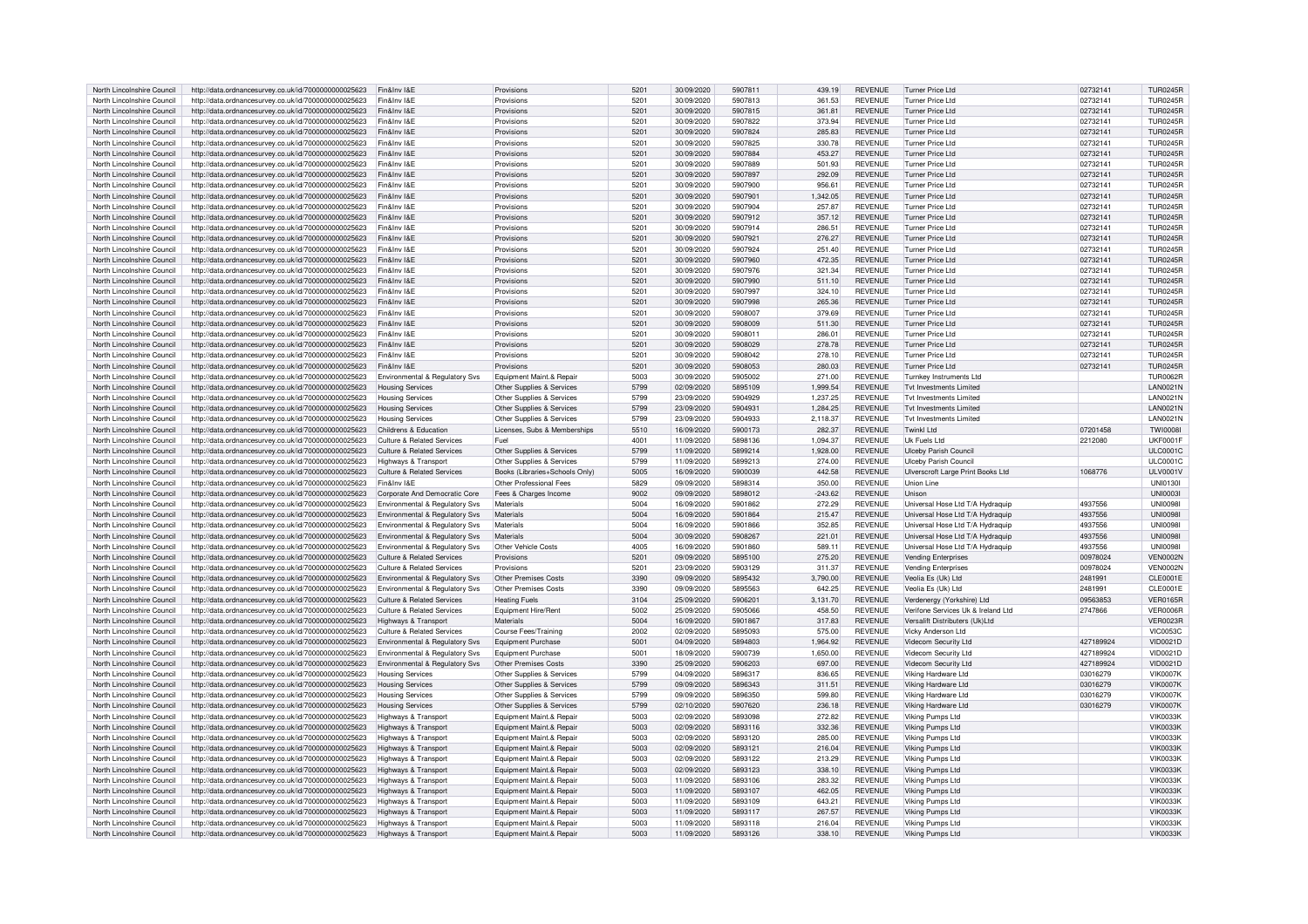| North Lincolnshire Council | http://data.ordnancesurvey.co.uk/id/7000000000025623 | Highways & Transport                  | Equipment Maint.& Repair       | 5003 | 16/09/2020 | 5893099 | 1,384.00       | <b>REVENUE</b> | Viking Pumps Ltd                       |           | <b>VIK0033K</b> |
|----------------------------|------------------------------------------------------|---------------------------------------|--------------------------------|------|------------|---------|----------------|----------------|----------------------------------------|-----------|-----------------|
| North Lincolnshire Council | http://data.ordnancesurvey.co.uk/id/7000000000025623 | <b>Adult Social Care</b>              | Pay - Agency                   | 0131 | 16/09/2020 | 5901712 | 825.75         | <b>REVENUE</b> | Vision Rehabilitation                  | 9144893   | <b>VIS0163S</b> |
|                            |                                                      |                                       |                                |      |            |         |                |                |                                        |           |                 |
| North Lincolnshire Council | http://data.ordnancesurvey.co.uk/id/7000000000025623 | <b>Adult Social Care</b>              | Pay - Agency                   | 0131 | 16/09/2020 | 5901715 | 958.76         | <b>REVENUE</b> | Vision Rehabilitation                  | 9144893   | <b>VIS0163S</b> |
| North Lincolnshire Council | http://data.ordnancesurvey.co.uk/id/7000000000025623 | <b>Adult Social Care</b>              | Pay - Agenc                    | 0131 | 23/09/2020 | 5903974 | $\overline{0}$ | REVENUE        | <b>Vivid Resourcing</b>                | 08067630  | VIV006V         |
| North Lincolnshire Council | http://data.ordnancesurvey.co.uk/id/7000000000025623 | <b>Adult Social Care</b>              | Pay - Agency                   | 0131 | 23/09/2020 | 5903976 | $\mathbf{0}$   | REVENUE        | <b>Vivid Resourcing</b>                | 08067630  | VIV006V         |
| North Lincolnshire Council | http://data.ordnancesurvey.co.uk/id/7000000000025623 | Public Health                         | Pay - Agency                   | 0131 | 23/09/2020 | 5903967 | 720.00         | REVENUE        | <b>Vivid Resourcing</b>                | 08067630  | VIV006\         |
| North Lincolnshire Council | http://data.ordnancesurvey.co.uk/id/7000000000025623 | Public Health                         |                                | 0131 | 23/09/2020 | 5903971 | 733.60         | <b>REVENUE</b> | Vivid Resourcing                       | 08067630  | VIV006V         |
|                            |                                                      |                                       | Pay - Agency                   |      |            |         |                |                |                                        |           |                 |
| North Lincolnshire Council | http://data.ordnancesurvey.co.uk/id/7000000000025623 | Public Health                         | Pay - Agency                   | 0131 | 23/09/2020 | 5903974 | 1,604.75       | <b>REVENUE</b> | <b>Vivid Resourcing</b>                | 08067630  | VIV006V         |
| North Lincolnshire Council | http://data.ordnancesurvey.co.uk/id/7000000000025623 | Public Health                         | Pay - Agency                   | 0131 | 23/09/2020 | 5903976 | 720.00         | <b>REVENUE</b> | <b>Vivid Resourcing</b>                | 08067630  | VIV006V         |
| North Lincolnshire Council | http://data.ordnancesurvey.co.uk/id/7000000000025623 | Public Health                         | Pay - Agency                   | 0131 | 23/09/2020 | 5903977 | 710.68         | <b>REVENUE</b> | <b>Vivid Resourcing</b>                | 08067630  | VIV006V         |
| North Lincolnshire Council | http://data.ordnancesurvey.co.uk/id/7000000000025623 | Public Health                         | Pay - Agency                   | 0131 | 23/09/2020 | 5903978 | 917.00         | REVENUE        | <b>Vivid Resourcing</b>                | 08067630  | VIV006V         |
|                            |                                                      |                                       |                                |      |            |         |                |                |                                        |           |                 |
| North Lincolnshire Council | http://data.ordnancesurvey.co.uk/id/7000000000025623 | Public Health                         | Pay - Agency                   | 0131 | 30/09/2020 | 5903960 | 687.75         | <b>REVENUE</b> | <b>Vivid Resourcing</b>                | 08067630  | VIV006V         |
| North Lincolnshire Council | http://data.ordnancesurvey.co.uk/id/7000000000025623 | Public Health                         | Pay - Agency                   | 0131 | 30/09/2020 | 5903965 | 360.00         | <b>REVENUE</b> | <b>Vivid Resourcing</b>                | 08067630  | VIV006V         |
| North Lincolnshire Council | http://data.ordnancesurvey.co.uk/id/7000000000025623 | Corporate And Democratic Core         | Telephone Rent/Calls           | 5403 | 09/09/2020 | 5898466 | 7,368.45       | <b>REVENUE</b> | Vodafone Uk                            | 1471587   | VOD0016D        |
| North Lincolnshire Council | http://data.ordnancesurvey.co.uk/id/7000000000025623 | Corporate And Democratic Core         | It Software-Purchase           | 5051 | 11/09/2020 | 5899497 | 1,275.00       | <b>REVENUE</b> | Vuelic                                 | 3819220   | <b>VUE0002E</b> |
| North Lincolnshire Council | http://data.ordnancesurvey.co.uk/id/7000000000025623 | <b>Housing Services</b>               | Other Supplies & Services      | 5799 | 16/09/2020 | 5898980 | 8.665.00       | <b>REVENUE</b> | Walshe'S Property Ltd                  |           | WAL0473L        |
|                            |                                                      |                                       |                                |      |            |         |                |                |                                        |           |                 |
| North Lincolnshire Council | http://data.ordnancesurvey.co.uk/id/7000000000025623 | Childrens & Education                 | Advertising & Publicity        | 5610 | 09/09/2020 | 5898350 | 500.00         | <b>REVENUE</b> | Walton Publications I to               | 9037940   | <b>WAL0241L</b> |
| North Lincolnshire Council | http://data.ordnancesurvey.co.uk/id/7000000000025623 | Childrens & Education                 | <b>Client Related Costs</b>    | 5534 | 30/09/2020 | 5906779 | 18,000.00      | <b>REVENUE</b> | Warwickshire County Council            |           | <b>WAR0351F</b> |
| North Lincolnshire Council | http://data.ordnancesurvey.co.uk/id/7000000000025623 | Environmental & Regulatory Svs        | Other Vehicle Costs            | 4005 | 30/09/2020 | 5908268 | 2.475.73       | <b>REVENUE</b> | Warwick Ward (Machinery Ltd            |           | <b>WAR0038F</b> |
| North Lincolnshire Council | http://data.ordnancesurvey.co.uk/id/7000000000025623 | Environmental & Regulatory Svs        | Vehicle Hire                   | 4101 | 04/09/2020 | 5896468 | 1,760.00       | REVENUE        | Warwick Ward (Machinery Ltd            |           | <b>WAR0038F</b> |
| North Lincolnshire Council | http://data.ordnancesurvey.co.uk/id/7000000000025623 | Environmental & Regulatory Svs        | Vehicle Hire                   | 4101 | 16/09/2020 | 5901888 | 1,680.00       | REVENUE        | Warwick Ward (Machinery Ltd)           |           | <b>WAR0038F</b> |
|                            |                                                      |                                       |                                |      |            |         |                |                |                                        |           |                 |
| North Lincolnshire Council | http://data.ordnancesurvey.co.uk/id/7000000000025623 | Environmental & Regulatory Svs        | Vehicle Hire                   | 4101 | 16/09/2020 | 5901889 | 1.840.00       | <b>REVENUE</b> | Warwick Ward (Machinery Ltd)           |           | <b>WAR0038F</b> |
| North Lincolnshire Council | http://data.ordnancesurvey.co.uk/id/7000000000025623 | Culture & Related Services            | Equipment Maint.& Repair       | 5003 | 23/09/2020 | 5904174 | 260.07         | <b>REVENUE</b> | Waterlogic Gb Limited                  | 2418453   | ANG0018G        |
| North Lincolnshire Council | http://data.ordnancesurvey.co.uk/id/7000000000025623 | Fin&Inv I&F                           | Water (Meter/Rate) & Sewerage  | 3221 | 18/09/2020 | 5901974 | 17,733.64      | <b>REVENUE</b> | <b>Water Plus</b>                      |           | <b>SEV0001V</b> |
| North Lincolnshire Council | http://data.ordnancesurvey.co.uk/id/7000000000025623 | <b>Planning Services</b>              | Payments To Voluntary Orgs     | 6001 | 02/10/2020 | 5904897 | 16.200.00      | REVENUE        | Waterside Artists' Co-Operative Ltd    |           | <b>WAT0094T</b> |
|                            |                                                      |                                       |                                |      |            | 5899076 |                |                |                                        |           |                 |
| North Lincolnshire Council | http://data.ordnancesurvey.co.uk/id/7000000000025623 | <b>Adult Social Care</b>              | Payments To Health Providers   | 6019 | 11/09/2020 |         | 4,645.00       | <b>REVENUE</b> | We Are With You                        | 2580377   | ADD0031D        |
| North Lincolnshire Council | http://data.ordnancesurvey.co.uk/id/7000000000025623 | Public Health                         | Payments To Private Orgs       | 6002 | 30/09/2020 | 5908132 | 7.250.00       | <b>REVENUE</b> | We Are With You                        | 2580377   | ADD0031D        |
| North Lincolnshire Council | http://data.ordnancesurvey.co.uk/id/7000000000025623 | Childrens & Education                 | Advertising & Publicity        | 5610 | 11/09/2020 | 5896353 | 630.00         | <b>REVENUE</b> | Webcetera Uk Ltd                       |           | <b>WEB0184B</b> |
| North Lincolnshire Council | http://data.ordnancesurvey.co.uk/id/7000000000025623 | Environmental & Regulatory Svs        | Materials                      | 5004 | 30/09/2020 | 5908270 | 828.90         | <b>REVENUE</b> | Weightlifter Bodies Ltd                | 1431854   | <b>WEI0004I</b> |
| North Lincolnshire Council |                                                      |                                       | Materials                      | 5004 | 30/09/2020 | 5908269 | 654.36         | <b>REVENUE</b> | Weightlifter Bodies Ltd                | 1431854   | <b>WEI0004I</b> |
|                            | http://data.ordnancesurvey.co.uk/id/7000000000025623 | Highways & Transport                  |                                |      |            |         |                |                |                                        |           |                 |
| North Lincolnshire Council | http://data.ordnancesurvey.co.uk/id/7000000000025623 | Childrens & Education                 | Payments To Private Orgs       | 6002 | 25/09/2020 | 5901734 | 465.66         | REVENUE        | Welfare Call (Lac) Ltd                 | 6835794   | WEL0424L        |
| North Lincolnshire Council | http://data.ordnancesurvey.co.uk/id/7000000000025623 | Childrens & Education                 | Payments To Private Orgs       | 6002 | 25/09/2020 | 5901734 | 52,537.98      | <b>REVENUE</b> | Welfare Call (Lac) Ltd                 | 6835794   | WEL0424L        |
| North Lincolnshire Council | http://data.ordnancesurvey.co.uk/id/7000000000025623 | <b>Culture &amp; Related Services</b> | Other Supplies & Services      | 5799 | 11/09/2020 | 5899215 | 795.00         | <b>REVENUE</b> | West Halton & Coleby Parish Council    |           | <b>WES0002S</b> |
| North Lincolnshire Council | http://data.ordnancesurvey.co.uk/id/7000000000025623 | Childrens & Education                 | Payments To Private Orgs       | 6002 | 23/09/2020 | 5903970 | 325.00         | <b>REVENUE</b> | Westminster Insight                    |           | <b>WES0164S</b> |
|                            |                                                      |                                       |                                |      |            |         |                |                |                                        |           |                 |
| North Lincolnshire Council | http://data.ordnancesurvey.co.uk/id/7000000000025623 | Culture & Related Services            | Fuel                           | 4001 | 16/09/2020 | 5887989 | 253.33         | <b>REVENUE</b> | Wex Furone Services Limited            | 082824241 | WEX0001X        |
| North Lincolnshire Council | http://data.ordnancesurvey.co.uk/id/7000000000025623 | Culture & Related Services            | Fuel                           | 4001 | 25/09/2020 | 5899467 | 225.76         | <b>REVENUE</b> | Wex Europe Services Limited            | 082824241 | WEX0001X        |
| North Lincolnshire Council | http://data.ordnancesurvey.co.uk/id/7000000000025623 | Culture & Related Services            | Books (Libraries+Schools Only) | 5005 | 16/09/2020 | 5900043 | 295.30         | <b>REVENUE</b> | W F Howes I td                         | 366219    | WEH0001F        |
| North Lincolnshire Council | http://data.ordnancesurvey.co.uk/id/7000000000025623 | <b>Adult Social Care</b>              | Payments To Private Orgs       | 6002 | 16/09/2020 | 5899670 | 1,656.00       | REVENUE        | <b>Wilberforce Chambers</b>            |           | <b>CLE0090E</b> |
| North Lincolnshire Council | http://data.ordnancesurvey.co.uk/id/7000000000025623 | <b>Adult Social Care</b>              | Payments To Private Orgs       | 6002 | 18/09/2020 | 5902988 | 886.50         | REVENUE        | <b>Wilberforce Chambers</b>            |           | CLE0090E        |
|                            |                                                      |                                       |                                |      |            |         |                |                |                                        |           |                 |
| North Lincolnshire Council | http://data.ordnancesurvey.co.uk/id/7000000000025623 | Childrens & Education                 | Payments To Private Orgs       | 6002 | 04/09/2020 | 5896979 | 16,715.00      | REVENUE        | William Henry Smith School             | 529132    | WIL0326L        |
| North Lincolnshire Council | http://data.ordnancesurvey.co.uk/id/7000000000025623 | Adult Social Care                     | Payments To Private Orgs       | 6002 | 25/09/2020 | 5905679 | 59.035.93      | REVENUE        | Willow Homecare & Support Services Ltd | 4779959   | <b>WIL0855L</b> |
| North Lincolnshire Council | http://data.ordnancesurvey.co.uk/id/7000000000025623 | <b>Adult Social Care</b>              | Payments To Private Orgs       | 6002 | 25/09/2020 | 5905679 | 1,964.59       | <b>REVENUE</b> | Willow Homecare & Support Services Ltd | 4779959   | WIL 0855L       |
| North Lincolnshire Council | http://data.ordnancesurvey.co.uk/id/7000000000025623 | <b>Adult Social Care</b>              | Payments To Private Orgs       | 6002 | 25/09/2020 | 5905680 | 1,538.27       | <b>REVENUE</b> | Willow Homecare & Support Services Ltd | 4779959   | <b>WIL0855L</b> |
| North Lincolnshire Council | http://data.ordnancesurvey.co.uk/id/7000000000025623 | <b>Adult Social Care</b>              | Payments To Private Orgs       | 6002 | 25/09/2020 | 590568  | $-613.69$      | <b>REVENUE</b> | Willow Homecare & Support Services Ltd | 4779959   | <b>WIL0855L</b> |
|                            |                                                      |                                       |                                |      |            |         |                |                |                                        |           |                 |
| North Lincolnshire Council | http://data.ordnancesurvey.co.uk/id/7000000000025623 | <b>Culture &amp; Related Services</b> | Other Supplies & Services      | 5799 | 11/09/2020 | 5899217 | 4.053.00       | REVENUE        | Winteringham Parish Council            |           | WIN0002N        |
| North Lincolnshire Council | http://data.ordnancesurvey.co.uk/id/7000000000025623 | Highways & Transport                  | Other Supplies & Services      | 5799 | 11/09/2020 | 5899218 | 779.00         | <b>REVENUE</b> | Winteringham Parish Council            |           | <b>WIN0002N</b> |
| North Lincolnshire Council | http://data.ordnancesurvey.co.uk/id/7000000000025623 | <b>Culture &amp; Related Services</b> | Other Supplies & Services      | 5799 | 11/09/2020 | 5899219 | 9,175.00       | <b>REVENUE</b> | Winterton Town Council                 |           | WIN0007N        |
| North Lincolnshire Council | http://data.ordnancesurvey.co.uk/id/7000000000025623 | Highways & Transport                  | Other Supplies & Services      | 5799 | 11/09/2020 | 5899220 | 363.00         | <b>REVENUE</b> | Winterton Town Council                 |           | <b>WIN0007N</b> |
| North Lincolnshire Council | http://data.ordnancesurvey.co.uk/id/7000000000025623 | Childrens & Education                 | Payments To Private Orgs       | 6002 | 04/09/2020 | 5896976 | 540.00         | <b>REVENUE</b> | Wise Owl Farm Nursen                   |           | WIS0032S        |
|                            |                                                      |                                       |                                |      |            |         |                |                |                                        |           |                 |
| North Lincolnshire Council | http://data.ordnancesurvey.co.uk/id/7000000000025623 | Culture & Related Services            | Other Supplies & Services      | 5799 | 11/09/2020 | 5899221 | 1,341.00       | <b>REVENUE</b> | <b>Wootton Parish Counci</b>           |           | WOO0005C        |
| North Lincolnshire Council | http://data.ordnancesurvey.co.uk/id/7000000000025623 | Highways & Transport                  | Other Supplies & Services      | 5799 | 11/09/2020 | 5899222 | 608.00         | <b>REVENUE</b> | <b>Wootton Parish Council</b>          |           | WOO0005C        |
| North Lincolnshire Council | http://data.ordnancesurvey.co.uk/id/7000000000025623 | <b>Culture &amp; Related Services</b> | Other Supplies & Services      | 5799 | 11/09/2020 | 5899223 | 3,068.00       | <b>REVENUE</b> | <b>Worlaby Parish Council</b>          |           | <b>WOR0065R</b> |
| North Lincolnshire Council | http://data.ordnancesurvey.co.uk/id/7000000000025623 | Highways & Transport                  | Other Supplies & Services      | 5799 | 11/09/2020 | 5899224 | 311.00         | REVENUE        | <b>Worlaby Parish Council</b>          |           | WOR0065F        |
|                            |                                                      |                                       |                                |      |            |         |                |                |                                        |           |                 |
| North Lincolnshire Council | http://data.ordnancesurvey.co.uk/id/7000000000025623 | Childrens & Education                 | Payments To Private Orgs       | 6002 | 25/09/2020 | 5905624 | 3,174.08       | REVENUE        | Wrawby Under Fives Association         |           | WRA0037A        |
| North Lincolnshire Council | http://data.ordnancesurvey.co.uk/id/7000000000025623 | <b>Adult Social Care</b>              | Other Vehicle Costs            | 4005 | 30/09/2020 | 5908285 | 899.35         | REVENUE        | Wr Material Handling Ltd               | 4618528   | WRM0032M        |
| North Lincolnshire Council | http://data.ordnancesurvey.co.uk/id/7000000000025623 | <b>Adult Social Care</b>              | Other Vehicle Costs            | 4005 | 30/09/2020 | 5908286 | 977.53         | <b>REVENUE</b> | Wr Material Handling Ltd               | 4618528   | WRM0032M        |
| North Lincolnshire Council | http://data.ordnancesurvey.co.uk/id/7000000000025623 | Childrens & Education                 | Other Vehicle Costs            | 4005 | 30/09/2020 | 5908277 | 246.93         | <b>REVENUE</b> | Wr Material Handling Ltd               | 4618528   | WRM0032M        |
| North Lincolnshire Council | http://data.ordnancesurvey.co.uk/id/7000000000025623 | Childrens & Education                 | Other Vehicle Costs            | 4005 | 30/09/2020 | 5908278 | 567.17         | <b>REVENUE</b> | Wr Material Handling Ltd               | 4618528   | <b>WRM0032N</b> |
| North Lincolnshire Council | http://data.ordnancesurvey.co.uk/id/7000000000025623 | Childrens & Education                 | Other Vehicle Costs            | 4005 | 30/09/2020 | 5908279 | 948.77         | REVENUE        | Wr Material Handling Ltd               | 4618528   | WRM0032M        |
|                            |                                                      |                                       |                                |      |            |         |                |                |                                        |           |                 |
| North Lincolnshire Council | http://data.ordnancesurvey.co.uk/id/7000000000025623 | Childrens & Education                 | Other Vehicle Costs            | 4005 | 30/09/2020 | 5908283 | 701.91         | REVENUE        | Wr Material Handling Ltd               | 4618528   | WRM0032M        |
| North Lincolnshire Council | http://data.ordnancesurvey.co.uk/id/7000000000025623 | Childrens & Education                 | Other Vehicle Costs            | 4005 | 30/09/2020 | 5908287 | 676.92         | <b>REVENUE</b> | Wr Material Handling Ltd               | 4618528   | <b>WRM0032N</b> |
| North Lincolnshire Council | http://data.ordnancesurvey.co.uk/id/7000000000025623 | Childrens & Education                 | Other Vehicle Costs            | 4005 | 30/09/2020 | 5908289 | 578.20         | <b>REVENUE</b> | Wr Material Handling Ltd               | 4618528   | <b>WRM0032N</b> |
| North Lincolnshire Council | http://data.ordnancesurvey.co.uk/id/7000000000025623 | Childrens & Education                 | Other Vehicle Costs            | 4005 | 30/09/2020 | 5908293 | 896.62         | <b>REVENUE</b> | Wr Material Handling Ltd               | 4618528   | WRM0032M        |
| North Lincolnshire Council | http://data.ordnancesurvey.co.uk/id/7000000000025623 | Highways & Transpor                   | Other Vehicle Costs            | 4005 | 11/09/2020 | 5899449 | 598.00         | <b>REVENUE</b> | Wr Material Handling Ltd               | 4618528   | <b>WRM0032M</b> |
|                            |                                                      |                                       |                                |      |            |         |                |                |                                        |           |                 |
| North Lincolnshire Council | http://data.ordnancesurvey.co.uk/id/7000000000025623 | Highways & Transport                  | Other Vehicle Costs            | 4005 | 11/09/2020 | 5899450 | 572.00         | <b>REVENUE</b> | Wr Material Handling Ltd               | 4618528   | <b>WRM0032N</b> |
| North Lincolnshire Council | http://data.ordnancesurvey.co.uk/id/7000000000025623 | <b>Highways &amp; Transport</b>       | Other Vehicle Costs            | 4005 | 11/09/2020 | 5899451 | 318.00         | <b>REVENUE</b> | Wr Material Handling I td              | 4618528   | <b>WRM0032M</b> |
| North Lincolnshire Council | http://data.ordnancesurvey.co.uk/id/7000000000025623 | Highways & Transpor                   | Other Vehicle Costs            | 4005 | 11/09/2020 | 5899453 | 598.00         | <b>REVENUE</b> | Wr Material Handling I td              | 4618528   | <b>WRM0032N</b> |
| North Lincolnshire Council | http://data.ordnancesurvey.co.uk/id/7000000000025623 | Highways & Transport                  | Other Vehicle Costs            | 4005 | 30/09/2020 | 5908273 | 546.00         | <b>REVENUE</b> | Wr Material Handling Ltd               | 4618528   | <b>WRM0032M</b> |
|                            |                                                      |                                       |                                |      |            |         |                |                |                                        |           |                 |
| North Lincolnshire Council | http://data.ordnancesurvey.co.uk/id/7000000000025623 | <b>Highways &amp; Transport</b>       | Other Vehicle Costs            | 4005 | 30/09/2020 | 5908274 | 546.00         | <b>REVENUE</b> | Wr Material Handling Ltd               | 4618528   | <b>WRM0032M</b> |
| North Lincolnshire Council | http://data.ordnancesurvey.co.uk/id/7000000000025623 | Culture & Related Services            | Other Supplies & Services      | 5799 | 11/09/2020 | 5899225 | 2,445.00       | <b>REVENUE</b> | <b>Wroot Parish Council</b>            |           | <b>WRO0005C</b> |
| North Lincolnshire Council | http://data.ordnancesurvey.co.uk/id/7000000000025623 | Highways & Transpor                   | Other Supplies & Services      | 5799 | 11/09/2020 | 5899226 | 1.075.00       | <b>REVENUE</b> | Wroot Parish Council                   |           | WRO0005O        |